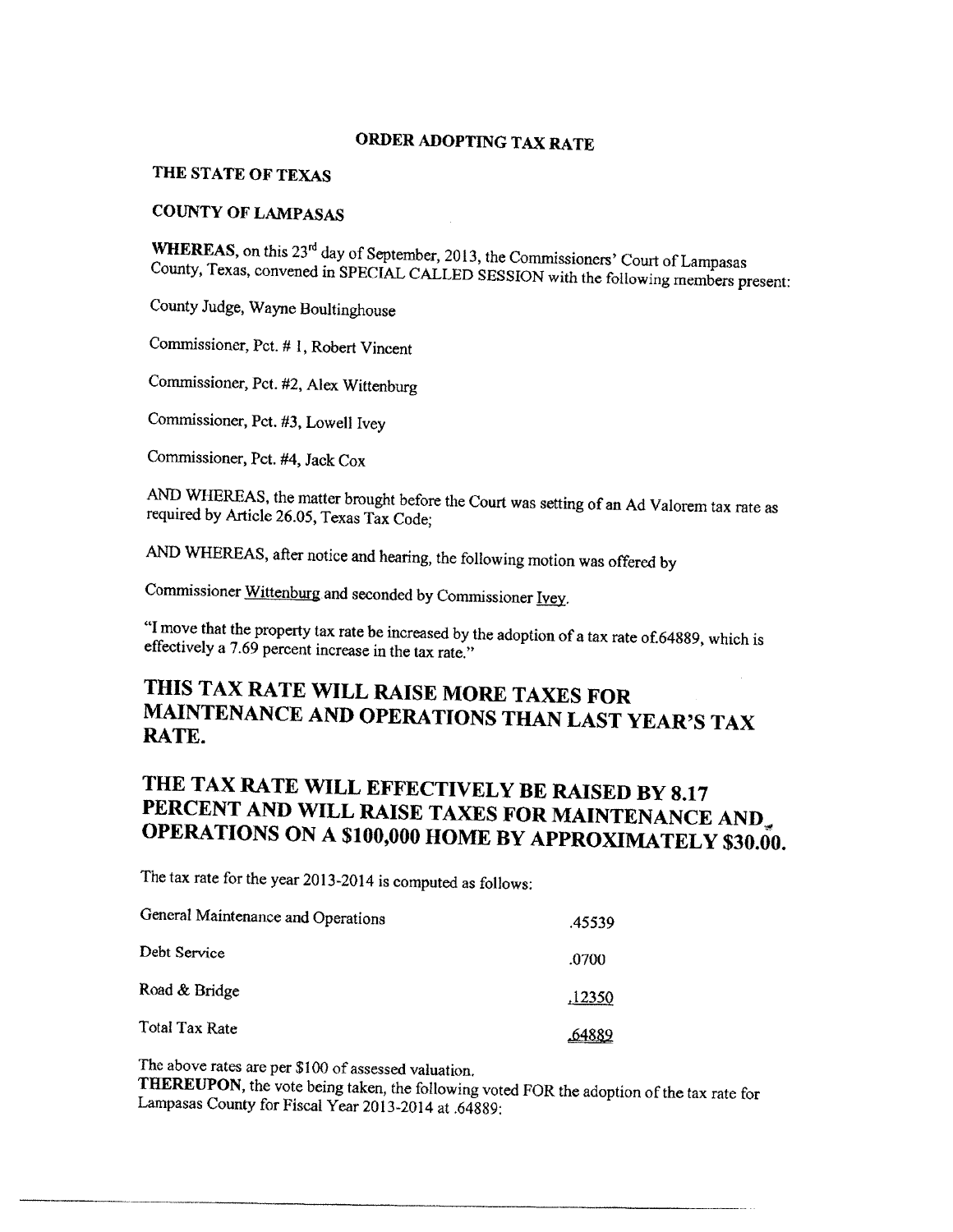In favor of the motion were:

Judge Boultinghouse

Commissioner Wittenburg

Commissioner Ivey

Commissioner Cox

AGAINST the motion were:

Commissioner Vincent

 $\bar{z}$ 

 $\label{eq:reduced} \begin{split} \mathcal{L}_{\mathcal{A}}^{\mathcal{A}}&=\mathcal{L}_{\mathcal{B}}\left(\mathcal{L}_{\mathcal{B}}\right)\mathcal{L}_{\mathcal{B}}\left(\mathcal{L}_{\mathcal{B}}\right)\mathcal{L}_{\mathcal{B}}\left(\mathcal{L}_{\mathcal{B}}\right)\\ &=\mathcal{L}_{\mathcal{B}}\left(\mathcal{L}_{\mathcal{B}}\right)\mathcal{L}_{\mathcal{B}}\left(\mathcal{L}_{\mathcal{B}}\right)\mathcal{L}_{\mathcal{B}}\left(\mathcal{L}_{\mathcal{B}}\right)\\ &=\mathcal{L}_{\mathcal{B}}\$ 

Motion: Carries by a vote of 4 FOR and 1 AGAINST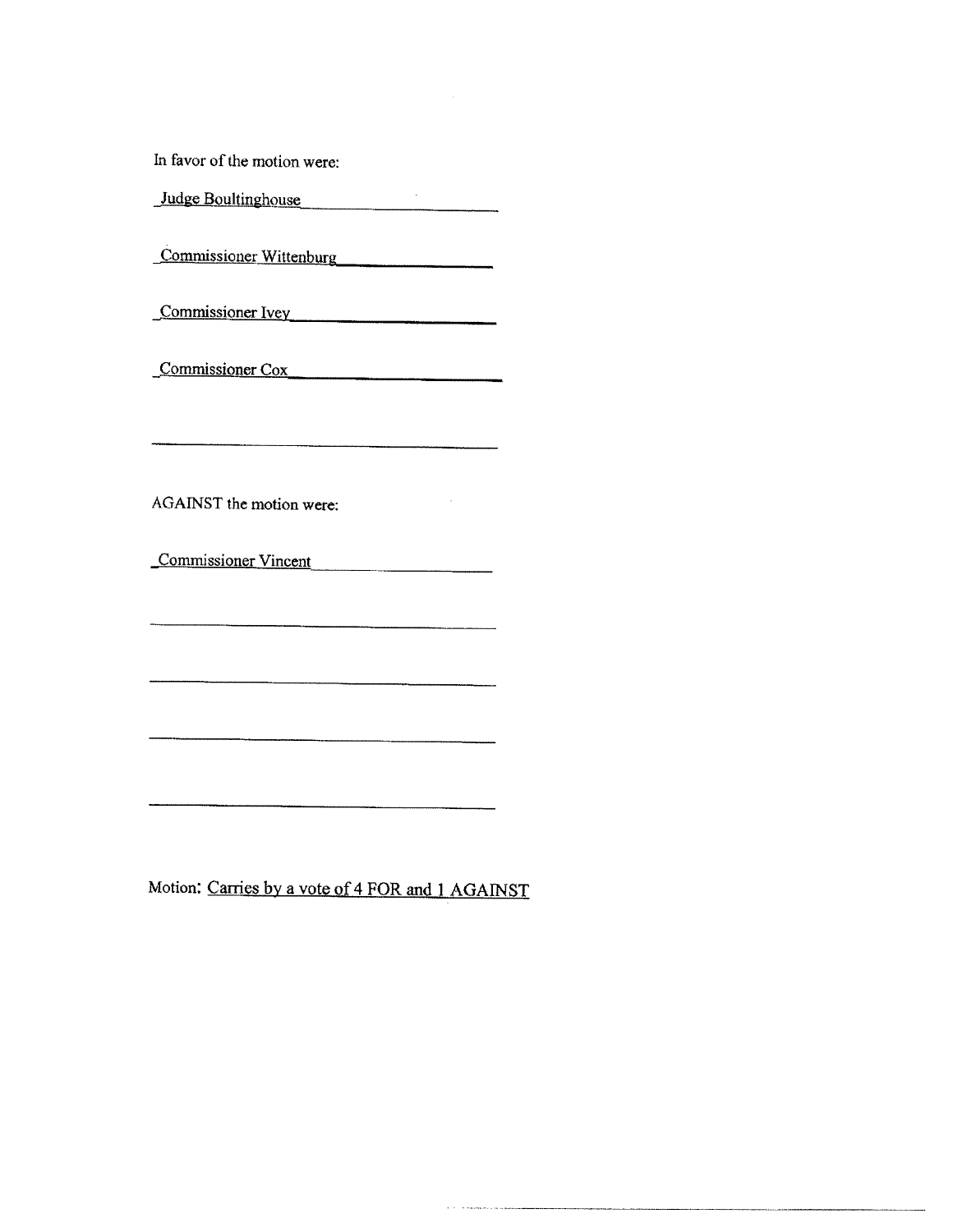# **Lampasas County Fiscal Year 2013-2014 Budget Cover Page September 23, 2013**

This budget will raise more revenue from property taxes than last year's budget by an amount of \$605,738, which is a 8.63 percent increase from last year's budget. The property tax revenue to be raised from new property added to the tax roll this year is \$88,517.23.

The members of the governing body voted on the budget as follows:

FOR:

**ABSENT:** 

**AGAINST:** 

**Judge Boultinghouse** Commissioner Ivev **Commissioner Vincent** PRESENT and not voting:

**Commissioner Wittenburg Commissioner Cox** 

# **Property Tax Rate Comparison**

|                                              | 2013-2014      | 2012-2013      |
|----------------------------------------------|----------------|----------------|
| <b>Property Tax Rate:</b>                    | \$0.648890/100 | \$0.618890/100 |
| <b>Effective Tax Rate:</b>                   | \$0.602573/100 | \$0.566530/100 |
| Effective Maintenance & Operations Tax Rate: | \$0.535185/100 | \$0.519037/100 |
| <b>Rollback Tax Rate:</b>                    | \$0.650746/100 | \$0.635057/100 |
| Debt Rate:                                   | \$0.070000/100 | \$0.070000/100 |

Total debt obligation for Lampasas County secured by property taxes: \$799,785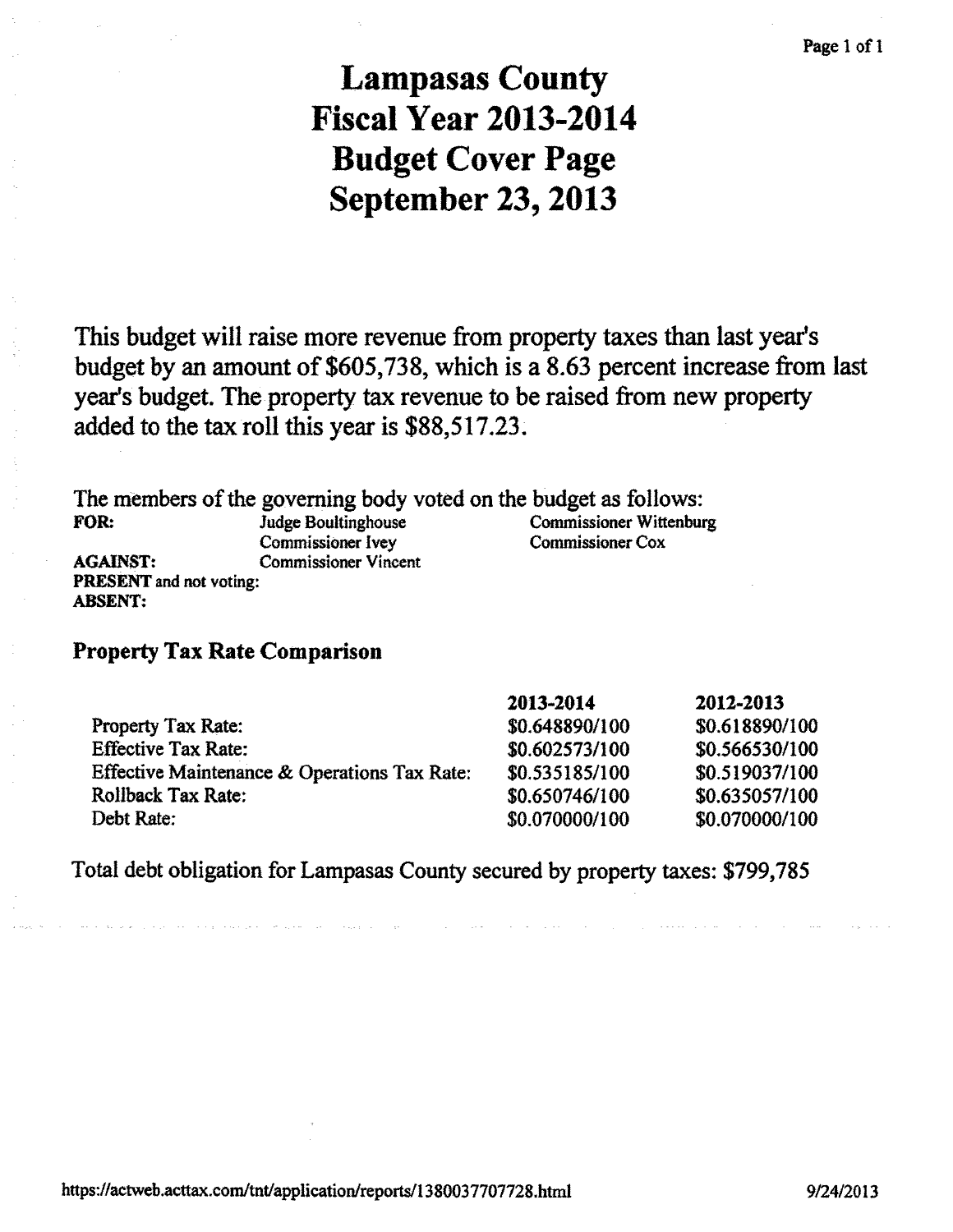#### APPROVED BUDGET 01 -GENERAL FUND AS OF: SEPTEMBER 30TH, 2013

| FINANCIAL SUMMARY                         |                |                                                     |                          |                          |
|-------------------------------------------|----------------|-----------------------------------------------------|--------------------------|--------------------------|
| ACCT NO# ACCT NAME                        | ACTUAL<br>2011 | ACTUAL<br>2012                                      | CURRENT<br><b>BUDGET</b> | ADOPTED<br><b>BUDGET</b> |
| REVENUE SUMMARY                           |                |                                                     |                          |                          |
|                                           |                |                                                     |                          |                          |
| 01-COUNTY JUDGE                           |                | 118, 277.61 239, 306.35 330, 323.00                 |                          | 94,490.00                |
| 02-COUNTY AUDITOR                         | 4,377.83       | 22,325.96                                           | 2,000.00                 | 3,000.00                 |
| 03-COUNTY TREASURER<br>04-CO TAX ASSESSOR | 34,818.97      | 20,139.62<br>5,406,647.53 5,738,067.29 5,928,987.00 | 35,050.00                | 45,050.00                |
|                                           |                | 275,631.50 255,459.67                               |                          | 6,230,000.00             |
| 05-COUNTY CLERK<br>06-DISTRICT CLERK      |                | 165, 928.10 143, 967.40 140, 400.00                 | 273,100.00               | 249,200.00<br>143,400.00 |
|                                           |                |                                                     |                          |                          |
| 07-COUNTY SHERIFF                         | 159,382.81     | 163,301.66                                          | 456,900.00               | 145,520.00               |
| 08-COUNTY/DISTRICT ATTNY                  | 42,455.75      | 38,940.78                                           | 40,238.00                | 40,238.00                |
| 09-NON-DEPARTMENTAL                       | 9,058.92       | 3,000.00                                            | 1,000.00                 | 2,000.00                 |
| 10-CONSTABLES 1, 3 & 4                    | 1,325.34       | 0.00                                                | 1,000.00                 | 0.00                     |
| 11-COUNTY LOCATED AT CITY                 | 20,921.85      | 421.24                                              | 0.00                     | 2,500.00                 |
| 12-JUSTICE OF PEACE #1                    |                | 138, 422.78 132, 266.21 152, 700.00                 |                          | 227,000.00               |
| 13-JUSTICE OF PEACE #3                    | 61,497.10      | 40,911.69                                           | 52,400.00                | 97,000.00                |
| 14-JUSTICE OF PEACE #4                    |                | 121,442.19 119,097.92 112,000.00                    |                          | 137,000.00               |
| 15-COUNTY EXTENSION OFF                   | 0.00           | 0.00                                                | 0.00                     | 0.00                     |
| 16-ADULT PROBATION                        | 0.00           | 0.00                                                | 0.00                     | 0.00                     |
| $17-E.M.S$                                | 6,420.08       | 14,891.17                                           | 5,200.00                 | 13,200.00                |
| 18-JUDICIAL                               | 0.00           | 0.00                                                | 0.00                     | 0.00                     |
| 19-HUMAN RESOURCES                        | 0.00           | 0.00                                                | 0.00                     | 0.00                     |
| *** TOTAL REVENUE ***                     |                | 6,566,608.36 6,932,096.96 7,531,298.00 7,429,598.00 |                          |                          |
| EXPENDITURE SUMMARY                       |                |                                                     |                          |                          |
| 01-COUNTY JUDGE                           |                | 294,510.92 300,510.72 303,384.00                    |                          | 308,778.00               |
| 02-COUNTY AUDITOR                         | 410,397.79     |                                                     | 395,829.91 536,456.00    | 580,405.00               |
| 03-COUNTY TREASURER                       | 119,184.97     | 126,386.91                                          | 131, 412.00              | 136,926.00               |
| 04-CO TAX ASSESSOR                        | 272,787.67     | 307,696.31                                          | 327,859.00               | 351,089.00               |
| 05-COUNTY CLERK                           | 186, 457.51    | 207,050.97                                          | 221,467.00               | 226, 113.00              |
| 06-DISTRICT CLERK                         | 220, 367.24    | 212,883.18                                          | 209,445.00               | 223,992.00               |
| 07-COUNTY SHERIFF                         | 2,777,565.59   | 3,085,970.66                                        | 3,558,093.00             | 3, 314, 694.00           |
| 08-COUNTY/DISTRICT ATTNY                  | 262,599.92     | 283, 572.89                                         | 278,492.00               | 296,588.00               |
| 09-NON-DEPARTMENTAL                       | 1,042,915.42   | 933,709.38                                          | 929,131.00               | 915, 930.00              |
| 10-CONSTABLES 1, 3 & 4                    | 35, 332.54     | 66,685.17                                           | 49,459.00                | 53,656.00                |
| 11-COUNTY LOCATED AT CITY                 | 191, 214.11    | 160,295.54                                          | 183,000.00               | 150,875.00               |
| 12-JUSTICE OF PEACE #1                    | 113,956.78     | 123, 937.11                                         | 123,825.00               | 128,733.00               |
| 13-JUSTICE OF PEACE #3                    | 100, 133.82    | 130, 335.33                                         | 129,502.00               | 136,528.00               |
| 14-JUSTICE OF PEACE #4                    | 118, 113.98    | 126,708.99                                          | 130,168.00               | 138,791.00               |
| 15-COUNTY EXTENSION OFF                   | 78,165.96      | 90,234.89                                           | 96,772.00                | 99,669.00                |
| 16-ADULT PROBATION                        | 2,790.34       | 3, 105.63                                           | 3,445.00                 | 3,525.00                 |
| $17-E.M.S$                                | 120,000.00     | 120,000.00                                          | 120,000.00               | 120,000.00               |
|                                           |                |                                                     |                          |                          |

18-JUDICIAL 156,970.08 167,959.77 166,335.00 167,771.00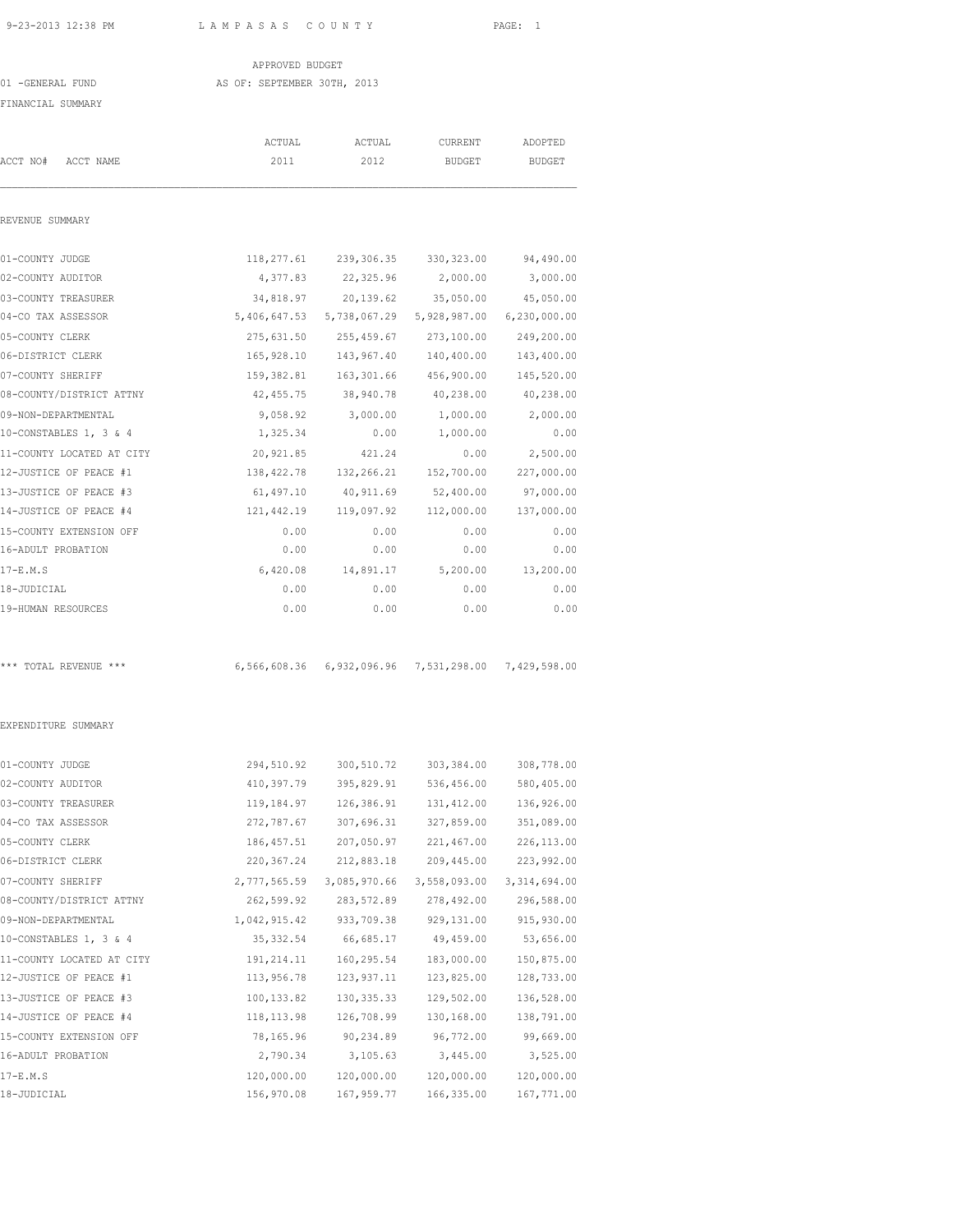|                                    | APPROVED BUDGET                  |        |                                                     |           |
|------------------------------------|----------------------------------|--------|-----------------------------------------------------|-----------|
| 01 -GENERAL FUND                   | AS OF: SEPTEMBER 30TH, 2013      |        |                                                     |           |
| FINANCIAL SUMMARY                  |                                  |        |                                                     |           |
|                                    | ACTUAL                           | ACTUAL | CURRENT                                             | ADOPTED   |
| ACCT NO#<br>ACCT NAME              | 2011                             | 2012   | BUDGET                                              | BUDGET    |
| 19-HUMAN RESOURCES                 | 0.00                             | 0.00   | 44,233.00                                           | 71,596.00 |
| $***$<br>TOTAL EXPENDITURES ***    |                                  |        | 6,503,464.64 6,842,873.36 7,542,478.00 7,425,659.00 |           |
|                                    | ==========                       |        |                                                     |           |
| REVENUES OVER/(UNDER) EXPENDITURES | 63,143.72 89,223.60 ( 11,180.00) |        |                                                     | 3,939.00  |

============= ============= ============= =============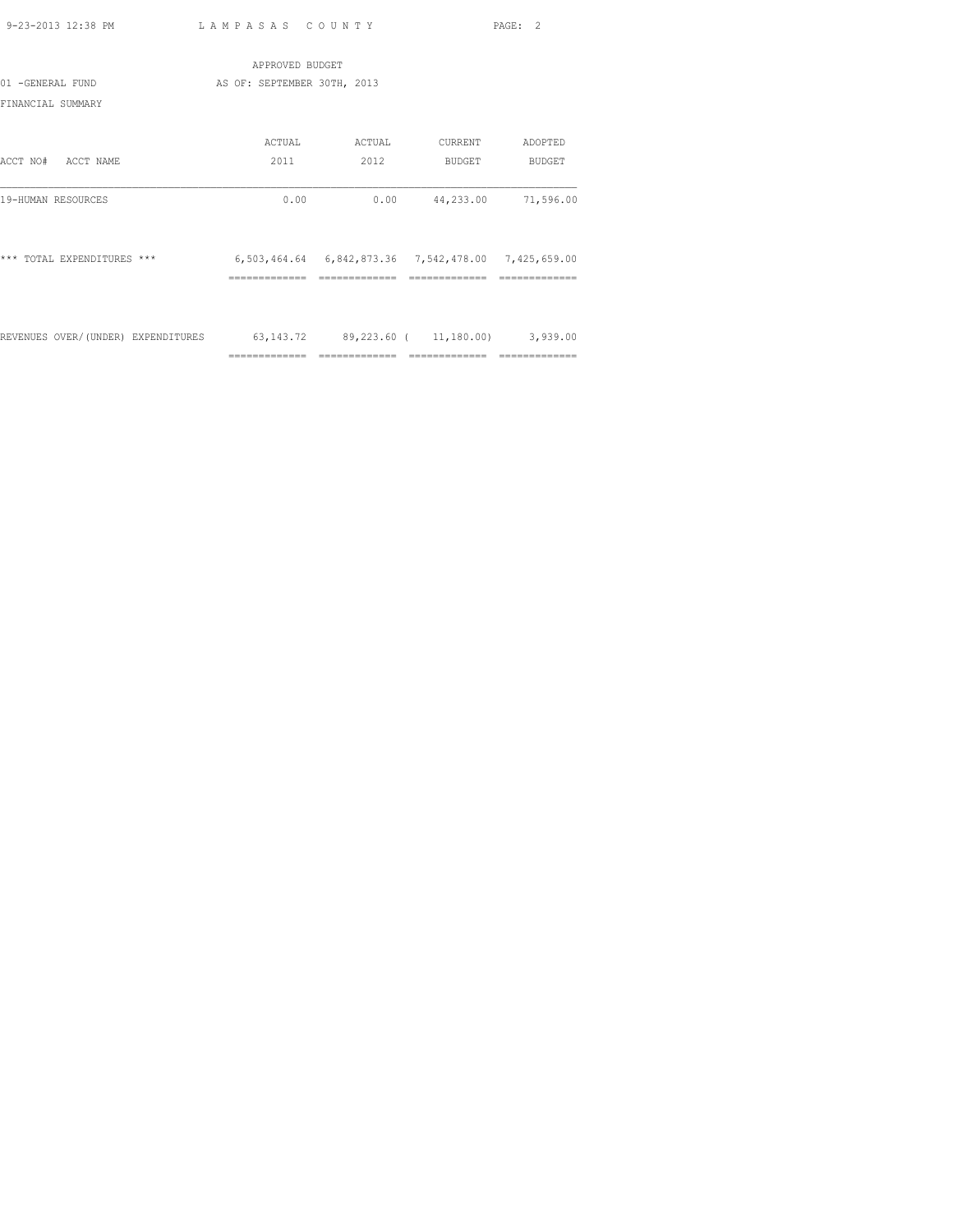|                     |                              | APPROVED BUDGET             |        |         |         |
|---------------------|------------------------------|-----------------------------|--------|---------|---------|
| 01 -GENERAL FUND    |                              | AS OF: SEPTEMBER 30TH, 2013 |        |         |         |
|                     | DEPARTMENT - 01-COUNTY JUDGE |                             |        |         |         |
| DEPARTMENT REVENUES |                              |                             |        |         |         |
|                     |                              | ACTUAL                      | ACTUAL | CURRENT | ADOPTED |
| ACCT NO#            | ACCT NAME                    | 2011                        | 2012   | BUDGET  | BUDGET  |

|                      | 101-00-001 BEGINNING FUND BALANCE                     | 0.00               | 0.00                        | 0.00                         | 0.00      |
|----------------------|-------------------------------------------------------|--------------------|-----------------------------|------------------------------|-----------|
|                      | 101-00-002 A GAIN ON SALE OF ASSET                    | 0.00               | 0.00                        | 0.00                         | 0.00      |
|                      | 101-00-006 REIMBURSEMENT OF JUROR PMT                 | 0.00               | 0.00                        | 0.00                         | 0.00      |
|                      | 101-00-031 CRIME STOPPER                              | 0.00               | 0.00                        | 0.00                         | 0.00      |
|                      | 101-00-062 HOMELAND SECURITY                          | 0.00               | 0.00                        | 0.00                         | 0.00      |
|                      | 101-00-085 SUBDIVISION FEES                           | 0.00               | 0.00                        | 0.00                         | 0.00      |
|                      | 101-00-098 SANITATION FEES                            | 26,850.00          | 21,915.00                   | 25,000.00                    | 22,000.00 |
|                      | 101-00-099 INTEREST REVENUE                           | 2,676.22 2,652.74  |                             | 2,000.00                     | 3,000.00  |
|                      | 101-00-100 SALE OF SURPLUS EQUIP/PROPE 524.51         |                    | 119,933.00                  | 0.00                         | 0.00      |
|                      | 101-00-101 INC(DEC)FV OF INVESTMENTS                  | 0.00               | 0.00                        | 0.00                         | 0.00      |
|                      | 101-00-103 STATE SUPPLEMENT-JUDGE 18,559.97 16,154.00 |                    |                             | 20,000.00                    | 20,000.00 |
|                      | 101-00-109 SERVICE FEES (ADMIN)                       | 35.00              | 2,760.00                    | 0.00                         | 2,000.00  |
|                      | 101-00-112 MIXED BEVERAGE TAX                         | 12,628.35          | 10,373.76                   | 12,000.00                    | 12,000.00 |
|                      | 101-00-113 LIQUOR LICENSE & PERMITS                   | 0.00               | 0.00                        | 0.00                         | 0.00      |
|                      | 101-00-114 PROBATE COURT FEE                          | 370.00             | 390.00                      | 350.00                       | 350.00    |
|                      | 101-00-116 GRANT REVENUE                              | 0.00               | 0.00                        | 0.00                         | 0.00      |
| 101-00-117 LCAD COST |                                                       | 0.00               | 0.00                        | 0.00                         | 0.00      |
|                      | 101-00-118 TOBACCO SETTLEMENT                         | 11, 146.28         | 7,672.17                    | 7,672.00                     | 8,500.00  |
|                      | 101-00-130 911-ADDRESSING SIGNS                       | 714.00             | 610.00                      | 1,000.00                     | 1,000.00  |
|                      | 101-00-140 GENERAL PROGRAM INCOME NTF                 | 0.00               | 0.00                        | 0.00                         | 0.00      |
|                      | 101-00-150 ELECTRONIC E-FILING                        | 0.00               | 0.00                        | 0.00                         | 0.00      |
|                      | 101-00-166 TX TASK FORCE/INDIGENT DEFE 14,276.00      |                    | 18,830.25                   | 14,240.00                    | 14,240.00 |
|                      | 101-00-190 MISCELLANEOUS RECEIPTS                     | 16,504.12 7,257.90 |                             | 5,000.00                     | 10,000.00 |
|                      | 101-00-194 REIMBURSEMENT-INSURANCE                    | 14,631.85          | 0.00                        | 0.00                         | 0.00      |
|                      | 101-00-207 COBRA INSURANCE PREMIUM (                  |                    |                             | 638.69) ( 2,242.47) 1,400.00 | 1,400.00  |
|                      | 201-00-000 OTHER RESOURCE - TAX NOTE                  | 0.00               | 0.00                        | 0.00                         | 0.00      |
|                      | 201-00-001 CONTRIBUTIONS-OTHERGOV-CITY 0.00           |                    | 0.00                        | 0.00                         | 0.00      |
|                      | 201-00-010 OPERATING TRANSFERS-IN                     |                    | $0.00$ 33,000.00 241,661.00 |                              | 0.00      |
|                      | ** SUB-DEPARTMENT REVENUE TOTAL ** 118,277.61         |                    | 239,306.35                  | 330, 323.00                  | 94,490.00 |
|                      | ** DEPARTMENT REVENUE TOTAL **                        | 118,277.61         | 239,306.35                  | 330,323.00                   | 94,490.00 |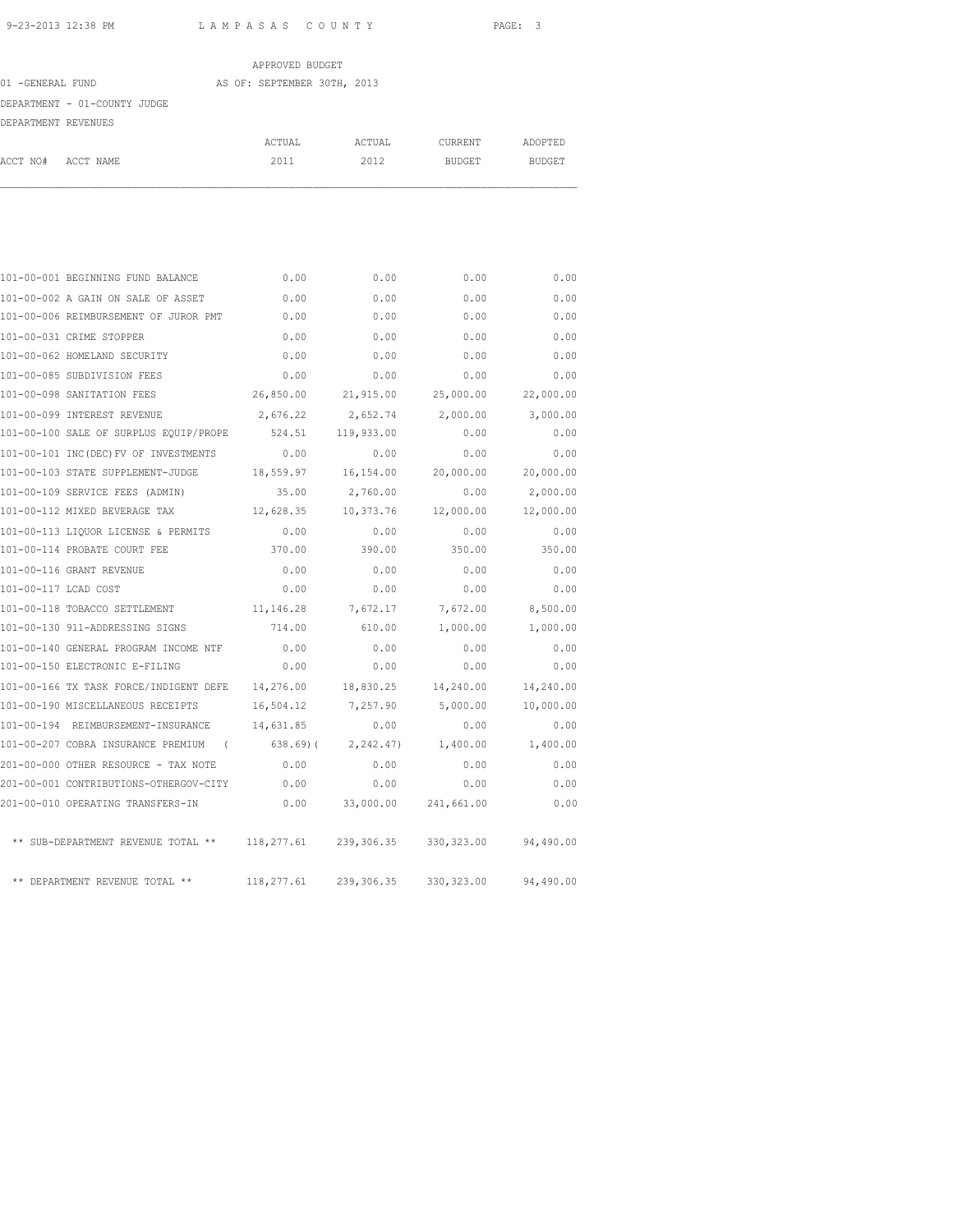| APPROVED BUDGET                                                         |                   |                    |                 |          |  |  |  |
|-------------------------------------------------------------------------|-------------------|--------------------|-----------------|----------|--|--|--|
| AS OF: SEPTEMBER 30TH, 2013<br>01 -GENERAL FUND                         |                   |                    |                 |          |  |  |  |
| DEPARTMENT - 02-COUNTY AUDITOR                                          |                   |                    |                 |          |  |  |  |
| DEPARTMENT REVENUES                                                     |                   |                    |                 |          |  |  |  |
|                                                                         | ACTUAL            | ACTUAL             | CURRENT ADOPTED |          |  |  |  |
| ACCT NO# ACCT NAME                                                      | 2011              | 2012               | BUDGET BUDGET   |          |  |  |  |
|                                                                         |                   |                    |                 |          |  |  |  |
| 102-00-087 UNEMPLOYMENT REFUND                                          | 0.00              | 0.00               | 0.00            | 0.00     |  |  |  |
| 102-00-102 INSURANCE REFUND                                             |                   | $0.00$ $12,427.20$ | 0.00            | 0.00     |  |  |  |
| 102-00-143 COLLECTION DEPT                                              | 859.00            | 324.00             | 1,000.00        | 1,500.00 |  |  |  |
| 102-00-190 MISCELLANEOUS RECEIPTS                                       | 715.24            |                    | 546.97 1,000.00 | 1,500.00 |  |  |  |
| 102-00-193 COUNTY COLLECTIN-OMNI BASE 186.00 676.00                     |                   |                    | 0.00            | 0.00     |  |  |  |
| 202-00-000 OTHER RESOURSE - TAX NOTE                                    | 0.00              | 0.00               | 0.00            | 0.00     |  |  |  |
| ** SUB-DEPARTMENT REVENUE TOTAL ** 1,760.24 13,974.17 2,000.00 3,000.00 |                   |                    |                 |          |  |  |  |
| 102-01-194 REIMBURSEMENT - IHC                                          | 2,118.51 7,752.38 |                    | 0.00            | 0.00     |  |  |  |
| ** SUB-DEPARTMENT REVENUE TOTAL ** $2,118.51$ 7,752.38                  |                   |                    | 0.00            | 0.00     |  |  |  |
| 102-02-018 COURT APPOINTED ATTORNEY                                     | 499.08            | 599.41             | 0.00            | 0.00     |  |  |  |
| 102-02-116 GRANT REVENUE                                                | 0.00              | 0.00               | 0.00            | 0.00     |  |  |  |
|                                                                         |                   |                    |                 |          |  |  |  |
| ** SUB-DEPARTMENT REVENUE TOTAL ** 499.08 599.41                        |                   |                    | 0.00            | 0.00     |  |  |  |

\*\* DEPARTMENT REVENUE TOTAL \*\* 4,377.83 22,325.96 2,000.00 3,000.00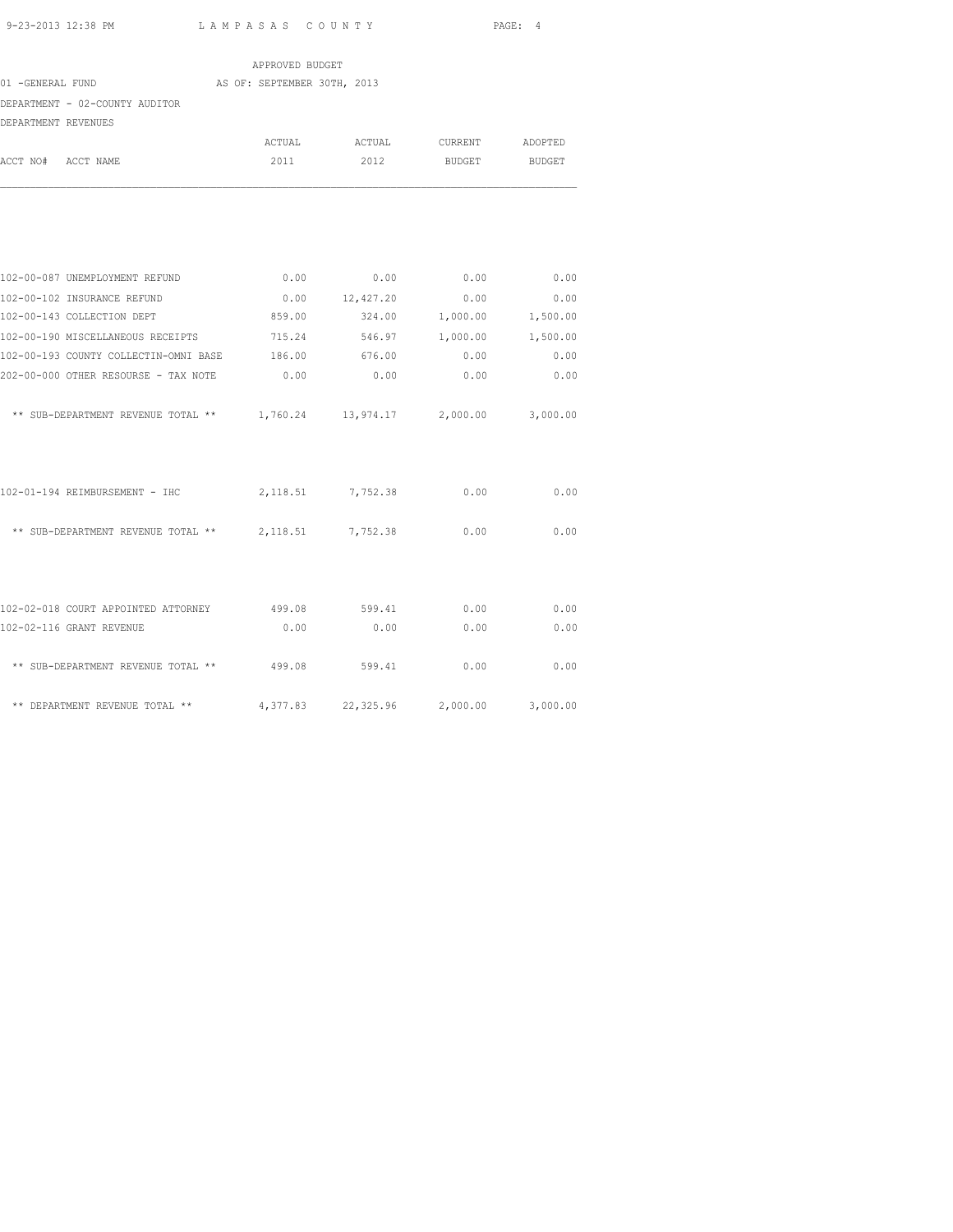|                                  | APPROVED BUDGET             |        |         |               |
|----------------------------------|-----------------------------|--------|---------|---------------|
| 01 -GENERAL FUND                 | AS OF: SEPTEMBER 30TH, 2013 |        |         |               |
| DEPARTMENT - 03-COUNTY TREASURER |                             |        |         |               |
| DEPARTMENT REVENUES              |                             |        |         |               |
|                                  | ACTUAL                      | ACTUAL | CURRENT | ADOPTED       |
| ACCT NO#<br>ACCT NAME            | 2011                        | 2012   | BUDGET  | <b>BUDGET</b> |

| 103-00-109 SERVICE FEES            | 34,774.90 | 19,597.17 | 35,000.00 | 45,000.00 |
|------------------------------------|-----------|-----------|-----------|-----------|
| 103-00-117 BINGO TAX               | 0.00      | 0.00      | 0.00      | 0.00      |
| 103-00-143 COLLECTION DEPT         | 0.00      | 191.73    | 0.00      | 0.00      |
| 103-00-190 MISCELLANEOUS RECEIPTS  | 44.07     | 350.72    | 50.00     | 50.00     |
|                                    |           |           |           |           |
| ** SUB-DEPARTMENT REVENUE TOTAL ** | 34,818.97 | 20,139.62 | 35,050.00 | 45,050.00 |
|                                    |           |           |           |           |
| ** DEPARTMENT REVENUE TOTAL **     | 34,818.97 | 20,139.62 | 35,050.00 | 45,050.00 |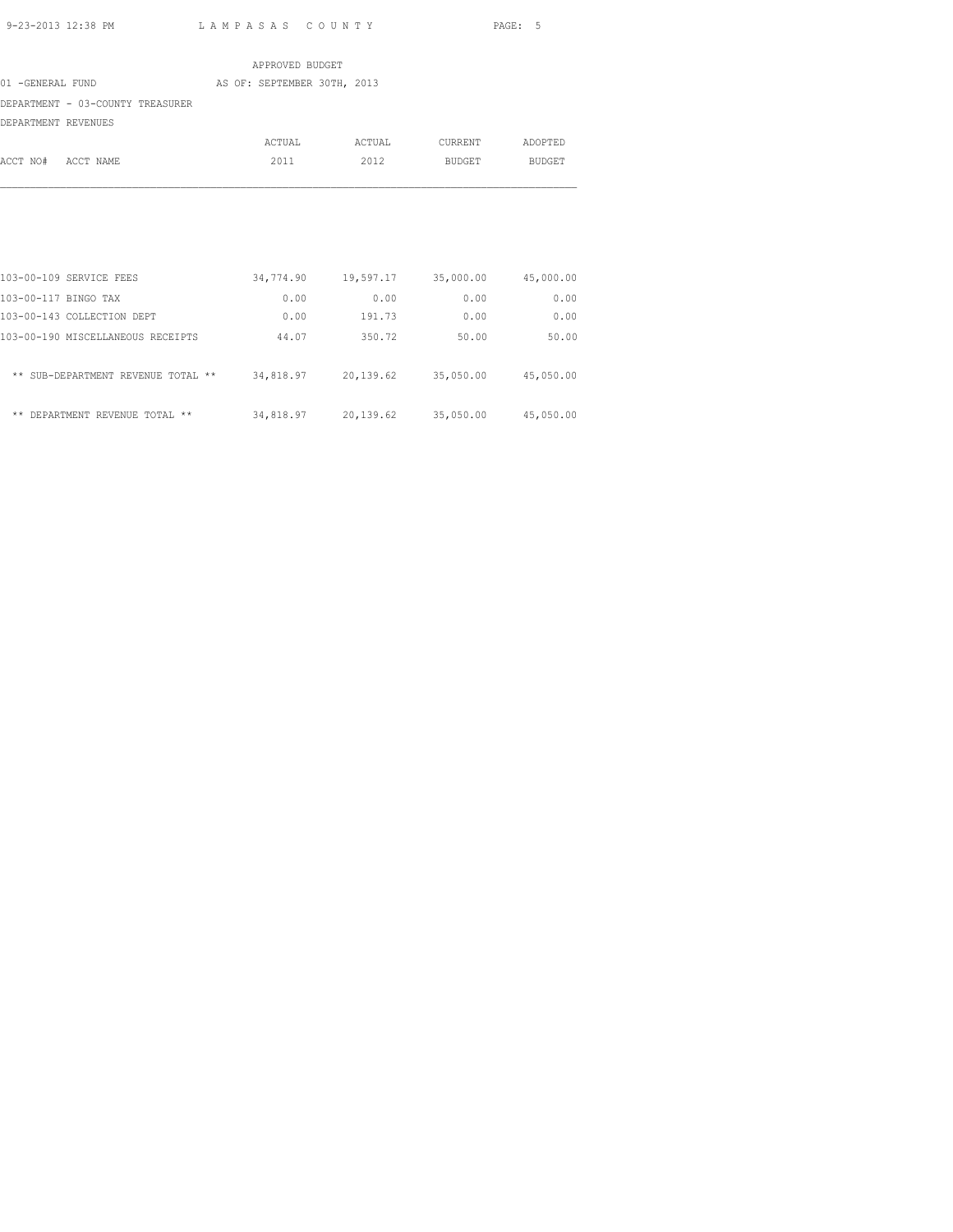|                                 | APPROVED BUDGET             |        |         |         |
|---------------------------------|-----------------------------|--------|---------|---------|
| 01 -GENERAL FUND                | AS OF: SEPTEMBER 30TH, 2013 |        |         |         |
| DEPARTMENT - 04-CO TAX ASSESSOR |                             |        |         |         |
| DEPARTMENT REVENUES             |                             |        |         |         |
|                                 | ACTUAL                      | ACTUAL | CURRENT | ADOPTED |
| ACCT NO#<br>ACCT NAME           | 2011                        | 2012   | BUDGET  | BUDGET  |

| 104-00-010 CURRENT AD VALOREM TAXES    | 4,596,636.89 | 4,876,373.94              | 5,102,287.00 | 5,328,000.00 |
|----------------------------------------|--------------|---------------------------|--------------|--------------|
| 104-00-015 LOCAL OPTION 1/2% SALES TAX | 569,699.81   | 588,256.44                | 582,000.00   | 582,000.00   |
| 104-00-020 DELINQUENT AD VALORM TAXES  | 0.00         | 0.00                      | 0.00         | 20,000.00    |
| 104-00-030 PENALTIES & INT. AD VALOREM | 260.76       | 0.00                      | 0.00         | 0.00         |
| 104-00-031 CHILD WELFARE BOARD         | 0.00         | 0.00                      | 0.00         | 0.00         |
| 104-00-035 LCAD REFUND                 | 0.00         | 0.00                      | 0.00         | 0.00         |
| 104-00-036 POSTAGE REIMBURSEMENT       | 3,533.00     | 3,494.00                  | 2,700.00     | 3,000.00     |
| 104-00-043 COURT COST CHILD SAFETY FUN | 32,038.50    | 33,028.00                 | 30,000.00    | 30,000.00    |
| 104-00-089 MOTOR VEHICLE VERIFICATION  | 4,858.00     | 5,417.50                  | 4,000.00     | 3,000.00     |
| 104-00-090 MOTOR VEHICLE REGISTRATION  | 60,526.30    | 63, 345.70                | 50,000.00    | 55,000.00    |
| 104-00-091 STATE SALES TAX REBATE      | 99,301.89    | 123,647.50                | 130,000.00   | 175,000.00   |
| 104-00-104 T/AC-AUTO TITLES            | 33,989.40    | 31,750.00                 | 25,000.00    | 30,000.00    |
| 104-00-113 LIQUOR LICENSE & PERMITS    | 5,040.56     | 12,252.00                 | 2,000.00     | 3,000.00     |
| 104-00-190 MISCELLANEOUS RECEIPTS      | 762.42       | 502.21                    | 1,000.00     | 1,000.00     |
| ** SUB-DEPARTMENT REVENUE TOTAL **     |              | 5,406,647.53 5,738,067.29 | 5,928,987.00 | 6,230,000.00 |
|                                        |              |                           |              |              |

| 104-01-011 VOTER REGISTRATION      | 0.00 | 0.00 | 0.00                                                | 0.00 |
|------------------------------------|------|------|-----------------------------------------------------|------|
| ** SUB-DEPARTMENT REVENUE TOTAL ** | 0.00 | 0.00 | 0.00                                                | 0.00 |
| ** DEPARTMENT REVENUE TOTAL **     |      |      | 5,406,647.53 5,738,067.29 5,928,987.00 6,230,000.00 |      |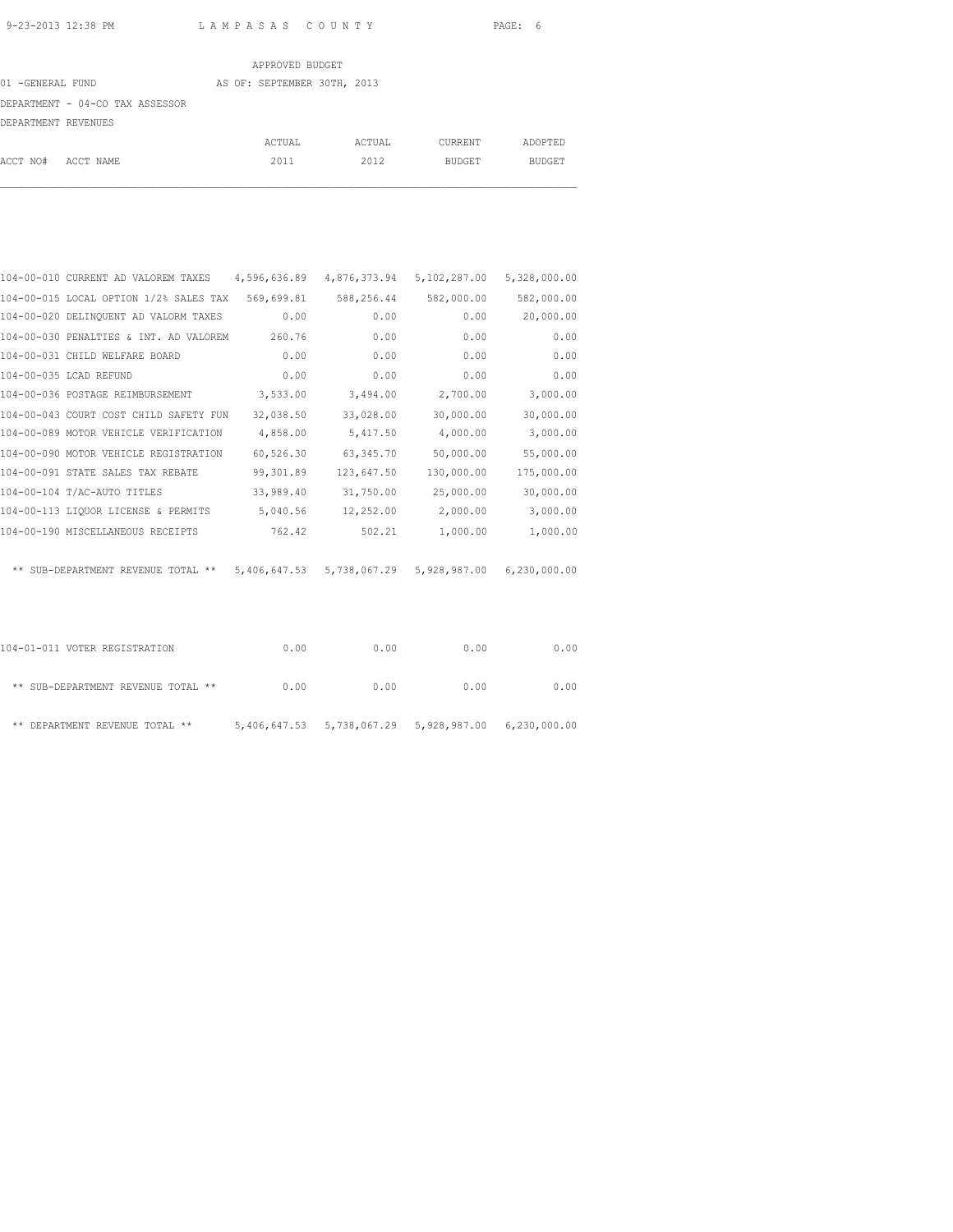|                              | APPROVED BUDGET             |        |               |               |
|------------------------------|-----------------------------|--------|---------------|---------------|
| 01 -GENERAL FUND             | AS OF: SEPTEMBER 30TH, 2013 |        |               |               |
| DEPARTMENT - 05-COUNTY CLERK |                             |        |               |               |
| DEPARTMENT REVENUES          |                             |        |               |               |
|                              | ACTUAL                      | ACTUAL | CURRENT       | ADOPTED       |
| ACCT NO#<br>ACCT NAME        | 2011                        | 2012   | <b>BUDGET</b> | <b>BUDGET</b> |

| 105-00-009 3rd DISTRICT FEES           | 0.00       | 0.00        | 0.00       | 0.00       |
|----------------------------------------|------------|-------------|------------|------------|
| 105-00-012 SUPPLE CRT GUARDIANSHIP FEE | 3,000.00   | 3,440.00    | 2,500.00   | 3,000.00   |
| 105-00-033 PRESERVATION CLERK ACCOUNT  | 1,530.00   | 1,720.00    | 600.00     | 1,200.00   |
| 105-00-106 COUNTY CLERK                | 228,201.50 | 220, 438.37 | 225,000.00 | 200,000.00 |
| 105-00-107 COUNTY CLERK-PROBATION      | 42,900.00  | 29,861.30   | 45,000.00  | 45,000.00  |
| 105-00-120 CO.CLERK DELINQUENT COLLECT | 0.00       | 0.00        | 0.00       | 0.00       |
| 105-00-190 MISCELLANEOUS RECEIPTS      | 0.00       | 0.00        | 0.00       | 0.00       |
|                                        |            |             |            |            |
| ** SUB-DEPARTMENT REVENUE TOTAL **     | 275,631.50 | 255, 459.67 | 273,100.00 | 249,200.00 |
|                                        |            |             |            |            |
| $* *$<br>DEPARTMENT REVENUE TOTAL **   | 275,631.50 | 255, 459.67 | 273,100.00 | 249,200.00 |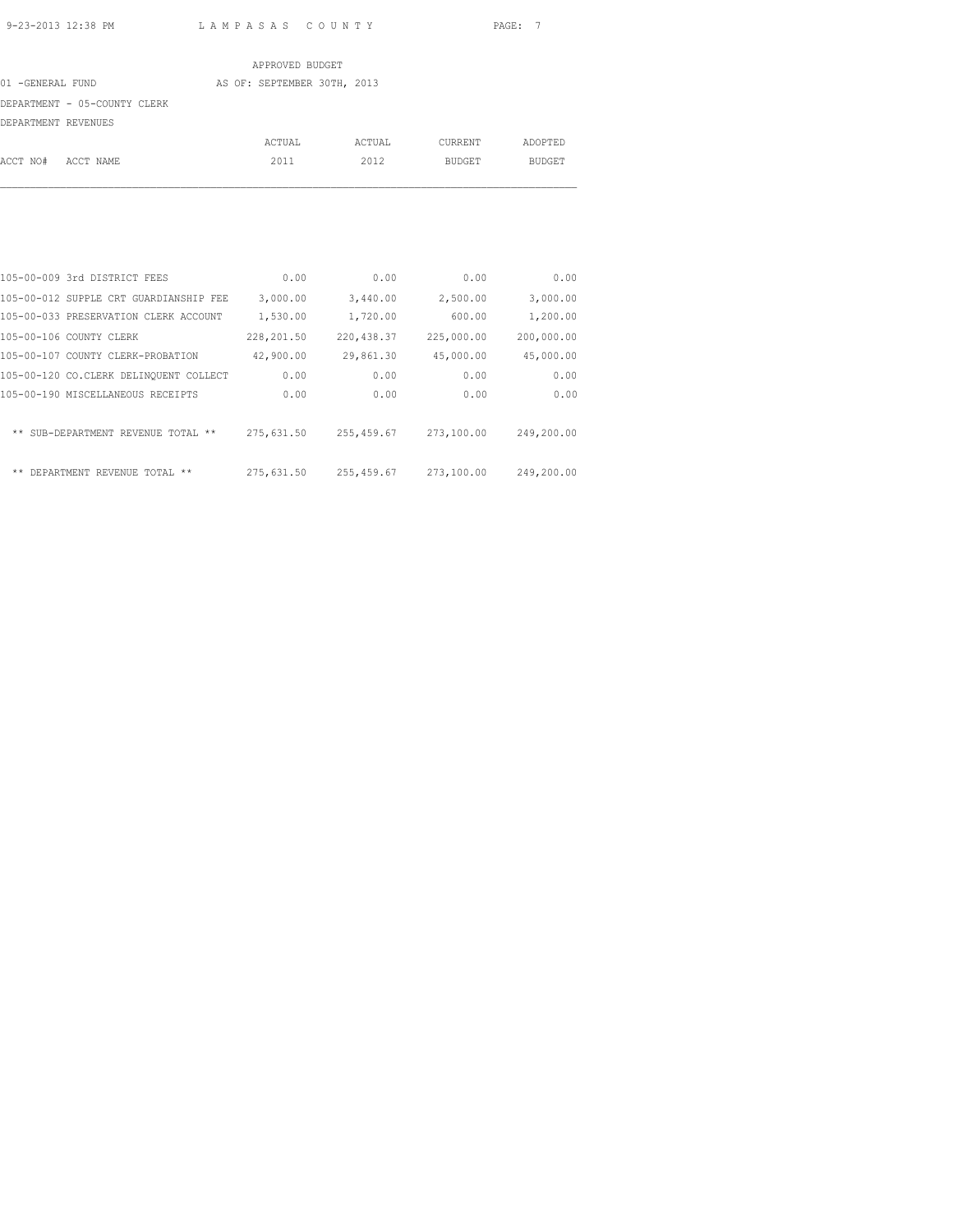### APPROVED BUDGET 01 -GENERAL FUND AS OF: SEPTEMBER 30TH, 2013 DEPARTMENT - 06-DISTRICT CLERK DEPARTMENT REVENUES ACTUAL ACTUAL CURRENT ADOPTED

ACCT NO# ACCT NAME 2011 2012 BUDGET BUDGET

| 106-00-006 REIMBURSMENT OF JUROR PMT   | 8,262.00   | 6,450.00              | 5,000.00   | 5,000.00   |
|----------------------------------------|------------|-----------------------|------------|------------|
| 106-00-009 3rd DISTRICT FEES           | 0.00       | 0.00                  | 0.00       | 0.00       |
| 106-00-036 POSTAGE REIMBURSEMENT       | 0.00       | 0.00                  | 0.00       | 0.00       |
| 106-00-037 DIST CLERK RECORD MGMT      | 2,318.65   | 1,923.85              | 1,900.00   | 1,900.00   |
| 106-00-038 INDIGENT FEE                | 0.00       | 0.00                  | 0.00       | 0.00       |
| 106-00-094 DISTRICT CLERK              | 80,729.46  | 69,731.55             | 74,000.00  | 74,000.00  |
| 106-00-105 DISTRICT CLK AG CHILD SUPPO | 16.17      | 0.00                  | 0.00       | 0.00       |
| 106-00-108 DISTRICT CLERK-PROBATION    | 69,844.82  | 60,938.00             | 55,000.00  | 55,000.00  |
| 106-00-116 GRANT REVENUE - VINE        | 0.00       | 0.00                  | 0.00       | 0.00       |
| 106-00-150 ELECTRONIC E-FILING         | 0.00       | 0.00                  | 0.00       | 3,000.00   |
| 106-00-190 MISCELLANEOUS RECEIPTS      | 4,757.00   | 4,924.00              | 4,500.00   | 4,500.00   |
| 206-00-010 OPERATING TRANSFERS - IN    | 0.00       | 0.00                  | 0.00       | 0.00       |
| ** SUB-DEPARTMENT REVENUE TOTAL **     |            | 165,928.10 143,967.40 | 140,400.00 | 143,400.00 |
| ** DEPARTMENT REVENUE TOTAL **         | 165,928.10 | 143,967.40            | 140,400.00 | 143,400.00 |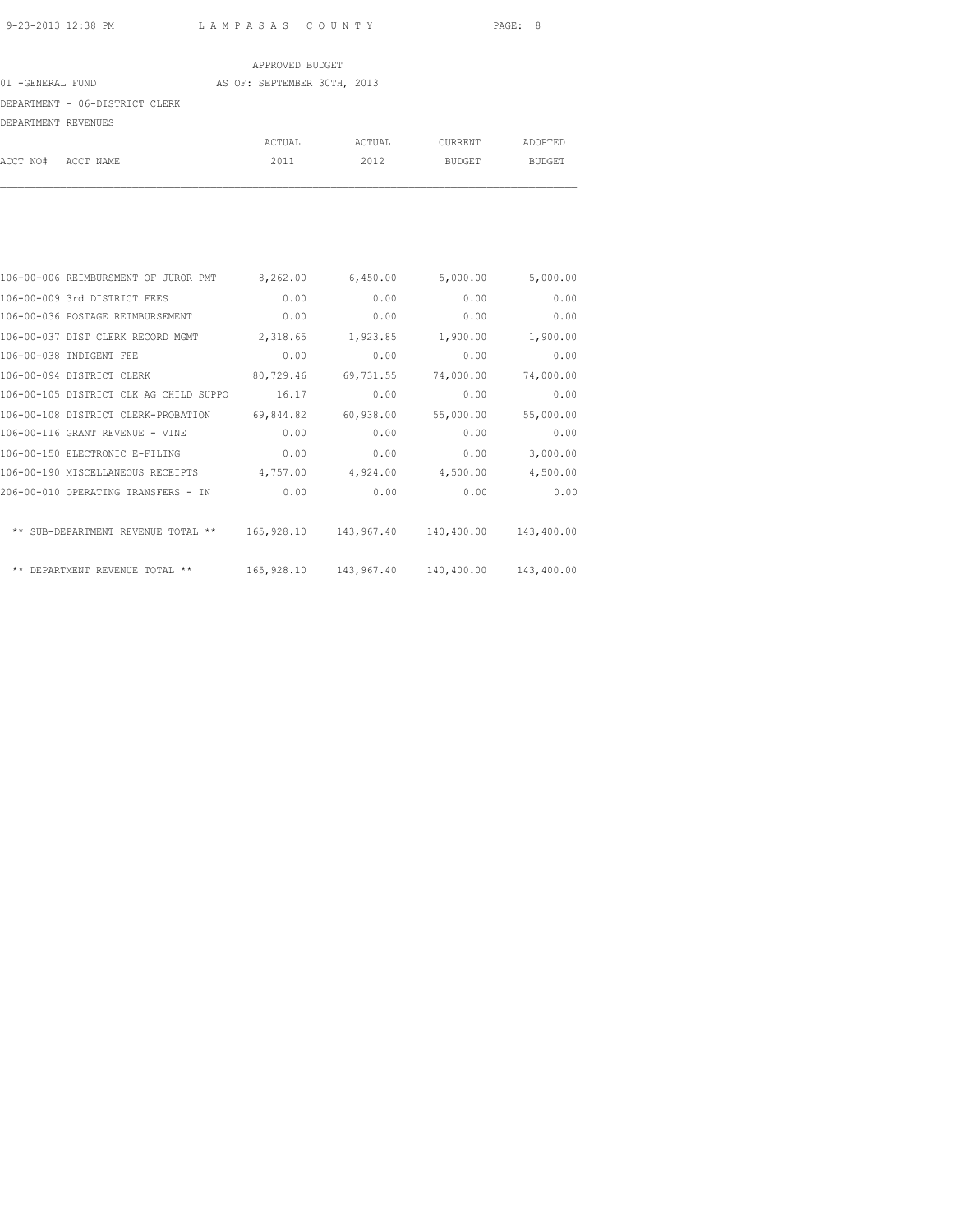|                     | 9-23-2013 12:38 PM                                                             | LAMPASAS COUNTY             |                                   |                                  | PAGE: 9                |
|---------------------|--------------------------------------------------------------------------------|-----------------------------|-----------------------------------|----------------------------------|------------------------|
|                     |                                                                                | APPROVED BUDGET             |                                   |                                  |                        |
| 01 - GENERAL FUND   |                                                                                | AS OF: SEPTEMBER 30TH, 2013 |                                   |                                  |                        |
|                     | DEPARTMENT - 07-COUNTY SHERIFF                                                 |                             |                                   |                                  |                        |
| DEPARTMENT REVENUES |                                                                                |                             |                                   |                                  |                        |
|                     |                                                                                |                             |                                   |                                  |                        |
| ACCT NO#            | ACCT NAME                                                                      | 2011                        | 2012                              | BUDGET                           | BUDGET                 |
|                     |                                                                                |                             |                                   |                                  |                        |
|                     | 107-00-050 TELEPHONE COMMISSION                                                | 5, 213. 25                  | 4,351.71                          | 4,500.00                         | 4,500.00               |
|                     | 107-00-062 HOMELAND SECURITY                                                   | 0.00                        | 0.00                              | 0.00                             | 0.00                   |
|                     | 107-00-092 COUNTY SHERIFF SERVING CITA 7,082.50                                |                             | 5,630.00                          | 5,500.00                         | 5,500.00               |
|                     | 107-00-100 SALE OF SURPLUS PROPERTY 12,083.50                                  |                             |                                   | 9,817.00 10,000.00               | 10,000.00              |
|                     | 107-00-102 INSURANCE REFUND                                                    |                             | 1,536.21 14,961.63                | 0.00                             | 0.00                   |
|                     | 107-00-116 GRANT REVENUE                                                       | 2,851.45                    | 7,447.00                          | 0.00                             | 0.00                   |
|                     | 107-00-119 CITY PAYMENT FOR PRISONERS 5,611.40 4,376.00                        |                             |                                   | 5,000.00                         | 5,000.00               |
|                     | 107-00-122 PRISONER TRANSPORTATION 9,076.48 8,994.83                           |                             |                                   | 3,500.00                         | 3,500.00               |
|                     | 107-00-125 LOMETA INTERLOCAL                                                   | 0.00                        | 0.00                              | 0.00                             | 0.00                   |
|                     | 107-00-188 FORFEITED PROPERTY                                                  | 0.00                        | 0.00                              | 0.00                             | 0.00                   |
|                     | 107-00-190 MISCELLANEOUS RECEIPTS                                              | 2,034.24                    | 6,221.10                          | 2,000.00                         | 2,000.00               |
|                     | 107-00-191 CITIZENS DONATIONS<br>207-00-000 OTHER RESOURCE-LEASE               | 7,761.77<br>98,000.00       | 3,150.08                          | 4,000.00<br>97,469.00 421,400.00 | 4,000.00<br>110,020.00 |
|                     |                                                                                |                             |                                   |                                  |                        |
|                     | ** SUB-DEPARTMENT REVENUE TOTAL ** 151,250.80 162,418.35 455,900.00 144,520.00 |                             |                                   |                                  |                        |
|                     | 107-01-116 GRANT REVENUE - VINE                                                | 0.00                        | 0.00                              | 0.00                             | 0.00                   |
|                     | ** SUB-DEPARTMENT REVENUE TOTAL **                                             | 0.00                        | 0.00                              | 0.00                             | 0.00                   |
|                     | 107-02-190 MISCELLANEOUS RECEIPTS                                              |                             | 8,132.01 883.31 1,000.00 1,000.00 |                                  |                        |
|                     | 107-02-191 CITIZENS DONATIONS                                                  | 0.00                        | 0.00                              | 0.00                             | 0.00                   |
|                     |                                                                                |                             |                                   |                                  |                        |
|                     | ** SUB-DEPARTMENT REVENUE TOTAL ** $8,132.01$ 883.31 $1,000.00$                |                             |                                   |                                  | 1,000.00               |
|                     | 107-03-190 MISCELLANEOUS RECEIPTS                                              | 0.00                        | 0.00                              | 0.00                             | 0.00                   |
|                     | ** SUB-DEPARTMENT REVENUE TOTAL **                                             | 0.00                        | 0.00                              | 0.00                             | 0.00                   |
|                     | 107-04-116 GRANT REVENUE                                                       | 0.00                        | 0.00                              | 0.00                             | 0.00                   |
|                     | 107-04-190 MISCELLANEOUS RECEIPTS                                              | 0.00                        | 0.00                              | 0.00                             | 0.00                   |

 $\star\star$  SUB-DEPARTMENT REVENUE TOTAL  $\star\star$  0.00 0.00 0.00 0.00 0.00

\*\* DEPARTMENT REVENUE TOTAL \*\* 159,382.81 163,301.66 456,900.00 145,520.00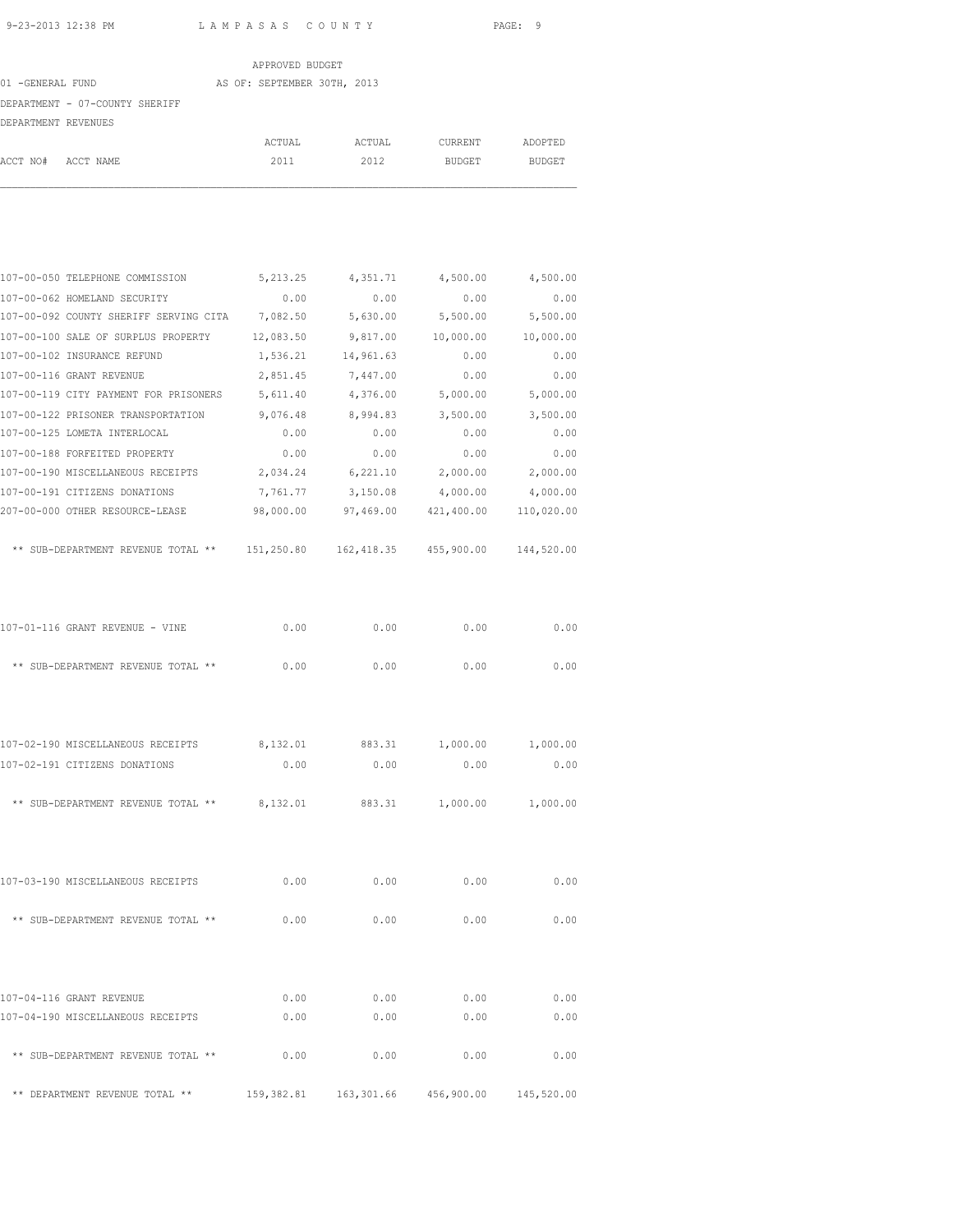|                     |                                       |  | APPROVED BUDGET             |        |                |               |
|---------------------|---------------------------------------|--|-----------------------------|--------|----------------|---------------|
| 01 -GENERAL FUND    |                                       |  | AS OF: SEPTEMBER 30TH, 2013 |        |                |               |
|                     | DEPARTMENT - 08-COUNTY/DISTRICT ATTNY |  |                             |        |                |               |
| DEPARTMENT REVENUES |                                       |  |                             |        |                |               |
|                     |                                       |  | ACTUAL                      | ACTUAL | <b>CURRENT</b> | ADOPTED       |
| ACCT NO#            | ACCT NAME                             |  | 2011                        | 2012   | <b>BUDGET</b>  | <b>BUDGET</b> |
|                     |                                       |  |                             |        |                |               |
|                     |                                       |  |                             |        |                |               |

| 108-00-103 STATE SUPPLEMENT ASST. D.A. | 5,160.00   | 6,120.00  | 0.00      | 0.00      |
|----------------------------------------|------------|-----------|-----------|-----------|
| 108-00-116 GRANT REVENUE JUVENILE PROS | 0.00       | 0.00      | 0.00      | 0.00      |
| 108-00-123 STATE REIMBURSEMENT         | 33,588.75  | 28,955.09 | 34,530.00 | 34,530.00 |
| 108-00-190 MISCELLANEOUS RECEIPTS      | 3,707.00   | 3,865.69  | 5,708.00  | 5,708.00  |
| ** SUB-DEPARTMENT REVENUE TOTAL **     | 42, 455.75 | 38,940.78 | 40,238.00 | 40,238.00 |
| ** DEPARTMENT REVENUE TOTAL **         | 42, 455.75 | 38,940.78 | 40,238.00 | 40,238.00 |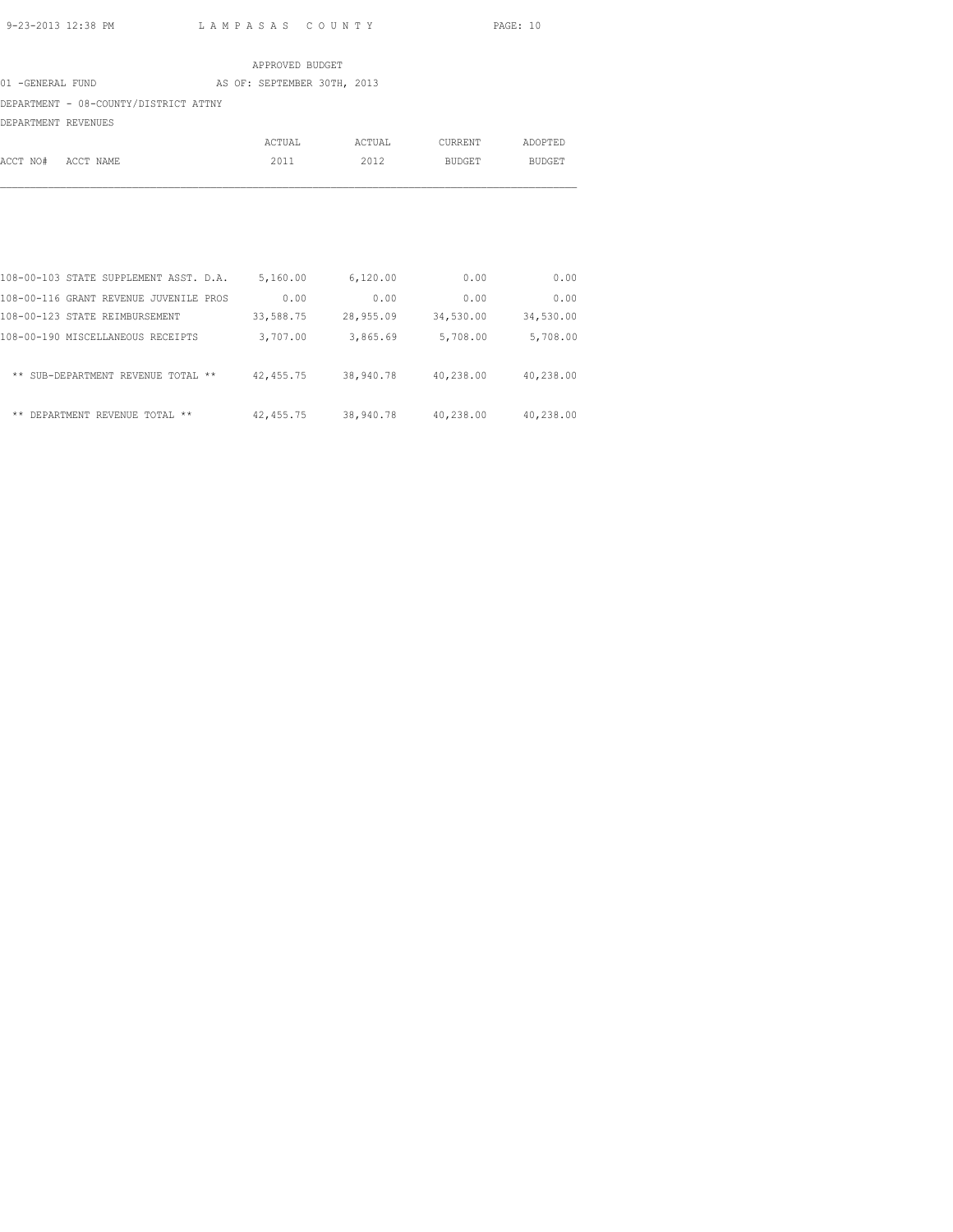|                                    | APPROVED BUDGET             |          |                   |          |
|------------------------------------|-----------------------------|----------|-------------------|----------|
| 01 -GENERAL FUND                   | AS OF: SEPTEMBER 30TH, 2013 |          |                   |          |
| DEPARTMENT - 09-NON-DEPARTMENTAL   |                             |          |                   |          |
| DEPARTMENT REVENUES                |                             |          |                   |          |
|                                    | ACTUAL                      | ACTUAL   | CURRENT           | ADOPTED  |
| ACCT NO#<br>ACCT NAME              | 2011                        | 2012     | BUDGET            | BUDGET   |
|                                    |                             |          |                   |          |
|                                    |                             |          |                   |          |
|                                    |                             |          |                   |          |
|                                    |                             |          |                   |          |
|                                    |                             |          |                   |          |
| 109-00-190 MISCELLANEOUS RECEIPTS  | 9,058.92                    | 3,000.00 | 1,000.00          | 2,000.00 |
|                                    |                             |          |                   |          |
| ** SUB-DEPARTMENT REVENUE TOTAL ** | 9,058.92                    | 3,000.00 | 1,000.00          | 2,000.00 |
|                                    |                             |          |                   |          |
| ** DEPARTMENT REVENUE TOTAL **     | 9,058.92                    |          | 3,000.00 1,000.00 | 2,000.00 |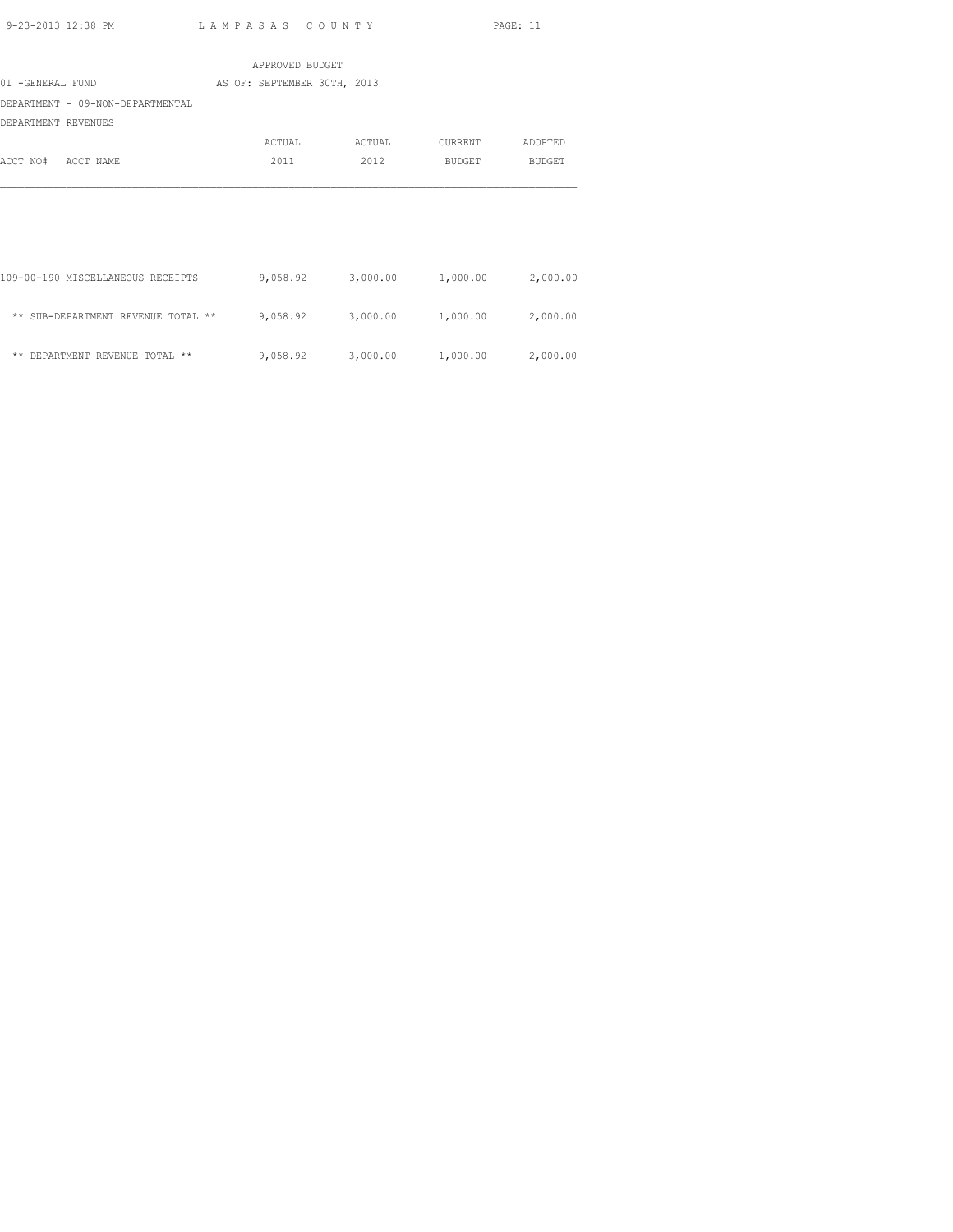|                                     | APPROVED BUDGET             |        |               |         |
|-------------------------------------|-----------------------------|--------|---------------|---------|
| 01 -GENERAL FUND                    | AS OF: SEPTEMBER 30TH, 2013 |        |               |         |
| DEPARTMENT - 10-CONSTABLES 1, 3 & 4 |                             |        |               |         |
| DEPARTMENT REVENUES                 |                             |        |               |         |
|                                     | ACTUAL                      | ACTUAL | CURRENT       | ADOPTED |
| ACCT NO# ACCT NAME                  | 2011                        | 2012   | BUDGET        | BUDGET  |
|                                     |                             |        |               |         |
|                                     |                             |        |               |         |
|                                     |                             |        |               |         |
|                                     |                             |        |               |         |
|                                     |                             |        |               |         |
| 110-00-190 MISCELLANEOUS RECEIPTS   | 1,325.34                    | 0.00   | 1,000.00      | 0.00    |
|                                     |                             |        |               |         |
| ** SUB-DEPARTMENT REVENUE TOTAL **  | 1,325.34                    |        | 0.00 1,000.00 | 0.00    |

\*\* DEPARTMENT REVENUE TOTAL \*\*  $1,325.34$  0.00  $1,000.00$  0.00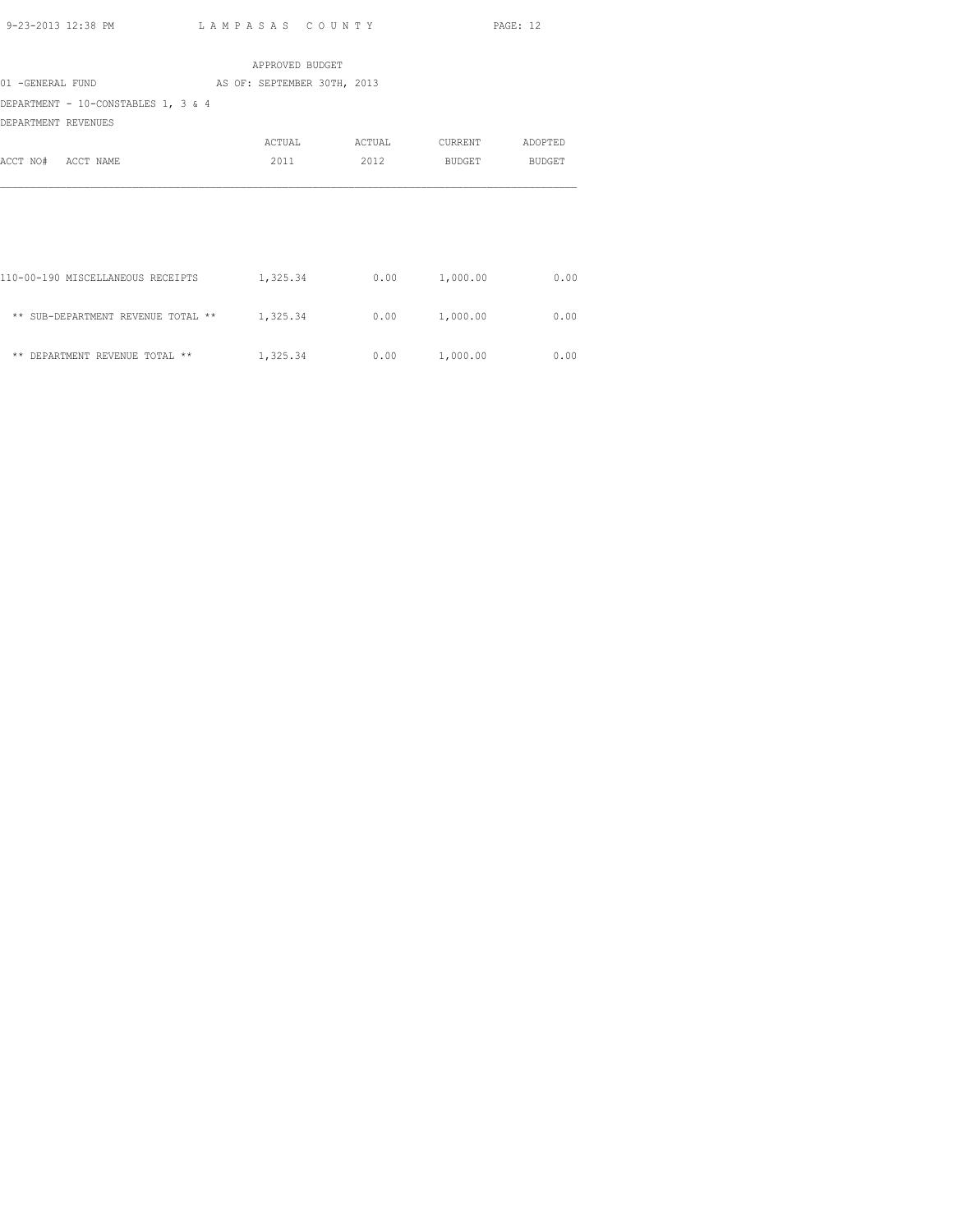|                                              | APPROVED BUDGET             |                               |               |                 |
|----------------------------------------------|-----------------------------|-------------------------------|---------------|-----------------|
| 01 -GENERAL FUND                             | AS OF: SEPTEMBER 30TH, 2013 |                               |               |                 |
| DEPARTMENT - 11-COUNTY LOCATED AT CITY       |                             |                               |               |                 |
| DEPARTMENT REVENUES                          |                             |                               |               |                 |
|                                              |                             | ACTUAL ACTUAL CURRENT ADOPTED |               |                 |
| ACCT NO# ACCT NAME                           | 2011                        | 2012                          | BUDGET BUDGET |                 |
|                                              |                             |                               |               |                 |
| 111-00-116 GRANT REVENUE                     | 17,578.00                   | 0.00                          | 0.00          | 0.00            |
| 111-00-190 MISCELLANEOUS                     |                             | $0.00$ 161.24                 | 0.00          | 0.00            |
| ** SUB-DEPARTMENT REVENUE TOTAL ** 17,578.00 |                             | 161.24                        | 0.00          | 0.00            |
| 111-01-190 MISCELLANEOUS RECEIPTS 3,293.85   |                             | 0.00                          |               | $0.00$ 2,500.00 |
| ** SUB-DEPARTMENT REVENUE TOTAL **           | 3,293.85                    | 0.00                          | 0.00          | 2,500.00        |
| 111-02-190 MISCELLANEOUS RECEIPTS            | 50.00 50.00                 |                               | 0.00          | 0.00            |
|                                              |                             |                               |               |                 |
| ** SUB-DEPARTMENT REVENUE TOTAL ** 50.00     |                             | 50.00                         | 0.00          | 0.00            |
|                                              |                             |                               |               |                 |
| 111-03-190 MISCELLANOUS                      | 0.00                        | 210.00                        | 0.00          | 0.00            |
| ** SUB-DEPARTMENT REVENUE TOTAL **           | 0.00                        | 210.00                        | 0.00          | 0.00            |
| ** DEPARTMENT REVENUE TOTAL **               | 20,921.85                   | 421.24                        | 0.00          | 2,500.00        |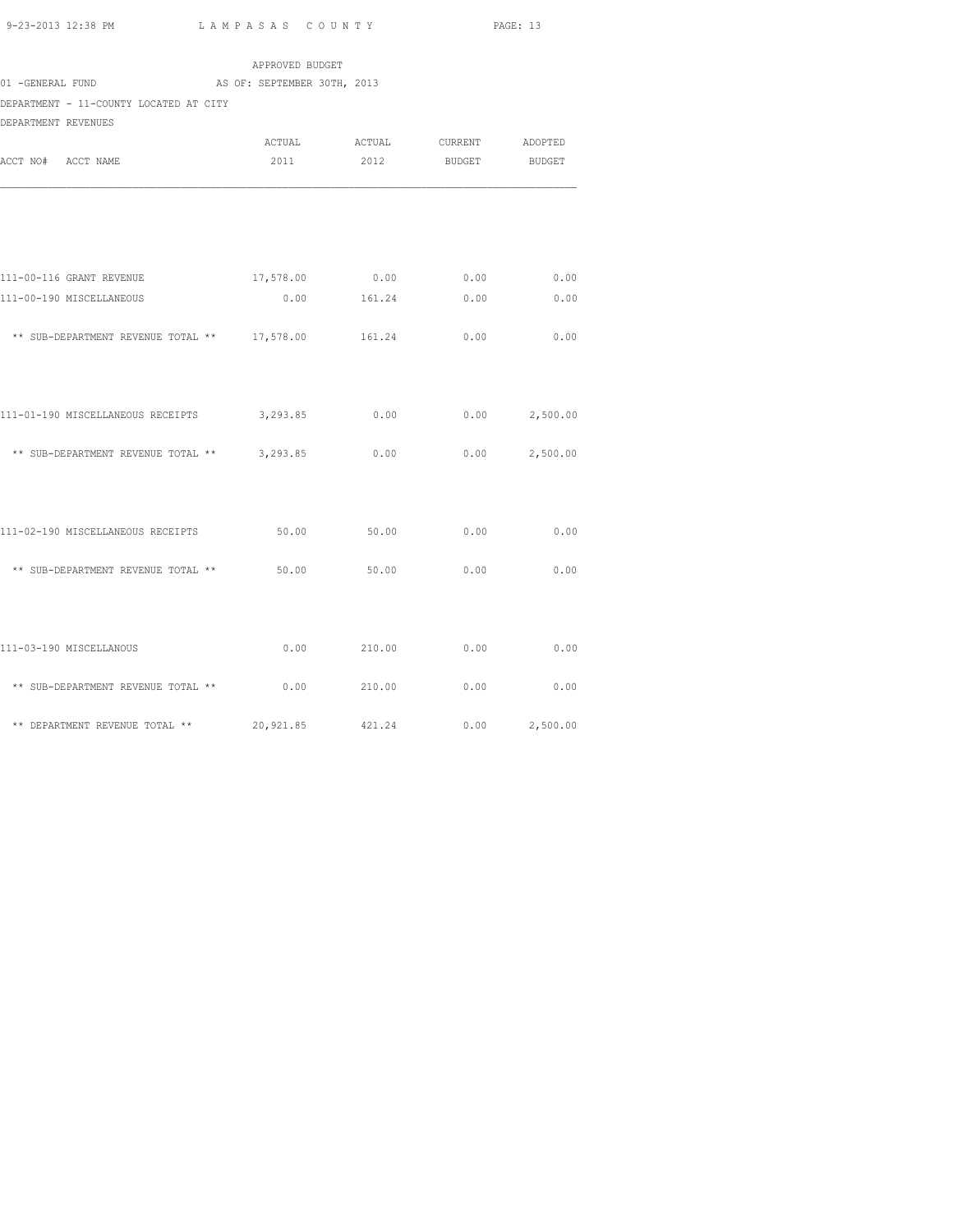#### APPROVED BUDGET 01 -GENERAL FUND AS OF: SEPTEMBER 30TH, 2013 DEPARTMENT - 12-JUSTICE OF PEACE #1 DEPARTMENT REVENUES ACTUAL ACTUAL CURRENT ADOPTED

ACCT NO# ACCT NAME 2011 2012 BUDGET BUDGET

| 112-00-003 SCHOOL EDUCATION FUND      | 0.00       | 32.00      | 800.00     | 800.00     |
|---------------------------------------|------------|------------|------------|------------|
| 112-00-006 REIMBURSEMENT OF JUROR PMT | 0.00       | 0.00       | 0.00       | 0.00       |
| 112-00-008 JUVENILE CASE MANAGER FEE  | 0.00       | 0.00       | 0.00       | 0.00       |
| 112-00-034 JP#1 SECURITY FEES         | 1,055.05   | 756.46     | 800.00     | 800.00     |
| 112-00-080 JUSTICE COURT TECHNOLOGY   | 0.00       | 0.00       | 0.00       | 0.00       |
| 112-00-095 JP #1                      | 130,965.13 | 125,901.23 | 145,000.00 | 219,300.00 |
| 112-00-116 GRANT REVENUE (DPS)        | 0.00       | 0.00       | 0.00       | 0.00       |
| 112-00-150 ELECTRONIC E-FILING        | 0.00       | 0.00       | 0.00       | 0.00       |
| 112-00-190 MISCELLANEOUS RECEIPTS     | 432.20     | 0.00       | 100.00     | 100.00     |
| 112-00-193 JP # 1 OMNI-BASE FEES      | 5,970.40   | 5,576.52   | 6,000.00   | 6,000.00   |
| ** SUB-DEPARTMENT REVENUE TOTAL **    | 138,422.78 | 132,266.21 | 152,700.00 | 227,000.00 |
| ** DEPARTMENT REVENUE TOTAL **        | 138,422.78 | 132,266.21 | 152,700.00 | 227,000.00 |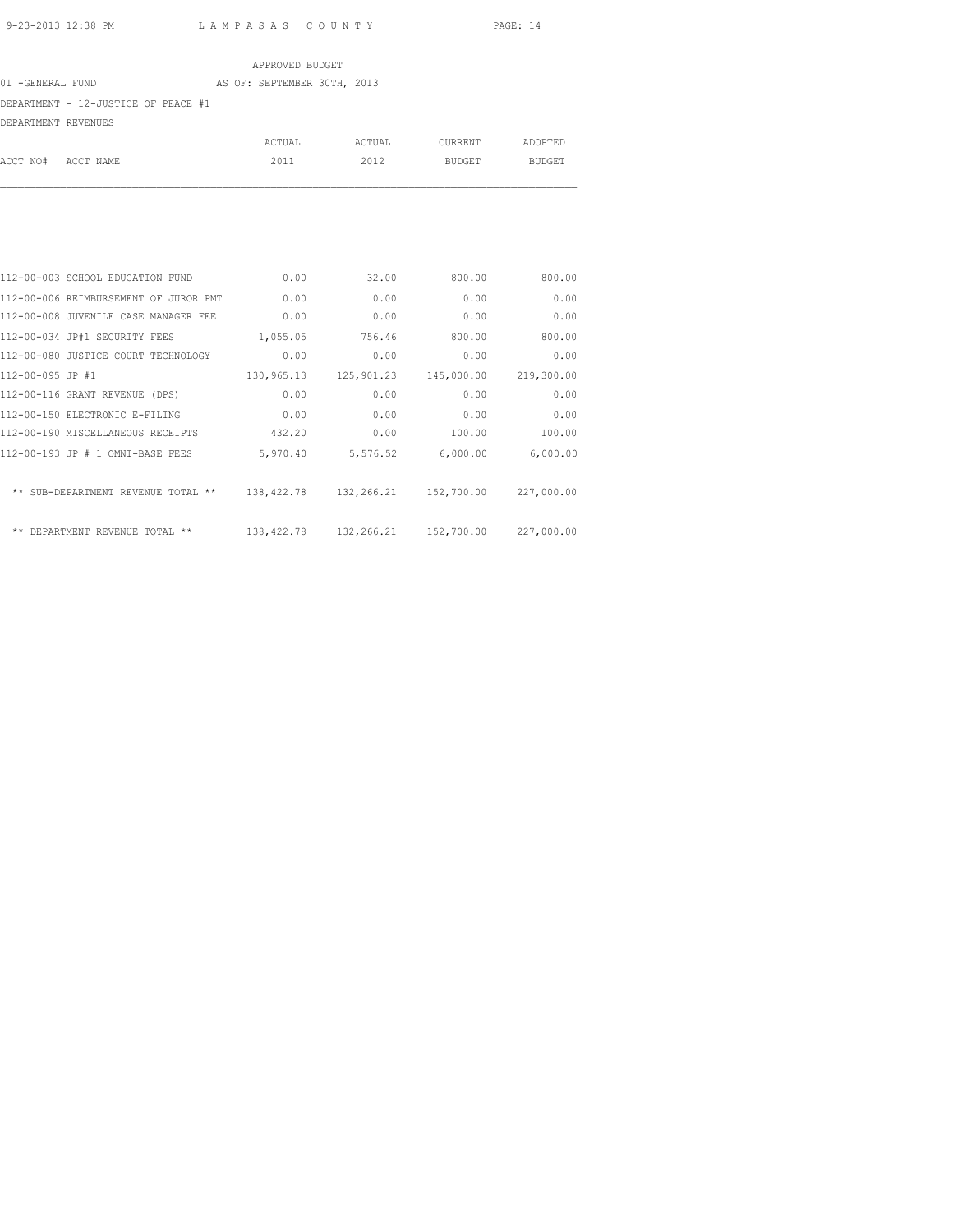#### APPROVED BUDGET

#### 01 -GENERAL FUND AS OF: SEPTEMBER 30TH, 2013

DEPARTMENT - 13-JUSTICE OF PEACE #3

DEPARTMENT REVENUES

|                    | ACTUAL | ACTUAL | CURRENT | ADOPTED |
|--------------------|--------|--------|---------|---------|
| ACCT NO# ACCT NAME | 2011   | 2012   | BUDGET  | BUDGET  |
|                    |        |        |         |         |

| 113-00-003 SCHOOL EDUCATION FUND       | 0.00      | 0.00      | 0.00      | 0.00      |
|----------------------------------------|-----------|-----------|-----------|-----------|
| 113-00-008 JUVENILE CASE MANAGER FEE   | 0.00      | 0.00      | 0.00      | 0.00      |
| 113-00-034 JP#3 SECURITY FEES          | 443.88    | 366.48    | 400.00    | 400.00    |
| 113-00-080 JUSTICE COURT TECHNOLOGY FU | 0.00      | 0.00      | 0.00      | 0.00      |
| 113-00-096 JUSTICE OF PEACE 3          | 57,823.15 | 37,954.98 | 50,000.00 | 94,600.00 |
| 113-00-116 GRANT REVEUE (DPS)          | 0.00      | 0.00      | 0.00      | 0.00      |
| 113-00-150 ELECTRONIC E-FILING         | 0.00      | 0.00      | 0.00      | 0.00      |
| 113-00-190 MISCELLANEOUS RECEIPTS      | 0.00      | 0.00      | 0.00      | 0.00      |
| 113-00-193 JP # 3 OMNI-BASE FEES       | 3,230.07  | 2,590.23  | 2,000.00  | 2,000.00  |
| ** SUB-DEPARTMENT REVENUE TOTAL **     | 61,497.10 | 40,911.69 | 52,400.00 | 97,000.00 |
| ** DEPARTMENT REVENUE TOTAL **         | 61,497.10 | 40,911.69 | 52,400.00 | 97,000.00 |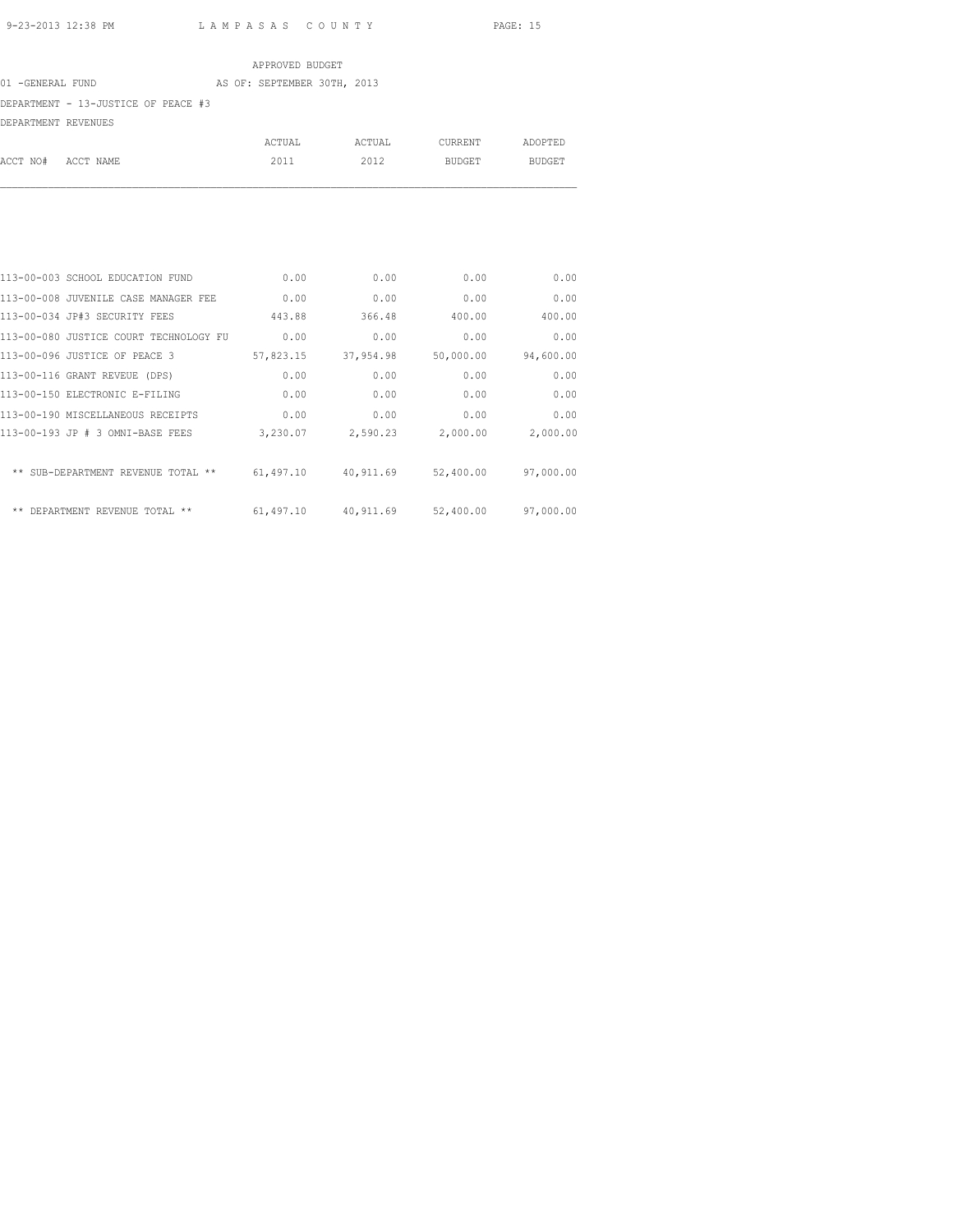|                     |                                     |  | APPROVED BUDGET             |        |         |         |
|---------------------|-------------------------------------|--|-----------------------------|--------|---------|---------|
| 01 -GENERAL FUND    |                                     |  | AS OF: SEPTEMBER 30TH, 2013 |        |         |         |
|                     | DEPARTMENT - 14-JUSTICE OF PEACE #4 |  |                             |        |         |         |
| DEPARTMENT REVENUES |                                     |  |                             |        |         |         |
|                     |                                     |  | ACTUAL                      | ACTUAL | CURRENT | ADOPTED |
| ACCT NO#            | ACCT NAME                           |  | 2011                        | 2012   | BUDGET  | BUDGET  |

|                     | 114-00-003 SCHOOL EDUCATION FUND       | 0.00       | 0.00       | 0.00                                           | 0.00       |
|---------------------|----------------------------------------|------------|------------|------------------------------------------------|------------|
|                     | 114-00-006 REIMBURSEMENT OF JUROR PMT  | 0.00       | 0.00       | 0.00                                           | 0.00       |
|                     | 114-00-008 JUVENILE CASE MANAGER FEE   | 0.00       | 0.00       | 0.00                                           | 0.00       |
|                     | 114-00-034 JP#4 SECURITY FEES          | 704.30     | 521.71     | 800.00                                         | 800.00     |
|                     | 114-00-080 JUSTICE COURT TECHNOLOGY FU | 0.00       | 0.00       | 0.00                                           | 0.00       |
|                     | 114-00-097 JUSTICE OF PEACE 4          | 117,577.16 | 113,840.62 | 110,000.00                                     | 135,000.00 |
| 114-00-099 INTEREST |                                        | 0.00       | 0.00       | 0.00                                           | 0.00       |
|                     | 114-00-109 SERVICE FEES                | 0.00       | 0.00       | 0.00                                           | 0.00       |
|                     | 114-00-116 GRANT REVENUE (DPS)         | 0.00       | 0.00       | 0.00                                           | 0.00       |
|                     | 114-00-150 ELECTRONIC E-FILING         | 0.00       | 0.00       | 0.00                                           | 0.00       |
|                     | 114-00-190 MISCELLANEOUS RECEIPTS      | 135.73     | 263.98     | 200.00                                         | 200.00     |
|                     | 114-00-193 JP # 4 OMNI-BASE FEES       | 3,025.00   | 4,471.61   | 1,000.00                                       | 1,000.00   |
|                     | ** SUB-DEPARTMENT REVENUE TOTAL **     |            |            | 121,442.19   119,097.92   112,000.00           | 137,000.00 |
|                     | ** DEPARTMENT REVENUE TOTAL **         |            |            | 121,442.19  119,097.92  112,000.00  137,000.00 |            |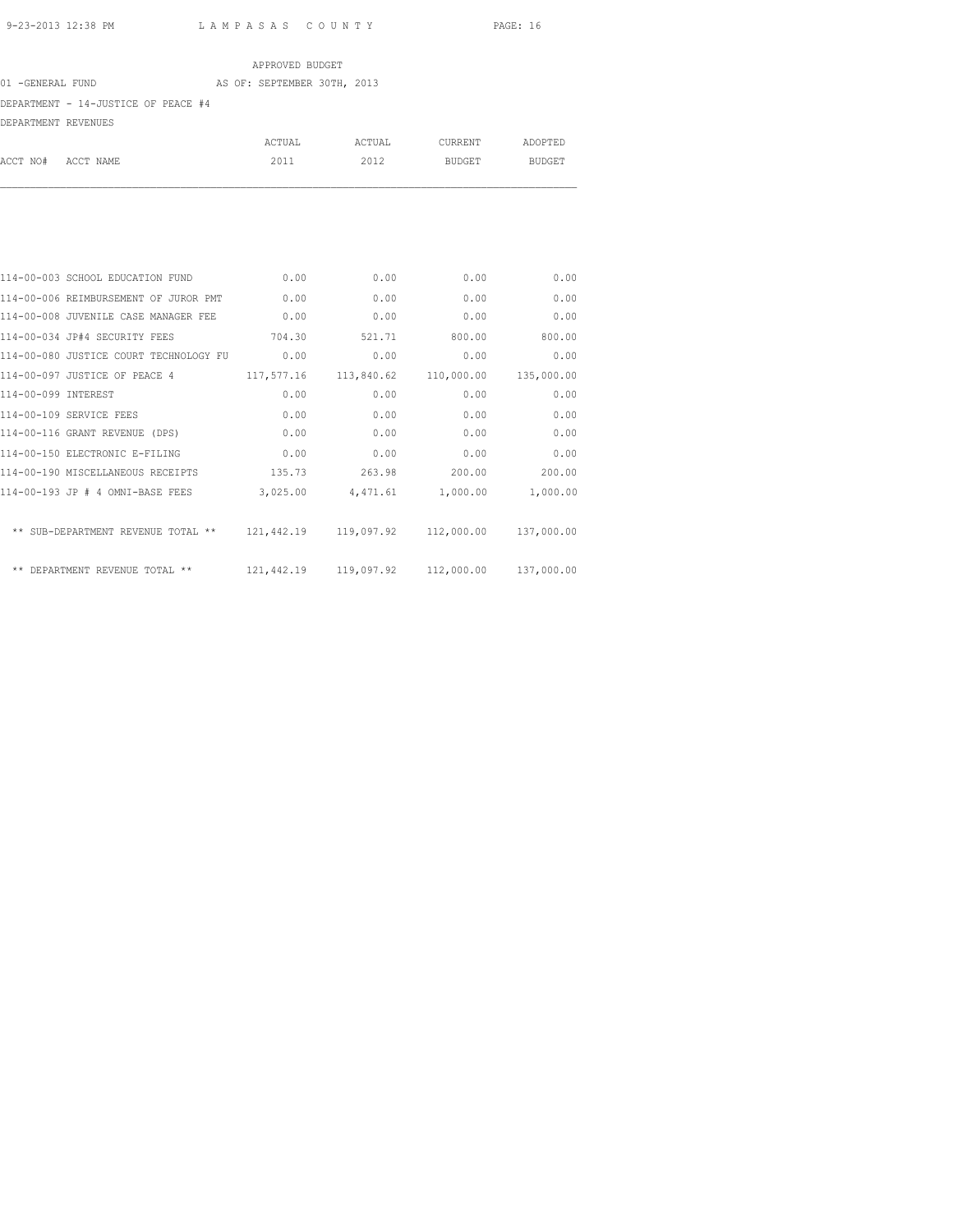|                                      | APPROVED BUDGET             |        |         |         |
|--------------------------------------|-----------------------------|--------|---------|---------|
| 01 -GENERAL FUND                     | AS OF: SEPTEMBER 30TH, 2013 |        |         |         |
| DEPARTMENT - 15-COUNTY EXTENSION OFF |                             |        |         |         |
| DEPARTMENT REVENUES                  |                             |        |         |         |
|                                      | <b>ACTUAL</b>               | ACTUAL | CURRENT | ADOPTED |
| ACCT NO# ACCT NAME                   | 2011                        | 2012   | BUDGET  | BUDGET  |
|                                      |                             |        |         |         |
|                                      |                             |        |         |         |
|                                      |                             |        |         |         |
|                                      |                             |        |         |         |
|                                      |                             |        |         |         |
| 115-00-190 MISCELLANEOUS RECEIPTS    | 0.00                        | 0.00   | 0.00    | 0.00    |
|                                      |                             |        |         |         |
| ** SUB-DEPARTMENT REVENUE TOTAL **   | 0.00                        | 0.00   | 0.00    | 0.00    |
|                                      |                             |        |         |         |
| ** DEPARTMENT REVENUE TOTAL **       | 0.00                        | 0.00   | 0.00    | 0.00    |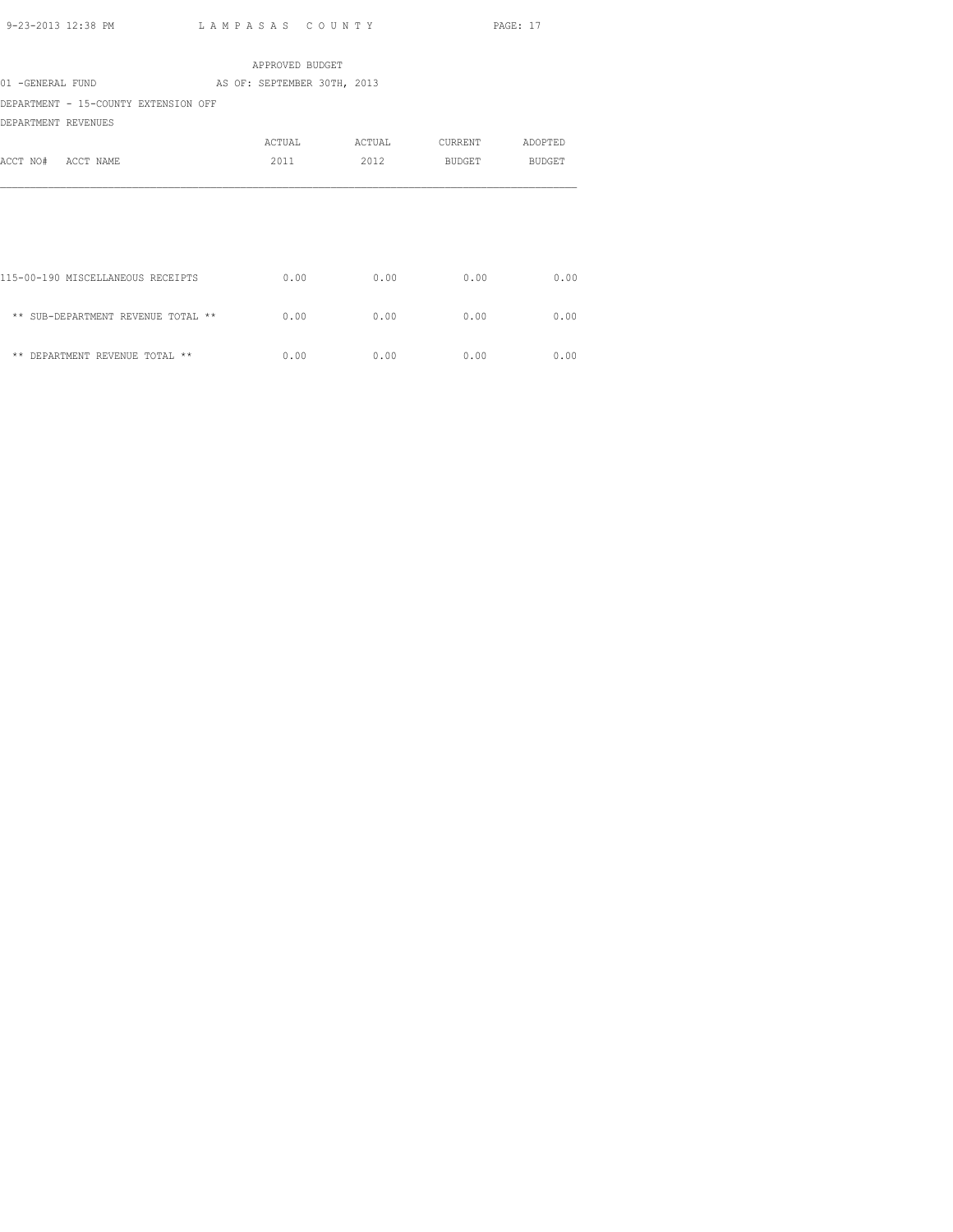|                                              | APPROVED BUDGET |      |                       |         |
|----------------------------------------------|-----------------|------|-----------------------|---------|
| 01 -GENERAL FUND AS OF: SEPTEMBER 30TH, 2013 |                 |      |                       |         |
| DEPARTMENT - 16-ADULT PROBATION              |                 |      |                       |         |
| DEPARTMENT REVENUES                          |                 |      |                       |         |
|                                              |                 |      | ACTUAL ACTUAL CURRENT | ADOPTED |
| ACCT NO# ACCT NAME                           | 2011            | 2012 | BUDGET BUDGET         |         |
|                                              |                 |      |                       |         |
|                                              |                 |      |                       |         |
|                                              |                 |      |                       |         |
|                                              |                 |      |                       |         |
|                                              |                 |      |                       |         |
| 116-00-190 MISCELLANEOUS RECEIPTS            | 0.00            | 0.00 | 0.00                  | 0.00    |
|                                              |                 |      |                       |         |
| ** SUB-DEPARTMENT REVENUE TOTAL **           | 0.00            | 0.00 | 0.00                  | 0.00    |
|                                              |                 |      |                       |         |
| ** DEPARTMENT REVENUE TOTAL **               | 0.00            | 0.00 | 0.00                  | 0.00    |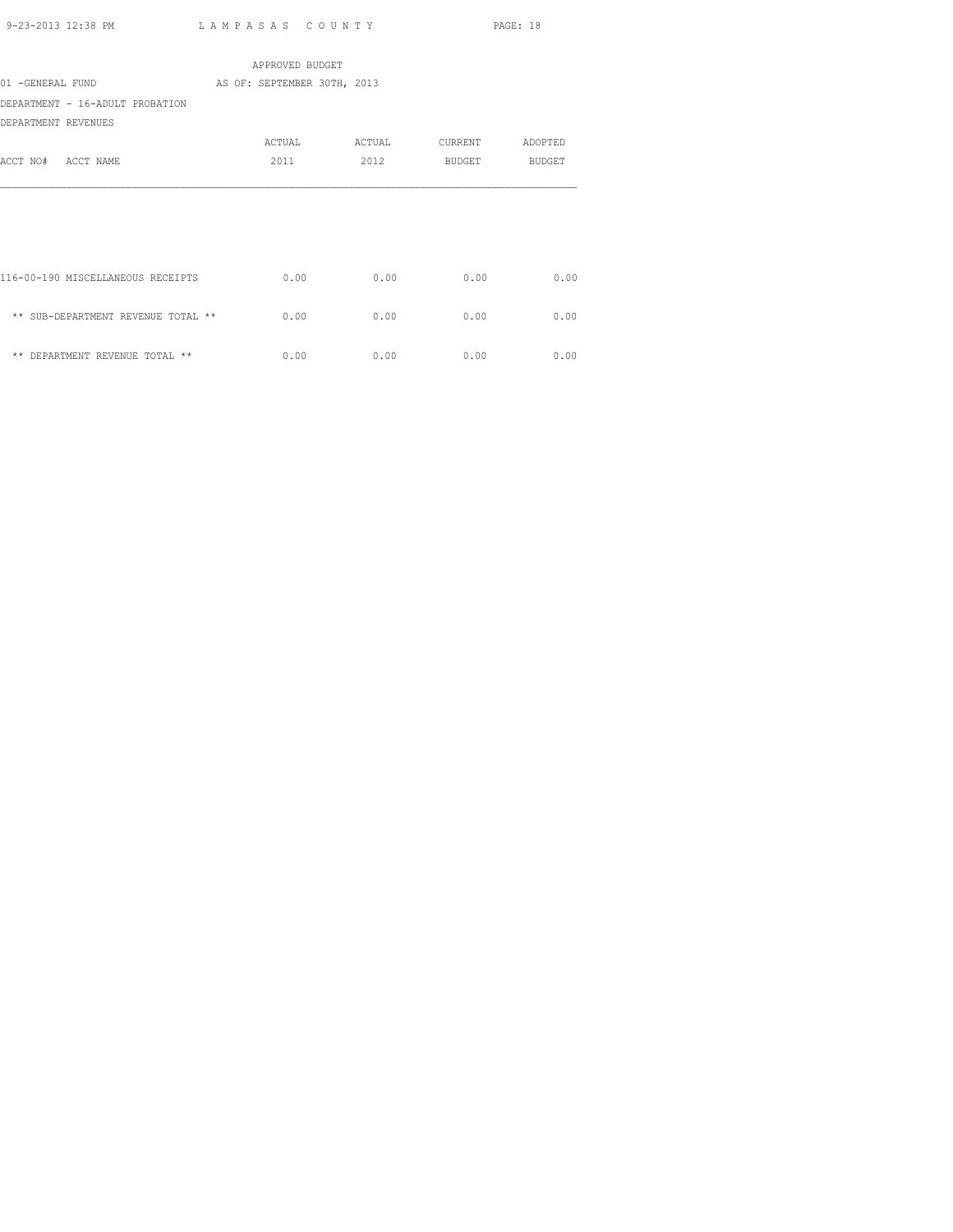|                     |                                   | APPROVED BUDGET             |                      |          |               |
|---------------------|-----------------------------------|-----------------------------|----------------------|----------|---------------|
| 01 -GENERAL FUND    |                                   | AS OF: SEPTEMBER 30TH, 2013 |                      |          |               |
|                     | DEPARTMENT - 17-E.M.S             |                             |                      |          |               |
| DEPARTMENT REVENUES |                                   |                             |                      |          |               |
|                     |                                   | ACTUAL                      | ACTUAL               | CURRENT  | ADOPTED       |
| ACCT NO#            | ACCT NAME                         | 2011                        | 2012                 | BUDGET   | <b>BUDGET</b> |
|                     |                                   |                             |                      |          |               |
|                     |                                   |                             |                      |          |               |
|                     |                                   |                             |                      |          |               |
|                     |                                   |                             |                      |          |               |
|                     | 117-00-109 SERVICE FEE            | 0.00                        | 0.00                 | 0.00     | 0.00          |
|                     | 117-00-190 MISCELLANEOUS RECEIPTS | 0.00                        | 0.00                 | 200.00   | 200.00        |
|                     | 117-00-191 CITIZENS DONATIONS     |                             | 6, 154.94 14, 891.17 | 5,000.00 | 13,000.00     |
|                     | 117-00-192 EMS COLLECTIONS        | 265.14                      | 0.00                 | 0.00     | 0.00          |
|                     |                                   |                             |                      |          |               |

| ** SUB-DEPARTMENT REVENUE TOTAL ** | 6,420.08 | 14,891.17 | 5,200.00 | 13,200.00 |
|------------------------------------|----------|-----------|----------|-----------|
| ** DEPARTMENT REVENUE TOTAL **     | 6,420.08 | 14,891.17 | 5,200.00 | 13,200.00 |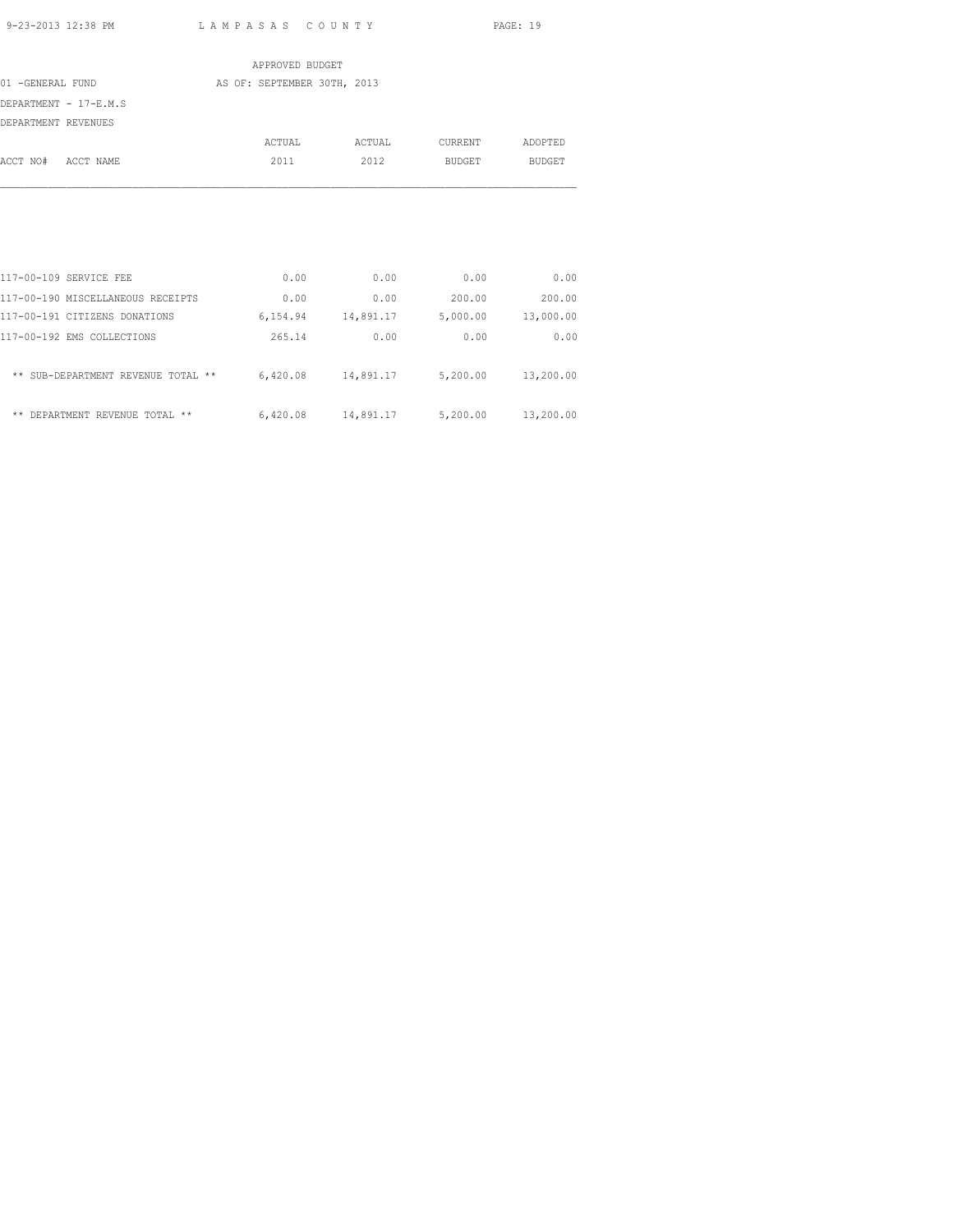|                                    | APPROVED BUDGET             |      |                               |      |
|------------------------------------|-----------------------------|------|-------------------------------|------|
| 01 -GENERAL FUND                   | AS OF: SEPTEMBER 30TH, 2013 |      |                               |      |
| DEPARTMENT - 18-JUDICIAL           |                             |      |                               |      |
| DEPARTMENT REVENUES                |                             |      |                               |      |
|                                    |                             |      | ACTUAL ACTUAL CURRENT ADOPTED |      |
| ACCT NO# ACCT NAME                 | 2011                        | 2012 | BUDGET BUDGET                 |      |
|                                    |                             |      |                               |      |
|                                    |                             |      |                               |      |
|                                    |                             |      |                               |      |
|                                    |                             |      |                               |      |
|                                    |                             |      |                               |      |
| 118-00-190 MISCELLANEOUS RECEIPTS  | 0.00                        | 0.00 | 0.00                          | 0.00 |
|                                    |                             |      |                               |      |
| ** SUB-DEPARTMENT REVENUE TOTAL ** | 0.00                        | 0.00 | 0.00                          | 0.00 |
| ** DEPARTMENT REVENUE TOTAL **     | 0.00                        | 0.00 | 0.00                          | 0.00 |
|                                    |                             |      |                               |      |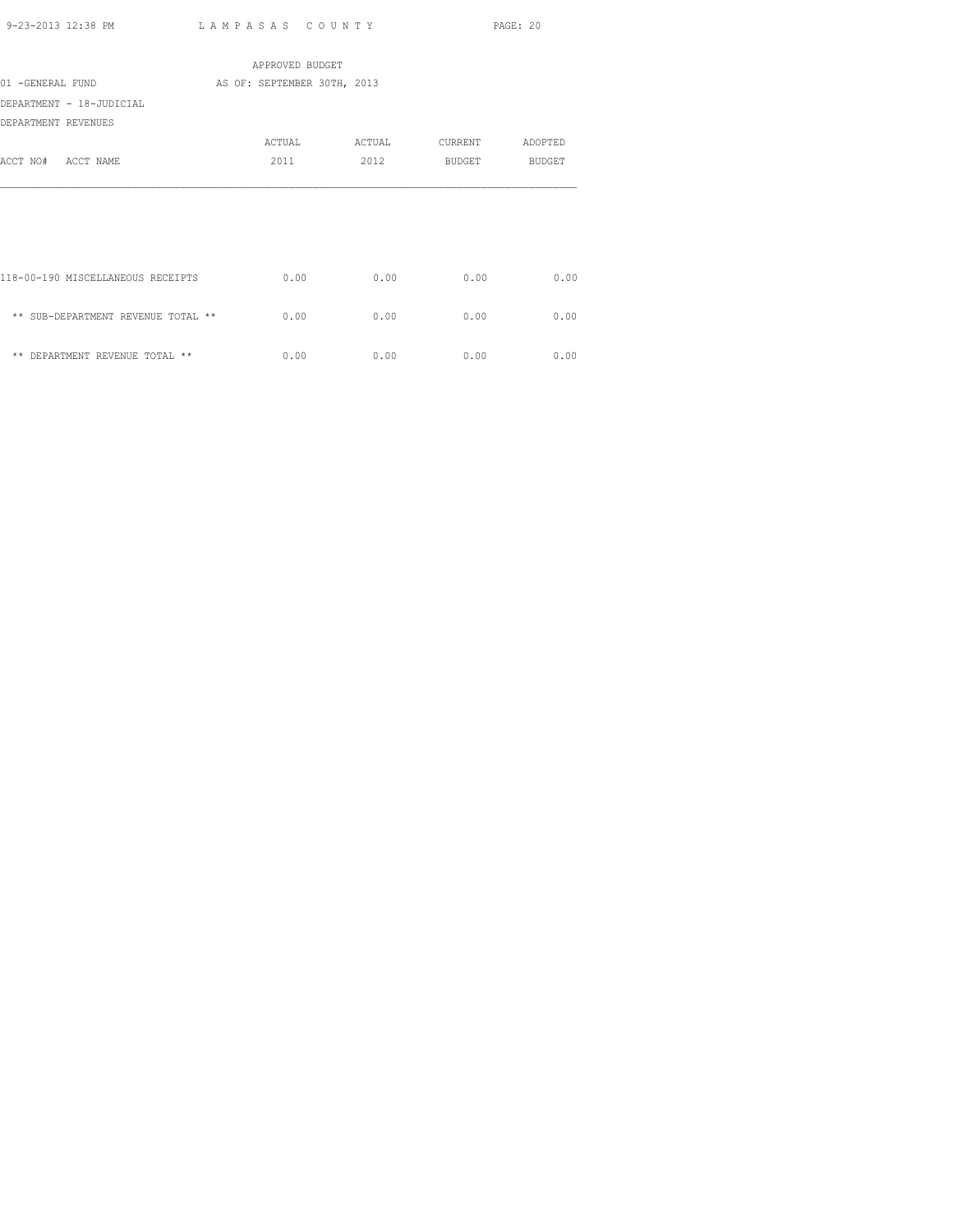============= ============= ============= =============

|                                                                                 | APPROVED BUDGET             |               |                    |      |
|---------------------------------------------------------------------------------|-----------------------------|---------------|--------------------|------|
| 01 -GENERAL FUND                                                                | AS OF: SEPTEMBER 30TH, 2013 |               |                    |      |
| DEPARTMENT - 19-HUMAN RESOURCES                                                 |                             |               |                    |      |
| DEPARTMENT REVENUES                                                             |                             |               |                    |      |
|                                                                                 |                             | ACTUAL ACTUAL | CURRENT ADOPTED    |      |
| ACCT NO# ACCT NAME                                                              | 2011                        |               | 2012 BUDGET BUDGET |      |
|                                                                                 |                             |               |                    |      |
| 119-00-116 GRANT REVENUE                                                        | 0.00                        | 0.00          | 0.00               | 0.00 |
| 119-00-152 CONTRACTS                                                            | 0.00                        | 0.00          | 0.00               | 0.00 |
| 119-00-190 MISCELLANEOUS RECEIPTS                                               | 0.00                        | 0.00          | 0.00               | 0.00 |
| 219-00-010 OPERATING TRANSFERS IN                                               | 0.00                        | 0.00          | 0.00               | 0.00 |
| ** SUB-DEPARTMENT REVENUE TOTAL **                                              | 0.00                        | 0.00          | 0.00               | 0.00 |
| 119-01-190 MISCELLANEOUS RECEIPTS                                               | 0.00                        | 0.00          | 0.00               | 0.00 |
| ** SUB-DEPARTMENT REVENUE TOTAL **                                              | 0.00                        | 0.00          | 0.00               | 0.00 |
| ** DEPARTMENT REVENUE TOTAL **                                                  | 0.00                        | 0.00          | 0.00               | 0.00 |
| *** FUND TOTAL REVENUES *** 6,566,608.36 6,932,096.96 7,531,298.00 7,429,598.00 |                             |               |                    |      |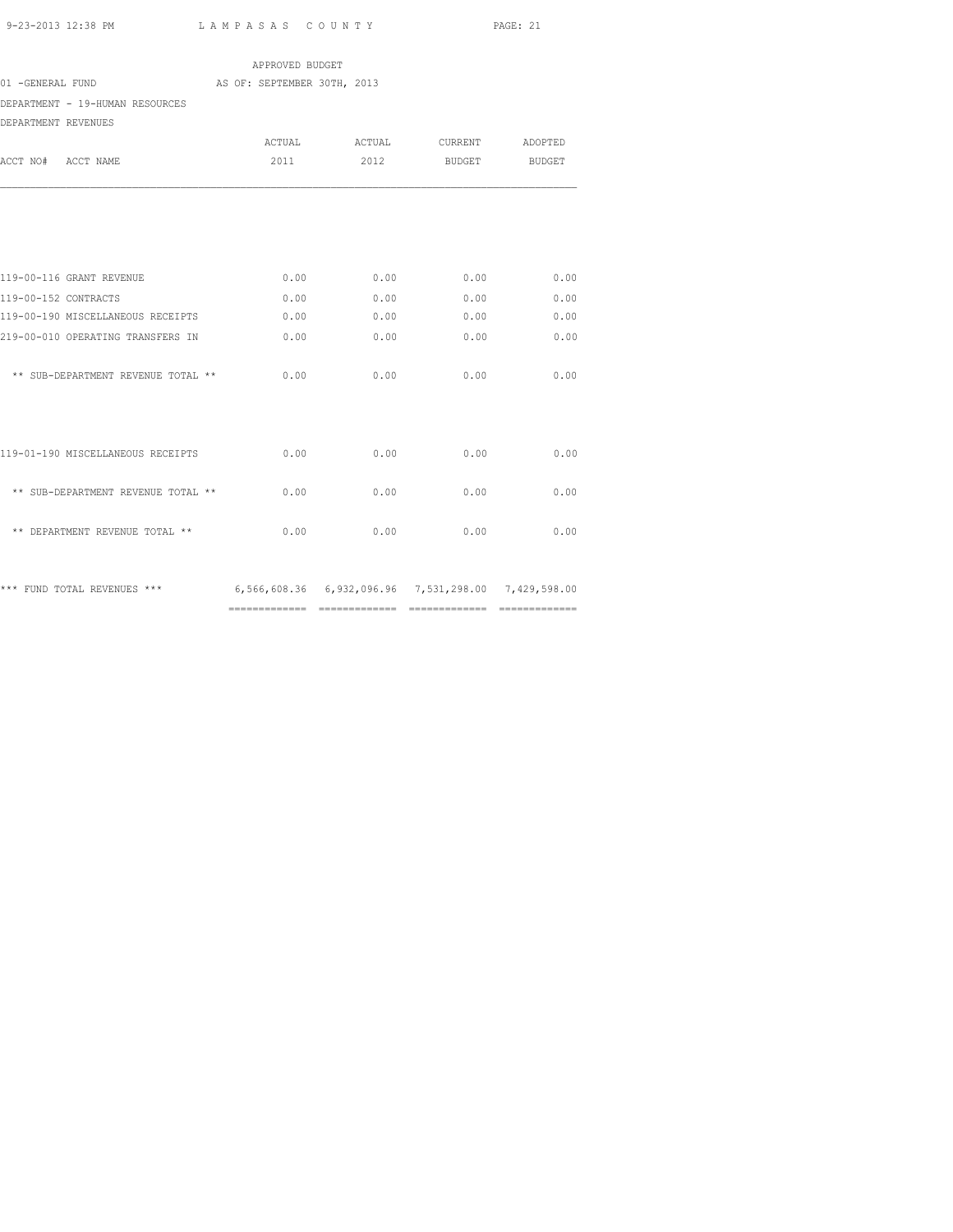|                  |                              |  | APPROVED BUDGET             |        |                |               |  |
|------------------|------------------------------|--|-----------------------------|--------|----------------|---------------|--|
| 01 -GENERAL FUND |                              |  | AS OF: SEPTEMBER 30TH, 2013 |        |                |               |  |
|                  | DEPARTMENT - 01-COUNTY JUDGE |  |                             |        |                |               |  |
|                  | DEPARTMENT EXPENDITURES      |  |                             |        |                |               |  |
|                  |                              |  | ACTUAL                      | ACTUAL | <b>CURRENT</b> | ADOPTED       |  |
| ACCT NO#         | ACCT NAME                    |  | 2011                        | 2012   | BUDGET         | <b>BUDGET</b> |  |
|                  |                              |  |                             |        |                |               |  |
|                  |                              |  |                             |        |                |               |  |
|                  |                              |  |                             |        |                |               |  |

#### WAGES -----

| 401-00-101 SALARIES & WAGES ELECTED OF           | 57,692.04  | 56,087.56                                          | 62,188.00           | 67,193.00 |
|--------------------------------------------------|------------|----------------------------------------------------|---------------------|-----------|
| 401-00-107 SALARIES & WAGES ADM #3058            | 28,705.40  | 30,990.49                                          | 31,366.00           | 33,281.00 |
| 401-00-108 SALARIES & WAGES VA #2882             | 6,029.73   | 6,690.00                                           | 6,802.00            | 7,218.00  |
| 401-00-113 SALARIES & WAGES ASST #1175 27,364.44 |            | 29,419.04                                          | 29,911.00           | 20,963.00 |
| 401-00-133 SALARY/SUPPLEMENT                     |            | 19,230.75 19,999.98 20,000.00                      |                     | 20,000.00 |
| 401-00-199 LONGEVITY PAYMENT                     |            | 1,080.00  1,200.00  1,920.00                       |                     | 720.00    |
| ** CATEGORY TOTAL **                             |            | 140, 102.36  144, 387.07  152, 187.00  149, 375.00 |                     |           |
| EMPLOYEE BENEFITS                                |            |                                                    |                     |           |
| -----------------<br>401-00-203 FICA BENEFITS    |            | 10,359.95    10,872.97    11,587.00                |                     | 11,427.00 |
| 401-00-204 GROUP MEDICAL INSURANCE 19,900.98     |            |                                                    | 20,092.80 19,866.00 | 17,581.00 |
| 401-00-205 RETIREMENT                            |            | 19,137.66 21,914.78 24,234.00                      |                     | 23,900.00 |
| 401-00-207 WORKMAN'S COMP                        | 1,155.00   | 924.00                                             | 924.00              | 454.00    |
| 401-00-208 UNEMPLOYMENT INSURANCE                |            | 389.00 ( 2,879.00)                                 | 269.00              | 43.00     |
| ** CATEGORY TOTAL **                             |            | 50,942.59 50,925.55 56,880.00 53,405.00            |                     |           |
| GENERAL EXPENSES                                 |            |                                                    |                     |           |
| ----------------                                 |            |                                                    |                     |           |
| 401-00-301 COMMUNICATIONS                        | 202.42     | 0.00                                               | 0.00                | 0.00      |
| 401-00-302 UTILITIES                             | 0.00       | 0.00                                               | 0.00                | 0.00      |
| 401-00-303 OFFICE SUPPLIES                       | 0.00       | 0.00                                               | 0.00                | 0.00      |
| 401-00-304 OPERATING SUPPLIES                    | 1,133.19 ( | 469.54)                                            | 1,000.00            | 2,000.00  |
| 401-00-305 TRAVEL & INSERVICE TRAINING           | 5,225.26   | 5,607.42                                           | 5,000.00            | 7,000.00  |
| 401-00-309 COURT APPOINTED ATTORNEY              | 21,159.20  | 15,592.95                                          | 16,500.00           | 18,000.00 |
| 401-00-310 JURY FEES                             | 1,940.00   | 670.00                                             | 1,000.00            | 2,000.00  |
| 401-00-311 REPAIRS & MAINTENANCE-COURT           | 0.00       | 0.00                                               | 0.00                | 0.00      |
| 401-00-312 EQUIPMENT MAINTENANCE CONTR           | 0.00       | 0.00                                               | 100.00              | 100.00    |
| 401-00-315 DUES                                  |            | 4,490.00 4,925.00                                  | 5,000.00            | 5,000.00  |
| 401-00-333 CONTRACTED SERVICES                   |            | 6,500.00 6,500.00                                  | 0.00                | 0.00      |
| 401-00-341 COURT REPORTER                        | 1,635.40   | 1,770.00                                           | 1,200.00            | 2,000.00  |
| 401-00-358 CONSULTING FEES                       | 0.00       | 0.00                                               | 0.00                | 0.00      |
| 401-00-361 POSTAGE<br>$\sqrt{2}$                 | 18.90)     | 0.00                                               | 0.00                | 0.00      |
| 401-00-364 PUBLICATIONS, BOOKS, MANUAL           | 0.00       | 47.00                                              | 200.00              | 200.00    |
| $401-00-370$ EQUIPMENT RENTAL - COPIER 2,245.61  |            | 2,195.04                                           | 2,000.00            | 2,000.00  |
| 401-00-371 EXPERT WITNESS                        | 0.00       | 0.00                                               | 0.00                | 0.00      |
| 401-00-378 RENTAL SPACE                          | 0.00       | 0.00                                               | 0.00                | 0.00      |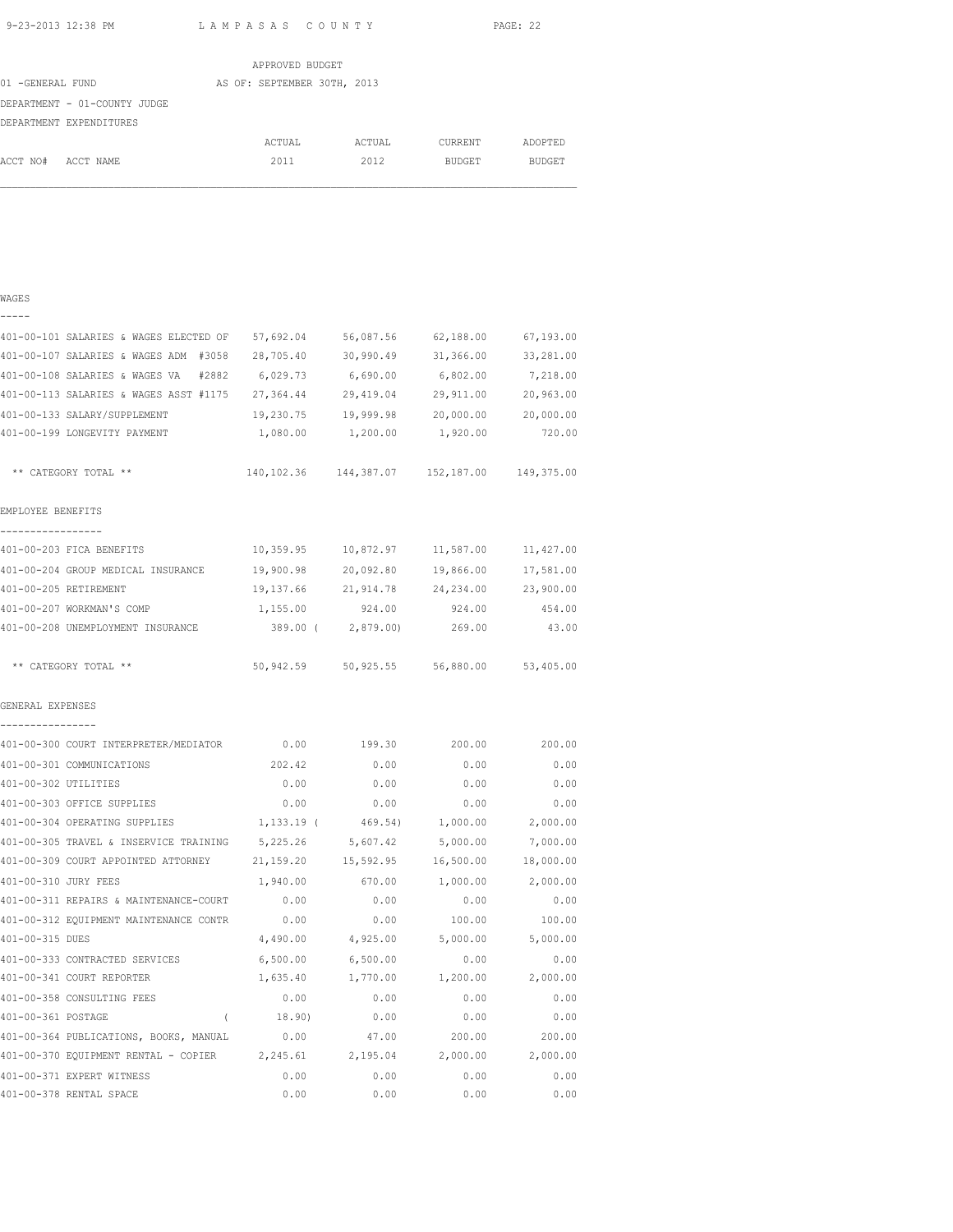|                  | APPROVED BUDGET             |  |
|------------------|-----------------------------|--|
| 01 -GENERAL FUND | AS OF: SEPTEMBER 30TH, 2013 |  |

DEPARTMENT - 01-COUNTY JUDGE

| DEPARTMENT EXPENDITURES                                                |                 |                 |                                                                                                                                                                            |               |
|------------------------------------------------------------------------|-----------------|-----------------|----------------------------------------------------------------------------------------------------------------------------------------------------------------------------|---------------|
|                                                                        |                 | ACTUAL ACTUAL   |                                                                                                                                                                            | ADOPTED       |
| ACCT NO# ACCT NAME                                                     | 2011            | 2012            | CURRENT<br><b>BUDGET</b><br>2,509.49 1,750.75 1,500.00<br>0.00<br>23.00 355.11<br>47,044.67 39,144.03 33,700.00 40,000.00<br>$0.00$ 770.59<br>0.00<br>0.00<br>0.00<br>0.00 | <b>BUDGET</b> |
| 401-00-381 911-ADDRESSING SIGNS                                        |                 |                 |                                                                                                                                                                            | 500.00        |
| 401-00-383 SEPTIC TANK INSPECTION                                      | 0.00            |                 |                                                                                                                                                                            | 0.00<br>0.00  |
| 401-00-387 VETERANS SERVICES                                           |                 |                 |                                                                                                                                                                            | 0.00 1,000.00 |
| 401-00-389 MISCELLANEOUS EXPENSE                                       | 0.00            | 1.00            | 0.00                                                                                                                                                                       | 0.00          |
| ** CATEGORY TOTAL **                                                   |                 |                 |                                                                                                                                                                            |               |
| CAPITAL OUTLAY                                                         |                 |                 |                                                                                                                                                                            |               |
| 401-00-401 OFFICE MACHINES & EQUIPMENT                                 |                 |                 | 0.00                                                                                                                                                                       | 2,000.00      |
| 401-00-402 OPERATING EQUIPMENT                                         | 0.00            | 0.00            | 0.00                                                                                                                                                                       | 0.00          |
| 401-00-418 ANNEX BUILDING                                              | 0.00            |                 |                                                                                                                                                                            | 0.00          |
| ** CATEGORY TOTAL **                                                   |                 | $0.00$ 770.59   |                                                                                                                                                                            | 0.00 2,000.00 |
|                                                                        |                 |                 |                                                                                                                                                                            |               |
| 401-00-500 OPERATING TRANSFERS OUT                                     | 800.00 5,000.00 |                 |                                                                                                                                                                            | 0.00          |
| ** CATEGORY TOTAL **                                                   |                 | 800.00 5,000.00 |                                                                                                                                                                            | 0.00          |
| ** SUB-DEPARTMENT TOTAL ** 238,889.62 240,227.24 242,767.00 244,780.00 |                 |                 |                                                                                                                                                                            |               |

| œ<br>. |  |
|--------|--|

| 401-01-104 SALARY & WAGES DEP #2840 | 36,566.72 | 39, 311.56 | 39,970.00 | 42,405.00 |
|-------------------------------------|-----------|------------|-----------|-----------|
| ** CATEGORY TOTAL **                | 36,566.72 | 39, 311.56 | 39,970.00 | 42,405.00 |
| EMPLOYEE BENEFITS                   |           |            |           |           |
| 401-01-203 FICA BENEFITS            | 2,764.80  | 2,944.55   | 3,058.00  | 3,244.00  |
| 401-01-204 GROUP MEDICAL INSURANCE  |           | 6,501.60   | 6,394.00  | 5,664.00  |
|                                     | 6,533.66  |            |           |           |
| 401-01-205 RETIREMENT               | 5,245.98  | 6,052.33   | 6, 395.00 | 6,784.00  |
| 401-01-207 WORKMEN'S COMP           | 0.00      | 231.00     | 231.00    | 143.00    |
| 401-01-208 UNEMPLOYEMENT INSURANCE  | 0.00      | 155.00     | 155.00    | 0.00      |
| ** CATEGORY TOTAL **                | 14,544.44 | 15,884.48  | 16,233.00 | 15,835.00 |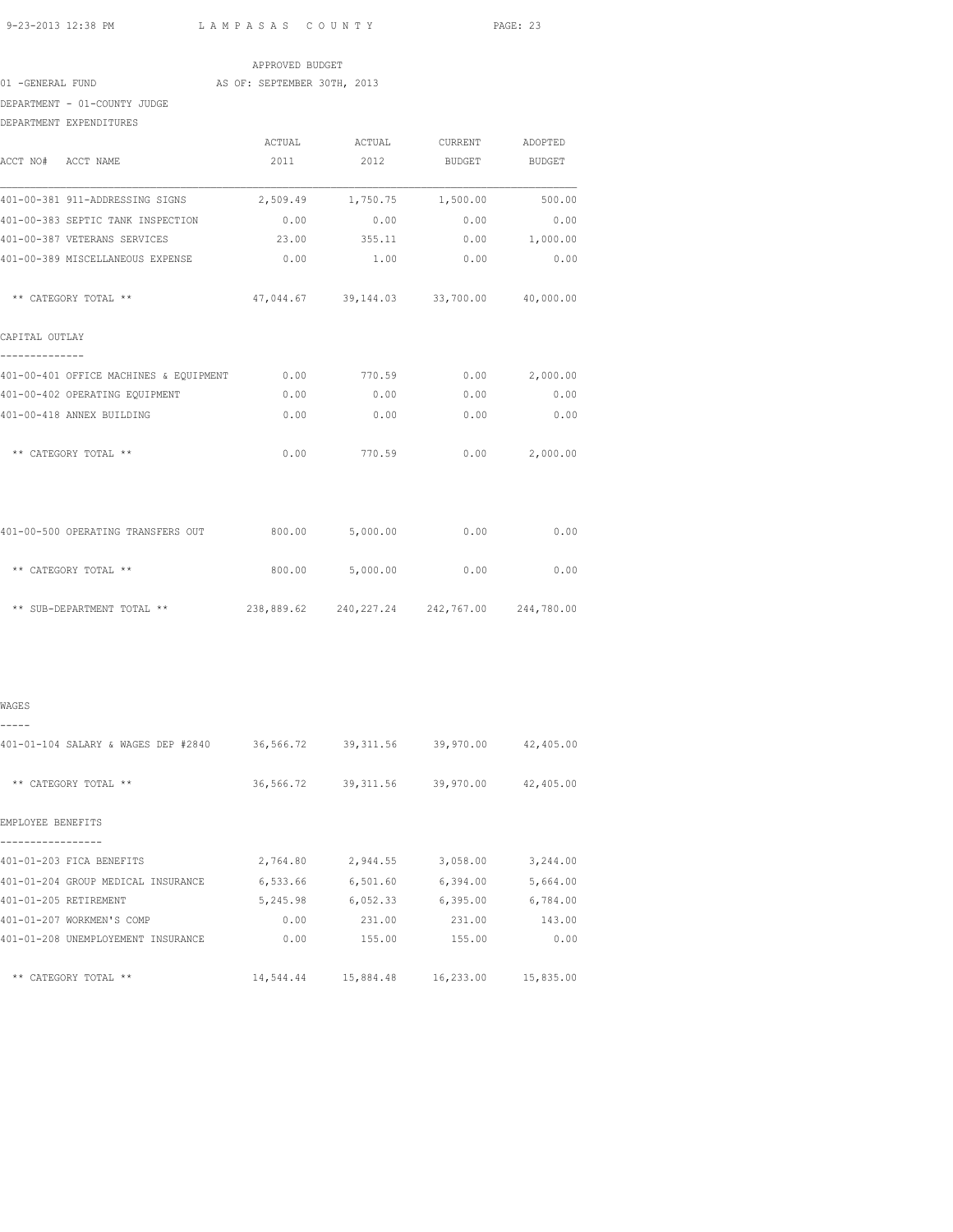|                                                                          | APPROVED BUDGET |                                             |                      |        |
|--------------------------------------------------------------------------|-----------------|---------------------------------------------|----------------------|--------|
| 01 -GENERAL FUND AS OF: SEPTEMBER 30TH, 2013                             |                 |                                             |                      |        |
| DEPARTMENT - 01-COUNTY JUDGE                                             |                 |                                             |                      |        |
| DEPARTMENT EXPENDITURES                                                  |                 |                                             |                      |        |
|                                                                          |                 | ACTUAL ACTUAL CURRENT ADOPTED               |                      |        |
| ACCT NO# ACCT NAME                                                       |                 | 2011 2012 BUDGET BUDGET                     |                      |        |
| GENERAL EXPENSES                                                         |                 |                                             |                      |        |
| 401-01-301 COMMUNICATION                                                 |                 | $50.24$ 147.96 200.00 608.00                |                      |        |
| 401-01-304 OPERATING SUPPLIES<br>778.31 964.47 644.00 1,000.00           |                 |                                             |                      |        |
| 401-01-305 TRAVEL & INSERVICE TRAINING $160.45$ 49.72 250.00 1,000.00    |                 |                                             |                      |        |
| 401-01-308 REPAIR & MAINTENCE                                            |                 | 49.33 300.75 0.00                           |                      | 450.00 |
| 401-01-342 GAS & OIL                                                     |                 | $1,986.81$ $2,004.54$ $1,600.00$ $1,600.00$ |                      |        |
| 401-01-343 REPAIRS & MAINTENANCE VEHIC 0.00                              |                 | 0.00                                        | 0.00                 | 0.00   |
| 401-01-361 POSTAGE                                                       | 0.00            |                                             | $0.00$ 100.00 100.00 |        |
| 401-01-370 EQUIPMENT RENTAL - COPIER 1,485.00 1,620.00 1,620.00 1,000.00 |                 |                                             |                      |        |
| ** CATEGORY TOTAL **                                                     |                 | 4,510.14 5,087.44 4,414.00 5,758.00         |                      |        |
| ** SUB-DEPARTMENT TOTAL ** 55,621.30 60,283.48 60,617.00 63,998.00       |                 |                                             |                      |        |
| *** DEPARTMENT TOTAL ***                                                 |                 | 294,510.92 300,510.72 303,384.00 308,778.00 |                      |        |

============= ============= ============= =============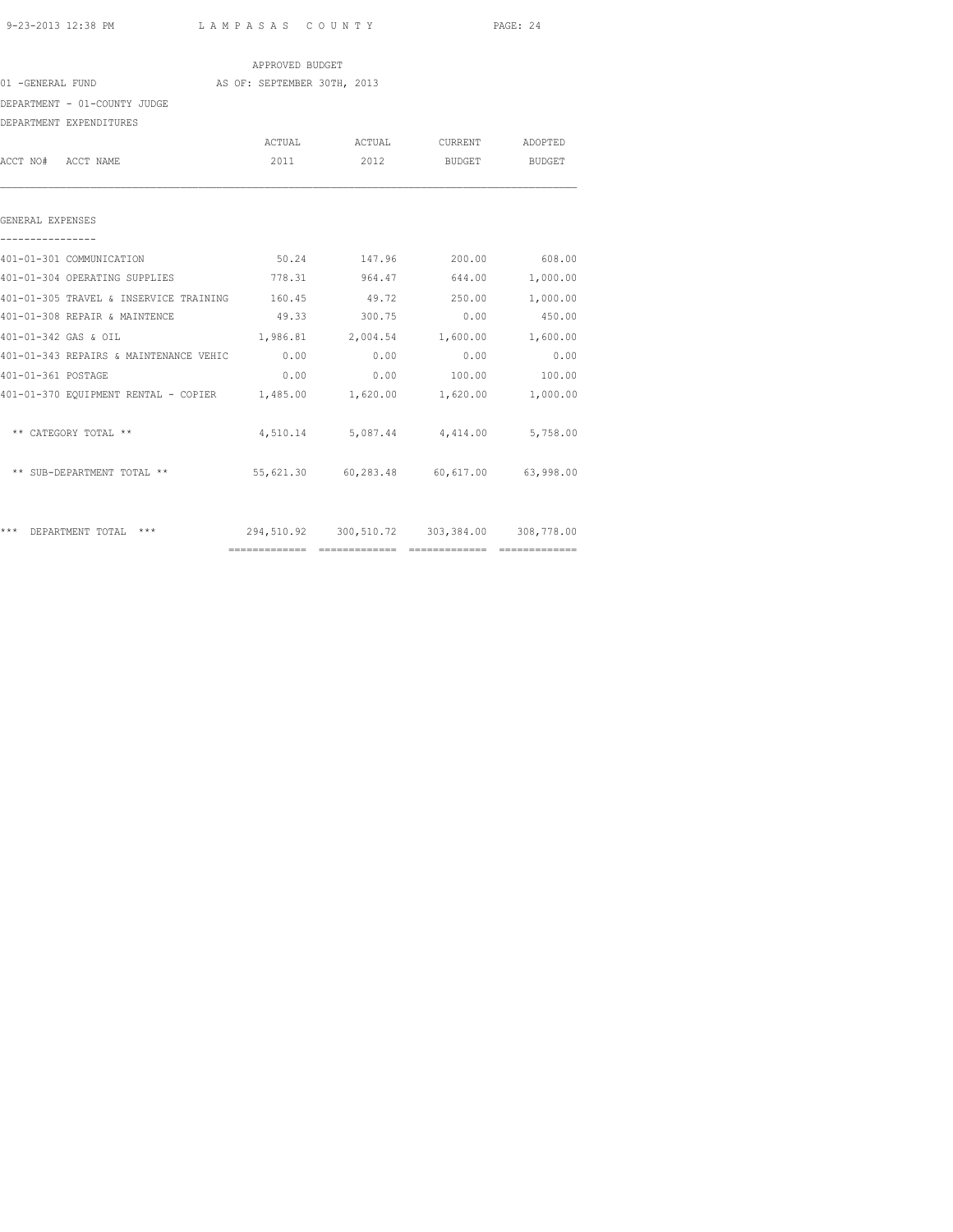WAGES

9-23-2013 12:38 PM L A M P A S A S C O U N T Y PAGE: 25

|                                | APPROVED BUDGET             |        |         |               |
|--------------------------------|-----------------------------|--------|---------|---------------|
| 01 -GENERAL FUND               | AS OF: SEPTEMBER 30TH, 2013 |        |         |               |
| DEPARTMENT - 02-COUNTY AUDITOR |                             |        |         |               |
| DEPARTMENT EXPENDITURES        |                             |        |         |               |
|                                | ACTUAL                      | ACTUAL | CURRENT | ADOPTED       |
| ACCT NO#<br>ACCT NAME          | 2011                        | 2012   | BUDGET  | <b>BUDGET</b> |
|                                |                             |        |         |               |

## ----- 402-00-102 SALARIES & WAGES APPOINTED 50,322.18 50,096.96 53,545.00 56,805.00 402-00-103 SALARIES & WAGES DEP #2878 23,580.73 9,926.87 25,024.00 27,352.00 402-00-104 SALARY & WAGES DEP #0451 28,153.45 30,268.28 30,775.00 32,659.00 402-00-110 PART-TIME EMPLOYEES 0.00 0.00 0.00 0.00 402-00-111 INFO TECHNOLOGY 21,549.70 27,291.04 0.00 0.00 402-00-120 SALARY & WAGES OVERTIME 0.00 0.00 0.00 0.00 402-00-199 LONGEVITY PAYMENT 960.00 1,080.00 1,200.00 2,760.00 \*\* CATEGORY TOTAL \*\* 124,566.06 118,663.15 110,544.00 119,576.00 EMPLOYEE BENEFITS ----------------- 402-00-203 FICA BENEFITS 6,504.54 5,856.13 8,447.00 9,148.00 402-00-204 GROUP MEDICAL INSURANCE 13,737.98 17,879.13 15,044.00 16,993.00 402-00-205 RETIREMENT 14,652.37 14,412.93 17,668.00 19,132.00 402-00-207 WORKMEN'S COMP ( 3,669.00) 693.00 693.00 363.00 402-00-208 UNEMPLOYMENT INSURANCE 233.00 224.00 224.00 48.00 402-00-212 PHONE ALLOWANCE 0.00 422.00 0.00 480.00 \*\* CATEGORY TOTAL \*\* 31,458.89 39,487.19 42,076.00 46,164.00 GENERAL EXPENSES ---------------- 402-00-301 COMMUNICATIONS 5,172.88 4,442.25 5,000.00 3,000.00 402-00-304 OPERATING SUPPLIES 2,542.04 2,887.69 2,500.00 2,000.00 402-00-305 TRAVEL & INSERVICE TRAINING 2,441.90 3,835.20 2,000.00 2,500.00 402-00-308 REPAIRS & MAINTENANCE EQUIP 0.00 0.00 0.00 0.00 402-00-312 EQUIPMENT MAINTENANCE CONTR 6,657.99 7,196.77 4,858.00 4,858.00 402-00-315 DUES 477.00 420.00 370.00 500.00 402-00-333 CONTRACTED SERVICES 1,610.00 300.00 16,500.00 0.00 402-00-361 POSTAGE 0.00 0.00 0.00 0.00 402-00-364 PUBLICATIONS, BOOKS, MANUAL 35.00 40.00 100.00 350.00 402-00-370 EQUIPMENT RENTAL-COPIER 1,000.68 1,301.74 940.00 1,200.00 402-00-375 BANK CHARGES 84.00 0.00 0.00 0.00 402-00-389 MISCELLANOUS EXPENSE ( 14,754.00) 0.00 0.00 0.00 \*\* CATEGORY TOTAL \*\* 5,267.49 20,423.65 32,268.00 14,408.00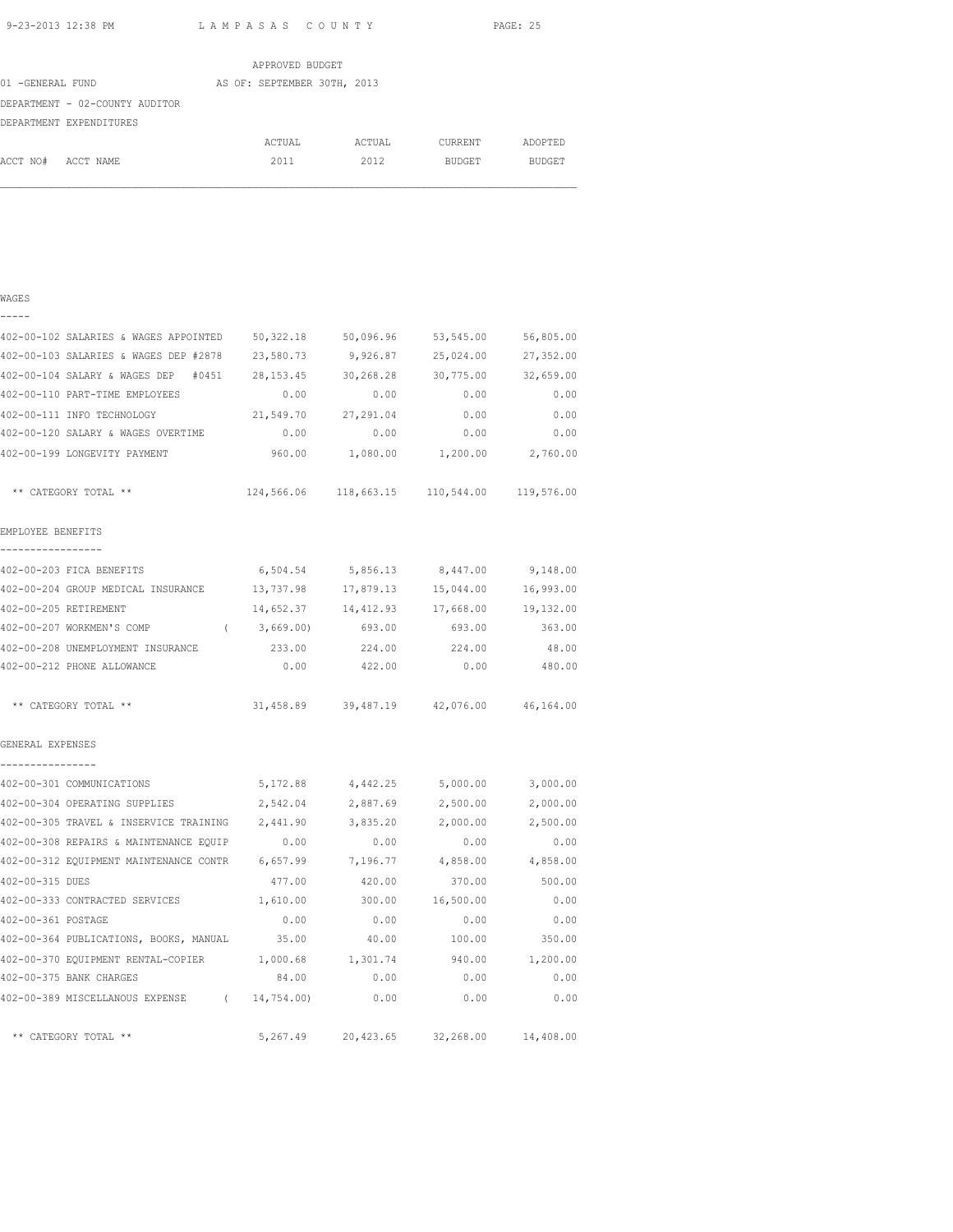| 9-23-2013 12:38 PM                                                                   | LAMPASAS COUNTY                                |          |                                         | PAGE: 26 |
|--------------------------------------------------------------------------------------|------------------------------------------------|----------|-----------------------------------------|----------|
|                                                                                      | APPROVED BUDGET                                |          |                                         |          |
| 01 -GENERAL FUND                                                                     | AS OF: SEPTEMBER 30TH, 2013                    |          |                                         |          |
| DEPARTMENT - 02-COUNTY AUDITOR                                                       |                                                |          |                                         |          |
| DEPARTMENT EXPENDITURES                                                              |                                                |          |                                         |          |
|                                                                                      | ACTUAL                                         | ACTUAL   | CURRENT                                 | ADOPTED  |
| ACCT NO# ACCT NAME                                                                   | 2011                                           | 2012     | <b>BUDGET</b>                           | BUDGET   |
| CAPITAL OUTLAY<br>--------------                                                     |                                                |          |                                         |          |
| 402-00-401 OFFICE MACHINES & EQUIPMENT                                               | 0.00                                           | 0.00     | 0.00                                    | 0.00     |
| ** CATEGORY TOTAL **                                                                 | 0.00                                           | 0.00     | 0.00                                    | 0.00     |
| 402-00-501 DEPRECIATION                                                              | 0.00                                           | 0.00     | 0.00                                    | 0.00     |
| ** CATEGORY TOTAL **                                                                 | 0.00                                           | 0.00     | 0.00                                    | 0.00     |
| ** SUB-DEPARTMENT TOTAL **                                                           | 161,292.44  178,573.99  184,888.00  180,148.00 |          |                                         |          |
| WAGES                                                                                |                                                |          |                                         |          |
| -----<br>402-01-104 SALARY & WAGES DEP #1635 38,584.59 41,513.21 42,162.00 44,732.00 |                                                |          |                                         |          |
| 402-01-199 LONGEVITY PAYMENT                                                         | 2,400.00                                       | 2,400.00 | 2,400.00                                | 2,400.00 |
| ** CATEGORY TOTAL **                                                                 |                                                |          | 40,984.59 43,913.21 44,562.00 47,132.00 |          |
| EMPLOYEE BENEFITS<br>-----------------                                               |                                                |          |                                         |          |
| 402-01-203 FICA BENEFITS                                                             | 3,068.61                                       | 3,252.06 | 3,409.00                                | 3,606.00 |
| 402-01-204 GROUP MEDICAL INSURANCE                                                   | 6,429.66                                       | 6,501.60 | 6,394.00                                | 5,664.00 |
| 402-01-205 RETIREMENT                                                                | 5,871.40                                       | 6,738.92 | 7,130.00                                | 7,541.00 |
| 402-01-207 WORKMEN'S COMP                                                            | 231.00                                         | 231.00   | 231.00                                  | 143.00   |
| 402-01-208 UNEMPLOYMENT INSURANCE                                                    | 162.00                                         | 173.00   | 173.00                                  | 37.00    |

| GENERAL EXPENSES              |      |      |      |      |
|-------------------------------|------|------|------|------|
| 402-01-301 COMMUNICATION      | 0.00 | 0.00 | 0.00 | 0.00 |
| 402-01-303 COMPUTER SUPPLIES  | 0.00 | 0.00 | 0.00 | 0.00 |
| 402-01-304 OPERATING SUPPLIES | 0.00 | 0.00 | 0.00 | 0.00 |
|                               |      |      |      |      |

|                    | 402-01-303 COMPUTER SUPPLIES           | 0.00      | 0.00      | 0.00       | 0.00       |
|--------------------|----------------------------------------|-----------|-----------|------------|------------|
|                    | 402-01-304 OPERATING SUPPLIES          | 0.00      | 0.00      | 0.00       | 0.00       |
|                    | 402-01-305 TRAVEL & INSERVICE TRAINING | 0.00      | 0.00      | 0.00       | 400.00     |
| 402-01-361 POSTAGE |                                        | 0.00      | 0.00      | 0.00       | 0.00       |
|                    | 402-01-364 PUBLICATIONS, BOOKS, MANUAL | 95.71     | 0.00      | 100.00     | 100.00     |
|                    | 402-01-365 IHC HOSPITAL                | 99,065.01 | 59,863.31 | 104,257.00 | 148,485.00 |
|                    | 402-01-366 IHC DOCTORS                 | 15,398.35 | 18,439.86 | 93,000.00  | 93,000.00  |
|                    | 402-01-367 IHC LABORATORY              | 8,070.45  | 4,380.12  | 150.00     | 150.00     |
|                    | 402-01-368 IHC X-RAYS                  | 0.00      | 0.00      | 150.00     | 150.00     |

\*\* CATEGORY TOTAL \*\* 15,762.67 16,896.58 17,337.00 16,991.00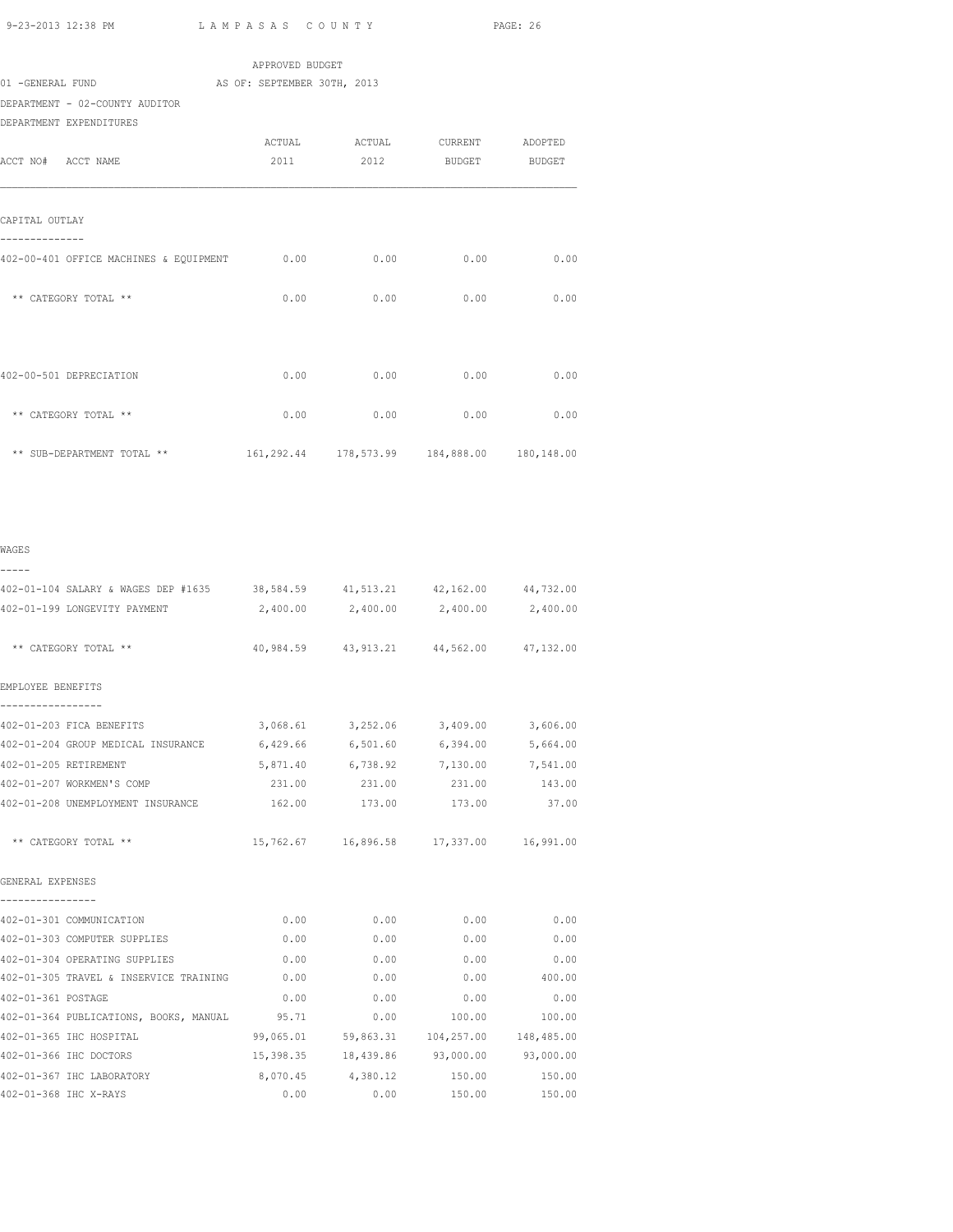|                                | APPROVED BUDGET             |            |            |            |
|--------------------------------|-----------------------------|------------|------------|------------|
|                                |                             |            |            |            |
| 01 -GENERAL FUND               | AS OF: SEPTEMBER 30TH, 2013 |            |            |            |
| DEPARTMENT - 02-COUNTY AUDITOR |                             |            |            |            |
| DEPARTMENT EXPENDITURES        |                             |            |            |            |
|                                | ACTUAL                      | ACTUAL     | CURRENT    | ADOPTED    |
| ACCT NO#<br>ACCT NAME          | 2011                        | 2012       | BUDGET     | BUDGET     |
| 402-01-369 IHC DRUGS           | 22,862.97                   | 19,782.07  | 38,000.00  | 38,000.00  |
| ** CATEGORY TOTAL **           | 145,492.49                  | 102,465.36 | 235,657.00 | 280,285.00 |
| ** SUB-DEPARTMENT TOTAL **     | 202, 239.75                 | 163,275.15 | 297,556.00 | 344,408.00 |
|                                |                             |            |            |            |

| ۰,<br>٠<br>۰, |  |
|---------------|--|

| 402-02-103 SALARIES & WAGES DEP #3070 30,378.51 32,657.89 33,207.00 35,229.00   |        |          |                                             |                   |
|---------------------------------------------------------------------------------|--------|----------|---------------------------------------------|-------------------|
| 402-02-199 LONGEVITY PAYMENT                                                    |        |          | $0.00$ $0.00$ $600.00$ $720.00$             |                   |
| ** CATEGORY TOTAL **                                                            |        |          | 30, 378.51 32, 657.89 33, 807.00 35, 949.00 |                   |
| EMPLOYEE BENEFITS                                                               |        |          |                                             |                   |
| -----------------                                                               |        |          |                                             |                   |
| 402-02-203 FICA BENEFITS                                                        |        |          | $2,282.28$ $2,424.68$ $2,540.00$ $2,750.00$ |                   |
| 402-02-204 GROUP MEDICAL INSURANCE 6,429.66 6,501.60 6,394.00 5,664.00          |        |          |                                             |                   |
| 402-02-205 RETIREMENT                                                           |        |          | 4, 358.24 5, 028.04 5, 313.00 5, 752.00     |                   |
| 402-02-207 WORKMEN'S COMP                                                       |        |          | 231.00  231.00  231.00  109.00              |                   |
| 402-02-208 UNEMPLOYMENT INSURANCE 128.00 129.00 129.00 27.00                    |        |          |                                             |                   |
| ** CATEGORY TOTAL **                                                            |        |          | 13,429.18  14,314.32  14,607.00  14,302.00  |                   |
| GENERAL EXPENSES                                                                |        |          |                                             |                   |
| ----------------<br>402-02-301 COMMUNICATIONS                                   |        |          | $0.00$ $0.00$ $0.00$ $0.00$ $0.00$          |                   |
| 402-02-303 COMPUTER SUPPLIES                                                    |        |          | 2,189.00 3,279.05 2,388.00 2,388.00         |                   |
| 402-02-304 OPERATING SUPPLIES                                                   | 438.00 | 2,054.94 |                                             | 2,210.00 2,210.00 |
| 402-02-305 TRAVEL & INSERVICE TRAINING $430.91$ 1, $154.57$ 1, 000.00 1, 000.00 |        |          |                                             |                   |
| 402-02-315 DUES                                                                 |        |          | $0.00$ $0.00$ $0.00$ $0.00$ $0.00$          |                   |
| 402-02-352 OMNI-BASE FEES                                                       | 0.00   | 520.00   | 0.00                                        | 0.00              |
| 402-02-370 EQUIPMENT RENTAL-COPIER                                              | 0.00   | 0.00     | 0.00                                        | 0.00              |
| ** CATEGORY TOTAL **                                                            |        |          | 3,057.91 7,008.56 5,598.00 5,598.00         |                   |
| ** SUB-DEPARTMENT TOTAL ** 46,865.60 53,980.77 54,012.00 55,849.00              |        |          |                                             |                   |
| *** DEPARTMENT TOTAL *** 410,397.79 395,829.91 536,456.00 580,405.00            |        |          |                                             |                   |
|                                                                                 |        |          |                                             |                   |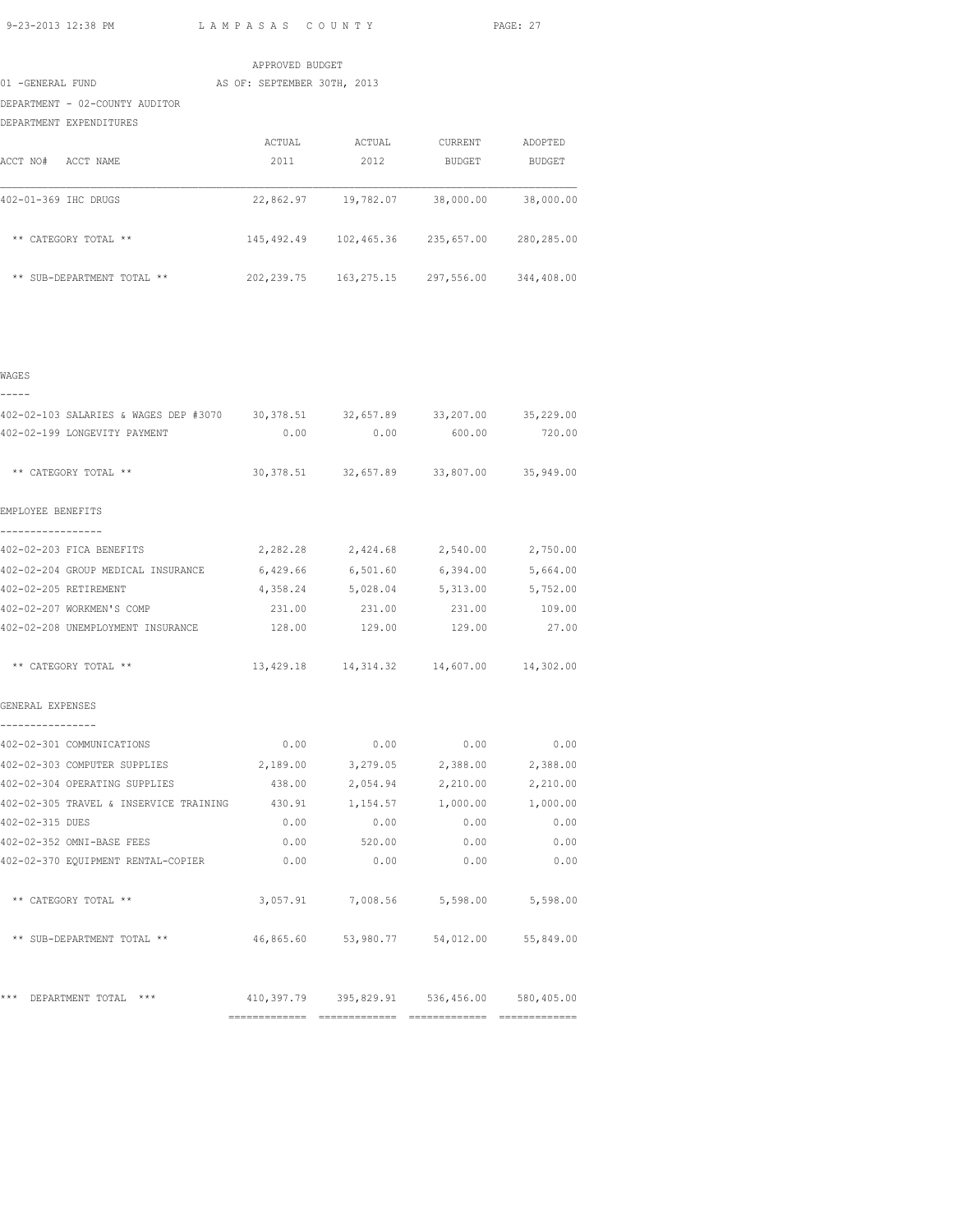|                                  | APPROVED BUDGET             |        |               |         |
|----------------------------------|-----------------------------|--------|---------------|---------|
| 01 -GENERAL FUND                 | AS OF: SEPTEMBER 30TH, 2013 |        |               |         |
| DEPARTMENT - 03-COUNTY TREASURER |                             |        |               |         |
| DEPARTMENT EXPENDITURES          |                             |        |               |         |
|                                  | ACTUAL                      | ACTUAL | CURRENT       | ADOPTED |
| ACCT NO#<br>ACCT NAME            | 2011                        | 2012   | <b>BUDGET</b> | BUDGET  |

| $\overline{\phantom{0}}$ | - | - | - |  |
|--------------------------|---|---|---|--|
|                          |   |   |   |  |

| 403-00-101 SALARIES & WAGES ELECTED OF                                      | 49,403.53 | 51,366.84                                  | 53,544.00 | 56,804.00     |
|-----------------------------------------------------------------------------|-----------|--------------------------------------------|-----------|---------------|
| 403-00-103 SALARIES & WAGES DEPUTY                                          | 0.00      | 0.00                                       | 0.00      | 0.00          |
| 403-00-104 SALARY & WAGES DEP #1406 27,341.79 30,171.61 29,871.00 31,692.00 |           |                                            |           |               |
| 403-00-110 PART-TIME EMPLOYEES                                              |           | $0.00$ 0.00                                |           | $0.00$ 0.00   |
| 403-00-199 LONGEVITY PAYMENT                                                | 840.00    | 960.00                                     | 0.00      | 0.00          |
| ** CATEGORY TOTAL **                                                        |           | 77,585.32 82,498.45 83,415.00 88,496.00    |           |               |
| EMPLOYEE BENEFITS                                                           |           |                                            |           |               |
| 403-00-203 FICA BENEFITS                                                    |           | 5,720.30 6,153.42 6,381.00 6,770.00        |           |               |
| 403-00-204 GROUP MEDICAL INSURANCE 12,859.32 13,003.20 12,788.00 11,328.00  |           |                                            |           |               |
| 403-00-205 RETIREMENT                                                       |           | 11,067.48 12,907.03 13,346.00 14,159.00    |           |               |
| 403-00-207 WORKMEN'S COMP                                                   |           | 462.00  462.00  462.00  269.00             |           |               |
| 403-00-208 UNEMPLOYMENT INSURANCE                                           | 115.00    | 120.00                                     | 120.00    | 24.00         |
| 403-00-212 PHONE ALLOWANCE                                                  | 0.00      | 373.00                                     | 0.00      | 480.00        |
| ** CATEGORY TOTAL **                                                        |           | 30,224.10 33,018.65 33,097.00 33,030.00    |           |               |
| GENERAL EXPENSES                                                            |           |                                            |           |               |
| ----------------<br>403-00-301 COMMUNICATIONS                               | 0.00      | 0.00                                       | 0.00      | 0.00          |
| 403-00-303 COMPUTER SUPPLIES                                                | 0.00      | 0.00                                       | 0.00      | 0.00          |
| 403-00-304 OPERATING SUPPLIES $1,933.20$ 757.66 3,500.00 4,000.00           |           |                                            |           |               |
| 403-00-305 TRAVEL & INSERVICE TRAINING                                      |           | 1,805.54 2,472.35                          | 2,500.00  | 2,500.00      |
| 403-00-312 EQUIPMENT MAINTENANCE CONTR 5,054.18 5,306.89 5,500.00 6,000.00  |           |                                            |           |               |
| 403-00-315 DUES                                                             |           | 35.00 185.00                               |           | 300.00 300.00 |
| 403-00-318 LEGAL NOTICES                                                    | 0.00      | 0.00                                       | 0.00      | 0.00          |
| 403-00-361 POSTAGE                                                          | 56.00     | 56.00                                      | 100.00    | 100.00        |
| 403-00-370 EQUIPMENT RENTAL-COPIER 1,969.91 2,091.91 3,000.00 2,500.00      |           |                                            |           |               |
| 403-00-389 MISCELLANEOUS EXPENSE                                            | 0.00      | 0.00                                       | 0.00      | 0.00          |
| ** CATEGORY TOTAL **                                                        |           | 10,853.83  10,869.81  14,900.00  15,400.00 |           |               |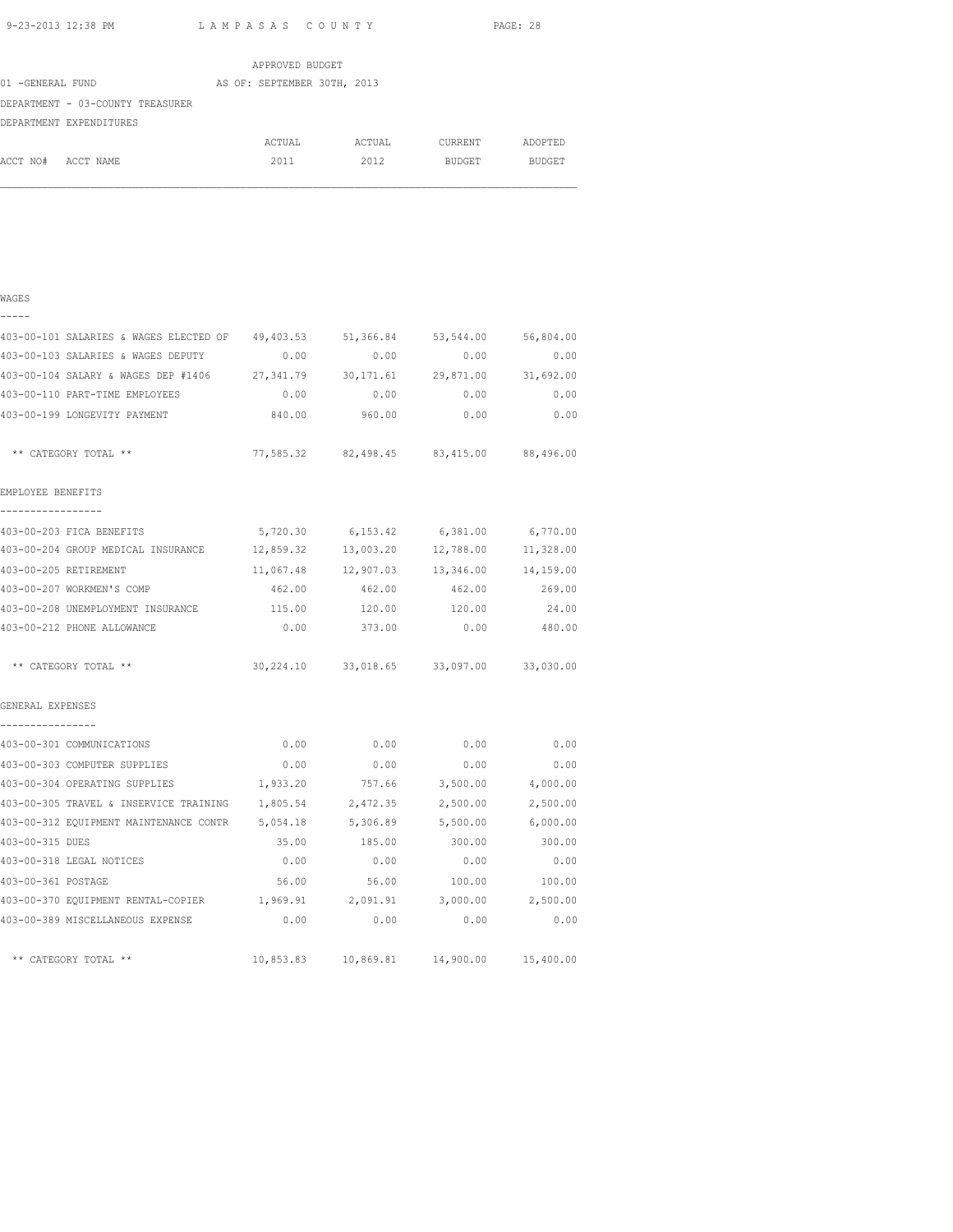|                                               | APPROVED BUDGET |                                                           |      |               |
|-----------------------------------------------|-----------------|-----------------------------------------------------------|------|---------------|
| 01 -GENERAL FUND AS OF: SEPTEMBER 30TH, 2013  |                 |                                                           |      |               |
| DEPARTMENT - 03-COUNTY TREASURER              |                 |                                                           |      |               |
| DEPARTMENT EXPENDITURES                       |                 |                                                           |      |               |
|                                               |                 |                                                           |      |               |
| ACCT NO# ACCT NAME                            | 2011            | 2012                                                      |      | BUDGET BUDGET |
|                                               |                 |                                                           |      |               |
| CAPITAL OUTLAY                                |                 |                                                           |      |               |
| 403-00-401 OFFICE MACHINES & EOUIPMENT 521.72 |                 | 0.00                                                      | 0.00 | 0.00          |
| 403-00-407 OFFICE FURNITURE & FIXTURES 0.00   |                 | 0.00                                                      | 0.00 | 0.00          |
| ** CATEGORY TOTAL **                          | 521.72          | 0.00                                                      | 0.00 | 0.00          |
| ** SUB-DEPARTMENT TOTAL **                    |                 | 119,184.97   126,386.91   131,412.00   136,926.00         |      |               |
|                                               |                 |                                                           |      |               |
| *** DEPARTMENT TOTAL ***                      |                 | 119, 184. 97   126, 386. 91   131, 412. 00   136, 926. 00 |      |               |
|                                               |                 |                                                           |      |               |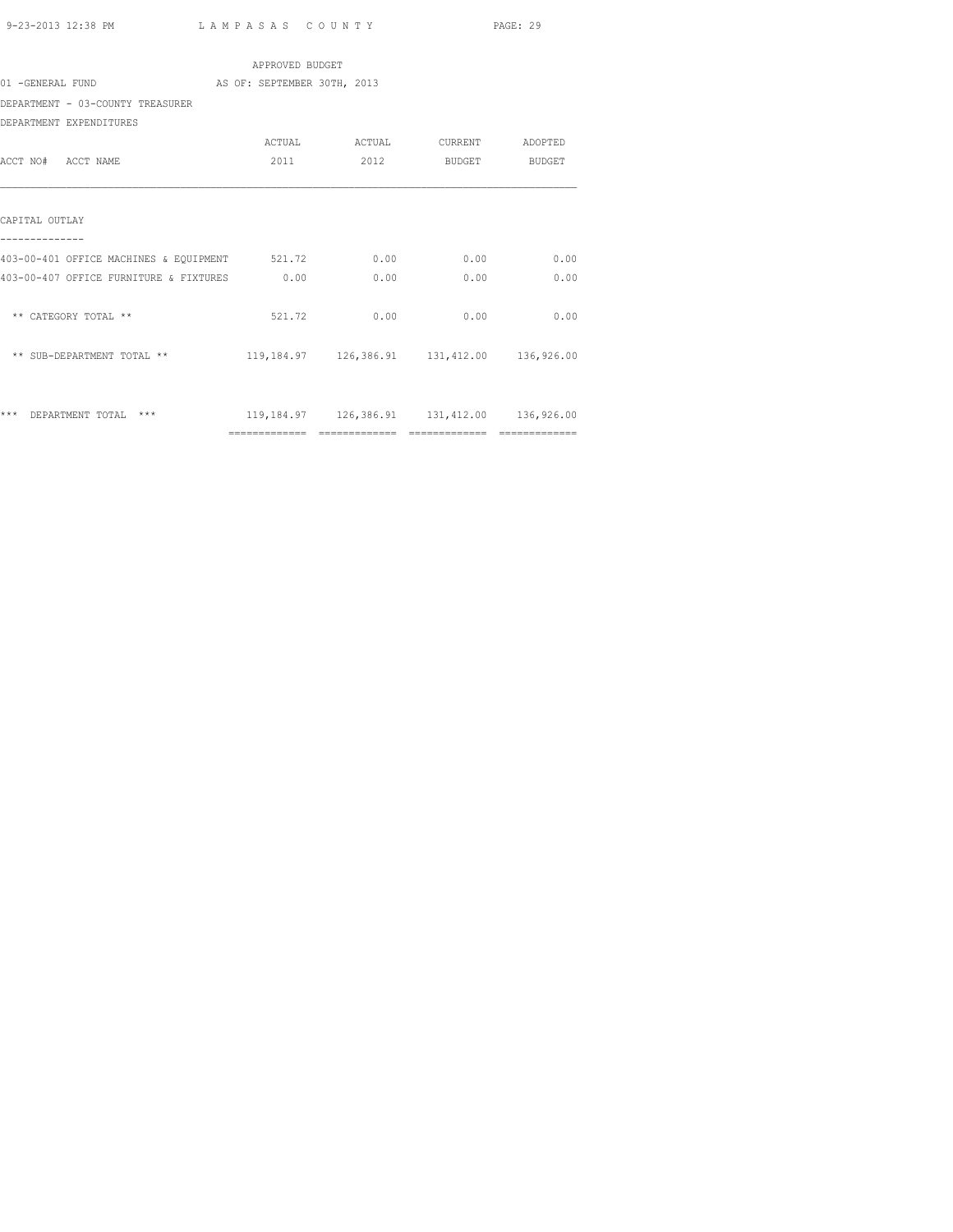WAGES

9-23-2013 12:38 PM L A M P A S A S C O U N T Y PAGE: 30

|                                 | APPROVED BUDGET             |        |         |         |
|---------------------------------|-----------------------------|--------|---------|---------|
| 01 -GENERAL FUND                | AS OF: SEPTEMBER 30TH, 2013 |        |         |         |
| DEPARTMENT - 04-CO TAX ASSESSOR |                             |        |         |         |
| DEPARTMENT EXPENDITURES         |                             |        |         |         |
|                                 | ACTUAL                      | ACTUAL | CURRENT | ADOPTED |
| ACCT NO#<br>ACCT NAME           | 2011                        | 2012   | BUDGET  | BUDGET  |

# ----- 404-00-101 SALARIES & WAGES ELECTED OF 49,603.69 50,577.68 53,544.00 56,804.00 404-00-103 SALARIES & WAGES DEPUTY 0.00 0.00 0.00 0.00 404-00-104 SALARY & WAGES DEP #1634 26,303.16 28,272.52 28,752.00 30,505.00 404-00-110 PART-TIME EMPLOYEES 0.00 0.00 0.00 0.00 404-00-120 SALARIES & WAGES OVERTIME 0.00 0.00 0.00 0.00 404-00-199 LONGEVITY PAYMENT 1,080.00 1,200.00 1,320.00 1,440.00 \*\* CATEGORY TOTAL \*\* 76,986.85 80,050.20 83,616.00 88,749.00 EMPLOYEE BENEFITS ----------------- 404-00-203 FICA BENEFITS 4,491.08 4,898.23 6,397.00 6,789.00 404-00-204 GROUP MEDICAL INSURANCE 23,278.98 15,883.20 15,524.00 14,064.00 404-00-205 RETIREMENT 10,952.08 12,634.36 13,379.00 14,200.00 404-00-207 WORKMEN'S COMP 462.00 462.00 462.00 269.00 404-00-208 UNEMPLOYMENT INSURANCE 197.00 117.00 117.00 23.00 \*\* CATEGORY TOTAL \*\* 39,381.14 33,994.79 35,879.00 35,345.00 GENERAL EXPENSES ---------------- 404-00-301 COMMUNICATIONS 0.00 0.00 0.00 0.00 404-00-303 COMPUTER SUPPLIES 0.00 1,351.01 600.00 600.00 404-00-304 OPERATING SUPPLIES 1,703.92 ( 1,068.83) 1,200.00 1,500.00 404-00-305 TRAVEL & INSERVICE TRAINING 499.08 525.76 1,100.00 1,100.00 404-00-307 INSURANCE AND BONDS 0.00 0.00 0.00 0.00 404-00-312 EQUIPMENT MAINTENANCE CONTR 90.00 94.00 180.00 180.00 404-00-315 DUES 85.00 85.00 100.00 100.00 404-00-332 DISTRICT TAX ASSESSOR COLLE 80,129.47 95,595.17 115,000.00 130,000.00 404-00-361 POSTAGE 100.00 100.00 100.00 100.00 404-00-364 PUBLICATIONS, BOOKS, MANUAL 300.00 300.00 300.00 300.00 404-00-370 EQUIPMENT RENTAL - COPIER 594.00 0.00 1,200.00 1,200.00 404-00-389 MISCELLANEOUS EXPENSE 0.00 10,672.00 0.00 0.00 \*\* CATEGORY TOTAL \*\* 83,501.47 107,654.11 119,780.00 135,080.00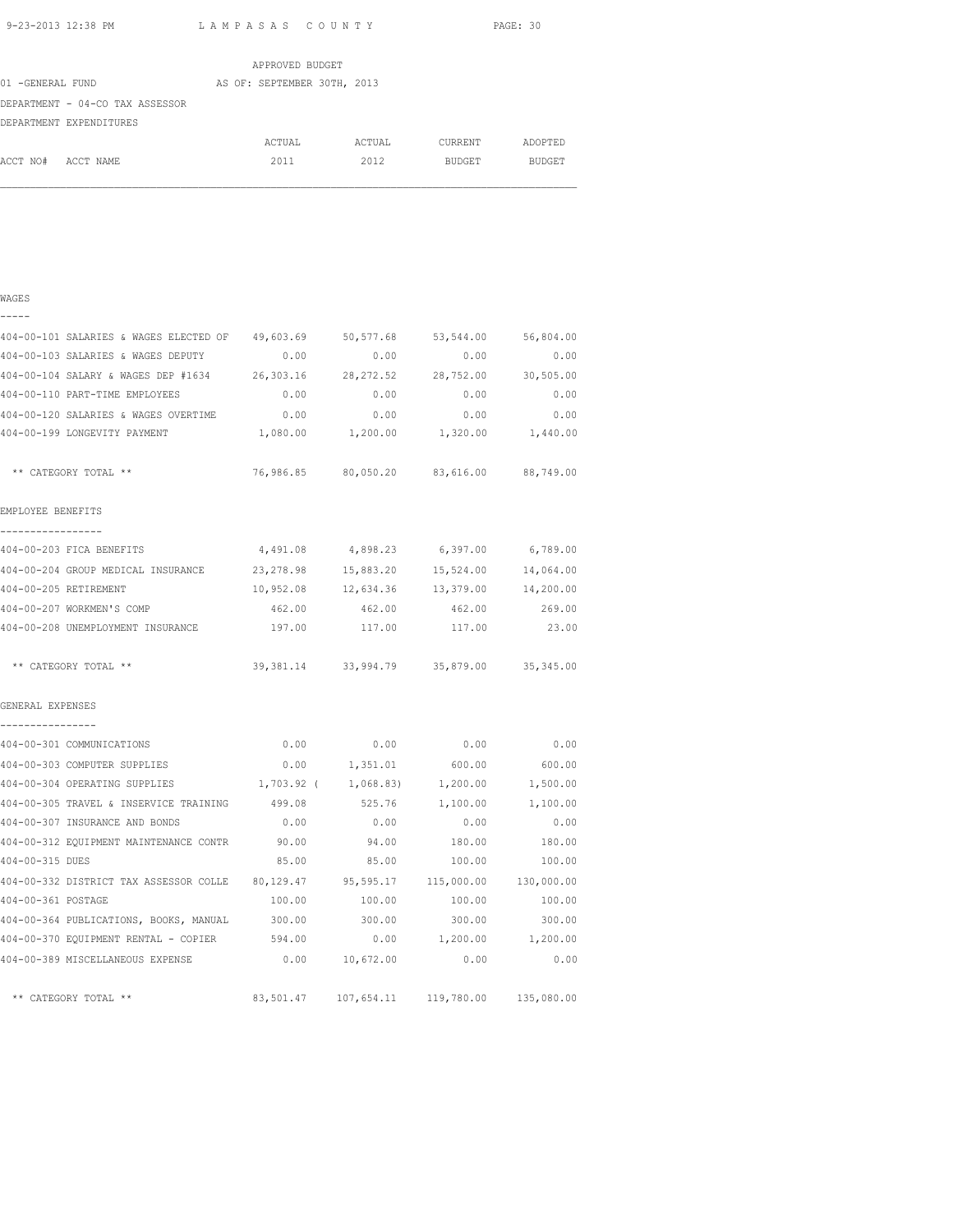|                                        | APPROVED BUDGET                             |      |                 |        |
|----------------------------------------|---------------------------------------------|------|-----------------|--------|
| 01 -GENERAL FUND                       | AS OF: SEPTEMBER 30TH, 2013                 |      |                 |        |
| DEPARTMENT - 04-CO TAX ASSESSOR        |                                             |      |                 |        |
| DEPARTMENT EXPENDITURES                |                                             |      |                 |        |
|                                        | ACTUAL ACTUAL                               |      | CURRENT ADOPTED |        |
| ACCT NO# ACCT NAME                     | 2011                                        | 2012 | BUDGET          | BUDGET |
|                                        |                                             |      |                 |        |
|                                        |                                             |      |                 |        |
| CAPITAL OUTLAY                         |                                             |      |                 |        |
|                                        |                                             |      |                 |        |
| 404-00-401 OFFICE MACHINES & EQUIPMENT | 0.00                                        | 0.00 | 0.00            | 0.00   |
|                                        |                                             |      |                 |        |
| ** CATEGORY TOTAL **                   | 0.00                                        | 0.00 | 0.00            | 0.00   |
|                                        |                                             |      |                 |        |
| ** SUB-DEPARTMENT TOTAL **             | 199,869.46 221,699.10 239,275.00 259,174.00 |      |                 |        |
|                                        |                                             |      |                 |        |

|  | × | ٠<br>۰. |
|--|---|---------|
|  |   |         |

404-01-103 SALARIES & WAGES DEP #2415 30,463.74 32,750.72 33,301.00 35,331.00 404-01-104 SALARY & WAGES DEP #3000 22,023.93 23,461.36 24,074.00 25,542.00 404-01-120 SALARY/OVERTIME 0.00 0.00 0.00 0.00 404-01-199 LONGEVITY PAYMENT 2,040.00 2,160.00 2,280.00 3,000.00 \*\* CATEGORY TOTAL \*\* 54,527.67 58,372.08 59,655.00 63,873.00 EMPLOYEE BENEFITS ----------------- 404-01-203 FICA BENEFITS 3,462.26 3,738.81 4,554.00 4,886.00 404-01-204 GROUP MEDICAL INSURANCE 6,429.66 14,227.20 14,156.00 12,696.00 404-01-205 RETIREMENT 7,815.62 8,966.12 9,526.00 10,220.00 404-01-207 WORKMAN'S COMP 462.00 462.00 462.00 194.00 404-01-208 UNEMPLOYMENT INSURANCE 221.00 231.00 231.00 46.00 \*\* CATEGORY TOTAL \*\* 18,390.54 27,625.13 28,929.00 28,042.00 GENERAL EXPENSES ---------------- 404-01-303 COMPUTER SUPPLIES 0.00 0.00 0.00 0.00  $**$  CATEGORY TOTAL  $**$  0.00 0.00 0.00 0.00 0.00 0.00 \*\* SUB-DEPARTMENT TOTAL \*\* 72,918.21 85,997.21 88,584.00 91,915.00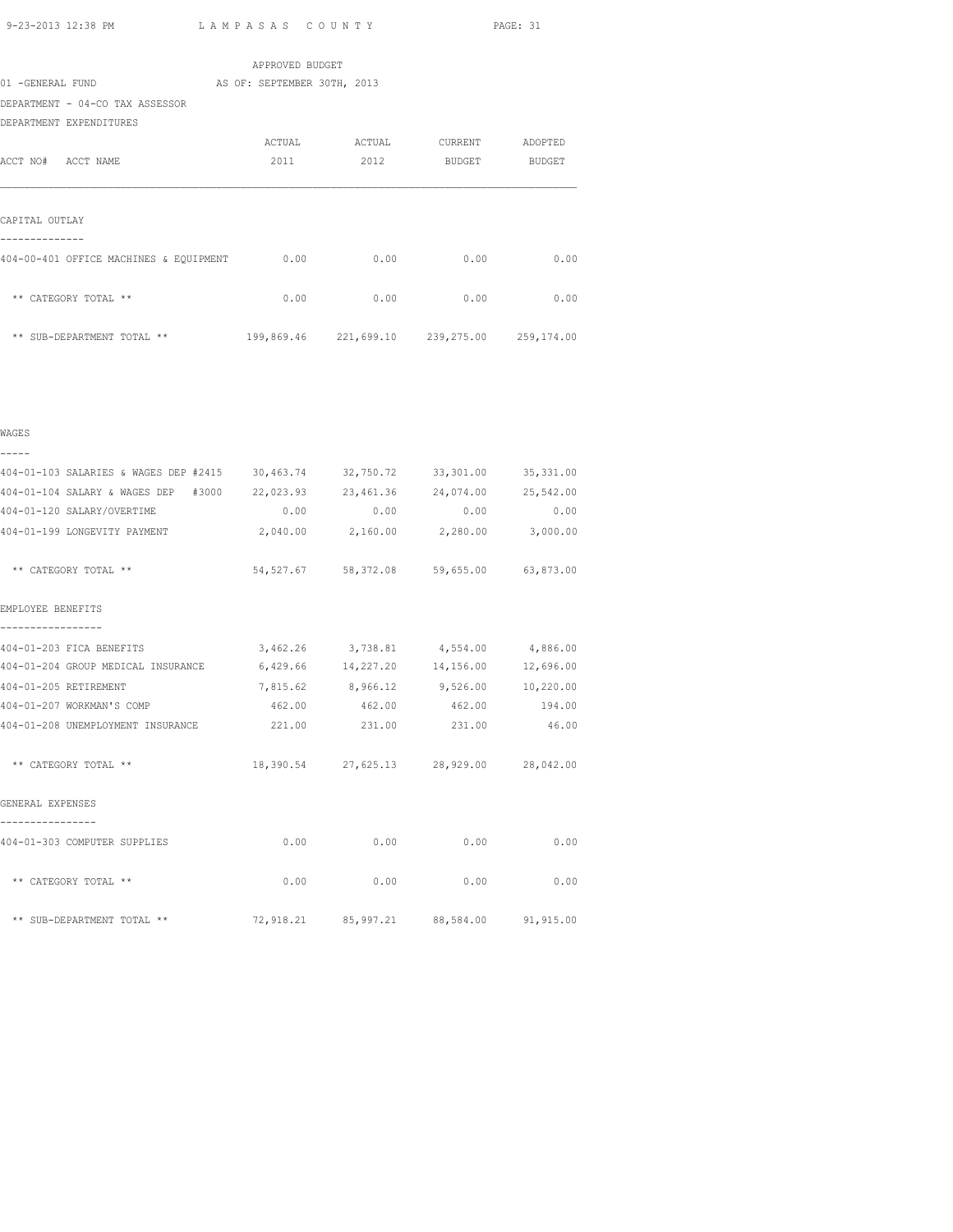| 9-23-2013 12:38 PM                     | LAMPASAS COUNTY             |                                             |                    | PAGE: 32 |
|----------------------------------------|-----------------------------|---------------------------------------------|--------------------|----------|
|                                        | APPROVED BUDGET             |                                             |                    |          |
| 01 -GENERAL FUND                       | AS OF: SEPTEMBER 30TH, 2013 |                                             |                    |          |
| DEPARTMENT - 04-CO TAX ASSESSOR        |                             |                                             |                    |          |
| DEPARTMENT EXPENDITURES                |                             |                                             |                    |          |
|                                        |                             |                                             |                    |          |
| ACCT NO# ACCT NAME                     | 2011                        |                                             | 2012 BUDGET BUDGET |          |
|                                        |                             |                                             |                    |          |
|                                        |                             |                                             |                    |          |
|                                        |                             |                                             |                    |          |
|                                        |                             |                                             |                    |          |
|                                        |                             |                                             |                    |          |
| GENERAL EXPENSES                       |                             |                                             |                    |          |
| 404-02-301 COMMUNICATIONS              | 0.00                        | 0.00                                        | 0.00               | 0.00     |
| 404-02-354 VOTER REGISTRATION SUPPLIES | 0.00                        | 0.00                                        | 0.00               | 0.00     |
|                                        |                             |                                             |                    |          |
| ** CATEGORY TOTAL **                   | 0.00                        | 0.00                                        | 0.00               | 0.00     |
|                                        |                             |                                             |                    |          |
| ** SUB-DEPARTMENT TOTAL **             | 0.00                        | 0.00                                        | 0.00               | 0.00     |
|                                        |                             |                                             |                    |          |
|                                        |                             |                                             |                    |          |
| *** DEPARTMENT TOTAL ***               |                             | 272,787.67 307,696.31 327,859.00 351,089.00 |                    |          |

============= ============= ============= =============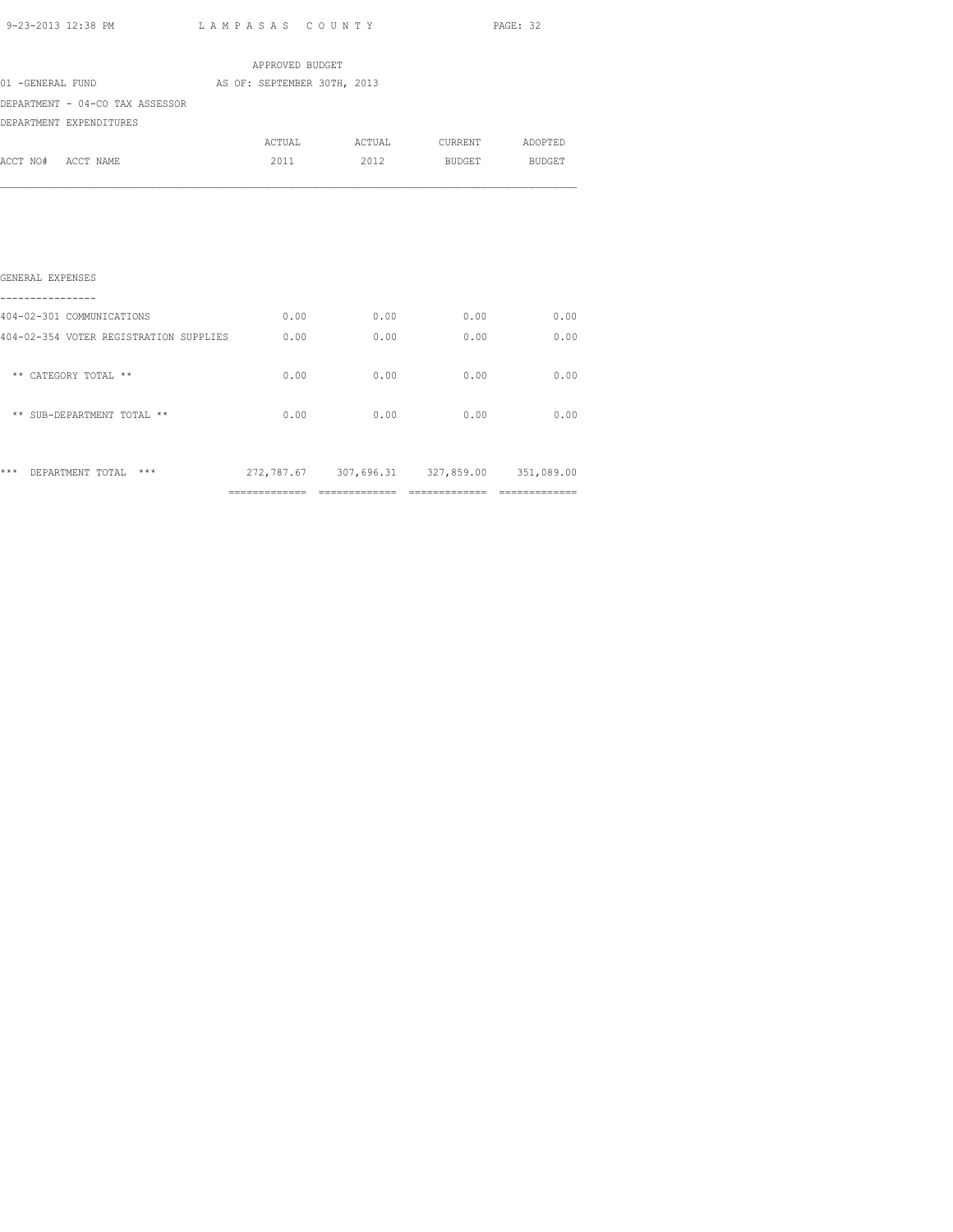WAGES -----

9-23-2013 12:38 PM L A M P A S A S C O U N T Y PAGE: 33

|                              | APPROVED BUDGET             |        |               |               |
|------------------------------|-----------------------------|--------|---------------|---------------|
| 01 -GENERAL FUND             | AS OF: SEPTEMBER 30TH, 2013 |        |               |               |
| DEPARTMENT - 05-COUNTY CLERK |                             |        |               |               |
| DEPARTMENT EXPENDITURES      |                             |        |               |               |
|                              | ACTUAL                      | ACTUAL | CURRENT       | ADOPTED       |
| ACCT NO#<br>ACCT NAME        | 2011                        | 2012   | <b>BUDGET</b> | <b>BUDGET</b> |

| 405-00-101 SALARIES & WAGES ELECTED OF 49,839.45 |           | 50,562.92                                      | 53,544.00 | 56,804.00 |
|--------------------------------------------------|-----------|------------------------------------------------|-----------|-----------|
| 405-00-103 SALARIES & WAGES DEP #3600            |           | 37,464.74 40,270.58                            | 40,954.00 | 43,448.00 |
| 405-00-104 SALARY AND WAGES DEP #2290            |           | 17,906.79 23,575.86                            | 24,074.00 | 25,542.00 |
| 405-00-106 TEMPORARY EMPLOYEE                    | 0.00      | 0.00                                           | 0.00      | 0.00      |
| 405-00-110 PART-TIME EMPLOYEES                   | 0.00      | 0.00                                           | 0.00      | 0.00      |
| 405-00-120 SALARY & WAGES OVERTIME               | 0.00      | 0.00                                           | 0.00      | 0.00      |
| 405-00-199 LONGEVITY PAYMENT                     |           | 2,400.00 2,400.00 2,400.00                     |           | 600.00    |
| ** CATEGORY TOTAL **                             |           | 107,610.98  116,809.36  120,972.00  126,394.00 |           |           |
| EMPLOYEE BENEFITS                                |           |                                                |           |           |
| 405-00-203 FICA BENEFITS                         |           | 8,094.14 8,907.19 9,254.00                     |           | 9,669.00  |
| 405-00-204 GROUP MEDICAL INSURANCE               | 19,288.98 | 19,504.80                                      | 19,182.00 | 16,993.00 |
| 405-00-205 RETIREMENT                            | 15,300.81 | 18,286.14                                      | 19,355.00 | 20,223.00 |
| 405-00-207 WORKMEN'S COMP                        | 693.00    | 693.00                                         | 693.00    | 384.00    |
| 405-00-208 UNEMPLOYMENT INSURANCE                | 250.00    | 262.00                                         | 262.00    | 52.00     |
| ** CATEGORY TOTAL **                             |           | 43,626.93 47,653.13 48,746.00 47,321.00        |           |           |

| GENERAL EXPENSES |  |
|------------------|--|
|                  |  |

|                      | 405-00-301 COMMUNICATIONS                     | 0.00     | 0.00                                       | 0.00      | 0.00      |
|----------------------|-----------------------------------------------|----------|--------------------------------------------|-----------|-----------|
| 405-00-302 UTILITIES |                                               | 0.00     | 0.00                                       | 0.00      | 0.00      |
|                      | 405-00-304 OPERATING SUPPLIES                 | 9,478.64 | 12,266.51                                  | 13,000.00 | 13,000.00 |
|                      | 405-00-305 TRAVEL & INSERVICE TRAINING 578.64 |          | 604.20                                     | 1,500.00  | 1,500.00  |
|                      | 405-00-308 REPAIRS - RESTORING BOOKS          | 0.00     | 0.00                                       | 0.00      | 0.00      |
|                      | 405-00-312 EQUIPMENT MAINTENANCE CONTR        | 0.00     | 226.91                                     | 200.00    | 200.00    |
| 405-00-315 DUES      |                                               | 85.00    | 85.00                                      | 85.00     | 85.00     |
|                      | 405-00-335 RECORD STORAGE                     | 0.00     | 0.00                                       | 0.00      | 0.00      |
|                      | 405-00-337 ELECTIONS, JUDGES & SUPPLIE        | 0.00     | 0.00                                       | 0.00      | 0.00      |
| 405-00-361 POSTAGE   |                                               | 56.00    | 56.00                                      | 65.00     | 65.00     |
|                      | 405-00-364 PUBLICATIONS, BOOKS, MANUAL        | 0.00     | 47.00                                      | 150.00    | 150.00    |
|                      | 405-00-370 EQUIPMENT RENTAL-COPIER 3,381.89   |          | 3,553.28                                   | 3,600.00  | 3,600.00  |
|                      | 405-00-372 EQUIPMENT LEASE - VEHICLE          | 0.00     | 0.00                                       | 0.00      | 0.00      |
|                      | 405-00-389 MISCELLANEOUS EXPENSE              | 0.00     | 0.00                                       | 0.00      | 0.00      |
|                      |                                               |          |                                            |           |           |
|                      | ** CATEGORY TOTAL **                          |          | 13,580.17  16,838.90  18,600.00  18,600.00 |           |           |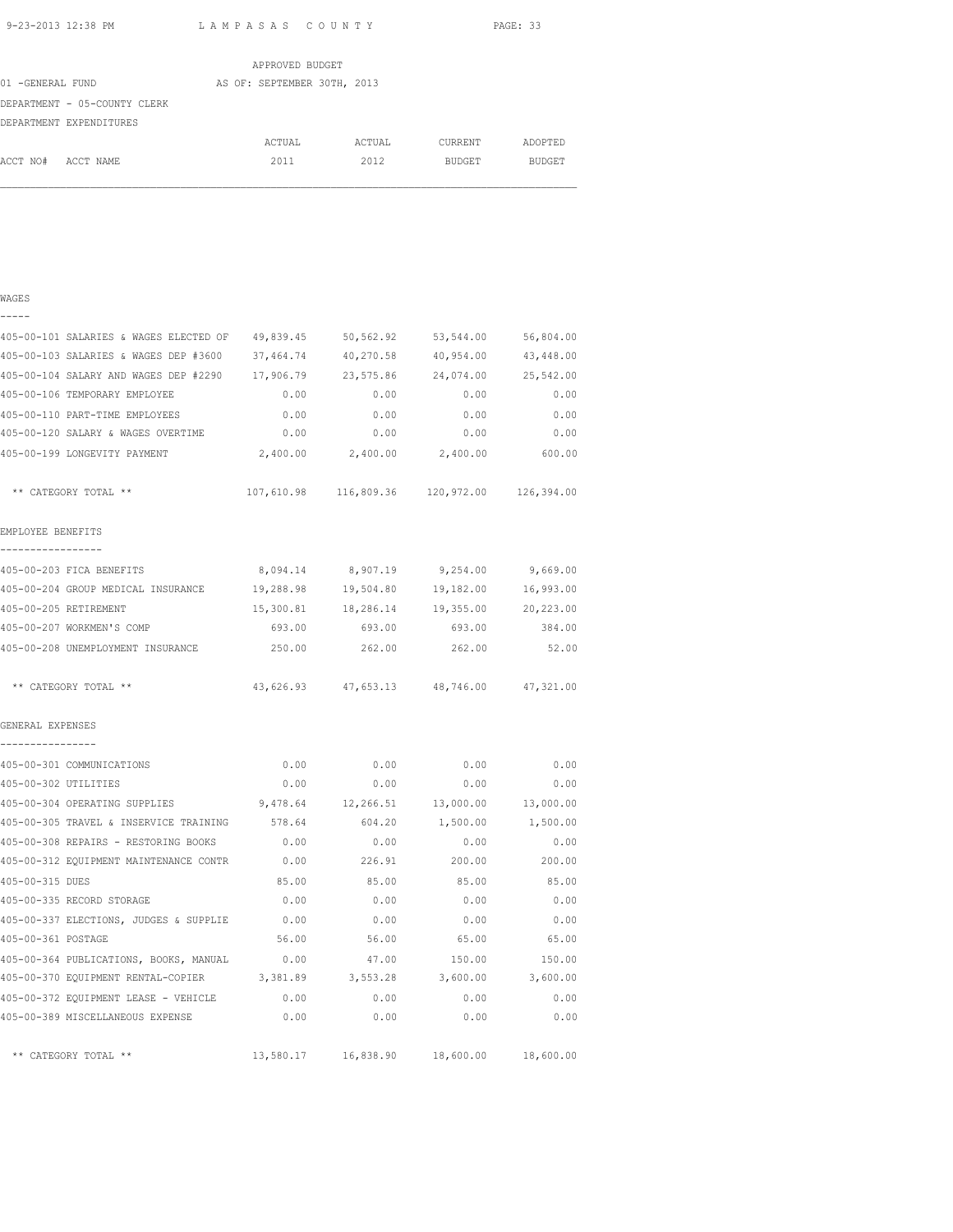|                                        | APPROVED BUDGET             |        |                                                |         |
|----------------------------------------|-----------------------------|--------|------------------------------------------------|---------|
| 01 -GENERAL FUND                       | AS OF: SEPTEMBER 30TH, 2013 |        |                                                |         |
| DEPARTMENT - 05-COUNTY CLERK           |                             |        |                                                |         |
| DEPARTMENT EXPENDITURES                |                             |        |                                                |         |
|                                        | ACTUAL                      | ACTUAL | CURRENT                                        | ADOPTED |
| ACCT NO# ACCT NAME                     | 2011                        | 2012   | BUDGET                                         | BUDGET  |
|                                        |                             |        |                                                |         |
|                                        |                             |        |                                                |         |
| CAPITAL OUTLAY                         |                             |        |                                                |         |
|                                        |                             |        |                                                |         |
| 405-00-401 OFFICE MACHINES & EQUIPMENT | 0.00                        | 0.00   | 0.00                                           | 0.00    |
|                                        |                             |        |                                                |         |
| ** CATEGORY TOTAL **                   | 0.00                        | 0.00   | 0.00                                           | 0.00    |
|                                        |                             |        |                                                |         |
| ** SUB-DEPARTMENT TOTAL **             |                             |        | 164,818.08  181,301.39  188,318.00  192,315.00 |         |

|  | ۰, |  |  |
|--|----|--|--|
|  |    |  |  |

| 405-01-103 SALARIES & WAGES DEP #1973 14,323.77 17,038.06 21,381.00 22,684.00 |        |                                                       |              |          |
|-------------------------------------------------------------------------------|--------|-------------------------------------------------------|--------------|----------|
|                                                                               |        |                                                       |              |          |
| 405-01-104 SALARIES & WAGES DEPUTY                                            | 0.00   |                                                       | 0.00<br>0.00 | 0.00     |
| 405-01-199 LONGEVITY PAYMENT                                                  |        | 0.00<br>0.00                                          | 0.00         | 0.00     |
|                                                                               |        |                                                       |              |          |
| ** CATEGORY TOTAL **                                                          |        | 14, 323, 77   17, 038, 06   21, 381, 00   22, 684, 00 |              |          |
|                                                                               |        |                                                       |              |          |
|                                                                               |        |                                                       |              |          |
| EMPLOYEE BENEFITS                                                             |        |                                                       |              |          |
|                                                                               |        |                                                       |              |          |
| 405-01-203 FICA BENEFITS                                                      |        | 1,094.00 351.84                                       | 1,636.00     | 1,735.00 |
| 405-01-204 GROUP MEDICAL INSURANCE                                            |        | 3,827.25 5,395.98                                     | 6,394.00     | 5,664.00 |
| 405-01-205 RETIREMENT                                                         |        | 2,073.41 2,646.70                                     | 3,421.00     | 3,629.00 |
| 405-01-207 WORKMAN'S COMP                                                     | 231.00 | 231.00                                                | 231.00       | 69.00    |
| 405-01-208 UNEMPLOYMENT INSURANCE                                             | 90.00  | 86.00                                                 | 86.00        | 17.00    |
|                                                                               |        |                                                       |              |          |
| ** CATEGORY TOTAL **                                                          |        | 7,315.66 8,711.52 11,768.00 11,114.00                 |              |          |
|                                                                               |        |                                                       |              |          |
| ** SUB-DEPARTMENT TOTAL **                                                    |        | 21,639.43 25,749.58 33,149.00 33,798.00               |              |          |
|                                                                               |        |                                                       |              |          |
|                                                                               |        |                                                       |              |          |
|                                                                               |        |                                                       |              |          |
| ***<br>$***$<br>DEPARTMENT TOTAL                                              |        | 186, 457.51 207, 050.97 221, 467.00 226, 113.00       |              |          |
|                                                                               |        |                                                       |              |          |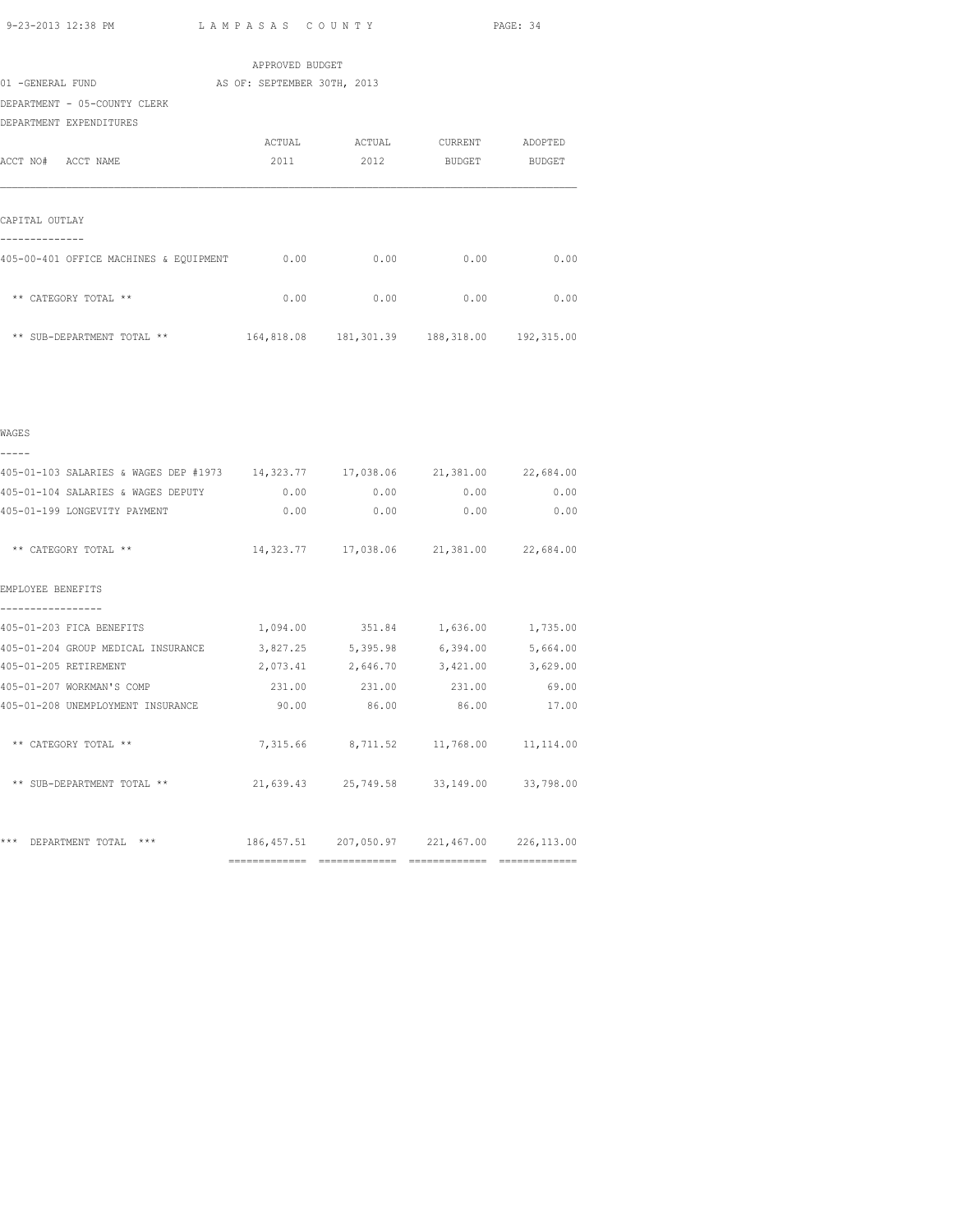|                  |                                | APPROVED BUDGET             |        |               |               |
|------------------|--------------------------------|-----------------------------|--------|---------------|---------------|
| 01 -GENERAL FUND |                                | AS OF: SEPTEMBER 30TH, 2013 |        |               |               |
|                  | DEPARTMENT - 06-DISTRICT CLERK |                             |        |               |               |
|                  | DEPARTMENT EXPENDITURES        |                             |        |               |               |
|                  |                                | ACTUAL                      | ACTUAL | CURRENT       | ADOPTED       |
| ACCT NO#         | ACCT NAME                      | 2011                        | 2012   | <b>BUDGET</b> | <b>BUDGET</b> |
|                  |                                |                             |        |               |               |

| WAGES            |  |
|------------------|--|
|                  |  |
| $406 - 00 - 101$ |  |
| 1000000000       |  |

|                                      | 406-00-101 SALARIES & WAGES ELECTED OF          | 49,560.37         | 50,691.00           | 53,544.00                                      | 56,804.00         |
|--------------------------------------|-------------------------------------------------|-------------------|---------------------|------------------------------------------------|-------------------|
|                                      | 406-00-103 SALARIES & WAGES DEP #541            | 28,735.32         | 25,769.69           | 23,365.00                                      | 24,790.00         |
|                                      | 406-00-104 SALARY & WAGES DEP #0712 21,377.26   |                   | 24,683.59 26,280.00 |                                                | 27,884.00         |
|                                      | 406-00-106 TEMPORARY EMPLOYEE                   | 0.00              | 0.00                | 0.00                                           | 0.00              |
|                                      | 406-00-110 PART-TIME EMPLOYEES                  | 0.00              | 0.00                | 0.00                                           | 0.00              |
|                                      | 406-00-120 SALARY & WAGES OVERTIME              | 18.07             | 0.00                | 0.00                                           | 0.00              |
|                                      | 406-00-199 LONGEVITY PAYMENT                    | 1,080.00 1,200.00 |                     | 0.00                                           | 0.00              |
|                                      | ** CATEGORY TOTAL **                            |                   |                     | 100,771.02  102,344.28  103,189.00  109,478.00 |                   |
| EMPLOYEE BENEFITS                    |                                                 |                   |                     |                                                |                   |
|                                      |                                                 |                   |                     |                                                |                   |
|                                      | 406-00-203 FICA BENEFITS                        |                   |                     | 7,584.04 7,847.32 7,894.00 8,375.00            |                   |
|                                      | 406-00-204 GROUP MEDICAL INSURANCE 19,288.98    |                   |                     | 17,445.03 12,884.00 16,993.00                  |                   |
| 406-00-205 RETIREMENT                |                                                 |                   |                     | 14,370.48  16,037.29  16,510.00  17,516.00     |                   |
|                                      | 406-00-207 WORKMEN'S COMP                       | 693.00            | 693.00              | 693.00                                         | 332.00            |
|                                      | 406-00-208 UNEMPLOYMENT INSURANCE               | 221.00            | 217.00              | 217.00                                         | 40.00             |
|                                      | ** CATEGORY TOTAL **                            |                   |                     | 42, 157.50 42, 239.64 38, 198.00 43, 256.00    |                   |
| GENERAL EXPENSES<br>---------------- |                                                 |                   |                     |                                                |                   |
|                                      | 406-00-301 COMMUNICATIONS                       | 0.00              | 0.00                | 0.00                                           | 0.00              |
|                                      | 406-00-304 OPERATING SUPPLIES                   |                   |                     | $6,858.37$ $7,205.38$ $6,500.00$ $5,000.00$    |                   |
|                                      | 406-00-305 TRAVEL & INSERVICE TRAINING          | 604.43            | 876.94              |                                                | 1,500.00 2,000.00 |
| 406-00-310 JURY FEES                 |                                                 | 19,430.00         |                     | 12,838.00  12,000.00  13,000.00                |                   |
|                                      | 406-00-312 EQUIPMENT MAINTENANCE CONTR 8,170.00 |                   |                     | 8,170.00 8,670.00                              | 8,670.00          |
| 406-00-315 DUES                      |                                                 | 130.00            | 50.00               | 100.00                                         | 100.00            |
|                                      | 406-00-333 CONTRACTED SERVICES                  | 0.00              | 1,210.00            | 0.00                                           | 0.00              |
| 406-00-361 POSTAGE                   |                                                 | 56.00             | 56.00               | 72.00                                          | 72.00             |
| 406-00-363 JURY MEALS                |                                                 | 272.32            | 83.46               | 300.00                                         | 300.00            |
|                                      | 406-00-364 PUBLICATIONS, BOOKS, MANUAL          | 0.00              | 99.50               | 100.00                                         | 100.00            |
|                                      | 406-00-370 EQUIPMENT RENTAL-COPIER 3,110.86     |                   | 3,450.96            | 3,500.00                                       | 3,500.00          |
|                                      | 406-00-378 ELECTRONIC E-FILING                  | 0.00              | 0.00                | 0.00                                           | 3,000.00          |
|                                      | 406-00-389 MISCELLANEOUS EXPENSE                | 0.00              | 0.00                | 0.00                                           | 0.00              |
|                                      | ** CATEGORY TOTAL **                            |                   |                     | 38,631.98 34,040.24 32,742.00 35,742.00        |                   |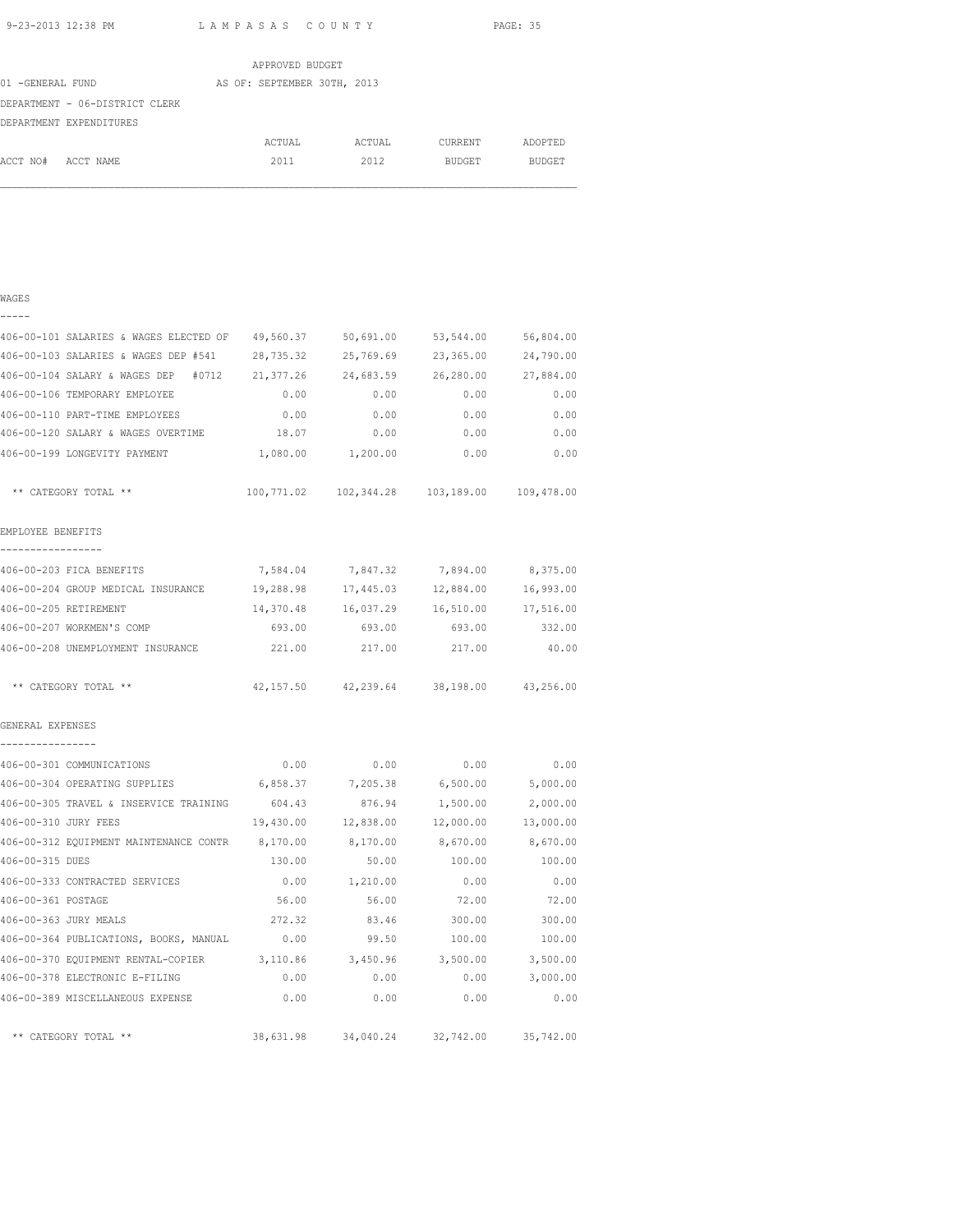|                                                             | APPROVED BUDGET |                      |                                                |      |
|-------------------------------------------------------------|-----------------|----------------------|------------------------------------------------|------|
| 01 -GENERAL FUND AS OF: SEPTEMBER 30TH, 2013                |                 |                      |                                                |      |
| DEPARTMENT - 06-DISTRICT CLERK                              |                 |                      |                                                |      |
| DEPARTMENT EXPENDITURES                                     |                 |                      |                                                |      |
|                                                             |                 |                      | ACTUAL ACTUAL CURRENT ADOPTED                  |      |
| ACCT NO# ACCT NAME                                          |                 |                      | 2011 2012 BUDGET BUDGET                        |      |
|                                                             |                 |                      |                                                |      |
| CAPITAL OUTLAY                                              |                 |                      |                                                |      |
| 406-00-401 OFFICE MACHINES & EQUIPMENT 5,495.00 0.00 552.00 |                 |                      |                                                | 0.00 |
| 406-00-407 OFFICE FURNITURE & FIXTURES 0.00                 |                 | 0.00                 | 0.00                                           | 0.00 |
| ** CATEGORY TOTAL **                                        |                 | 5,495.00 0.00 552.00 |                                                | 0.00 |
| ** SUB-DEPARTMENT TOTAL **                                  |                 |                      | 187,055.50  178,624.16  174,681.00  188,476.00 |      |
|                                                             |                 |                      |                                                |      |
|                                                             |                 |                      |                                                |      |
| WAGES                                                       |                 |                      |                                                |      |

| 406-01-103 SALARY & WAGES DEP #3501 21,817.13 22,316.42 22,686.00 24,069.00 |                            |                                                 |      |              |
|-----------------------------------------------------------------------------|----------------------------|-------------------------------------------------|------|--------------|
| 406-01-199 LONGEVITY PAYMENT                                                |                            | 0.00                                            | 0.00 | 0.00<br>0.00 |
| ** CATEGORY TOTAL **                                                        |                            | 21,817.13 22,316.42 22,686.00 24,069.00         |      |              |
| EMPLOYEE BENEFITS                                                           |                            |                                                 |      |              |
|                                                                             |                            |                                                 |      |              |
| 406-01-203 FICA BENEFITS                                                    |                            | 1,623.30 1,683.53 1,735.00                      |      | 1,841.00     |
| 406-01-204 GROUP MEDICAL INSURANCE                                          | 6,417.66 6,501.60 6,394.00 |                                                 |      | 5,664.00     |
| 406-01-205 RETIREMENT                                                       |                            | 3, 129.65 3, 438.47 3, 630.00                   |      | 3,851.00     |
| 406-01-207 WORKMEN'S COMP                                                   | 231.00 231.00 231.00 73.00 |                                                 |      |              |
| 406-01-208 UNEMPLOYMENT INSURANCE                                           | 93.00 88.00 88.00          |                                                 |      | 18.00        |
| ** CATEGORY TOTAL **                                                        |                            | 11,494.61  11,942.60  12,078.00  11,447.00      |      |              |
| ** SUB-DEPARTMENT TOTAL **                                                  |                            | 33, 311, 74 34, 259, 02 34, 764, 00 35, 516, 00 |      |              |
|                                                                             |                            |                                                 |      |              |
| ***<br>$***$<br>DEPARTMENT TOTAL                                            |                            | 220,367.24 212,883.18 209,445.00 223,992.00     |      |              |
|                                                                             |                            |                                                 |      |              |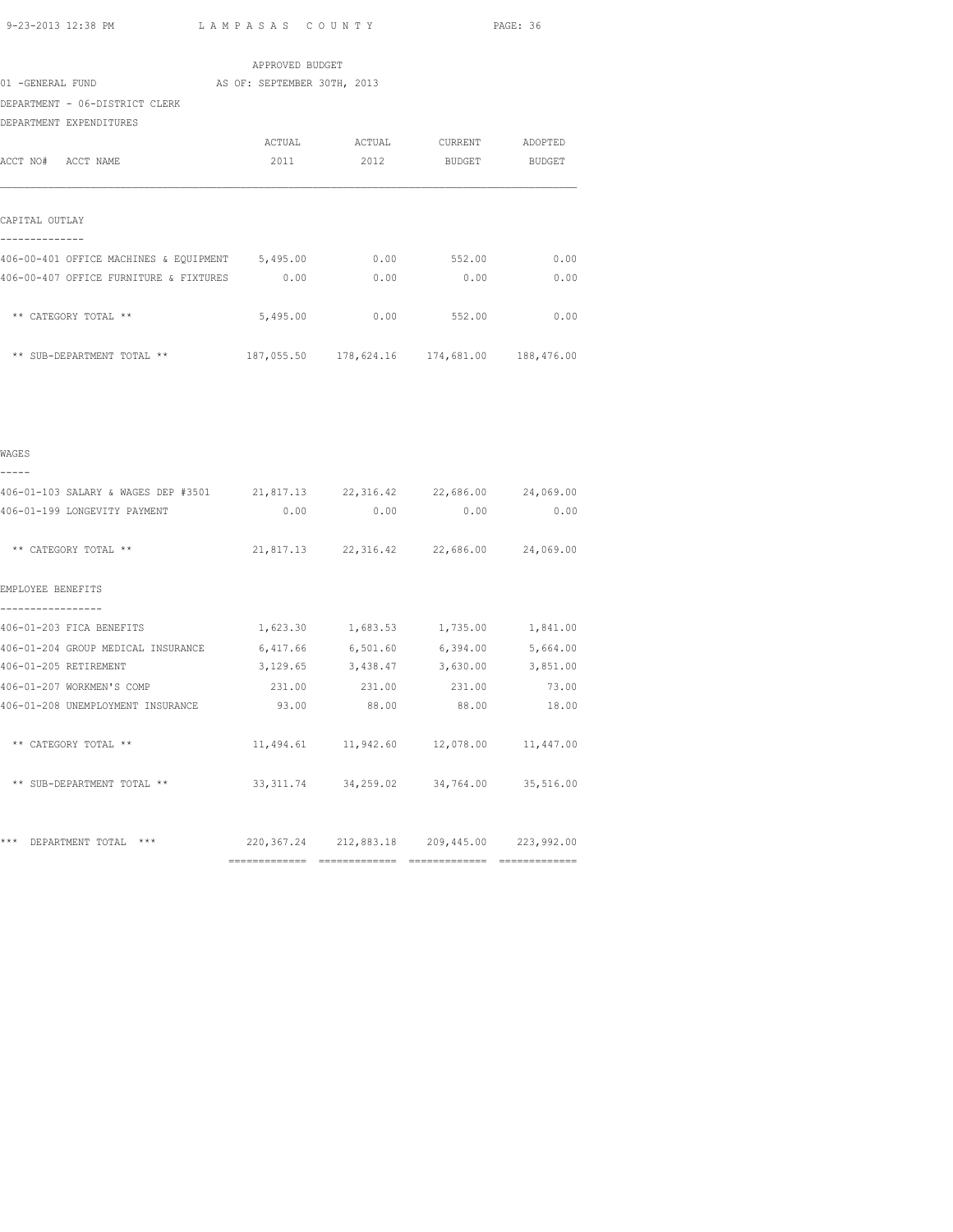|                  |                                | APPROVED BUDGET             |        |               |               |
|------------------|--------------------------------|-----------------------------|--------|---------------|---------------|
| 01 -GENERAL FUND |                                | AS OF: SEPTEMBER 30TH, 2013 |        |               |               |
|                  | DEPARTMENT - 07-COUNTY SHERIFF |                             |        |               |               |
|                  | DEPARTMENT EXPENDITURES        |                             |        |               |               |
|                  |                                | ACTUAL                      | ACTUAL | CURRENT       | ADOPTED       |
| ACCT NO#         | ACCT NAME                      | 2011                        | 2012   | <b>BUDGET</b> | <b>BUDGET</b> |
|                  |                                |                             |        |               |               |

## WAGES

-----

|                   | 407-00-101 SALARY ELECTED OFF          | #3499 | 73,278.99   | 52,860.71   | 72,941.00  | 77,383.00   |
|-------------------|----------------------------------------|-------|-------------|-------------|------------|-------------|
|                   | 407-00-103 SALARY DEPUTY SHERIFF #0130 |       | 34, 915.83  | 41,992.94   | 35, 348.00 | 37,500.00   |
|                   | 407-00-114 SALARY OFFICE MANAGER #1641 |       | 30,644.63   | 35,097.59   | 35,686.00  | 37,860.00   |
|                   | 407-00-118 SALARY DEPUTY SHERIFF #3375 |       | 38, 335.00  | 42,768.83   | 43,487.00  | 46,134.00   |
|                   | 407-00-120 SALARY/OVERTIME             |       | 13,228.60   | 12,780.90   | 12,500.00  | 13,000.00   |
|                   | 407-00-121 SALARY DEPUTY SHERIFF #1552 |       | 48,348.82   | 54,262.80   | 54, 911.00 | 58,255.00   |
|                   | 407-00-122 SALARY DEPUTY SHERIFF (OPEN |       | 42,256.90   | 47,517.76   | 47,369.00  | 50,254.00   |
|                   | 407-00-123 SALARY DEPUTY SHERIFF #1055 |       | 33,817.52   | 37,594.72   | 37,502.00  | 39,786.00   |
|                   | 407-00-124 SALARY DEPUTY SHERIFF #3059 |       | 46, 313.65  | 51,284.25   | 51,870.00  | 55,029.00   |
|                   | 407-00-125 SALARY DEPUTY SHERIFF #1972 |       | 49,806.32   | 55,834.10   | 56,557.00  | 60,002.00   |
|                   | 407-00-132 SALARY DEPUTY SHERIFF #2870 |       | 38,446.33   | 42,799.01   | 43,475.00  | 46,123.00   |
|                   | 407-00-133 SALARY DEPUTY SHERIFF #3500 |       | 47,449.27   | 34,207.55   | 33, 319.00 | 35, 348.00  |
|                   | 407-00-134 SALARY DEPUTY SHERIFF #3047 |       | 29,023.51   | 34,922.87   | 34,320.00  | 36,410.00   |
|                   | 407-00-148 SALARY DEPUTY SHERIFF #3301 |       | 40,376.73   | 45,322.80   | 46,082.00  | 48,889.00   |
|                   | 407-00-149 SALARY DEPUTY SHERIFF #2437 |       | 32, 197.91  | 35, 159. 15 | 34,320.00  | 36,410.00   |
|                   | 407-00-153 SALARY DEPUTY SHERIFF #0880 |       | 38,947.38   | 43,400.37   | 43,346.00  | 46,119.00   |
|                   | 407-00-154 SALARY DEPUTY SHERIFF #3485 |       | 26,604.53   | 21,616.76   | 39,791.00  | 43, 471.00  |
|                   | 407-00-156 SALARY DEPUTY SHERIFF #1877 |       | 31,578.36   | 36,577.67   | 37,468.00  | 39,784.00   |
|                   | 407-00-157 SALARY DEPUTY SHERIFF #1574 |       | 33,573.97   | 37, 467. 43 | 37,502.00  | 39,786.00   |
|                   | 407-00-159 SALARY DEPUTY SHERIFF #0602 |       | 33,636.23   | 37,550.60   | 37,502.00  | 39,788.00   |
|                   | 407-00-162 SALARY DEPUTY SHERIFF #0128 |       | 33,687.76   | 37,579.12   | 37,500.00  | 39,784.00   |
|                   | 407-00-163 SALARY DEPUTY SHERIFF - NEW |       | 0.00        | 0.00        | 0.00       | 0.00        |
|                   | 407-00-199 LONGEVITY PAYMENT           |       | 11,441.27   | 10,800.00   | 14,160.00  | 15,360.00   |
|                   | ** CATEGORY TOTAL **                   |       | 807,909.51  | 849, 397.93 | 886,956.00 | 942, 475.00 |
| EMPLOYEE BENEFITS |                                        |       |             |             |            |             |
|                   | 407-00-203 FICA BENEFITS               |       | 59,252.40   | 63,484.55   | 67,657.00  | 72,061.00   |
|                   | 407-00-204 GROUP MEDICAL INSURANCE     |       | 131, 142.45 | 130, 427.76 | 132,958.00 | 118,061.00  |
|                   | 407-00-205 RETIREMENT                  |       | 116,342.87  | 134,198.79  | 141,870.00 | 150,716.00  |
|                   | 407-00-207 WORKMEN'S COMP              |       | 4,688.00    | 4,888.00    | 4,888.00   | 14,070.00   |
|                   | 407-00-208 UNEMPLOYMENT INSURANCE      |       | 2,952.00    | 3,289.00    | 3,289.00   | 659.00      |
|                   | 407-00-212 PHONE ALLOWANCE             |       | 8,825.00    | 8,732.00    | 7,520.00   | 8,920.00    |
|                   | ** CATEGORY TOTAL **                   |       | 323, 202.72 | 345,020.10  | 358,182.00 | 364,487.00  |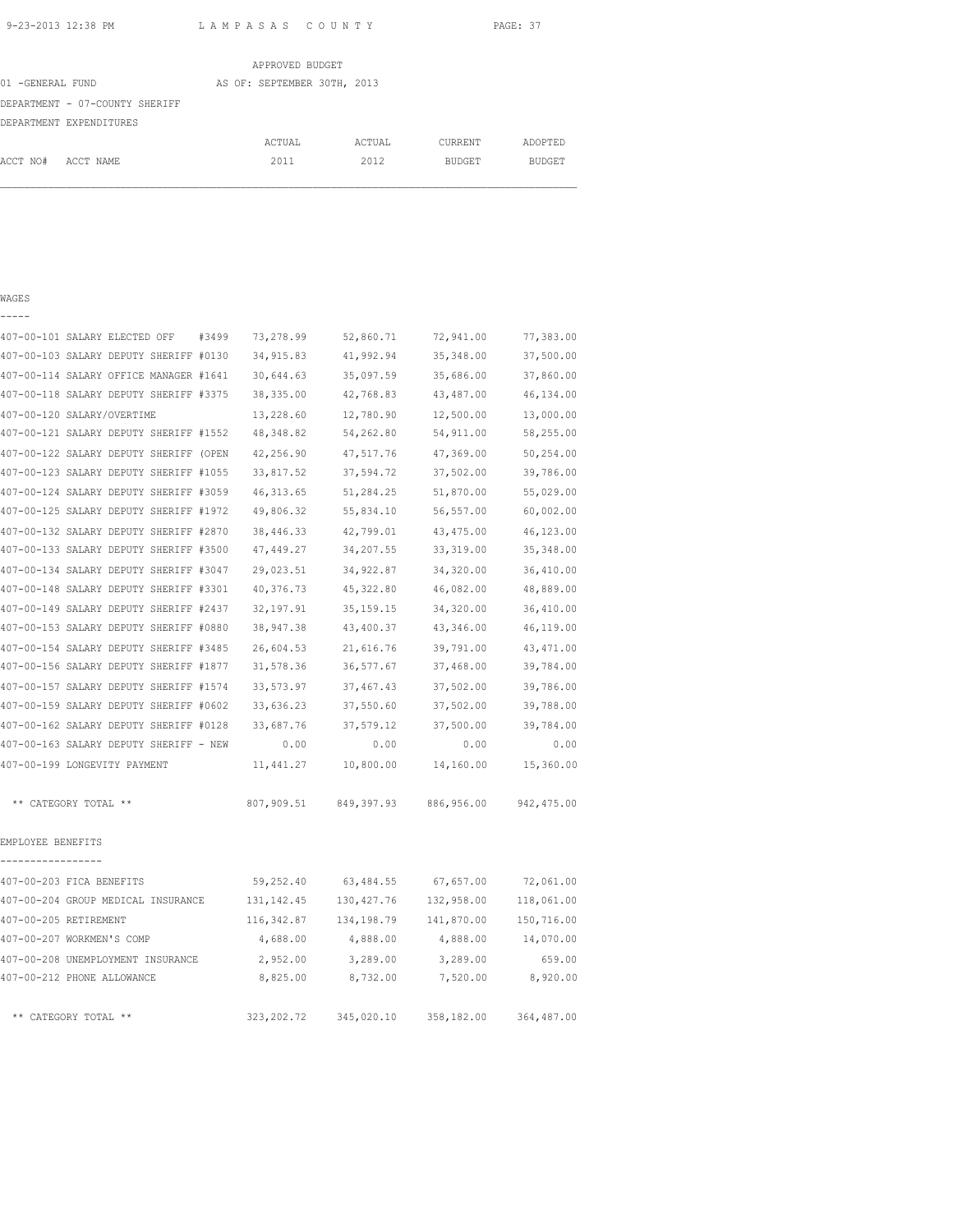### APPROVED BUDGET

### 01 -GENERAL FUND AS OF: SEPTEMBER 30TH, 2013

DEPARTMENT - 07-COUNTY SHERIFF

DEPARTMENT EXPENDITURES

| DEPARTMENT EXPENDITURES                                                  |           |                       |                                                     |            |
|--------------------------------------------------------------------------|-----------|-----------------------|-----------------------------------------------------|------------|
|                                                                          | ACTUAL    | ACTUAL                | CURRENT                                             | ADOPTED    |
| ACCT NO# ACCT NAME                                                       | 2011      | 2012                  | BUDGET                                              | BUDGET     |
|                                                                          |           |                       |                                                     |            |
| GENERAL EXPENSES                                                         |           |                       |                                                     |            |
| 407-00-301 COMMUNICATIONS                                                | 7,526.65  |                       | 7,282.49 8,000.00                                   | 7,200.00   |
| 407-00-302 UTILITIES                                                     | 19,007.60 | 18,987.87             | 20,000.00                                           | 17,500.00  |
| 407-00-303 COMPUTER SUPPLIES                                             | 0.00      | 0.00                  | 0.00                                                | 0.00       |
| 407-00-304 OPERATING SUPPLIES                                            | 4,632.14  | 8,688.94              | 6,000.00                                            | 6,000.00   |
| 407-00-305 TRAVEL & INSERVICE TRAINING                                   |           | 13,014.68 15,304.25   | 15,000.00                                           | 15,000.00  |
| 407-00-308 REPAIRS & MAINTENANCE EQUIP 1,322.53                          |           | 2,271.59              | 3,000.00                                            | 2,500.00   |
| 407-00-312 EQUIPMENT MAINTENANCE CONTR 825.65                            |           | 835.48                | 800.00                                              | 800.00     |
| 407-00-315 DUES                                                          | 0.00      | 72.00                 | 100.00                                              | 0.00       |
| 407-00-318 LEGAL EXPENDITURES                                            | 0.00      | 0.00                  | 0.00                                                | 0.00       |
| 407-00-320 INVESTIGATIVE EXPENSE 6,930.22                                |           | 7,984.32              | 5,000.00 6,000.00                                   |            |
| 407-00-333 CONTRACTED SERVICES/ANIMAL                                    | 0.00      | 0.00                  | 0.00                                                | 0.00       |
| 407-00-336 OUT OF CO PRISONER MAINTENA                                   | 0.00      | 0.00                  | 0.00                                                | 0.00       |
| 407-00-342 GAS & OIL                                                     |           | 100,338.93 105,184.83 | 115,000.00                                          | 105,000.00 |
| 407-00-343 REPAIRS & MAINTENANCE VEHIC 19,877.59                         |           | 25,576.49             | 25,000.00                                           | 25,000.00  |
| 407-00-345 MEDICAL SERVICES (                                            | 555.57)   | 240.00                | 0.00                                                | 0.00       |
| 407-00-346 FOOD                                                          | 0.00      | 0.00                  | 0.00                                                | 0.00       |
| 407-00-347 UNIFORMS                                                      | 3,845.22  | 4,528.94              | 6,000.00                                            | 5,000.00   |
| 407-00-361 POSTAGE                                                       | 42.00     | 44.00                 | 100.00                                              | 0.00       |
| 407-00-362 HOMELAND SECURITY                                             | 0.00      | 7,447.00              | 0.00                                                | 0.00       |
| 407-00-364 PUBLICATIONS, BOOKS, MANUAL 815.32                            |           | 930.52                | 1,000.00                                            | 1,000.00   |
| 407-00-370 EQUIPMENT RENTAL-COPIER 2,206.50 2,340.00                     |           |                       | 2,350.00                                            | 2,350.00   |
| 407-00-372 EQUIPMENT LEASE - VEHICLES 68,782.53                          |           | 0.00                  | 0.00                                                | 0.00       |
| 407-00-373 EQUIPMENT SUPPLIES-SHERIFF 15,587.95 21,563.78                |           |                       | 25,000.00                                           | 27,500.00  |
| ** CATEGORY TOTAL **                                                     |           |                       | 264,199.94 229,282.50 232,350.00 220,850.00         |            |
| CAPITAL OUTLAY                                                           |           |                       |                                                     |            |
| 407-00-401 OFFICE MACHINES & EQUIPMENT 0.00                              |           | 0.00                  | 0.00                                                | 0.00       |
| 407-00-402 OPERATING EQUIPMENT 42,799.36 97,469.00 119,000.00 110,020.00 |           |                       |                                                     |            |
| 407-00-407 OFFICE FURNITURE & FIXTURES 0.00                              |           | 0.00                  | 0.00                                                | 0.00       |
| 407-00-419 RURAL AREA NARCOTIC TASK FO 0.00                              |           | 0.00                  | 0.00                                                | 0.00       |
| ** CATEGORY TOTAL **                                                     |           |                       | 142,799.36 97,469.00 119,000.00 110,020.00          |            |
| CAPITAL LEASE                                                            |           |                       |                                                     |            |
| 407-00-903 CAPITAL PURCHASE PRINCIPAL                                    |           |                       | $0.00$ $81,548.77$ $93,703.00$ $152,137.00$         |            |
| 407-00-904 CAPITAL PURCHASES - INTERES 6,691.00                          |           |                       | 6,657.44 3,645.00 17,431.00                         |            |
| ** CATEGORY TOTAL **                                                     |           |                       | 6,691.00 88,206.21 97,348.00 169,568.00             |            |
| ** SUB-DEPARTMENT TOTAL **                                               |           |                       | 1,544,802.53 1,609,375.74 1,693,836.00 1,807,400.00 |            |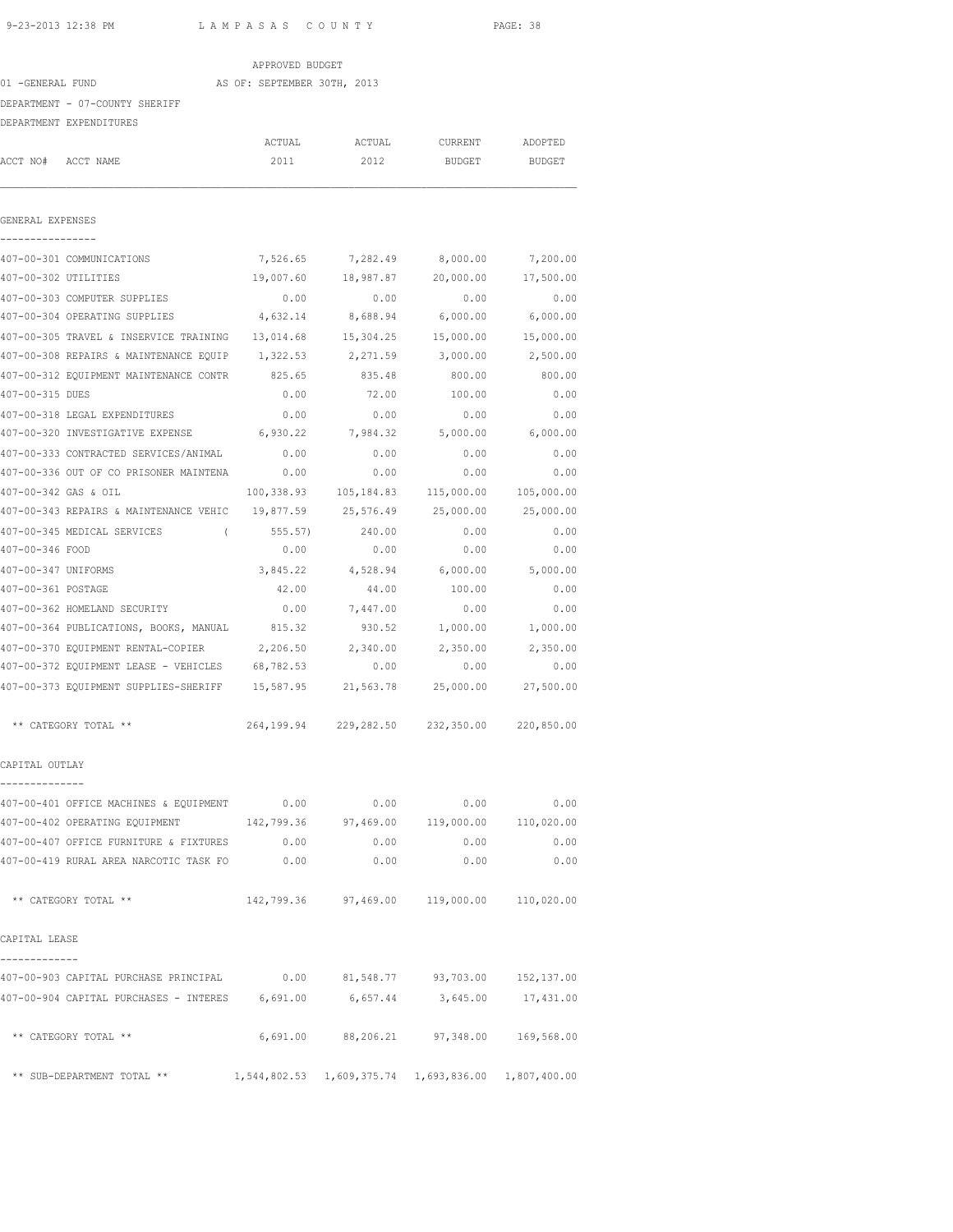|                                | APPROVED BUDGET             |        |               |               |
|--------------------------------|-----------------------------|--------|---------------|---------------|
| 01 -GENERAL FUND               | AS OF: SEPTEMBER 30TH, 2013 |        |               |               |
| DEPARTMENT - 07-COUNTY SHERIFF |                             |        |               |               |
| DEPARTMENT EXPENDITURES        |                             |        |               |               |
|                                | ACTUAL                      | ACTUAL | CURRENT       | ADOPTED       |
| ACCT NO#<br>ACCT NAME          | 2011                        | 2012   | <b>BUDGET</b> | <b>BUDGET</b> |
|                                |                             |        |               |               |

# WAGES -----

| 407-01-105 JAIL ADMINISTRATOR<br>#0886                         | 43,104.88  | 48,648.98  | 48,761.00  | 51,731.00  |
|----------------------------------------------------------------|------------|------------|------------|------------|
| 407-01-117 SALARY DETENTION OFF #1195                          | 24,930.35  | 28, 167.38 | 27,855.00  | 29,552.00  |
| 407-01-118 SALARY DETENTION OFF #2885                          | 0.00       | 23,694.93  | 25,489.00  | 27,042.00  |
| 407-01-119 SALARY DETENTION OFF #0494                          | 17,063.43  | 21,959.27  | 25,488.00  | 27,041.00  |
| 407-01-120 SALARY/OVERTIME                                     | 27,585.21  | 30,249.64  | 27,000.00  | 32,000.00  |
| 407-01-135 SALARY DETENTION OFF #3465                          | 25, 219.20 | 27,870.86  | 27,855.00  | 29,552.00  |
| 407-01-136 ASSISTANT JAIL ADMIN #1982                          | 32,828.04  | 38,104.05  | 38,885.00  | 41, 253.00 |
| 407-01-141 SALARY DETENTION OFF #2879                          | 26,569.53  | 29, 478.43 | 29,558.00  | 31,358.00  |
| 407-01-147 JAIL OPS COORDINATOR #3300                          | 41,306.17  | 26,383.80  | 25,488.00  | 32,535.00  |
| 407-01-150 SALARY DETENTION OFF #1402                          | 35,900.64  | 39,886.40  | 39,720.00  | 25,488.00  |
| 407-01-151 SALARY DETENTION OFF #1193                          | 25,138.04  | 23,837.44  | 28,687.00  | 28,689.00  |
| 407-01-152 SALARY DETENTION OFF #0402                          | 46,985.82  | 32, 155.44 | 27,862.00  | 26,253.00  |
| 407-01-155 SALARY DETENTION OFF #3020                          | 23,986.43  | 30,735.62  | 29,548.00  | 31, 347.00 |
| 407-01-158 SALARY DETENTION OFF #3323                          | 26,554.58  | 29,568.57  | 29,553.00  | 31, 353.00 |
| 407-01-160 SALARY DETENTION OFF #3330                          | 28,016.79  | 14,035.93  | 28,687.00  | 30,434.00  |
| 407-01-161 SALARY DETENTION OFF #3199                          | 8,700.83   | 26,637.41  | 28,687.00  | 30,434.00  |
| 407-01-199 LONGEVITY PAYMENT                                   | 3,735.16   | 4,200.00   | 4,680.00   | 5,640.00   |
| ** CATEGORY TOTAL **<br>EMPLOYEE BENEFITS<br>----------------- | 437,625.10 | 475,614.15 | 493,803.00 | 511,702.00 |
| 407-01-203 FICA BENEFITS                                       | 32,082.05  | 34,605.58  | 37,785.00  | 39,145.00  |
| 407-01-204 GROUP MEDICAL INSURANCE                             | 86,198.49  | 88, 821.78 | 96,979.00  | 86,032.00  |
| 407-01-205 RETIREMENT                                          | 62,632.15  | 73,173.67  | 79,028.00  | 81,872.00  |
| 407-01-207 WORKMAN'S COMP                                      | 2,772.00   | 2,872.00   | 2,872.00   | 7,643.00   |
| 407-01-208 UNEMPLOYMENT INSURANCE                              | 1,849.00   | 2,063.00   | 2,063.00   | 2,047.00   |
| ** CATEGORY TOTAL **                                           | 185,533.69 | 201,536.03 | 218,727.00 | 216,739.00 |
| GENERAL EXPENSES                                               |            |            |            |            |
| ----------------<br>407-01-302 UTILITIES                       | 18,015.82  | 17,974.51  | 19,500.00  | 19,000.00  |
| 407-01-303 COMPUTER SUPPLIES                                   | 0.00       | 0.00       | 0.00       | 0.00       |
| 407-01-304 OPERATING SUPPLIES                                  | 27,916.29  | 27,129.04  | 34,000.00  | 28,000.00  |
| 407-01-305 TRAVEL & INSERVICE TRAINING                         | 3,536.56   | 4,493.38   | 5,000.00   | 7,000.00   |
| 407-01-312 EQUIPMENT & MAINTENANCE CON                         | 33,281.70  | 48,462.94  | 36,000.00  | 25,000.00  |
| 407-01-336 OUT OF CO PRISONER MAINTENA                         | 156,765.00 | 261,646.00 | 275,000.00 | 275,000.00 |
| 407-01-344 REPAIRS & MAINTENANCE JAIL                          | 18,864.03  | 25, 359.18 | 25,000.00  | 30,000.00  |
| 407-01-345 MEDICAL SERVICES                                    | 73, 475.23 | 160,609.03 | 125,000.00 | 125,000.00 |
| 407-01-346 FOOD                                                | 62,528.29  | 62,731.17  | 70,000.00  | 65,000.00  |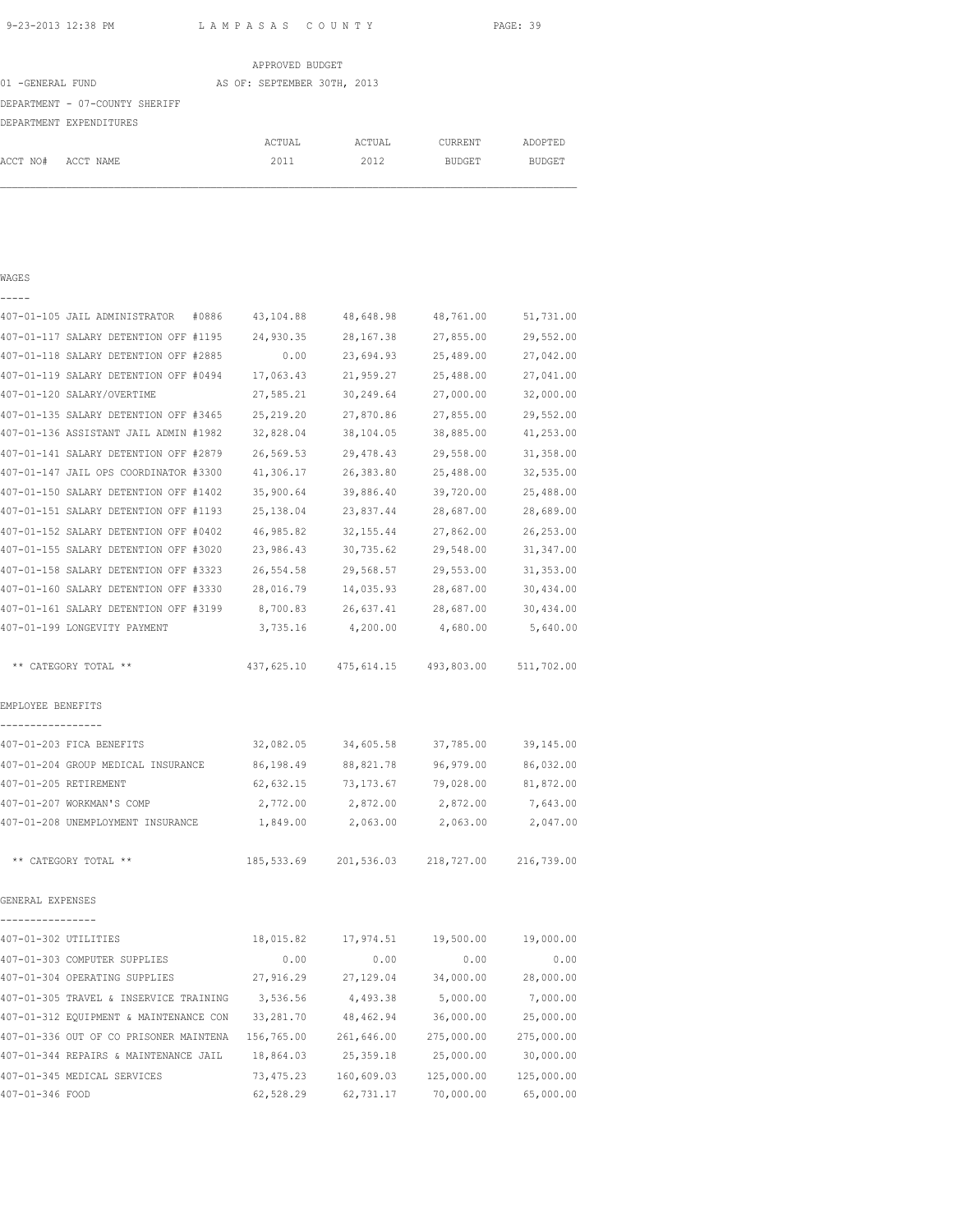# APPROVED BUDGET

01 -GENERAL FUND AS OF: SEPTEMBER 30TH, 2013

DEPARTMENT - 07-COUNTY SHERIFF

DEPARTMENT EXPENDITURES

| ACCT NO# ACCT NAME                                                             |      | 2011 2012 BUDGET BUDGET                     |                  |      |
|--------------------------------------------------------------------------------|------|---------------------------------------------|------------------|------|
|                                                                                |      |                                             |                  |      |
| 407-01-347 UNIFORMS                                                            |      | 2,773.09 3,952.65 4,000.00 4,000.00         |                  |      |
| 407-01-361 POSTAGE                                                             |      | $0.00$ $0.00$ $0.00$ $0.00$ $0.00$          |                  |      |
| 407-01-364 PUBLICATIONS, BOOKS, MANUALS 263.95 288.95 400.00 400.00            |      |                                             |                  |      |
| 407-01-372 OPERATING SUPPLIES JAIL 16,599.82 14,835.22 15,000.00 15,000.00     |      |                                             |                  |      |
| 407-01-399 PRE-BOND-JAIL                                                       |      | $0.00$ $0.00$ $0.00$ $0.00$ $0.00$          |                  |      |
| ** CATEGORY TOTAL **                                                           |      | 414,019.78 627,482.07 608,900.00 593,400.00 |                  |      |
| CAPITAL OUTLAY<br>______________                                               |      |                                             |                  |      |
| 407-01-401 OFFICE MACHINE & EQUIPMENT 0.00 0.00 0.00 0.00                      |      |                                             |                  | 0.00 |
| 407-01-402 OPERATING EQUIP-SOFTWARE 0.00                                       |      |                                             | 0.0000302,400.00 | 0.00 |
| 407-01-403 REAL ESTATE                                                         | 0.00 | 0.00                                        | 0.00             | 0.00 |
| 407-01-407 OFFICE FURNITURE & FIXTURES 22,250.00                               |      |                                             | $0.00$ 0.00      | 0.00 |
| ** CATEGORY TOTAL **                                                           |      | 22,250.00   0.00   302,400.00               |                  | 0.00 |
| CAPITAL LEASE<br>-------------                                                 |      |                                             |                  |      |
| 407-01-903 CAPITAL PURCHASE PRINCIPLE $0.00$ 0.00 0.00 57,000.00               |      |                                             |                  | 0.00 |
| 407-01-904 CAPITAL PURCHASES INTEREST                                          | 0.00 | 0.00                                        | 0.00             | 0.00 |
| ** CATEGORY TOTAL **                                                           |      | 0.00                                        | $0.00$ 57,000.00 | 0.00 |
| ** SUB-DEPARTMENT TOTAL ** 1,059,428.57 1,304,632.25 1,680,830.00 1,321,841.00 |      |                                             |                  |      |

### WAGES

| 407-02-103 SALARY ANIMAL CONTROL #3121 |             | 26,133.28 31,659.07 28,687.00 |                     | 30,434.00 |
|----------------------------------------|-------------|-------------------------------|---------------------|-----------|
| 407-02-120 SALARY/OVERTIME             | 0.00        | 0.00                          | 0.00                | 750.00    |
| 407-02-199 LONGEVITY PAYMENT           | 0.00        | 0.00                          | 0.00                | 0.00      |
| ** CATEGORY TOTAL **                   | 26, 133. 28 |                               | 31,659.07 28,687.00 | 31,184.00 |
| EMPLOYEE BENEFITS                      |             |                               |                     |           |
|                                        |             |                               |                     |           |
| 407-02-203 FICA BENEFITS               | 1,945.75    | 2,311.41                      | 2,195.00            | 2,328.00  |
| 407-02-204 GROUP MEDICAL INSURANCE     | 6,429.66    | 6,501.60                      | 6,394.00            | 5,664.00  |
| 407-02-205 RETIREMENT                  | 3,731.33    | 4,937.44                      | 4,590.00            | 4,869.00  |
| 407-02-207 WORKMAN'S COMP              | 231.00      | 231.00                        | 231.00              | 471.00    |
| 407-02-208 UNEMPLOYMENT INSURANCE      | 106.00      | 114.00                        | 114.00              | 23.00     |
| $***$<br>CATEGORY TOTAL **             |             | 12,443.74 14,095.45           | 13,524.00           | 13,355.00 |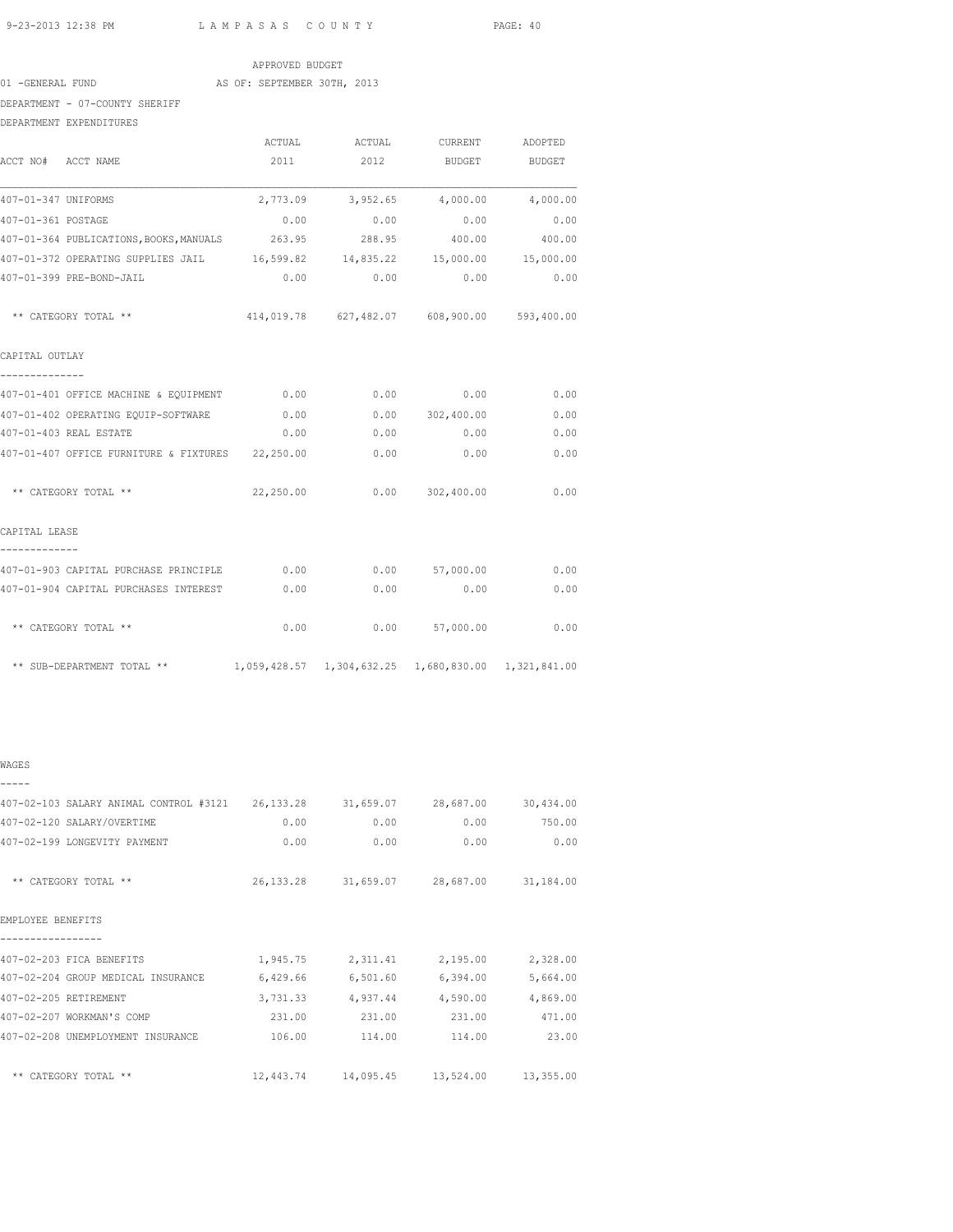| 9-23-2013 12:38 PM                               | LAMPASAS COUNTY |                 |                             | PAGE: 41                                |           |
|--------------------------------------------------|-----------------|-----------------|-----------------------------|-----------------------------------------|-----------|
|                                                  |                 | APPROVED BUDGET |                             |                                         |           |
| 01 -GENERAL FUND                                 |                 |                 | AS OF: SEPTEMBER 30TH, 2013 |                                         |           |
| DEPARTMENT - 07-COUNTY SHERIFF                   |                 |                 |                             |                                         |           |
| DEPARTMENT EXPENDITURES                          |                 |                 |                             |                                         |           |
|                                                  |                 | ACTUAL          | ACTUAL                      | CURRENT                                 | ADOPTED   |
| ACCT NO# ACCT NAME                               |                 | 2011            | 2012                        | BUDGET                                  | BUDGET    |
| GENERAL EXPENSES                                 |                 |                 |                             |                                         |           |
| 407-02-304 OPERATING SUPPLIES                    |                 | 2,129.50        | 1,910.29                    | 2,500.00                                | 2,000.00  |
| 407-02-305 TRAVEL & INSERVICE TRAINING           |                 | 978.61          | 640.50                      | 1,000.00                                | 750.00    |
| 407-02-308 REPAIRS & MAINTENANCE EQUIP           |                 | 9.61            | 0.00                        | 0.00                                    | 0.00      |
| 407-02-315 DUES                                  |                 | 0.00            | 0.00                        | 0.00                                    | 0.00      |
| 407-02-333 CONTRACTED SERVICES/ANIMAL 60,865.06  |                 |                 | 53,240.09                   | 60,000.00                               | 60,000.00 |
| 407-02-342 GAS & OIL                             |                 | 9,500.29        | 8,805.39                    | 10,000.00                               | 8,000.00  |
| 407-02-343 REPAIRS & MAINTANCE VEHICLE           |                 | 1,544.20        | 2,062.45                    | 1,000.00                                | 1,500.00  |
| 407-02-345 MEDICAL SERVICES                      |                 | 12.50           | 0.00                        | 0.00                                    | 0.00      |
| 407-02-347 UNIFORMS                              |                 | 270.84          | 120.00                      | 300.00                                  | 300.00    |
| 407-02-364 PUBLICATIONS, BOOKS, MANUALS          |                 | 283.20          | 286.80                      | 0.00                                    | 0.00      |
| 407-02-373 OPERATING SUPPLIES POLICE E           |                 | 0.00            | 399.00                      | 0.00                                    | 0.00      |
| ** CATEGORY TOTAL **                             |                 |                 |                             | 75,593.81 67,464.52 74,800.00 72,550.00 |           |
| CAPITAL OUTLAY                                   |                 |                 |                             |                                         |           |
| --------------<br>407-02-402 OPERATING EQUIPMENT |                 | 0.00            | 0.00                        | 0.00                                    | 0.00      |
| ** CATEGORY TOTAL **                             |                 | 0.00            | 0.00                        | 0.00                                    | 0.00      |
| CAPITAL LEASE                                    |                 |                 |                             |                                         |           |
| 407-02-903 CAPITAL PURCHASE PRINCIPAL            |                 | 0.00            | 0.00                        | 0.00                                    | 0.00      |
| ** CATEGORY TOTAL **                             |                 | 0.00            | 0.00                        | 0.00                                    | 0.00      |

| WAGES                             |             |           |           |           |
|-----------------------------------|-------------|-----------|-----------|-----------|
| 407-03-113 SALARY/ASSISTANT #1010 | 28, 168. 37 | 30,268.72 | 30,789.00 | 32,665.00 |
| 407-03-199 LONGEVITY PAYMENT      | 1,440.00    | 1,560.00  | 1,680.00  | 1,800.00  |
| ** CATEGORY TOTAL **              | 29,608.37   | 31,828.72 | 32,469.00 | 34,465.00 |

\*\* SUB-DEPARTMENT TOTAL \*\* 114,170.83 113,219.04 117,011.00 117,089.00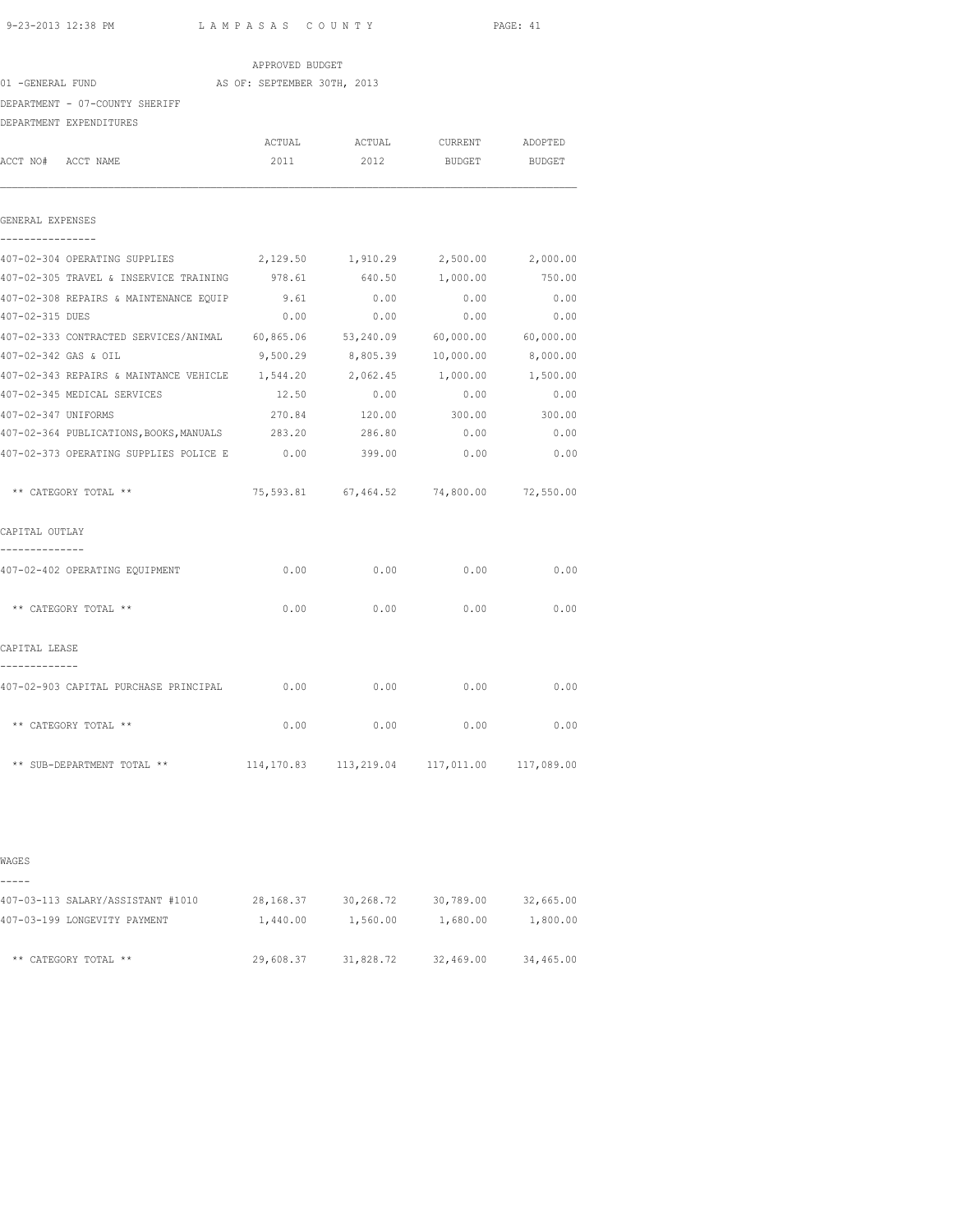| 9-23-2013 12:38 PM | LAMPASAS COUNTY | PAGE: 42 |
|--------------------|-----------------|----------|
|                    |                 |          |

| APPROVED BUDGET                                                        |                             |                                                |          |          |  |  |  |  |
|------------------------------------------------------------------------|-----------------------------|------------------------------------------------|----------|----------|--|--|--|--|
| 01 -GENERAL FUND                                                       | AS OF: SEPTEMBER 30TH, 2013 |                                                |          |          |  |  |  |  |
| DEPARTMENT - 07-COUNTY SHERIFF                                         |                             |                                                |          |          |  |  |  |  |
| DEPARTMENT EXPENDITURES                                                |                             |                                                |          |          |  |  |  |  |
|                                                                        |                             | ACTUAL ACTUAL CURRENT ADOPTED                  |          |          |  |  |  |  |
| ACCT NO# ACCT NAME                                                     | 2011                        | 2012                                           | BUDGET   | BUDGET   |  |  |  |  |
| EMPLOYEE BENEFITS<br>-----------------                                 |                             |                                                |          |          |  |  |  |  |
| 407-03-203 FICA BENEFITS                                               | 2,238.93                    | 2,420.88                                       | 2,475.00 | 2,637.00 |  |  |  |  |
| 407-03-204 GROUP MEDICAL INSURANCE 6,429.66 6,501.60 6,394.00 5,664.00 |                             |                                                |          |          |  |  |  |  |
| 407-03-205 RETIREMENT                                                  |                             | 4, 242.36 4, 959.74 5, 176.00 5, 514.00        |          |          |  |  |  |  |
| 407-03-207 WORKMEN'S COMP                                              | 231.00                      | 231.00                                         | 231.00   | 109.00   |  |  |  |  |
| 407-03-208 UNEMPLOYMENT INSURANCE                                      | 118.00                      | 122.00                                         | 122.00   | 26.00    |  |  |  |  |
| ** CATEGORY TOTAL **                                                   |                             | 13, 259.95  14, 235.22  14, 398.00  13, 950.00 |          |          |  |  |  |  |
| GENERAL EXPENSES                                                       |                             |                                                |          |          |  |  |  |  |
| 407-03-301 COMMUNICATIONS                                              |                             | 1,748.43 1,890.44 2,500.00 2,000.00            |          |          |  |  |  |  |
| 407-03-304 OPERATING SUPPLIES                                          |                             | 644.29 1,144.39 1,000.00 1,000.00              |          |          |  |  |  |  |
| 407-03-347 UNIFORMS                                                    | 0.00                        | 0.00                                           | 0.00     | 0.00     |  |  |  |  |
| ** CATEGORY TOTAL **                                                   |                             | 2,392.72 3,034.83 3,500.00 3,000.00            |          |          |  |  |  |  |
| CAPITAL OUTLAY                                                         |                             |                                                |          |          |  |  |  |  |
| 407-03-402 OPERATING EOUIPMENT                                         |                             | $0.00$ $0.00$ $0.00$ $0.00$ $0.00$             |          |          |  |  |  |  |
| ** CATEGORY TOTAL **                                                   | 0.00                        | 0.00                                           | 0.00     | 0.00     |  |  |  |  |
| ** SUB-DEPARTMENT TOTAL **                                             |                             | 45, 261.04  49, 098.77  50, 367.00  51, 415.00 |          |          |  |  |  |  |

| ۰,<br>۰, |  |
|----------|--|

| 407-04-103 SALARY DEPUTY SHERIFF       | 0.00      | 0.00     | 0.00      | 0.00      |
|----------------------------------------|-----------|----------|-----------|-----------|
| 407-04-118 SALARY DEPUTY SHERIFF #3121 | 11,222.00 | 7,630.96 | 12,752.00 | 13,529.00 |
| 407-04-120 SALARY/OVERTIME             | 0.00      | 0.00     | 0.00      | 0.00      |
| 407-04-199 LONGEVITY PAYMENT           | 0.00      | 0.00     | 0.00      | 0.00      |
| ** CATEGORY TOTAL **                   | 11,222.00 | 7,630.96 | 12,752.00 | 13,529.00 |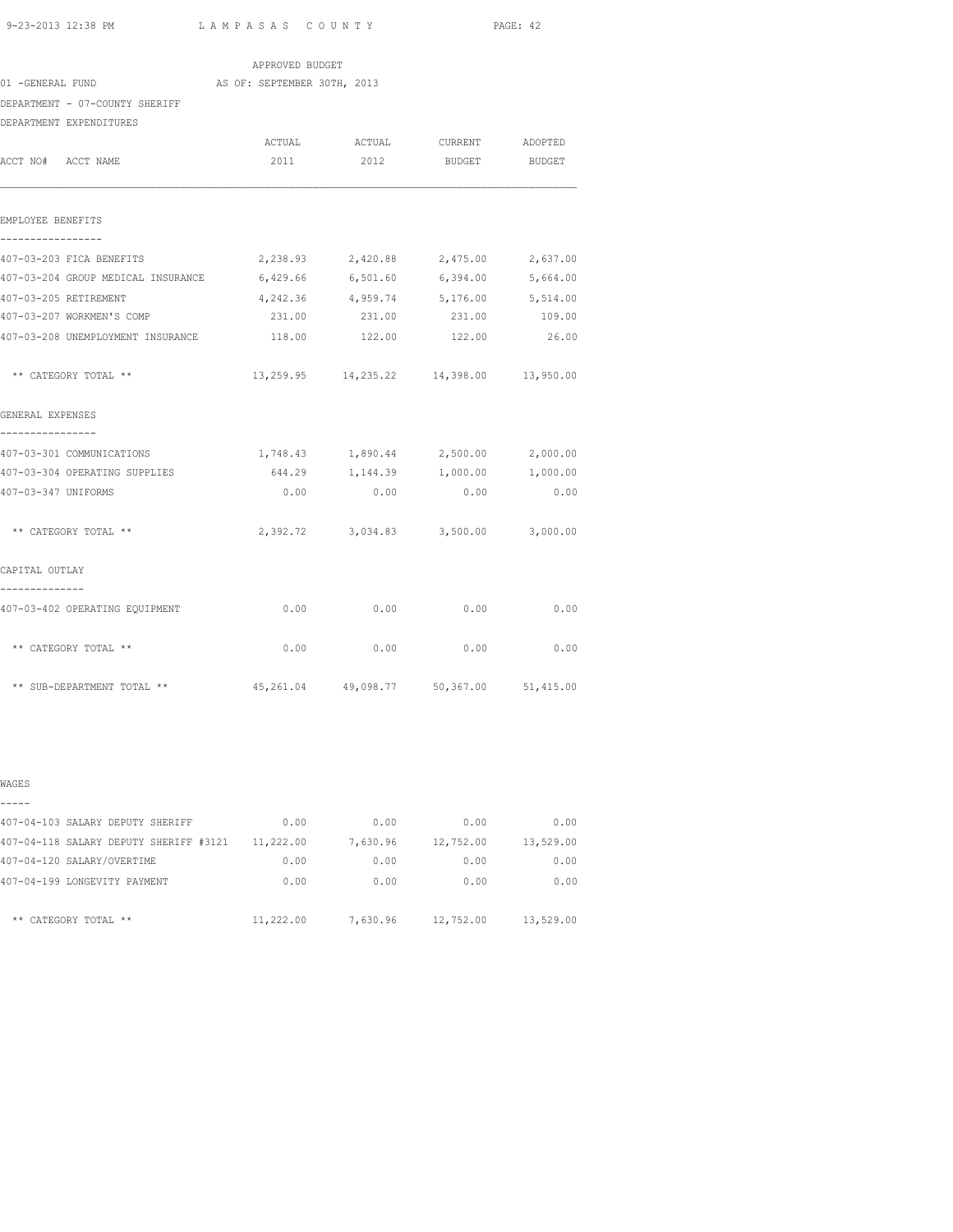============= ============= ============= =============

| APPROVED BUDGET                               |                             |                                                     |                              |          |  |  |  |  |
|-----------------------------------------------|-----------------------------|-----------------------------------------------------|------------------------------|----------|--|--|--|--|
| 01 -GENERAL FUND                              | AS OF: SEPTEMBER 30TH, 2013 |                                                     |                              |          |  |  |  |  |
| DEPARTMENT - 07-COUNTY SHERIFF                |                             |                                                     |                              |          |  |  |  |  |
| DEPARTMENT EXPENDITURES                       |                             |                                                     |                              |          |  |  |  |  |
|                                               | ACTUAL                      |                                                     | ACTUAL CURRENT ADOPTED       |          |  |  |  |  |
| ACCT NO# ACCT NAME                            | 2011                        | 2012                                                | BUDGET                       | BUDGET   |  |  |  |  |
| EMPLOYEE BENEFITS                             |                             |                                                     |                              |          |  |  |  |  |
| -----------------<br>407-04-203 FICA BENEFITS | 840.37                      | 559.07                                              | 976.00                       | 1,035.00 |  |  |  |  |
| 407-04-204 GROUP MEDICAL INSURANCE            | 0.00                        | 0.00                                                | 0.00                         | 0.00     |  |  |  |  |
| 407-04-205 RETIREMENT                         | 1,609.25                    | 1,173.83                                            | 2,040.00                     | 2,165.00 |  |  |  |  |
| 407-04-207 WORKMEN'S COMP                     | 231.00                      | 231.00                                              | 231.00                       | 210.00   |  |  |  |  |
| 407-04-208 UNEMPLOYMENT INSURANCE             | 0.00                        | 50.00                                               | 50.00                        | 10.00    |  |  |  |  |
| ** CATEGORY TOTAL **                          | 2,680.62                    | 2,013.90                                            | 3,297.00                     | 3,420.00 |  |  |  |  |
| GENERAL EXPENSES                              |                             |                                                     |                              |          |  |  |  |  |
| ----------------<br>407-04-301 COMMUNICATIONS | 0.00                        | 0.00                                                | 0.00                         | 0.00     |  |  |  |  |
| 407-04-304 OPERATING SUPPLIES                 | 0.00                        | 0.00                                                | 0.00                         | 0.00     |  |  |  |  |
| 407-04-305 TRAVEL & INSERVICE                 | 0.00                        | 0.00                                                | 0.00                         | 0.00     |  |  |  |  |
| 407-04-342 GAS & OIL                          | 0.00                        | 0.00                                                | 0.00                         | 0.00     |  |  |  |  |
| 407-04-343 REPAIRS & MAINTENANCE VEHIC        | 0.00                        | 0.00                                                | 0.00                         | 0.00     |  |  |  |  |
| 407-04-346 FOOD                               | 0.00                        | 0.00                                                | 0.00                         | 0.00     |  |  |  |  |
| 407-04-347 UNIFORMS                           | 0.00                        | 0.00                                                | 0.00                         | 0.00     |  |  |  |  |
| 407-04-361 POSTAGE                            | 0.00                        | 0.00                                                | 0.00                         | 0.00     |  |  |  |  |
| ** CATEGORY TOTAL **                          |                             | 0.00<br>0.00                                        | 0.00                         | 0.00     |  |  |  |  |
| CAPITAL OUTLAY                                |                             |                                                     |                              |          |  |  |  |  |
| 407-04-402 OPERATING EQUIPMENT                | 0.00                        | 0.00                                                | 0.00                         | 0.00     |  |  |  |  |
| ** CATEGORY TOTAL **                          | 0.00                        | 0.00                                                | 0.00                         | 0.00     |  |  |  |  |
| ** SUB-DEPARTMENT TOTAL **                    | 13,902.62                   |                                                     | 9,644.86 16,049.00 16,949.00 |          |  |  |  |  |
| *** DEPARTMENT TOTAL ***                      |                             | 2,777,565.59 3,085,970.66 3,558,093.00 3,314,694.00 |                              |          |  |  |  |  |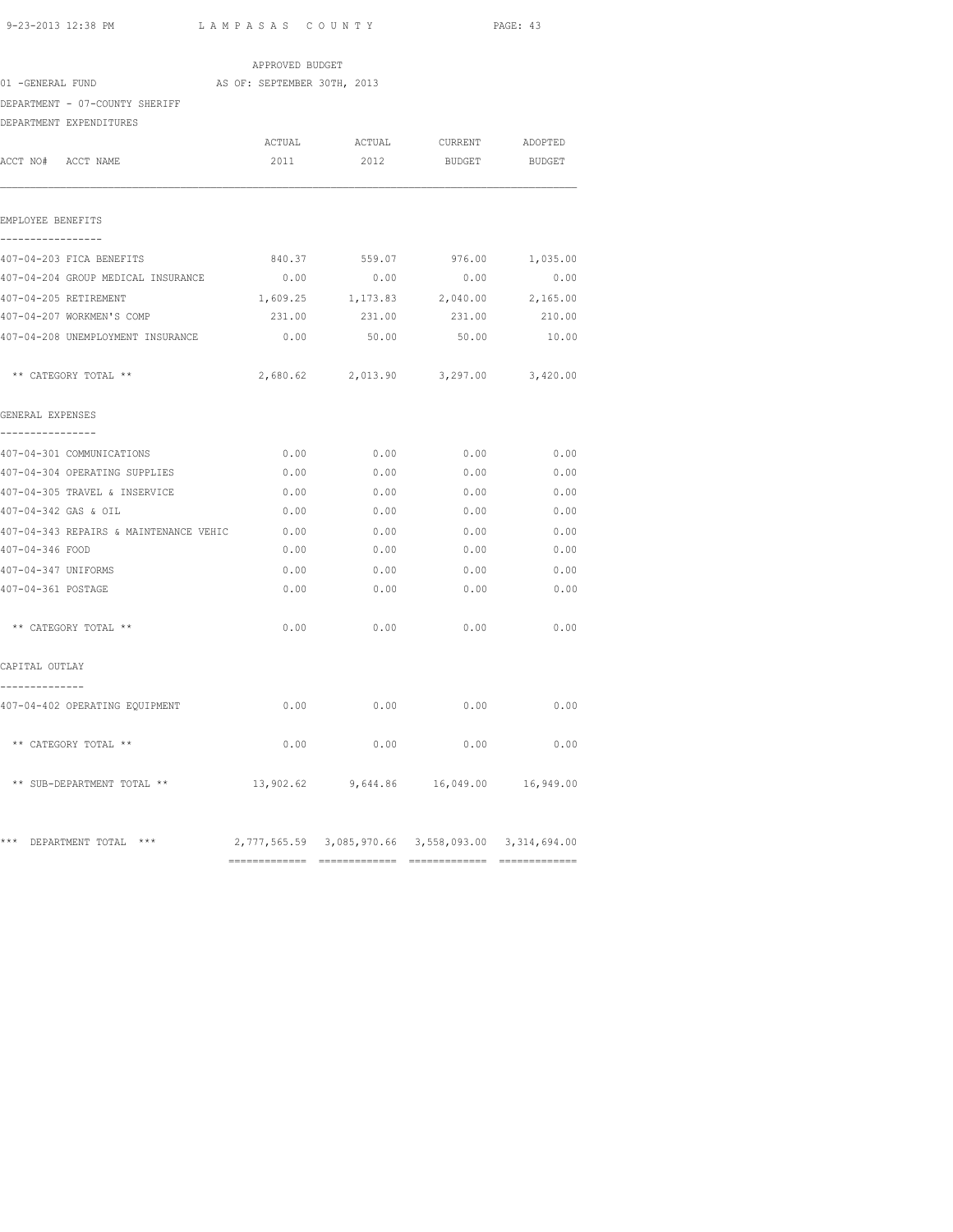WAGES -----

9-23-2013 12:38 PM L A M P A S A S C O U N T Y PAGE: 44

|                                       |  | APPROVED BUDGET             |        |               |               |
|---------------------------------------|--|-----------------------------|--------|---------------|---------------|
| 01 -GENERAL FUND                      |  | AS OF: SEPTEMBER 30TH, 2013 |        |               |               |
| DEPARTMENT - 08-COUNTY/DISTRICT ATTNY |  |                             |        |               |               |
| DEPARTMENT EXPENDITURES               |  |                             |        |               |               |
|                                       |  | ACTUAL                      | ACTUAL | CURRENT       | ADOPTED       |
| ACCT NO#<br>ACCT NAME                 |  | 2011                        | 2012   | <b>BUDGET</b> | <b>BUDGET</b> |

| 408-00-103 SALARIES & WAGES DEP<br>#1192 | 33,841.88  | 32,580.07  | 36,014.00  | 38,208.00  |
|------------------------------------------|------------|------------|------------|------------|
| 408-00-104 SALARIES & WAGES DEP<br>#2380 | 20,658.78  | 25, 203.07 | 23,587.00  | 25,030.00  |
| 408-00-110 PART-TIME EMPLOYEES           | 0.00       | 0.00       | 0.00       | 0.00       |
| 408-00-113 SALARIES & WAGES ASST #0882   | 81,521.74  | 87,679.52  | 89,111.00  | 94,538.00  |
| 408-00-114 SALARY & WAGES OFFICE #0615   | 33,120.70  | 35, 541.22 | 36,038.00  | 38,233.00  |
| 408-00-133 SALARY/SUPPLEMENT #615/1192   | 2,898.00   | 3,013.92   | 3,000.00   | 3,000.00   |
| 408-00-199 LONGEVITY PAYMENT             | 5,740.00   | 6,820.00   | 6,700.00   | 7,180.00   |
| CATEGORY TOTAL **                        | 177,781.10 | 190,837.80 | 194,450.00 | 206,189.00 |
| EMPLOYEE BENEFITS                        |            |            |            |            |
| 109-00-203 FTCA PENFFTTC                 | 12 010 00  | 15.019.69  | 14 647 00  | 15 535 AA  |

| 408-00-203 FICA BENEFITS                                            | 12,919.98 |                                            | 15,049.69 14,647.00           | 15,535.00 |
|---------------------------------------------------------------------|-----------|--------------------------------------------|-------------------------------|-----------|
| 408-00-204 GROUP MEDICAL INSURANCE 26,370.64                        |           |                                            | 26,543.02 26,164.00 23,101.00 |           |
| 408-00-205 RETIREMENT                                               | 25,357.01 |                                            | 29,753.90 30,635.00           | 32,491.00 |
| 408-00-207 WORKMEN'S COMP                                           |           | 924.00 924.00                              | 924.00                        | 775.00    |
| 408-00-208 UNEMPLOYMENT INSURANCE                                   | 379.00    | 756.00                                     | 756.00                        | 81.00     |
| ** CATEGORY TOTAL **                                                |           | 65,950.63 73,026.61 73,126.00 71,983.00    |                               |           |
| GENERAL EXPENSES<br>----------------                                |           |                                            |                               |           |
| 408-00-301 COMMUNICATIONS 60.89 3,880.89 2,603.48 2,000.00 2,000.00 |           |                                            |                               |           |
| 408-00-302 UTILITIES                                                |           | $0.00$ 0.00 0.00 0.00                      |                               | 0.00      |
| 408-00-304 OPERATING SUPPLIES 3,216.74 4,122.81 3,000.00            |           |                                            |                               | 3,000.00  |
| 408-00-305 TRAVEL & INSERVICE TRAINING 1,552.56 2,989.37 2,000.00   |           |                                            |                               | 2,000.00  |
| 408-00-307 INSURANCE & BONDS                                        | 0.00      |                                            | $0.00$ 0.00                   | 0.00      |
| 408-00-312 EQUIPMENT MAINTENANCE CONTR 0.00                         |           | 0.00                                       | 110.00                        | 7,610.00  |
| 408-00-320 INVESTIGATIVE EXPENSES 652.30                            |           | 584.29 2,000.00                            |                               | 2,000.00  |
| 408-00-361 POSTAGE                                                  | 100.00    | 100.00 126.00                              |                               | 126.00    |
| $408-00-370$ EQUIPMENT RENTAL - COPIER $1,965.70$ 1,808.53 1,680.00 |           |                                            |                               | 1,680.00  |
| 408-00-389 MISCELLANEOUS EXPENSE 0.00                               |           |                                            | 0.00<br>0.00                  | 0.00      |
| ** CATEGORY TOTAL **                                                |           | 11,368.19  12,208.48  10,916.00  18,416.00 |                               |           |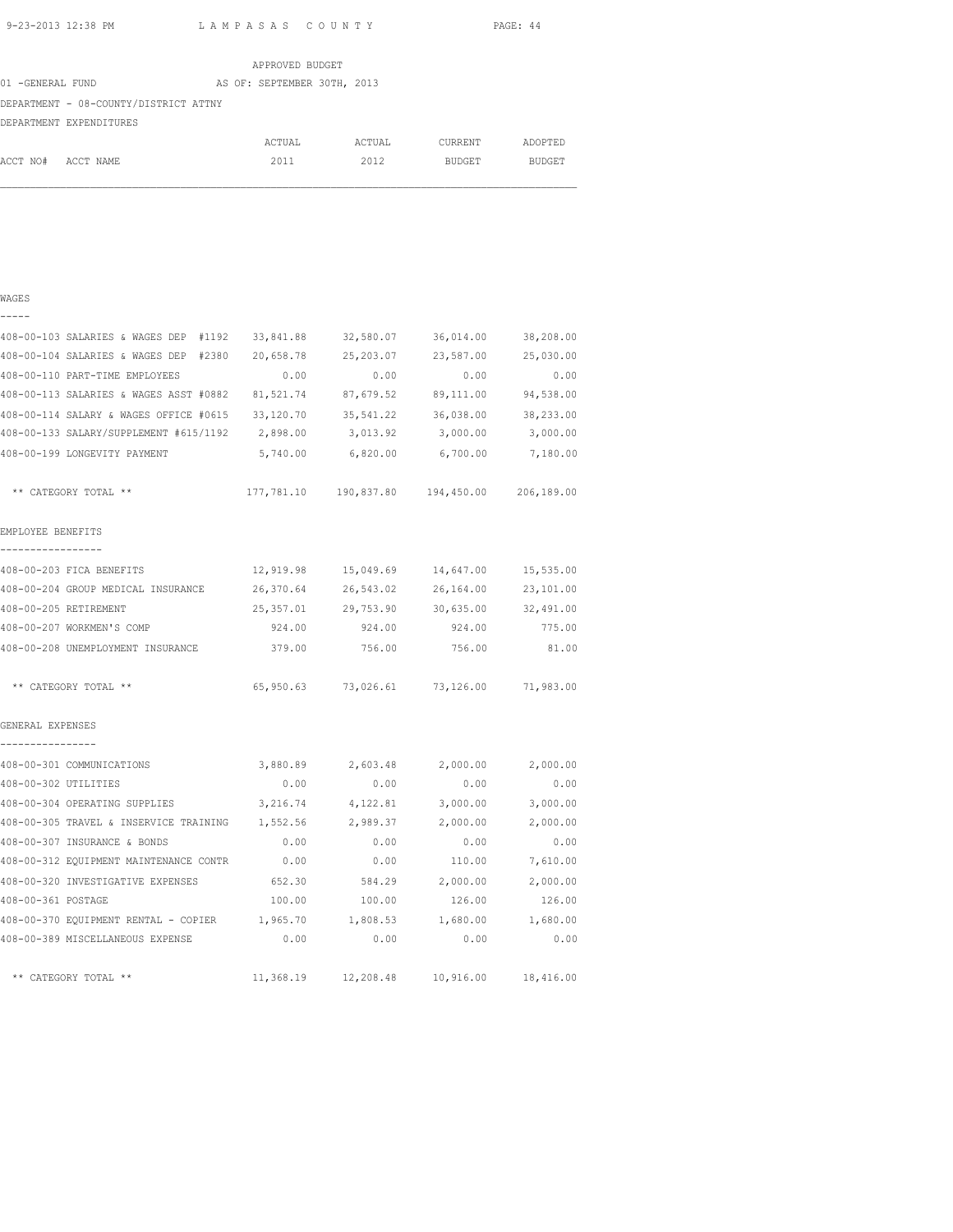APPROVED BUDGET 01 -GENERAL FUND AS OF: SEPTEMBER 30TH, 2013 DEPARTMENT - 08-COUNTY/DISTRICT ATTNY DEPARTMENT EXPENDITURES ACTUAL ACTUAL CURRENT ADOPTED ACCT NO# ACCT NAME 2011 2012 BUDGET BUDGET CAPITAL OUTLAY -------------- 408-00-401 OFFICE MACHINES & EQUIPMENT 7,500.00 7,500.00 0.00 0.00 408-00-407 OFFICE FURNITURE & FIXTURES 0.00 0.00 0.00 0.00 \*\* CATEGORY TOTAL \*\*  $7,500.00$   $7,500.00$  0.00 0.00 \*\* SUB-DEPARTMENT TOTAL \*\* 262,599.92 283,572.89 278,492.00 296,588.00 \*\*\* DEPARTMENT TOTAL \*\*\* 262,599.92 283,572.89 278,492.00 296,588.00

============= ============= ============= =============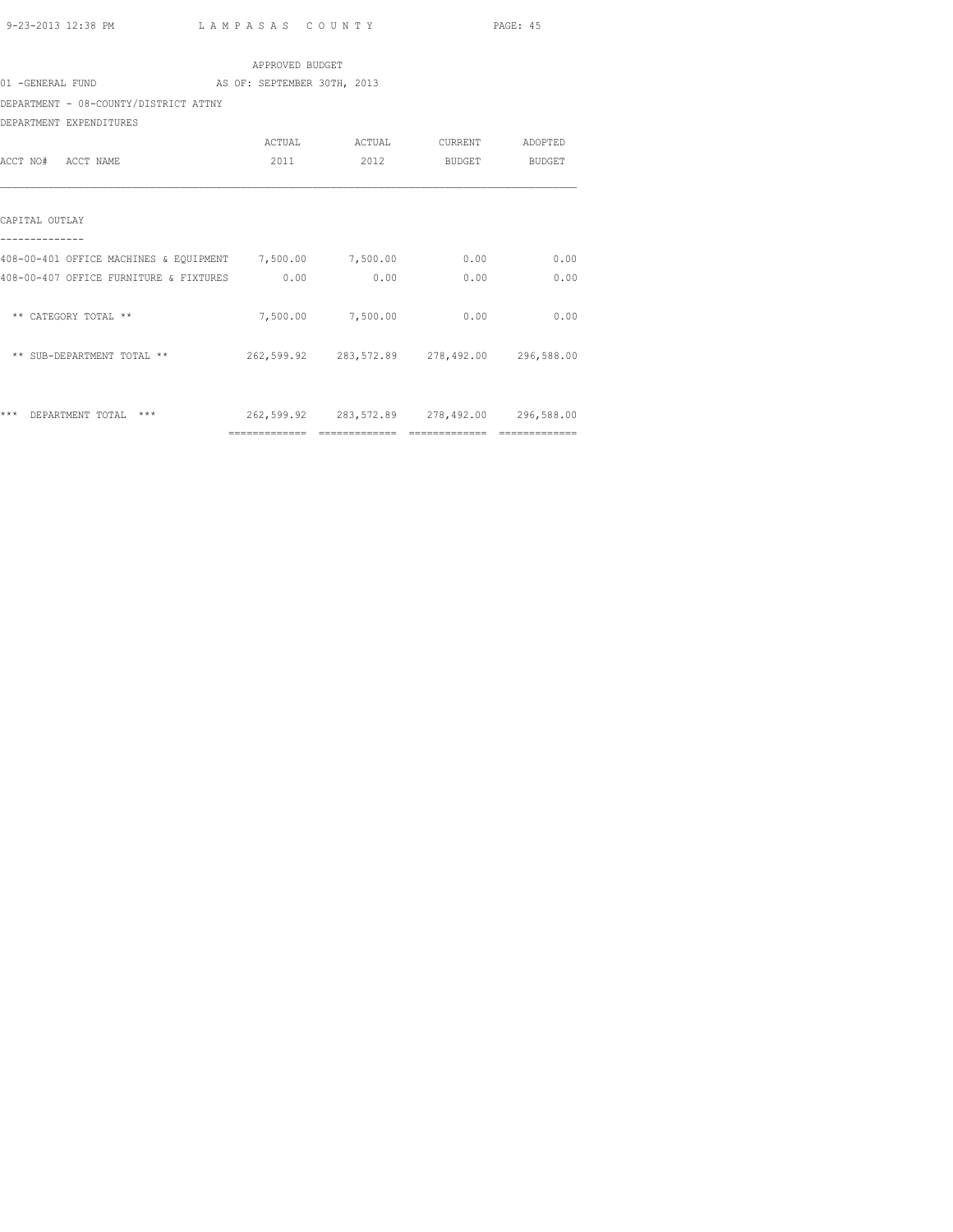| 01 -GENERAL FUND            | DEPARTMENT - 09-NON-DEPARTMENTAL<br>DEPARTMENT EXPENDITURES | AS OF: SEPTEMBER 30TH, 2013<br>ACTUAL<br>2011 | 2012                                            | ACTUAL CURRENT<br><b>BUDGET</b> | ADOPTED<br>BUDGET     |
|-----------------------------|-------------------------------------------------------------|-----------------------------------------------|-------------------------------------------------|---------------------------------|-----------------------|
|                             |                                                             |                                               |                                                 |                                 |                       |
|                             |                                                             |                                               |                                                 |                                 |                       |
| ACCT NO# ACCT NAME<br>WAGES |                                                             |                                               |                                                 |                                 |                       |
|                             |                                                             |                                               |                                                 |                                 |                       |
|                             |                                                             |                                               |                                                 |                                 |                       |
|                             |                                                             |                                               |                                                 |                                 |                       |
|                             |                                                             |                                               |                                                 |                                 |                       |
|                             |                                                             |                                               |                                                 |                                 |                       |
|                             | 409-00-104 PUBLIC WORKS                                     | 0.00                                          | 0.00                                            | 0.00                            | 0.00                  |
|                             | 409-00-111 INFO TECHNOLOGY                                  | 0.00                                          | 0.00                                            | 0.00                            | 0.00                  |
|                             |                                                             |                                               |                                                 |                                 |                       |
|                             | ** CATEGORY TOTAL **                                        | 0.00                                          | 0.00                                            | 0.00                            | 0.00                  |
|                             |                                                             |                                               |                                                 |                                 |                       |
| EMPLOYEE BENEFITS           |                                                             |                                               |                                                 |                                 |                       |
|                             | 409-00-203 FICA BENEFITS                                    |                                               | $0.00$ 0.00 0.00                                |                                 | 0.00                  |
|                             | 409-00-204 GROUP MEDICAL INSURANCE                          |                                               | $0.00$ $0.00$ $0.00$ $0.00$                     |                                 | 0.00                  |
| 409-00-205 RETIREMENT       |                                                             |                                               | $0.00$ 0.00 0.00                                |                                 | 0.00                  |
|                             | 409-00-207 WORKMEN'S COMP                                   |                                               | 0.00(9,372.00)                                  | 0.00                            | 0.00                  |
|                             | 409-00-208 UNEMPLOYMENT INSURANCE                           | 0.00                                          | 0.00                                            | 0.00                            | 0.00                  |
|                             |                                                             |                                               |                                                 |                                 |                       |
|                             | ** CATEGORY TOTAL **                                        |                                               | $0.00$ ( $9,372.00$ )                           | 0.00                            | 0.00                  |
|                             |                                                             |                                               |                                                 |                                 |                       |
| GENERAL EXPENSES            |                                                             |                                               |                                                 |                                 |                       |
|                             | 409-00-301 COMMUNICATION                                    |                                               | 18,750.82 20,603.59 15,000.00                   |                                 | 19,000.00             |
| 409-00-302 UTILITIES        |                                                             |                                               | 70,918.28 68,438.13 60,000.00                   |                                 | 70,000.00             |
|                             | 409-00-305 SEPTIC INSP TRAVEL & INSVC                       | 848.10                                        |                                                 | 679.54 600.00                   | 600.00                |
|                             | 409-00-307 INSURANCE & BONDS                                |                                               | $41,750.75$ $90,526.00$ $80,000.00$ $86,350.00$ |                                 |                       |
|                             | 409-00-309 COURT APPOINTED ATTORNEY                         | 0.00                                          | 540.00                                          | 0.00                            | 0.00                  |
|                             | 409-00-311 REPAIRS & MAINTENANCE-COURT                      | 35,496.86                                     | 38,041.24                                       | 40,000.00                       | 40,000.00             |
|                             | 409-00-312 EQUIPMENT MAINTENANCE CONTR                      | 15,769.85                                     | 16,427.66                                       | 15,000.00                       | 15,000.00             |
|                             | 409-00-313 JANITORIAL CONTRACT                              | 35,340.00                                     | 35,203.20                                       | 35,340.00                       | 35,340.00             |
|                             | 409-00-314 JANITORIAL SUPPLIES                              | 2,855.70                                      | 3,679.17                                        | 3,000.00                        | 3,200.00              |
| 409-00-315 DUES             |                                                             | 0.00                                          | 0.00                                            | 5,630.00                        | 5,630.00              |
|                             | 409-00-316 CHILD WELFARE BOARD                              | 12,500.00                                     | 7,500.00                                        | 10,000.00                       | 10,000.00             |
|                             | 409-00-318 LEGAL EXPENDITURES                               | 803.10                                        | 1,908.00                                        | 2,000.00                        | 2,000.00              |
| 409-00-319 AUDIT            |                                                             | 27,750.00                                     | 30,400.00                                       | 27,500.00                       | 27,500.00             |
|                             | 409-00-321 HISTORICAL COMMISSION                            | 1,000.00                                      | 1,000.00                                        | 1,000.00                        | 1,000.00              |
|                             | 409-00-322 SOIL CONSERVATION                                | 1,500.00                                      | 1,500.00                                        | 1,500.00                        | 1,500.00              |
| 409-00-324 BOUNTIES         |                                                             | 132.00                                        | 155.00                                          | 500.00                          | 500.00                |
|                             | 409-00-326 SARATOGA WATER DISTRICT                          | 3,000.00                                      | 3,000.00                                        | 3,000.00                        | 3,000.00              |
|                             | 409-00-327 C T YOUTH SER BUREAU                             | 0.00                                          | 0.00                                            | 0.00                            | 0.00                  |
| 409-00-328 CONTINGENCY      |                                                             | 820.00                                        | 0.00                                            | 26,161.00                       | 26,161.00             |
| 409-00-329 RENT - MHMR      |                                                             | 4,200.00                                      | 4,200.00                                        | 4,500.00                        | 4,500.00              |
|                             | 409-00-330 PREDATOR CONTROL                                 | 51,600.00                                     | 62,400.00                                       | 63,000.00                       | 67,000.00             |
|                             | 409-00-331 HILL CTY CHILD ADVOCACY CTR                      | 3,000.00<br>20,961.73                         | 3,000.00<br>7,080.25                            | 2,500.00<br>2,400.00            | 3,000.00<br>18,900.00 |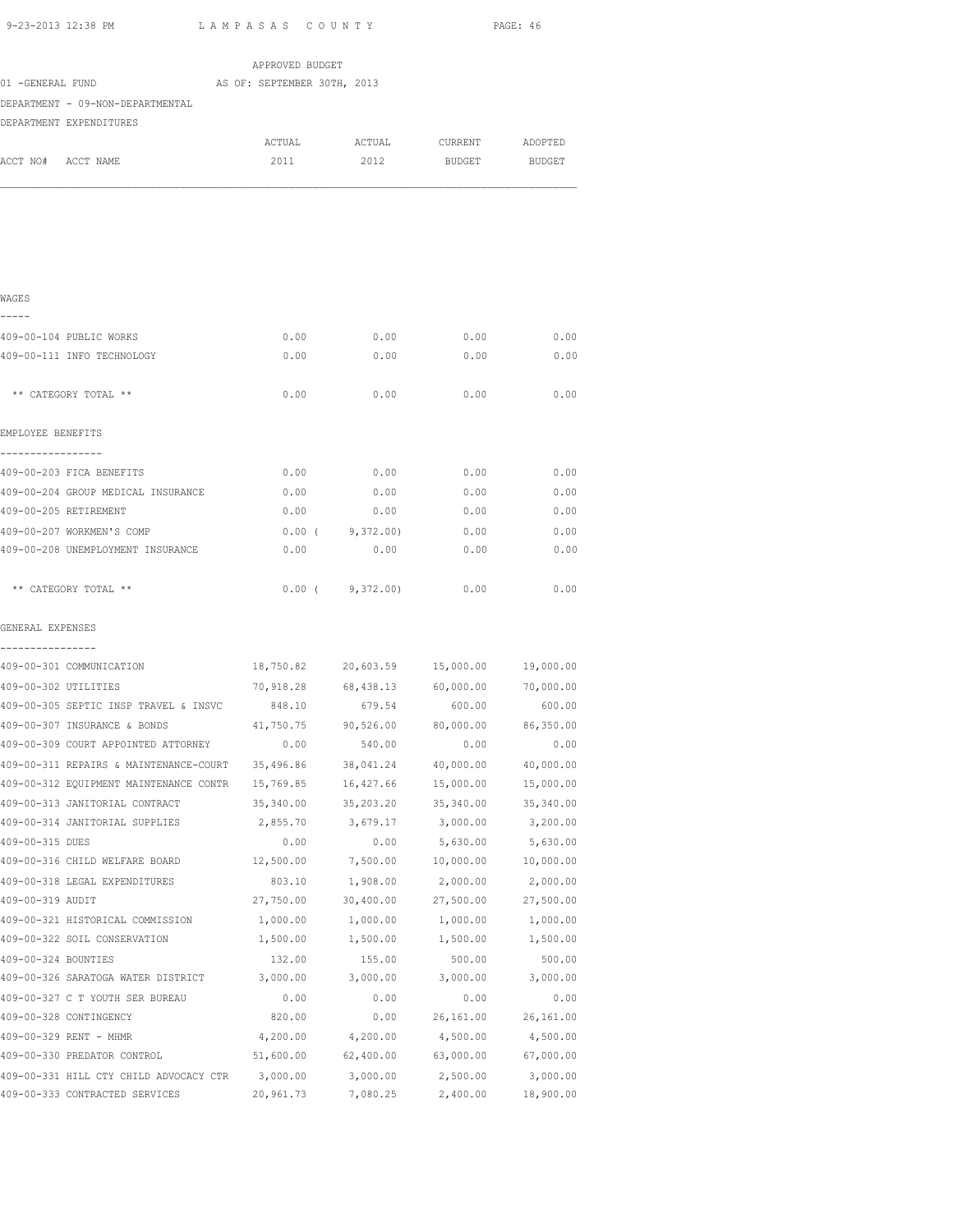#### APPROVED BUDGET

# 01 -GENERAL FUND AS OF: SEPTEMBER 30TH, 2013

# DEPARTMENT - 09-NON-DEPARTMENTAL

DEPARTMENT EXPENDITURES

| DEPARTMENT EXPENDITURES                                                      |                                                  |                                             |                          |           |
|------------------------------------------------------------------------------|--------------------------------------------------|---------------------------------------------|--------------------------|-----------|
|                                                                              |                                                  |                                             |                          |           |
| ACCT NO# ACCT NAME                                                           | 2011 2012                                        |                                             | 2012 BUDGET BUDGET       |           |
| 409-00-334 HCCAA CONTRIBUTION (SC) 8,349.00 8,699.00 6,200.00 6,200.00       |                                                  |                                             |                          |           |
| 409-00-340 INDIGENT BURIAL                                                   | 500.00                                           | 1,100.00                                    | 2,000.00                 | 2,000.00  |
| 409-00-343 REPAIRS & MAINTENANCE VECHI                                       | 0.00                                             | 0.00                                        | 0.00                     | 0.00      |
| 409-00-345 MEDICAL SERVICES                                                  | 2,765.00                                         | 7,302.00                                    | 5,000.00                 | 5,000.00  |
| 409-00-348 AUTOPSIES                                                         | 15,209.25                                        | 26,307.40                                   | 20,000.00                | 20,000.00 |
| 409-00-356 ADMINISTRATIVE COSTS                                              | 1,195.00                                         | 900.00                                      | 900.00                   | 900.00    |
| 409-00-358 CONSULTING FEES                                                   | 0.00                                             | 0.00                                        | 0.00                     | 0.00      |
| 409-00-361 POSTAGE                                                           |                                                  |                                             |                          |           |
| 409-00-362 HOMELAND SECURITY                                                 | 0.00                                             | 0.00                                        | 0.00                     | 0.00      |
|                                                                              |                                                  |                                             |                          |           |
| 409-00-386 COMMUNITY SERVICE SUPERVISI 6,342.80 6,491.20 7,500.00 7,500.00   |                                                  |                                             |                          |           |
| 409-00-387 VETERANS AFFAIR INSURANCE                                         | 0.00                                             | 303.60                                      | 700.00                   | 700.00    |
| 409-00-388 CASA                                                              |                                                  | 1,200.00  1,200.00  1,200.00  1,200.00      |                          |           |
| 409-00-389 MISC EXPENSE/LCHEC/DAM                                            | 27,486.46                                        | 12,505.95  10,000.00  10,000.00             |                          |           |
| ** CATEGORY TOTAL **                                                         |                                                  | 445,715.42 496,711.88 486,631.00 528,181.00 |                          |           |
| CAPITAL OUTLAY                                                               |                                                  |                                             |                          |           |
|                                                                              |                                                  |                                             |                          | 0.00      |
| 409-00-419 RURAL AREA NARCOTIC TASK FO $0.00$ 0.00 0.00 0.00                 |                                                  |                                             |                          | 0.00      |
| ** CATEGORY TOTAL **                                                         |                                                  | $0.00$ ( $2,400.00$ ) 0.00 0.00             |                          |           |
| 409-00-500 OPERATING TRANFER-OUT 597,200.00 448,769.50 440,000.00 385,249.00 |                                                  |                                             |                          |           |
| ** CATEGORY TOTAL **                                                         |                                                  | 597,200.00 448,769.50 440,000.00 385,249.00 |                          |           |
| ** SUB-DEPARTMENT TOTAL ** 1,042,915.42 933,709.38 926,631.00 913,430.00     |                                                  |                                             |                          |           |
| GENERAL EXPENSES                                                             |                                                  |                                             |                          |           |
| 409-01-334 HCCAA SENIOR CENTER (Lometa                                       | 0.00                                             |                                             | $0.00$ 2,500.00          | 2,500.00  |
| ** CATEGORY TOTAL **                                                         | 0.00                                             | 0.00                                        | 2,500.00                 | 2,500.00  |
| ** SUB-DEPARTMENT TOTAL **                                                   | 0.00                                             |                                             | $0.00$ 2,500.00 2,500.00 |           |
| *** DEPARTMENT TOTAL ***                                                     | 1,042,915.42  933,709.38  929,131.00  915,930.00 |                                             |                          |           |
|                                                                              |                                                  |                                             |                          |           |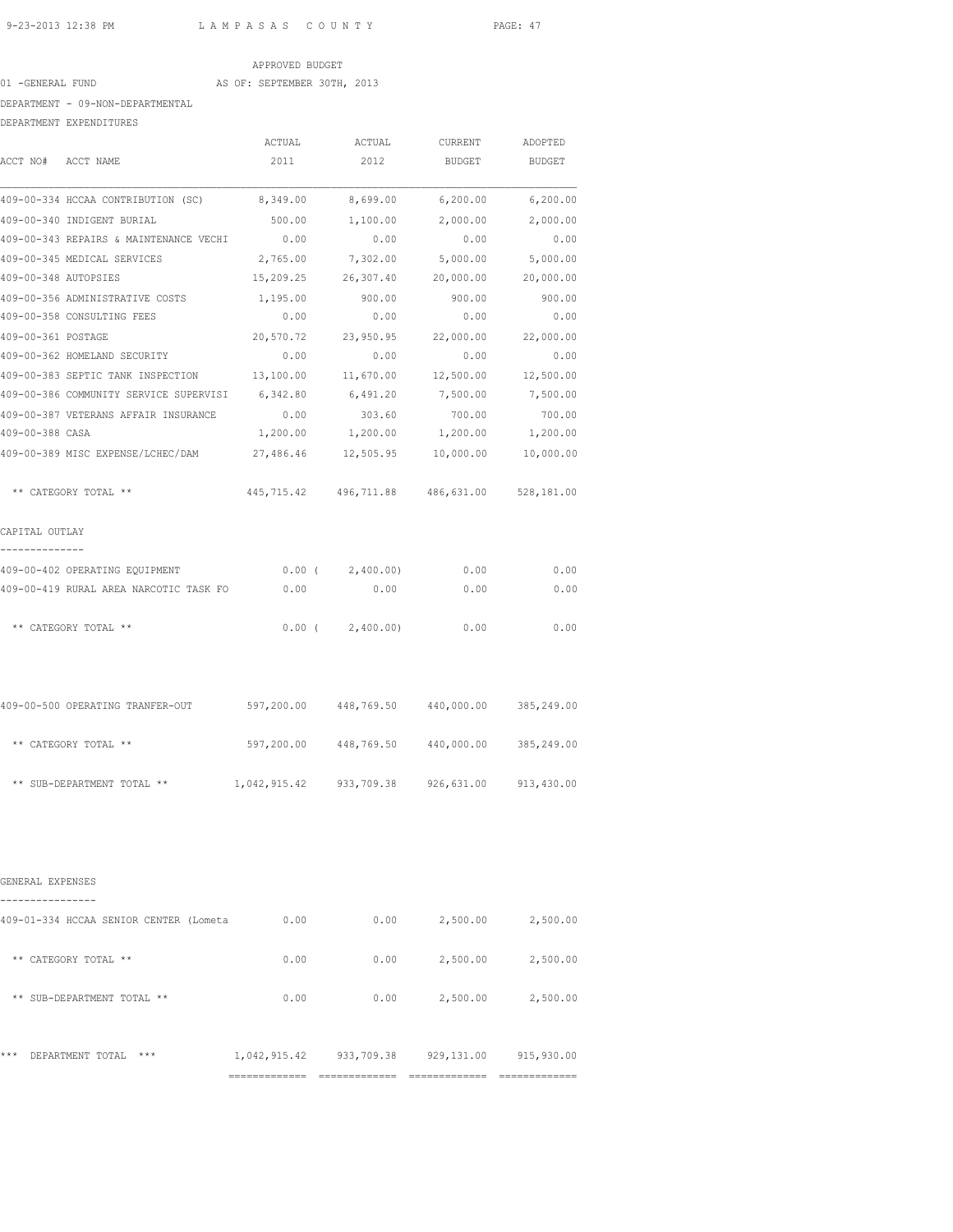| 9-23-2013 12:38 PM                                                           | LAMPASAS COUNTY             | PAGE: 48                                 |                          |          |
|------------------------------------------------------------------------------|-----------------------------|------------------------------------------|--------------------------|----------|
|                                                                              | APPROVED BUDGET             |                                          |                          |          |
| 01 - GENERAL FUND                                                            | AS OF: SEPTEMBER 30TH, 2013 |                                          |                          |          |
| DEPARTMENT - 10-CONSTABLES 1, 3 & 4                                          |                             |                                          |                          |          |
| DEPARTMENT EXPENDITURES                                                      |                             |                                          |                          |          |
|                                                                              |                             | ACTUAL ACTUAL CURRENT ADOPTED            |                          |          |
| ACCT NO# ACCT NAME                                                           |                             | 2011 2012 BUDGET BUDGET                  |                          |          |
|                                                                              |                             |                                          |                          |          |
| WAGES                                                                        |                             |                                          |                          |          |
| 410-00-101 SALARIES & WAGES ELECTED OF 3,050.32 5,694.48 7,900.00 8,381.00   |                             |                                          |                          |          |
| 410-00-133 SALARY-SUPPLEMENT                                                 | 0.00                        | 0.00                                     | 2,750.00                 | 0.00     |
| ** CATEGORY TOTAL **                                                         |                             | 3,050.32 5,694.48 10,650.00 8,381.00     |                          |          |
| EMPLOYEE BENEFITS                                                            |                             |                                          |                          |          |
| ------------------<br>410-00-203 FICA BENEFITS                               |                             | 212.21 114.13 604.00 641.00              |                          |          |
| 410-00-204 GROUP MEDICAL INSURANCE 11, 242.41 13, 575.82 6, 394.00 5, 664.00 |                             |                                          |                          |          |
| 410-00-205 RETIREMENT                                                        | 425.46                      | 901.77                                   | 1,264.00                 | 1,341.00 |
| 410-00-207 WORKMEN'S COMP                                                    | 231.00                      | 231.00                                   | 231.00                   | 129.00   |
| 410-00-208 UNEMPLOYMENT INSURANCE                                            | 26.00                       | 23.00                                    | 23.00                    | 0.00     |
| 410-00-212 PHONE ALLOWANCE                                                   | 0.00                        | 0.00                                     | 520.00                   | 520.00   |
| ** CATEGORY TOTAL **                                                         |                             | 12,137.08  14,845.72  9,036.00  8,295.00 |                          |          |
| GENERAL EXPENSES                                                             |                             |                                          |                          |          |
| 410-00-304 OPERATING SUPPLIES                                                |                             | $0.00$ $0.00$ $0.00$ $1,000.00$          |                          |          |
| 410-00-305 TRAVEL & INSERVICE TRAINING $440.27$ 0.00 1,000.00 1,000.00       |                             |                                          |                          |          |
| 410-00-343 REPAIR & MAINTENANCE VEHICL 0.00                                  |                             |                                          | 226.02 800.00 4,000.00   |          |
| ** CATEGORY TOTAL **                                                         | 440.27                      |                                          | 226.02 1,800.00 6,000.00 |          |
| CAPITAL OUTLAY                                                               |                             |                                          |                          |          |
| 410-00-402 OPERATING EQUIPMENT 12,500.00                                     |                             | 0.00                                     | 0.00                     | 0.00     |
| ** CATEGORY TOTAL **                                                         | 12,500.00                   | 0.00                                     | 0.00                     | 0.00     |

\*\* SUB-DEPARTMENT TOTAL \*\* 28,127.67 20,766.22 21,486.00 22,676.00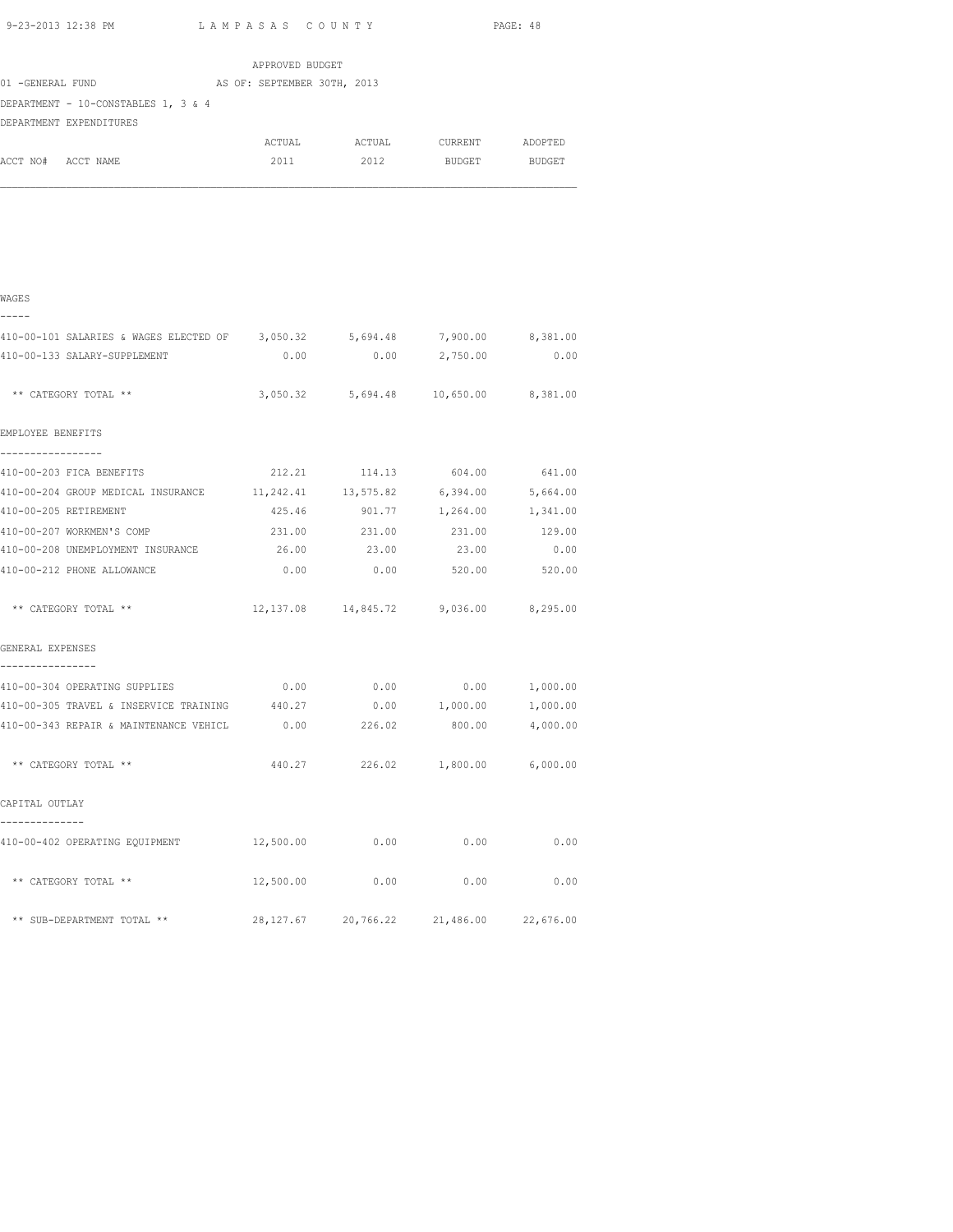| 9-23-2013 12:38 PM                                                         | LAMPASAS COUNTY |                                             | PAGE: 49                 |          |  |
|----------------------------------------------------------------------------|-----------------|---------------------------------------------|--------------------------|----------|--|
|                                                                            | APPROVED BUDGET |                                             |                          |          |  |
| 01 -GENERAL FUND AS OF: SEPTEMBER 30TH, 2013                               |                 |                                             |                          |          |  |
| DEPARTMENT - 10-CONSTABLES 1, 3 & 4                                        |                 |                                             |                          |          |  |
| DEPARTMENT EXPENDITURES                                                    |                 |                                             |                          |          |  |
|                                                                            |                 | ACTUAL ACTUAL CURRENT ADOPTED               |                          |          |  |
| ACCT NO# ACCT NAME                                                         | 2011            | 2012                                        | BUDGET BUDGET            |          |  |
| WAGES                                                                      |                 |                                             |                          |          |  |
| 410-01-101 SALARY ELECTED OFFICER#0549 0.00 0.00 0.00 400.00 8,381.00      |                 |                                             |                          |          |  |
| 410-01-128 SALARY ELECTED OFFICER#2250 5,447.68 5,872.40 7,900.00 8,381.00 |                 |                                             |                          |          |  |
| 410-01-133 SALARY/SUPPLEMENT                                               |                 | $0.00$ 11,878.00 4,750.00                   |                          | 0.00     |  |
| ** CATEGORY TOTAL **                                                       |                 | 5,447.68 17,750.40 13,050.00 16,762.00      |                          |          |  |
| EMPLOYEE BENEFITS                                                          |                 |                                             |                          |          |  |
| 410-01-203 FICA BENEFITS                                                   |                 | 405.71 1,343.26                             | 1,209.00                 | 1,282.00 |  |
| 410-01-204 GROUP MEDICAL INSURANCE                                         | 108.00          | 144.00                                      | 6,394.00                 | 5,664.00 |  |
| 410-01-205 RETIREMENT                                                      | 781.48          |                                             | 2,747.29 2,528.00        | 2,682.00 |  |
| 410-01-207 WORKMAN'S COMP                                                  | 462.00          |                                             | 462.00 462.00 260.00     |          |  |
| 410-01-208 UNEMPLOYMENT INSURANCE                                          |                 | $0.00$ 46.00                                | 0.00                     | 0.00     |  |
| 410-01-212 PHONE ALLOWANCE                                                 |                 | $0.00$ 133.00 0.00                          |                          | 0.00     |  |
| ** CATEGORY TOTAL **                                                       |                 | 1,757.19 4,875.55 10,593.00 9,888.00        |                          |          |  |
| GENERAL EXPENSES                                                           |                 |                                             |                          |          |  |
| 410-01-304 OPERATING SUPPLIES                                              | 0.00            | 0.00                                        | 200.00                   | 200.00   |  |
| 410-01-305 TRAINING/TRAVEL                                                 | 0.00            | 0.00                                        | 400.00                   | 400.00   |  |
| 410-01-308 EQUIPMENT MAINTENANCE                                           | 0.00            | 0.00                                        | 250.00                   | 250.00   |  |
| 410-01-342 GAS/OIL                                                         | 0.00            | 0.00                                        | 2,750.00 2,750.00        |          |  |
| 410-01-343 REPAIR & MAINTENANCE VEHICL                                     | 0.00            | 0.00                                        | 400.00                   | 400.00   |  |
| 410-01-347 UNIFORMS                                                        | 0.00            |                                             | $0.00$ 300.00 300.00     |          |  |
| 410-01-361 POSTAGE                                                         |                 | $0.00$ 0.00 30.00 30.00                     |                          |          |  |
| 410-01-373 REPAIRS AND MAINTENANCE VEH 0.00 800.00                         |                 |                                             | 0.00                     | 0.00     |  |
| ** CATEGORY TOTAL **                                                       | 0.00            |                                             | 800.00 4,330.00 4,330.00 |          |  |
| CAPITAL OUTLAY                                                             |                 |                                             |                          |          |  |
| 410-01-402 OPERATING EQUIPMENT                                             |                 | 0.00 22,493.00                              | 0.00                     | 0.00     |  |
| ** CATEGORY TOTAL **                                                       | 0.00            | 22,493.00                                   | 0.00                     | 0.00     |  |
| ** SUB-DEPARTMENT TOTAL **                                                 |                 | 7,204.87 45,918.95 27,973.00 30,980.00      |                          |          |  |
| *** DEPARTMENT TOTAL ***                                                   |                 | 35, 332.54 66, 685.17 49, 459.00 53, 656.00 |                          |          |  |

============= ============= ============= =============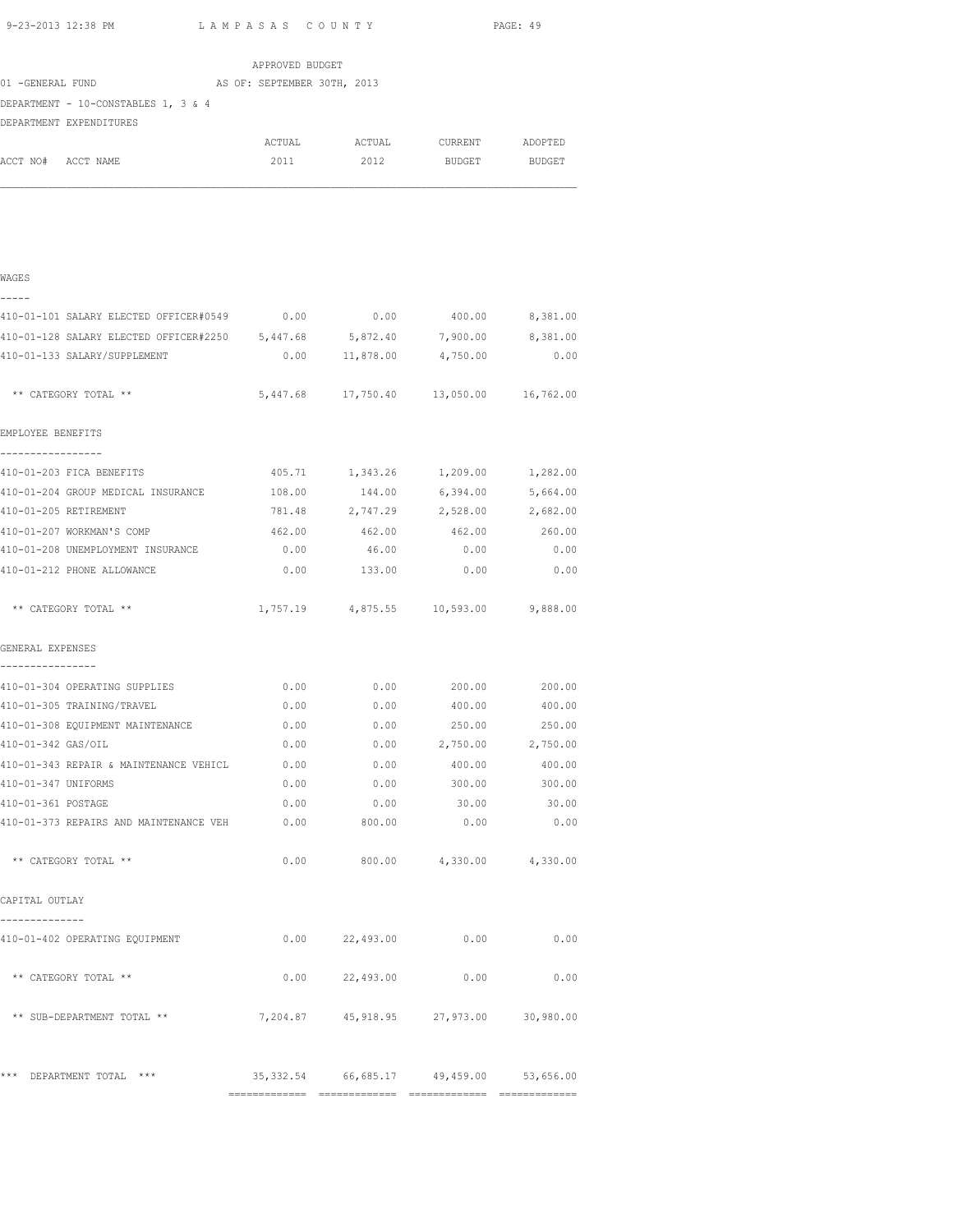| 9-23-2013 12:38 PM $L$ AMPASAS COUNTY                                          |                 |                        |                               | PAGE: 50  |
|--------------------------------------------------------------------------------|-----------------|------------------------|-------------------------------|-----------|
|                                                                                | APPROVED BUDGET |                        |                               |           |
| AS OF: SEPTEMBER 30TH, 2013<br>01 -GENERAL FUND                                |                 |                        |                               |           |
| DEPARTMENT - 11-COUNTY LOCATED AT CITY                                         |                 |                        |                               |           |
| DEPARTMENT EXPENDITURES                                                        |                 |                        |                               |           |
|                                                                                | ACTUAL          | <b>ACTUAL</b>          | CURRENT                       | ADOPTED   |
| ACCT NO# ACCT NAME                                                             | 2011            | 2012                   | BUDGET                        | BUDGET    |
|                                                                                |                 |                        |                               |           |
| WAGES<br>-----                                                                 |                 |                        |                               |           |
| 411-00-102 SALARIES & WAGES APPOINTED 8,871.82 5,694.32                        |                 |                        | 0.00                          | 0.00      |
| ** CATEGORY TOTAL **                                                           |                 | 8,871.82 5,694.32 0.00 |                               | 0.00      |
| EMPLOYEE BENEFITS                                                              |                 |                        |                               |           |
| --------------                                                                 |                 |                        |                               |           |
| 411-00-203 FICA BENEFITS                                                       |                 | 675.50 474.20          | 0.00                          | 0.00      |
| 411-00-204 GROUP MEDICAL INSURANCE                                             | 0.00            | 0.00                   | 0.00                          | 0.00      |
| 411-00-205 RETIREMENT                                                          | 1,266.55        | 896.30                 | 0.00                          | 0.00      |
| 411-00-207 WORKMEN'S COMP                                                      | 231.00          | 231.00                 | 0.00                          | 0.00      |
| 411-00-208 UNEMPLOYMENT INSURANCE                                              | 0.00            | 37.00                  | 0.00                          | 0.00      |
| ** CATEGORY TOTAL **                                                           |                 | 2,173.05 1,638.50      | 0.00                          | 0.00      |
| GENERAL EXPENSES                                                               |                 |                        |                               |           |
| ----------------                                                               |                 |                        |                               |           |
| 411-00-304 OPERATING SUPPLIES<br>7,614.91<br>7,088.78<br>11,000.00<br>5,000.00 |                 |                        |                               |           |
| 411-00-305 TRAVEL & INSERVICE TRAINING                                         | 76.63           | 521.86                 | 1,500.00                      | 1,000.00  |
| 411-00-308 REPAIRS & MAINTENANCE EQUIP  10,142.83  11,926.41                   |                 |                        | 15,000.00                     | 15,000.00 |
| 411-00-320 INVESTIGATIVE EXPENSES                                              | 0.00            | 0.00                   | 0.00                          | 3,000.00  |
| 411-00-333 CONTRACTED SERVICES                                                 | 0.00            |                        | $0.00$ $9,000.00$ $22,775.00$ |           |
|                                                                                |                 |                        |                               |           |

411-00-342 GAS & OIL 13,550.75 7,234.77 14,000.00 7,500.00 411-00-345 MEDICAL SERVICES 0.00 0.00 0.00 0.00

\*\* CATEGORY TOTAL \*\* 31,385.12 26,771.82 50,500.00 54,275.00

411-00-415 CITY CAPITAL OUTLAY 52,578.00 0.00 15,000.00 0.00

\*\* CATEGORY TOTAL \*\* <br>52,578.00 0.00 15,000.00 0.00

\*\* SUB-DEPARTMENT TOTAL \*\* 95,007.99 34,104.64 65,500.00 54,275.00

CAPITAL OUTLAY --------------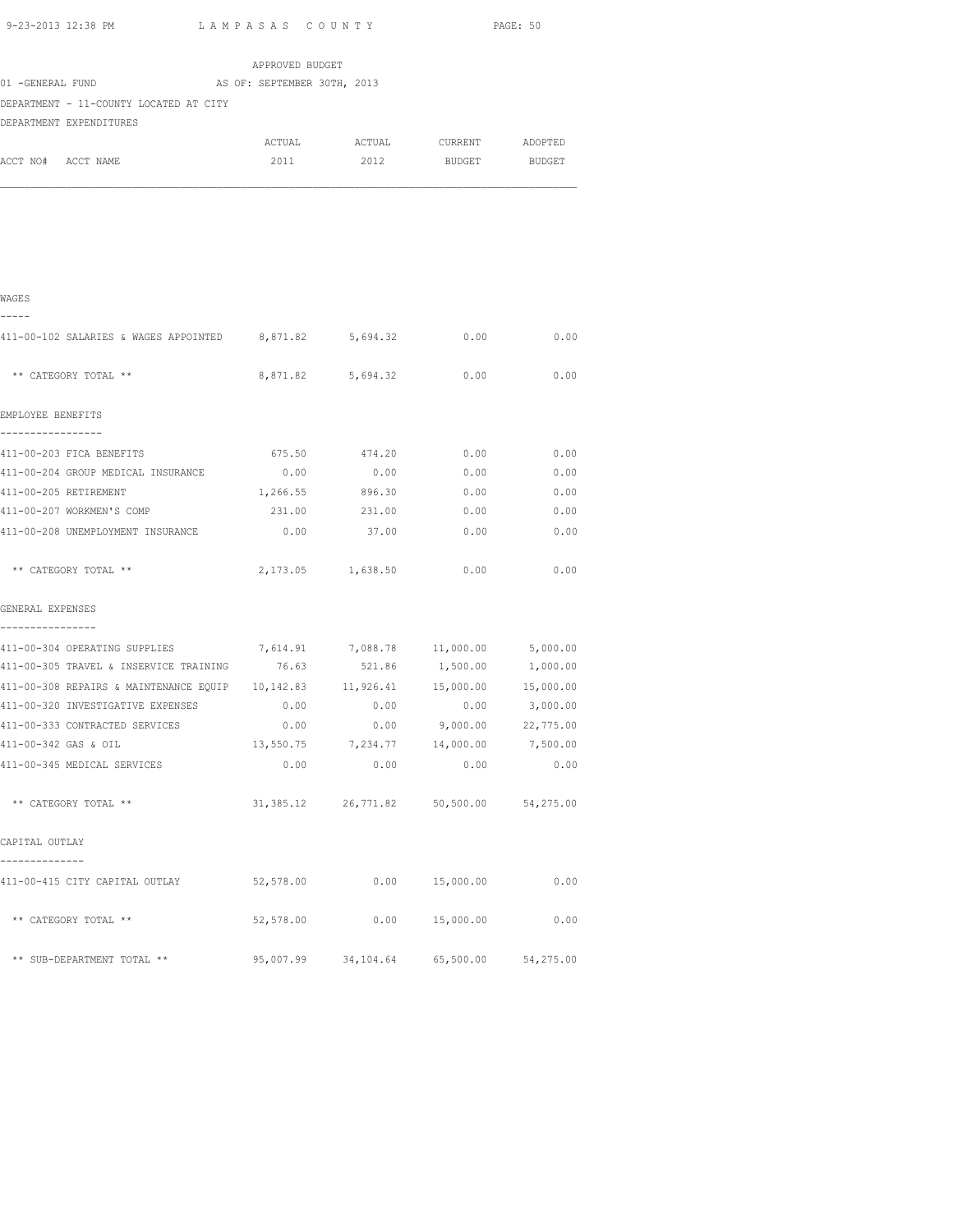|                         |                                        |  | APPROVED BUDGET             |  |                               |  |
|-------------------------|----------------------------------------|--|-----------------------------|--|-------------------------------|--|
| 01 -GENERAL FUND        |                                        |  | AS OF: SEPTEMBER 30TH, 2013 |  |                               |  |
|                         | DEPARTMENT - 11-COUNTY LOCATED AT CITY |  |                             |  |                               |  |
| DEPARTMENT EXPENDITURES |                                        |  |                             |  |                               |  |
|                         |                                        |  |                             |  | ACTUAL ACTUAL CURRENT ADOPTED |  |
| ACCT NO# ACCT NAME      |                                        |  | 2011 2012                   |  | BUDGET BUDGET                 |  |
|                         |                                        |  |                             |  |                               |  |
|                         |                                        |  |                             |  |                               |  |
|                         |                                        |  |                             |  |                               |  |
|                         |                                        |  |                             |  |                               |  |
|                         |                                        |  |                             |  |                               |  |
| GENERAL EXPENSES        |                                        |  |                             |  |                               |  |
| --------------          |                                        |  |                             |  |                               |  |

| 411-01-301 COMMUNICATIONS              | 1,547.27  | 1,650.86                                    | 1,500.00  | 1,600.00  |
|----------------------------------------|-----------|---------------------------------------------|-----------|-----------|
| 411-01-302 UTILITIES                   | 6,404.52  | 6,751.63                                    | 6,000.00  | 6,000.00  |
| 411-01-304 OPERATING SUPPLIES          | 18,436.94 | 21,518.24                                   | 24,000.00 | 24,000.00 |
| 411-01-305 TRAVEL & INSERVICE TRAINING | 0.00      | 0.00                                        | 0.00      | 0.00      |
| 411-01-308 REPAIRS & MAINTENANCE KEMPN | 24,604.64 | 27,449.30                                   | 25,000.00 | 25,000.00 |
| 411-01-342 GAS & OIL                   | 11,589.44 | 10,123.31                                   | 10,000.00 | 11,000.00 |
|                                        |           |                                             |           |           |
| ** CATEGORY TOTAL **                   |           | 62,582.81 67,493.34 66,500.00               |           | 67,600.00 |
| CAPITAL OUTLAY                         |           |                                             |           |           |
| 411-01-413 KEMPNER CAPITAL OUTLAY      | 0.00      | 39,360.00                                   | 15,000.00 | 0.00      |
| ** CATEGORY TOTAL **                   | 0.00      | 39,360.00                                   | 15,000.00 | 0.00      |
| ** SUB-DEPARTMENT TOTAL **             |           | 62,582.81  106,853.34  81,500.00  67,600.00 |           |           |

### GENERAL EXPENSES

| 411-02-301 COMMUNICATIONS              | 0.00      | 0.00     | 900.00                       | 900.00    |
|----------------------------------------|-----------|----------|------------------------------|-----------|
| 411-02-302 UTILITIES                   | 1,776.41  | 1,838.99 | 1,650.00                     | 1,650.00  |
| 411-02-304 OPERATING SUPPLIES          | 4,742.53  | 3,471.18 | 6,500.00                     | 6,500.00  |
| 411-02-308 REPAIRS & MAINTENANCE ADAMS | 7,273.71  | 2,239.26 | 400.00                       | 400.00    |
| 411-02-342 GAS & OIL                   | 5,804.12  | 2,281.68 | 3,250.00                     | 3,250.00  |
| ** CATEGORY TOTAL **                   |           |          | 19,596.77 9,831.11 12,700.00 | 12,700.00 |
| CAPITAL OUTLAY                         |           |          |                              |           |
| 411-02-412 ADAMSVILLE CAPITAL OUTLAY   | 0.00      | 0.00     | 3,500.00                     | 0.00      |
| ** CATEGORY TOTAL **                   | 0.00      | 0.00     | 3,500.00                     | 0.00      |
| ** SUB-DEPARTMENT TOTAL **             | 19,596.77 | 9,831.11 | 16,200.00                    | 12,700.00 |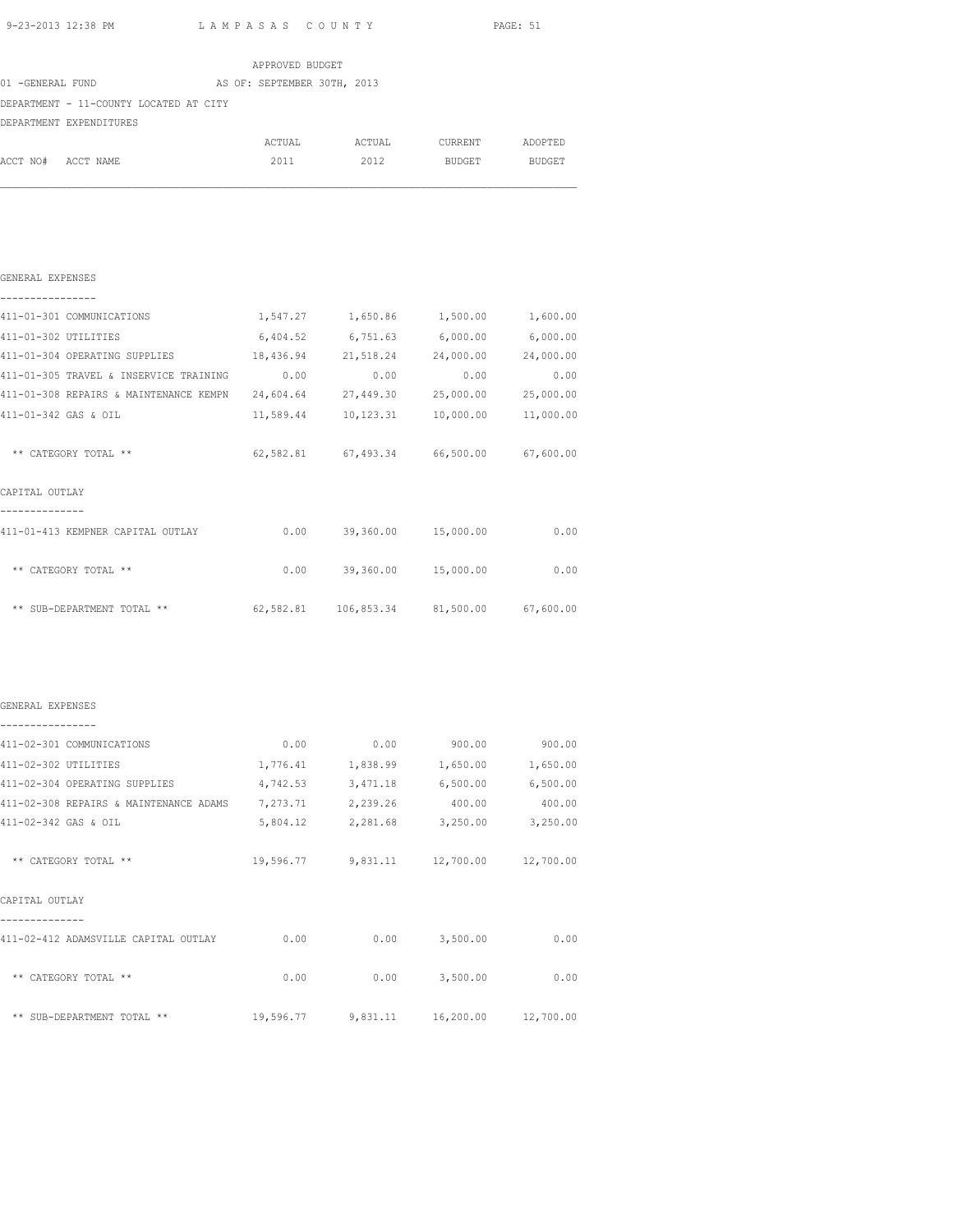|  | 9-23-2013 12:38 PM |  |
|--|--------------------|--|
|  |                    |  |

L A M P A S A S C O U N T Y PAGE: 52

|                                                                             | APPROVED BUDGET |                                        |      |
|-----------------------------------------------------------------------------|-----------------|----------------------------------------|------|
| 01 -GENERAL FUND<br>AS OF: SEPTEMBER 30TH, 2013                             |                 |                                        |      |
| DEPARTMENT - 11-COUNTY LOCATED AT CITY                                      |                 |                                        |      |
| DEPARTMENT EXPENDITURES                                                     |                 |                                        |      |
|                                                                             |                 | ACTUAL ACTUAL CURRENT ADOPTED          |      |
| ACCT NO# ACCT NAME                                                          |                 | 2011 2012 BUDGET BUDGET                |      |
|                                                                             |                 |                                        |      |
| GENERAL EXPENSES<br>------------                                            |                 |                                        |      |
| 411-03-304 OPERATING SUPPLIES                                               |                 | 155.45 2,584.75 6,800.00 6,800.00      |      |
| 411-03-308 REPAIRS & MAINTENANCE LOMET 5,772.92 4,212.97 5,000.00 5,000.00  |                 |                                        |      |
| 411-03-342 GAS & OIL                                                        |                 | 3,598.17 2,708.73 4,500.00 4,500.00    |      |
| ** CATEGORY TOTAL **                                                        |                 | 9,526.54 9,506.45 16,300.00 16,300.00  |      |
| CAPITAL OUTLAY                                                              |                 |                                        |      |
| --------------<br>411-03-414 LOMETA CAPITAL OUTLAY $4,500.00$ 0.00 3,500.00 |                 |                                        | 0.00 |
| ** CATEGORY TOTAL **                                                        | 4,500.00        | $0.00$ 3,500.00                        | 0.00 |
| ** SUB-DEPARTMENT TOTAL **                                                  |                 | 14,026.54 9,506.45 19,800.00 16,300.00 |      |
|                                                                             |                 |                                        |      |

\*\*\* DEPARTMENT TOTAL \*\*\* 191,214.11 160,295.54 183,000.00 150,875.00 ============= ============= ============= =============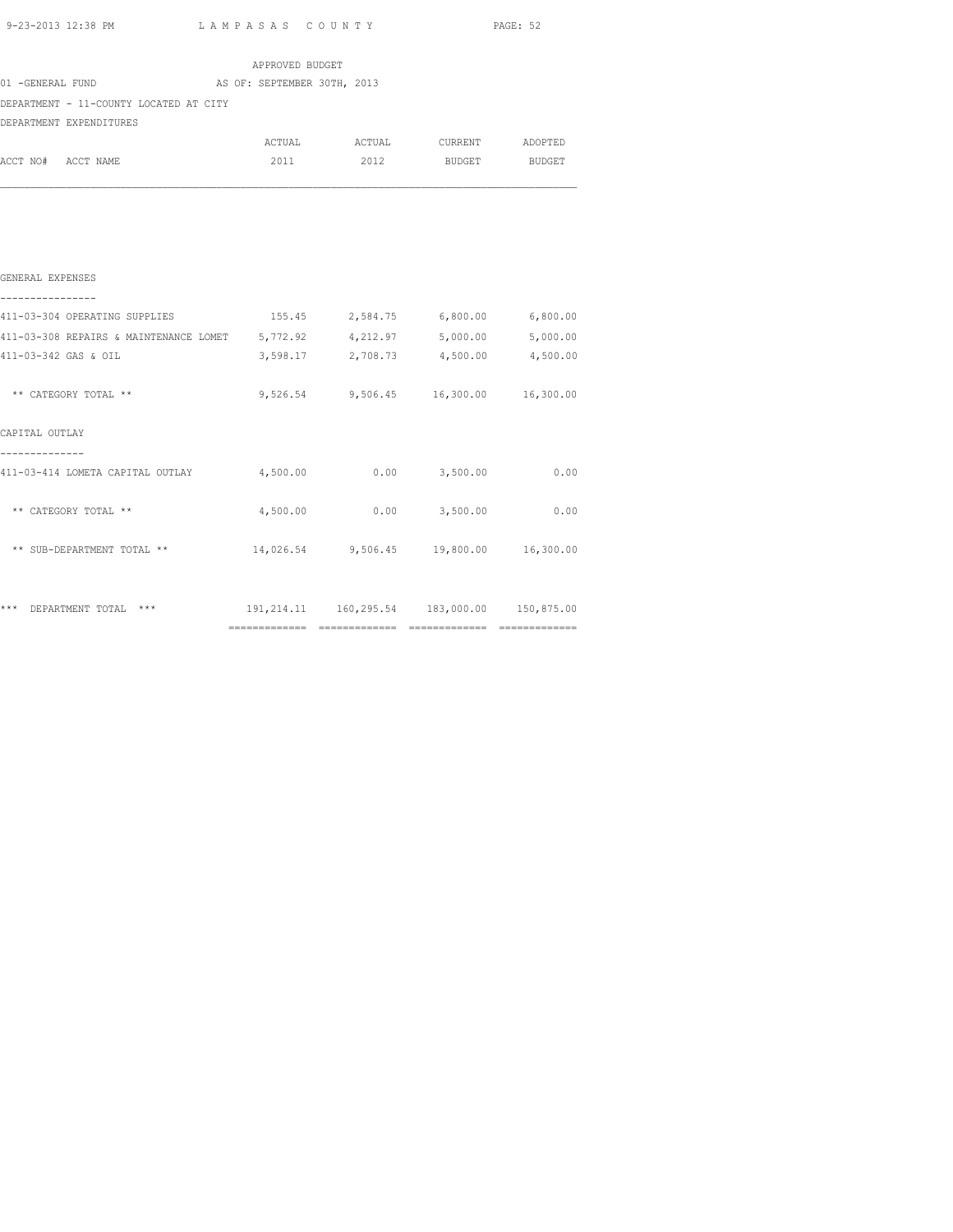|                                     | APPROVED BUDGET             |        |         |               |
|-------------------------------------|-----------------------------|--------|---------|---------------|
| 01 -GENERAL FUND                    | AS OF: SEPTEMBER 30TH, 2013 |        |         |               |
| DEPARTMENT - 12-JUSTICE OF PEACE #1 |                             |        |         |               |
| DEPARTMENT EXPENDITURES             |                             |        |         |               |
|                                     | ACTUAL                      | ACTUAL | CURRENT | ADOPTED       |
| ACCT NO#<br>ACCT NAME               | 2011                        | 2012   | BUDGET  | <b>BUDGET</b> |

| $\overline{\phantom{0}}$ | - | - | - |  |
|--------------------------|---|---|---|--|
|                          |   |   |   |  |

| 412-00-101 SALARIES & WAGES ELECTED OF                   | 46,908.94 | 51, 473.04                              | 53, 544.00                    | 56,804.00       |
|----------------------------------------------------------|-----------|-----------------------------------------|-------------------------------|-----------------|
| 412-00-106 TEMPORARY EMPLOYEES                           | 0.00      | 2,518.00                                | 0.00                          | 0.00            |
| 412-00-110 PART-TIME EMPLOYEES                           | 0.00      | 0.00                                    | 0.00                          | 0.00            |
| 412-00-113 SALARIES & WAGES ASST #3460 22,559.71         |           |                                         | 24,874.66 24,633.00 26,133.00 |                 |
| 412-00-133 SALARY/SUPPLEMENT                             | 0.00      | 0.00                                    | 0.00                          | 0.00            |
| 412-00-199 LONGEVITY PAYMENT                             | 0.00      | 0.00                                    | 720.00                        | 840.00          |
| ** CATEGORY TOTAL **                                     |           | 69,468.65 78,865.70 78,897.00 83,777.00 |                               |                 |
| EMPLOYEE BENEFITS                                        |           |                                         |                               |                 |
| 412-00-203 FICA BENEFITS                                 | 6,812.26  | 5,783.76                                | 6,026.00                      | 6,409.00        |
| 412-00-204 GROUP MEDICAL INSURANCE 12,859.32             |           |                                         | 13,003.20 12,788.00           | 11,328.00       |
| 412-00-205 RETIREMENT                                    |           | 11,950.54 11,931.30                     | 12,604.00                     | 13,404.00       |
| 412-00-207 WORKMEN'S COMP                                | 462.00    | 462.00                                  | 462.00                        | 264.00          |
| 412-00-208 UNEMPLOYMENT INSURANCE                        | 95.00     | 98.00                                   | 98.00                         | 21.00           |
| 412-00-210 AUTO ALLOWANCE                                | 0.00      |                                         | 58.00 2,100.00 2,100.00       |                 |
| 412-00-212 PHONE ALLOWANCE                               | 0.00      | 173.00                                  |                               | $0.00$ 480.00   |
| ** CATEGORY TOTAL **                                     |           | 32,179.12 31,509.26 34,078.00 34,006.00 |                               |                 |
| GENERAL EXPENSES                                         |           |                                         |                               |                 |
| ---------------<br>412-00-301 COMMUNICATIONS             |           | 705.29 534.38 500.00 500.00             |                               |                 |
| 412-00-304 OPERATING SUPPLIES 2,535.87 998.10 2,500.00   |           |                                         |                               | 2,500.00        |
| 412-00-305 TRAVEL & INSERVICE TRAINING 1,798.55 1,981.95 |           |                                         |                               | 800.00 1,000.00 |
| 412-00-310 JURY FEES                                     | 590.00    | 400.00                                  | 1,000.00                      | 700.00          |
| 412-00-312 EQUIPMENT MAINTENANCE CONTR 1,308.30          |           | 1,373.72                                | 0.00                          | 0.00            |
| 412-00-315 DUES                                          | 175.00    | 75.00                                   | 200.00                        | 250.00          |
| 412-00-318 LEGAL EXPEDITURES                             | 0.00      | 15.00                                   | 0.00                          | 0.00            |
| 412-00-348 AUTOPSIES                                     | 0.00      | 0.00                                    | 0.00                          | 0.00            |
| 412-00-349 WEIGHING FEES                                 | 0.00      | 0.00                                    | 100.00                        | 100.00          |
| 412-00-352 JP #1 OMNI-BASE FEES                          | 5,104.00  | 8,104.00                                | 5,500.00                      | 5,500.00        |
| 412-00-361 POSTAGE                                       | 42.00     | 44.00                                   | 50.00                         | 50.00           |
| 412-00-364 PUBLICATIONS, BOOKS, MANUAL                   | 50.00     | 36.00                                   | 200.00                        | 350.00          |
| ** CATEGORY TOTAL **                                     |           | 12,309.01 13,562.15                     | 10,850.00                     | 10,950.00       |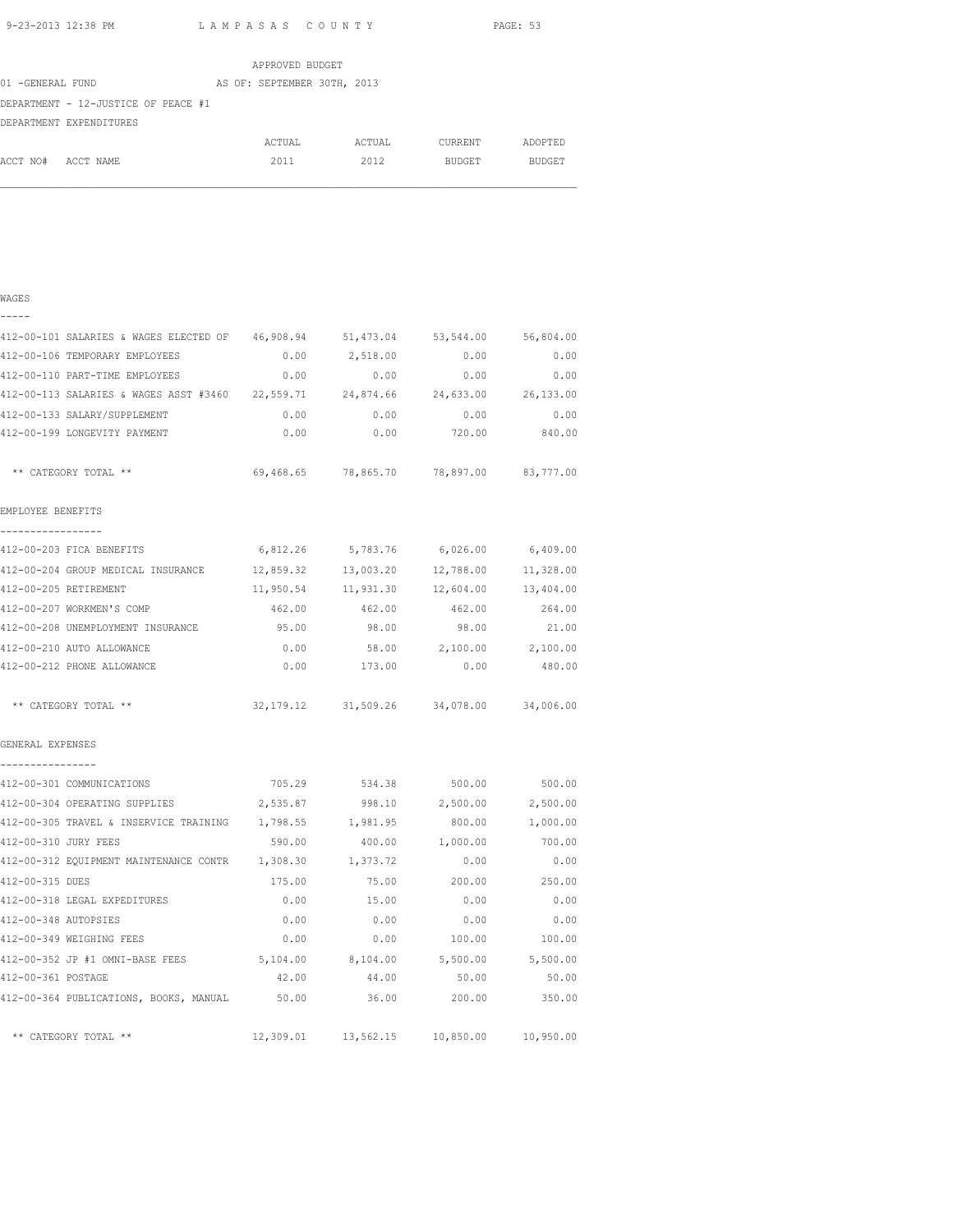| APPROVED BUDGET                             |                             |      |                                                |      |  |  |  |  |
|---------------------------------------------|-----------------------------|------|------------------------------------------------|------|--|--|--|--|
| 01 -GENERAL FUND                            | AS OF: SEPTEMBER 30TH, 2013 |      |                                                |      |  |  |  |  |
| DEPARTMENT - 12-JUSTICE OF PEACE #1         |                             |      |                                                |      |  |  |  |  |
| DEPARTMENT EXPENDITURES                     |                             |      |                                                |      |  |  |  |  |
|                                             |                             |      |                                                |      |  |  |  |  |
| ACCT NO# ACCT NAME                          | 2011                        |      | 2012 BUDGET BUDGET                             |      |  |  |  |  |
| CAPITAL OUTLAY                              |                             |      |                                                |      |  |  |  |  |
| 412-00-401 OFFICE MACHINES & EQUIPMENT 0.00 |                             | 0.00 | 0.00                                           | 0.00 |  |  |  |  |
| 412-00-407 OFFICE FURNITURE & FIXTURES      | 0.00                        | 0.00 | 0.00                                           | 0.00 |  |  |  |  |
| ** CATEGORY TOTAL **                        | 0.00                        | 0.00 | 0.00                                           | 0.00 |  |  |  |  |
| ** SUB-DEPARTMENT TOTAL **                  |                             |      | 113,956.78  123,937.11  123,825.00  128,733.00 |      |  |  |  |  |
| *** DEPARTMENT TOTAL<br>***                 |                             |      | 113,956.78 123,937.11 123,825.00 128,733.00    |      |  |  |  |  |
|                                             |                             |      |                                                |      |  |  |  |  |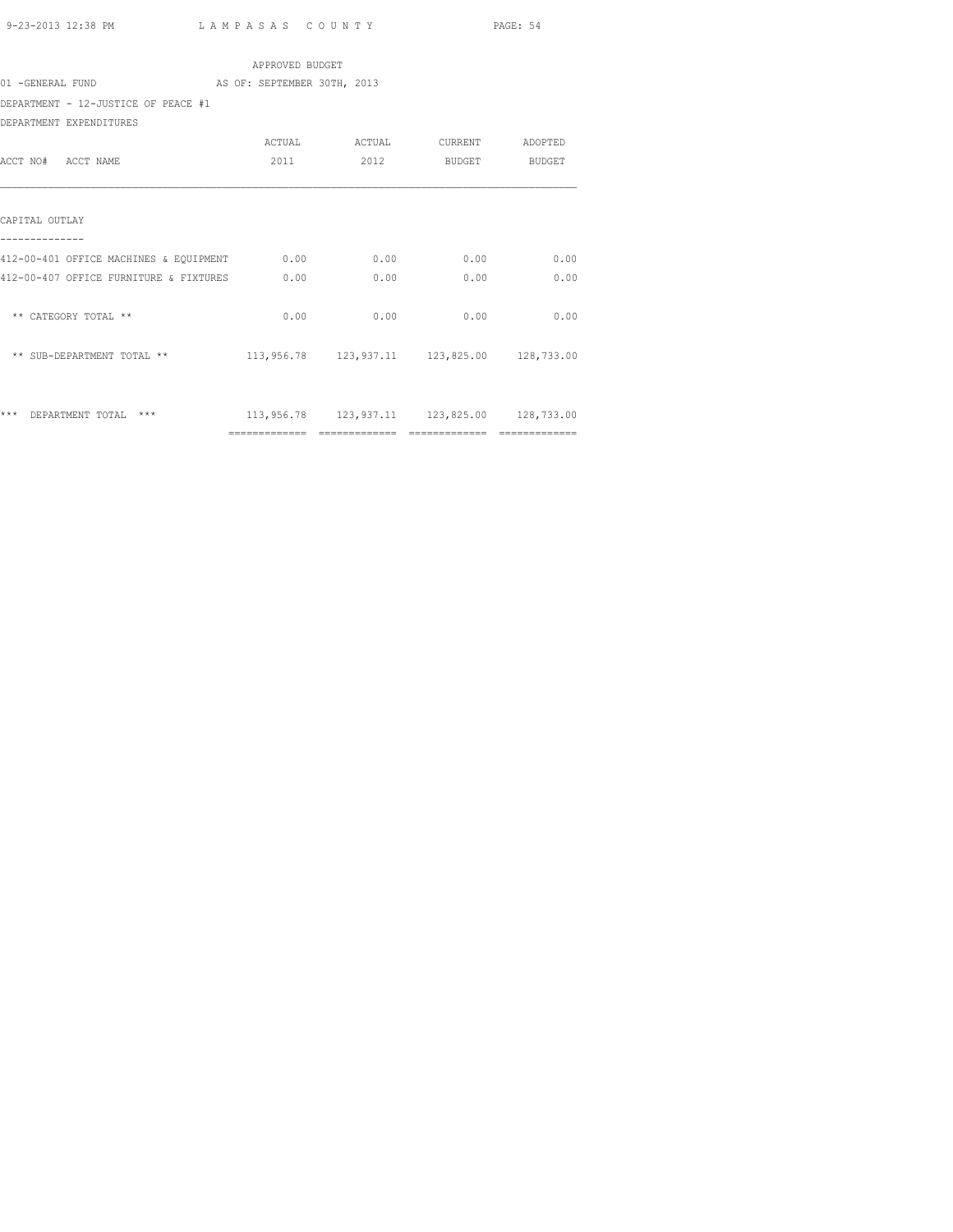|                  |                                     |  | APPROVED BUDGET             |        |         |               |
|------------------|-------------------------------------|--|-----------------------------|--------|---------|---------------|
| 01 -GENERAL FUND |                                     |  | AS OF: SEPTEMBER 30TH, 2013 |        |         |               |
|                  | DEPARTMENT - 13-JUSTICE OF PEACE #3 |  |                             |        |         |               |
|                  | DEPARTMENT EXPENDITURES             |  |                             |        |         |               |
|                  |                                     |  | ACTUAL                      | ACTUAL | CURRENT | ADOPTED       |
| ACCT NO#         | ACCT NAME                           |  | 2011                        | 2012   | BUDGET  | <b>BUDGET</b> |
|                  |                                     |  |                             |        |         |               |

| $\sim$<br>- 3 |  |
|---------------|--|

| - | - | - | _ |  |
|---|---|---|---|--|
|   |   |   |   |  |

| 413-00-101 SALARIES & WAGES ELECTED OF 36,537.89                               |           | 51,467.52                                   | 53,544.00 | 56,804.00 |
|--------------------------------------------------------------------------------|-----------|---------------------------------------------|-----------|-----------|
| 413-00-106 TEMPORARY EMPLOYEE                                                  | 0.00      | 0.00                                        | 0.00      | 0.00      |
| 413-00-110 PART-TIME EMPLOYEE                                                  | 0.00      | 0.00                                        | 0.00      | 0.00      |
| 413-00-113 SALARIES & WAGES ASST #3057 23,199.95 25,851.51 26,285.00 27,898.00 |           |                                             |           |           |
| 413-00-199 LONGEVITY PAYMENT                                                   |           | $0.00$ 840.00 920.00 1,080.00               |           |           |
| ** CATEGORY TOTAL **                                                           |           | 59,737.84 78,159.03 80,749.00 85,782.00     |           |           |
| EMPLOYEE BENEFITS<br>_________________                                         |           |                                             |           |           |
| 413-00-203 FICA BENEFITS                                                       | 1,715.05  | 4,938.07                                    | 6,171.00  | 6,562.00  |
| 413-00-204 GROUP MEDICAL INSURANCE                                             | 15,019.32 | 15,375.24                                   | 14,948.00 | 13,488.00 |
| 413-00-205 RETIREMENT                                                          | 6,464.10  | 12,209.27                                   | 12,907.00 | 13,725.00 |
| 413-00-207 WORKMEN'S COMP                                                      | 462.00    | 462.00                                      | 462.00    | 270.00    |
| 413-00-208 UNEMPLOYMENT INSURANCE 102.00                                       |           | 105.00                                      | 105.00    | 21.00     |
| 413-00-212 PHONE ALLOWANCE                                                     |           | $0.00$ 133.00                               | 0.00      | 480.00    |
| ** CATEGORY TOTAL **                                                           |           | 23, 762.47 33, 222.58 34, 593.00 34, 546.00 |           |           |
| GENERAL EXPENSES                                                               |           |                                             |           |           |
| ----------------<br>413-00-301 COMMUNICATIONS                                  | 1,637.96  | 1,737.47                                    | 2,000.00  | 2,900.00  |
| 413-00-302 UTILITIES                                                           | 2,161.62  | 3,525.44                                    | 2,900.00  | 2,900.00  |
| 413-00-304 OPERATING SUPPLIES                                                  | 889.84    | 1,641.96                                    | 1,000.00  | 1,500.00  |
| 413-00-305 TRAVEL & INSERVICE TRAINING 1,856.04                                |           | 1,992.99                                    | 2,000.00  | 2,000.00  |
| 413-00-310 JURY FEES                                                           | 320.00    | 20.00                                       | 600.00    | 600.00    |
| 413-00-312 EQUIPMENT MAINTENANCE CONTR                                         | 396.90    | 416.75                                      | 1,000.00  | 600.00    |
| 413-00-313 JANITORIAL CONTRACT                                                 | 1,300.00  | 0.00                                        | 0.00      | 0.00      |
| 413-00-315 DUES                                                                | 0.00      | 0.00                                        | 100.00    | 100.00    |
| 413-00-329 RENT                                                                |           | 4,200.00 1,400.00                           | 0.00      | 0.00      |
| 413-00-343 REPAIRS & MAINTENANCE                                               |           | $0.00$ 2,383.00                             | 0.00      | 1,000.00  |
| 413-00-348 AUTOPSIES                                                           | 0.00      | 0.00                                        | 0.00      | 0.00      |
| 413-00-349 WEIGHING FEES                                                       | 42.00     | 0.00                                        | 100.00    | 100.00    |
| 413-00-352 JP #3 OMNI-BASE FEES 3,206.00 3,918.00 3,500.00 3,500.00            |           |                                             |           |           |
| 413-00-361 POSTAGE                                                             | 119.15    | 75.26                                       | 160.00    | 200.00    |
| 413-00-364 PUBLICATION, BOOKS, MANUALS                                         | 0.00      | 155.50                                      | 200.00    | 200.00    |
| 413-00-370 EQUIPMENT RENTAL-COPIER 504.00                                      |           | 646.35                                      | 600.00    | 600.00    |
| ** CATEGORY TOTAL **                                                           |           | 16,633.51  17,912.72  14,160.00  16,200.00  |           |           |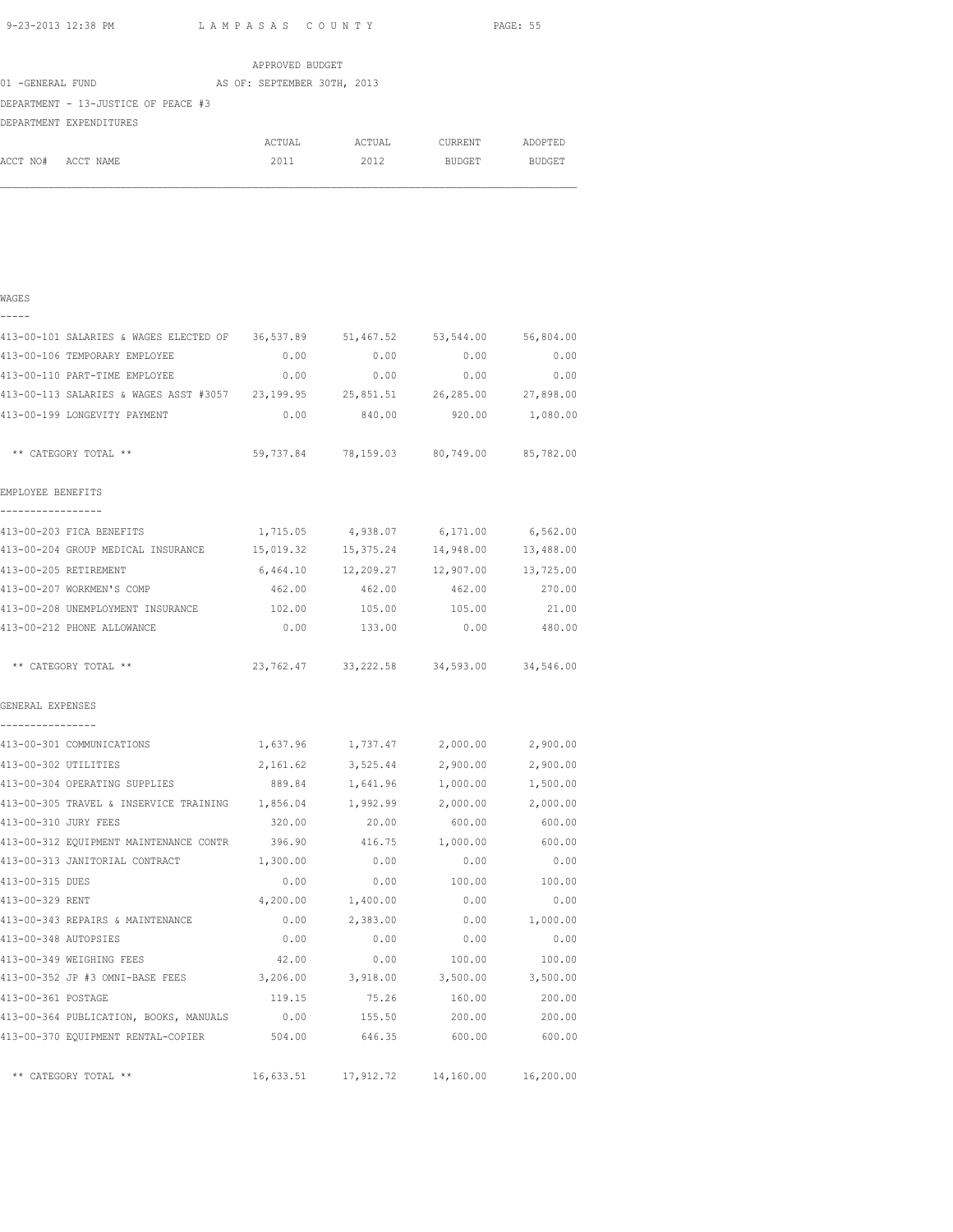| 9-23-2013 12:38 PM<br>. | LAMPASAS COUNTY | PAGE: 56 |
|-------------------------|-----------------|----------|
|-------------------------|-----------------|----------|

|                                                      | APPROVED BUDGET |                                                        |               |      |  |
|------------------------------------------------------|-----------------|--------------------------------------------------------|---------------|------|--|
| AS OF: SEPTEMBER 30TH, 2013<br>01 -GENERAL FUND      |                 |                                                        |               |      |  |
| DEPARTMENT - 13-JUSTICE OF PEACE #3                  |                 |                                                        |               |      |  |
| DEPARTMENT EXPENDITURES                              |                 |                                                        |               |      |  |
|                                                      |                 | ACTUAL ACTUAL CURRENT ADOPTED                          |               |      |  |
| ACCT NO# ACCT NAME                                   | 2011            | 2012                                                   | BUDGET BUDGET |      |  |
|                                                      |                 |                                                        |               |      |  |
| CAPITAL OUTLAY                                       |                 |                                                        |               |      |  |
|                                                      |                 |                                                        |               |      |  |
| 413-00-401 OFFICE MACHINES & EOUIPMENT 0.00 1,041.00 |                 |                                                        | 0.00          | 0.00 |  |
| 413-00-403 REAL ESTATE                               | 0.00            | 0.00                                                   | 0.00          | 0.00 |  |
|                                                      |                 |                                                        |               |      |  |
| ** CATEGORY TOTAL **                                 |                 | 0.00 1,041.00                                          | 0.00          | 0.00 |  |
| ** SUB-DEPARTMENT TOTAL **                           |                 | 100,133.82 130,335.33 129,502.00 136,528.00            |               |      |  |
|                                                      |                 |                                                        |               |      |  |
|                                                      |                 |                                                        |               |      |  |
| *** DEPARTMENT TOTAL ***                             |                 | 100, 133, 82  130, 335, 33  129, 502, 00  136, 528, 00 |               |      |  |
|                                                      |                 |                                                        |               |      |  |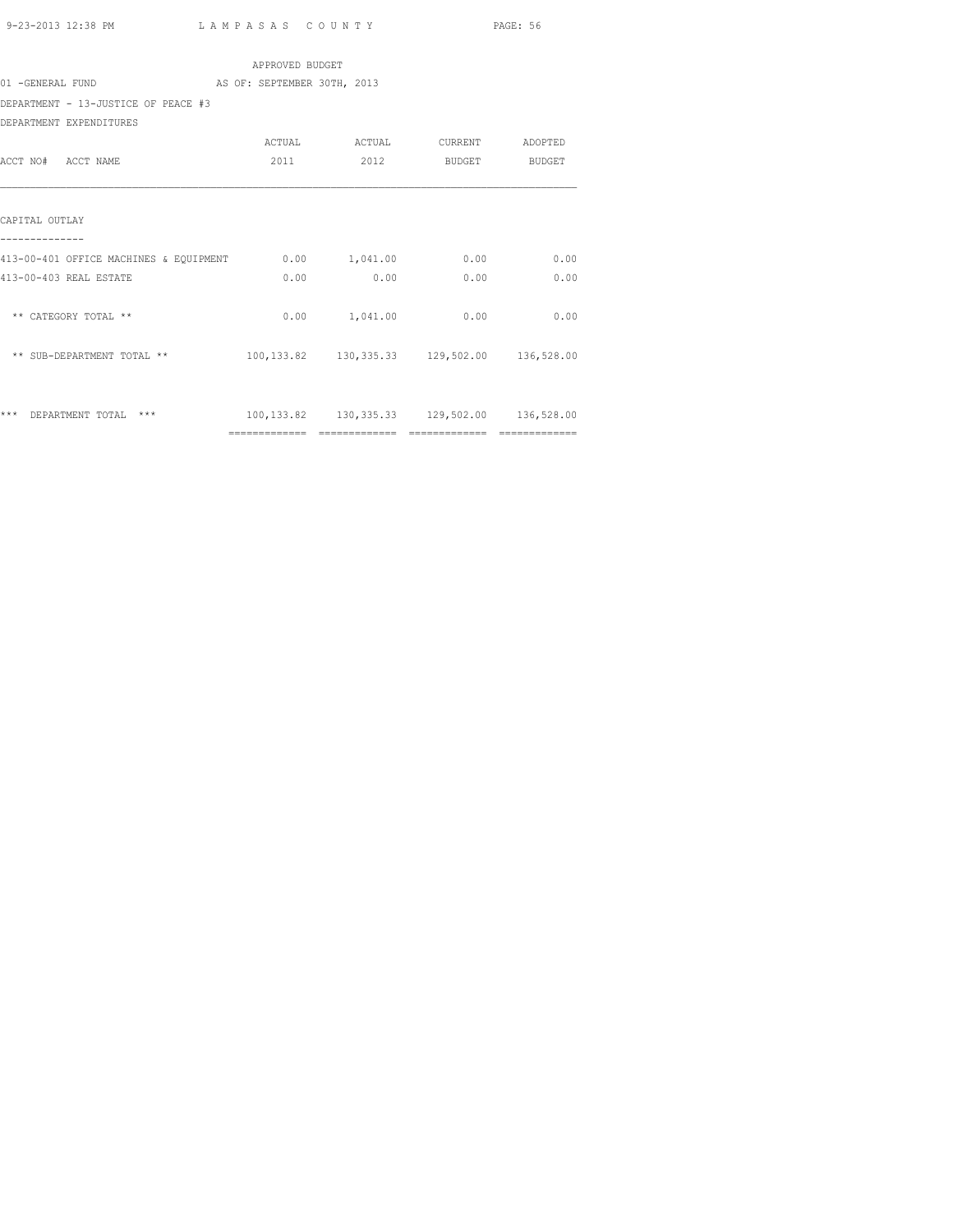|                    | 9-23-2013 12:38 PM LAMPASAS COUNTY                                             |                 |                                         | PAGE: 57 |
|--------------------|--------------------------------------------------------------------------------|-----------------|-----------------------------------------|----------|
|                    |                                                                                | APPROVED BUDGET |                                         |          |
|                    | 01 -GENERAL FUND AS OF: SEPTEMBER 30TH, 2013                                   |                 |                                         |          |
|                    | DEPARTMENT - 14-JUSTICE OF PEACE #4                                            |                 |                                         |          |
|                    | DEPARTMENT EXPENDITURES                                                        |                 |                                         |          |
|                    |                                                                                |                 | ACTUAL ACTUAL CURRENT ADOPTED           |          |
| ACCT NO# ACCT NAME |                                                                                | 2011            | 2012 BUDGET BUDGET                      |          |
|                    |                                                                                |                 |                                         |          |
| WAGES              |                                                                                |                 |                                         |          |
|                    | 414-00-101 SALARIES & WAGES ELECTED OF 49,330.81 51,500.56 53,544.00 56,804.00 |                 |                                         |          |
|                    | 414-00-113 SALARIES & WAGES ASST #1060 22,023.88 23,677.01 24,074.00 25,542.00 |                 |                                         |          |
|                    | 414-00-199 LONGEVITY PAYMENT                                                   |                 | $0.00$ 0.00 0.00                        | 600.00   |
|                    | ** CATEGORY TOTAL **                                                           |                 | 71,354.69 75,177.57 77,618.00 82,946.00 |          |

| EMPLOYEE BENEFITS                  |           |           |                                         |           |
|------------------------------------|-----------|-----------|-----------------------------------------|-----------|
| 414-00-203 FICA BENEFITS           |           |           | 5,402.78 5,744.52 5,938.00              | 6,345.00  |
| 414-00-204 GROUP MEDICAL INSURANCE | 12,835.32 | 13,003.20 | 12,788.00                               | 11,328.00 |
| 414-00-205 RETIREMENT              | 10,187.01 | 11,752.75 | 12,419.00                               | 13,271.00 |
| 414-00-207 WORKMEN'S COMP          | 462.00    | 462.00    | 462.00                                  | 261.00    |
| 414-00-208 UNEMPLOYMENT INSURANCE  | 93.00     | 93.00     | 93.00                                   | 19.00     |
| 414-00-212 PHONE ALLOWANCE         | 0.00      | 133.00    | 0.00                                    | 480.00    |
| ** CATEGORY TOTAL **               |           |           | 28,980.11 31,188.47 31,700.00 31,704.00 |           |
| GENERAL EXPENSES                   |           |           |                                         |           |
| 414-00-301 COMMUNICATIONS          |           |           | 2,244.34 2,278.15 2,900.00              | 2,300.00  |
| 414-00-302 UTILITIES               |           |           | 2,302.89 2,887.06 2,800.00              | 2,200.00  |
|                                    |           |           |                                         |           |

| 414-00-302 UTILITIES |                                        | 2,302.89 | 2,887.06 | 2,800.00                      | 2,200.00  |
|----------------------|----------------------------------------|----------|----------|-------------------------------|-----------|
|                      | 414-00-304 OPERATING SUPPLIES          | 1,686.69 | 1,646.28 | 2,000.00                      | 2,000.00  |
|                      | 414-00-305 TRAVEL & INSERVICE TRAINING | 3,105.70 | 3,729.56 | 3,300.00                      | 3,500.00  |
| 414-00-310 JURY FEES |                                        | 310.00   | 100.00   | 600.00                        | 600.00    |
|                      | 414-00-311 REPAIRS & MAINTENANCE       | 438.38   | 198.87   | 700.00                        | 800.00    |
|                      | 414-00-312 EQUIPMENT MAINTENANCE CONTR | 1,345.05 | 1,412.31 | 1,500.00                      | 1,500.00  |
|                      | 414-00-313 JANITORIAL CONTRACT         | 1,200.00 | 1,200.00 | 1,200.00                      | 1,320.00  |
| 414-00-315 DUES      |                                        | 135.00   | 135.00   | 150.00                        | 150.00    |
|                      | 414-00-318 LEGAL EXPENDITURE           | 0.00     | 0.00     | 0.00                          | 0.00      |
| 414-00-348 AUTOPSIES |                                        | 0.00     | 0.00     | 0.00                          | 0.00      |
|                      | 414-00-352 JP #4 OMNI-BASE FEES        | 2,832.00 | 4,286.00 | 3,250.00                      | 3,250.00  |
| 414-00-361 POSTAGE   |                                        | 44.00    | 44.00    | 50.00                         | 50.00     |
|                      | 414-00-364 PUBLICATIONS, BOOKS, MANUAL | 0.00     | 227.49   | 200.00                        | 250.00    |
|                      | 414-00-370 EQUIPMENT RENTAL-COPIER     | 2,135.13 | 2,198.23 | 2,200.00                      | 2,300.00  |
|                      |                                        |          |          |                               |           |
|                      | ** CATEGORY TOTAL **                   |          |          | 17,779.18 20,342.95 20,850.00 | 20,220.00 |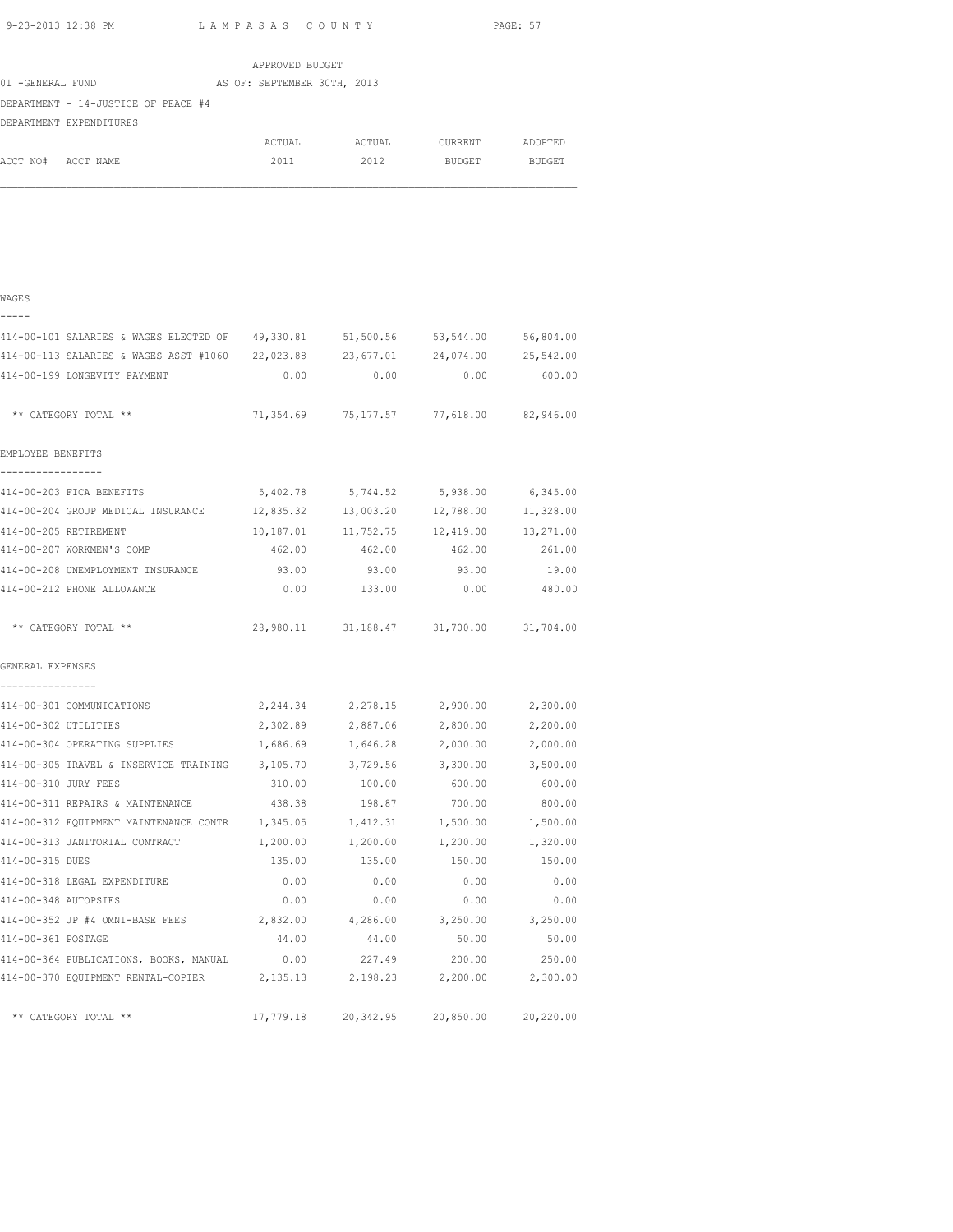|                                        | APPROVED BUDGET             |                                                       |               |                               |  |
|----------------------------------------|-----------------------------|-------------------------------------------------------|---------------|-------------------------------|--|
| 01 -GENERAL FUND                       | AS OF: SEPTEMBER 30TH, 2013 |                                                       |               |                               |  |
| DEPARTMENT - 14-JUSTICE OF PEACE #4    |                             |                                                       |               |                               |  |
| DEPARTMENT EXPENDITURES                |                             |                                                       |               |                               |  |
|                                        |                             | ACTUAL ACTUAL CURRENT ADOPTED                         |               |                               |  |
| ACCT NO# ACCT NAME                     | 2011                        | 2012                                                  | BUDGET BUDGET |                               |  |
| CAPITAL OUTLAY                         |                             |                                                       |               |                               |  |
| 414-00-401 OFFICE MACHINES & EQUIPMENT | 0.00                        | 0.00                                                  |               | $0.00$ 3,921.00               |  |
| 414-00-407 OFFICE FURNITURE & FIXTURES | 0.00                        | 0.00                                                  | 0.00          | 0.00                          |  |
| ** CATEGORY TOTAL **                   | 0.00                        | 0.00                                                  |               | $0.00$ $3,921.00$             |  |
| ** SUB-DEPARTMENT TOTAL **             |                             | 118, 113.98  126, 708.99  130, 168.00  138, 791.00    |               |                               |  |
|                                        |                             |                                                       |               |                               |  |
| *** DEPARTMENT TOTAL ***               |                             | 118, 113.98   126, 708.99   130, 168.00   138, 791.00 |               |                               |  |
|                                        |                             |                                                       |               | $=$ = = = = = = = = = = = = = |  |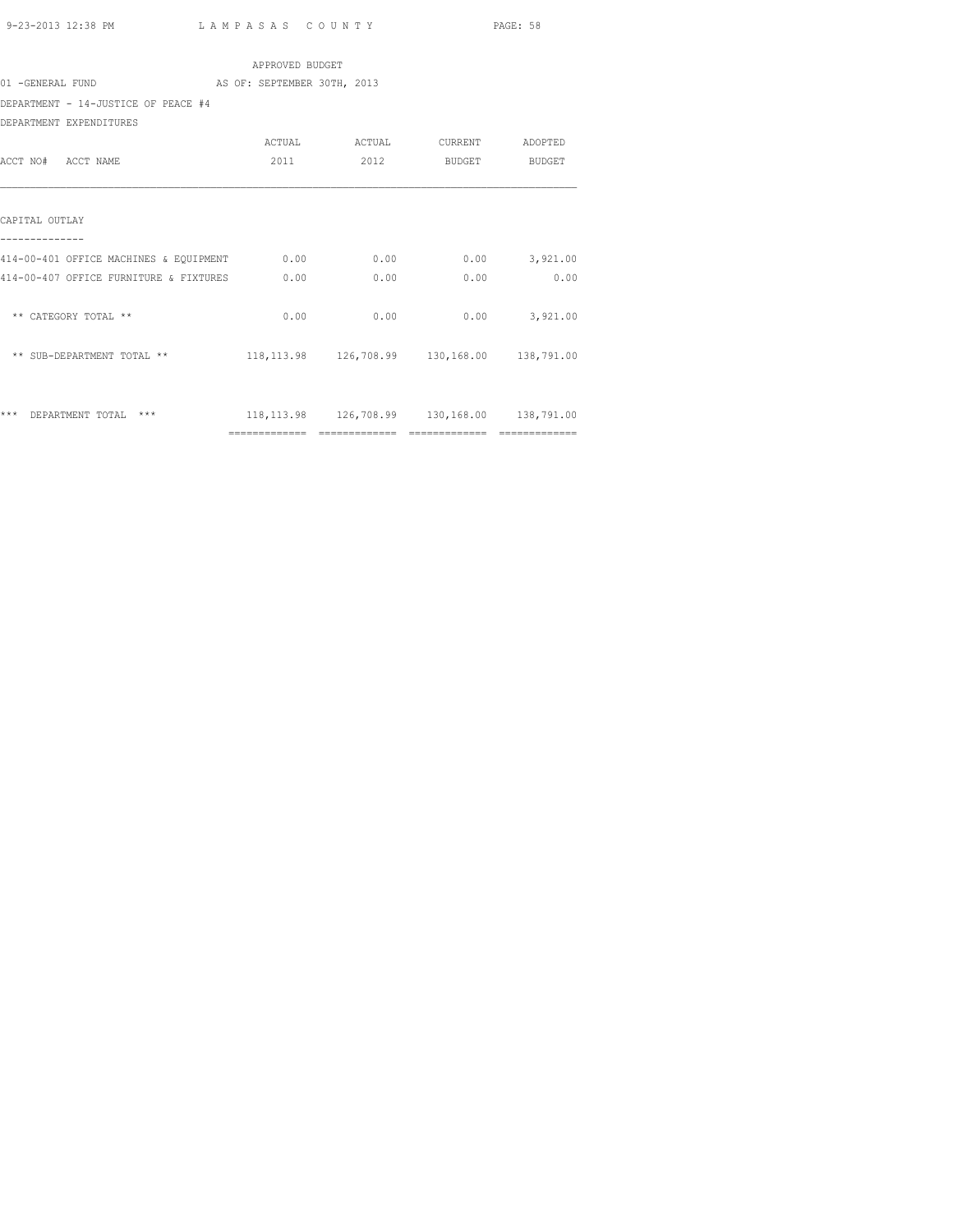|                    | 9-23-2013 12:38 PM LAMPASAS COUNTY                                         |                 |                                         |      | PAGE: 59     |
|--------------------|----------------------------------------------------------------------------|-----------------|-----------------------------------------|------|--------------|
|                    |                                                                            | APPROVED BUDGET |                                         |      |              |
|                    | 01 -GENERAL FUND AS OF: SEPTEMBER 30TH, 2013                               |                 |                                         |      |              |
|                    | DEPARTMENT - 15-COUNTY EXTENSION OFF                                       |                 |                                         |      |              |
|                    | DEPARTMENT EXPENDITURES                                                    |                 |                                         |      |              |
|                    |                                                                            |                 | ACTUAL ACTUAL CURRENT ADOPTED           |      |              |
| ACCT NO# ACCT NAME |                                                                            |                 | 2011 2012 BUDGET BUDGET                 |      |              |
| <b>WAGES</b>       |                                                                            |                 |                                         |      |              |
|                    | 415-00-102 SALARY APPOINTED OFFICER 9,871.02 15,265.56 16,320.00 17,316.00 |                 |                                         |      |              |
|                    | 415-00-110 PART-TIME EMPLOYEES #1546 17,967.13 0.00                        |                 |                                         |      | 0.00<br>0.00 |
|                    | 415-00-114 SALARY & WAGES OFFICE #1546 0.00 23,933.88 25,773.00            |                 |                                         |      | 27,352.00    |
|                    | 415-00-199 LONGEVITY PAYMENT                                               |                 | $0.00$ 0.00                             | 0.00 | 0.00         |
|                    | ** CATEGORY TOTAL **                                                       |                 | 27,838.15 39,199.44 42,093.00 44,668.00 |      |              |
| EMPLOYEE BENEFITS  |                                                                            |                 |                                         |      |              |

| 415-00-203 FICA BENEFITS                    | 2,033.27  | 2,897.43  | 3,220.00  | 3,417.00  |
|---------------------------------------------|-----------|-----------|-----------|-----------|
| $415 - 00 - 204$<br>GROUP MEDICAL INSURANCE | 6,429.66  | 6,501.60  | 6,394.00  | 5,664.00  |
| 415-00-205 RETIREMENT                       | 2,579.04  | 3,681.59  | 4,124.00  | 4,376.00  |
| 415-00-207 WORKMEN'S COMP                   | 231.00    | 231.00    | 231.00    | 86.00     |
| 415-00-208 UNEMPLOYMENT INSURANCE           | 77.00     | 226.00    | 226.00    | 22.00     |
|                                             |           |           |           |           |
| CATEGORY TOTAL **<br>**                     | 11,349.97 | 13,537.62 | 14,195.00 | 13,565.00 |

| GENERAL EXPENSES |
|------------------|
|                  |

|  |  |  |  |  |  |  | ---------------- |  |
|--|--|--|--|--|--|--|------------------|--|

| 415-00-301 COMMUNICATIONS              | 0.00     | 0.00                                       | 960.00   | 960.00   |
|----------------------------------------|----------|--------------------------------------------|----------|----------|
| 415-00-303 COMPUTER SUPPLIES           | 0.00     | 0.00                                       | 600.00   | 600.00   |
| 415-00-304 OPERATING SUPPLIES          | 9,872.34 | 1,953.00                                   | 1,900.00 | 1,140.00 |
| 415-00-305 TRAVEL & INSERVICE TRAINING | 4,716.17 | 9,194.35                                   | 7,500.00 | 8,000.00 |
| 415-00-312 EQUIPMENT MAINTENANCE CONTR | 0.00     | 0.00                                       | 60.00    | 60.00    |
| 415-00-315 DUES                        | 0.00     | 400.00                                     | 335.00   | 335.00   |
| 415-00-351 LIVESTOCK SHOWS             | 0.00     | 2,440.39                                   | 4,000.00 | 4,000.00 |
| 415-00-361 POSTAGE                     | 0.00     | 0.00                                       | 0.00     | 0.00     |
| 415-00-370 EQUIPMENT RENTAL-COPIER     | 1,500.00 | 1,500.00                                   | 3,000.00 | 2,200.00 |
| ** CATEGORY TOTAL **                   |          | 16,088.51  15,487.74  18,355.00  17,295.00 |          |          |
| CAPITAL OUTLAY                         |          |                                            |          |          |
|                                        |          |                                            |          |          |
| 415-00-401 OFFICE MACHINES & EQUIPMENT | 0.00     | 0.00                                       | 0.00     | 0.00     |
| 415-00-407 OFFICE FURNITURE & FIXTURES | 0.00     | 0.00                                       | 0.00     | 0.00     |
| ** CATEGORY TOTAL **                   | 0.00     | 0.00                                       | 0.00     | 0.00     |

\*\* SUB-DEPARTMENT TOTAL \*\* 55,276.63 68,224.80 74,643.00 75,528.00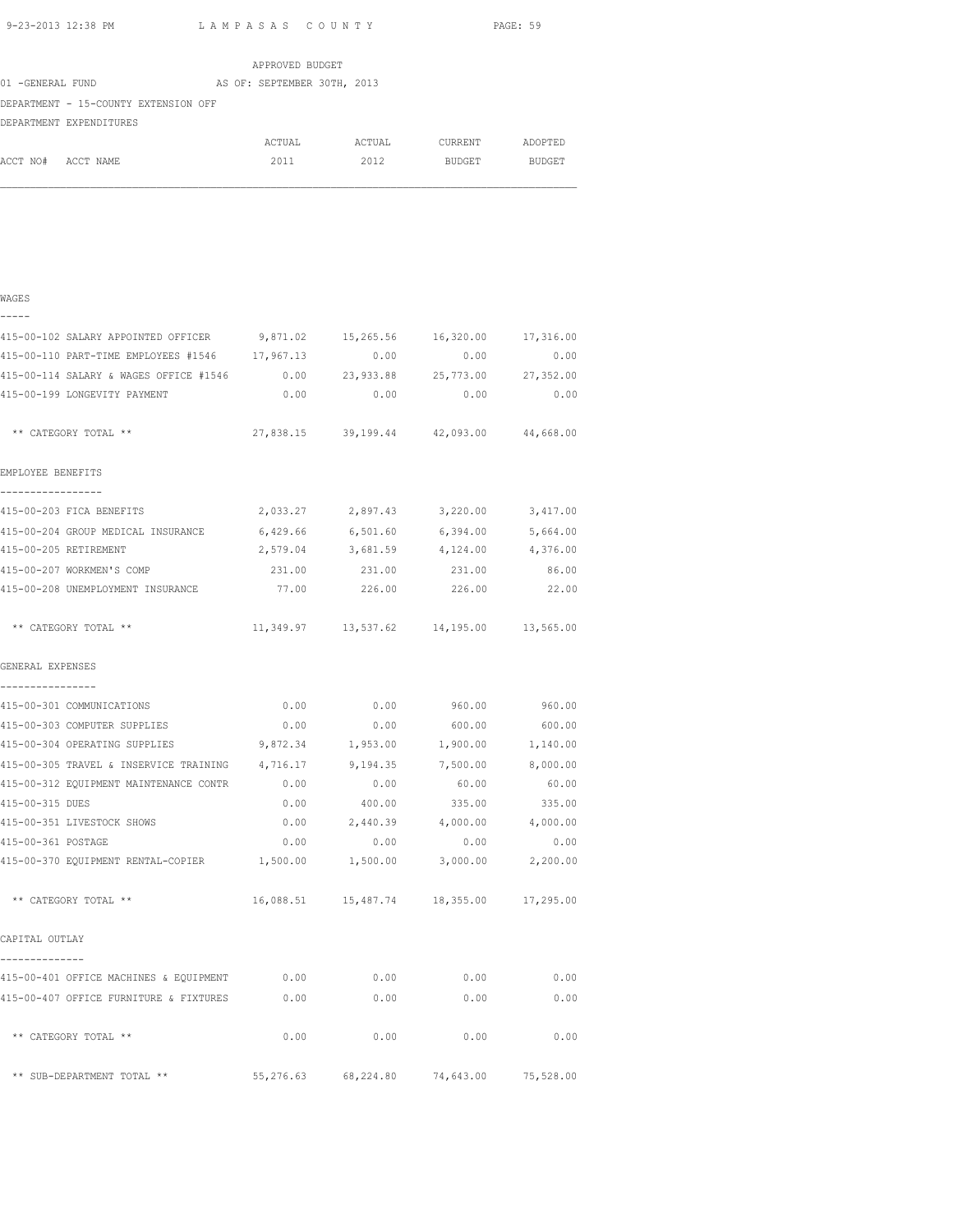|  | 9-23-2013 12:38 PM |  |
|--|--------------------|--|

| 9-23-2013 12:38 PM LAMPASAS COUNTY                                                         |                 |                                            |                        | PAGE: 60 |  |  |  |
|--------------------------------------------------------------------------------------------|-----------------|--------------------------------------------|------------------------|----------|--|--|--|
|                                                                                            | APPROVED BUDGET |                                            |                        |          |  |  |  |
| 01 -GENERAL FUND AS OF: SEPTEMBER 30TH, 2013                                               |                 |                                            |                        |          |  |  |  |
| DEPARTMENT - 15-COUNTY EXTENSION OFF                                                       |                 |                                            |                        |          |  |  |  |
| DEPARTMENT EXPENDITURES                                                                    |                 |                                            |                        |          |  |  |  |
|                                                                                            | ACTUAL          |                                            | ACTUAL CURRENT ADOPTED |          |  |  |  |
| ACCT NO# ACCT NAME                                                                         | 2011            | 2012                                       | <b>BUDGET</b>          | BUDGET   |  |  |  |
|                                                                                            |                 |                                            |                        |          |  |  |  |
|                                                                                            |                 |                                            |                        |          |  |  |  |
| WAGES                                                                                      |                 |                                            |                        |          |  |  |  |
| -----                                                                                      |                 |                                            |                        |          |  |  |  |
| 415-01-102 SALARY APPOINTED OFFICER 14,929.36 16,051.44 16,319.00 17,316.00                |                 |                                            |                        |          |  |  |  |
| ** CATEGORY TOTAL **                                                                       |                 | 14,929.36  16,051.44  16,319.00  17,316.00 |                        |          |  |  |  |
| EMPLOYEE BENEFITS                                                                          |                 |                                            |                        |          |  |  |  |
| -----------------<br>415-01-203 FICA BENEFITS                                              |                 | 1, 142.06 1, 212.38 1, 248.00 1, 325.00    |                        |          |  |  |  |
| 415-01-207 WORKMEN'S COMP                                                                  | 0.00            | 0.00                                       | 0.00                   | 0.00     |  |  |  |
| 415-01-208 UNEMPLOYMENT INSURANCE                                                          | 0.00            | 62.00                                      | 62.00                  | 0.00     |  |  |  |
| ** CATEGORY TOTAL **                                                                       |                 | 1, 142.06 1, 274.38 1, 310.00 1, 325.00    |                        |          |  |  |  |
| GENERAL EXPENSES                                                                           |                 |                                            |                        |          |  |  |  |
| ------------<br>415-01-305 TRAVEL & INSERVICE TRAINING 6,817.91 4,684.27 4,500.00 5,500.00 |                 |                                            |                        |          |  |  |  |
| ** CATEGORY TOTAL **                                                                       |                 | 6,817.91 4,684.27 4,500.00 5,500.00        |                        |          |  |  |  |
| ** SUB-DEPARTMENT TOTAL **                                                                 |                 | 22,889.33 22,010.09 22,129.00 24,141.00    |                        |          |  |  |  |
|                                                                                            |                 |                                            |                        |          |  |  |  |

\*\*\* DEPARTMENT TOTAL \*\*\* 78,165.96 90,234.89 96,772.00 99,669.00 ============= ============= ============= =============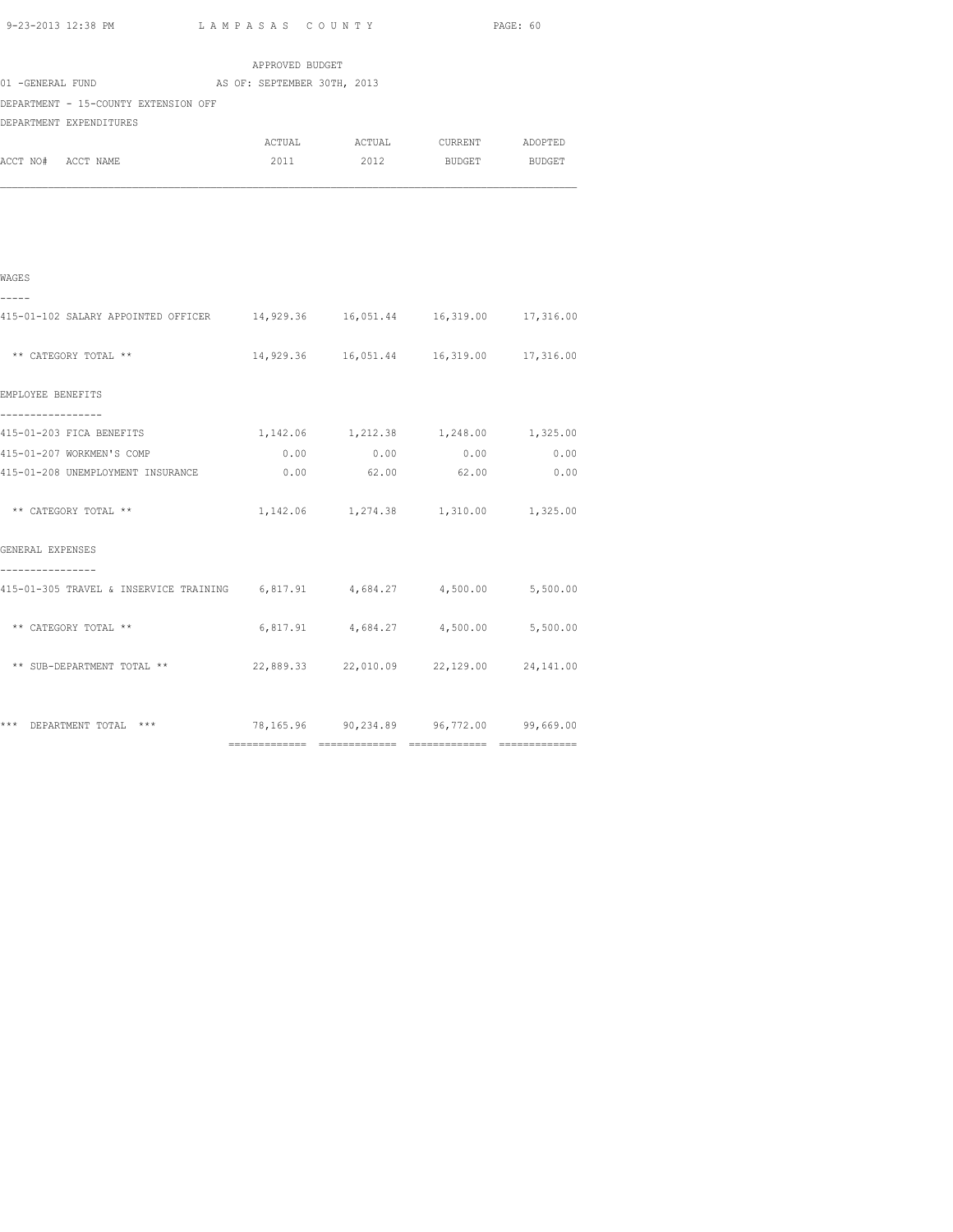|                                 | APPROVED BUDGET             |        |         |               |
|---------------------------------|-----------------------------|--------|---------|---------------|
| 01 -GENERAL FUND                | AS OF: SEPTEMBER 30TH, 2013 |        |         |               |
| DEPARTMENT - 16-ADULT PROBATION |                             |        |         |               |
| DEPARTMENT EXPENDITURES         |                             |        |         |               |
|                                 | ACTUAL                      | ACTUAL | CURRENT | ADOPTED       |
| ACCT NO# ACCT NAME              | 2011                        | 2012   | BUDGET  | <b>BUDGET</b> |
|                                 |                             |        |         |               |
|                                 |                             |        |         |               |
|                                 |                             |        |         |               |
|                                 |                             |        |         |               |

| 416-00-301 COMMUNICATIONS                                     | 0.00   | 0.00   | 0.00                                | 0.00         |
|---------------------------------------------------------------|--------|--------|-------------------------------------|--------------|
| 416-00-304 OPERATING SUPPLIES                                 | 0.00   | 0.00   | 0.00                                | 0.00         |
| 416-00-308 REPAIRS & MAINTENANCE EQUIP                        | 0.00   | 0.00   | 0.00                                | 0.00         |
| 416-00-312 EQUIPMENT MAINTENANCE CONTR 0.00                   |        | 0.00   | 75.00                               | 75.00        |
| 416-00-342 GAS & OIL                                          | 167.24 | 40.25  | 400.00                              | 250.00       |
| 416-00-345 MEDICAL SERVICES                                   | 489.00 | 882.00 | 750.00                              | 1,000.00     |
| 416-00-361 POSTAGE                                            | 0.00   | 0.00   | 0.00                                | 0.00         |
| 416-00-370 EQUIPMENT RENTAL-COPIER 2,134.10 2,183.38 2,220.00 |        |        |                                     | 2,200.00     |
| ** CATEGORY TOTAL **                                          |        |        | 2,790.34 3,105.63 3,445.00          | 3,525.00     |
| CAPITAL OUTLAY                                                |        |        |                                     |              |
| 416-00-401 OFFICE MACHINES & EQUIPMENT 0.00                   |        | 0.00   |                                     | 0.00<br>0.00 |
| 416-00-407 OFFICE FURNITURE & FIXTURES                        | 0.00   | 0.00   | 0.00                                | 0.00         |
| ** CATEGORY TOTAL **                                          | 0.00   | 0.00   | 0.00                                | 0.00         |
| ** SUB-DEPARTMENT TOTAL **                                    |        |        | 2,790.34 3,105.63 3,445.00 3,525.00 |              |
| ***<br>$***$<br>DEPARTMENT TOTAL                              |        |        | 2,790.34 3,105.63 3,445.00 3,525.00 |              |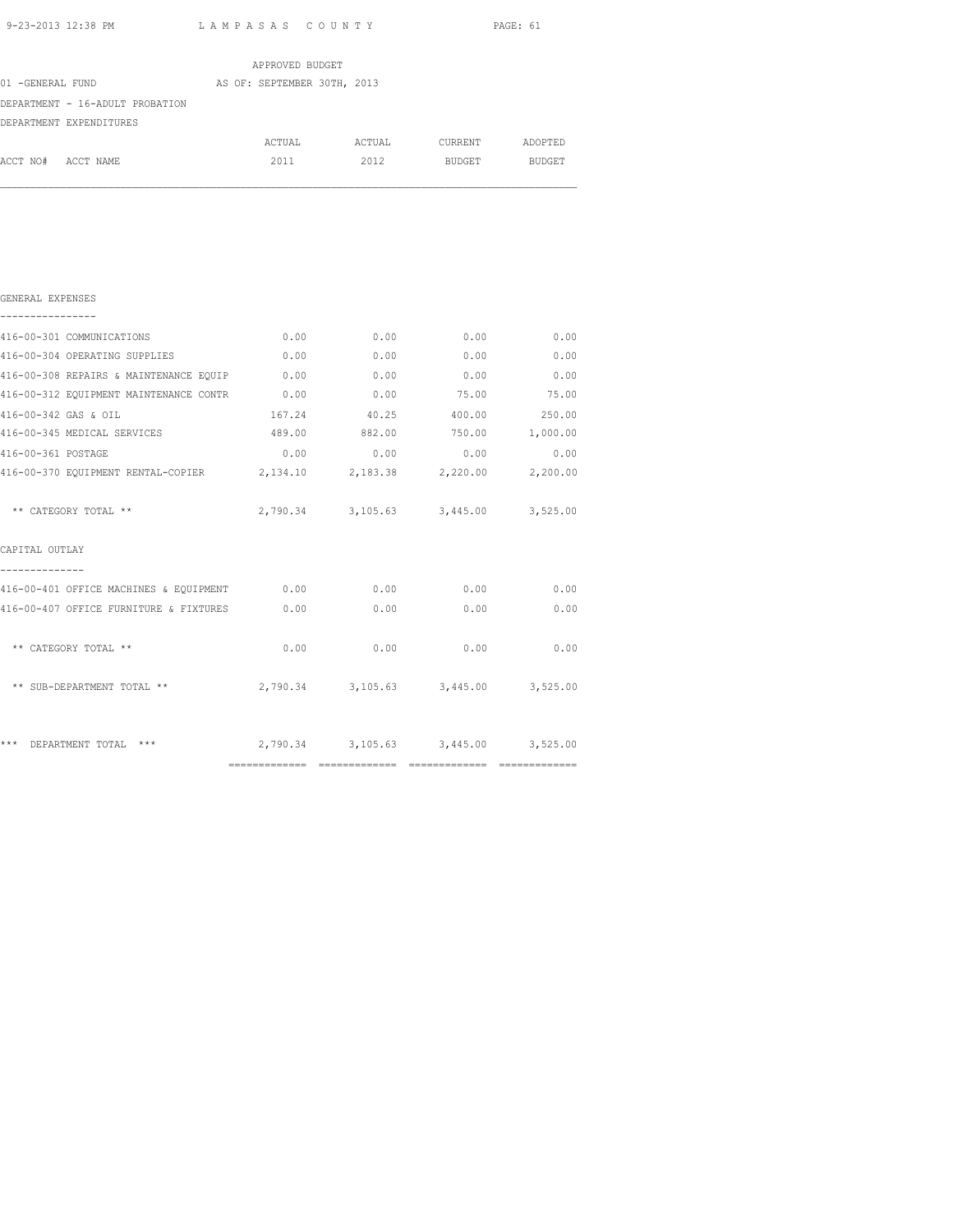| . | 9-23-2013 12:38 PM | LAMPASAS COUNTY | PAGE: 62 |
|---|--------------------|-----------------|----------|
|---|--------------------|-----------------|----------|

|                  |                         | APPROVED BUDGET             |        |         |               |
|------------------|-------------------------|-----------------------------|--------|---------|---------------|
| 01 -GENERAL FUND |                         | AS OF: SEPTEMBER 30TH, 2013 |        |         |               |
|                  | DEPARTMENT - 17-E.M.S   |                             |        |         |               |
|                  | DEPARTMENT EXPENDITURES |                             |        |         |               |
|                  |                         | ACTUAL                      | ACTUAL | CURRENT | ADOPTED       |
| ACCT NO#         | ACCT NAME               | 2011                        | 2012   | BUDGET  | <b>BUDGET</b> |
|                  |                         |                             |        |         |               |
|                  |                         |                             |        |         |               |

| WAGES                            |                           |            |            |            |
|----------------------------------|---------------------------|------------|------------|------------|
| 417-00-190 EMS MISCELLANEOUS     | 0.00                      | 0.00       | 0.00       | 0.00       |
| ** CATEGORY TOTAL **             | 0.00                      | 0.00       | 0.00       | 0.00       |
| GENERAL EXPENSES                 |                           |            |            |            |
| 417-00-333 CONTRACTED SERVICES   | 120,000.00                | 120,000.00 | 120,000.00 | 120,000.00 |
| ** CATEGORY TOTAL **             | 120,000.00                | 120,000.00 | 120,000.00 | 120,000.00 |
| ** SUB-DEPARTMENT TOTAL **       | 120,000.00                | 120,000.00 | 120,000.00 | 120,000.00 |
|                                  |                           |            |            |            |
| ***<br>$***$<br>DEPARTMENT TOTAL | 120,000.00<br>=========== | 120,000.00 | 120,000.00 | 120,000.00 |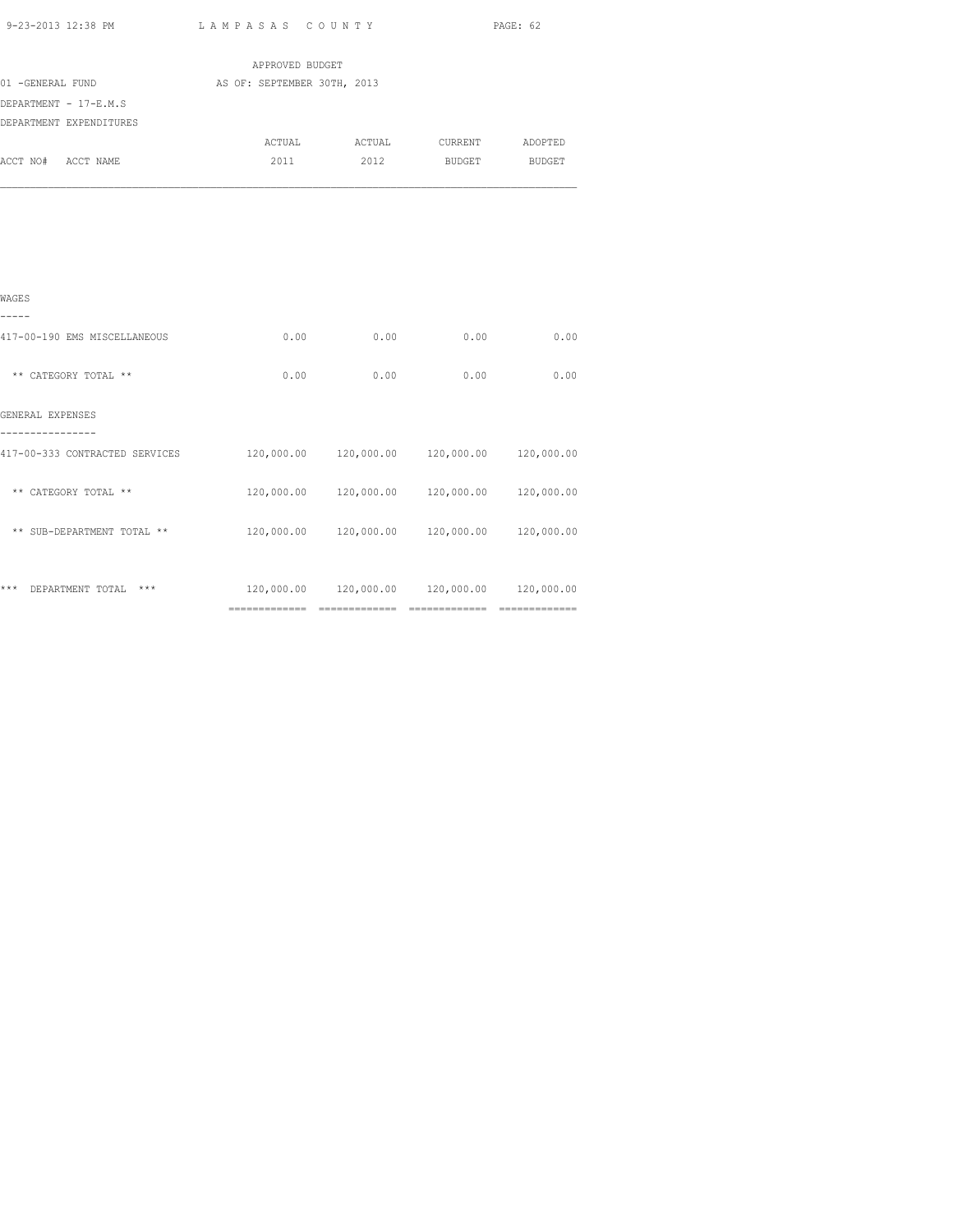| 9-23-2013 12:38 PM LAMPASAS COUNTY          |                             |      |                                                                                                      | PAGE: 63 |
|---------------------------------------------|-----------------------------|------|------------------------------------------------------------------------------------------------------|----------|
|                                             | APPROVED BUDGET             |      |                                                                                                      |          |
| 01 - GENERAL FUND                           | AS OF: SEPTEMBER 30TH, 2013 |      |                                                                                                      |          |
| DEPARTMENT - 18-JUDICIAL                    |                             |      |                                                                                                      |          |
| DEPARTMENT EXPENDITURES                     |                             |      |                                                                                                      |          |
|                                             |                             |      | ${\tt ACTUAL} \hspace{2.3cm} {\tt ACTUAL} \hspace{2.3cm} {\tt CURRENT} \hspace{2.3cm} {\tt ADOPTED}$ |          |
| ACCT NO# ACCT NAME                          | 2011                        |      | 2012 BUDGET BUDGET                                                                                   |          |
|                                             |                             |      |                                                                                                      |          |
| WAGES                                       |                             |      |                                                                                                      |          |
| ----<br>418-00-199 LONGEVITY                | 0.00                        | 0.00 | 0.00                                                                                                 | 0.00     |
| ** CATEGORY TOTAL **                        | 0.00                        | 0.00 | 0.00                                                                                                 | 0.00     |
| GENERAL EXPENSES<br>----------------        |                             |      |                                                                                                      |          |
| 418-00-304 OPERATING SUPPLIES               | 0.00                        |      | $0.00$ 0.00                                                                                          | 0.00     |
| 418-00-348 AUTOPSIES                        | 0.00                        |      | $0.00$ 0.00 0.00                                                                                     |          |
| 418-00-371 EXPERT WITNESS                   | 0.00                        |      | $0.00$ $0.00$                                                                                        | 0.00     |
| ** CATEGORY TOTAL **                        | 0.00                        | 0.00 | 0.00                                                                                                 | 0.00     |
| ** SUB-DEPARTMENT TOTAL **                  | 0.00                        | 0.00 | 0.00                                                                                                 | 0.00     |
| WAGES                                       |                             |      |                                                                                                      |          |
| -----                                       |                             |      |                                                                                                      |          |
| 418-01-106 SALARIES & WAGES COURT REPO 0.00 |                             | 0.00 | 0.00                                                                                                 | 0.00     |
| 418-01-199 LONEVITY                         | 0.00                        | 0.00 | 0.00                                                                                                 | 0.00     |
| ** CATEGORY TOTAL **                        | 0.00                        | 0.00 | 0.00                                                                                                 | 0.00     |
| EMPLOYEE BENEFITS                           |                             |      |                                                                                                      |          |
| 418-01-203 FICA BENEFITS                    | 0.00                        | 0.00 | 0.00                                                                                                 | 0.00     |
| 418-01-205 RETIREMENT                       | 0.00                        | 0.00 | 0.00                                                                                                 | 0.00     |
| 418-01-207 WORKMAN'S COMP                   | 0.00                        | 0.00 | 0.00                                                                                                 | 0.00     |
| 418-01-208 UNEMPLOYMENT INSURANCE           | 0.00                        | 0.00 | 0.00                                                                                                 | 0.00     |
| ** CATEGORY TOTAL **                        | 0.00                        | 0.00 | 0.00                                                                                                 | 0.00     |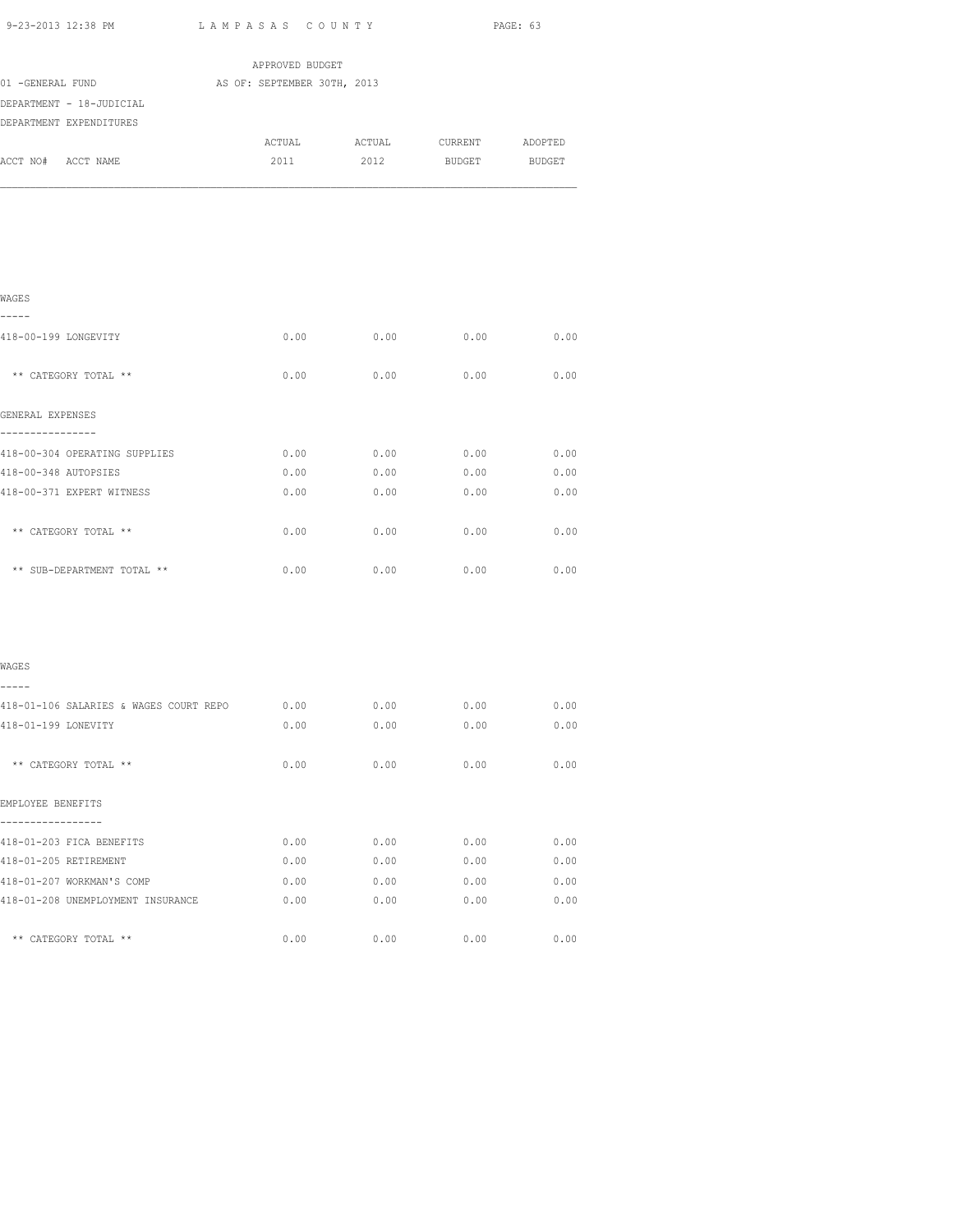|                                                                                 | APPROVED BUDGET             |                                                |          |                 |
|---------------------------------------------------------------------------------|-----------------------------|------------------------------------------------|----------|-----------------|
| 01 -GENERAL FUND                                                                | AS OF: SEPTEMBER 30TH, 2013 |                                                |          |                 |
| DEPARTMENT - 18-JUDICIAL                                                        |                             |                                                |          |                 |
| DEPARTMENT EXPENDITURES                                                         |                             |                                                |          |                 |
|                                                                                 |                             |                                                |          |                 |
| ACCT NO# ACCT NAME                                                              |                             | 2011 2012 BUDGET BUDGET                        |          |                 |
| GENERAL EXPENSES                                                                |                             |                                                |          |                 |
|                                                                                 |                             |                                                |          |                 |
| 418-01-300 COURT INTERPRETER/MEDIATOR 330.00 3,987.95 2,000.00 4,000.00         |                             |                                                |          |                 |
| 418-01-304 OPERATING SUPPLIES                                                   |                             | 250.00 0.00 135.00                             |          | 135.00          |
| 418-01-305 TRAVEL & INSERVICE TRAINING 0.00                                     |                             | 0.00                                           |          | $0.00$ 2,000.00 |
| 418-01-309 COURT APPOINTED ATTORNEY 118,361.00 120,536.09 120,000.00 120,000.00 |                             |                                                |          |                 |
| 418-01-318 LEGAL NOTICES                                                        | 0.00                        | 0.00                                           | 0.00     | 0.00            |
| 418-01-320 INVESTIGATIVE EXPENSES                                               | 580.00                      | 270.00                                         | 1,000.00 | 1,000.00        |
| 418-01-339 3RD JUDICIAL SUPREME COURT 0.00 1,322.11 1,400.00 1,500.00           |                             |                                                |          |                 |
| 418-01-341 COURT REPORTER                                                       |                             | 15,021.98  20,125.05  19,000.00  15,000.00     |          |                 |
| 418-01-348 AUTOPSIES                                                            | 0.00                        | 0.00                                           | 0.00     | 0.00            |
| 418-01-370 EQUIPMENT RENTAL-COPIER 1,855.10 2,016.57 2,300.00 2,300.00          |                             |                                                |          |                 |
| 418-01-371 EXPERT WITNESS                                                       |                             | 1,450.00 3,880.00 2,000.00 3,000.00            |          |                 |
| 418-01-376 COURT APPOINTED REPORTER 17,064.00 17,880.00 18,500.00 18,836.00     |                             |                                                |          |                 |
| 418-01-377 CAPITAL MURDER EXPENSES 2,058.00 (2,058.00) 0.00                     |                             |                                                |          | 0.00            |
| ** CATEGORY TOTAL **                                                            |                             | 156,970.08  167,959.77  166,335.00  167,771.00 |          |                 |
| ** SUB-DEPARTMENT TOTAL **                                                      |                             | 156,970.08  167,959.77  166,335.00  167,771.00 |          |                 |
| *** DEPARTMENT TOTAL ***                                                        |                             | 156,970.08  167,959.77  166,335.00  167,771.00 |          |                 |
|                                                                                 |                             |                                                |          |                 |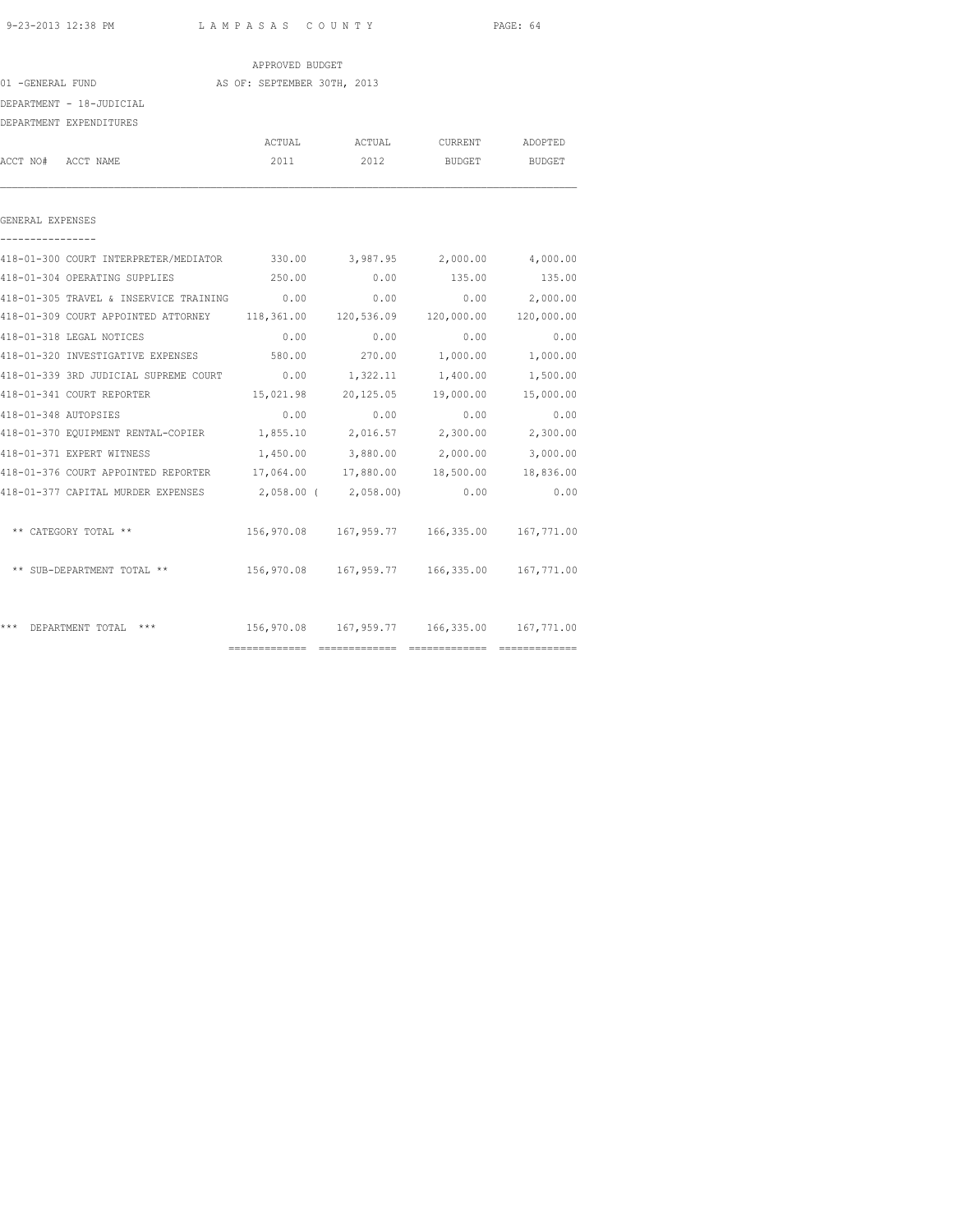|                                 | APPROVED BUDGET             |        |         |               |
|---------------------------------|-----------------------------|--------|---------|---------------|
| 01 - GENERAL FUND               | AS OF: SEPTEMBER 30TH, 2013 |        |         |               |
| DEPARTMENT - 19-HUMAN RESOURCES |                             |        |         |               |
| DEPARTMENT EXPENDITURES         |                             |        |         |               |
|                                 | ACTUAL                      | ACTUAL | CURRENT | ADOPTED       |
| ACCT NO# ACCT NAME              | 2011                        | 2012   | BUDGET  | <b>BUDGET</b> |
|                                 |                             |        |         |               |
|                                 |                             |        |         |               |
|                                 |                             |        |         |               |

### WAGES

| -<br>—<br>_<br>$\overline{\phantom{a}}$ |
|-----------------------------------------|
|-----------------------------------------|

| 419-00-102 SALARIES & WAGES APPOINTED         | 0.00 | 0.00 | 29,513.00                  | 47,887.00         |
|-----------------------------------------------|------|------|----------------------------|-------------------|
| 419-00-103 SALARY & WAGES DEPUTY              | 0.00 | 0.00 | 0.00                       | 0.00              |
| 419-00-104 SALARIES & WAGES DEP #2881         | 0.00 | 0.00 | 0.00                       | 0.00              |
| 419-00-106 TEMPORARY EMPLOYEES                | 0.00 | 0.00 | 0.00                       | 0.00              |
| 419-00-110 PART-TIME EMPLOYEES                | 0.00 | 0.00 | 0.00                       | 0.00              |
| 419-00-120 SALARY/OVERTIME                    | 0.00 | 0.00 | 0.00                       | 0.00              |
| ** CATEGORY TOTAL **                          | 0.00 |      | $0.00$ 29,513.00 47,887.00 |                   |
| EMPLOYEE BENEFITS                             |      |      |                            |                   |
| -----------------<br>419-00-203 FICA BENEFITS | 0.00 |      | $0.00$ 2,258.00 3,663.00   |                   |
| 419-00-204 GROUP MEDICAL INSURANCE            | 0.00 | 0.00 |                            | 3,730.00 5,664.00 |
| 419-00-205 RETIREMENT                         | 0.00 | 0.00 | 4,722.00                   | 7,662.00          |
| 419-00-207 WORKMEN'S COMP                     | 0.00 | 0.00 | 0.00                       | 154.00            |
| 419-00-208 UNEMPLOYMENT INSURANCE             | 0.00 | 0.00 | 0.00                       | 0.00              |
| 419-00-212 PHONE ALLOWANCE                    | 0.00 | 0.00 | 320.00 480.00              |                   |
| ** CATEGORY TOTAL **                          | 0.00 |      | $0.00$ 11,030.00 17,623.00 |                   |
| GENERAL EXPENSES<br>---------------           |      |      |                            |                   |
| 419-00-300 INTERPRETER                        | 0.00 | 0.00 | 0.00                       | 0.00              |
| 419-00-301 COMMUNICATIONS                     | 0.00 |      | $0.00$ 0.00                | 0.00              |
| 419-00-303 OFFICE SUPPLIES                    | 0.00 |      | $0.00$ 480.00              | 2,125.00          |
| 419-00-304 OPERATING SUPPLIES                 | 0.00 |      | $0.00$ 2,460.00            | 2,136.00          |
| 419-00-305 TRAVEL & INSERVICE TRAINING        | 0.00 | 0.00 | 200.00                     | 1,600.00          |
| 419-00-311 REPAIR/MAINTENANCE                 | 0.00 | 0.00 | 200.00                     | 0.00              |
| 419-00-315 DUES                               | 0.00 | 0.00 | 150.00                     | 125.00            |
| 419-00-337 ELECTIONS, JUDGES & SUPPLIE        | 0.00 | 0.00 | 0.00                       | 0.00              |
| 419-00-361 POSTAGE                            | 0.00 |      | $0.00$ 0.00                | 0.00              |
| 419-00-370 EQUIPMENT RENTAL - COPIER          | 0.00 | 0.00 | 0.00                       | 0.00              |
| 419-00-389 MISCELLANOUS EXPENSE               | 0.00 | 0.00 | 200.00                     | 100.00            |
| ** CATEGORY TOTAL **                          | 0.00 | 0.00 | 3,690.00                   | 6,086.00          |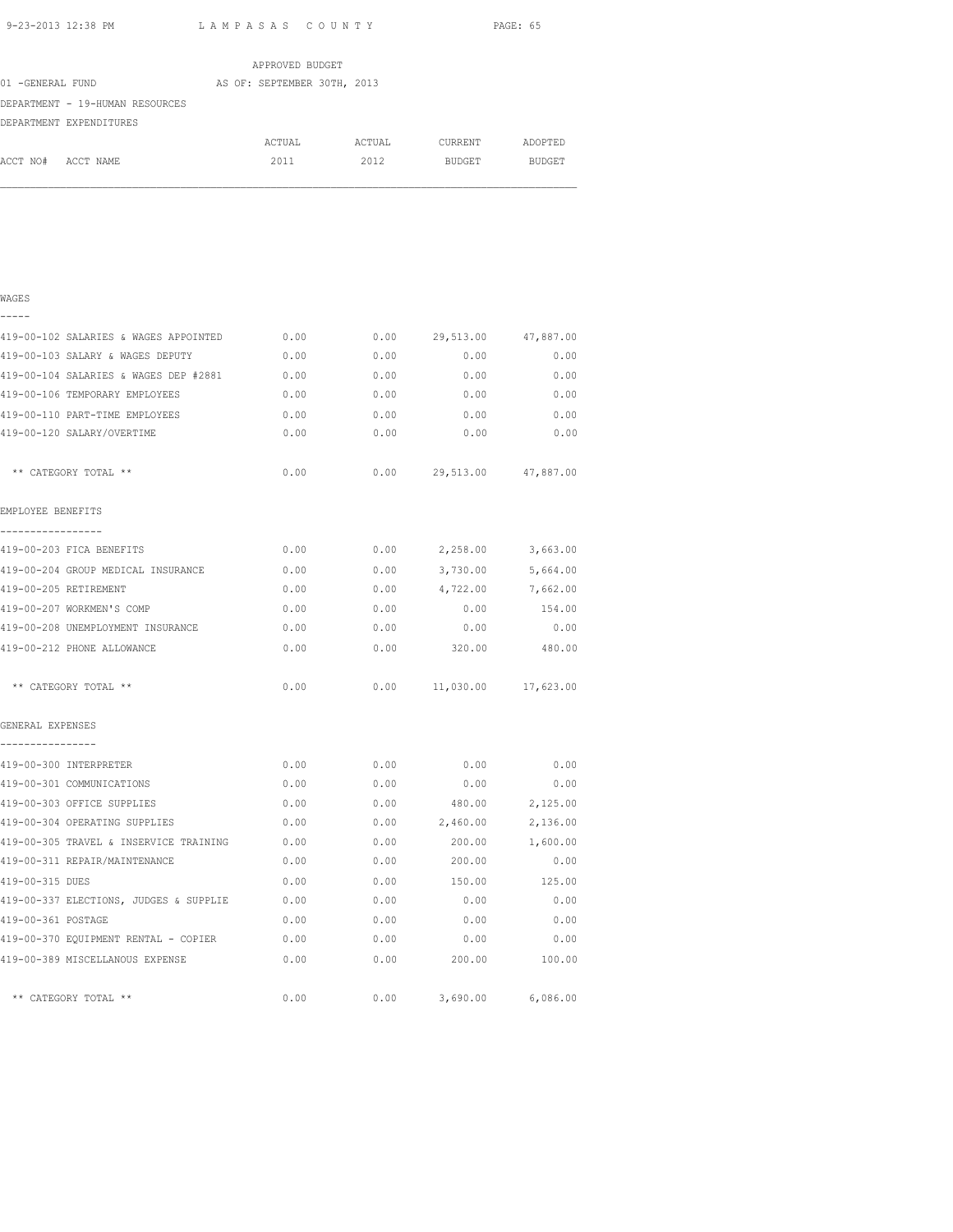| 9-23-2013 12:38 PM                                                             | LAMPASAS COUNTY                                |                                   |                                          | PAGE: 66      |
|--------------------------------------------------------------------------------|------------------------------------------------|-----------------------------------|------------------------------------------|---------------|
| 01 -GENERAL FUND<br>DEPARTMENT - 19-HUMAN RESOURCES<br>DEPARTMENT EXPENDITURES | APPROVED BUDGET<br>AS OF: SEPTEMBER 30TH, 2013 |                                   |                                          |               |
| ACCT NO# ACCT NAME                                                             | ACTUAL<br>2011                                 | 2012                              | ACTUAL CURRENT ADOPTED                   | BUDGET BUDGET |
| CAPITAL OUTLAY<br>-------------                                                |                                                |                                   |                                          |               |
| 419-00-401 OFFICE MACHINES & EQUIPMENT                                         | 0.00                                           | 0.00                              | 0.00                                     | 0.00          |
| ** CATEGORY TOTAL **                                                           | 0.00                                           | 0.00                              | 0.00                                     | 0.00          |
| 419-00-500 OPERATING TRANSFERS-OUT                                             | 0.00                                           | 0.00                              | 0.00                                     | 0.00          |
| ** CATEGORY TOTAL **                                                           | 0.00                                           | 0.00                              | 0.00                                     | 0.00          |
| ** SUB-DEPARTMENT TOTAL **                                                     | 0.00                                           |                                   | $0.00 \qquad 44,233.00 \qquad 71,596.00$ |               |
| GENERAL EXPENSES                                                               |                                                |                                   |                                          |               |
| .<br>419-01-354 VOTER REGISTRATION SUPPLIES 0.00                               |                                                | 0.00                              | 0.00                                     | 0.00          |
| ** CATEGORY TOTAL **                                                           | 0.00                                           | 0.00                              | 0.00                                     | 0.00          |
| ** SUB-DEPARTMENT TOTAL **                                                     | 0.00                                           | 0.00                              | 0.00                                     | 0.00          |
| *** DEPARTMENT TOTAL ***                                                       |                                                | $0.00$ 0.00 $44,233.00$ 71,596.00 |                                          |               |
|                                                                                |                                                |                                   |                                          |               |

\*\*\* FUND TOTAL EXPENDITURES \*\*\* 6,503,464.64 6,842,873.36 7,542,478.00 7,425,659.00

============= ============= ============= =============

\*\*\* END OF REPORT \*\*\*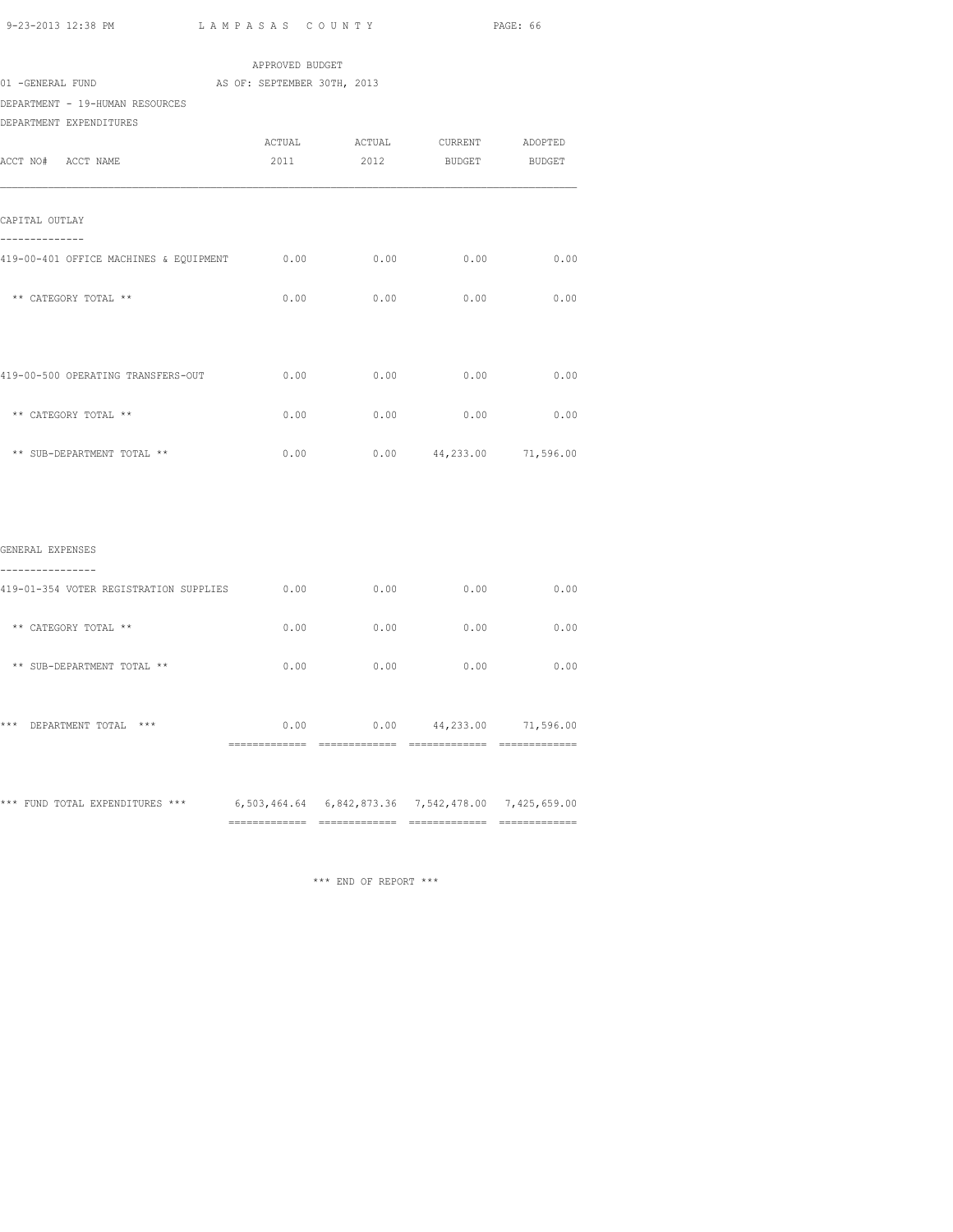|                       | APPROVED BUDGET             |  |  |  |  |
|-----------------------|-----------------------------|--|--|--|--|
| 02 -GENERAL JURY FUND | AS OF: SEPTEMBER 30TH, 2013 |  |  |  |  |
| FINANCIAL SUMMARY     |                             |  |  |  |  |
|                       |                             |  |  |  |  |

|                                                                  | ACTUAL                         | ACTUAL                  | CURRENT | ADOPTED                      |
|------------------------------------------------------------------|--------------------------------|-------------------------|---------|------------------------------|
| ACCT NO# ACCT NAME                                               |                                | 2011 2012 BUDGET BUDGET |         |                              |
|                                                                  |                                |                         |         |                              |
|                                                                  |                                |                         |         |                              |
| REVENUE SUMMARY                                                  |                                |                         |         |                              |
|                                                                  |                                |                         |         |                              |
| 06-JURY FUND                                                     |                                | 5.56 14.74              | 0.00    | 0.00                         |
|                                                                  |                                |                         |         |                              |
|                                                                  |                                |                         |         |                              |
| *** TOTAL REVENUE ***                                            |                                | 5.56 14.74 0.00         |         | 0.00                         |
|                                                                  |                                |                         |         |                              |
|                                                                  |                                |                         |         |                              |
| EXPENDITURE SUMMARY                                              |                                |                         |         |                              |
|                                                                  |                                |                         |         |                              |
| 06-JURY FUND                                                     |                                | 1,435.00 (525.00) 0.00  |         | 0.00                         |
|                                                                  |                                |                         |         |                              |
|                                                                  |                                |                         |         |                              |
| *** TOTAL EXPENDITURES ***                                       | $1,435.00$ ( 525.00) 0.00 0.00 |                         |         |                              |
|                                                                  | ============= =============    |                         |         | ============================ |
|                                                                  |                                |                         |         |                              |
| REVENUES OVER/(UNDER) EXPENDITURES ( 1,429.44) 539.74 0.00 00 00 |                                |                         |         |                              |
|                                                                  |                                |                         |         |                              |
|                                                                  |                                |                         |         |                              |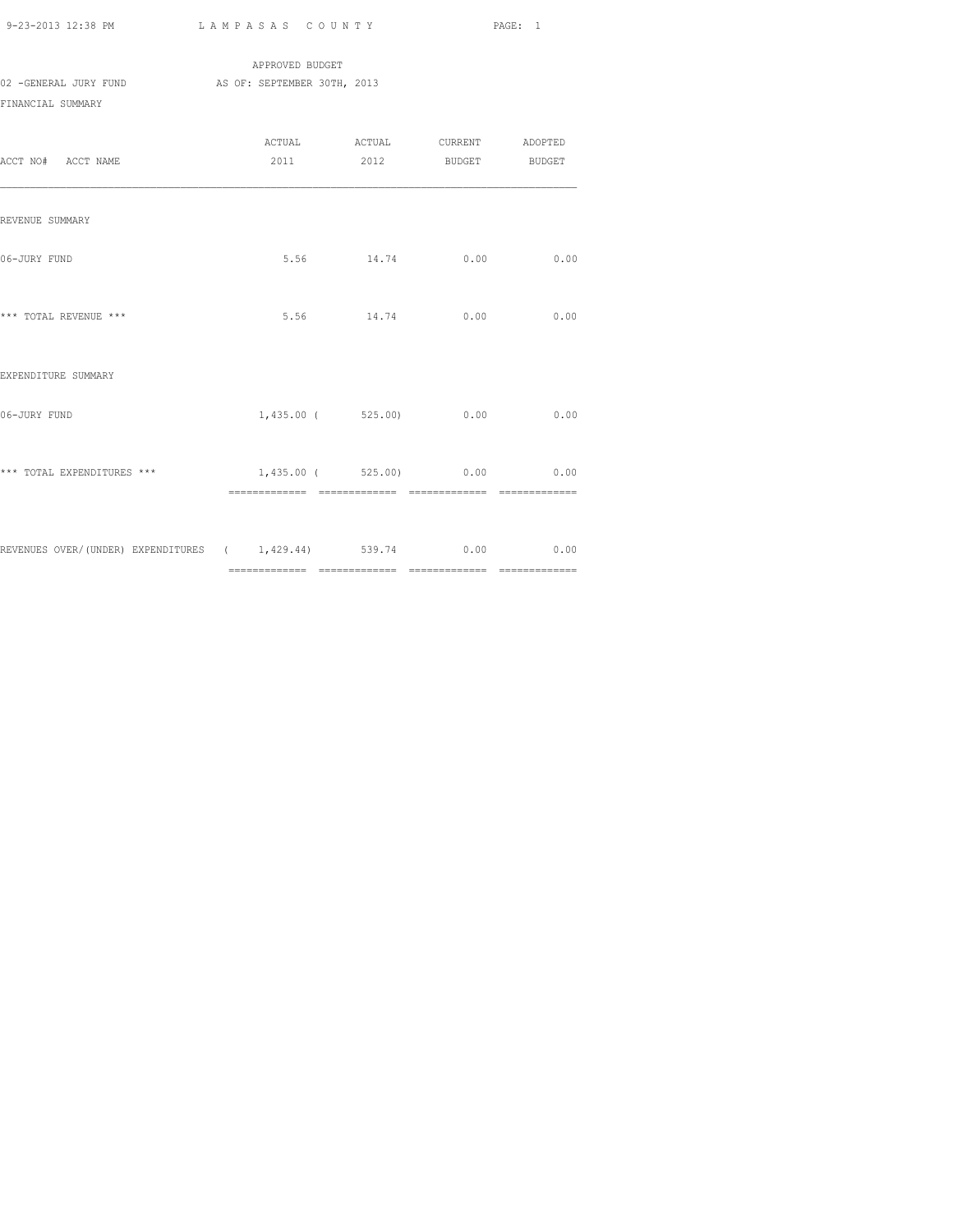|                                    | APPROVED BUDGET             |               |                    |                |
|------------------------------------|-----------------------------|---------------|--------------------|----------------|
| 02 -GENERAL JURY FUND              | AS OF: SEPTEMBER 30TH, 2013 |               |                    |                |
| DEPARTMENT - 06-JURY FUND          |                             |               |                    |                |
| DEPARTMENT REVENUES                |                             |               |                    |                |
|                                    |                             | ACTUAL ACTUAL | CURRENT ADOPTED    |                |
| ACCT NO# ACCT NAME                 | 2011                        |               | 2012 BUDGET BUDGET |                |
|                                    |                             |               |                    |                |
| 106-00-099 INTEREST REVENUE        |                             | 5.56 14.74    | 0.00               | 0.00           |
| 106-00-190 MISCELLANEOUS           | 0.00                        | 0.00          | 0.00               | 0.00           |
| 206-00-010 OPERATING TRANSFERS IN  | 0.00                        | 0.00          | 0.00               | 0.00           |
| ** SUB-DEPARTMENT REVENUE TOTAL ** | 5.56                        | 14.74         | 0.00               | 0.00           |
| ** DEPARTMENT REVENUE TOTAL **     | 5.56                        | 14.74         | 0.00               | 0.00           |
| *** FUND TOTAL REVENUES ***        |                             | 5.56 14.74    | 0.00               | 0.00           |
|                                    |                             |               |                    | ============== |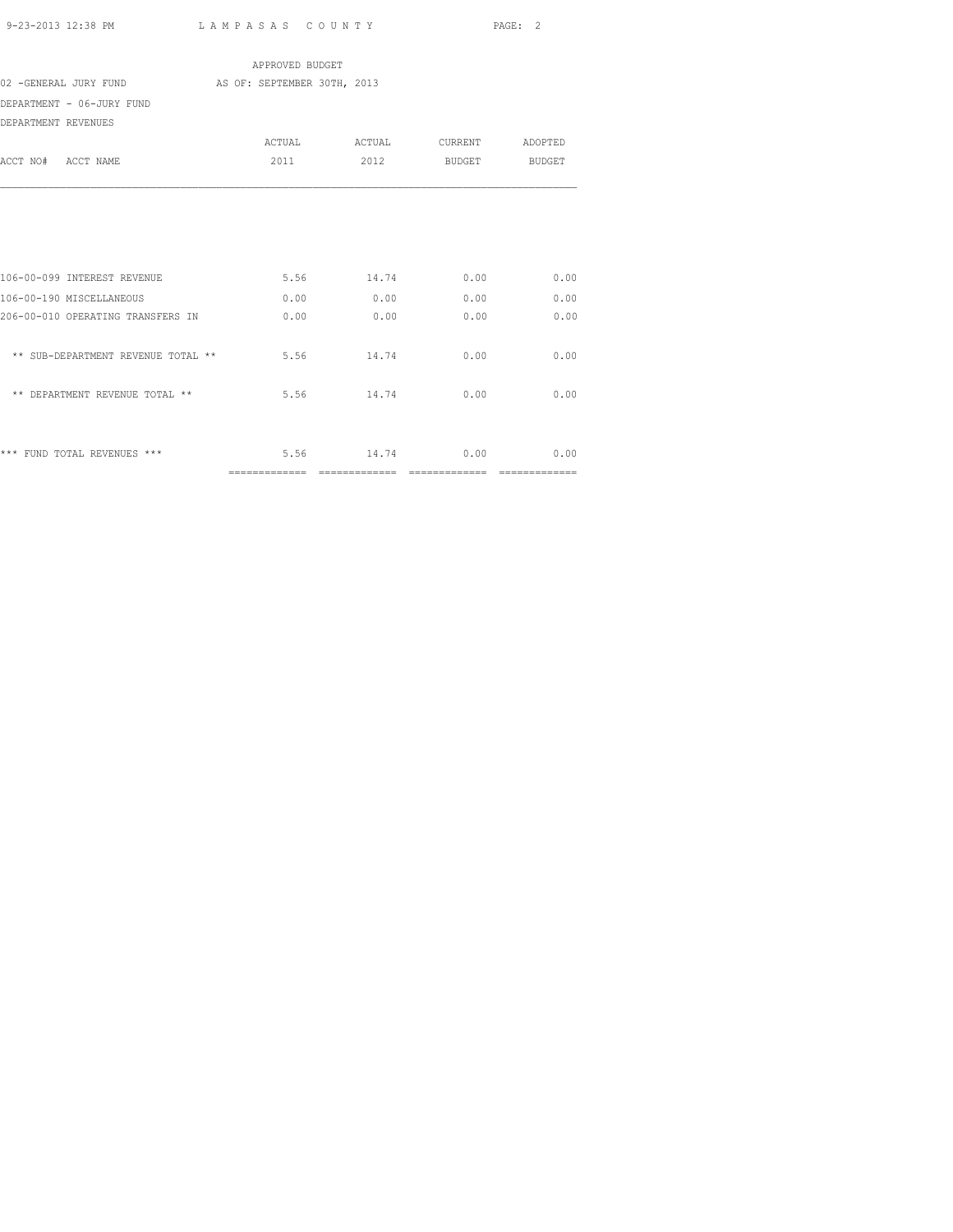| 9-23-2013 12:38 PM                    | LAMPASAS COUNTY              |  | PAGE: 3              |                               |               |
|---------------------------------------|------------------------------|--|----------------------|-------------------------------|---------------|
|                                       | APPROVED BUDGET              |  |                      |                               |               |
| 02 -GENERAL JURY FUND                 | AS OF: SEPTEMBER 30TH, 2013  |  |                      |                               |               |
| DEPARTMENT - 06-JURY FUND             |                              |  |                      |                               |               |
| DEPARTMENT EXPENDITURES               |                              |  |                      |                               |               |
|                                       |                              |  |                      | ACTUAL ACTUAL CURRENT ADOPTED |               |
| ACCT NO# ACCT NAME                    | 2011                         |  | 2012                 | BUDGET BUDGET                 |               |
|                                       |                              |  |                      |                               |               |
| GENERAL EXPENSES<br>----------------- |                              |  |                      |                               |               |
| 406-00-310 JURY FEES                  |                              |  |                      | $1,435.00$ ( 525.00) 0.00     | 0.00          |
| 406-00-375 BANK CHARGES               | 0.00                         |  | 0.00                 | 0.00                          | 0.00          |
| ** CATEGORY TOTAL **                  |                              |  | $1,435.00$ ( 525.00) | 0.00                          | 0.00          |
| 406-00-500 OPERATING TRANSFER OUT     | 0.00                         |  | 0.00                 | 0.00                          | 0.00          |
| ** CATEGORY TOTAL **                  | 0.00                         |  | 0.00                 | 0.00                          | 0.00          |
| ** SUB-DEPARTMENT TOTAL **            | 1,435.00 (525.00)            |  |                      | 0.00                          | 0.00          |
| *** DEPARTMENT TOTAL ***              |                              |  |                      | 1,435.00 ( 525.00) 0.00 0.00  | ============= |
| *** FUND TOTAL EXPENDITURES ***       | $1,435.00$ ( $525.00$ ) 0.00 |  |                      |                               | 0.00          |

\*\*\* END OF REPORT \*\*\*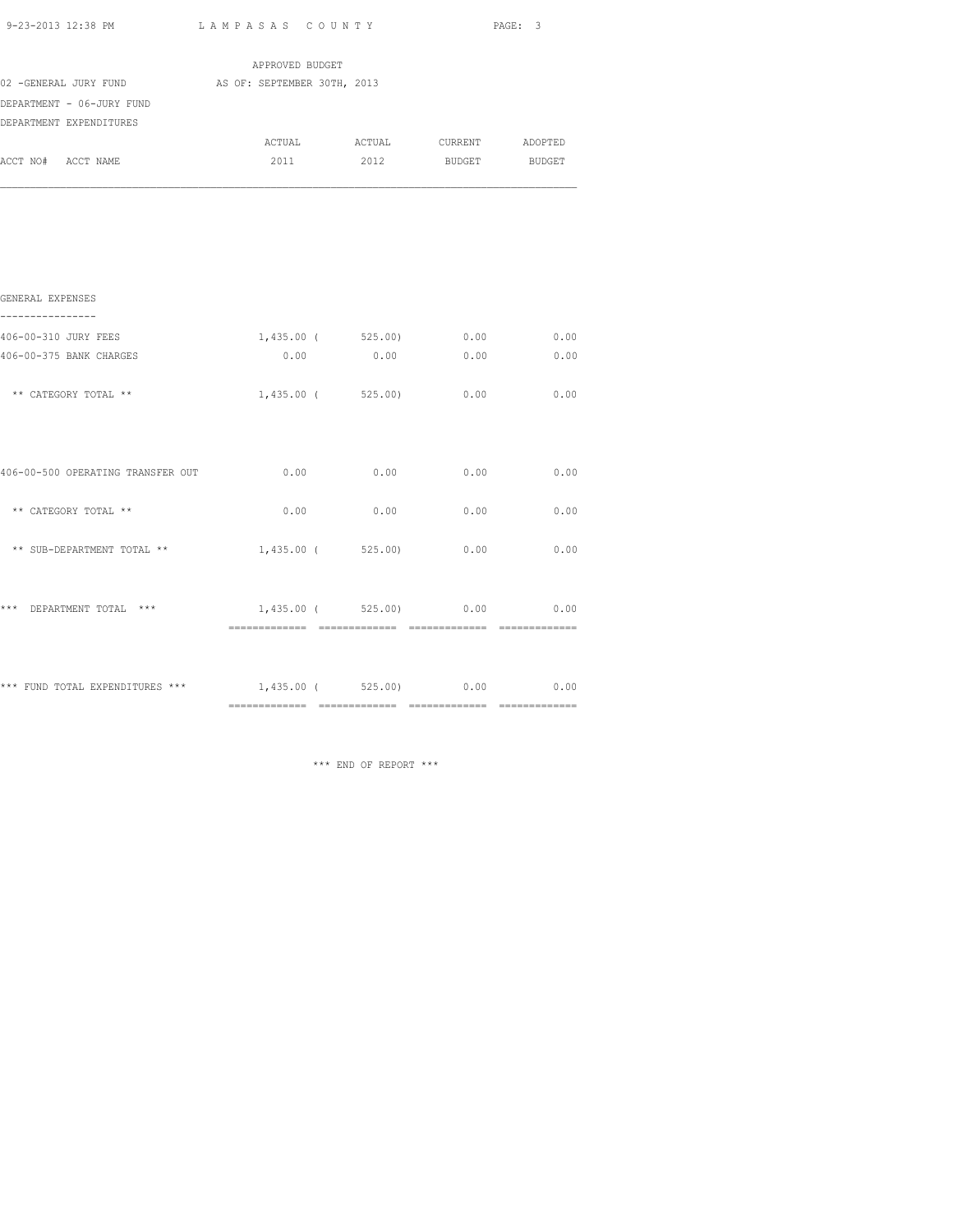APPROVED BUDGET 03 -JUDICIAL COURT TECH AS OF: SEPTEMBER 30TH, 2013 FINANCIAL SUMMARY

| ACCT NO# ACCT NAME                                                     | 2011 | ACTUAL ACTUAL<br>2012            | <b>CURRENT</b><br><b>BUDGET</b> | ADOPTED<br>BUDGET |
|------------------------------------------------------------------------|------|----------------------------------|---------------------------------|-------------------|
|                                                                        |      |                                  |                                 |                   |
| REVENUE SUMMARY                                                        |      |                                  |                                 |                   |
| 00-JUSTICE OF PEACE REV                                                |      | 31.47 41.33 0.00                 |                                 | 0.00              |
| 12-JUSTICE OF PEACE #1                                                 |      | 3,660.01 3,218.98                | 0.00                            | 0.00              |
| 13-JUSTICE OF PEACE #3                                                 |      | 1,955.45 1,412.53                | 0.00                            | 0.00              |
| 14-JUSTICE OF PEACE #4                                                 |      | 2,929.32 2,404.38                | 0.00                            | 0.00              |
| *** TOTAL REVENUE ***                                                  |      | 8,576.25 7,077.22                | 0.00                            | 0.00              |
| EXPENDITURE SUMMARY                                                    |      |                                  |                                 |                   |
| 12-JUSTICE OF PEACE #1                                                 |      | 1,450.84 1,294.67 16,000.00      |                                 | 0.00              |
| 13-JUSTICE OF PEACE #3                                                 |      | 933.52 378.00 0.00               |                                 | 0.00              |
| 14-JUSTICE OF PEACE #4                                                 |      | 1,481.71 1,330.28                | 0.00                            | 0.00              |
| *** TOTAL EXPENDITURES ***                                             |      | 3,866.07 3,002.95 16,000.00 0.00 |                                 |                   |
|                                                                        |      |                                  |                                 |                   |
| REVENUES OVER/(UNDER) EXPENDITURES 4,710.18 4,074.27 ( 16,000.00) 0.00 |      |                                  |                                 |                   |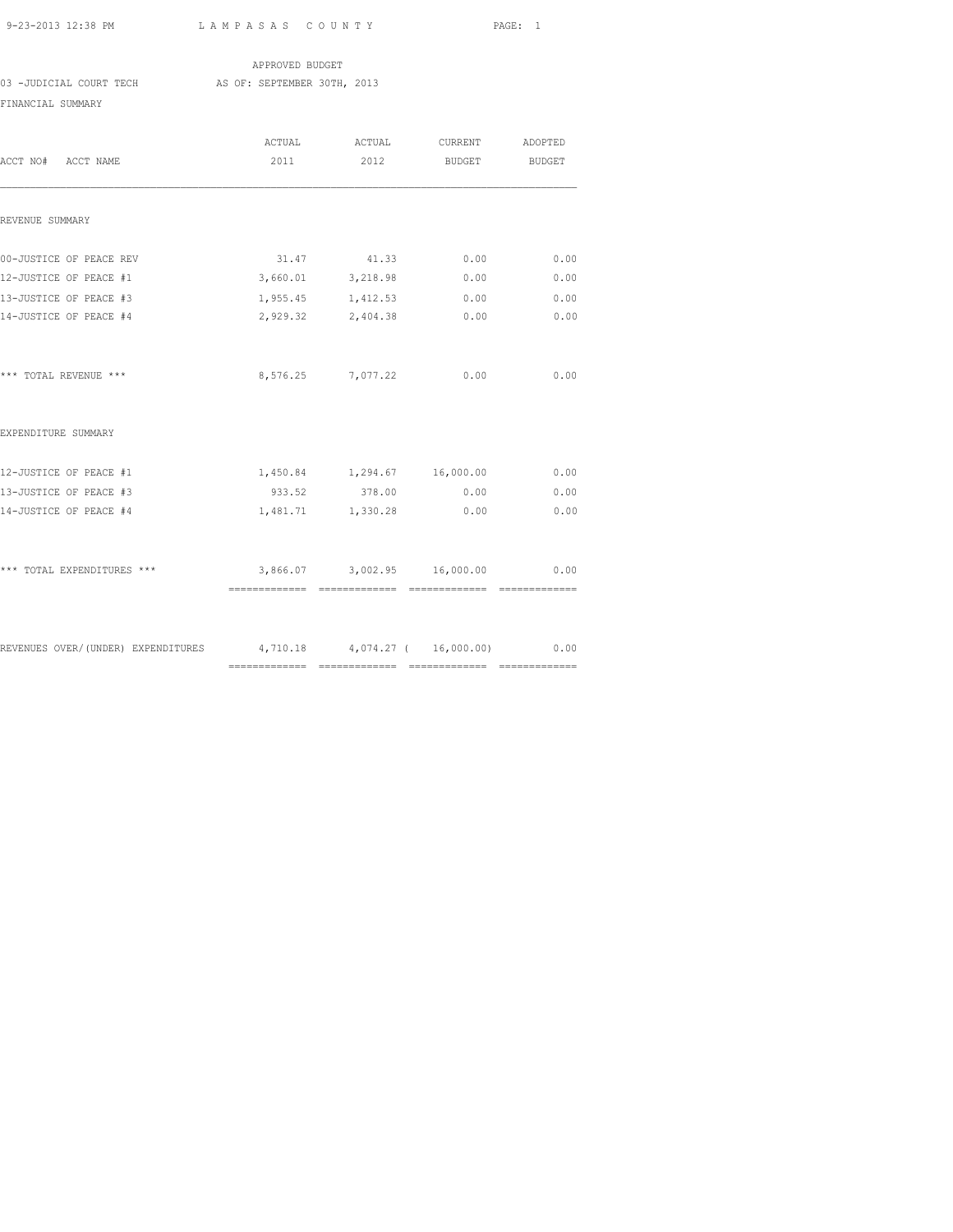|                                                     | APPROVED BUDGET |             |               |         |
|-----------------------------------------------------|-----------------|-------------|---------------|---------|
| 03 -JUDICIAL COURT TECH AS OF: SEPTEMBER 30TH, 2013 |                 |             |               |         |
| DEPARTMENT - 00-JUSTICE OF PEACE REV                |                 |             |               |         |
| DEPARTMENT REVENUES                                 |                 |             |               |         |
|                                                     | ACTUAL          | ACTUAL      | CURRENT       | ADOPTED |
| ACCT NO# ACCT NAME                                  | 2011            | 2012        | BUDGET BUDGET |         |
|                                                     |                 |             |               |         |
|                                                     |                 |             |               |         |
|                                                     |                 |             |               |         |
|                                                     |                 |             |               |         |
|                                                     |                 |             |               |         |
| 100-00-099 INTEREST REVENUE                         |                 | 31.47 41.33 | 0.00          | 0.00    |
|                                                     |                 |             |               |         |
| ** SUB-DEPARTMENT REVENUE TOTAL **                  | 31.47           | 41.33       | 0.00          | 0.00    |
|                                                     |                 |             |               |         |
| ** DEPARTMENT REVENUE TOTAL **                      |                 | 31.47 41.33 | 0.00          | 0.00    |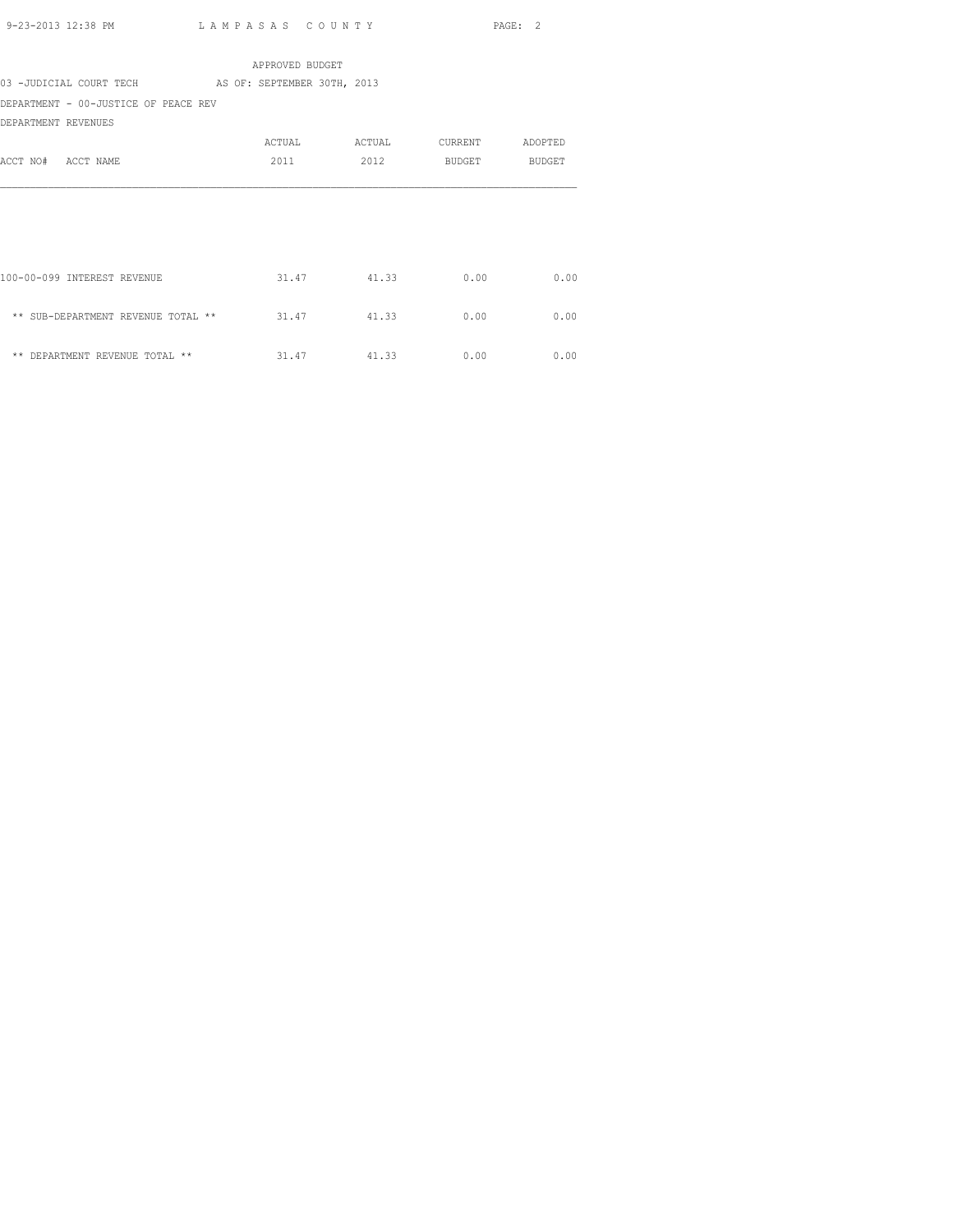|                                     | APPROVED BUDGET             |        |         |         |
|-------------------------------------|-----------------------------|--------|---------|---------|
| 03 -JUDICIAL COURT TECH             | AS OF: SEPTEMBER 30TH, 2013 |        |         |         |
| DEPARTMENT - 12-JUSTICE OF PEACE #1 |                             |        |         |         |
| DEPARTMENT REVENUES                 |                             |        |         |         |
|                                     | ACTUAL                      | ACTUAL | CURRENT | ADOPTED |
| ACCT NO# ACCT NAME                  | 2011                        | 2012   | BUDGET  | BUDGET  |
|                                     |                             |        |         |         |
|                                     |                             |        |         |         |
|                                     |                             |        |         |         |
|                                     |                             |        |         |         |
|                                     |                             |        |         |         |
| 112-00-080 JUSTICE OF PEACE #1      | 3,660.01 3,218.98           |        | 0.00    | 0.00    |
|                                     |                             |        |         |         |
| ** SUB-DEPARTMENT REVENUE TOTAL **  | 3,660.01 3,218.98           |        | 0.00    | 0.00    |
|                                     |                             |        |         |         |
| ** DEPARTMENT REVENUE TOTAL **      | 3,660.01 3,218.98           |        | 0.00    | 0.00    |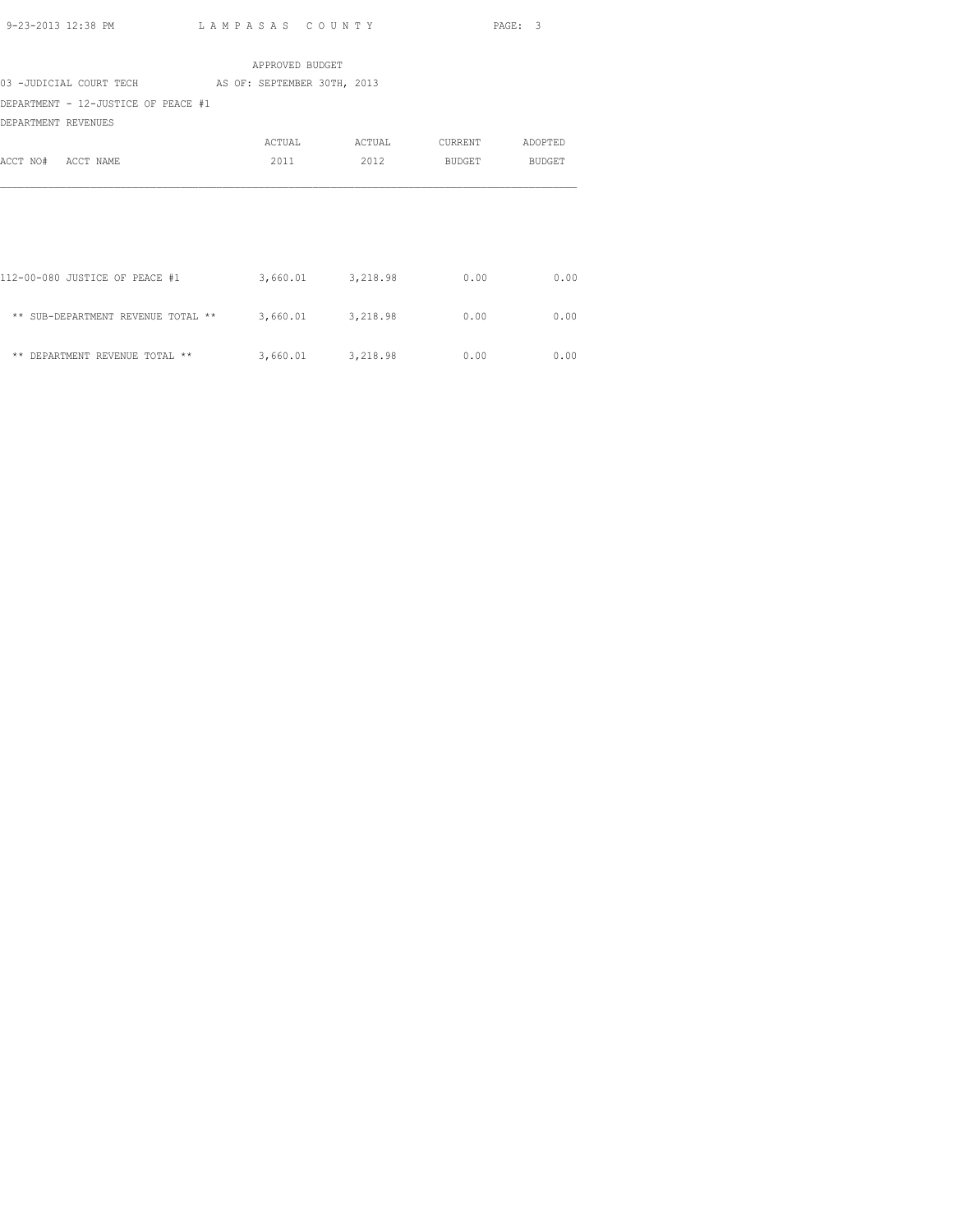|                                                          | APPROVED BUDGET |                   |               |         |
|----------------------------------------------------------|-----------------|-------------------|---------------|---------|
| 03 -JUDICIAL COURT TECH AS OF: SEPTEMBER 30TH, 2013      |                 |                   |               |         |
| DEPARTMENT - 13-JUSTICE OF PEACE #3                      |                 |                   |               |         |
| DEPARTMENT REVENUES                                      |                 |                   |               |         |
|                                                          | ACTUAL          | ACTUAL            | CURRENT       | ADOPTED |
| ACCT NO# ACCT NAME                                       | 2011            | 2012              | BUDGET BUDGET |         |
|                                                          |                 |                   |               |         |
|                                                          |                 |                   |               |         |
|                                                          |                 |                   |               |         |
|                                                          |                 |                   |               |         |
|                                                          |                 |                   |               |         |
| 113-00-080 JUSTICE OF PEACE #3                           |                 | 1,955.45 1,412.53 | 0.00          | 0.00    |
|                                                          |                 |                   |               |         |
| ** SUB-DEPARTMENT REVENUE TOTAL ** $1,955.45$ $1,412.53$ |                 |                   | 0.00          | 0.00    |
|                                                          |                 |                   |               |         |
| ** DEPARTMENT REVENUE TOTAL **                           |                 | 1,955.45 1,412.53 | 0.00          | 0.00    |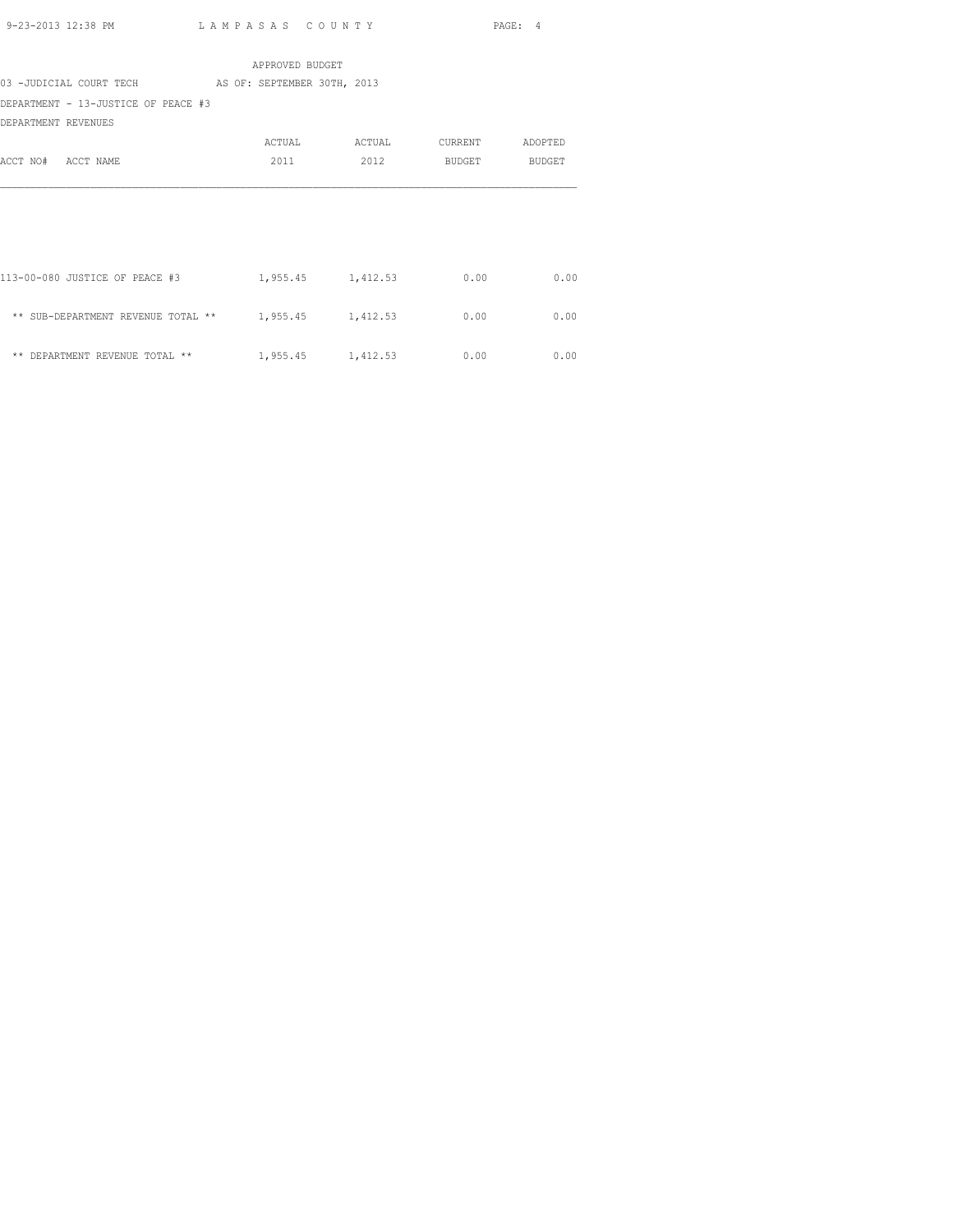|                                                          | APPROVED BUDGET   |                   |                    |      |
|----------------------------------------------------------|-------------------|-------------------|--------------------|------|
| 03 -JUDICIAL COURT TECH AS OF: SEPTEMBER 30TH, 2013      |                   |                   |                    |      |
| DEPARTMENT - 14-JUSTICE OF PEACE #4                      |                   |                   |                    |      |
| DEPARTMENT REVENUES                                      |                   |                   |                    |      |
|                                                          |                   | ACTUAL ACTUAL     | CURRENT ADOPTED    |      |
| ACCT NO# ACCT NAME                                       | 2011              |                   | 2012 BUDGET BUDGET |      |
|                                                          |                   |                   |                    |      |
| 114-00-080 JUSTICE OF PEACE e4                           | 2,929.32 2,404.38 |                   | 0.00               | 0.00 |
| ** SUB-DEPARTMENT REVENUE TOTAL ** $2,929.32$ $2,404.38$ |                   |                   | 0.00               | 0.00 |
| ** DEPARTMENT REVENUE TOTAL **                           |                   | 2,929.32 2,404.38 | 0.00               | 0.00 |
| *** FUND TOTAL REVENUES ***                              |                   | 8,576.25 7,077.22 | 0.00               | 0.00 |

============= ============= ============= =============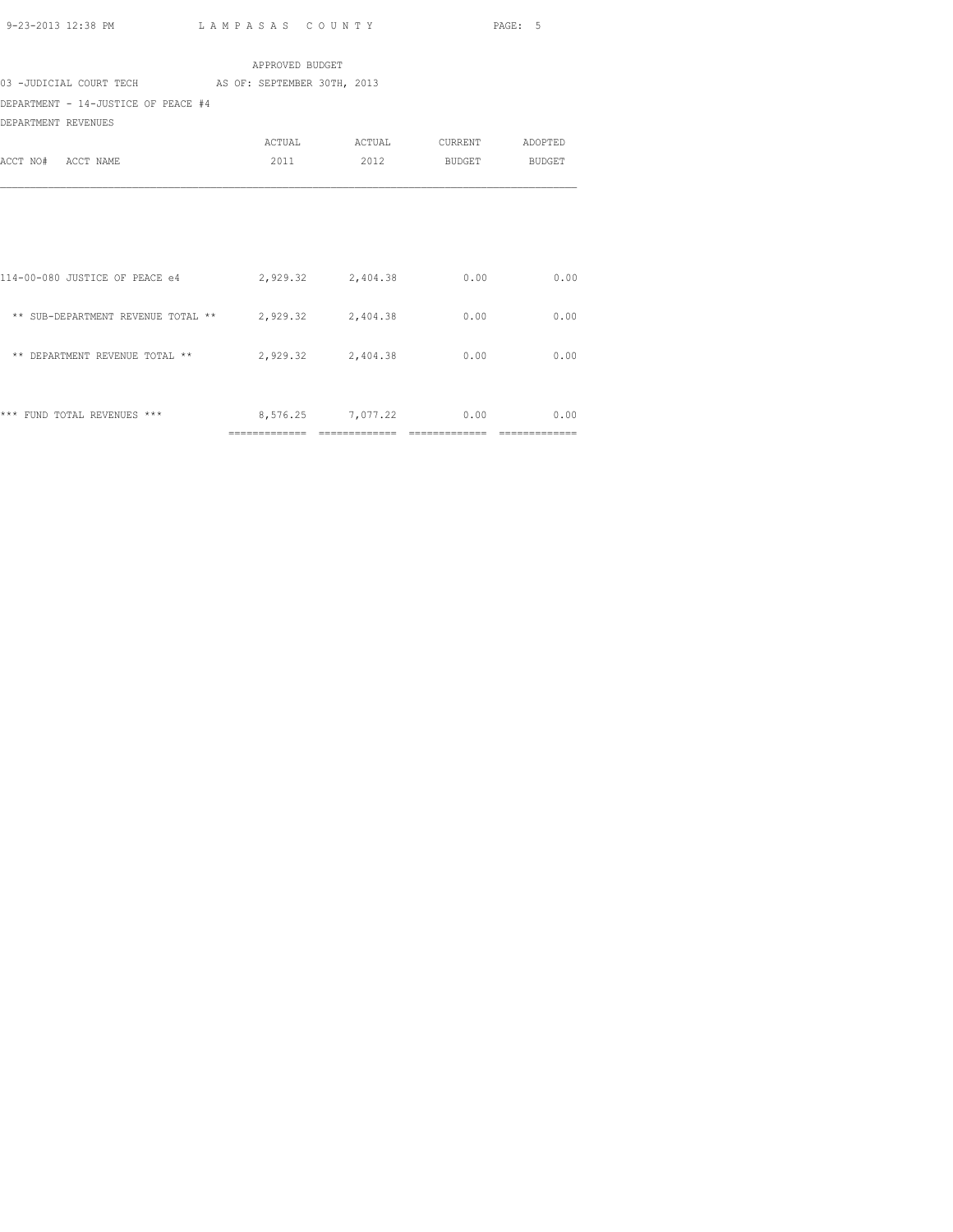| 9-23-2013 12:38 PM                                  | LAMPASAS COUNTY |                   |      |                         | PAGE: 6 |
|-----------------------------------------------------|-----------------|-------------------|------|-------------------------|---------|
|                                                     |                 | APPROVED BUDGET   |      |                         |         |
| 03 -JUDICIAL COURT TECH AS OF: SEPTEMBER 30TH, 2013 |                 |                   |      |                         |         |
| DEPARTMENT - 12-JUSTICE OF PEACE #1                 |                 |                   |      |                         |         |
| DEPARTMENT EXPENDITURES                             |                 |                   |      |                         |         |
|                                                     |                 | ACTUAL ACTUAL     |      | CURRENT ADOPTED         |         |
| ACCT NO# ACCT NAME                                  |                 |                   |      | 2011 2012 BUDGET BUDGET |         |
|                                                     |                 |                   |      |                         |         |
|                                                     |                 |                   |      |                         |         |
|                                                     |                 |                   |      |                         |         |
| GENERAL EXPENSES                                    |                 |                   |      |                         |         |
| 412-00-304 OPERATING SUPPLIES                       |                 | 0.00              | 0.00 | 0.00                    | 0.00    |
| 412-00-312 EQUIPMENT MAINTENANCE CONTR 0.00         |                 |                   |      | 0.00<br>0.00            | 0.00    |
| 412-00-389 MISCELLANOUS                             |                 | 1,450.84 1,294.67 |      | 0.00                    | 0.00    |
| ** CATEGORY TOTAL **                                |                 | 1,450.84 1,294.67 |      | 0.00                    | 0.00    |
|                                                     |                 |                   |      |                         |         |

|     |                                   | ============== | ============= | ______________<br>------------- | --------------<br>------------- |
|-----|-----------------------------------|----------------|---------------|---------------------------------|---------------------------------|
| *** | ***<br>DEPARTMENT TOTAL           | 1,450.84       | 1,294.67      | 16,000.00                       | 0.00                            |
|     | ** SUB-DEPARTMENT TOTAL **        | 1,450.84       | 1,294.67      | 16,000.00                       | 0.00                            |
| **  | CATEGORY TOTAL **                 | 0.00           | 0.00          | 16,000.00                       | 0.00                            |
|     | 412-00-500 OPERATING TRANSFER-OUT | 0.00           | 0.00          | 16,000.00                       | 0.00                            |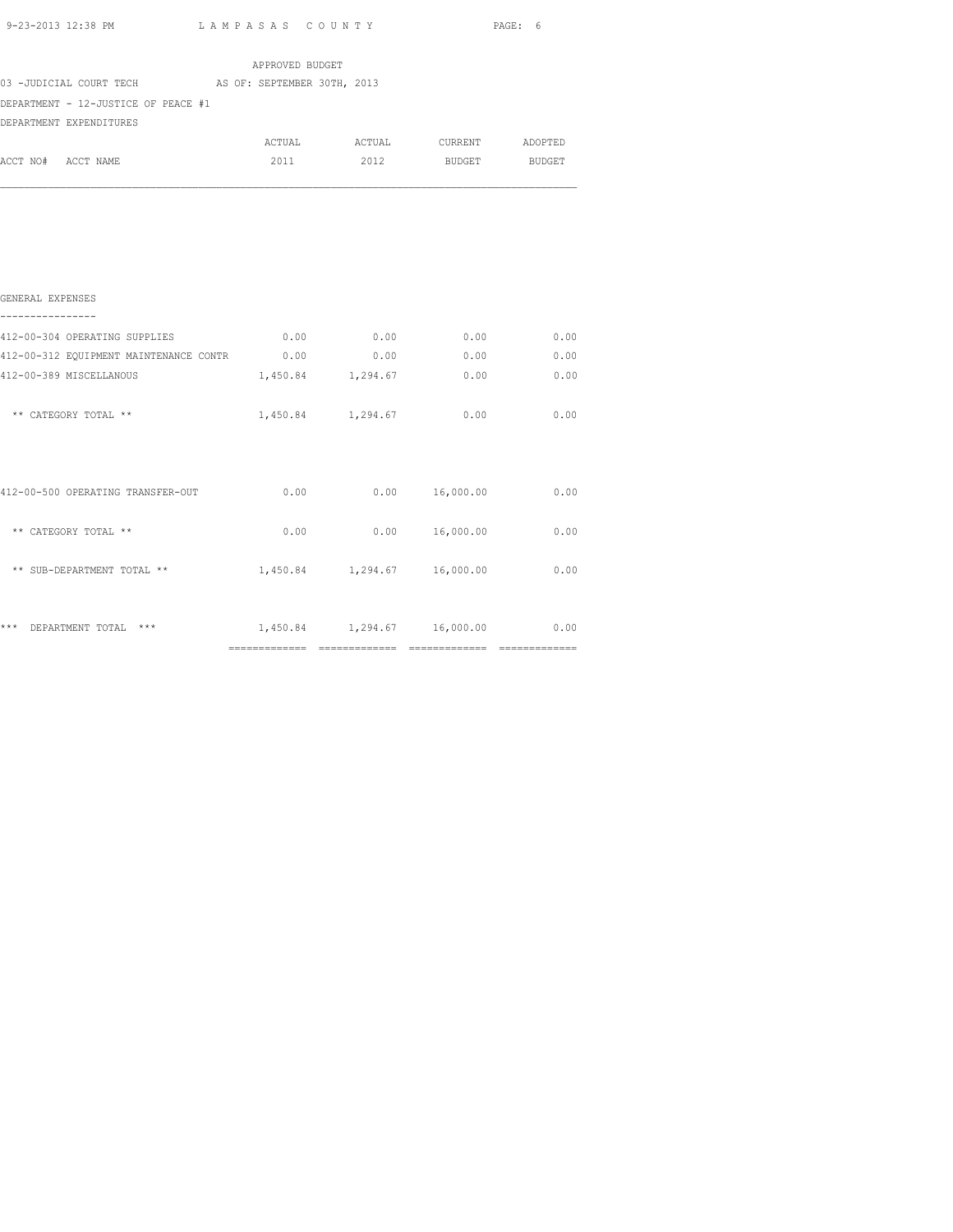|                                     |  | APPROVED BUDGET             |        |         |               |
|-------------------------------------|--|-----------------------------|--------|---------|---------------|
| 03 -JUDICIAL COURT TECH             |  | AS OF: SEPTEMBER 30TH, 2013 |        |         |               |
| DEPARTMENT - 13-JUSTICE OF PEACE #3 |  |                             |        |         |               |
| DEPARTMENT EXPENDITURES             |  |                             |        |         |               |
|                                     |  | ACTUAL                      | ACTUAL | CURRENT | ADOPTED       |
| ACCT NO# ACCT NAME                  |  | 2011                        | 2012   | BUDGET  | <b>BUDGET</b> |
|                                     |  |                             |        |         |               |
|                                     |  |                             |        |         |               |
|                                     |  |                             |        |         |               |

| ***<br>***<br>DEPARTMENT TOTAL         | 933.52 | 378.00 | 0.00 | 0.00 |
|----------------------------------------|--------|--------|------|------|
| ** SUB-DEPARTMENT TOTAL **             | 933.52 | 378.00 | 0.00 | 0.00 |
| ** CATEGORY TOTAL **                   | 933.52 | 378.00 | 0.00 | 0.00 |
| 413-00-389 MISCELLANOUSE               | 502.32 | 378.00 | 0.00 | 0.00 |
| 413-00-312 EQUIPMENT MAINTENANCE CONTR | 0.00   | 0.00   | 0.00 | 0.00 |
| 413-00-304 OPERATING SUPPLIES          | 431.20 | 0.00   | 0.00 | 0.00 |
| GENERAL EXPENSES                       |        |        |      |      |
|                                        |        |        |      |      |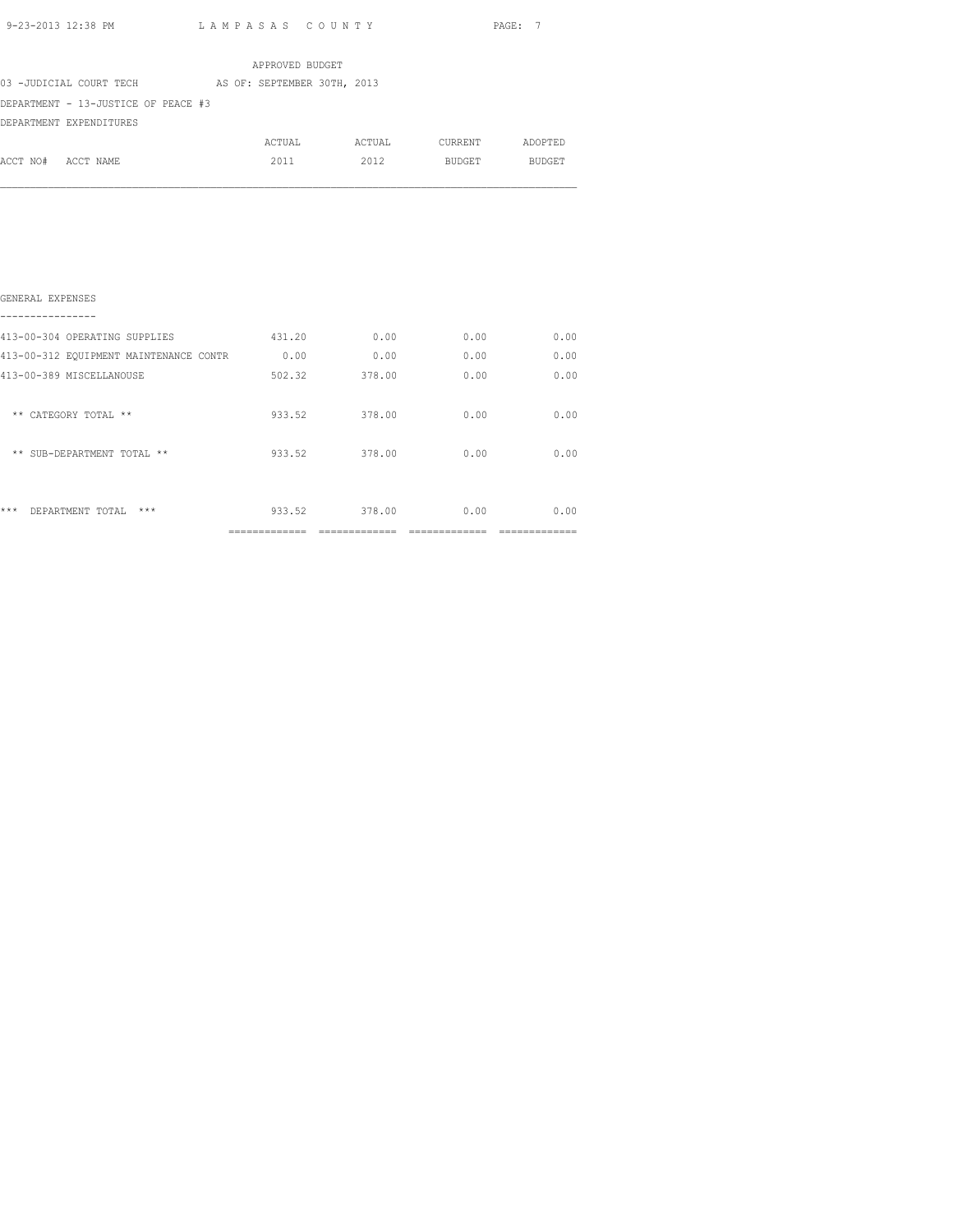|                                     | APPROVED BUDGET             |        |                |               |
|-------------------------------------|-----------------------------|--------|----------------|---------------|
| 03 -JUDICIAL COURT TECH             | AS OF: SEPTEMBER 30TH, 2013 |        |                |               |
| DEPARTMENT - 14-JUSTICE OF PEACE #4 |                             |        |                |               |
| DEPARTMENT EXPENDITURES             |                             |        |                |               |
|                                     | ACTUAL                      | ACTUAL | <b>CURRENT</b> | ADOPTED       |
| ACCT NO#<br>ACCT NAME               | 2011                        | 2012   | BUDGET         | <b>BUDGET</b> |
|                                     |                             |        |                |               |
|                                     |                             |        |                |               |

| GENERAL EXPENSES                       |                |                             |      |      |
|----------------------------------------|----------------|-----------------------------|------|------|
| 414-00-304 OPERATING SUPPLIES          |                | 0.00                        | 0.00 | 0.00 |
|                                        | 1,012.37       |                             |      |      |
| 414-00-312 EQUIPMENT MAINTENANCE CONTR | 0.00           | 0.00                        | 0.00 | 0.00 |
| 414-00-389 MISCELLANEOUS               | 469.34         | 1,330.28                    | 0.00 | 0.00 |
|                                        |                |                             |      |      |
| ** CATEGORY TOTAL **                   |                | 1,481.71 1,330.28           | 0.00 | 0.00 |
|                                        |                |                             |      |      |
| ** SUB-DEPARTMENT TOTAL **             |                | 1,481.71 1,330.28           | 0.00 | 0.00 |
|                                        |                |                             |      |      |
|                                        |                |                             |      |      |
| ***<br>$***$<br>DEPARTMENT TOTAL       |                | 1,481.71 1,330.28           | 0.00 | 0.00 |
|                                        |                |                             |      |      |
|                                        |                |                             |      |      |
|                                        |                |                             |      |      |
| *** FUND TOTAL EXPENDITURES ***        |                | 3,866.07 3,002.95 16,000.00 |      | 0.00 |
|                                        | -------------- |                             |      |      |

\*\*\* END OF REPORT \*\*\*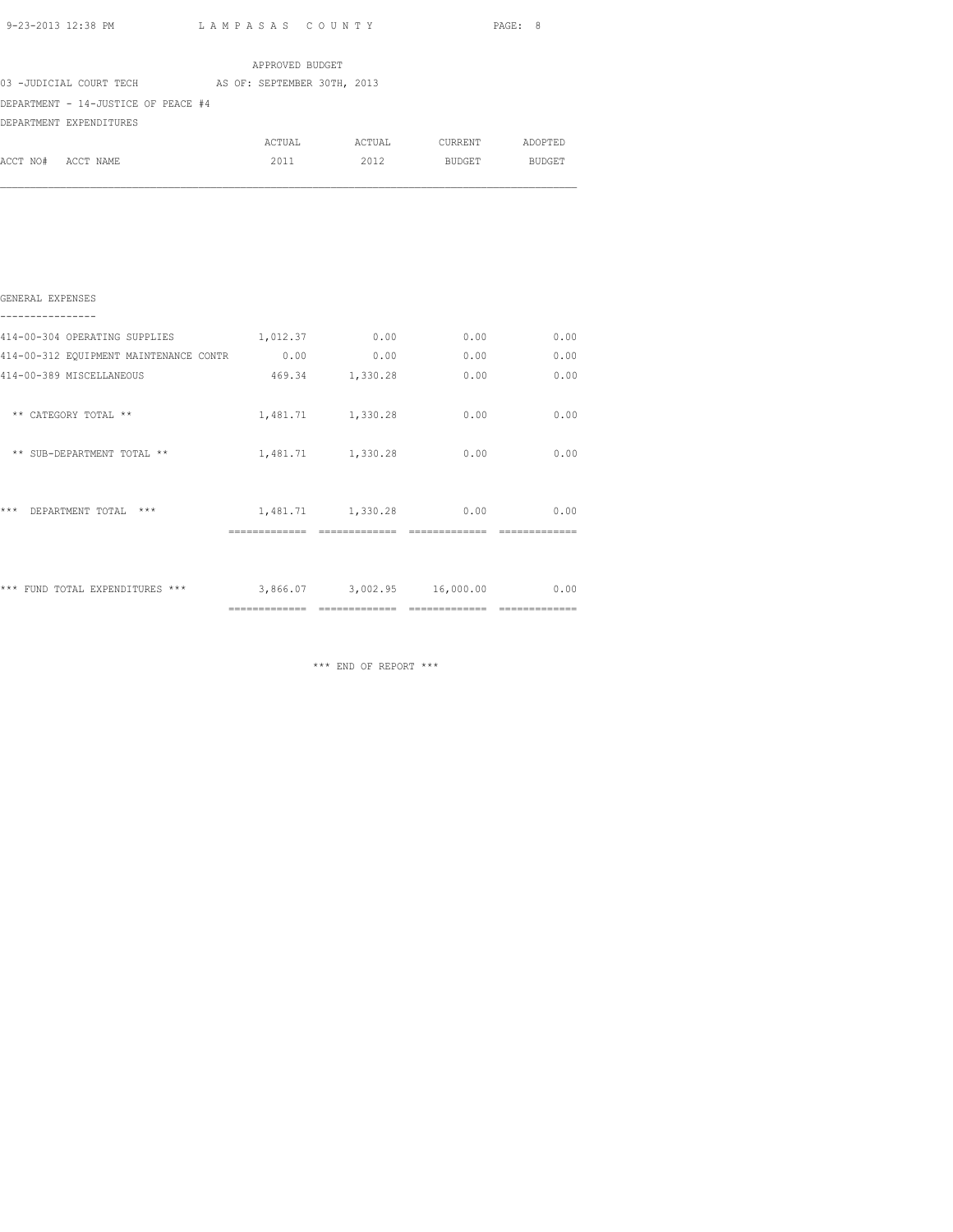APPROVED BUDGET

15 -LAMPASAS CO RD & BRIDGE AS OF: SEPTEMBER 30TH, 2013

FINANCIAL SUMMARY

| ACCT NO#<br>ACCT NAME                                                    | ACTUAL<br>2011                                      | ACTUAL<br>2012                                         | <b>CURRENT</b><br>BUDGET | ADOPTED<br><b>BUDGET</b> |
|--------------------------------------------------------------------------|-----------------------------------------------------|--------------------------------------------------------|--------------------------|--------------------------|
|                                                                          |                                                     |                                                        |                          |                          |
| REVENUE SUMMARY                                                          |                                                     |                                                        |                          |                          |
| 00-ROAD & BRIDGE REVENUE                                                 | 1,692,152.84 2,147,634.24 1,919,731.00 2,193,300.00 |                                                        |                          |                          |
| 01-PRECINCT 1                                                            | 0.00                                                | 0.00                                                   | 0.00                     | 0.00                     |
| 02-PRECINCT 2                                                            | 33.00                                               | 0.00                                                   | 0.00                     | 0.00                     |
| 03-PRECINCT 3                                                            | 0.00                                                | 0.00                                                   | 0.00                     | 0.00                     |
| 04-PRECINCT 4                                                            | 0.00                                                | 0.00                                                   | 0.00                     | 0.00                     |
| 05-ROAD & BRIDGE                                                         | 0.00                                                | 0.00                                                   | 0.00                     | 0.00                     |
| *** TOTAL REVENUE ***                                                    |                                                     | 1,692,185.84  2,147,634.24  1,919,731.00  2,193,300.00 |                          |                          |
| EXPENDITURE SUMMARY                                                      |                                                     |                                                        |                          |                          |
| 01-PRECINCT 1                                                            |                                                     | 369,420.55 398,886.20 512,970.00                       |                          | 562,242.00               |
| 02-PRECINCT 2                                                            |                                                     | 350, 241.77 373, 009.34                                | 452,007.00               | 504,597.00               |
| 03-PRECINCT 3                                                            |                                                     | 473, 727.25 451, 822.00 437, 289.00                    |                          | 507,465.00               |
| 04-PRECINCT 4                                                            |                                                     | 422,894.38 434,209.16 471,336.00 551,422.00            |                          |                          |
| 05-ROAD & BRIDGE                                                         |                                                     | 84, 166. 15 473, 797. 95                               | 45,791.00                | 44,792.00                |
| *** TOTAL EXPENDITURES ***                                               |                                                     | 1,700,450.10 2,131,724.65 1,919,393.00 2,170,518.00    |                          |                          |
|                                                                          |                                                     |                                                        |                          |                          |
| REVENUES OVER/(UNDER) EXPENDITURES (8,264.26) 15,909.59 338.00 22,782.00 |                                                     |                                                        |                          |                          |
|                                                                          |                                                     | =============================                          |                          |                          |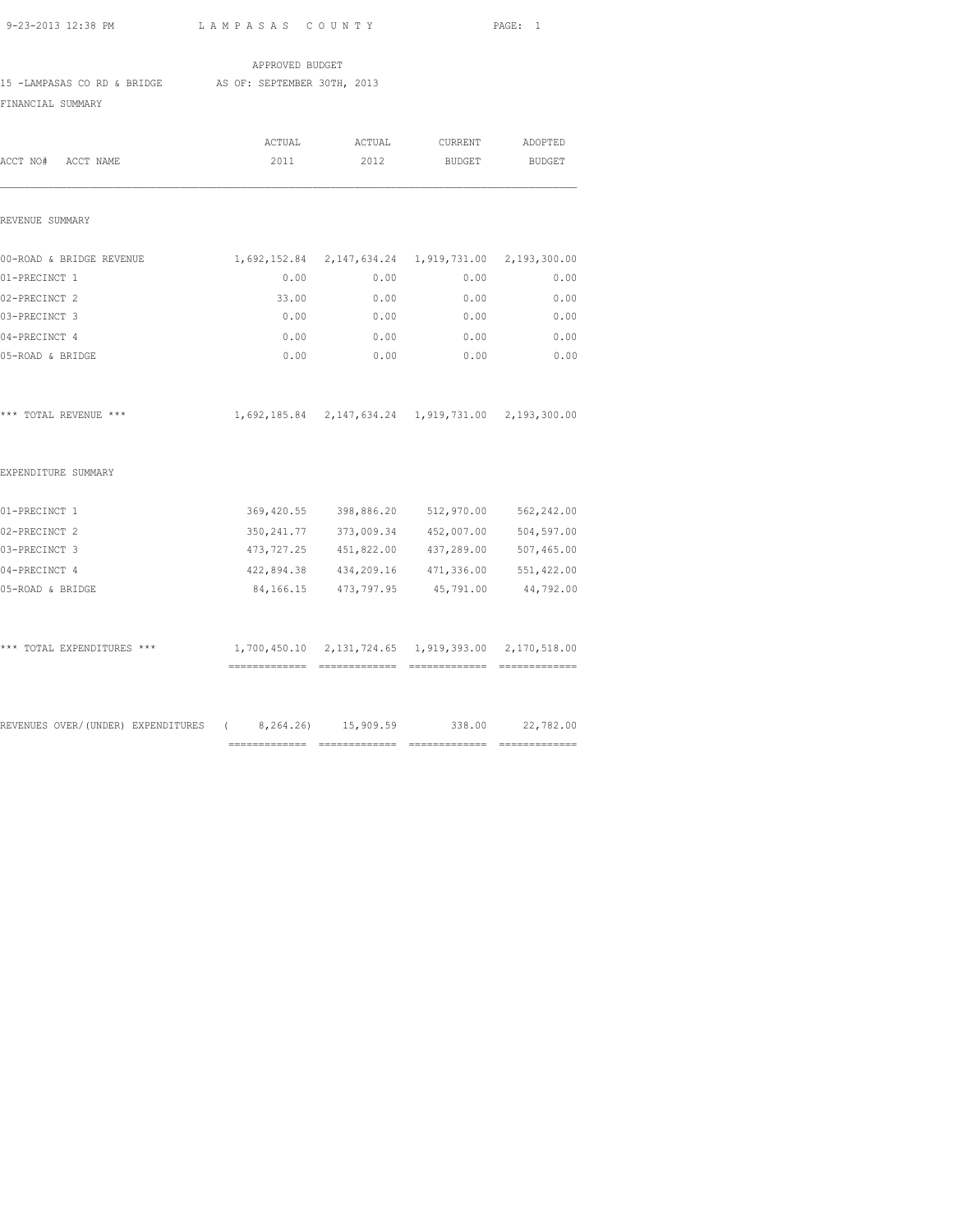### APPROVED BUDGET

### 15 -LAMPASAS CO RD & BRIDGE AS OF: SEPTEMBER 30TH, 2013

# DEPARTMENT - 00-ROAD & BRIDGE REVENUE

| DEPARTMENT REVENUES |  |
|---------------------|--|
|                     |  |

|                    | ACTUAL | ACTUAL | CURRENT | ADOPTED |
|--------------------|--------|--------|---------|---------|
| ACCT NO# ACCT NAME | 2011   | 2012   | BUDGET  | BUDGET  |

| 00-ROAD & BRIDGE |                                                                                         |        |                  |                     |              |
|------------------|-----------------------------------------------------------------------------------------|--------|------------------|---------------------|--------------|
|                  | 100-00-001 BEGINNING FUND BALANCE                                                       |        | 0.00             | 0.00                | 0.00<br>0.00 |
|                  | 100-00-010 CURRENT AD VALOREM TAXES 1,041,400.78 1,047,801.26 1,143,231.00 1,478,800.00 |        |                  |                     |              |
|                  | 100-00-020 DELINQUENT AD VALOREM TAXES 0.00                                             |        | 0.00             | 0.00                | 0.00         |
|                  | 100-00-030 PENALTIES & INT. AD VALOREM 0.00                                             |        | 0.00             | 0.00                | 0.00         |
|                  | 100-00-035 LCAD REFUND                                                                  | 0.00   | 0.00             | 0.00                | 0.00         |
|                  | 100-00-090 MOTOR VEHICLE REGISTRATION 412,281.76 395,984.79 450,000.00 475,000.00       |        |                  |                     |              |
|                  | 100-00-091 STATE SALES TAX REBATE                                                       | 0.00   | 0.00             | 0.00                | 0.00         |
|                  | 100-00-093 SPECIAL TAX ON VEHICLES 198,588.10 220,723.50 195,000.00                     |        |                  |                     | 200,000.00   |
|                  | 100-00-099 INTEREST REVENUE                                                             | 659.81 |                  | 921.54 1,000.00     | 1,000.00     |
|                  | 100-00-100 SALE OF SURPLUS EOUIP/PROPE 1,941.50 42,074.80                               |        |                  | 0.00                | 0.00         |
|                  | 100-00-102 INSURANCE REFUND                                                             | 0.00   | 0.00             | 0.00                | 0.00         |
|                  | 100-00-110 LATERAL ROADS                                                                | 0.00   |                  | 21,554.29 22,500.00 | 22,500.00    |
|                  | 100-00-116 GRANT REVENUE                                                                | 0.00   | 0.00             | 0.00                | 0.00         |
|                  | 100-00-124 GROSS WEIGHT & AXLE WEIGHT 35,355.89                                         |        |                  | 16,411.38 8,000.00  | 16,000.00    |
|                  | 100-00-130 911-ADDRESSING SIGNS                                                         | 0.00   | 0.00             | 0.00                | 0.00         |
|                  | 100-00-189 DISCOUNTS TAKEN                                                              | 0.00   | 0.00             | 0.00                | 0.00         |
|                  | 100-00-190 MISCELLANEOUS RECEIPTS 1,925.00                                              |        | 127.28           | 0.00                | 0.00         |
|                  | 100-00-191 CITIZENS DONATIONS                                                           | 0.00   | 0.00             | 0.00                | 0.00         |
|                  | 200-00-000 OTHER SOURCES - LEASE                                                        |        | 0.0000402,035.40 | 0.00                | 0.00         |
|                  | 200-00-010 OPERATING TRANSFERS-IN                                                       | 0.00   |                  | 0.00 100,000.00     | 0.00         |
|                  | ** SUB-DEPARTMENT REVENUE TOTAL ** 1,692,152.84 2,147,634.24 1,919,731.00 2,193,300.00  |        |                  |                     |              |
|                  | ** DEPARTMENT REVENUE TOTAL ** 1,692,152.84 2,147,634.24 1,919,731.00 2,193,300.00      |        |                  |                     |              |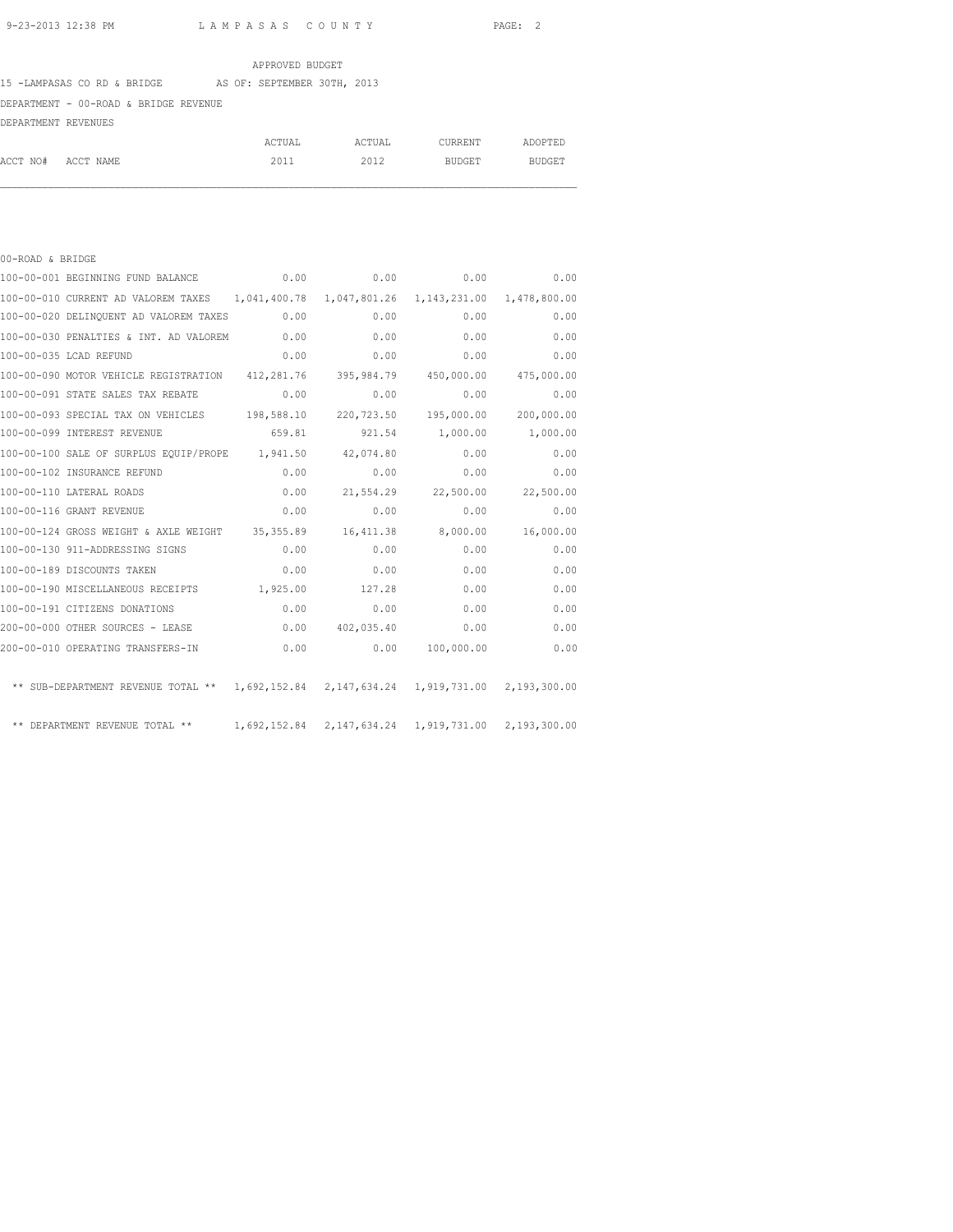|                                                         | APPROVED BUDGET |        |         |         |
|---------------------------------------------------------|-----------------|--------|---------|---------|
| 15 -LAMPASAS CO RD & BRIDGE AS OF: SEPTEMBER 30TH, 2013 |                 |        |         |         |
| DEPARTMENT - 01-PRECINCT 1                              |                 |        |         |         |
| DEPARTMENT REVENUES                                     |                 |        |         |         |
|                                                         | ACTUAL          | ACTUAL | CURRENT | ADOPTED |
| ACCT NO# ACCT NAME                                      | 2011            | 2012   | BUDGET  | BUDGET  |
|                                                         |                 |        |         |         |
| 00-ROAD & BRIDGE                                        |                 |        |         |         |
| 101-00-116 GRANT REVENUE-FEMA                           | 0.00            | 0.00   | 0.00    | 0.00    |
| ** SUB-DEPARTMENT REVENUE TOTAL **                      | 0.00            | 0.00   | 0.00    | 0.00    |
| ** DEPARTMENT REVENUE TOTAL **                          | 0.00            | 0.00   | 0.00    | 0.00    |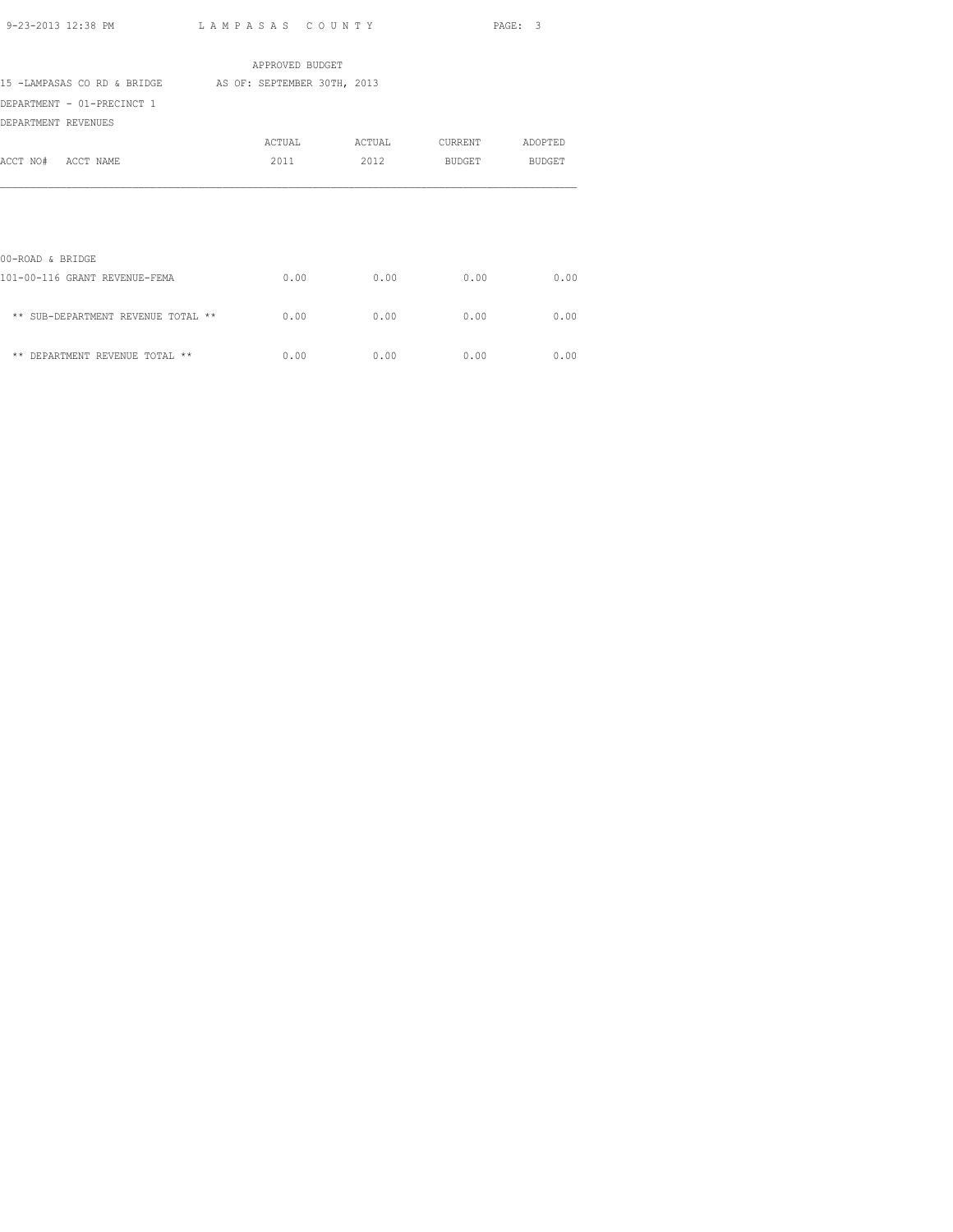|                                                         | APPROVED BUDGET |        |         |               |
|---------------------------------------------------------|-----------------|--------|---------|---------------|
| 15 -LAMPASAS CO RD & BRIDGE AS OF: SEPTEMBER 30TH, 2013 |                 |        |         |               |
| DEPARTMENT - 02-PRECINCT 2                              |                 |        |         |               |
| DEPARTMENT REVENUES                                     |                 |        |         |               |
|                                                         | ACTUAL          | ACTUAL | CURRENT | ADOPTED       |
| ACCT NO# ACCT NAME                                      | 2011            | 2012   | BUDGET  | <b>BUDGET</b> |
| 00-ROAD & BRIDGE                                        |                 |        |         |               |
| 102-00-116 GRANT REVENUE-FEMA                           | 0.00            | 0.00   | 0.00    | 0.00          |
| 102-00-190 MISCELLANEOUS                                | 33.00           | 0.00   | 0.00    | 0.00          |
| ** SUB-DEPARTMENT REVENUE TOTAL **                      | 33.00           | 0.00   | 0.00    | 0.00          |
| ** DEPARTMENT REVENUE TOTAL **                          | 33.00           | 0.00   | 0.00    | 0.00          |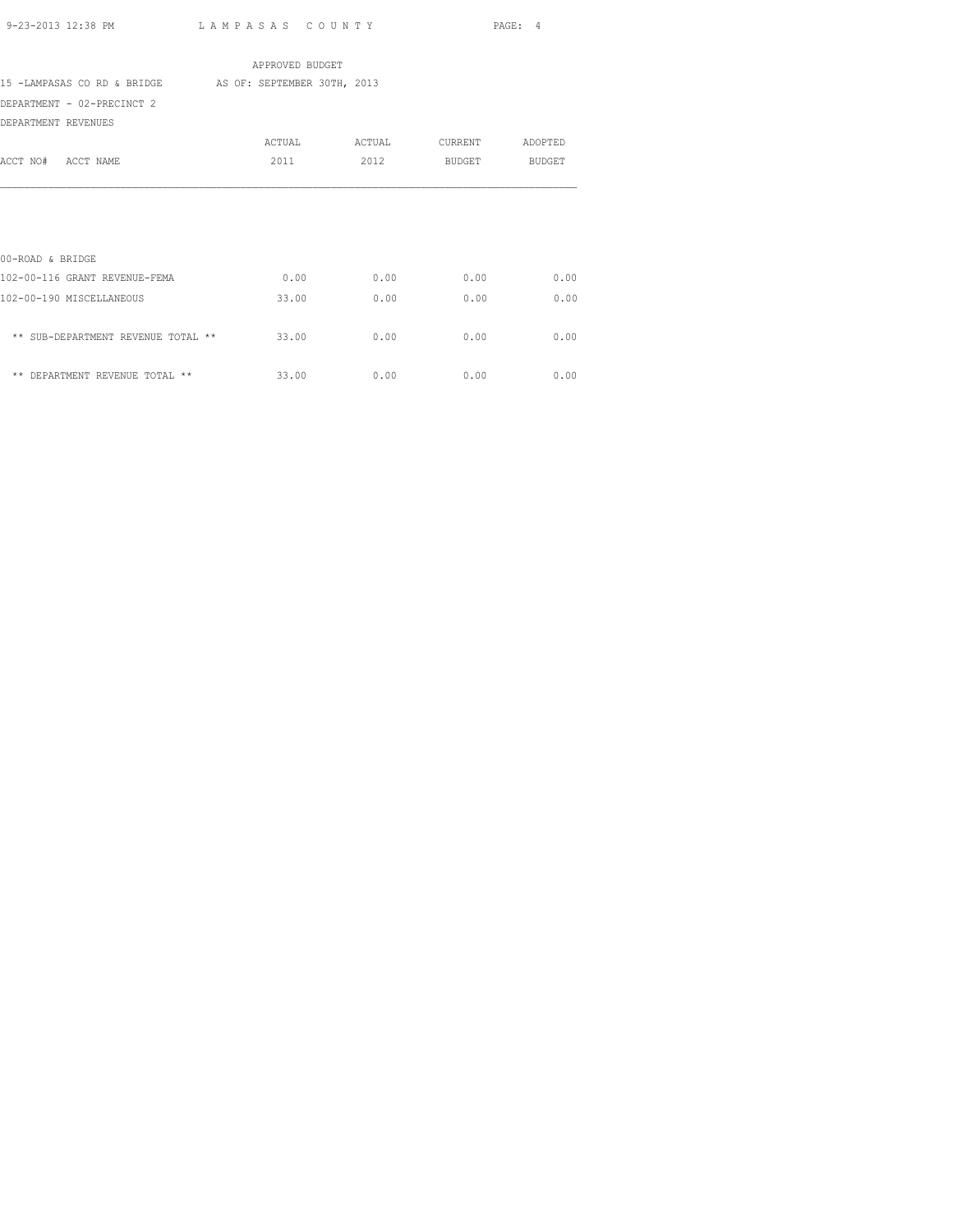|                                                         | APPROVED BUDGET |        |                 |      |
|---------------------------------------------------------|-----------------|--------|-----------------|------|
| 15 -LAMPASAS CO RD & BRIDGE AS OF: SEPTEMBER 30TH, 2013 |                 |        |                 |      |
| DEPARTMENT - 03-PRECINCT 3                              |                 |        |                 |      |
| DEPARTMENT REVENUES                                     |                 |        |                 |      |
|                                                         | ACTUAL          | ACTUAL | CURRENT ADOPTED |      |
| ACCT NO# ACCT NAME                                      | 2011            | 2012   | BUDGET BUDGET   |      |
|                                                         |                 |        |                 |      |
|                                                         |                 |        |                 |      |
|                                                         |                 |        |                 |      |
|                                                         |                 |        |                 |      |
| 00-ROAD & BRIDGE                                        |                 |        |                 |      |
| 103-00-116 GRANT REVENUE-FEMA                           | 0.00            | 0.00   | 0.00            | 0.00 |
|                                                         |                 |        |                 |      |
| ** SUB-DEPARTMENT REVENUE TOTAL **                      | 0.00            | 0.00   | 0.00            | 0.00 |
|                                                         |                 |        |                 |      |
| ** DEPARTMENT REVENUE TOTAL **                          | 0.00            | 0.00   | 0.00            | 0.00 |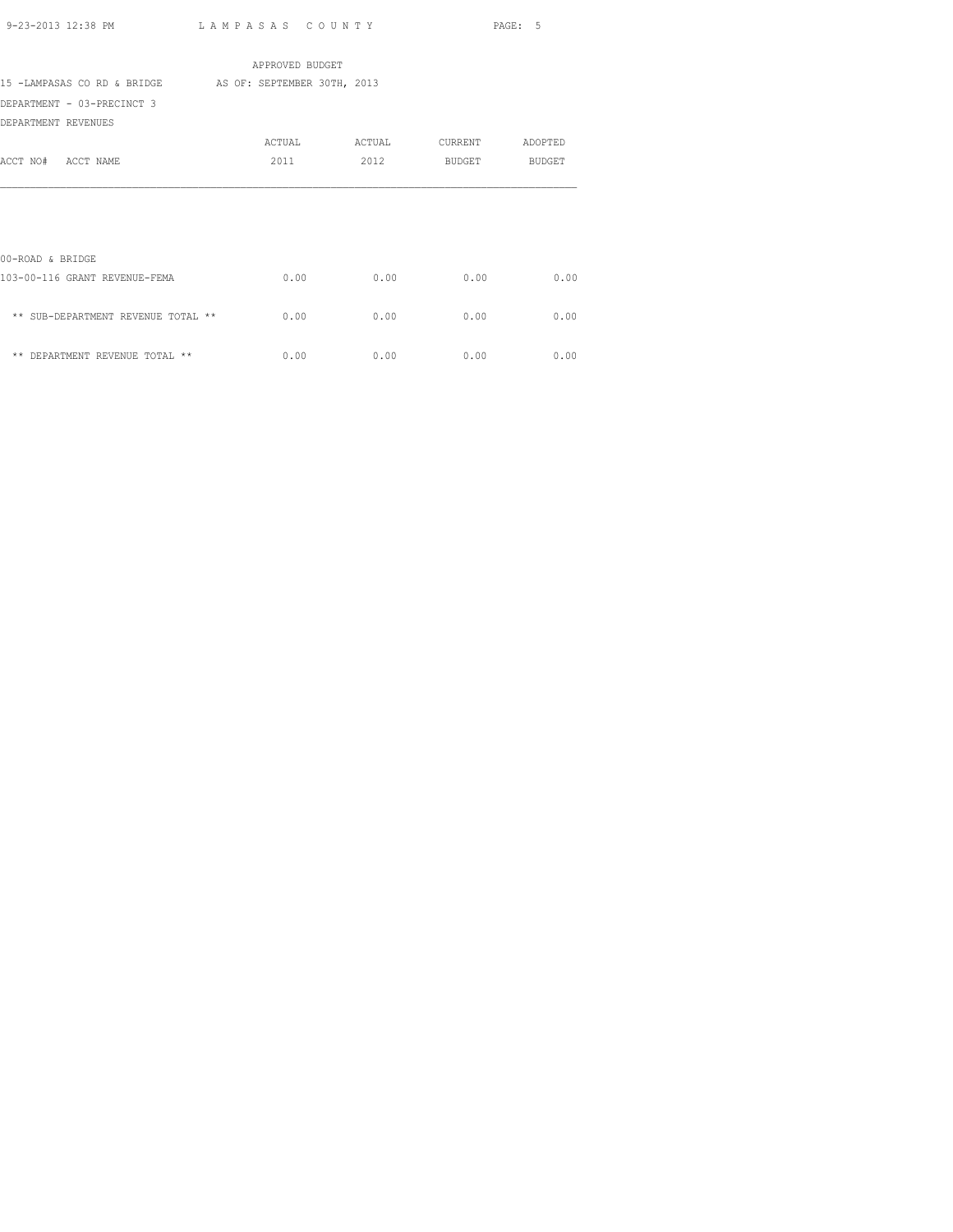|                                    | APPROVED BUDGET             |        |         |         |
|------------------------------------|-----------------------------|--------|---------|---------|
| 15 -LAMPASAS CO RD & BRIDGE        | AS OF: SEPTEMBER 30TH, 2013 |        |         |         |
| DEPARTMENT - 04-PRECINCT 4         |                             |        |         |         |
| DEPARTMENT REVENUES                |                             |        |         |         |
|                                    | ACTUAL                      | ACTUAL | CURRENT | ADOPTED |
| ACCT NO# ACCT NAME                 | 2011                        | 2012   | BUDGET  | BUDGET  |
| 00-ROAD & BRIDGE                   |                             |        |         |         |
| 104-00-116 GRANT REVENUE-FEMA      | 0.00                        | 0.00   | 0.00    | 0.00    |
| 104-00-117 LCRA REIMBURSEMENT      | 0.00                        | 0.00   | 0.00    | 0.00    |
| ** SUB-DEPARTMENT REVENUE TOTAL ** | 0.00                        | 0.00   | 0.00    | 0.00    |
| ** DEPARTMENT REVENUE TOTAL **     | 0.00                        | 0.00   | 0.00    | 0.00    |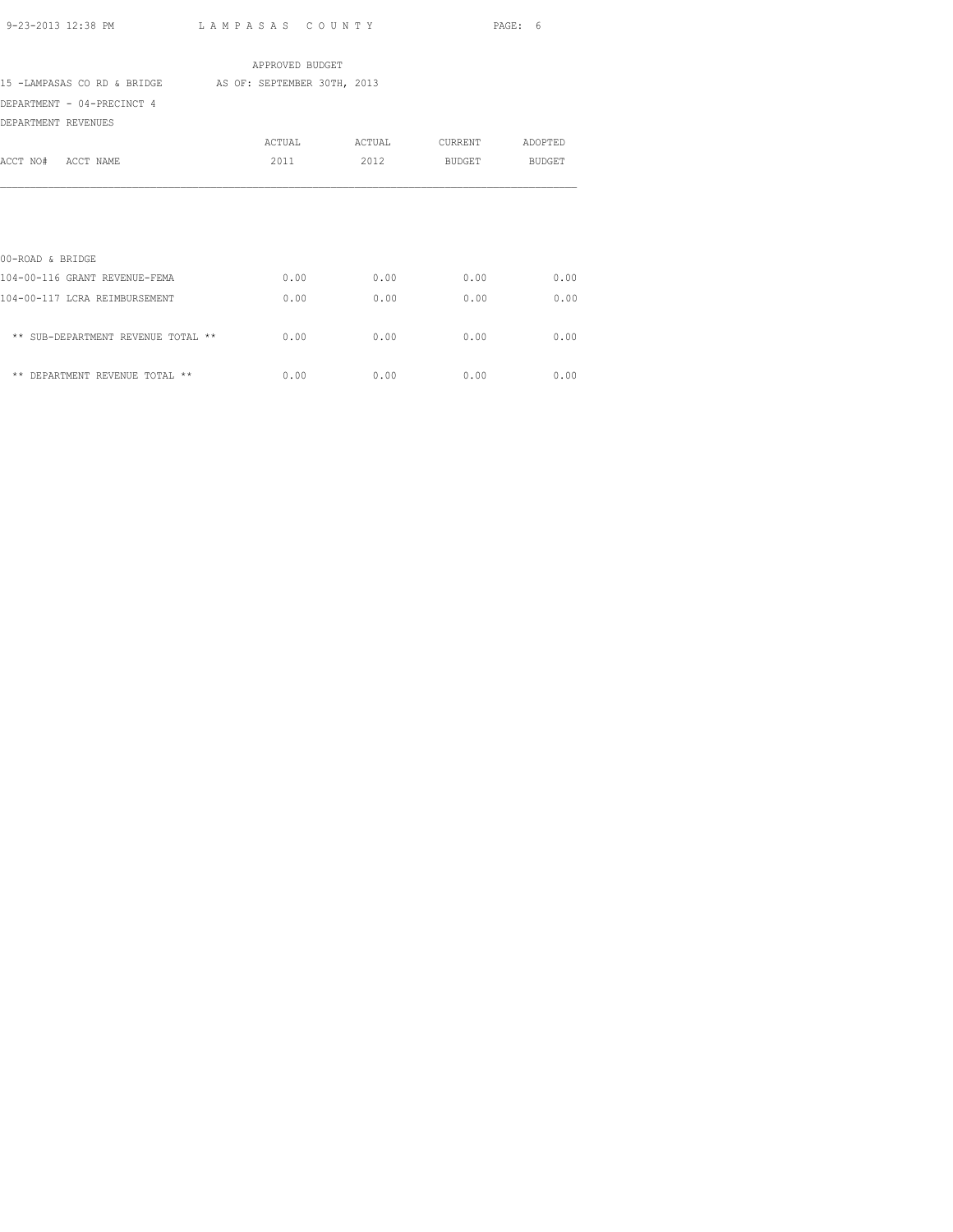| APPROVED BUDGET                                                                 |                          |                               |                    |      |  |  |  |  |  |
|---------------------------------------------------------------------------------|--------------------------|-------------------------------|--------------------|------|--|--|--|--|--|
| 15 -LAMPASAS CO RD & BRIDGE AS OF: SEPTEMBER 30TH, 2013                         |                          |                               |                    |      |  |  |  |  |  |
| DEPARTMENT - 05-ROAD & BRIDGE                                                   |                          |                               |                    |      |  |  |  |  |  |
| DEPARTMENT REVENUES                                                             |                          |                               |                    |      |  |  |  |  |  |
|                                                                                 |                          | ACTUAL ACTUAL CURRENT ADOPTED |                    |      |  |  |  |  |  |
| ACCT NO# ACCT NAME                                                              | 2011 - 2011 - 2012 12:20 |                               | 2012 BUDGET BUDGET |      |  |  |  |  |  |
|                                                                                 |                          |                               |                    |      |  |  |  |  |  |
|                                                                                 |                          |                               |                    |      |  |  |  |  |  |
|                                                                                 |                          |                               |                    |      |  |  |  |  |  |
|                                                                                 |                          |                               |                    |      |  |  |  |  |  |
| 00-ROAD & BRIDGE                                                                |                          |                               |                    |      |  |  |  |  |  |
| 105-00-121 ORCA-FEDERAL FUNDS                                                   |                          | $0.00$ $0.00$ $0.00$          |                    | 0.00 |  |  |  |  |  |
| 105-00-126 ORCA-STATE FUNDS                                                     | 0.00                     | 0.00                          | 0.00               | 0.00 |  |  |  |  |  |
|                                                                                 |                          |                               |                    |      |  |  |  |  |  |
| ** SUB-DEPARTMENT REVENUE TOTAL **                                              | 0.00                     | 0.00                          | 0.00               | 0.00 |  |  |  |  |  |
|                                                                                 |                          |                               |                    |      |  |  |  |  |  |
| ** DEPARTMENT REVENUE TOTAL **                                                  | 0.00                     | 0.00                          | 0.00               | 0.00 |  |  |  |  |  |
|                                                                                 |                          |                               |                    |      |  |  |  |  |  |
|                                                                                 |                          |                               |                    |      |  |  |  |  |  |
| *** FUND TOTAL REVENUES *** 1,692,185.84 2,147,634.24 1,919,731.00 2,193,300.00 |                          |                               |                    |      |  |  |  |  |  |
|                                                                                 |                          |                               |                    |      |  |  |  |  |  |

============= ============= ============= =============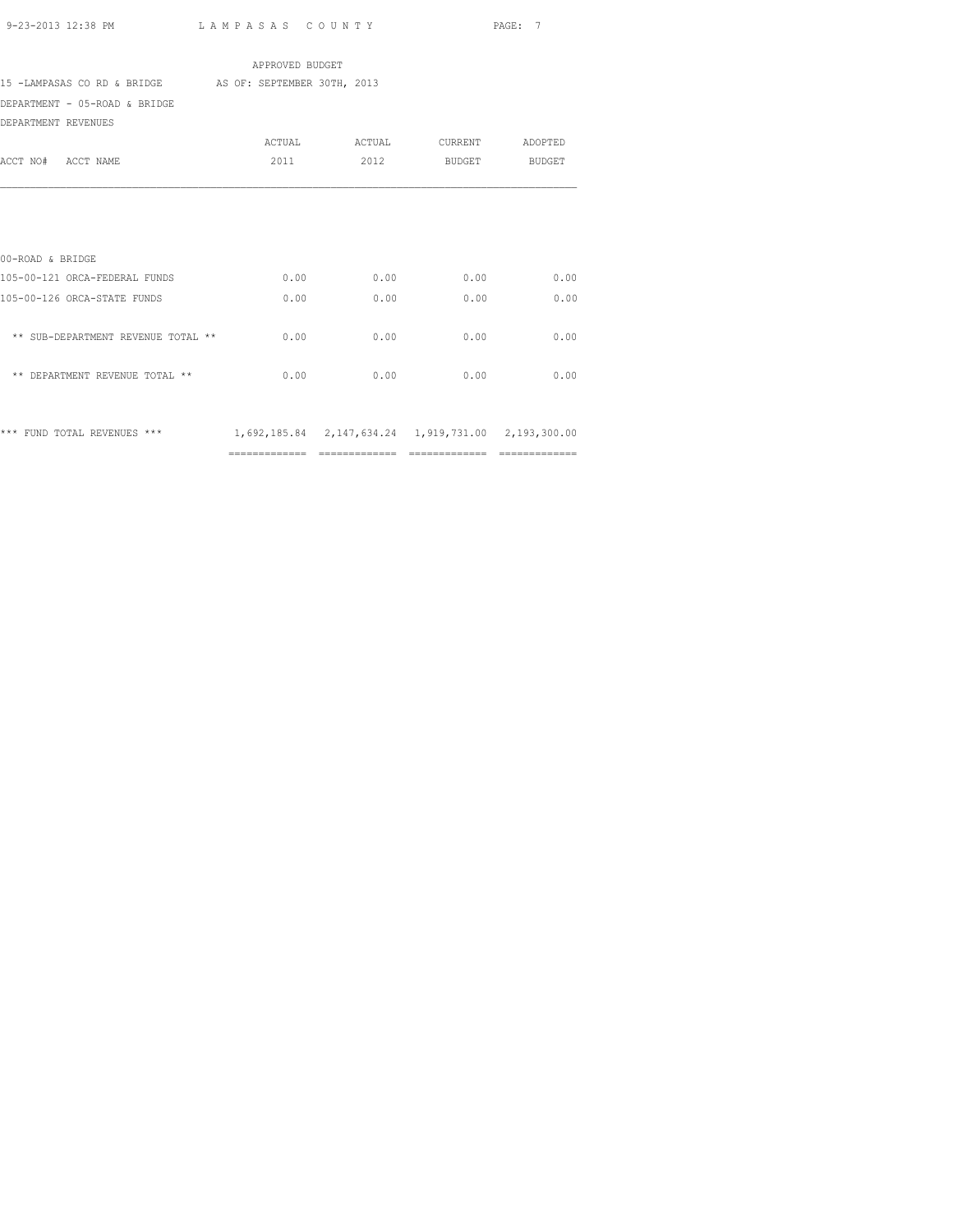|                      | 9-23-2013 12:38 PM                                                             | LAMPASAS COUNTY                                 |                    |                                         | PAGE: 8    |
|----------------------|--------------------------------------------------------------------------------|-------------------------------------------------|--------------------|-----------------------------------------|------------|
|                      |                                                                                | APPROVED BUDGET                                 |                    |                                         |            |
|                      | 15 -LAMPASAS CO RD & BRIDGE AS OF: SEPTEMBER 30TH, 2013                        |                                                 |                    |                                         |            |
|                      | DEPARTMENT - 01-PRECINCT 1                                                     |                                                 |                    |                                         |            |
|                      | DEPARTMENT EXPENDITURES                                                        |                                                 |                    |                                         |            |
|                      |                                                                                |                                                 |                    | ACTUAL ACTUAL CURRENT ADOPTED           |            |
|                      | ACCT NO# ACCT NAME                                                             | 2011                                            | 2012               | <b>BUDGET</b>                           | BUDGET     |
|                      |                                                                                |                                                 |                    |                                         |            |
| 00-ROAD & BRIDGE     |                                                                                |                                                 |                    |                                         |            |
|                      |                                                                                |                                                 |                    |                                         |            |
| WAGES                |                                                                                |                                                 |                    |                                         |            |
|                      | 401-00-101 SALARIES & WAGES ELECTED OF 49,987.36 47,354.04 50,807.00 53,901.00 |                                                 |                    |                                         |            |
|                      | 401-00-106 TEMPORARY EMPLOYEE                                                  | 0.00                                            | 0.00               | 0.00                                    | 0.00       |
|                      | 401-00-109 SR EQUIPMENT OPERATOR #1142 25,726.32                               |                                                 |                    | 30,429.11 35,666.00 37,860.00           |            |
|                      | 401-00-110 PART-TIME EMPLOYEES                                                 | 0.00                                            | 0.00               | 0.00                                    | 0.00       |
|                      | 401-00-112 JR EQUIPMENT OPERATOR #0129 32,628.53                               |                                                 | 34,223.32          | 29,889.00                               | 31,710.00  |
|                      | 401-00-120 SALARY & WAGES OVERTIME                                             | 0.00                                            | 0.00               | 0.00                                    | 0.00       |
|                      | 401-00-139 JR EQUIPMENT OPERATOR #0306 25,779.23                               |                                                 |                    | 27,799.53 28,181.00 29,898.00           |            |
|                      | 401-00-199 LONGEVITY PAYMENT                                                   | 5,040.00                                        | 3,120.00           | 3,360.00                                | 3,600.00   |
|                      | ** CATEGORY TOTAL **                                                           | 139,161.44  142,926.00  147,903.00  156,969.00  |                    |                                         |            |
| EMPLOYEE BENEFITS    |                                                                                |                                                 |                    |                                         |            |
|                      | ------------                                                                   |                                                 |                    |                                         |            |
|                      | 401-00-203 FICA BENEFITS                                                       | $11,461.38$ $11,803.05$ $11,296.00$ $12,008.00$ |                    |                                         |            |
|                      | 401-00-204 GROUP MEDICAL INSURANCE 22,850.39 25,592.52 25,576.00 22,657.00     |                                                 |                    |                                         |            |
|                      | 401-00-205 RETIREMENT                                                          | 19,834.76 22,339.66 23,626.00 25,115.00         |                    |                                         |            |
|                      | 401-00-207 WORKMAN'S COMP                                                      |                                                 | 5,918.00) 2,403.00 | 2,403.00                                | 4,490.00   |
|                      | 401-00-208 UNEMPLOYMENT INSURANCE                                              | 358.00 (                                        | 1,567.00)          | 377.00                                  | 75.00      |
|                      | 401-00-210 AUTO ALLOWANCE                                                      | 7,200.00                                        | 9,923.00           | 9,600.00                                | 9,600.00   |
|                      | 401-00-211 UNIFORM ALLOWANCE                                                   | 1,105.65                                        | 1,247.50           | 1,970.00                                | 1,970.00   |
|                      | 401-00-212 PHONE ALLOWANCE                                                     | 0.00                                            | 0.00               | 0.00                                    | 0.00       |
|                      | ** CATEGORY TOTAL **                                                           |                                                 |                    | 56,892.18 71,741.73 74,848.00 75,915.00 |            |
| GENERAL EXPENSES     |                                                                                |                                                 |                    |                                         |            |
|                      | 401-00-301 COMMUNICATIONS                                                      |                                                 | 1,531.51 2,231.33  | 2,500.00                                | 2,200.00   |
| 401-00-302 UTILITIES |                                                                                | 683.62                                          | 670.87             | 1,000.00                                | 750.00     |
|                      | 401-00-304 OPERATING SUPPLIES                                                  | 8,568.20                                        | 11,567.18          | 10,000.00                               | 15,000.00  |
|                      | 401-00-305 TRAVEL & INSERVICE TRAINING                                         | 442.18                                          | 250.00             | 500.00                                  | 500.00     |
|                      | 401-00-308 REPAIRS & MAINTENANCE EQUIP                                         | 9,820.38                                        | 8,921.02           | 10,000.00                               | 7,500.00   |
|                      | 401-00-342 GAS & OIL                                                           | 26,328.11                                       | 32,340.86          | 30,000.00                               | 20,000.00  |
| 401-00-347 UNIFORMS  |                                                                                | 0.00                                            | 0.00               | 0.00                                    | 0.00       |
|                      | 401-00-370 EQUIPMENT RENTAL                                                    | 0.00                                            | 0.00               | 0.00                                    | 0.00       |
|                      | 401-00-372 EQUIPMENT LEASE                                                     | 0.00                                            | 0.00               | 0.00                                    | 0.00       |
|                      | 401-00-381 911-ADDRESSING SIGNS                                                | 0.00                                            | 0.00               | 0.00                                    | 0.00       |
|                      | 401-00-391 PREC 1 CATTLE GUARDS                                                | 0.00                                            | 0.00               | 0.00                                    | 0.00       |
|                      | 401-00-395 PREC 1 ROAD CONSTRUCTION 71,265.77                                  |                                                 |                    | 83,426.36 115,000.00                    | 150,000.00 |

\*\* CATEGORY TOTAL \*\* 118,639.77 139,407.62 169,000.00 195,950.00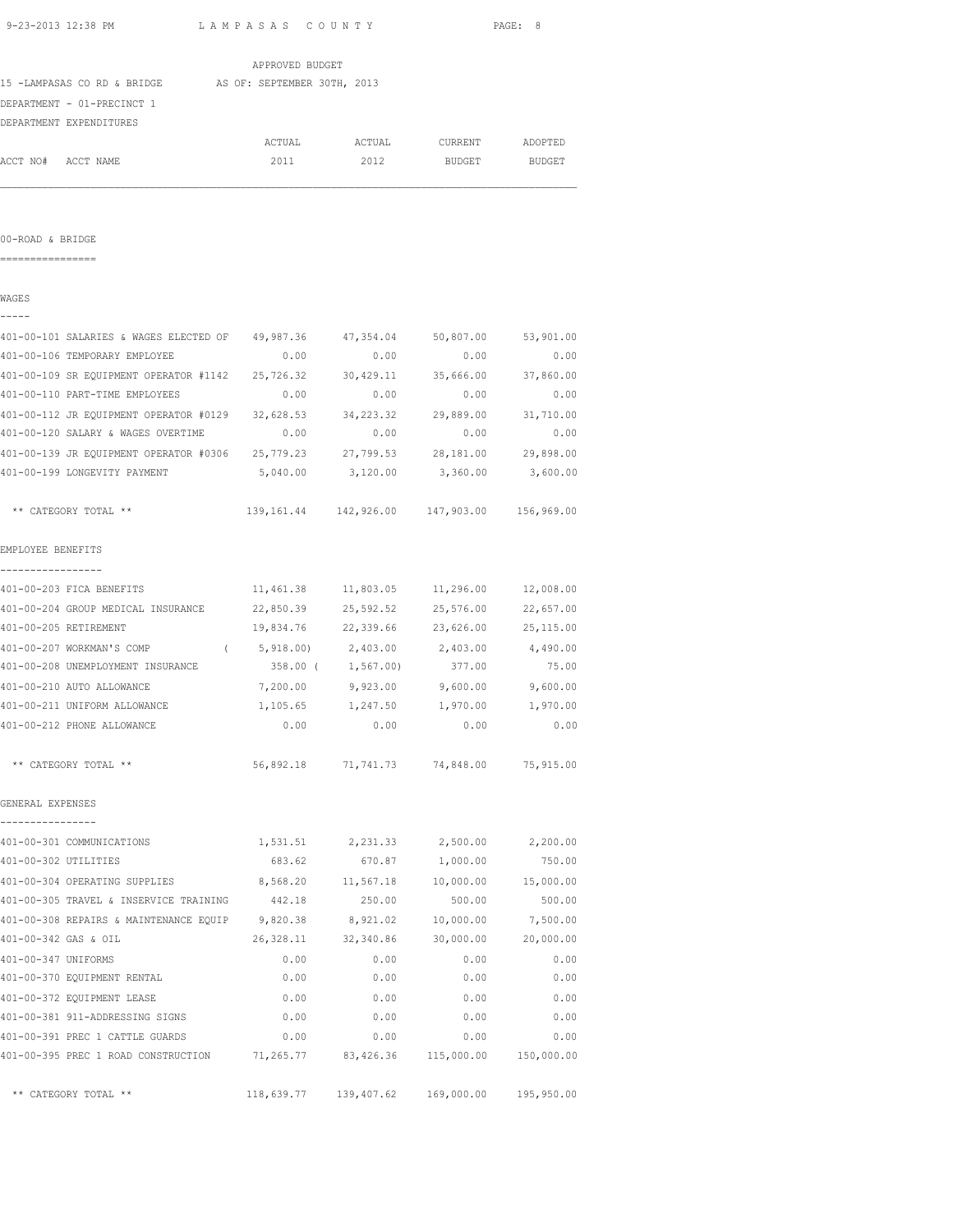|                                                                                       | APPROVED BUDGET                             |                                          |      |
|---------------------------------------------------------------------------------------|---------------------------------------------|------------------------------------------|------|
| 15 -LAMPASAS CO RD & BRIDGE AS OF: SEPTEMBER 30TH, 2013<br>DEPARTMENT - 01-PRECINCT 1 |                                             |                                          |      |
| DEPARTMENT EXPENDITURES                                                               |                                             |                                          |      |
|                                                                                       |                                             | ACTUAL ACTUAL CURRENT ADOPTED            |      |
| ACCT NO# ACCT NAME                                                                    |                                             | 2011 2012 BUDGET BUDGET                  |      |
| CAPITAL OUTLAY                                                                        |                                             |                                          |      |
| --------------<br>401-00-402 OPERATING EQUIPMENT                                      |                                             | $0.00$ 0.00 0.00 57,000.00               |      |
| ** CATEGORY TOTAL **                                                                  |                                             | $0.00$ 0.00 0.00 57,000.00               |      |
| CAPITAL LEASE<br>-------------                                                        |                                             |                                          |      |
| 401-00-903 CAPITAL PURCHASES - PRINCIP 49,569.25 41,334.71 113,371.00 72,302.00       |                                             |                                          |      |
| 401-00-904 CAPITAL PURCHASES - INTERES 5,157.91 3,476.14 7,848.00 4,106.00            |                                             |                                          |      |
| ** CATEGORY TOTAL **                                                                  |                                             | 54,727.16 44,810.85 121,219.00 76,408.00 |      |
| ** SUB-DEPARTMENT TOTAL ** 369,420.55 398,886.20 512,970.00 562,242.00                |                                             |                                          |      |
| $01-PCT$ #1                                                                           |                                             |                                          |      |
| =========                                                                             |                                             |                                          |      |
| GENERAL EXPENSES<br>----------------                                                  |                                             |                                          |      |
| 401-01-395 PREC 1 CONSTRUCTION-FEMA                                                   |                                             | $0.00$ 0.00 0.00 0.00                    |      |
| ** CATEGORY TOTAL **                                                                  |                                             | $0.00$ 0.00 0.00                         | 0.00 |
| ** SUB-DEPARTMENT TOTAL **                                                            |                                             | $0.00$ 0.00 0.00 0.00 0.00               |      |
| *** DEPARTMENT TOTAL ***                                                              | 369,420.55 398,886.20 512,970.00 562,242.00 |                                          |      |
|                                                                                       |                                             |                                          |      |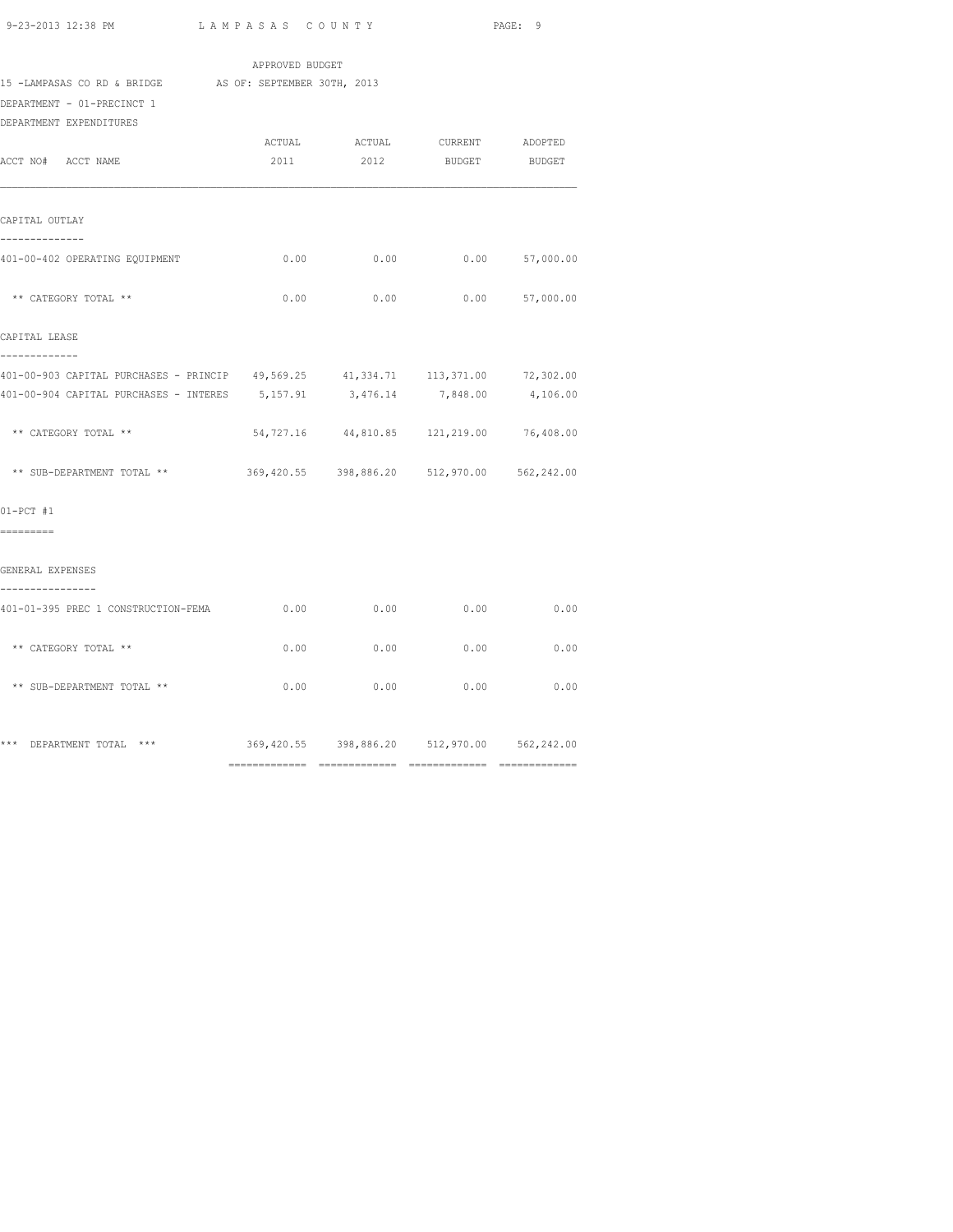| 9-23-2013 12:38 PM  |                                                  | LAMPASAS COUNTY             |                                                    |                            | PAGE: 10  |
|---------------------|--------------------------------------------------|-----------------------------|----------------------------------------------------|----------------------------|-----------|
|                     |                                                  | APPROVED BUDGET             |                                                    |                            |           |
|                     | 15 -LAMPASAS CO RD & BRIDGE                      | AS OF: SEPTEMBER 30TH, 2013 |                                                    |                            |           |
|                     | DEPARTMENT - 02-PRECINCT 2                       |                             |                                                    |                            |           |
|                     | DEPARTMENT EXPENDITURES                          |                             |                                                    |                            |           |
|                     |                                                  | ACTUAL                      | ACTUAL                                             | CURRENT                    | ADOPTED   |
| ACCT NO#            | ACCT NAME                                        | 2011                        | 2012                                               | BUDGET                     | BUDGET    |
| 00-ROAD & BRIDGE    |                                                  |                             |                                                    |                            |           |
|                     |                                                  |                             |                                                    |                            |           |
| WAGES               |                                                  |                             |                                                    |                            |           |
|                     | 402-00-101 SALARIES & WAGES ELECTED OF 50,107.88 |                             | 47,549.52                                          | 50,807.00                  | 53,901.00 |
|                     | 402-00-106 TEMPORARY EMPLOYEE                    | 0.00                        | 0.00                                               | 0.00                       | 0.00      |
|                     | 402-00-109 SR EQUIPMENT OPERATOR                 | 0.00                        | 0.00                                               | 0.00                       | 0.00      |
|                     | 402-00-110 PART-TIME EMPLOYEES                   | 0.00                        | 0.00                                               | 0.00                       | 0.00      |
|                     | 402-00-112 JR EQUIPMENT OPERATOR #3479 25,590.05 |                             | 23,014.11                                          | 29,886.00                  | 31,708.00 |
|                     | 402-00-138 SR EQUIPMENT OPERATOR #2340 29,907.90 |                             |                                                    | 32,406.44 32,654.00        | 34,647.00 |
|                     | 402-00-139 JR EQUIPMENT OPERATOR #1993 30,106.98 |                             |                                                    | 32,997.35 33,618.00        | 35,687.00 |
|                     | 402-00-199 LONGEVITY PAYMENT                     |                             | 3,600.00 4,440.00 3,960.00 4,080.00                |                            |           |
|                     | ** CATEGORY TOTAL **                             |                             | 139, 312.81  140, 407.42  150, 925.00  160, 023.00 |                            |           |
| EMPLOYEE BENEFITS   |                                                  |                             |                                                    |                            |           |
| ---------------     | 402-00-203 FICA BENEFITS                         | 10,381.52                   |                                                    | 10,661.84 11,583.00        | 12,216.00 |
|                     | 402-00-204 GROUP MEDICAL INSURANCE               | 21,592.98                   | 19,875.96                                          | 21,486.00                  | 19,297.00 |
|                     | 402-00-205 RETIREMENT                            | 19,944.57                   | 21,935.15                                          | 24,225.00                  | 25,550.00 |
|                     | 402-00-207 WORKMEN'S COMP                        | 2,403.00                    | 2,403.00                                           | 2,403.00                   | 4,567.00  |
|                     | 402-00-208 UNEMPLOYMENT INSURANCE                |                             | 319.00 ( 1,000.00)                                 | 385.00                     | 81.00     |
|                     | 402-00-210 AUTO ALLOWANCE                        | 7,650.00                    | $9,923.00$ $9,600.00$                              |                            | 9,600.00  |
|                     | 402-00-211 UNIFORM ALLOWANCE                     | 788.65                      | 1,077.90                                           | 1,470.00                   | 1,470.00  |
|                     | 402-00-212 PHONE ALLOWANCE                       | 0.00                        |                                                    | 1,077.00 1,440.00 1,440.00 |           |
|                     | ** CATEGORY TOTAL **                             |                             | 63,079.72 65,953.85 72,592.00                      |                            | 74,221.00 |
| GENERAL EXPENSES    |                                                  |                             |                                                    |                            |           |
|                     | 402-00-301 COMMUNICATIONS                        | 644.02                      | 583.21                                             | 650.00                     | 550.00    |
|                     | 402-00-302 UTILITIES                             | 690.25                      | 865.89                                             | 750.00                     | 1,200.00  |
|                     | 402-00-304 OPERATING SUPPLIES                    | 4,152.75                    | 11,019.63                                          | 7,500.00                   | 8,000.00  |
|                     | 402-00-305 TRAVEL & INSERVICE TRAINING           | 370.50                      | 1,186.10                                           | 500.00                     | 500.00    |
|                     | 402-00-308 REPAIRS & MAINTENANCE EQUIP 7,210.80  |                             | 12,190.36                                          | 7,500.00                   | 8,000.00  |
|                     | 402-00-333 CONRACTED SERVICES                    | 0.00                        | 0.00                                               | 0.00                       | 0.00      |
|                     | 402-00-342 GAS & OIL                             | 17,905.05                   | 18,730.71                                          | 19,000.00                  | 20,000.00 |
| 402-00-347 UNIFORMS |                                                  | 0.00                        | 0.00                                               | 0.00                       | 0.00      |
|                     | 402-00-350 BARN CONSTRUCTION                     | 0.00                        | 0.00                                               | 30,000.00                  | 0.00      |
|                     | 402-00-370 EQUIPMENT RENTAL                      | 0.00                        | 0.00                                               | 0.00                       | 0.00      |
|                     | 402-00-372 EQUIPMENT LEASE                       | 0.00                        | 0.00                                               | 0.00                       | 0.00      |
|                     | 402-00-381 911-ADDRESSING SIGNS                  | 0.00                        | 0.00                                               | 0.00                       | 0.00      |
|                     | 402-00-392 PREC 2 CATTLE GUARDS                  | 0.00                        | 0.00                                               | 0.00                       | 0.00      |

402-00-396 PREC 2 ROAD CONSTRUCTION 84,285.99 59,306.81 115,000.00 150,000.00

\*\* CATEGORY TOTAL \*\* 115,259.36 103,882.71 180,900.00 188,250.00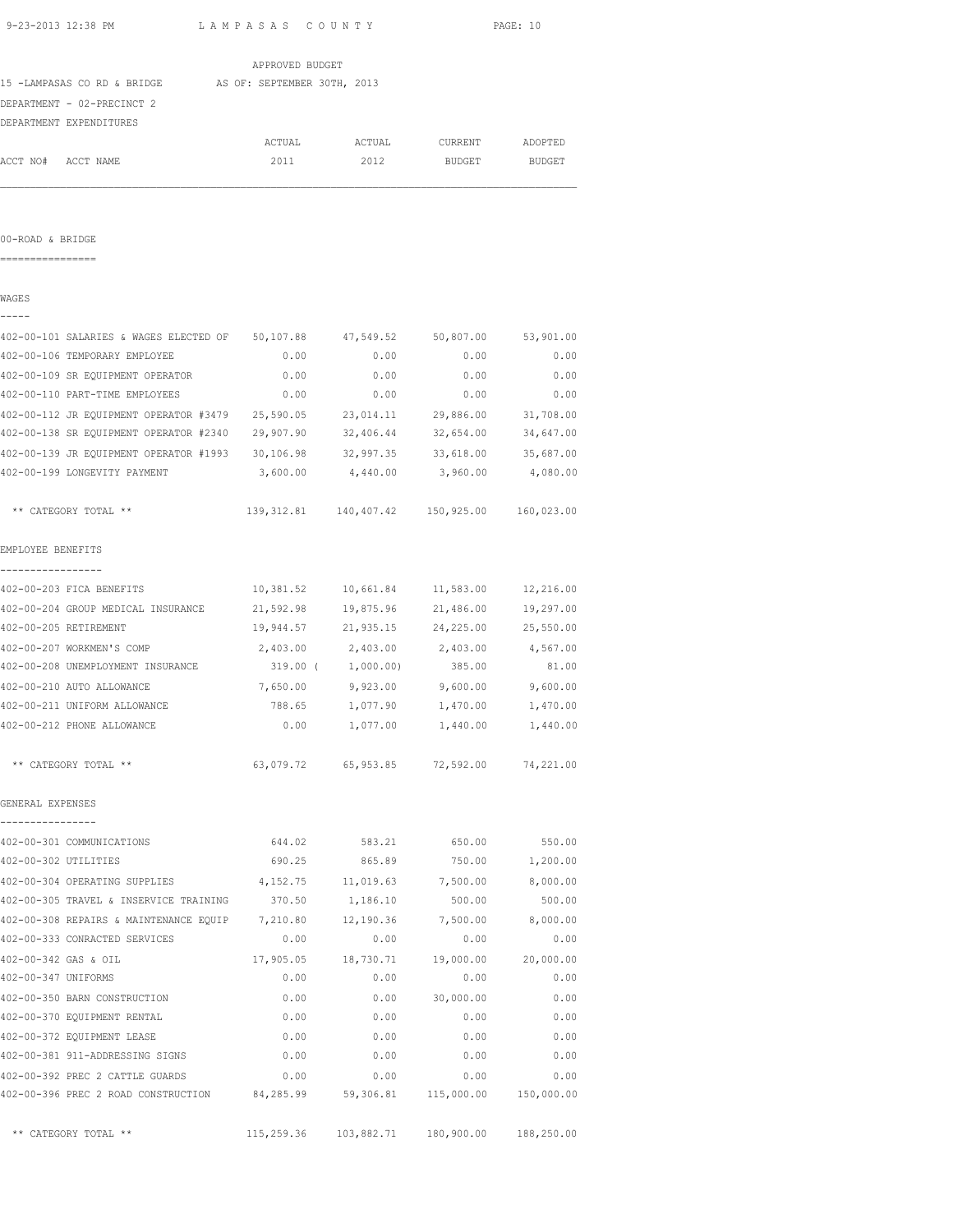|                                                                                                                                                              |            | APPROVED BUDGET |                |                                                 |           |
|--------------------------------------------------------------------------------------------------------------------------------------------------------------|------------|-----------------|----------------|-------------------------------------------------|-----------|
| 15 -LAMPASAS CO RD & BRIDGE AS OF: SEPTEMBER 30TH, 2013<br>DEPARTMENT - 02-PRECINCT 2<br>DEPARTMENT EXPENDITURES                                             |            |                 |                |                                                 |           |
| ACCT NO# ACCT NAME                                                                                                                                           |            | ACTUAL<br>2011  | ACTUAL<br>2012 | CURRENT ADOPTED<br><b>BUDGET</b>                | BUDGET    |
| CAPITAL OUTLAY<br>_____________                                                                                                                              |            |                 |                |                                                 |           |
| 402-00-402 OPERATING EQUIPMENT (0.48) 30,175.00 15,000.00 57,000.00                                                                                          |            |                 |                |                                                 |           |
| ** CATEGORY TOTAL **                                                                                                                                         | $\sqrt{2}$ |                 |                | $0.48$ $30,175.00$ $15,000.00$                  | 57,000.00 |
| CAPITAL LEASE<br>-------------                                                                                                                               |            |                 |                |                                                 |           |
| 402-00-903 CAPITAL PURCHASES - PRINCIP 27,875.48 28,884.54 29,931.00 23,529.00<br>402-00-904 CAPITAL PURCHASES - INTERES 4,714.88 3,705.82 2,659.00 1,574.00 |            |                 |                |                                                 |           |
| ** CATEGORY TOTAL **                                                                                                                                         |            |                 |                | 32,590.36 32,590.36 32,590.00 25,103.00         |           |
| ** SUB-DEPARTMENT TOTAL **                                                                                                                                   |            |                 |                | 350, 241.77 373, 009.34 452, 007.00 504, 597.00 |           |
| $02-PCT$ #2<br>=========                                                                                                                                     |            |                 |                |                                                 |           |
| GENERAL EXPENSES                                                                                                                                             |            |                 |                |                                                 |           |
| ----------------                                                                                                                                             |            |                 |                |                                                 | 0.00      |
| ** CATEGORY TOTAL **                                                                                                                                         |            | 0.00            | 0.00           | 0.00                                            | 0.00      |
| ** SUB-DEPARTMENT TOTAL **                                                                                                                                   |            | 0.00            | 0.00           | 0.00                                            | 0.00      |
|                                                                                                                                                              |            |                 |                |                                                 |           |

\*\*\* DEPARTMENT TOTAL \*\*\* 350,241.77 373,009.34 452,007.00 504,597.00

============= ============= ============= =============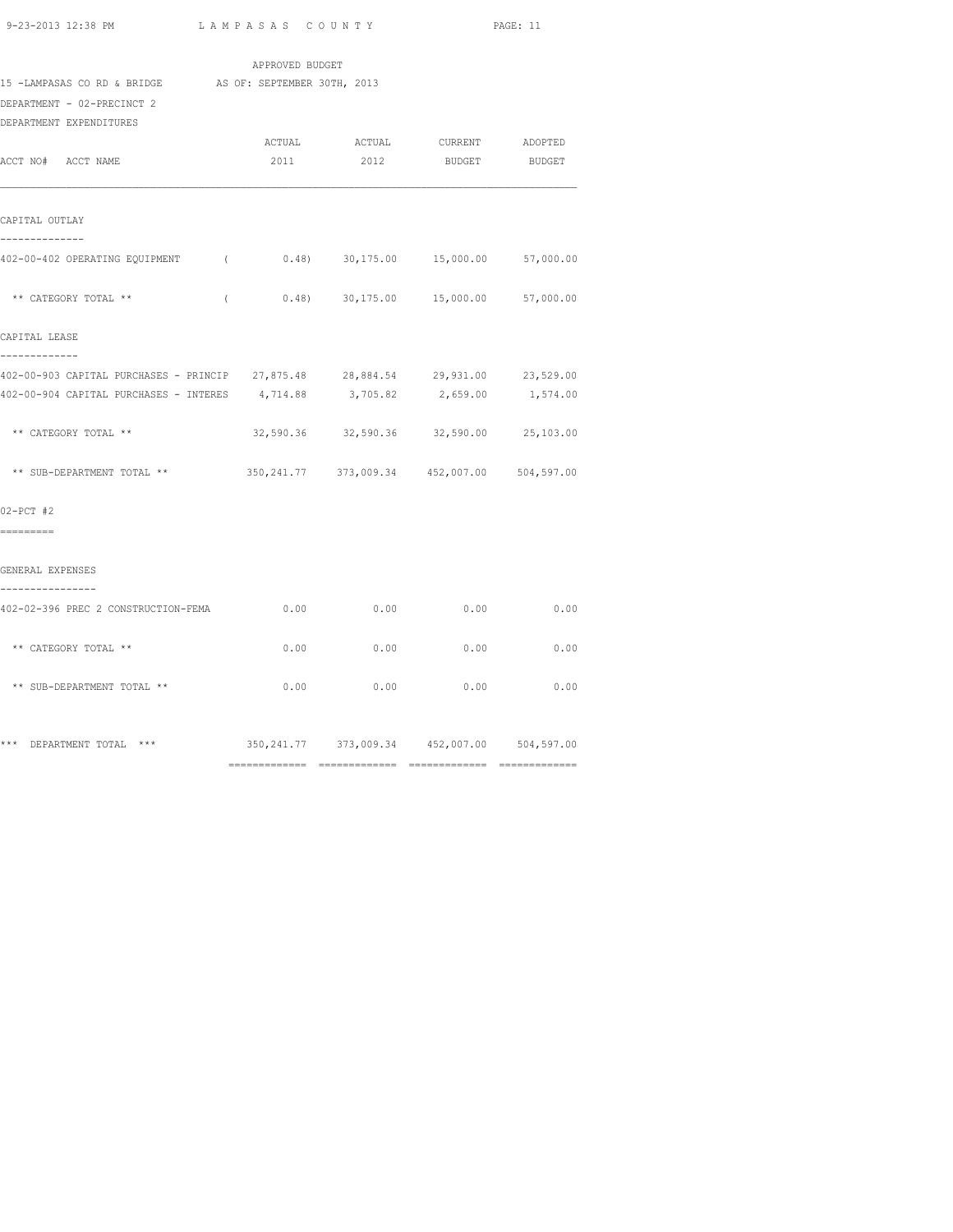| 9-23-2013 12:38 PM                                                   | LAMPASAS COUNTY             |                                                |                       | PAGE: 12           |
|----------------------------------------------------------------------|-----------------------------|------------------------------------------------|-----------------------|--------------------|
|                                                                      | APPROVED BUDGET             |                                                |                       |                    |
| 15 -LAMPASAS CO RD & BRIDGE                                          | AS OF: SEPTEMBER 30TH, 2013 |                                                |                       |                    |
| DEPARTMENT - 03-PRECINCT 3                                           |                             |                                                |                       |                    |
| DEPARTMENT EXPENDITURES                                              |                             |                                                |                       |                    |
|                                                                      | ACTUAL                      | ACTUAL                                         | CURRENT               | ADOPTED            |
| ACCT NO# ACCT NAME                                                   | 2011                        | 2012                                           | BUDGET                | BUDGET             |
|                                                                      |                             |                                                |                       |                    |
| 00-ROAD & BRIDGE                                                     |                             |                                                |                       |                    |
| =================                                                    |                             |                                                |                       |                    |
| WAGES                                                                |                             |                                                |                       |                    |
| 403-00-101 SALARIES & WAGES ELECTED OF 50,219.24                     |                             | 47,366.16                                      | 50,807.00             | 53,901.00          |
| 403-00-106 TEMPORARY EMPLOYEE                                        | 0.00                        | 0.00                                           | 0.00                  | 0.00               |
| 403-00-109 SR EQUIPMENT OPERATOR #2871 34,604.98                     |                             | 37,309.65                                      | 37,830.00             | 40,139.00          |
| 403-00-110 PART-TIME EMPLOYEES                                       | 0.00                        | 0.00                                           | 0.00                  | 0.00               |
| 403-00-112 JR EQUIPMENT OPERATOR #0423 31,624.80                     |                             | 34, 251, 24                                    | 34,640.00             | 36,747.00          |
| 403-00-139 JR EQUIPMENT OPERATOR #0850 30,750.31 33,185.82 33,617.00 |                             |                                                |                       | 35,687.00          |
| 403-00-199 LONGEVITY PAYMENT                                         |                             | 3,720.00 4,080.00 4,440.00 5,000.00            |                       |                    |
| ** CATEGORY TOTAL **                                                 |                             | 150,919.33  156,192.87  161,334.00  171,474.00 |                       |                    |
| EMPLOYEE BENEFITS                                                    |                             |                                                |                       |                    |
| --------------<br>403-00-203 FICA BENEFITS                           | 10,612.19                   | 11,334.25                                      | 12,314.00             | 13,119.00          |
| 403-00-204 GROUP MEDICAL INSURANCE                                   | 29,246.64                   | 29,120.52                                      | 29,104.00             | 26,185.00          |
| 403-00-205 RETIREMENT                                                | 21,576.52                   | 24, 413.17                                     | 25,813.00             | 27,437.00          |
| 403-00-207 WORKMEN'S COMP                                            |                             | 2,403.00 2,403.00                              | 2,403.00              | 4,905.00           |
| 403-00-208 UNEMPLOYMENT INSURANCE                                    | 367.00 (                    | 961.00)                                        | 424.00                | 85.00              |
| 403-00-210 AUTO ALLOWANCE                                            |                             | 7,800.00 9,923.00 9,600.00                     |                       | 9,600.00           |
| 403-00-211 UNIFORM ALLOWANCE                                         | 850.20                      | 863.20                                         | 2,900.00              | 2,900.00           |
| 403-00-212 PHONE ALLOWANCE                                           | 0.00                        | 902.00                                         | 0.00                  | 960.00             |
| ** CATEGORY TOTAL **                                                 |                             | 72,855.55 77,998.14 82,558.00                  |                       | 85,191.00          |
| GENERAL EXPENSES                                                     |                             |                                                |                       |                    |
| 403-00-301 COMMUNICATIONS                                            | 960.28                      | 394.13                                         | 1,680.00              | 1,000.00           |
| 403-00-302 UTILITIES                                                 | 2,426.14                    | 2,330.79                                       | 3,000.00              | 2,500.00           |
| 403-00-304 OPERATING SUPPLIES                                        | 8,505.56                    | 11,527.53                                      | 10,000.00             | 8,500.00           |
| 403-00-305 TRAVEL & INSERVICE TRAINING                               | 415.50                      | 1,075.40                                       | 1,500.00              | 1,500.00           |
| 403-00-308 REPAIRS & MAINTENANCE EQUIP 9,479.52                      |                             | 19,536.72                                      |                       | 10,000.00 7,500.00 |
| 403-00-315 DUES                                                      | 0.00                        | 0.00                                           | 0.00                  | 0.00               |
| 403-00-342 GAS & OIL                                                 | 25,424.36                   | 27,419.82                                      | 24,000.00             | 20,000.00          |
| 403-00-347 UNIFORMS                                                  | 0.00                        | 0.00                                           | 0.00                  | 0.00               |
| 403-00-370 EQUIPMENT RENTAL                                          | 0.00                        | 0.00                                           | 500.00                | 500.00             |
| 403-00-372 EQUIPMENT LEASE                                           | 0.00                        | 0.00                                           | 0.00                  | 0.00               |
| 403-00-381 911-ADDRESSING SIGNS                                      | 486.83                      | 2,210.64                                       | 1,800.00              | 1,800.00           |
| 403-00-393 PREC 3 CATTLE GUARDS                                      | 0.00                        | 0.00                                           | 500.00                | 500.00             |
| 403-00-397 PREC 3 ROAD CONSTRUCTION 139,505.56                       |                             |                                                | 123,316.32 100,000.00 | 150,000.00         |

\*\* CATEGORY TOTAL \*\* 187,203.75 187,811.35 152,980.00 193,800.00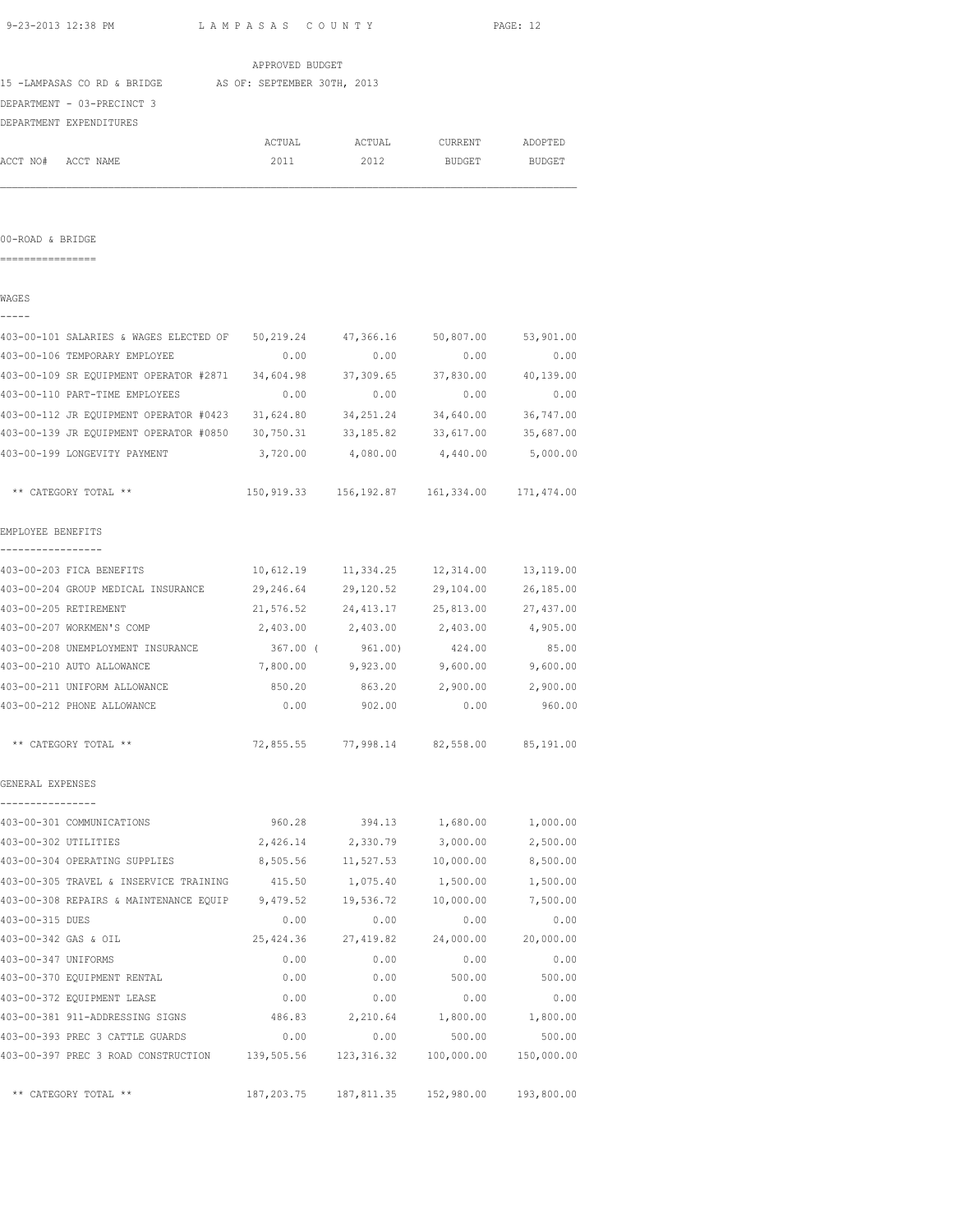|                                                                                            | APPROVED BUDGET |          |                                                |                  |
|--------------------------------------------------------------------------------------------|-----------------|----------|------------------------------------------------|------------------|
| 15 -LAMPASAS CO RD & BRIDGE AS OF: SEPTEMBER 30TH, 2013<br>DEPARTMENT - 03-PRECINCT 3      |                 |          |                                                |                  |
| DEPARTMENT EXPENDITURES<br>ACCT NO# ACCT NAME                                              | 2011            | 2012     | ACTUAL ACTUAL CURRENT ADOPTED<br><b>BUDGET</b> | BUDGET           |
| CAPITAL OUTLAY                                                                             |                 |          |                                                |                  |
| 403-00-402 OPERATING EQUIPMENT                                                             | 0.00            | 0.00     |                                                | $0.00$ 57,000.00 |
| ** CATEGORY TOTAL **                                                                       | 0.00            | 0.00     |                                                | $0.00$ 57,000.00 |
| CAPITAL LEASE<br>-------------                                                             |                 |          |                                                |                  |
| 403-00-903 CAPITAL PURCHASES - PRINCIP 55,873.00<br>403-00-904 CAPITAL PURCHASES - INTERES | 6,875.62        | 1,557.29 | 28, 262. 35 38, 636.00<br>1,781.00             | 0.00<br>0.00     |
| ** CATEGORY TOTAL **                                                                       | 62,748.62       |          | 29,819.64 40,417.00                            | 0.00             |
| ** SUB-DEPARTMENT TOTAL **                                                                 |                 |          | 473,727.25 451,822.00 437,289.00 507,465.00    |                  |
| $03-PCT$ #3<br>=========                                                                   |                 |          |                                                |                  |
| GENERAL EXPENSES<br>----------------                                                       |                 |          |                                                |                  |
| 403-03-397 PREC 3 CONSTRUCTION-FEMA                                                        | 0.00            | 0.00     | 0.00                                           | 0.00             |
| ** CATEGORY TOTAL **                                                                       | 0.00            | 0.00     | 0.00                                           | 0.00             |
| ** SUB-DEPARTMENT TOTAL **                                                                 | 0.00            | 0.00     | 0.00                                           | 0.00             |
| *** DEPARTMENT TOTAL ***                                                                   |                 |          | 473,727.25 451,822.00 437,289.00 507,465.00    |                  |

============= ============= ============= =============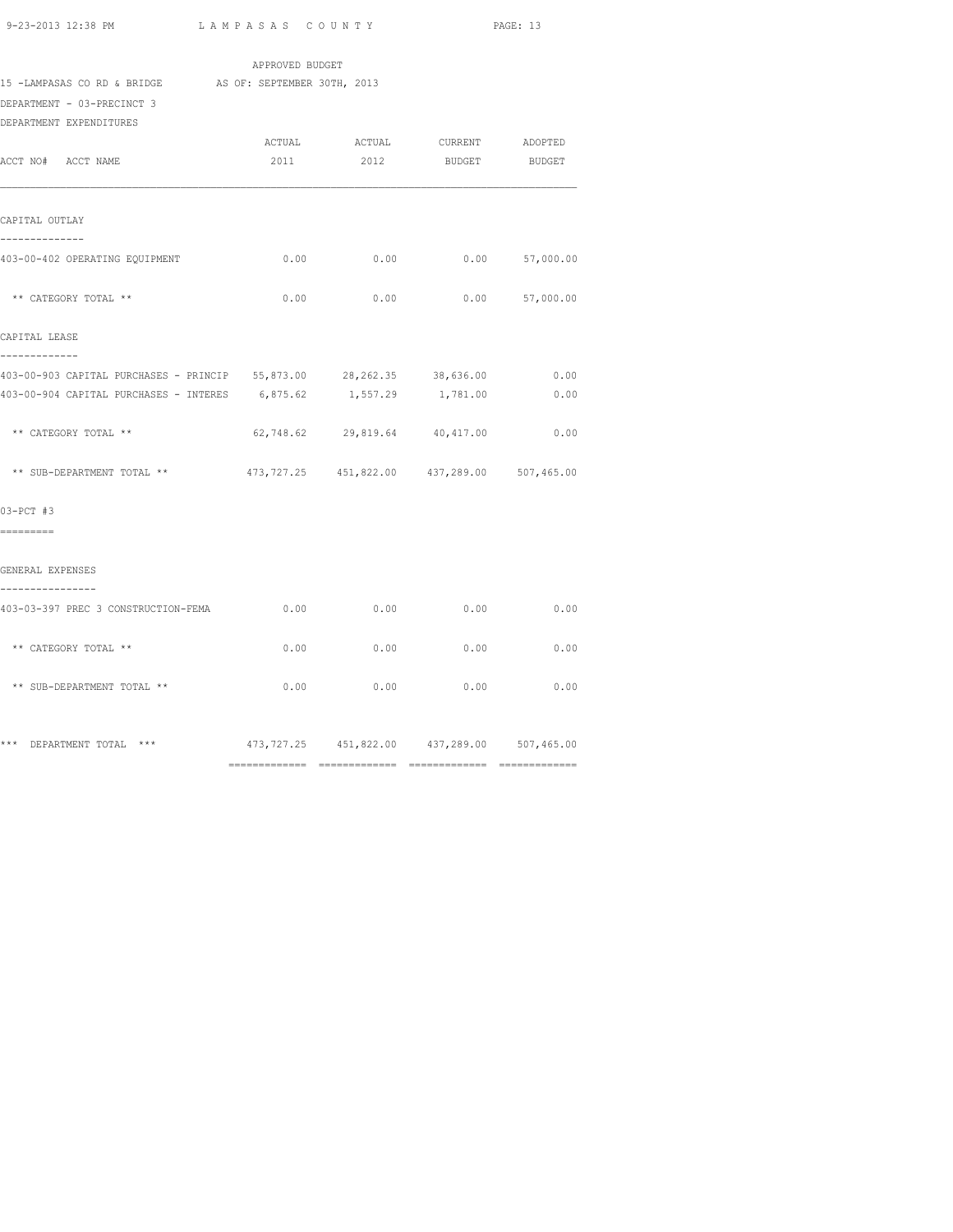| 9-23-2013 12:38 PM  |                                                                      | LAMPASAS COUNTY |                       |                                             | PAGE: 14  |
|---------------------|----------------------------------------------------------------------|-----------------|-----------------------|---------------------------------------------|-----------|
|                     |                                                                      | APPROVED BUDGET |                       |                                             |           |
|                     | 15 -LAMPASAS CO RD & BRIDGE AS OF: SEPTEMBER 30TH, 2013              |                 |                       |                                             |           |
|                     | DEPARTMENT - 04-PRECINCT 4                                           |                 |                       |                                             |           |
|                     | DEPARTMENT EXPENDITURES                                              |                 |                       |                                             |           |
|                     |                                                                      | ACTUAL          | ACTUAL                | CURRENT                                     | ADOPTED   |
|                     | ACCT NO# ACCT NAME                                                   | 2011            | 2012                  | BUDGET                                      | BUDGET    |
|                     |                                                                      |                 |                       |                                             |           |
| 00-ROAD & BRIDGE    |                                                                      |                 |                       |                                             |           |
|                     |                                                                      |                 |                       |                                             |           |
| WAGES               |                                                                      |                 |                       |                                             |           |
|                     |                                                                      |                 |                       |                                             |           |
|                     | 404-00-101 SALARIES & WAGES ELECTED OF 50,132.32 47,434.08 50,807.00 |                 |                       |                                             | 53,901.00 |
|                     | 404-00-106 TEMPORARY EMPLOYEE                                        | 0.00            | 0.00                  | 0.00                                        | 0.00      |
|                     | 404-00-109 SR EOUIPMENT OPERATOR #2880                               | 30,014.15       | 32, 332.75            | 32,641.00                                   | 34,632.00 |
|                     | 404-00-110 PART-TIME EMPLOYEES                                       | 0.00            | 0.00                  | 0.00                                        | 0.00      |
|                     | 404-00-112 JR EQUIPMENT OPERATOR #3478                               | 27,618.55       | 29,775.99             | 29,886.00                                   | 31,708.00 |
|                     | 404-00-139 JR EQUIPMENT OPERATOR #461 23,691.86                      |                 | 22,727.99             | 29,008.00                                   | 30,783.00 |
|                     | 404-00-198 JR EQUIPMENT OPERATOR                                     | 0.00            | 0.00                  | 0.00                                        | 0.00      |
|                     | 404-00-199 LONGEVITY PAYMENT                                         | 2,160.00        | 960.00                | 1,080.00 1,800.00                           |           |
|                     | ** CATEGORY TOTAL **                                                 |                 |                       | 133,616.88 133,230.81 143,422.00 152,824.00 |           |
| EMPLOYEE BENEFITS   |                                                                      |                 |                       |                                             |           |
|                     | ------------<br>404-00-203 FICA BENEFITS                             |                 |                       | 10,621.49    10,914.52    11,027.00         | 11,691.00 |
|                     | 404-00-204 GROUP MEDICAL INSURANCE                                   | 25,171.89       | 22,980.06             | 25,576.00                                   | 22,657.00 |
|                     | 404-00-205 RETIREMENT                                                | 19,024.53       | 20,895.67             | 23,063.00                                   | 24,452.00 |
|                     | 404-00-207 WORKMEN'S COMP                                            | 2,430.00        | 2,403.00              | 2,430.00                                    | 4,371.00  |
|                     | 404-00-208 UNEMPLOYMENT INSURANCE                                    | 415.00 (        | 961.00)               | 424.00                                      | 73.00     |
|                     | 404-00-210 AUTO ALLOWANCE                                            |                 | 7,200.00 9,923.00     | 9,600.00                                    | 9,600.00  |
|                     | 404-00-211 UNIFORM ALLOWANCE                                         | 761.20          | 718.00                | 1,720.00                                    | 1,720.00  |
|                     | 404-00-212 PHONE ALLOWANCE                                           | 0.00            | 272.00                | 0.00                                        | 960.00    |
|                     | ** CATEGORY TOTAL **                                                 |                 | 65, 624.11 67, 145.25 | 73,840.00                                   | 75,524.00 |
| GENERAL EXPENSES    |                                                                      |                 |                       |                                             |           |
|                     | 404-00-301 COMMUNICATIONS                                            | 2,101.95        | 1,786.89              | 2,000.00                                    | 2,000.00  |
|                     | 404-00-302 UTILITIES                                                 | 1,024.86        | 1,057.73              | 1,070.00                                    | 1,070.00  |
|                     | 404-00-304 OPERATING SUPPLIES                                        | 9,758.00        | 15,260.70             | 8,000.00                                    | 8,000.00  |
|                     | 404-00-305 TRAVEL & INSERVICE TRAINING                               | 175.00          | 766.55                | 600.00                                      | 600.00    |
|                     | 404-00-308 REPAIRS & MAINTENANCE EQUIP 20,016.75                     |                 | 13,544.48             | 16,000.00                                   | 16,000.00 |
|                     | 404-00-333 CONTRACTED SERVICE                                        | 0.00            | 412.50                | 0.00                                        | 0.00      |
|                     | 404-00-342 GAS & OIL                                                 | 24, 232.15      | 24,728.16             | 32,000.00                                   | 24,000.00 |
| 404-00-347 UNIFORMS |                                                                      | 0.00            | 0.00                  | 0.00                                        | 0.00      |
|                     | 404-00-350 BARN CONSTRUCTION                                         | 0.00            | 0.00                  | 0.00                                        | 0.00      |
|                     | 404-00-370 EQUIPMENT RENTAL                                          | 0.00            | 0.00                  | 0.00                                        | 0.00      |
|                     | 404-00-372 EQUIPMENT LEASE                                           | 0.00            | 0.00                  | 0.00                                        | 0.00      |
|                     | 404-00-381 911-ADDRESSING SIGNS                                      | 0.00            | 0.00                  | 0.00                                        | 0.00      |
|                     | 404-00-394 PREC 4 CATTLE GUARDS                                      | 0.00            | 0.00                  | 0.00                                        | 0.00      |
|                     |                                                                      |                 |                       |                                             |           |

\*\* CATEGORY TOTAL \*\* 172,991.70 176,949.10 189,670.00 201,670.00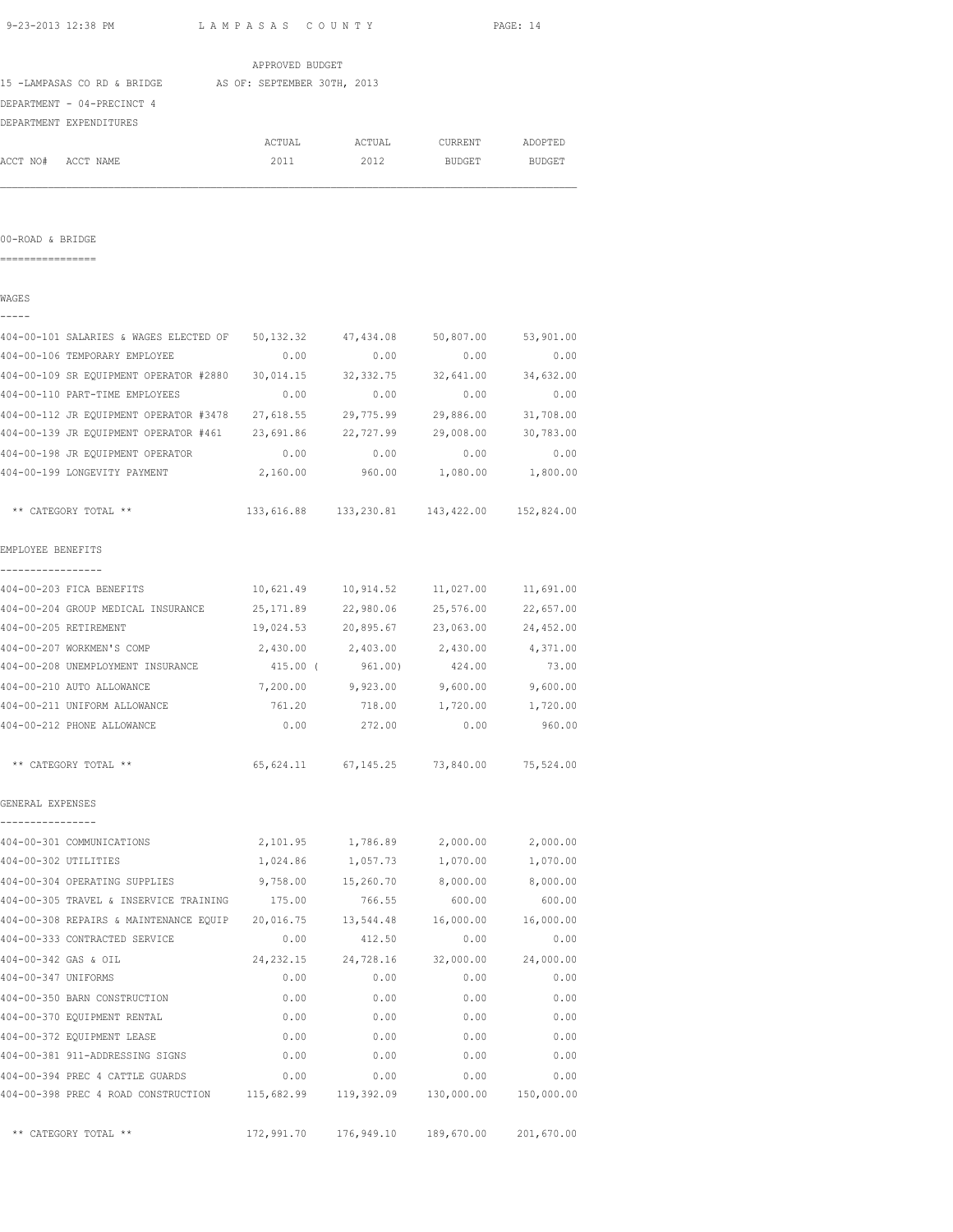============= ============= ============= =============

| 2011 | 2012                                                                                       | <b>BUDGET</b>                                                                              | BUDGET                                                                                                                                                                                                                                                                                             |
|------|--------------------------------------------------------------------------------------------|--------------------------------------------------------------------------------------------|----------------------------------------------------------------------------------------------------------------------------------------------------------------------------------------------------------------------------------------------------------------------------------------------------|
|      |                                                                                            |                                                                                            |                                                                                                                                                                                                                                                                                                    |
|      |                                                                                            |                                                                                            |                                                                                                                                                                                                                                                                                                    |
|      |                                                                                            |                                                                                            |                                                                                                                                                                                                                                                                                                    |
|      |                                                                                            |                                                                                            |                                                                                                                                                                                                                                                                                                    |
|      |                                                                                            |                                                                                            |                                                                                                                                                                                                                                                                                                    |
|      |                                                                                            |                                                                                            |                                                                                                                                                                                                                                                                                                    |
| 0.00 |                                                                                            | 59,283.00 60,943.00                                                                        |                                                                                                                                                                                                                                                                                                    |
| 0.00 | 0.00                                                                                       | 5,121.00                                                                                   | 3,461.00                                                                                                                                                                                                                                                                                           |
|      |                                                                                            |                                                                                            |                                                                                                                                                                                                                                                                                                    |
|      |                                                                                            |                                                                                            |                                                                                                                                                                                                                                                                                                    |
|      |                                                                                            |                                                                                            |                                                                                                                                                                                                                                                                                                    |
|      |                                                                                            |                                                                                            |                                                                                                                                                                                                                                                                                                    |
|      |                                                                                            |                                                                                            |                                                                                                                                                                                                                                                                                                    |
|      | 0.00                                                                                       | 0.00                                                                                       | 0.00                                                                                                                                                                                                                                                                                               |
|      | 0.00                                                                                       | 0.00                                                                                       | 0.00                                                                                                                                                                                                                                                                                               |
|      |                                                                                            | 0.00                                                                                       | 0.00                                                                                                                                                                                                                                                                                               |
|      |                                                                                            |                                                                                            |                                                                                                                                                                                                                                                                                                    |
|      | ACTUAL<br>404-00-903 CAPITAL PURCHASES - PRINCIP<br>404-00-904 CAPITAL PURCHASES - INTERES | APPROVED BUDGET<br>15 -LAMPASAS CO RD & BRIDGE AS OF: SEPTEMBER 30TH, 2013<br>0.00<br>0.00 | ACTUAL CURRENT ADOPTED<br>404-00-402 OPERATING EQUIPMENT 50,661.69 56,884.00 0.00 57,000.00<br>50,661.69 56,884.00 0.00 57,000.00<br>0.00<br>$0.00$ $0.00$ $64,404.00$ $64,404.00$<br>422,894.38  434,209.16  471,336.00  551,422.00<br>$0.00$ 0.00<br>422,894.38 434,209.16 471,336.00 551,422.00 |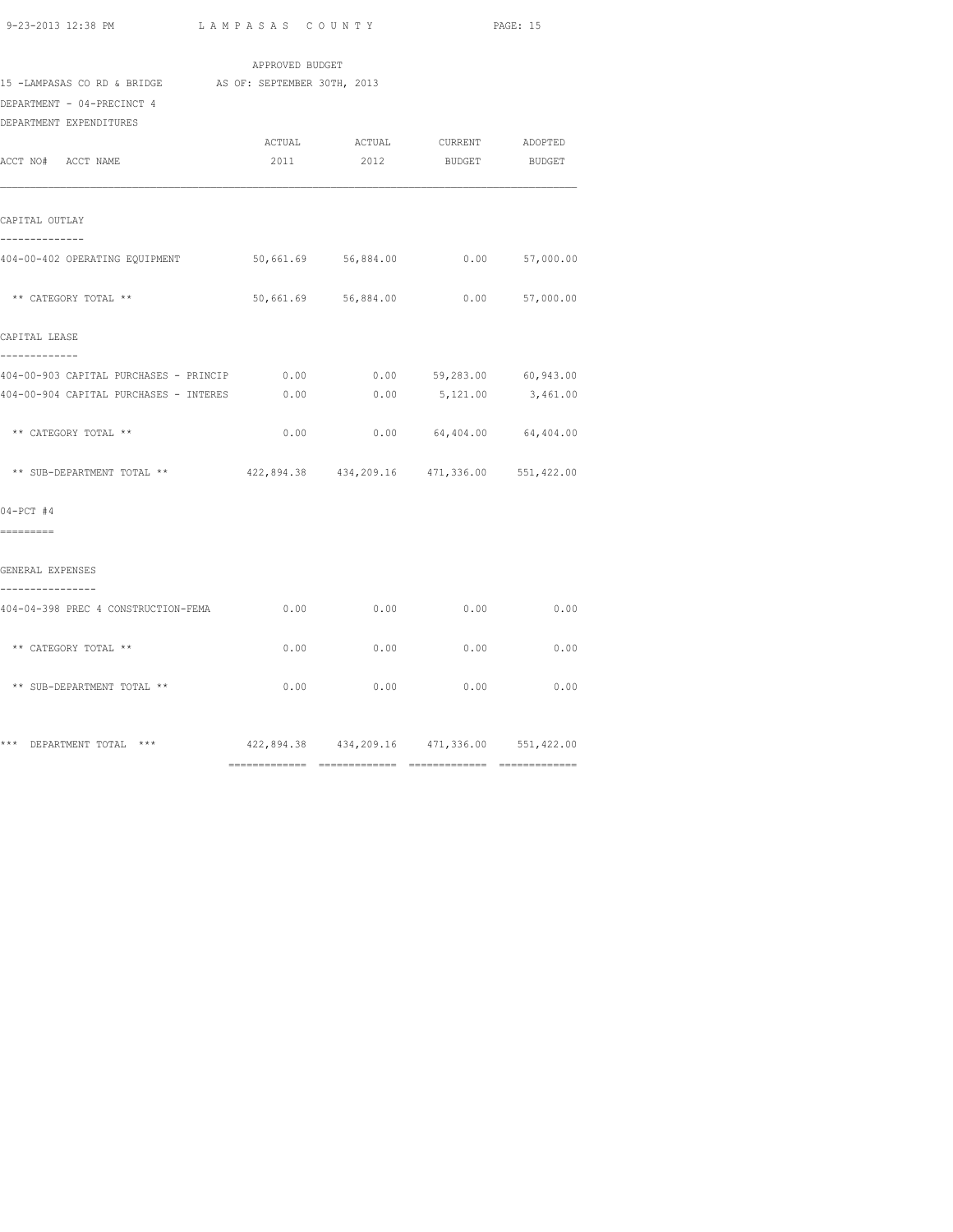| 9-23-2013 12:38 PM            | LAMPASAS COUNTY             | PAGE: 16 |
|-------------------------------|-----------------------------|----------|
|                               | APPROVED BUDGET             |          |
| 15 -LAMPASAS CO RD & BRIDGE   | AS OF: SEPTEMBER 30TH, 2013 |          |
| DEPARTMENT - 05-ROAD & BRIDGE |                             |          |

DEPARTMENT EXPENDITURES

|                    | DEL ARITERINI – EAL ENDI I VINEO |        |        |         |               |
|--------------------|----------------------------------|--------|--------|---------|---------------|
|                    |                                  | ACTUAL | ACTUAL | CURRENT | ADOPTED       |
| ACCT NO# ACCT NAME |                                  | 2011   | 2012   | BUDGET  | <b>BUDGET</b> |
|                    |                                  |        |        |         |               |

00-ROAD & BRIDGE ================ WAGES -----<br>405-00-106 TEMPORARY EMPLOYEE  $0.00$  0.00 0.00 0.00 405-00-110 PART-TIME EMPLOYEES 0.00 0.00 0.00 0.00 \*\* CATEGORY TOTAL \*\* 0.00 0.00 0.00 0.00 EMPLOYEE BENEFITS ----------------- 405-00-203 FICA BENEFITS 0.00 0.00 0.00 0.00 405-00-205 RETIREMENT 0.00 0.00 0.00 0.00 405-00-207 WORKMEN'S COMP 0.00 0.00 0.00 0.00 405-00-208 UNEMPLOYMENT INSURANCE 0.00 0.00 0.00 0.00 \*\* CATEGORY TOTAL \*\* 0.00 0.00 0.00 0.00 GENERAL EXPENSES ---------------- 405-00-307 INSURANCE & BONDS 0.00 0.00 0.00 0.00 405-00-308 REPAIRS & MAINTENANCE EQUIP 11,344.63 10,986.86 16,000.00 15,000.00 405-00-328 CONTINGENCY 0.00 0.00 0.00 0.00 405-00-331 PAYING AGENT FEES 0.00 0.00 0.00 0.00 405-00-333 CONTRACTED SERVICES-LCAD 0.00 0.00 0.00 0.00 405-00-356 ADMINISTRATIVE COST 0.00 0.00 0.00 0.00 405-00-372 EQUIPMENT LEASE - VEHICLE 0.00 399,837.00 0.00 0.00

405-00-374 GRANT MATCH - SIGNS 0.00 0.00 0.00 0.00 405-00-375 BANK CHARGES 18.00 0.00 0.00 0.00 405-00-389 MISCELLANEOUS EXPENSE 0.00 0.00 0.00 0.00 \*\* CATEGORY TOTAL \*\* 11,362.63 410,823.86 16,000.00 15,000.00 CAPITAL OUTLAY -------------- 405-00-402 OPERATING EQUIPMENT 511.99 253.58 0.00 0.00

\*\* CATEGORY TOTAL \*\* 511.99 253.58 0.00 0.00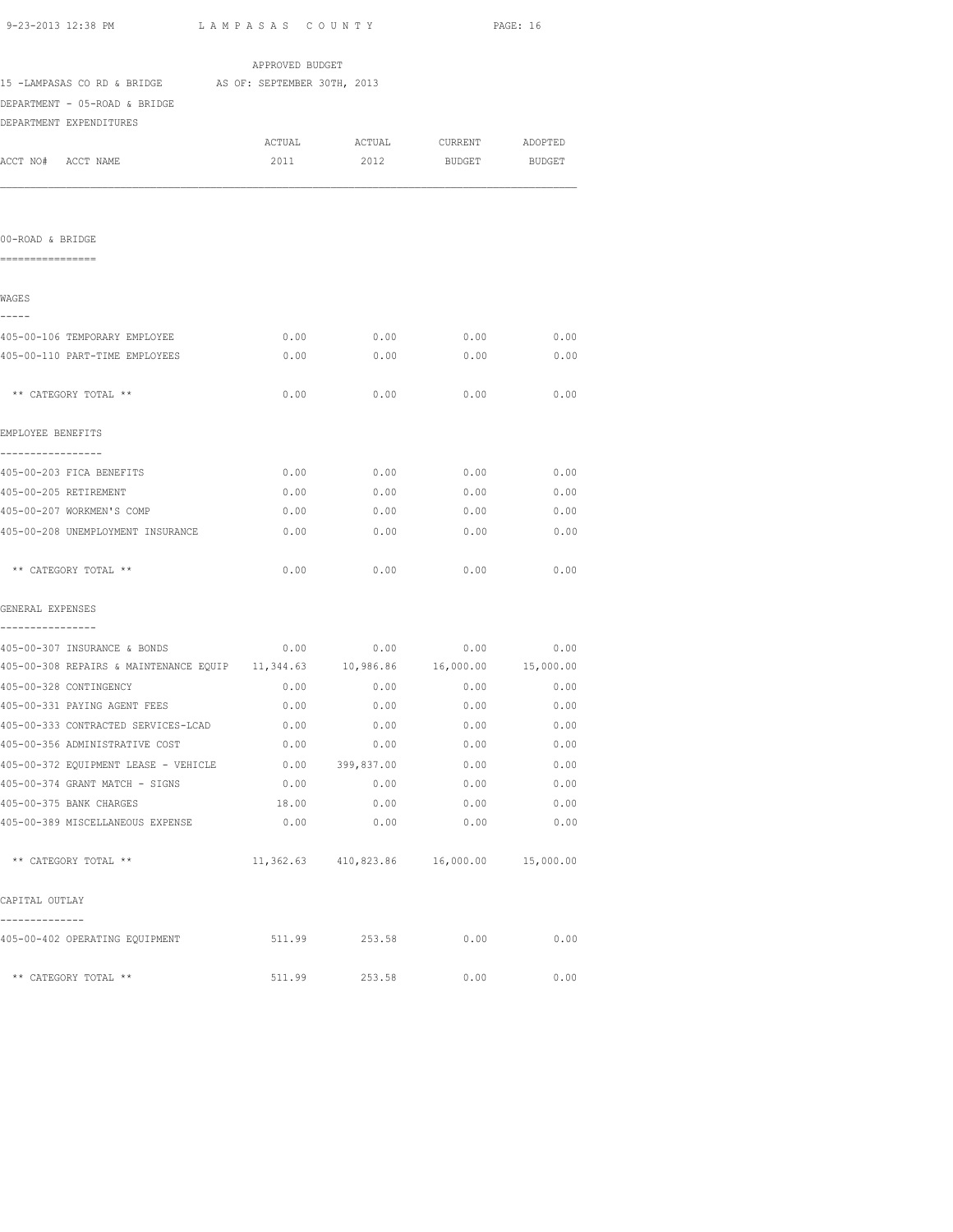|                                                                                                 | APPROVED BUDGET |                                                  |      |
|-------------------------------------------------------------------------------------------------|-----------------|--------------------------------------------------|------|
| 15 -LAMPASAS CO RD & BRIDGE AS OF: SEPTEMBER 30TH, 2013                                         |                 |                                                  |      |
| DEPARTMENT - 05-ROAD & BRIDGE                                                                   |                 |                                                  |      |
| DEPARTMENT EXPENDITURES                                                                         |                 |                                                  |      |
|                                                                                                 |                 | ACTUAL ACTUAL CURRENT ADOPTED                    |      |
| ACCT NO# ACCT NAME                                                                              |                 | 2011 2012 BUDGET BUDGET                          |      |
|                                                                                                 |                 |                                                  |      |
| 405-00-500 OPERATING TRANSFERS-OUT 42,500.00 0.00 0.00 0.00                                     |                 |                                                  | 0.00 |
| ** CATEGORY TOTAL **                                                                            |                 | 42,500.00 0.00 0.00                              | 0.00 |
| CAPITAL LEASE                                                                                   |                 |                                                  |      |
| -------------<br>405-00-903 CAPITAL PURCHAESS - PRINCIP 24,604.54 55,666.29 26,561.00 27,597.00 |                 |                                                  |      |
| 405-00-904 CAPITAL PURCHASES - INTERES 5,186.99 7,054.22 3,230.00 2,195.00                      |                 |                                                  |      |
| ** CATEGORY TOTAL **                                                                            |                 | 29,791.53 62,720.51 29,791.00 29,792.00          |      |
| ** SUB-DEPARTMENT TOTAL **                                                                      |                 | 84, 166. 15 473, 797. 95 45, 791. 00 44, 792. 00 |      |
| *** DEPARTMENT TOTAL ***                                                                        |                 | 84,166.15 473,797.95 45,791.00 44,792.00         |      |

\*\*\* FUND TOTAL EXPENDITURES \*\*\* 1,700,450.10 2,131,724.65 1,919,393.00 2,170,518.00 ============= ============= ============= =============

\*\*\* END OF REPORT \*\*\*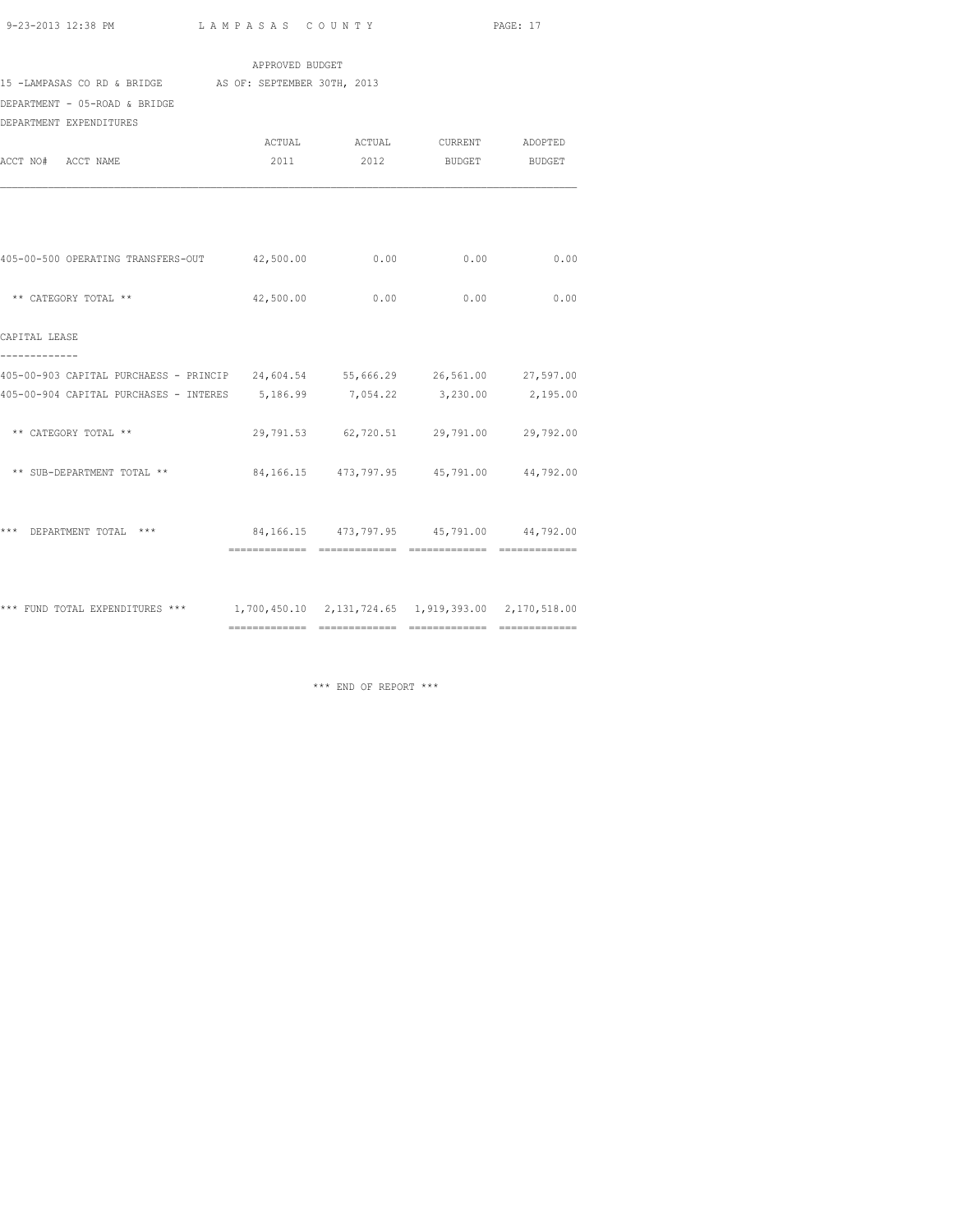APPROVED BUDGET 16 -LAMPASAS CO F M & L R AS OF: SEPTEMBER 30TH, 2013 FINANCIAL SUMMARY

| ACCT NO# ACCT NAME                                                  |               | ACTUAL ACTUAL CURRENT ADOPTED<br>2011 2012 BUDGET BUDGET |      |
|---------------------------------------------------------------------|---------------|----------------------------------------------------------|------|
| REVENUE SUMMARY                                                     |               |                                                          |      |
| 00 F M & L R REVENUE                                                | 624.49 595.00 | 0.00                                                     | 0.00 |
| *** TOTAL REVENUE ***                                               |               | 624.49 595.00 0.00                                       | 0.00 |
| EXPENDITURE SUMMARY                                                 |               |                                                          |      |
| 01 F M & L R EXPENDITURE                                            |               | 28.00   0.00   100,000.00                                | 0.00 |
| *** TOTAL EXPENDITURES ***                                          |               | 28.00   0.00   100,000.00   0.00                         |      |
| REVENUES OVER/(UNDER) EXPENDITURES 596.49 595.00 ( 100,000.00) 0.00 |               |                                                          |      |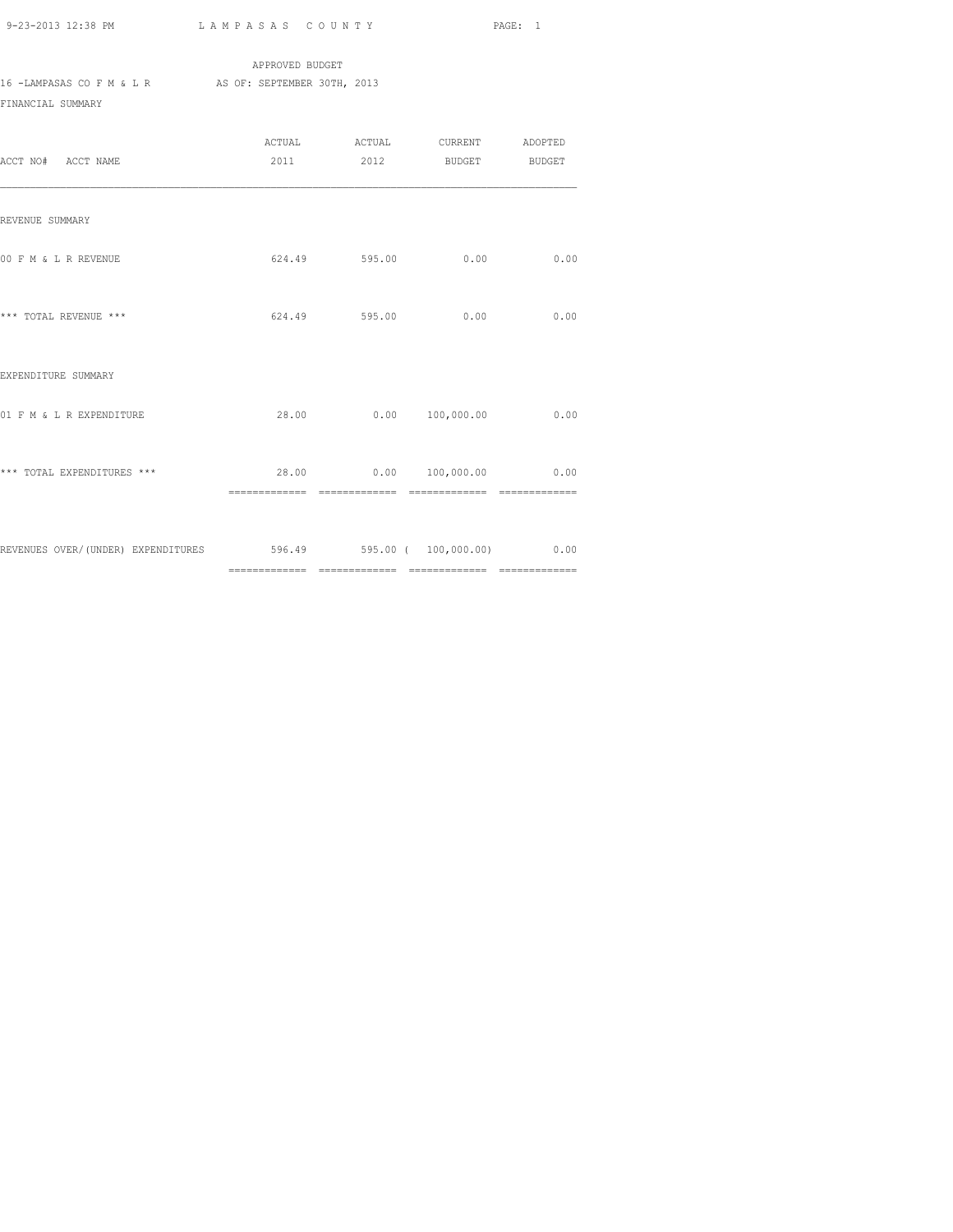## APPROVED BUDGET

# 16 -LAMPASAS CO F M & L R AS OF: SEPTEMBER 30TH, 2013

DEPARTMENT - 00 F M & L R REVENUE

DEPARTMENT REVENUES

|          |           | ACTUAL | ACTUAL | CURRENT | ADOPTED |
|----------|-----------|--------|--------|---------|---------|
| ACCT NO# | ACCT NAME | 2011   | 2012   | BUDGET  | BUDGET  |
|          |           |        |        |         |         |
|          |           |        |        |         |         |

|                                        | ============= | ============= |      |      |
|----------------------------------------|---------------|---------------|------|------|
| *** FUND TOTAL REVENUES ***            | 624.49        | 595.00        | 0.00 | 0.00 |
| ** DEPARTMENT REVENUE TOTAL **         | 624.49        | 595.00        | 0.00 | 0.00 |
| ** SUB-DEPARTMENT REVENUE TOTAL **     | 624.49        | 595.00        | 0.00 | 0.00 |
| 200-00-010 OPERATING TRANSFERS-IN      | 0.00          | 0.00          | 0.00 | 0.00 |
| 100-00-190 MISCELLANEOUS RECEIPTS      | 0.00          | 0.00          | 0.00 | 0.00 |
| 100-00-189 DISCOUNTS TAKEN             | 0.00          | 0.00          | 0.00 | 0.00 |
| 100-00-123 STATE REIMBURSEMENT         | 0.00          | 0.00          | 0.00 | 0.00 |
| 100-00-115 SERIES 1997 LIMITED TAX NOT | 0.00          | 0.00          | 0.00 | 0.00 |
| 100-00-110 LATERAL ROADS               | 0.00          | 0.00          | 0.00 | 0.00 |
| 100-00-099 INTEREST REVENUE            | 624.49        | 595.00        | 0.00 | 0.00 |
| 100-00-030 PENALTIES & INT. AD VALOREM | 0.00          | 0.00          | 0.00 | 0.00 |
| 100-00-020 DELINQUENT AD VALOREM TAXES | 0.00          | 0.00          | 0.00 | 0.00 |
| 100-00-010 CURRENT AD VALOREM TAXES    | 0.00          | 0.00          | 0.00 | 0.00 |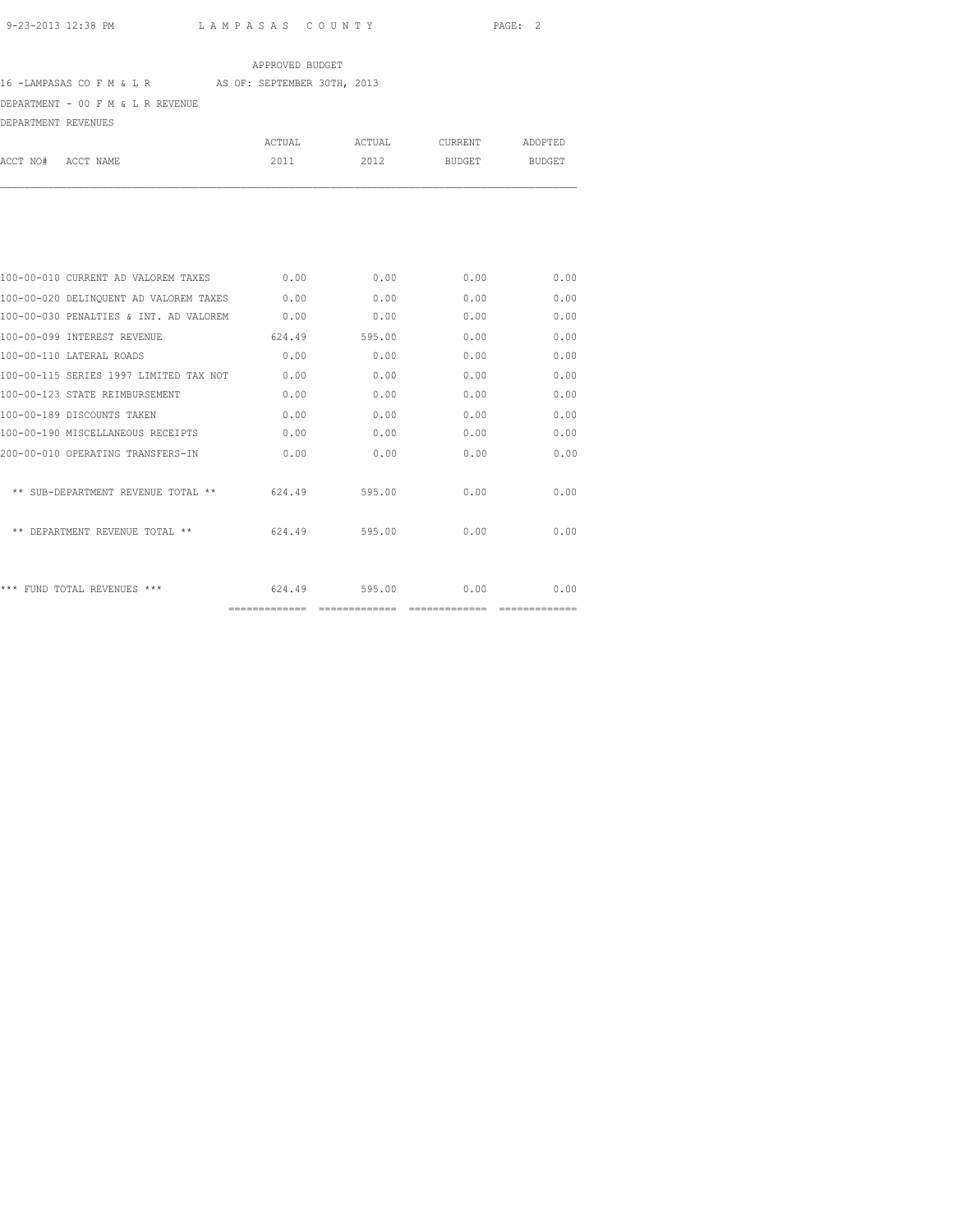| 9-23-2013 12:38 PM                                               | LAMPASAS COUNTY |              |                                      | PAGE: 3 |
|------------------------------------------------------------------|-----------------|--------------|--------------------------------------|---------|
| 16 - LAMPASAS CO F M & L R AS OF: SEPTEMBER 30TH, 2013           | APPROVED BUDGET |              |                                      |         |
| DEPARTMENT - 01 F M & L R EXPENDITURE<br>DEPARTMENT EXPENDITURES |                 |              |                                      |         |
|                                                                  |                 |              | ACTUAL ACTUAL CURRENT ADOPTED        |         |
| ACCT NO# ACCT NAME                                               |                 |              | 2011 2012 BUDGET BUDGET              |         |
|                                                                  |                 |              |                                      |         |
|                                                                  |                 |              |                                      |         |
| GENERAL EXPENSES<br>----------------                             |                 |              |                                      |         |
| 401-00-375 BANK CHARGES                                          |                 |              | 28.00 0.00 0.00 0.00                 |         |
| ** CATEGORY TOTAL **                                             | 28.00           | 0.00         | 0.00                                 | 0.00    |
| CAPITAL OUTLAY<br>--------------                                 |                 |              |                                      |         |
| 401-00-408 ROAD RIGHT OF WAY                                     |                 |              | $0.00$ $0.00$ $0.00$ $0.00$ $0.00$   |         |
| 401-00-421 FENCE                                                 |                 | 0.00<br>0.00 | 0.00                                 | 0.00    |
| ** CATEGORY TOTAL **                                             | 0.00            | 0.00         | 0.00                                 | 0.00    |
|                                                                  |                 |              |                                      |         |
| 401-00-500 OPERATING TRANSFERS OUT                               | 0.00            |              | $0.00 \qquad 100,000.00 \qquad 0.00$ |         |
| ** CATEGORY TOTAL **                                             | 0.00            |              | 0.00 100,000.00                      | 0.00    |
| ** SUB-DEPARTMENT TOTAL **                                       | 28.00           |              | $0.00$ $100,000.00$                  | 0.00    |
|                                                                  |                 | 28.00        | $0.00$ $100,000.00$                  | 0.00    |

\*\*\* FUND TOTAL EXPENDITURES \*\*\*  $28.00$  0.00  $100,000.00$  0.00 ============= ============= ============= =============

\*\*\* END OF REPORT \*\*\*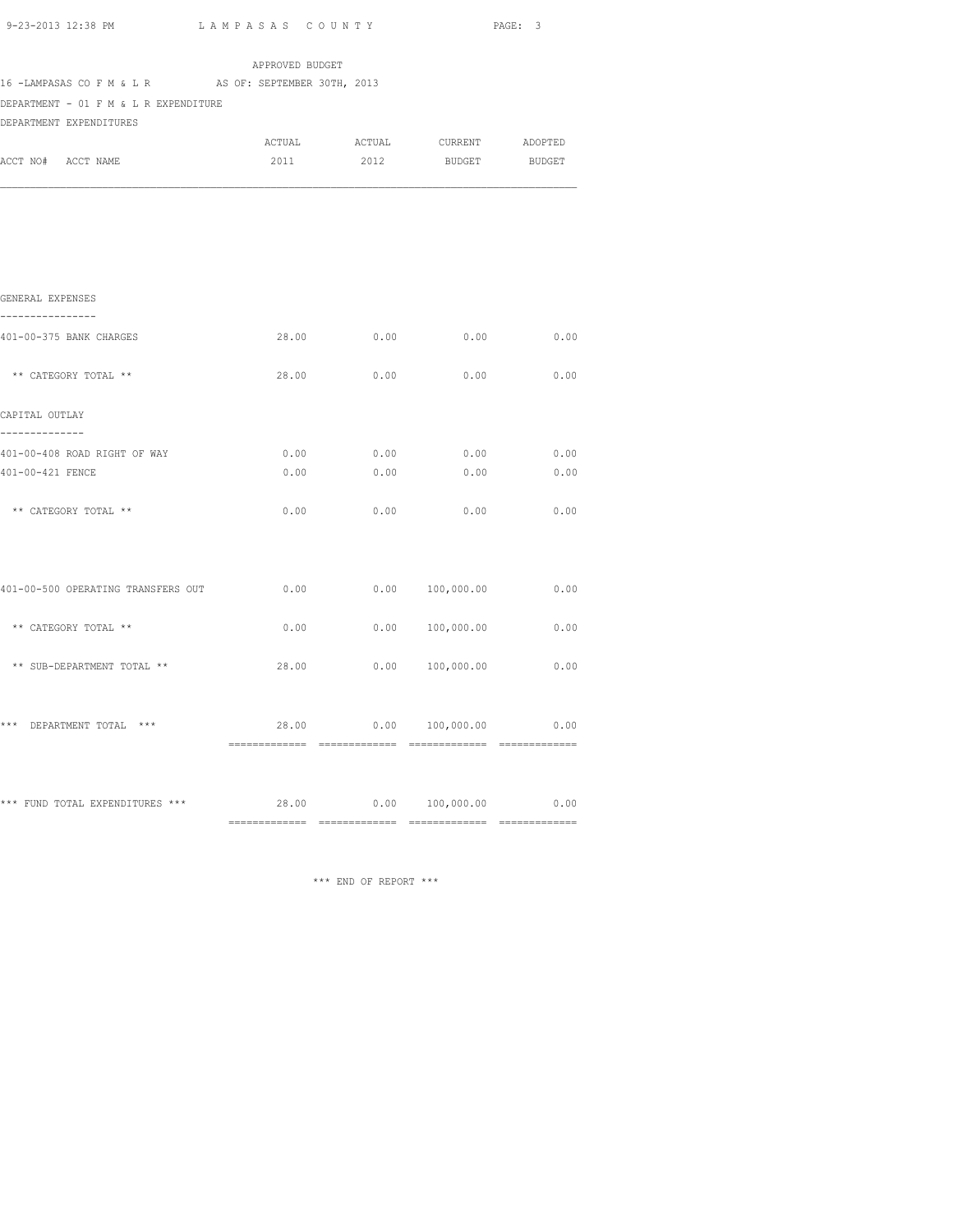============= ============= ============= =============

## APPROVED BUDGET 17 -LAMPASAS CO CLEARING ACCT AS OF: SEPTEMBER 30TH, 2013

FINANCIAL SUMMARY

|                                                                         |                |                           | ACTUAL ACTUAL CURRENT ADOPTED  |      |
|-------------------------------------------------------------------------|----------------|---------------------------|--------------------------------|------|
| ACCT NO# ACCT NAME                                                      |                |                           | 2011 2012 BUDGET BUDGET        |      |
|                                                                         |                |                           |                                |      |
| REVENUE SUMMARY                                                         |                |                           |                                |      |
|                                                                         |                |                           |                                |      |
| 00-REVENUE                                                              |                |                           | 576.51 568.80 0.00             | 0.00 |
|                                                                         |                |                           |                                |      |
|                                                                         |                |                           |                                |      |
| *** TOTAL REVENUE ***                                                   |                | 576.51 568.80             | 0.00                           | 0.00 |
|                                                                         |                |                           |                                |      |
| EXPENDITURE SUMMARY                                                     |                |                           |                                |      |
|                                                                         |                |                           |                                |      |
| 01-EXPENDITURES                                                         |                | 4.00 33,000.00 105,000.00 |                                | 0.00 |
|                                                                         |                |                           |                                |      |
| *** TOTAL EXPENDITURES ***                                              |                |                           | 4.00 33,000.00 105,000.00 0.00 |      |
|                                                                         | ============== | =============             | --------------                 |      |
|                                                                         |                |                           |                                |      |
|                                                                         |                |                           |                                |      |
| REVENUES OVER/(UNDER) EXPENDITURES 572.51 (32,431.20) (105,000.00) 0.00 |                |                           |                                |      |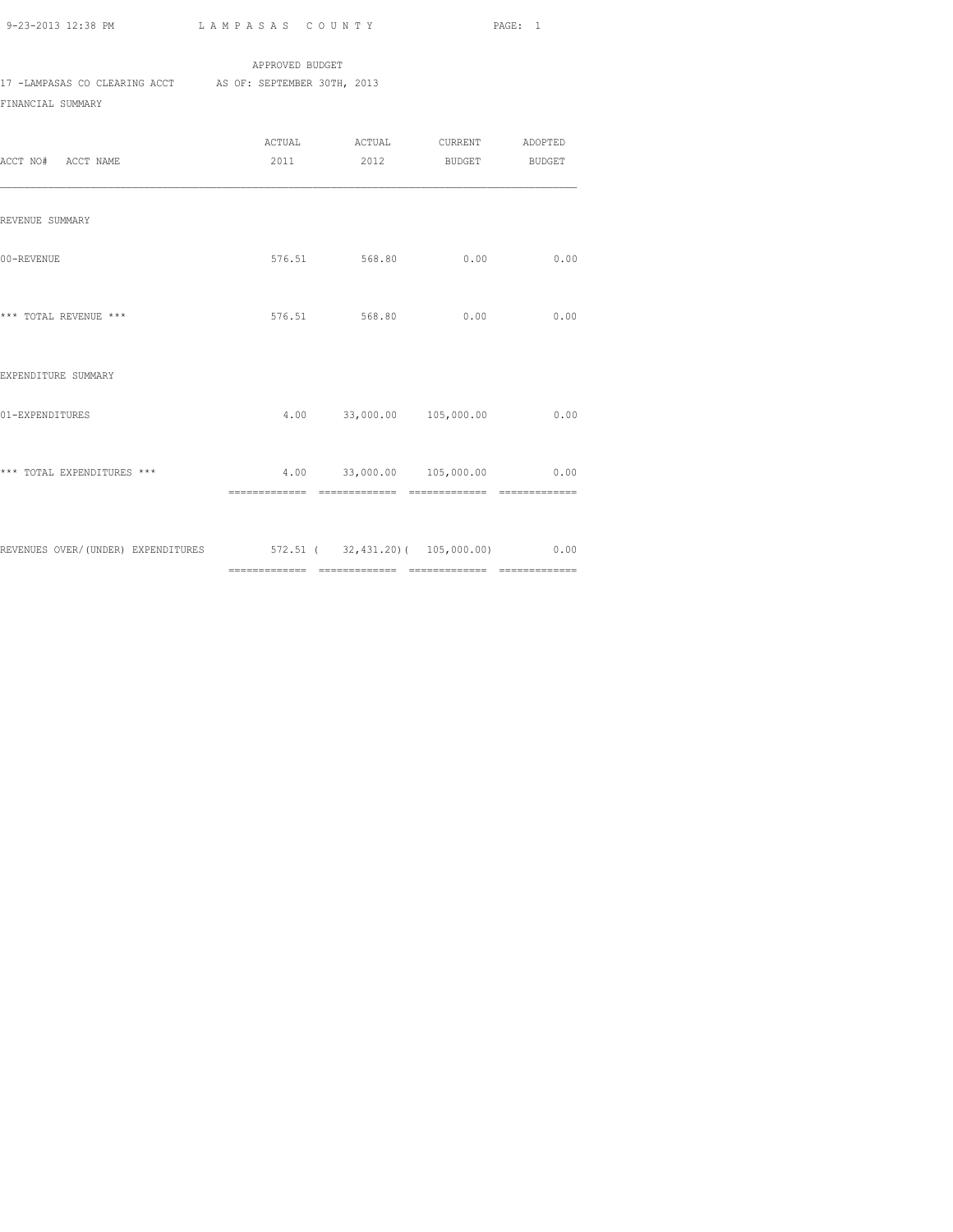| 2011 | 2012           |                                                                                      | BUDGET BUDGET                                                                                               |
|------|----------------|--------------------------------------------------------------------------------------|-------------------------------------------------------------------------------------------------------------|
|      |                |                                                                                      |                                                                                                             |
|      |                | 0.00                                                                                 | 0.00                                                                                                        |
|      |                | 0.00                                                                                 | 0.00                                                                                                        |
|      |                | 0.00                                                                                 | 0.00                                                                                                        |
|      |                | 0.00                                                                                 | 0.00                                                                                                        |
|      |                | 0.00                                                                                 | 0.00                                                                                                        |
|      | ============== | APPROVED BUDGET<br>17 -LAMPASAS CO CLEARING ACCT AS OF: SEPTEMBER 30TH, 2013<br>0.00 | 576.51 568.80<br>0.00<br>** SUB-DEPARTMENT REVENUE TOTAL ** 576.51 568.80<br>576.51 568.80<br>576.51 568.80 |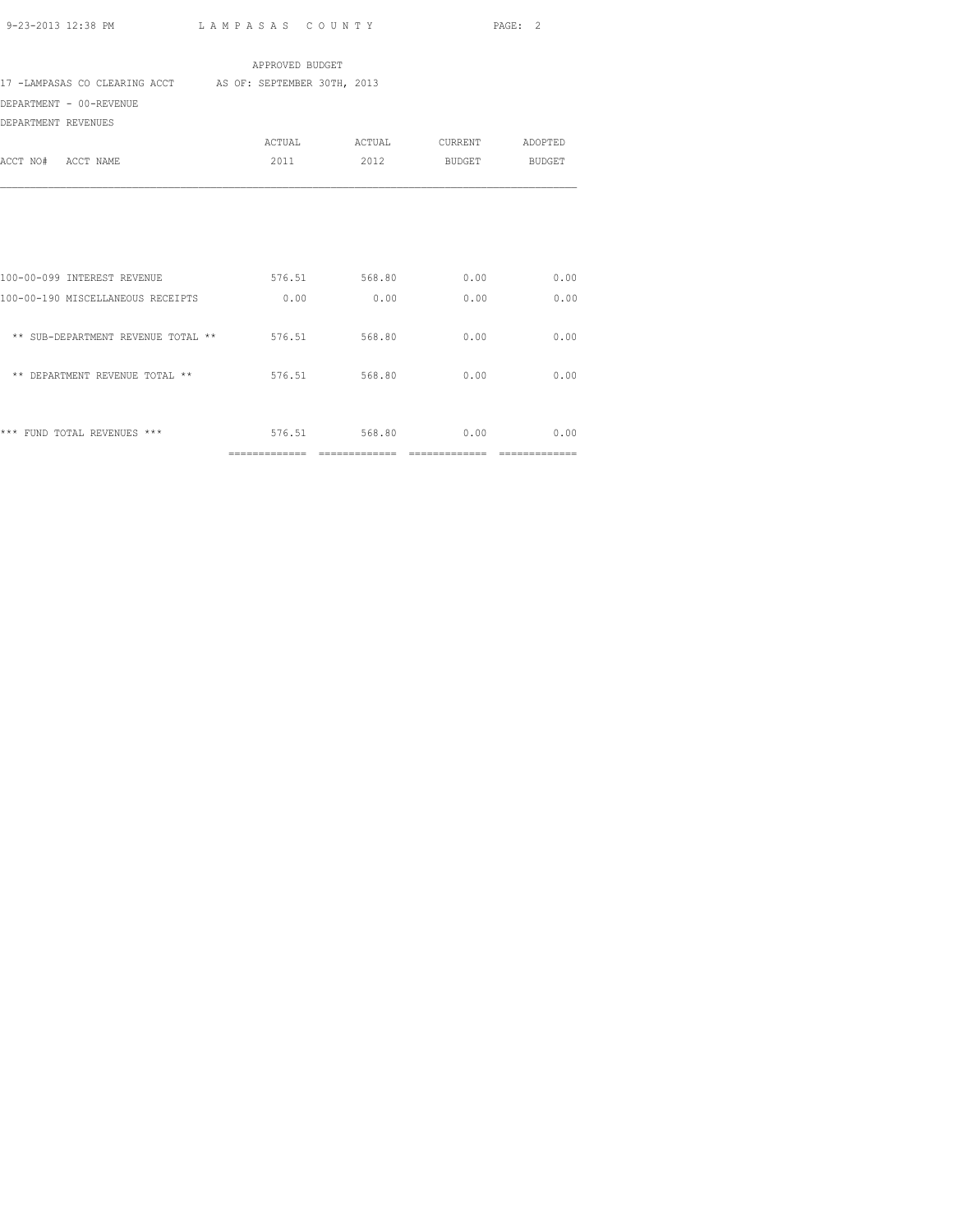| 9-23-2013 12:38 PM | LAMPASAS COUNTY                           | PAGE:    |
|--------------------|-------------------------------------------|----------|
|                    | $\sim$ $\sim$ $\sim$ $\sim$ $\sim$ $\sim$ | <u>.</u> |

|                                                           | APPROVED BUDGET |                                 |                    |      |
|-----------------------------------------------------------|-----------------|---------------------------------|--------------------|------|
| 17 -LAMPASAS CO CLEARING ACCT AS OF: SEPTEMBER 30TH, 2013 |                 |                                 |                    |      |
| DEPARTMENT - 01-EXPENDITURES                              |                 |                                 |                    |      |
| DEPARTMENT EXPENDITURES                                   |                 |                                 |                    |      |
|                                                           |                 | ACTUAL ACTUAL CURRENT ADOPTED   |                    |      |
| ACCT NO# ACCT NAME                                        | 2011            |                                 | 2012 BUDGET BUDGET |      |
| GENERAL EXPENSES                                          |                 |                                 |                    |      |
| 401-00-375 BANK CHARGES                                   |                 | $4.00$ 0.00 0.00                |                    | 0.00 |
| ** CATEGORY TOTAL **                                      |                 | $4.00$ 0.00                     | 0.00               | 0.00 |
| 401-00-500 OPERATING TRANSFERS-OUT                        |                 | $0.00$ $33,000.00$ $105,000.00$ |                    | 0.00 |

| *** FUND TOTAL EXPENDITURES<br>$***$ | 4.00 | 33,000.00 | 105,000.00    | 0.00 |
|--------------------------------------|------|-----------|---------------|------|
| ***<br>DEPARTMENT TOTAL<br>***       | 4.00 | 33,000.00 | 105,000.00    | 0.00 |
| ** SUB-DEPARTMENT TOTAL **           | 4.00 | 33,000.00 | 105,000.00    | 0.00 |
| CATEGORY TOTAL **<br>$* *$           | 0.00 | 33,000.00 | 105,000.00    | 0.00 |
| 401-00-300 OPERAIING IRANSPERS-001   | U.UU | 33,000.00 | TAD, AND "CAT | U.UU |

\*\*\* END OF REPORT \*\*\*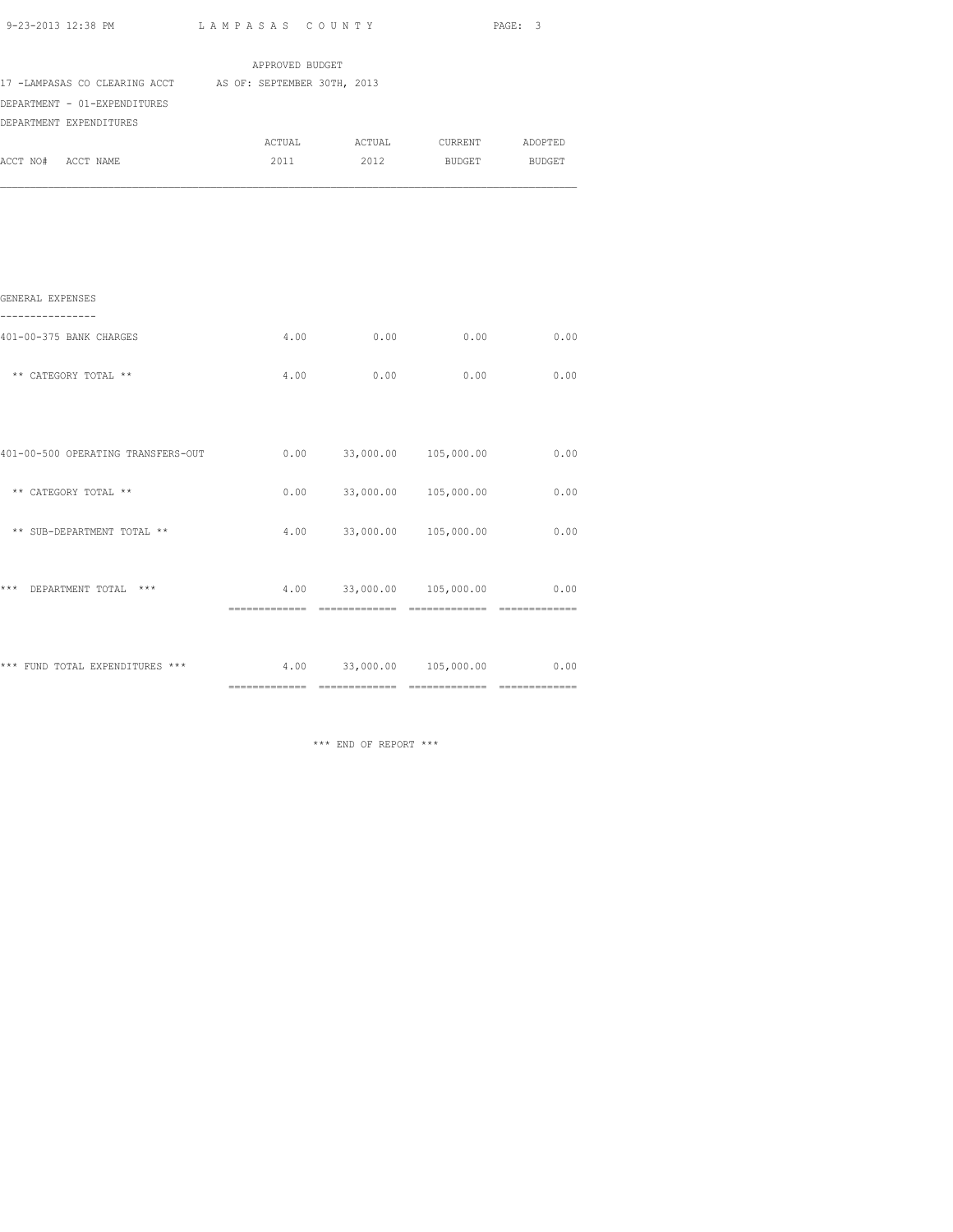APPROVED BUDGET 19 -LAMPASAS CO ADULT PROB AS OF: SEPTEMBER 30TH, 2013 FINANCIAL SUMMARY

| ACCT NO# ACCT NAME                                        | ACTUAL ACTUAL CURRENT ADOPTED<br>2011 2012 BUDGET BUDGET |      |      |
|-----------------------------------------------------------|----------------------------------------------------------|------|------|
| REVENUE SUMMARY                                           |                                                          |      |      |
| 00-REVENUE                                                | 54.31 52.14 0.00                                         |      | 0.00 |
| *** TOTAL REVENUE ***                                     | 54.31 52.14                                              | 0.00 | 0.00 |
| EXPENDITURE SUMMARY                                       |                                                          |      |      |
| 01-EXPENDITURES                                           | $0.00$ 0.00                                              | 0.00 | 0.00 |
| *** TOTAL EXPENDITURES ***                                | $0.00$ $0.00$ $0.00$ $0.00$                              |      | 0.00 |
| REVENUES OVER/(UNDER) EXPENDITURES 54.31 52.14 0.00 00 00 |                                                          |      |      |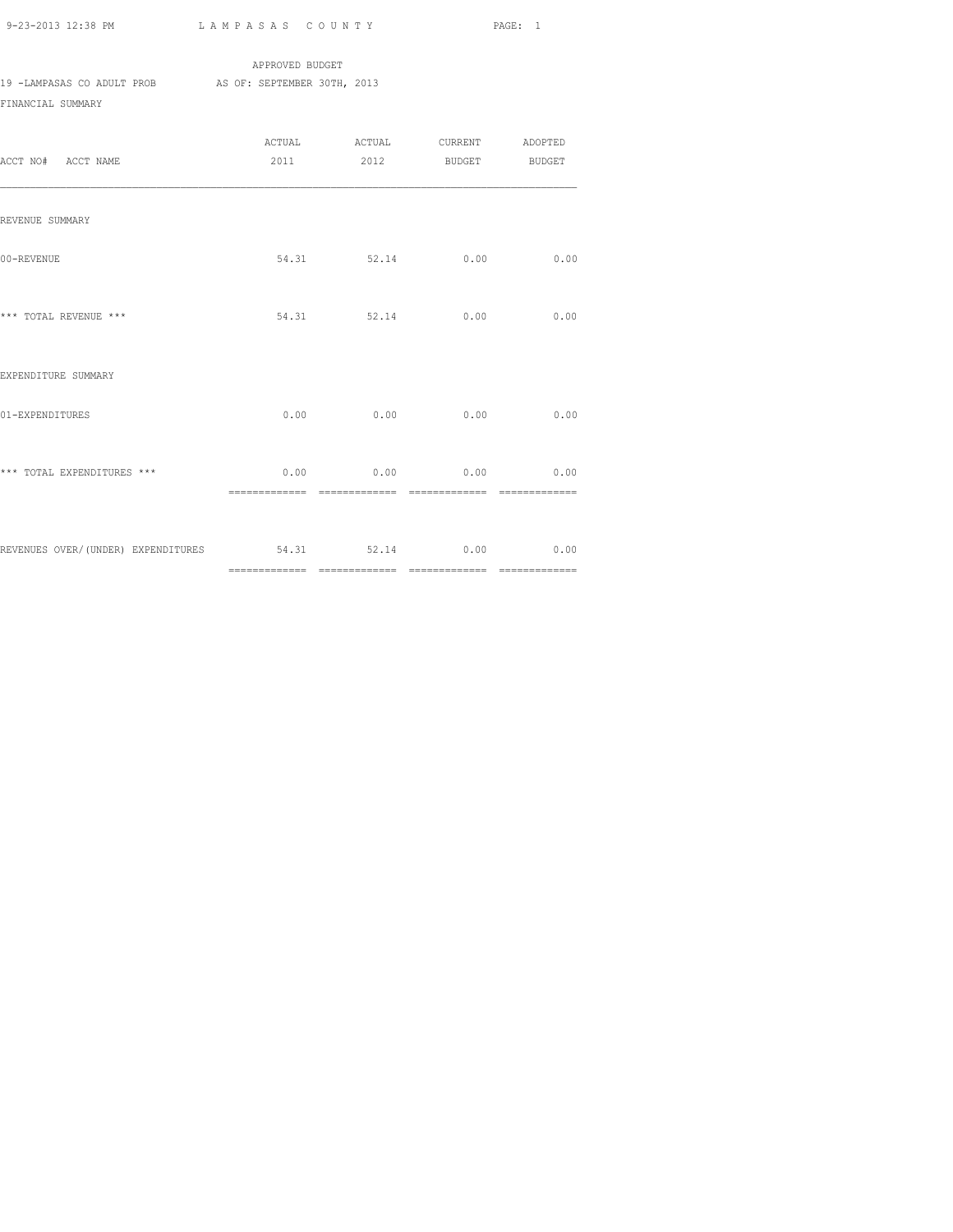|                                                        | APPROVED BUDGET |                             |                               |                |
|--------------------------------------------------------|-----------------|-----------------------------|-------------------------------|----------------|
| 19 -LAMPASAS CO ADULT PROB AS OF: SEPTEMBER 30TH, 2013 |                 |                             |                               |                |
| DEPARTMENT - 00-REVENUE                                |                 |                             |                               |                |
| DEPARTMENT REVENUES                                    |                 |                             |                               |                |
|                                                        |                 |                             | ACTUAL ACTUAL CURRENT ADOPTED |                |
| ACCT NO# ACCT NAME                                     | 2011            |                             | 2012 BUDGET BUDGET            |                |
|                                                        |                 |                             |                               |                |
| 100-00-099 INTEREST REVENUE                            |                 | 54.31 52.14                 | 0.00                          | 0.00           |
| 200-00-010 OPERATING TRANSFERS IN                      | 0.00            | 0.00                        | 0.00                          | 0.00           |
| ** SUB-DEPARTMENT REVENUE TOTAL **                     |                 | 54.31 52.14                 | 0.00                          | 0.00           |
| ** DEPARTMENT REVENUE TOTAL **                         |                 | 54.31 52.14                 | 0.00                          | 0.00           |
| *** FUND TOTAL REVENUES ***                            |                 | 54.31 52.14                 | 0.00                          | 0.00           |
|                                                        |                 | ============= ============= |                               | ============== |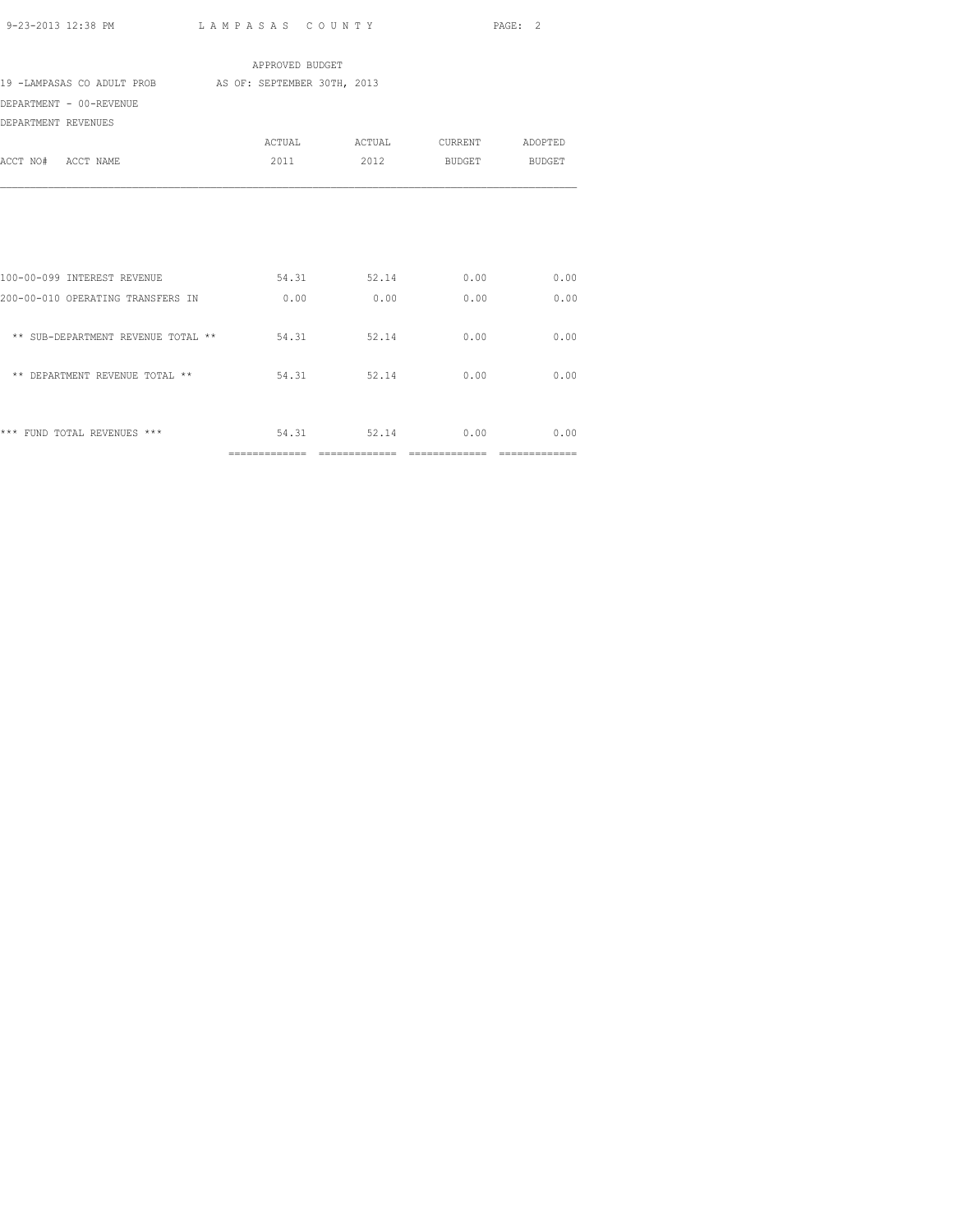| 9-23-2013 12:38 PM                                                                      | LAMPASAS COUNTY |                               |              | PAGE: 3       |
|-----------------------------------------------------------------------------------------|-----------------|-------------------------------|--------------|---------------|
|                                                                                         | APPROVED BUDGET |                               |              |               |
| 19 -LAMPASAS CO ADULT PROB AS OF: SEPTEMBER 30TH, 2013                                  |                 |                               |              |               |
| DEPARTMENT - 01-EXPENDITURES                                                            |                 |                               |              |               |
| DEPARTMENT EXPENDITURES                                                                 |                 |                               |              |               |
|                                                                                         |                 | ACTUAL ACTUAL CURRENT ADOPTED |              |               |
| ACCT NO# ACCT NAME                                                                      | 2011            | 2012                          |              | BUDGET BUDGET |
| GENERAL EXPENSES<br>----------------<br>401-00-375 BANK CHARGES<br>** CATEGORY TOTAL ** | 0.00            | 0.00<br>0.00<br>0.00          | 0.00<br>0.00 | 0.00<br>0.00  |
| 401-00-500 OPERATING TRANSFERS-OUT                                                      | 0.00            | 0.00                          | 0.00         | 0.00          |
| ** CATEGORY TOTAL **                                                                    | 0.00            | 0.00                          | 0.00         | 0.00          |
| ** SUB-DEPARTMENT TOTAL **                                                              | 0.00            | 0.00                          | 0.00         | 0.00          |

\*\*\* DEPARTMENT TOTAL \*\*\* 0.00 0.00 0.00 0.00 0.00 0.00

\*\*\* FUND TOTAL EXPENDITURES \*\*\* 0.00 0.00 0.00 0.00 0.00 0.00

\*\*\* END OF REPORT \*\*\*

============= ============= ============= =============

============= ============= ============= =============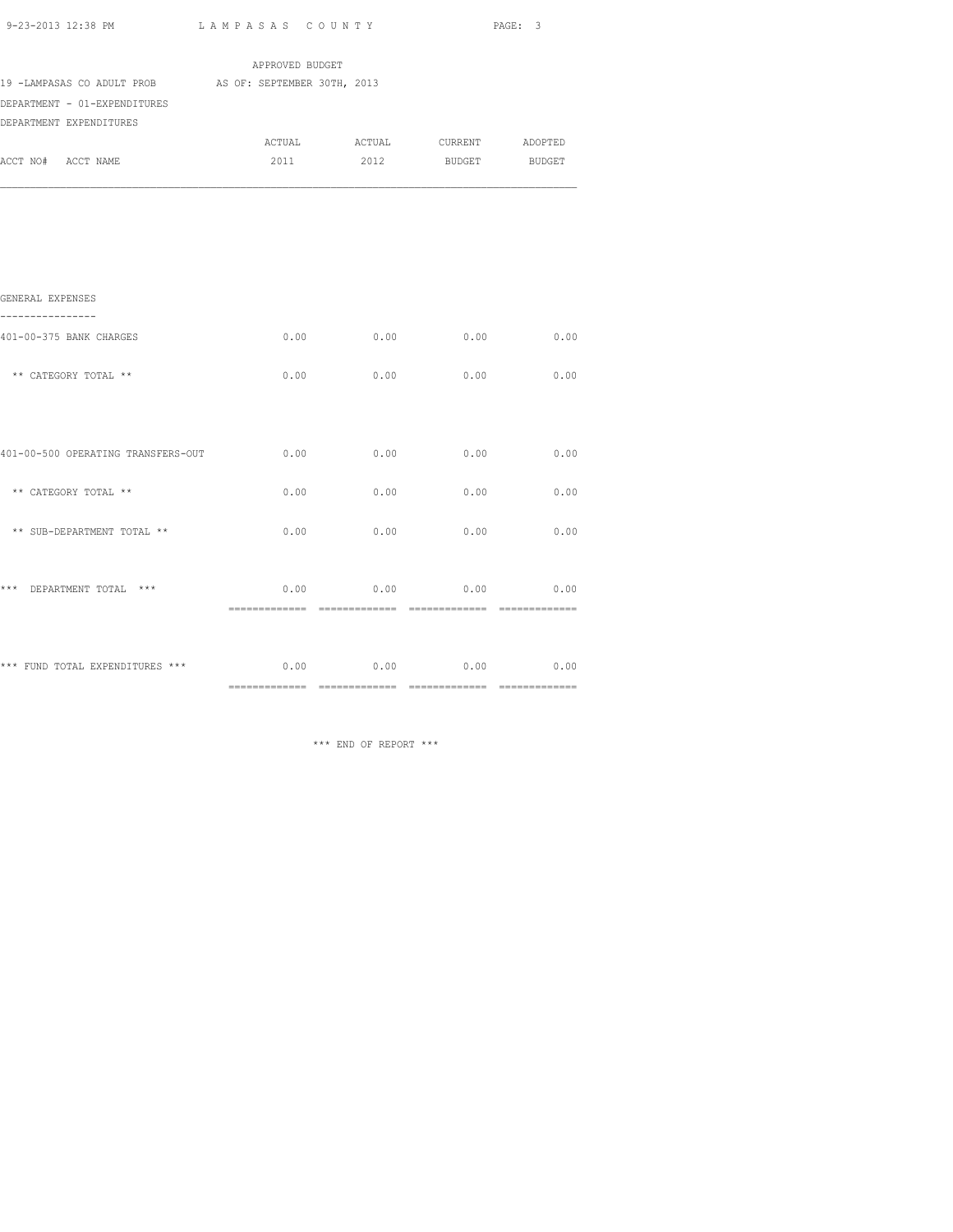APPROVED BUDGET 20 -LAMPASAS CO LAW LIBRARY AS OF: SEPTEMBER 30TH, 2013 FINANCIAL SUMMARY

| ACCT NO# ACCT NAME                                                           |                               | ACTUAL ACTUAL CURRENT ADOPTED<br>2011 2012 BUDGET BUDGET |      |
|------------------------------------------------------------------------------|-------------------------------|----------------------------------------------------------|------|
| REVENUE SUMMARY                                                              |                               |                                                          |      |
| 00-LAW LIBRARY REVENUE                                                       |                               | 17,366.11 17,175.48 11,550.00 11,550.00                  |      |
| *** TOTAL REVENUE ***                                                        |                               | 17,366.11 17,175.48 11,550.00 11,550.00                  |      |
| EXPENDITURE SUMMARY                                                          |                               |                                                          |      |
| 01-LAW LIBRARY EXPENSES                                                      |                               | 13, 379.11 27, 764.61 0.00                               | 0.00 |
| *** TOTAL EXPENDITURES ***                                                   | 13,379.11 27,764.61 0.00 0.00 |                                                          |      |
| REVENUES OVER/(UNDER) EXPENDITURES 3,987.00 ( 10,589.13) 11,550.00 11,550.00 |                               |                                                          |      |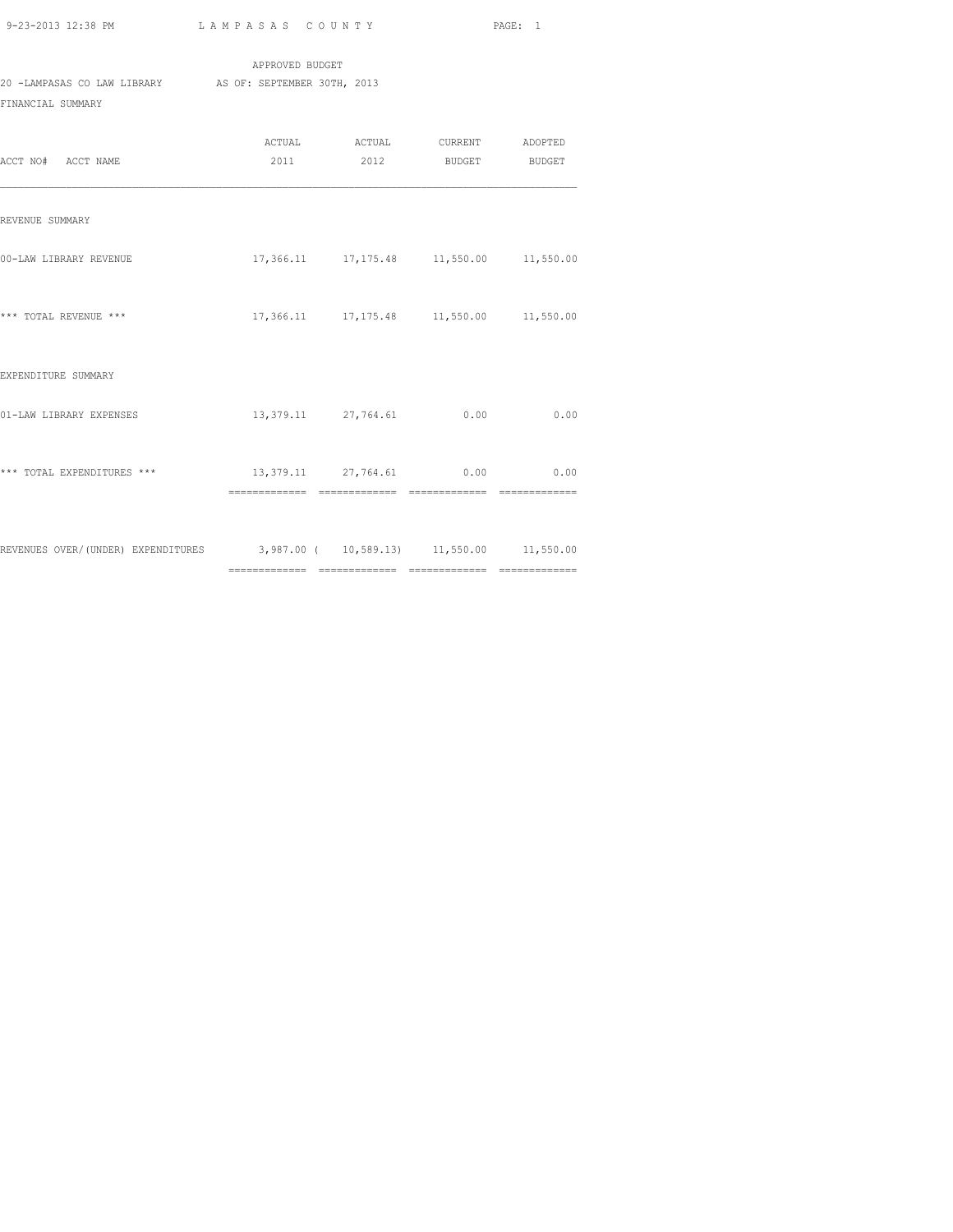#### APPROVED BUDGET

### 20 -LAMPASAS CO LAW LIBRARY AS OF: SEPTEMBER 30TH, 2013

## DEPARTMENT - 00-LAW LIBRARY REVENUE

DEPARTMENT REVENUES

|                    | ACTUAL | ACTUAL | CURRENT | ADOPTED |
|--------------------|--------|--------|---------|---------|
| ACCT NO# ACCT NAME | 2011   | 2012   | BUDGET  | BUDGET  |

| ***<br>REVENUES<br>***<br><b>FUND</b><br>TOTAL. | 17,366.11 | 17, 175.48 | 11,550.00 | 11,550.00 |
|-------------------------------------------------|-----------|------------|-----------|-----------|
| DEPARTMENT REVENUE TOTAL **<br>$* *$            | 17,366.11 | 17, 175.48 | 11,550.00 | 11,550.00 |
| SUB-DEPARTMENT REVENUE TOTAL<br>$* *$<br>$* *$  | 17,366.11 | 17, 175.48 | 11,550.00 | 11,550.00 |
| 200-00-010 OPERATING TRANSFERS IN               | 0.00      | 0.00       | 0.00      | 0.00      |
| 100-00-190 MISCELLANEOUS RECEIPTS               | 0.00      | 50.74      | 0.00      | 0.00      |
| 100-00-106 COUNTY CLERK                         | 5,250.00  | 6,090.00   | 4,000.00  | 4,000.00  |
| 100-00-099 INTEREST REVENUE                     | 19.11     | 21.74      | 50.00     | 50.00     |
| 100-00-094 DISTRICT CLERK                       | 12,097.00 | 11,013.00  | 7,500.00  | 7,500.00  |
|                                                 |           |            |           |           |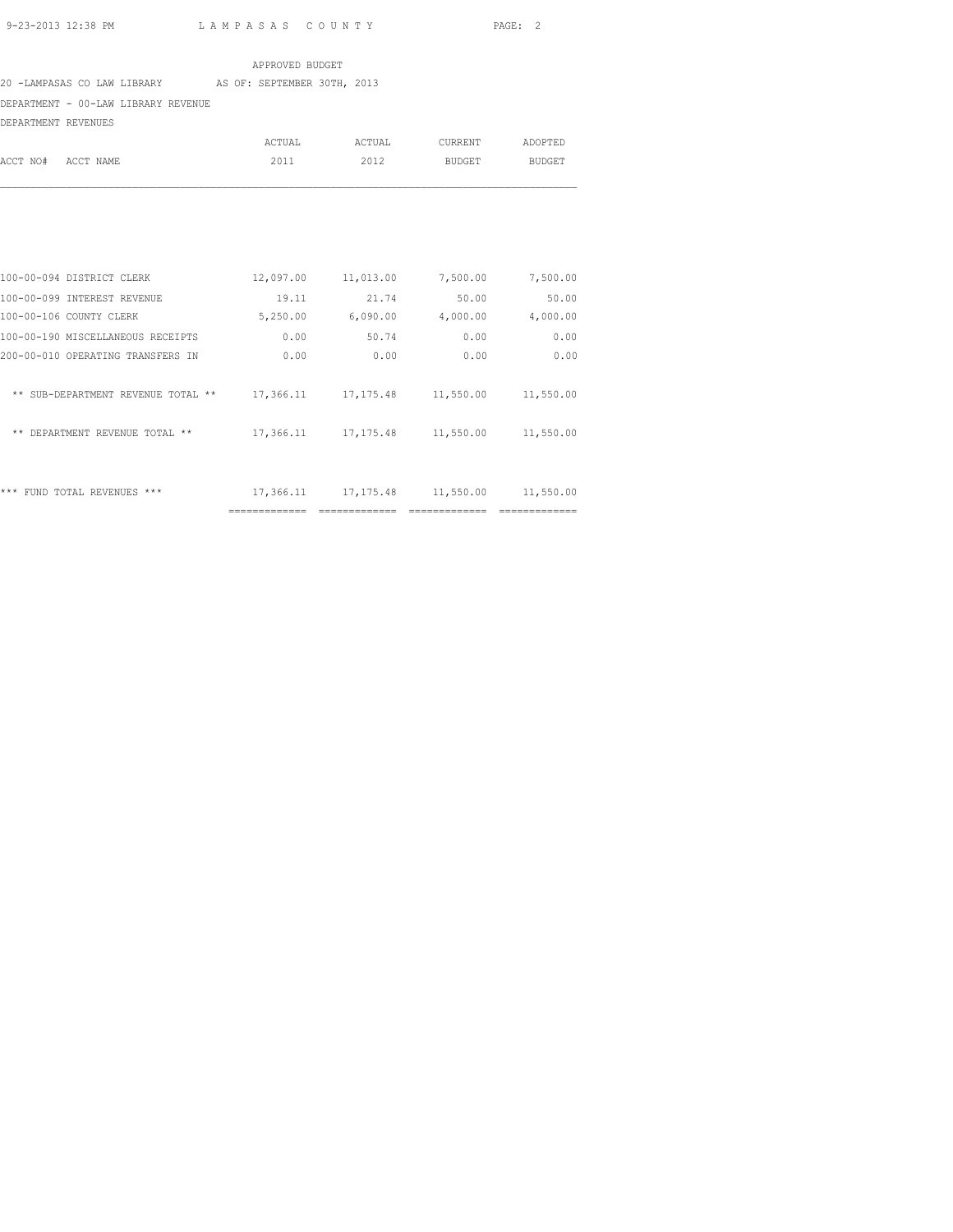| 9-23-2013 12:38 PM |  |
|--------------------|--|
|                    |  |

L A M P A S A S C O U N T Y PAGE: 3

|                                                         | APPROVED BUDGET               |                                    |      |      |
|---------------------------------------------------------|-------------------------------|------------------------------------|------|------|
| 20 -LAMPASAS CO LAW LIBRARY AS OF: SEPTEMBER 30TH, 2013 |                               |                                    |      |      |
| DEPARTMENT - 01-LAW LIBRARY EXPENSES                    |                               |                                    |      |      |
| DEPARTMENT EXPENDITURES                                 |                               |                                    |      |      |
|                                                         |                               |                                    |      |      |
| ACCT NO# ACCT NAME                                      |                               | 2011 2012 BUDGET BUDGET            |      |      |
|                                                         |                               |                                    |      |      |
| GENERAL EXPENSES<br>---------------                     |                               |                                    |      |      |
| 401-00-354 LAW LIBRARY                                  |                               | 13,379.11 27,764.61 0.00 0.00      |      |      |
| 401-00-375 BANK CHARGES                                 |                               | $0.00$ 0.00 0.00 0.00              |      |      |
| ** CATEGORY TOTAL **                                    |                               | 13, 379.11 27, 764.61              | 0.00 | 0.00 |
| 401-00-500 OPERATING TRANSFER-OUT                       |                               | $0.00$ $0.00$ $0.00$ $0.00$ $0.00$ |      |      |
| ** CATEGORY TOTAL **                                    | 0.00                          | 0.00                               | 0.00 | 0.00 |
| ** SUB-DEPARTMENT TOTAL **                              |                               | 13,379.11 27,764.61                | 0.00 | 0.00 |
| *** DEPARTMENT TOTAL ***                                | 13,379.11 27,764.61 0.00 0.00 |                                    |      |      |
|                                                         |                               |                                    |      |      |

\*\*\* FUND TOTAL EXPENDITURES \*\*\*  $13,379.11$   $27,764.61$  0.00 0.00 ============= ============= ============= =============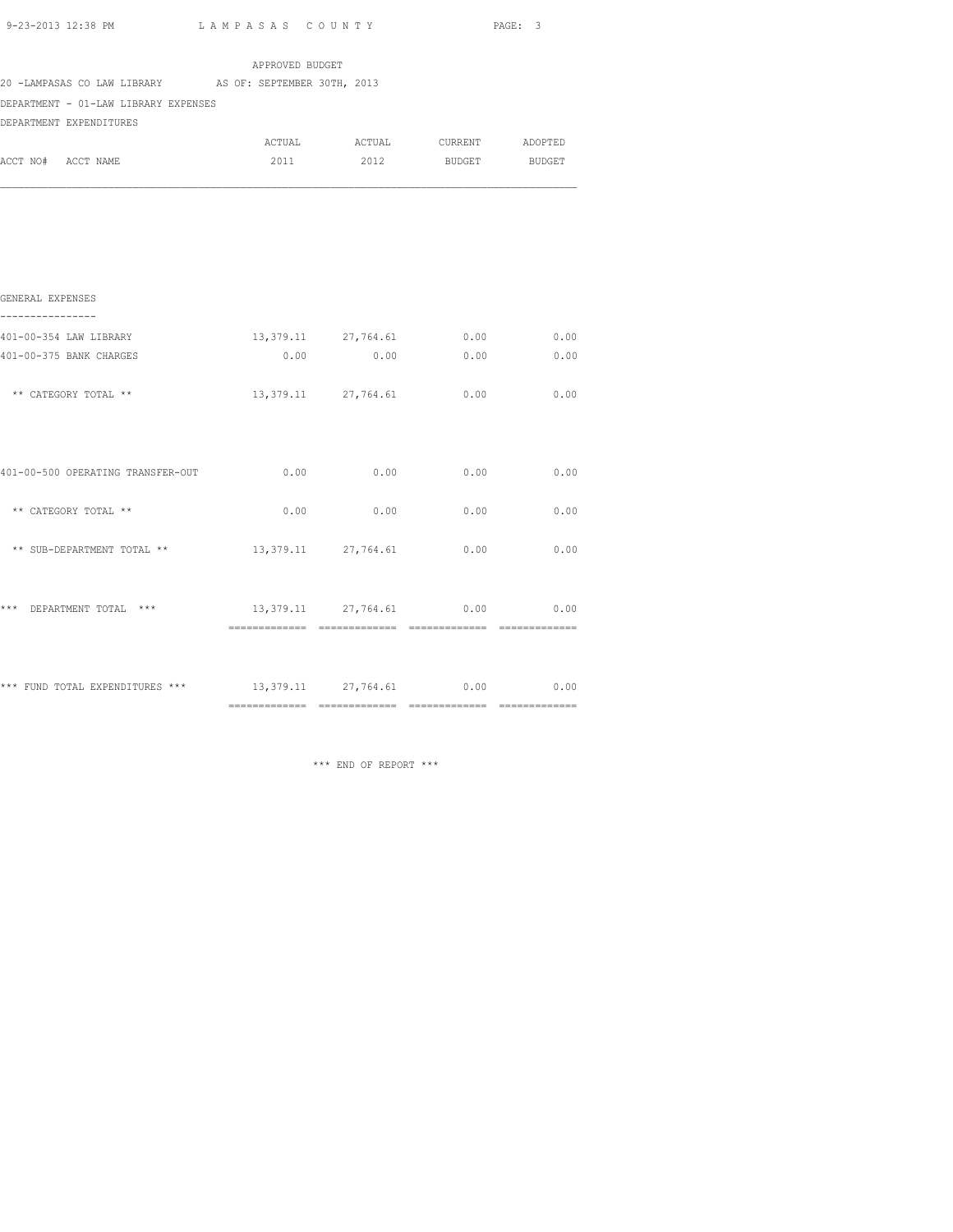APPROVED BUDGET 22 -LAMPASAS CO DOG ORDINANCE AS OF: SEPTEMBER 30TH, 2013 FINANCIAL SUMMARY

| ACCT NO# ACCT NAME                                                         | ACTUAL ACTUAL CURRENT ADOPTED<br>2011 2012 BUDGET BUDGET |  |
|----------------------------------------------------------------------------|----------------------------------------------------------|--|
| REVENUE SUMMARY                                                            |                                                          |  |
| 00-DOG ORDINANCE REVENUE                                                   | $4,298.78$ $4,136.62$ $3,000.00$ $3,000.00$              |  |
| *** TOTAL REVENUE ***                                                      | 4,298.78 4,136.62 3,000.00 3,000.00                      |  |
| EXPENDITURE SUMMARY                                                        |                                                          |  |
| 01-DOG ORDINANCE EXPENSE                                                   | 81.57 60.90 20,200.00 200.00                             |  |
| *** TOTAL EXPENDITURES ***                                                 | 81.57 60.90 20,200.00 200.00                             |  |
| REVENUES OVER/(UNDER) EXPENDITURES 4,217.21 4,075.72 ( 17,200.00) 2,800.00 |                                                          |  |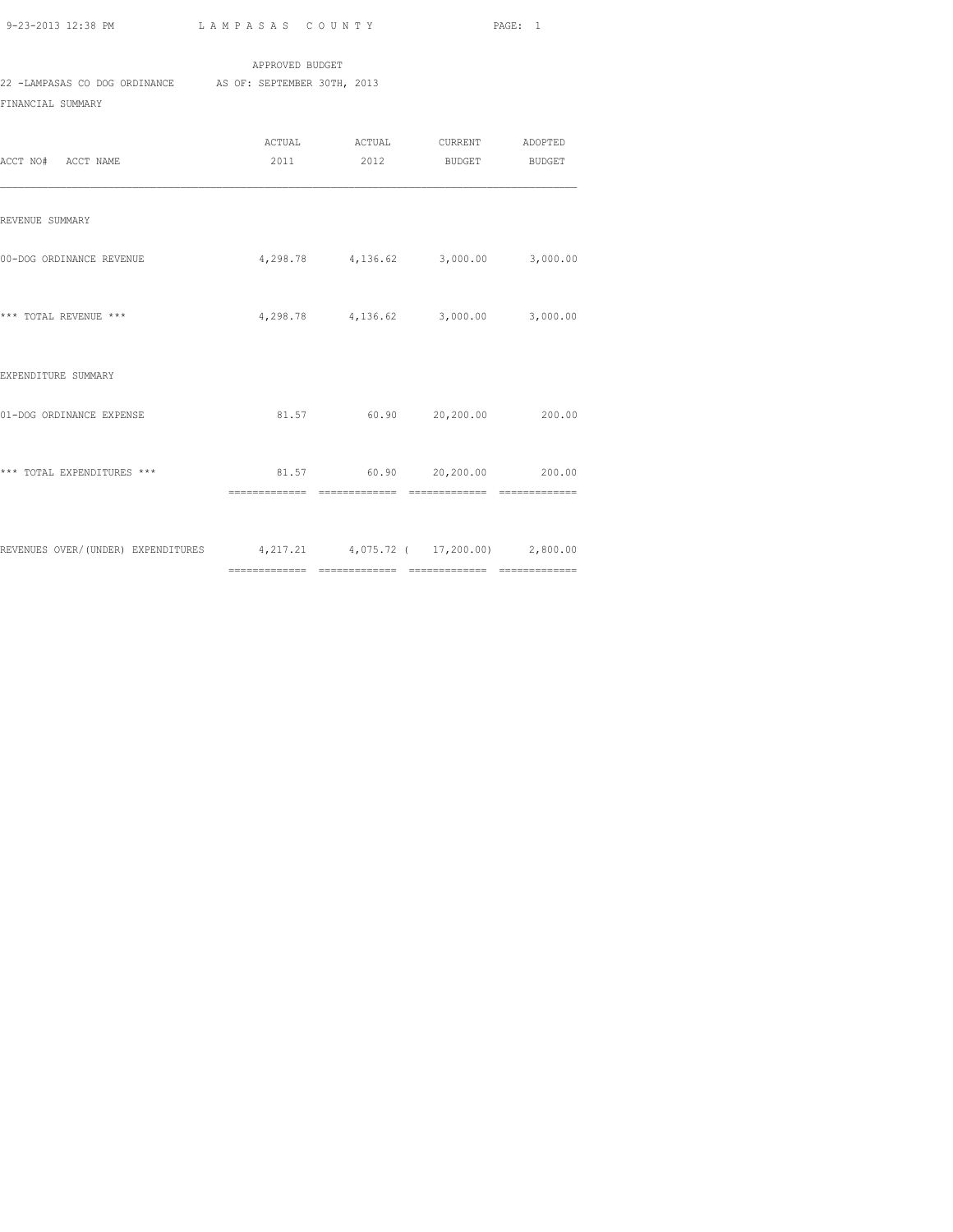#### APPROVED BUDGET

### 22 -LAMPASAS CO DOG ORDINANCE AS OF: SEPTEMBER 30TH, 2013

DEPARTMENT - 00-DOG ORDINANCE REVENUE

DEPARTMENT REVENUES

|                    | ACTUAL | ACTUAL | CURRENT | ADOPTED |
|--------------------|--------|--------|---------|---------|
| ACCT NO# ACCT NAME | 2011   | 2012   | BUDGET  | BUDGET  |
|                    |        |        |         |         |

|                                                        | ----------- |          |          | ----------- |
|--------------------------------------------------------|-------------|----------|----------|-------------|
| ***<br>***<br><b>REVENUES</b><br><b>FUND</b><br>TOTAL. | 4,298.78    | 4,136.62 | 3,000.00 | 3,000.00    |
| **<br><b>DEPARTMENT</b><br>REVENUE<br>**<br>TOTAL      | 4,298.78    | 4,136.62 | 3,000.00 | 3,000.00    |
| $***$<br>SUB-DEPARTMENT REVENUE TOTAL<br>**            | 4,298.78    | 4,136.62 | 3,000.00 | 3,000.00    |
| 100-00-101 DOG LICENSES                                | 4,253.00    | 4,094.00 | 3,000.00 | 3,000.00    |
| 100-00-099 INTEREST REVENUE                            | 45.78       | 42.62    | 0.00     | 0.00        |
| 100-00-001 BEGINNING FUND BALANCE                      | 0.00        | 0.00     | 0.00     | 0.00        |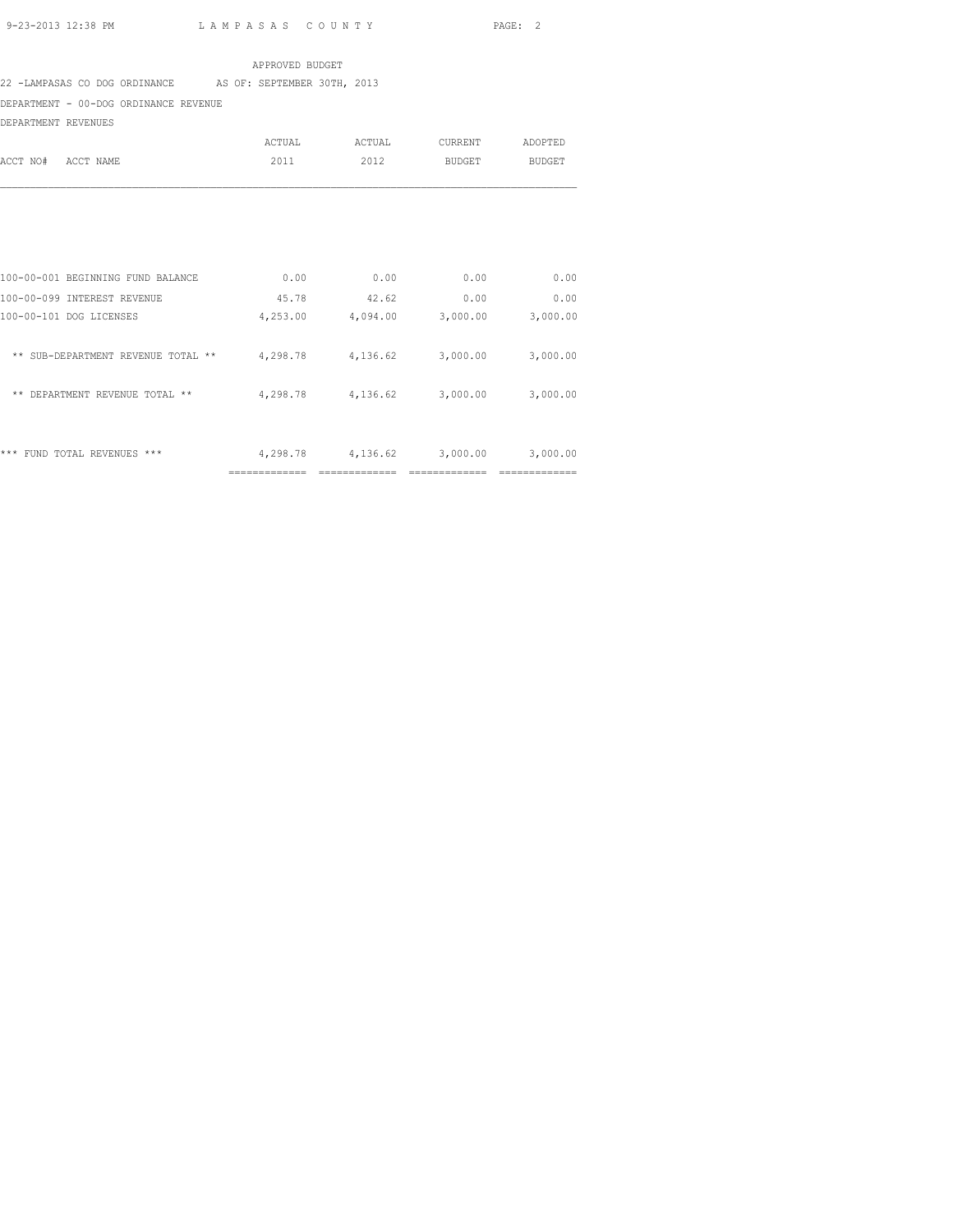| 9-23-2013 12:38 PM |  |
|--------------------|--|
|                    |  |

| 9-23-2013 12:38 PM                                        | LAMPASAS COUNTY |       |                               | PAGE: 3 |
|-----------------------------------------------------------|-----------------|-------|-------------------------------|---------|
|                                                           | APPROVED BUDGET |       |                               |         |
| 22 -LAMPASAS CO DOG ORDINANCE AS OF: SEPTEMBER 30TH, 2013 |                 |       |                               |         |
| DEPARTMENT - 01-DOG ORDINANCE EXPENSE                     |                 |       |                               |         |
| DEPARTMENT EXPENDITURES                                   |                 |       |                               |         |
|                                                           |                 |       | ACTUAL ACTUAL CURRENT ADOPTED |         |
| ACCT NO# ACCT NAME                                        |                 |       | 2011 2012 BUDGET BUDGET       |         |
|                                                           |                 |       |                               |         |
|                                                           |                 |       |                               |         |
|                                                           |                 |       |                               |         |
| GENERAL EXPENSES<br>-----------                           |                 |       |                               |         |
| 401-00-304 DOG ORDINANCE                                  |                 |       | 81.57 60.90 200.00 200.00     |         |
| 401-00-375 BANK CHARGES                                   | 0.00            | 0.00  | 0.00                          | 0.00    |
| ** CATEGORY TOTAL **                                      | 81.57           | 60.90 | 200.00 200.00                 |         |
| 401-00-500 OPERATING TRANSFER-OUT                         | 0.00            |       | 0.00000000000                 | 0.00    |
|                                                           |                 |       |                               |         |
| ** CATEGORY TOTAL **                                      | 0.00            |       | $0.00$ 20,000.00              | 0.00    |
| ** SUB-DEPARTMENT TOTAL **                                |                 |       | 81.57 60.90 20,200.00 200.00  |         |
| *** DEPARTMENT TOTAL ***                                  |                 |       | 81.57 60.90 20,200.00 200.00  |         |
|                                                           |                 |       |                               |         |
| *** FUND TOTAL EXPENDITURES ***                           | 81.57           |       | 60.90 20,200.00               | 200.00  |

============= ============= ============= =============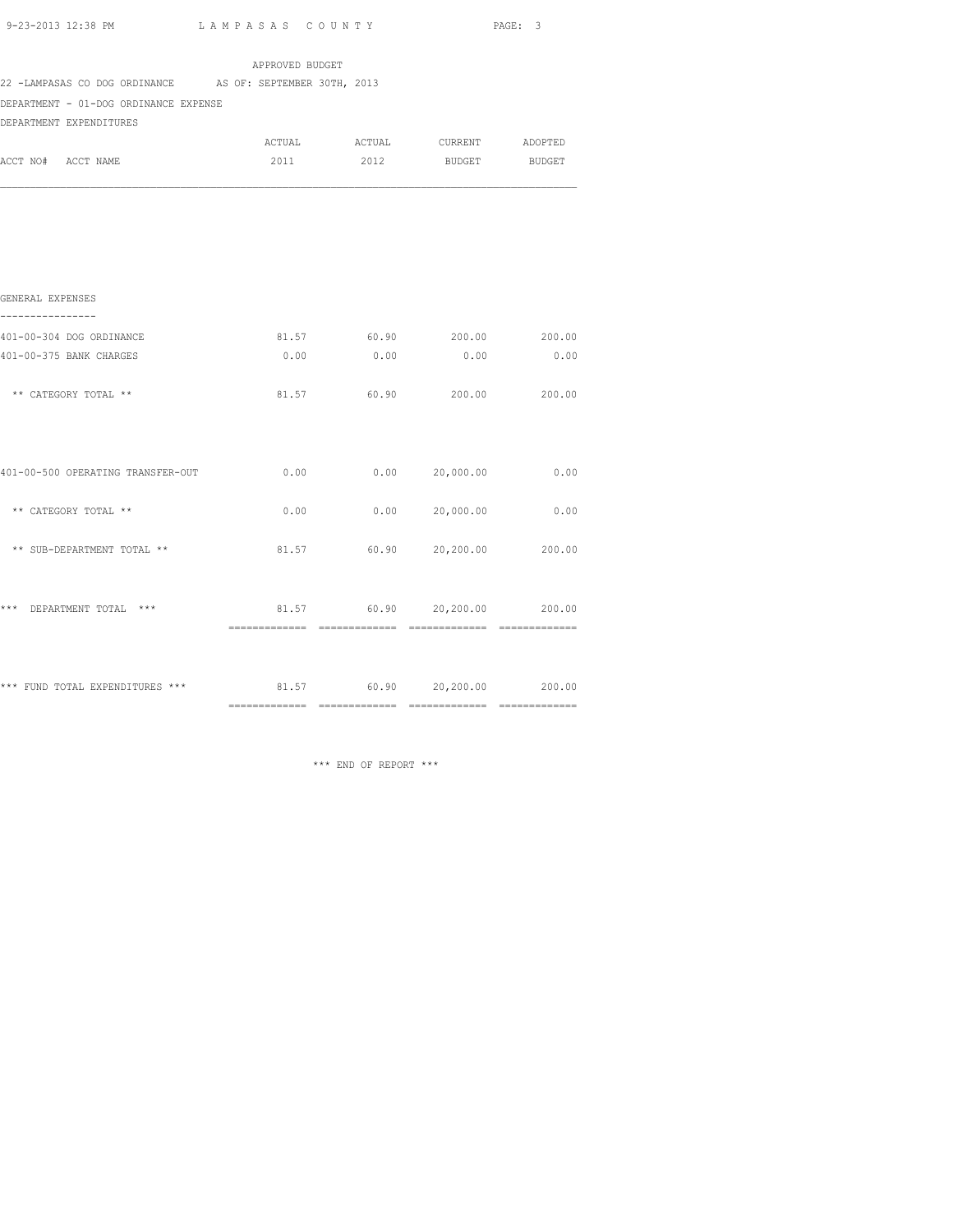APPROVED BUDGET 25 -CONSTRUCTION FUND AS OF: SEPTEMBER 30TH, 2013 FINANCIAL SUMMARY

| ACCT NO# ACCT NAME                                                             | 2011                            | ACTUAL ACTUAL CURRENT ADOPTED | 2012 BUDGET BUDGET |              |
|--------------------------------------------------------------------------------|---------------------------------|-------------------------------|--------------------|--------------|
| REVENUE SUMMARY                                                                |                                 |                               |                    |              |
| 00-DEPT REVENUE<br>01-REVENUE                                                  | 0.00                            | 1,058.29 366.20<br>0.00       | 0.00<br>0.00       | 0.00<br>0.00 |
| *** TOTAL REVENUE ***                                                          |                                 | 1,058.29 366.20               | 0.00               | 0.00         |
| EXPENDITURE SUMMARY                                                            |                                 |                               |                    |              |
| 01-REVENUE                                                                     |                                 | 328,690.27 141,333.03         | 0.00               | 0.00         |
| *** TOTAL EXPENDITURES ***                                                     | 328,690.27 141,333.03 0.00 0.00 |                               |                    |              |
| REVENUES OVER/(UNDER) EXPENDITURES (327,631.98) (140,966.83) (0.00 (0.00 (0.00 |                                 |                               |                    |              |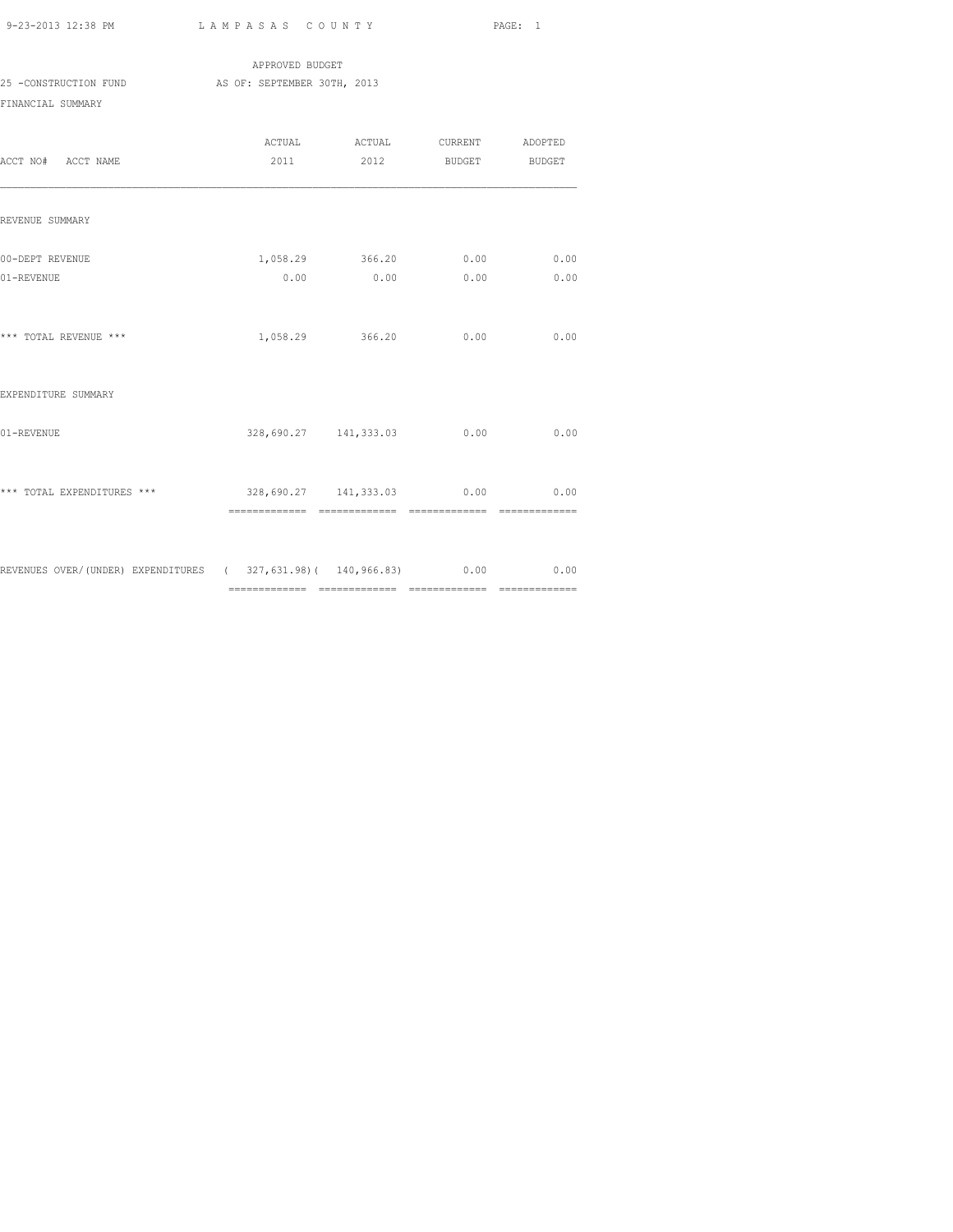|                     |                                                   | APPROVED BUDGET |               |         |               |
|---------------------|---------------------------------------------------|-----------------|---------------|---------|---------------|
|                     | 25 -CONSTRUCTION FUND AS OF: SEPTEMBER 30TH, 2013 |                 |               |         |               |
|                     | DEPARTMENT - 00-DEPT REVENUE                      |                 |               |         |               |
| DEPARTMENT REVENUES |                                                   |                 |               |         |               |
|                     |                                                   | ACTUAL          | ACTUAL        | CURRENT | ADOPTED       |
| ACCT NO# ACCT NAME  |                                                   | 2011            | 2012          | BUDGET  | <b>BUDGET</b> |
|                     |                                                   |                 |               |         |               |
| DEPT REVENUE        |                                                   |                 |               |         |               |
|                     | 100-00-001 BEGINNING FUND BALANCE                 | 0.00            | 0.00          | 0.00    | 0.00          |
|                     | 100-00-099 INTEREST REVENUE                       | 929.96          | 120.27        | 0.00    | 0.00          |
|                     | 100-00-125 CERT OF OBLIGATION SERIES 2 0.00       |                 | 0.00          | 0.00    | 0.00          |
|                     | 200-00-001 OTHER RESOURCE - TAX NOTE              | 0.00            | 0.00          | 0.00    | 0.00          |
|                     | 200-00-010 OPERATING TRANSFER-IN                  | 0.00            | 0.00          | 0.00    | 0.00          |
|                     | ** SUB-DEPARTMENT REVENUE TOTAL **                | 929.96          | 120.27        | 0.00    | 0.00          |
| DEPT REVENUE        |                                                   |                 |               |         |               |
|                     | 100-01-099 INTEREST REVENUE                       |                 | 128.33 245.93 | 0.00    | 0.00          |
|                     | 200-01-001 OTHER RESOURCE-ANIMAL SHELT 0.00       |                 | 0.00          | 0.00    | 0.00          |
|                     | ** SUB-DEPARTMENT REVENUE TOTAL **                | 128.33          | 245.93        | 0.00    | 0.00          |

\*\* DEPARTMENT REVENUE TOTAL \*\* 1,058.29 366.20 0.00 0.00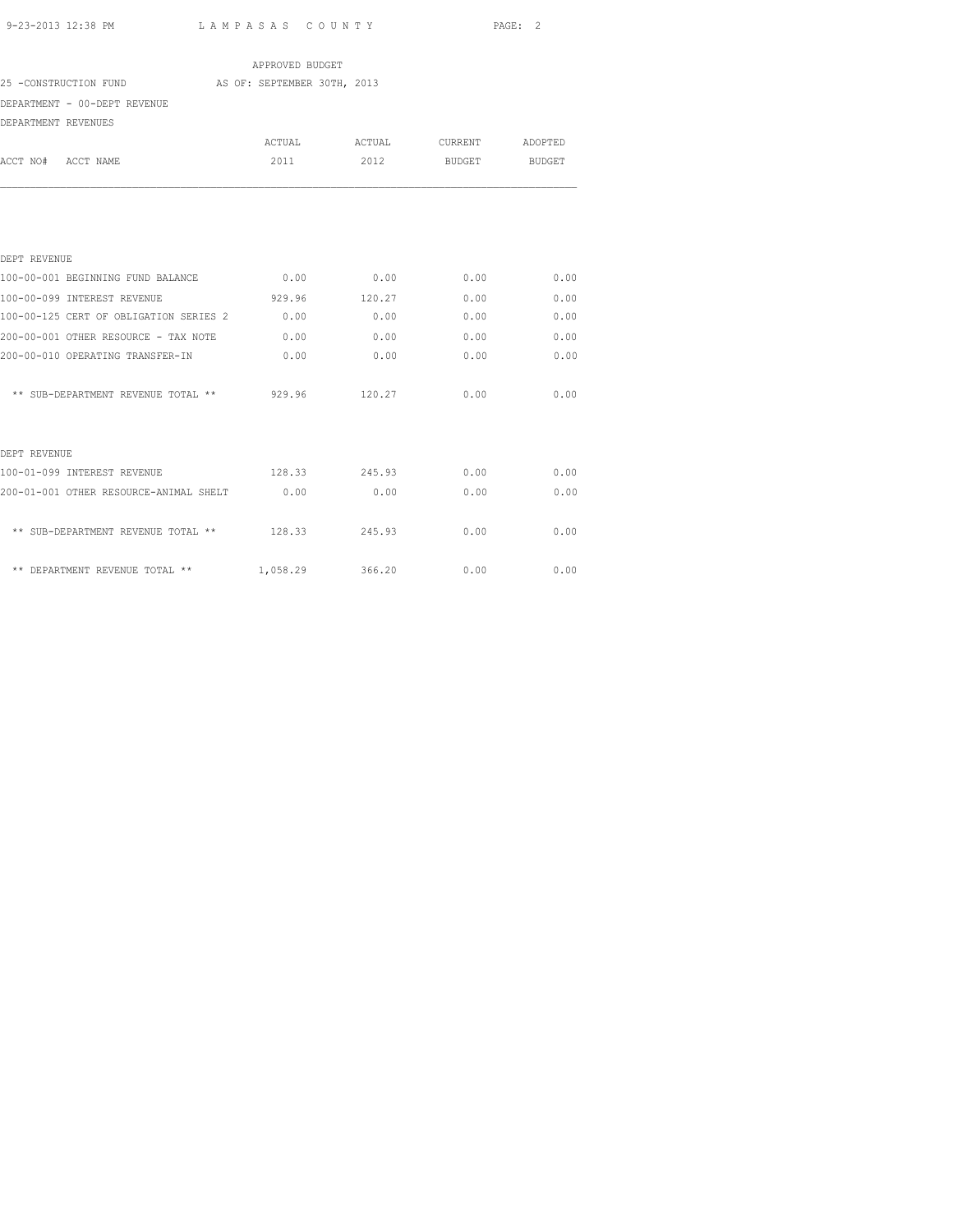| 9-23-2013 12:38 PM | LAMPASAS COUNTY | PAGE: |  |
|--------------------|-----------------|-------|--|
|                    |                 |       |  |

|                                    | APPROVED BUDGET             |                 |                 |               |
|------------------------------------|-----------------------------|-----------------|-----------------|---------------|
| 25 -CONSTRUCTION FUND              | AS OF: SEPTEMBER 30TH, 2013 |                 |                 |               |
| DEPARTMENT - 01-REVENUE            |                             |                 |                 |               |
| DEPARTMENT REVENUES                |                             |                 |                 |               |
|                                    |                             | ACTUAL ACTUAL   | CURRENT ADOPTED |               |
| ACCT NO# ACCT NAME                 | 2011                        | 2012            | BUDGET          | BUDGET        |
|                                    |                             |                 |                 |               |
| DEPT REVENUE                       |                             |                 |                 |               |
| 101-00-190 misc                    | 0.00                        | 0.00            | 0.00            | 0.00          |
| ** SUB-DEPARTMENT REVENUE TOTAL ** | 0.00                        | 0.00            | 0.00            | 0.00          |
| ** DEPARTMENT REVENUE TOTAL **     | 0.00                        | 0.00            | 0.00            | 0.00          |
|                                    |                             |                 |                 |               |
| *** FUND TOTAL REVENUES ***        |                             | 1,058.29 366.20 | 0.00            | 0.00          |
|                                    | =============               | --------------  | ==============  | ============= |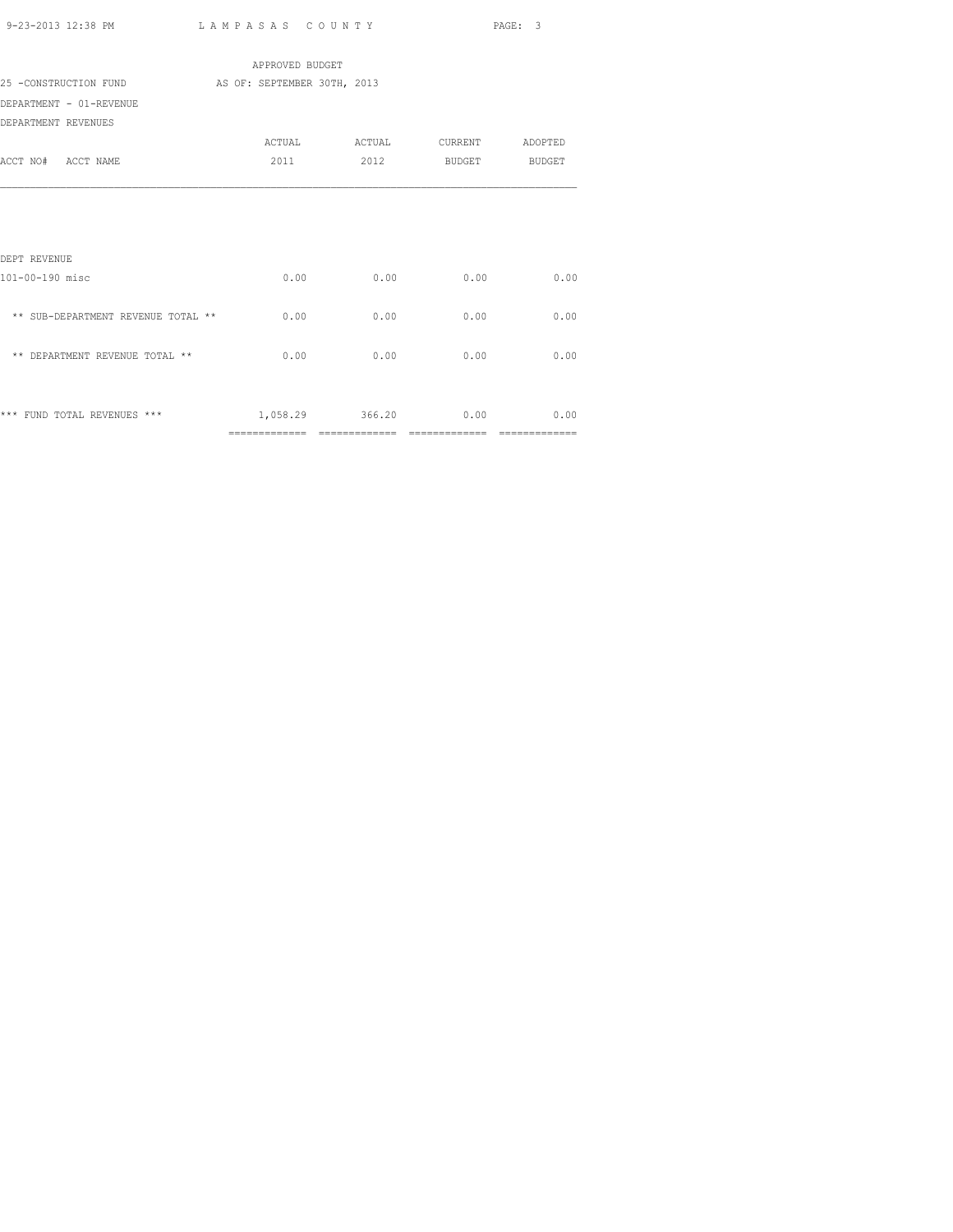|                     |                                                                |  | APPROVED BUDGET |                               |               |               |
|---------------------|----------------------------------------------------------------|--|-----------------|-------------------------------|---------------|---------------|
|                     | 25 -CONSTRUCTION FUND AS OF: SEPTEMBER 30TH, 2013              |  |                 |                               |               |               |
|                     | DEPARTMENT - 01-REVENUE                                        |  |                 |                               |               |               |
|                     | DEPARTMENT EXPENDITURES                                        |  |                 |                               |               |               |
|                     |                                                                |  |                 | ACTUAL ACTUAL CURRENT ADOPTED |               |               |
|                     | ACCT NO# ACCT NAME                                             |  | 2011            | 2012                          | <b>BUDGET</b> | <b>BUDGET</b> |
|                     |                                                                |  |                 |                               |               |               |
| DEPT REVENUE        |                                                                |  |                 |                               |               |               |
| ============        |                                                                |  |                 |                               |               |               |
| GENERAL EXPENSES    |                                                                |  |                 |                               |               |               |
|                     | 401-00-301 COMMUNICATIONS                                      |  |                 | $0.00$ 0.00                   | 0.00          | 0.00          |
|                     | 401-00-302 UTILITIES                                           |  | 0.00            | 0.00                          | 0.00          | 0.00          |
|                     | 401-00-338 INTEREST PAYMENT                                    |  | 0.00            | 0.00                          | 0.00          | 0.00          |
|                     | 401-00-350 ANNEX CONSTRUCTION (56,861.44) 28,604.77            |  |                 |                               | 0.00          | 0.00          |
| 401-00-378 RENT     |                                                                |  | 0.00            | 0.00                          | 0.00          | 0.00          |
|                     | 401-00-389 MISCELLANEOUS EXPENSE 3,027.53 3,000.00             |  |                 |                               | 0.00          | 0.00          |
|                     | 401-00-398 GEOTECHNICAL SERVICES $0.00$ 0.00 0.00 0.00 0.00    |  |                 |                               |               |               |
|                     | 501-00-328 CONTINGENCY                                         |  |                 | $0.00$ 0.00                   | 0.00          | 0.00          |
|                     | ** CATEGORY TOTAL ** $(53, 833.91)$ 31,604.77 $0.00$ 0.00 0.00 |  |                 |                               |               |               |
|                     |                                                                |  |                 |                               |               |               |
|                     | 401-00-500 OPERATING TRANSFERS-OUT 233,000.00 50,000.00        |  |                 |                               | 0.00          | 0.00          |
| 501-00-502 SITEWORK | 501-00-501 GENERAL CONDITIONS                                  |  | 0.00<br>0.00    | 0.00<br>0.00                  | 0.00<br>0.00  | 0.00<br>0.00  |
| 501-00-503 CONCRETE |                                                                |  |                 | 0.00                          | 0.00          | 0.00          |
| 501-00-504 MASONRY  |                                                                |  | 0.00<br>0.00    | 0.00                          | 0.00          | 0.00          |
| 501-00-505 METALS   |                                                                |  | 0.00            | 0.00                          | 0.00          | 0.00          |
|                     | 501-00-506 CARPENTRY                                           |  | 0.00            | 0.00                          | 0.00          | 0.00          |
|                     | 501-00-507 MOISTURE PROTECTION                                 |  | 0.00            | 0.00                          | 0.00          | 0.00          |
|                     | 501-00-508 DOORS AND WINDOWS                                   |  | 0.00            | 0.00                          | 0.00          | 0.00          |
| 501-00-509 FINISHES |                                                                |  | 0.00            | 0.00                          | 0.00          | 0.00          |
|                     | 501-00-510 SPECIALTIES                                         |  | 0.00            | 0.00                          | 0.00          | 0.00          |
|                     | 501-00-511 EQUIPMENT                                           |  | 0.00            | 0.00                          | 0.00          | 0.00          |
|                     | 501-00-512 FURNISHINGS                                         |  | 0.00            | 0.00                          | 0.00          | 0.00          |
|                     | 501-00-514 CONVEYING SYSTEMS                                   |  | 0.00            | 0.00                          | 0.00          | 0.00          |
|                     | 501-00-515 MECHANICAL                                          |  | 0.00            | 0.00                          | 0.00          | 0.00          |
|                     | 501-00-516 ELECTRICAL                                          |  | 0.00            | 0.00                          | 0.00          | 0.00          |
|                     | 501-00-517 TECHNOLOGY                                          |  | 0.00            | 0.00                          | 0.00          | 0.00          |
|                     | 501-00-518 ARCHITECT FEE                                       |  | 0.00            | 0.00                          | 0.00          | 0.00          |
|                     | 501-00-519 FURNITURE                                           |  | 0.00            | 0.00                          | 0.00          | 0.00          |
|                     |                                                                |  |                 |                               |               |               |
|                     | 501-00-528 CONTINGENCY                                         |  | 0.00            | 0.00                          | 0.00          | 0.00          |
|                     | 501-00-589 MISCELLANEOUS EXPENSE                               |  | 0.00            | 0.00                          | 0.00          | 0.00          |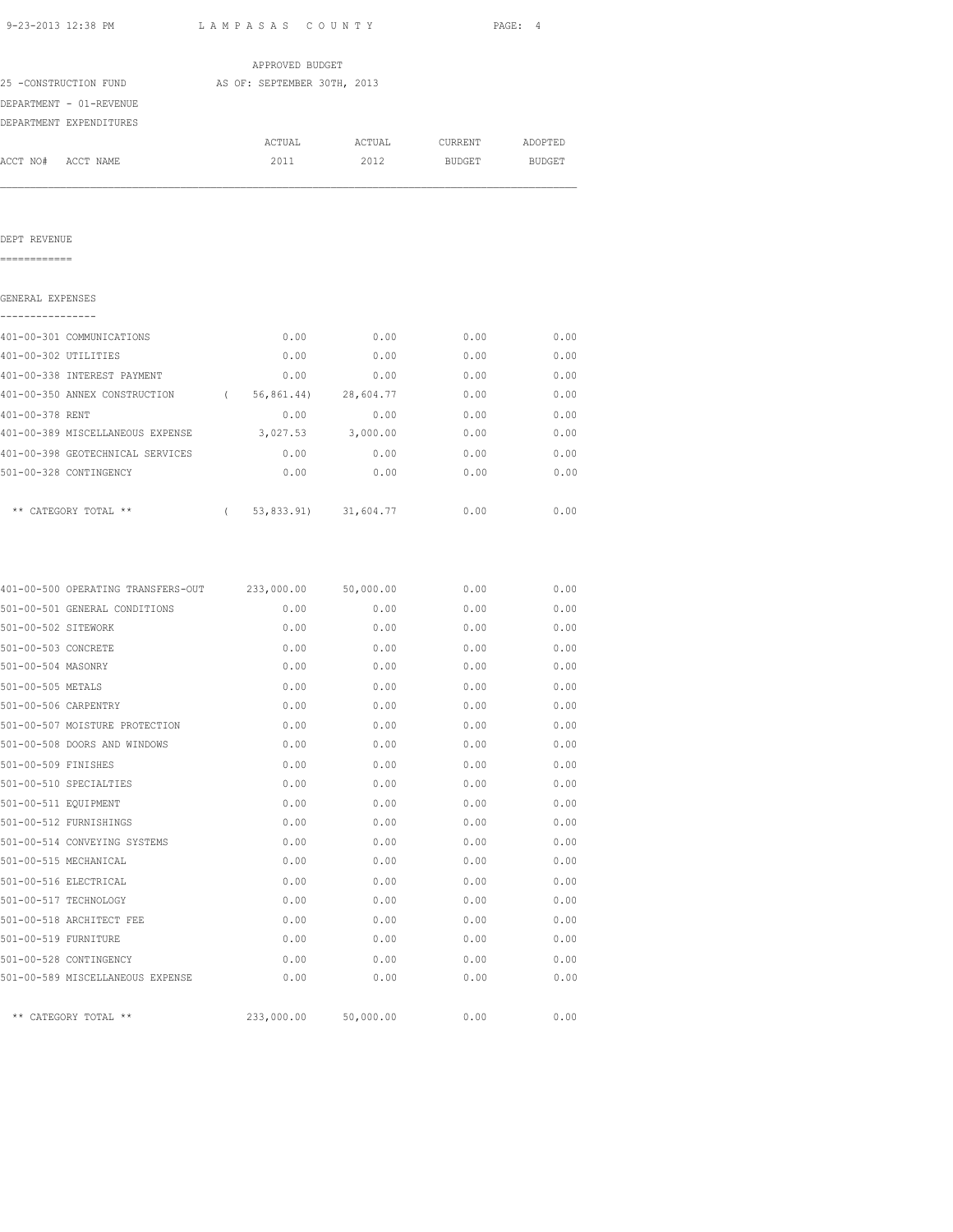| 9-23-2013 12:38 PM                                | LAMPASAS COUNTY      |                                       |               | PAGE: 5       |  |  |
|---------------------------------------------------|----------------------|---------------------------------------|---------------|---------------|--|--|
|                                                   | APPROVED BUDGET      |                                       |               |               |  |  |
| 25 -CONSTRUCTION FUND AS OF: SEPTEMBER 30TH, 2013 |                      |                                       |               |               |  |  |
| DEPARTMENT - 01-REVENUE                           |                      |                                       |               |               |  |  |
| DEPARTMENT EXPENDITURES                           |                      |                                       |               |               |  |  |
| ACCT NO# ACCT NAME                                | 2011                 | ACTUAL ACTUAL CURRENT ADOPTED<br>2012 | <b>BUDGET</b> | <b>BUDGET</b> |  |  |
| CAPITAL LEASE                                     |                      |                                       |               |               |  |  |
| -------------<br>401-00-900 PRINCIPAL PAYMENT     |                      | $0.00$ 0.00 0.00 0.00                 |               |               |  |  |
| ** CATEGORY TOTAL **                              | 0.00                 | 0.00                                  | 0.00          | 0.00          |  |  |
| ** SUB-DEPARTMENT TOTAL **                        | 179,166.09 81,604.77 |                                       | 0.00          | 0.00          |  |  |
| DEPT REVENUE<br>============                      |                      |                                       |               |               |  |  |
| GENERAL EXPENSES<br>----------------              |                      |                                       |               |               |  |  |
| 401-01-350 ANIMAL SHELTER CONSTRUCTION 0.00       |                      | 0.00                                  | 0.00          | 0.00          |  |  |
| ** CATEGORY TOTAL **                              | 0.00                 | 0.00                                  | 0.00          | 0.00          |  |  |
| ** SUB-DEPARTMENT TOTAL **                        | 0.00                 | 0.00                                  | 0.00          | 0.00          |  |  |
| 02-MILLICAN WALL                                  |                      |                                       |               |               |  |  |
| ================                                  |                      |                                       |               |               |  |  |
| GENERAL EXPENSES<br>----------------              |                      |                                       |               |               |  |  |
| 501-02-350 ANNEX CONSTRUCTION                     |                      | $0.00$ 0.00 0.00 0.00                 |               |               |  |  |
| ** CATEGORY TOTAL **                              |                      | 0.00<br>0.00                          | 0.00          | 0.00          |  |  |
| CAPITAL OUTLAY                                    |                      |                                       |               |               |  |  |
| ---------<br>401-02-403 REAL ESTATE               | 0.00                 | 59,728.26                             | 0.00          | 0.00          |  |  |
|                                                   |                      |                                       |               |               |  |  |
| ** CATEGORY TOTAL **                              | 0.00                 | 59,728.26                             | 0.00          | 0.00          |  |  |
| ** SUB-DEPARTMENT TOTAL **                        | 0.00                 | 59,728.26                             | 0.00          | 0.00          |  |  |

03-PARKING LOT

==============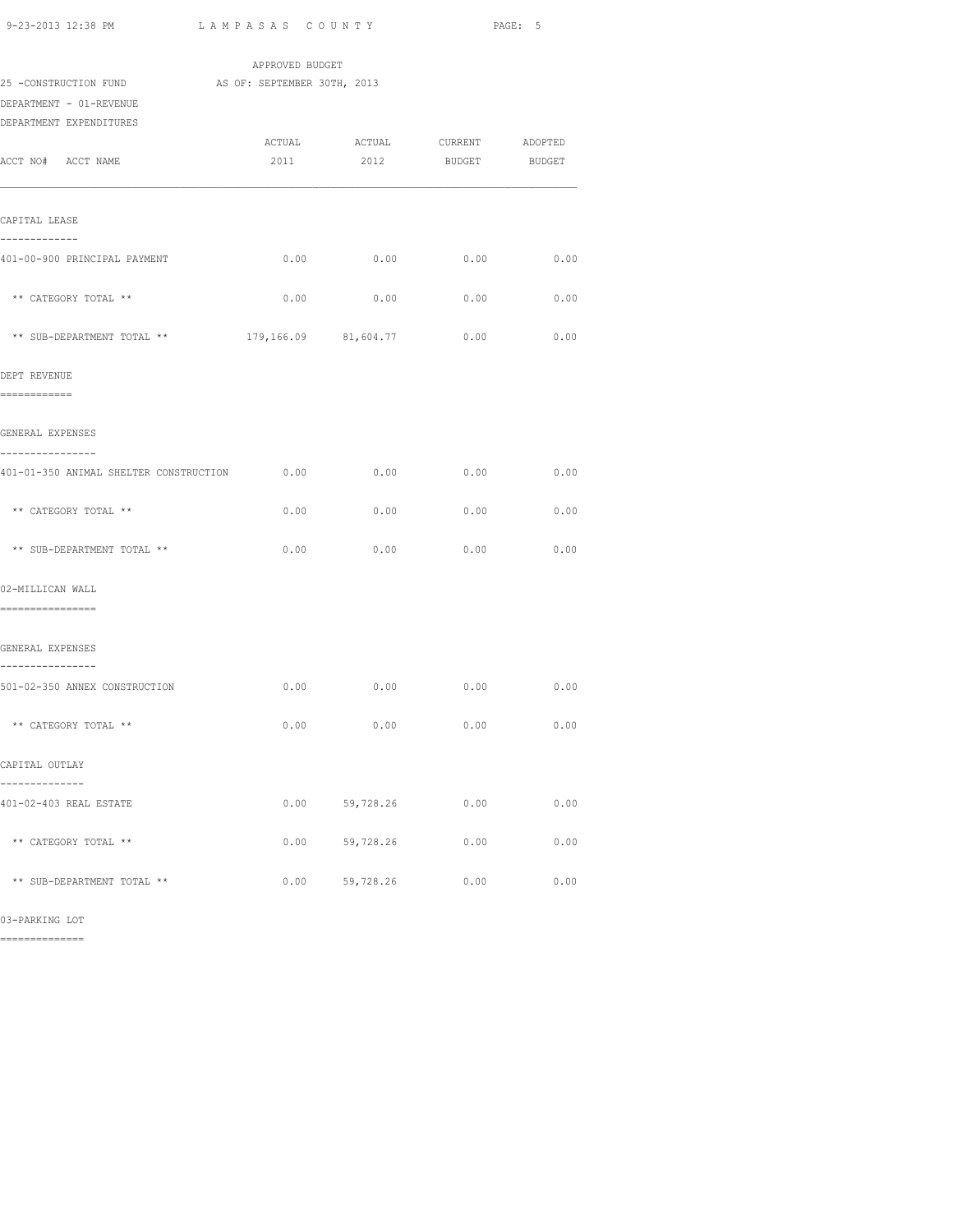| 9-23-2013 12:38 PM                                 | LAMPASAS COUNTY                         |                               |                | PAGE: 6 |
|----------------------------------------------------|-----------------------------------------|-------------------------------|----------------|---------|
|                                                    | APPROVED BUDGET                         |                               |                |         |
| 25 -CONSTRUCTION FUND AS OF: SEPTEMBER 30TH, 2013  |                                         |                               |                |         |
| DEPARTMENT - 01-REVENUE<br>DEPARTMENT EXPENDITURES |                                         |                               |                |         |
|                                                    | ACTUAL                                  |                               | ACTUAL CURRENT | ADOPTED |
| ACCT NO# ACCT NAME                                 | 2011                                    | 2012                          | <b>BUDGET</b>  | BUDGET  |
|                                                    |                                         |                               |                |         |
| GENERAL EXPENSES                                   |                                         |                               |                |         |
| ------------                                       |                                         |                               |                |         |
| 501-03-350 ANNEX CONSTRUCTION                      | 4,540.30 0.00                           |                               | $0.00$ 0.00    |         |
| ** CATEGORY TOTAL **                               | 4,540.30                                | 0.00                          | 0.00           | 0.00    |
|                                                    |                                         |                               |                |         |
| ** SUB-DEPARTMENT TOTAL **                         | 4,540.30                                | 0.00                          | 0.00           | 0.00    |
| 04-PHONE SYSTEM                                    |                                         |                               |                |         |
| ===============                                    |                                         |                               |                |         |
| GENERAL EXPENSES                                   |                                         |                               |                |         |
| ----------------<br>501-04-350 ANNEX CONSTRUCTION  |                                         |                               |                |         |
|                                                    |                                         |                               |                |         |
| ** CATEGORY TOTAL **                               |                                         | 1,801.90   0.00   0.00   0.00 |                |         |
| ** SUB-DEPARTMENT TOTAL **                         | 1,801.90                                | 0.00                          | 0.00           | 0.00    |
|                                                    |                                         |                               |                |         |
| 05-JUDGE'S BENCH<br>================               |                                         |                               |                |         |
|                                                    |                                         |                               |                |         |
| GENERAL EXPENSES                                   |                                         |                               |                |         |
| ----------------<br>501-05-350 ANNEX CONSTRUCTION  | $90,579.07$ $0.00$ $0.00$ $0.00$ $0.00$ |                               |                |         |
|                                                    |                                         |                               |                |         |
| ** CATEGORY TOTAL **                               | 90,579.07                               | 0.00                          | 0.00           | 0.00    |
| ** SUB-DEPARTMENT TOTAL **                         | 90,579.07                               | 0.00                          | 0.00           | 0.00    |
|                                                    |                                         |                               |                |         |
| 06-FILING SHELVING/MOVE                            |                                         |                               |                |         |
| -------------------------                          |                                         |                               |                |         |
| GENERAL EXPENSES                                   |                                         |                               |                |         |
| ------------<br>501-06-350 ANNEX CONSTRUCTION      | 0.00                                    | 0.00                          | 0.00           | 0.00    |
|                                                    |                                         |                               |                |         |
| ** CATEGORY TOTAL **                               | 0.00                                    | 0.00                          | 0.00           | 0.00    |
| ** SUB-DEPARTMENT TOTAL **                         | 0.00                                    | 0.00                          | 0.00           | 0.00    |
|                                                    |                                         |                               |                |         |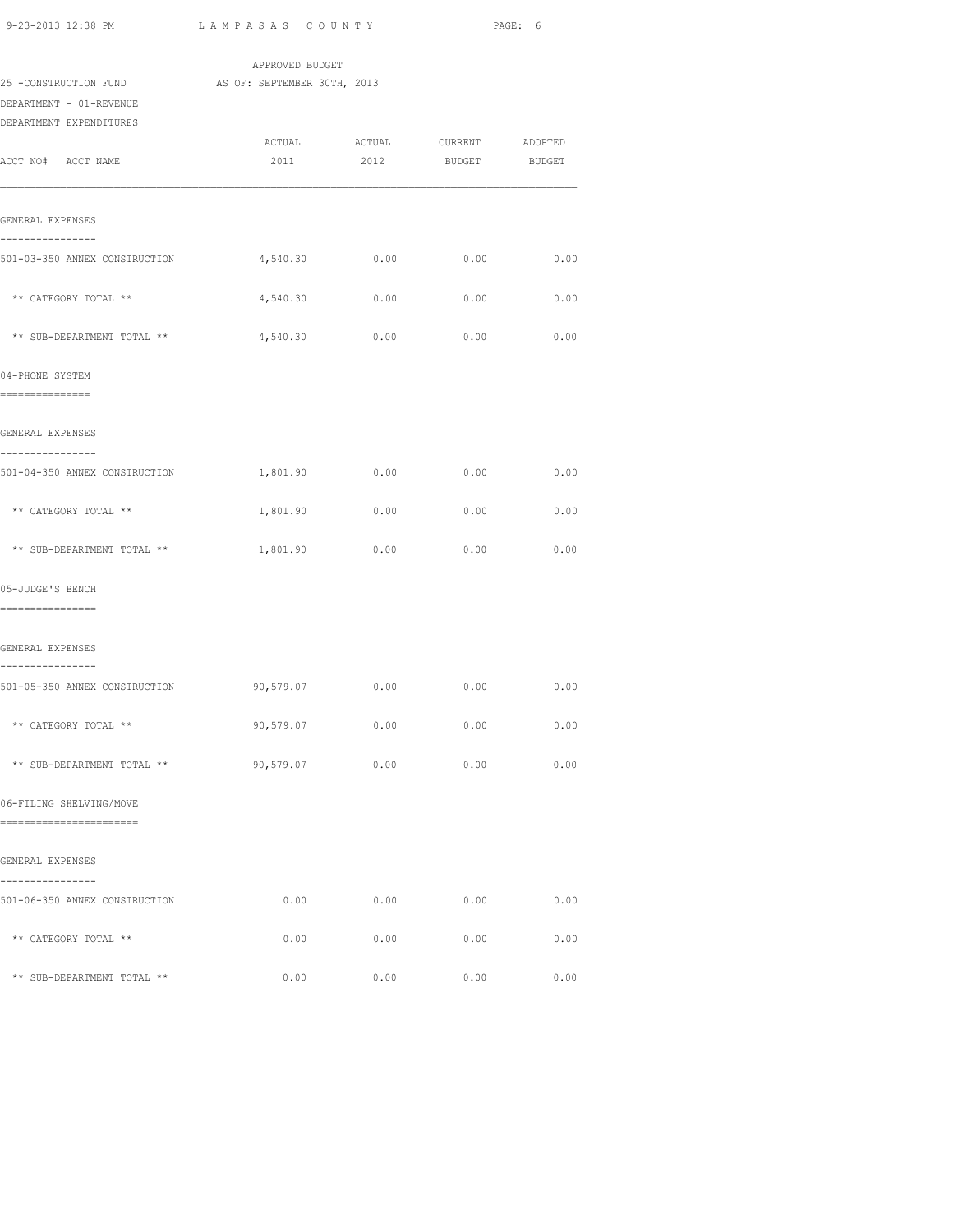| 9-23-2013 12:38 PM                                         |                            | LAMPASAS COUNTY       |               |               |  |  |
|------------------------------------------------------------|----------------------------|-----------------------|---------------|---------------|--|--|
| 25 -CONSTRUCTION FUND AS OF: SEPTEMBER 30TH, 2013          | APPROVED BUDGET            |                       |               |               |  |  |
| DEPARTMENT - 01-REVENUE                                    |                            |                       |               |               |  |  |
| DEPARTMENT EXPENDITURES                                    |                            | ACTUAL ACTUAL CURRENT |               | ADOPTED       |  |  |
| ACCT NO# ACCT NAME                                         | 2011                       | 2012                  | <b>BUDGET</b> | <b>BUDGET</b> |  |  |
| 07-NEW FILING SHELVING                                     |                            |                       |               |               |  |  |
| =======================                                    |                            |                       |               |               |  |  |
| GENERAL EXPENSES                                           |                            |                       |               |               |  |  |
| ----------------<br>501-07-350 ANNEX CONSTRUCTION          | 0.00                       | 0.00                  | 0.00          | 0.00          |  |  |
| ** CATEGORY TOTAL **                                       | 0.00                       | 0.00                  | 0.00          | 0.00          |  |  |
| ** SUB-DEPARTMENT TOTAL **                                 | 0.00                       | 0.00                  | 0.00          | 0.00          |  |  |
| 08-BREEWAY POCKET PARK<br>========================         |                            |                       |               |               |  |  |
| GENERAL EXPENSES                                           |                            |                       |               |               |  |  |
| ----------------                                           |                            |                       |               |               |  |  |
| 501-08-350 ANNEX CONSTRUCTION                              | 52,602.91                  | 0.00                  | 0.00          | 0.00          |  |  |
| ** CATEGORY TOTAL **                                       | 52,602.91                  | 0.00                  | 0.00          | 0.00          |  |  |
| ** SUB-DEPARTMENT TOTAL **                                 | 52,602.91                  | 0.00                  | 0.00          | 0.00          |  |  |
| 09-NEW FIRE DEPT BLDG<br>======================            |                            |                       |               |               |  |  |
| GENERAL EXPENSES                                           |                            |                       |               |               |  |  |
| ----------------<br>501-09-350 NEW FIRE DEPARTMENT BUILDIN | 0.00                       | 0.00                  | 0.00          | 0.00          |  |  |
| ** CATEGORY TOTAL **                                       | 0.00                       | 0.00                  | 0.00          | 0.00          |  |  |
| ** SUB-DEPARTMENT TOTAL **                                 | 0.00                       | 0.00                  | 0.00          | 0.00          |  |  |
| *** DEPARTMENT TOTAL ***                                   | 328,690.27 141,333.03 0.00 |                       |               | 0.00          |  |  |
|                                                            |                            |                       |               |               |  |  |
| *** FUND TOTAL EXPENDITURES *** 328,690.27 141,333.03 0.00 |                            |                       |               | 0.00          |  |  |

============= ============= ============= =============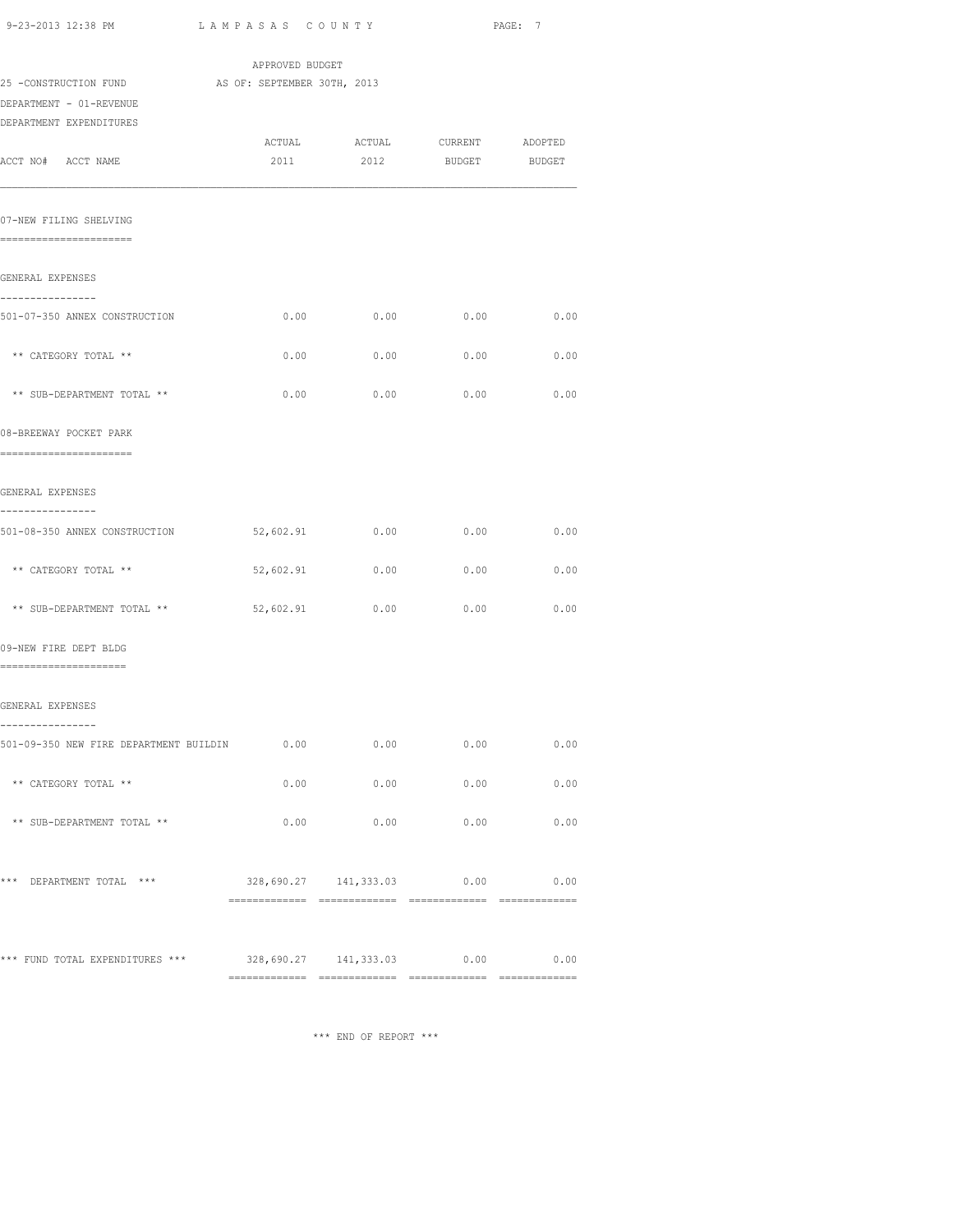# APPROVED BUDGET

26 -LAMP COURTHOUSE RESTORATN AS OF: SEPTEMBER 30TH, 2013

FINANCIAL SUMMARY

| ACCT NO# ACCT NAME                                                    | ACTUAL<br>2011         |                        | ACTUAL CURRENT ADOPTED<br>2012 BUDGET BUDGET |      |
|-----------------------------------------------------------------------|------------------------|------------------------|----------------------------------------------|------|
| REVENUE SUMMARY                                                       |                        |                        |                                              |      |
| 00-SERIES 1997 LIMITED TA                                             |                        | $0.00$ 0.00 0.00 0.00  |                                              |      |
| 01-RESTORATION                                                        |                        | $0.00$ 0.00 0.00       |                                              | 0.00 |
| *** TOTAL REVENUE ***                                                 | 0.00                   | 0.00                   | 0.00                                         | 0.00 |
| EXPENDITURE SUMMARY                                                   |                        |                        |                                              |      |
| 01-RESTORATION                                                        | 0.00                   | 0.00                   | 0.00                                         | 0.00 |
| *** TOTAL EXPENDITURES ***                                            | 0.00<br>-------------- | 0.00<br>============== | 0.00<br>---------------                      | 0.00 |
| REVENUES OVER/(UNDER) EXPENDITURES $0.00$ $0.00$ $0.00$ $0.00$ $0.00$ |                        |                        |                                              |      |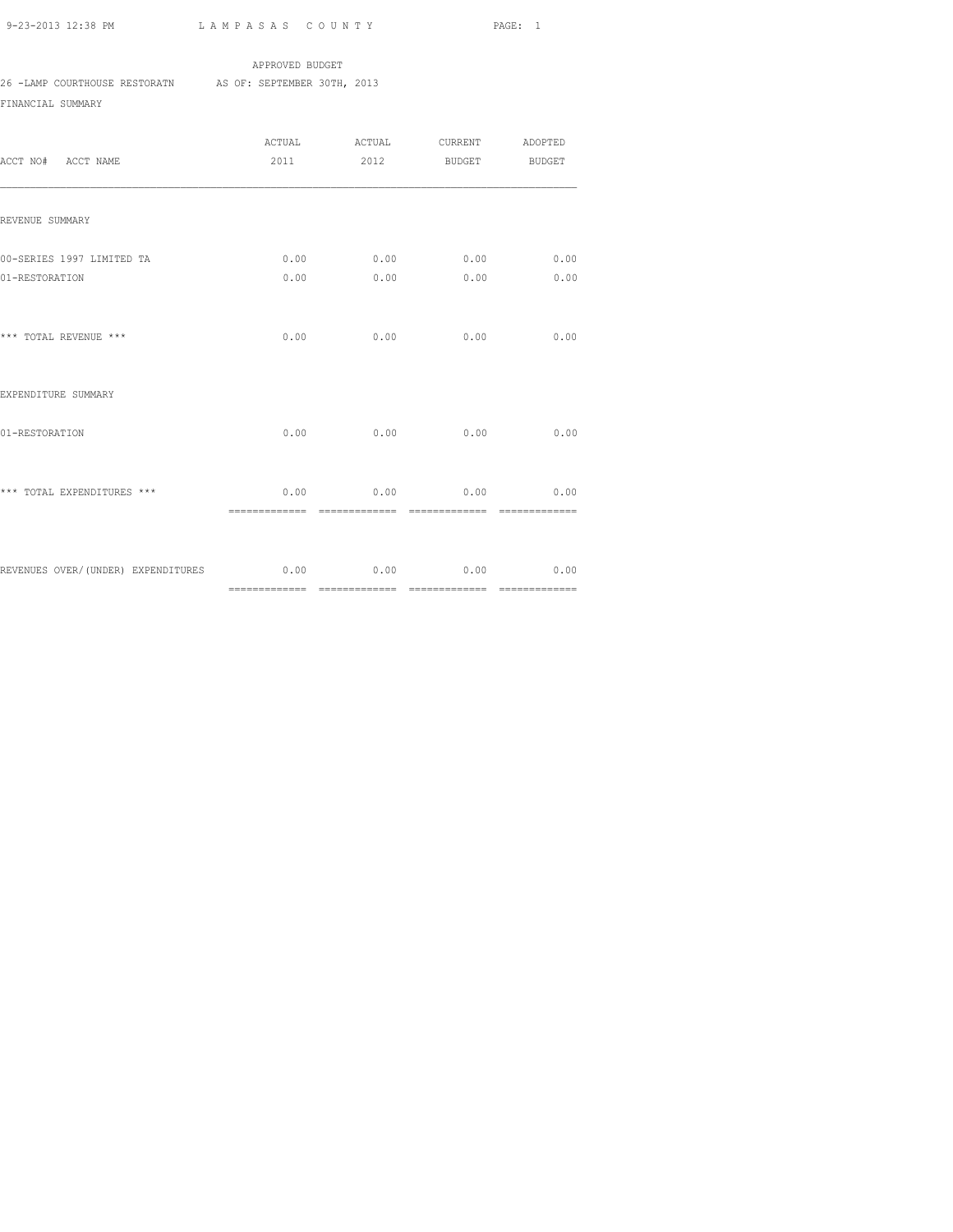APPROVED BUDGET

26 -LAMP COURTHOUSE RESTORATN AS OF: SEPTEMBER 30TH, 2013

DEPARTMENT - 00-SERIES 1997 LIMITED TAX

DEPARTMENT REVENUES

| ACCT NO#<br>ACCT NAME                                         | ACTUAL<br>2011 | ACTUAL<br>2012 | <b>CURRENT</b><br>BUDGET | ADOPTED<br><b>BUDGET</b> |
|---------------------------------------------------------------|----------------|----------------|--------------------------|--------------------------|
|                                                               |                |                |                          |                          |
| 100-00-116 GRANT REVENUE<br>200-00-010 OPERATING TRANSFERS-IN | 0.00<br>0.00   | 0.00<br>0.00   | 0.00<br>0.00             | 0.00<br>0.00             |
| ** SUB-DEPARTMENT REVENUE TOTAL **                            | 0.00           | 0.00           | 0.00                     | 0.00                     |
| ** DEPARTMENT REVENUE TOTAL **                                | 0.00           | 0.00           | 0.00                     | 0.00                     |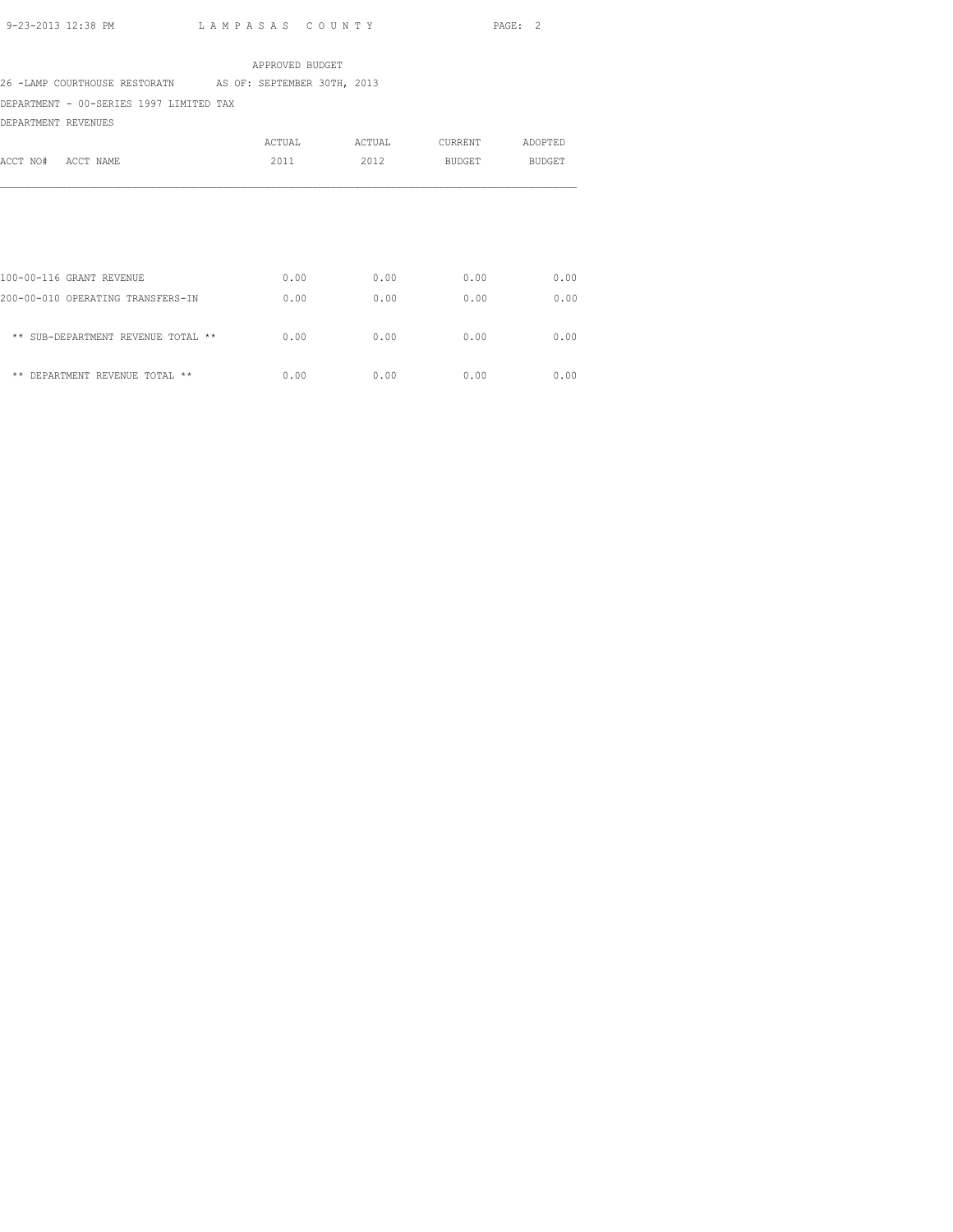# APPROVED BUDGET

26 -LAMP COURTHOUSE RESTORATN AS OF: SEPTEMBER 30TH, 2013

## DEPARTMENT - 01-RESTORATION

DEPARTMENT REVENUES

| CURRENT<br>ACTUAL<br>ACTUAL                            | ADOPTED       |
|--------------------------------------------------------|---------------|
| ACCT NO#<br>2011<br>2012<br>ACCT NAME<br><b>BUDGET</b> | <b>BUDGET</b> |
|                                                        |               |
|                                                        |               |
|                                                        |               |
|                                                        |               |

|                                        | ============= | ========== |      |      |
|----------------------------------------|---------------|------------|------|------|
| *** FUND TOTAL REVENUES ***            | 0.00          | 0.00       | 0.00 | 0.00 |
| ** DEPARTMENT REVENUE TOTAL **         | 0.00          | 0.00       | 0.00 | 0.00 |
| ** SUB-DEPARTMENT REVENUE TOTAL **     | 0.00          | 0.00       | 0.00 | 0.00 |
| 101-00-191 DONATIONS                   | 0.00          | 0.00       | 0.00 | 0.00 |
| 101-00-190 MISCELLANEOUS               | 0.00          | 0.00       | 0.00 | 0.00 |
| 101-00-163 SALE OF ITEMS - FUNDRAISING | 0.00          | 0.00       | 0.00 | 0.00 |
| 101-00-116 GRANT REVENUE               | 0.00          | 0.00       | 0.00 | 0.00 |
| 101-00-115 SERIES 1997 LIMITED TAX NOT | 0.00          | 0.00       | 0.00 | 0.00 |
| 101-00-101 MARKET VALUE ADJ INCOME     | 0.00          | 0.00       | 0.00 | 0.00 |
| 101-00-099 INTEREST REVENUE            | 0.00          | 0.00       | 0.00 | 0.00 |
| 101-00-001 BEGINNING FUND BALANCE      | 0.00          | 0.00       | 0.00 | 0.00 |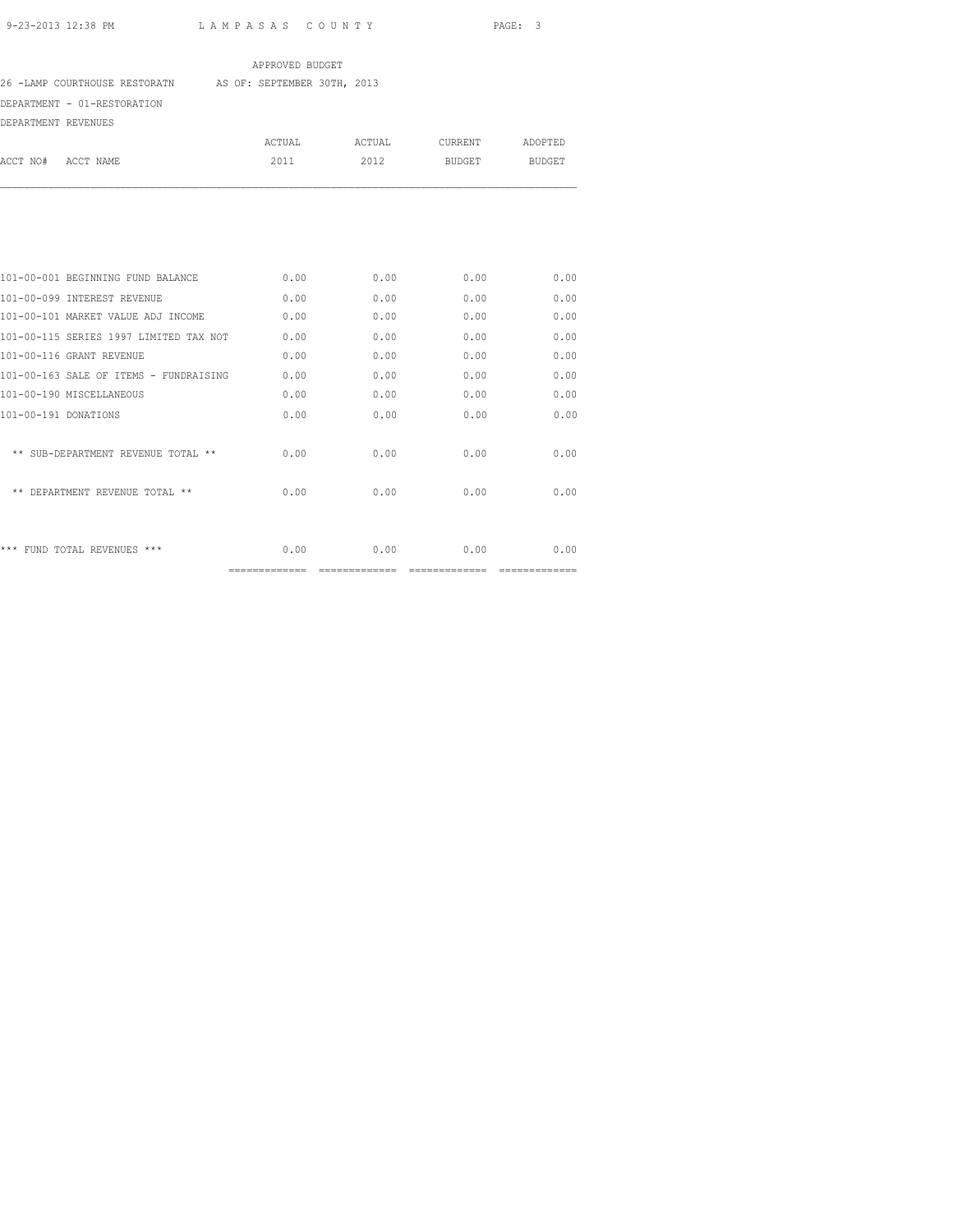| 9-23-2013 12:38 PM                                        | LAMPASAS COUNTY |                               | PAGE: 4       |        |  |
|-----------------------------------------------------------|-----------------|-------------------------------|---------------|--------|--|
|                                                           | APPROVED BUDGET |                               |               |        |  |
| 26 -LAMP COURTHOUSE RESTORATN AS OF: SEPTEMBER 30TH, 2013 |                 |                               |               |        |  |
| DEPARTMENT - 01-RESTORATION                               |                 |                               |               |        |  |
| DEPARTMENT EXPENDITURES                                   |                 |                               |               |        |  |
|                                                           |                 | ACTUAL ACTUAL CURRENT ADOPTED |               |        |  |
| ACCT NO# ACCT NAME                                        | 2011            | 2012                          | <b>BUDGET</b> | BUDGET |  |
|                                                           |                 |                               |               |        |  |
| GENERAL EXPENSES<br>---------------                       |                 |                               |               |        |  |
| 401-00-323 RESTORATION                                    | 0.00            | 0.00                          | 0.00          | 0.00   |  |
| 401-00-375 BANK CHARGES                                   | 0.00            | 0.00                          | 0.00          | 0.00   |  |
| 401-00-389 MISCELLANEOUS EXPENSE                          | 0.00            | 0.00                          | 0.00          | 0.00   |  |
| 401-00-390 FUNDRAISING EXPENSES                           | 0.00            | 0.00                          | 0.00          | 0.00   |  |
| ** CATEGORY TOTAL **                                      | 0.00            | 0.00                          | 0.00          | 0.00   |  |
|                                                           |                 | $0.00$ $0.00$                 |               |        |  |
| 401-00-500 OPERATING TRANSFER-OUT                         |                 |                               | 0.00          | 0.00   |  |
| 501-00-518 ARCHITECT FEES                                 | 0.00            | 0.00                          | 0.00          | 0.00   |  |
| ** CATEGORY TOTAL **                                      | 0.00            | 0.00                          | 0.00          | 0.00   |  |
| ** SUB-DEPARTMENT TOTAL **                                | 0.00            | 0.00                          | 0.00          | 0.00   |  |
| *** DEPARTMENT TOTAL ***                                  | 0.00            | 0.00                          | 0.00          | 0.00   |  |

\*\*\* FUND TOTAL EXPENDITURES \*\*\* 0.00 0.00 0.00 0.00 ============= ============= ============= =============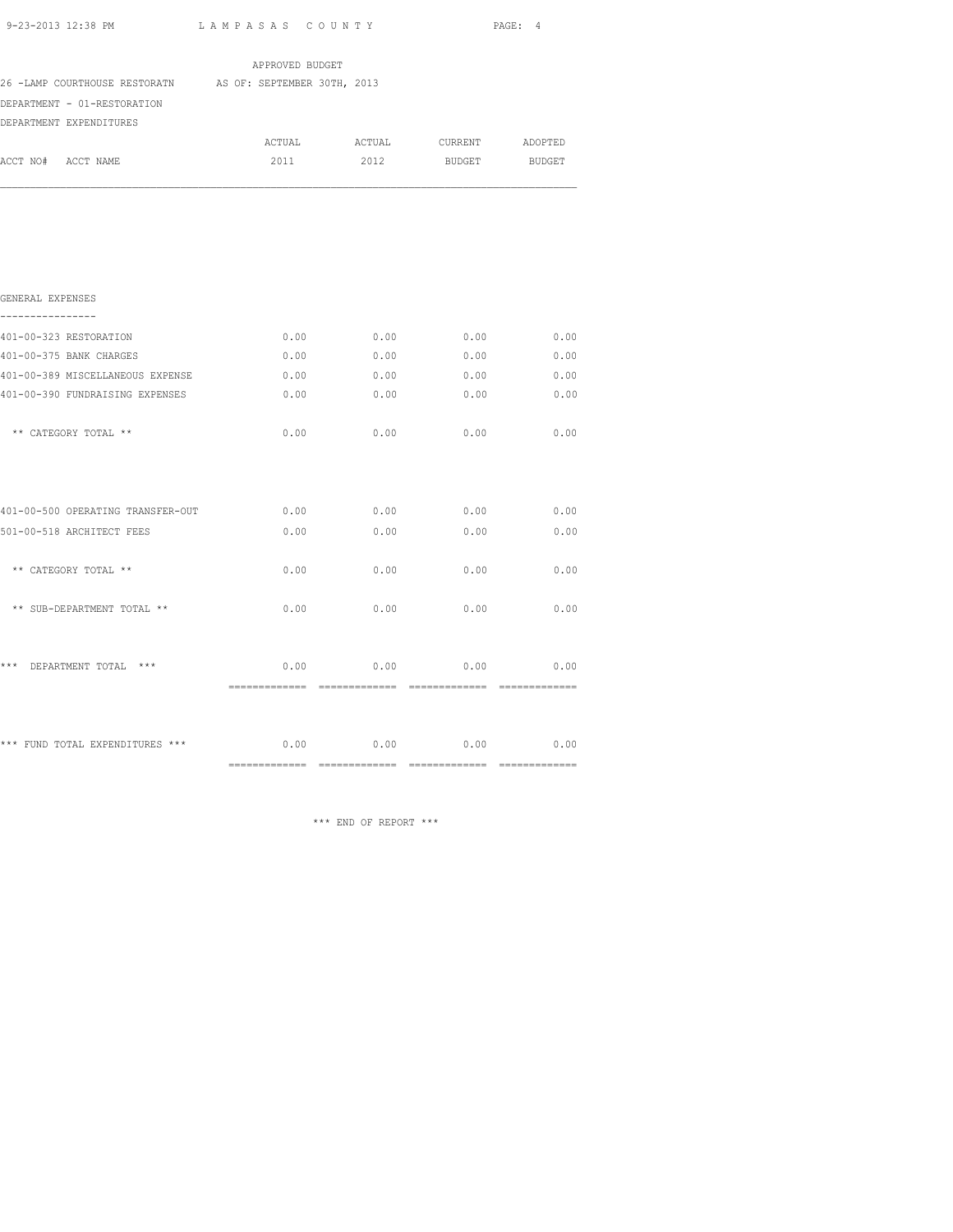APPROVED BUDGET 27 -MAJOR CRIMES ASSIST UNITE AS OF: SEPTEMBER 30TH, 2013 FINANCIAL SUMMARY

| ACCT NO# ACCT NAME                                                   | 2011           |                | ACTUAL ACTUAL CURRENT ADOPTED<br>2012 BUDGET BUDGET |      |
|----------------------------------------------------------------------|----------------|----------------|-----------------------------------------------------|------|
| REVENUE SUMMARY                                                      |                |                |                                                     |      |
| 00-MAJOR CRIME ASST UNIT<br>01-MAJOR CRIME ASST UNIT                 |                |                | $0.00$ 0.00 0.00 0.00<br>88.13 100.68 0.00          | 0.00 |
| *** TOTAL REVENUE ***                                                |                | 88.13 100.68   | 0.00                                                | 0.00 |
| EXPENDITURE SUMMARY                                                  |                |                |                                                     |      |
| 01-MAJOR CRIME ASST UNIT                                             |                |                | 2,079.03 0.00 0.00                                  | 0.00 |
| *** TOTAL EXPENDITURES ***                                           | ============== | ============== | 2,079.03 0.00 0.00 0.00<br>--------------           |      |
| REVENUES OVER/(UNDER) EXPENDITURES ( 1,990.90) 100.68 0.00 0.00 0.00 |                |                |                                                     |      |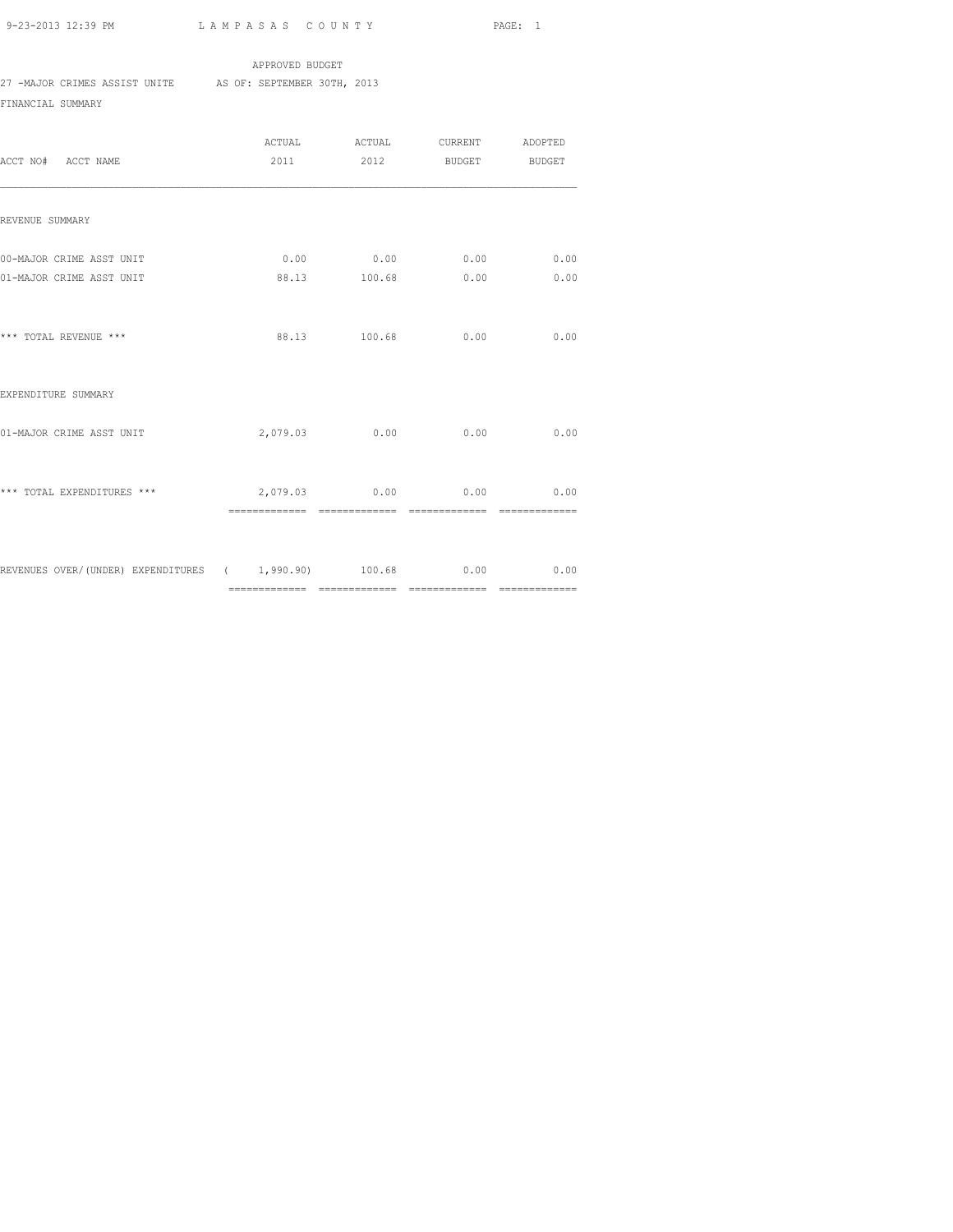|                                                           |  |  | APPROVED BUDGET |        |         |         |      |
|-----------------------------------------------------------|--|--|-----------------|--------|---------|---------|------|
| 27 -MAJOR CRIMES ASSIST UNITE AS OF: SEPTEMBER 30TH, 2013 |  |  |                 |        |         |         |      |
| DEPARTMENT - 00-MAJOR CRIME ASST UNIT                     |  |  |                 |        |         |         |      |
| DEPARTMENT REVENUES                                       |  |  |                 |        |         |         |      |
|                                                           |  |  | ACTUAL          | ACTUAL | CURRENT | ADOPTED |      |
| ACCT NO# ACCT NAME                                        |  |  | 2011            | 2012   | BUDGET  | BUDGET  |      |
|                                                           |  |  |                 |        |         |         |      |
|                                                           |  |  |                 |        |         |         |      |
|                                                           |  |  |                 |        |         |         |      |
|                                                           |  |  |                 |        |         |         |      |
| MAJOR CRIMES                                              |  |  |                 |        |         |         |      |
| 100-00-187 FORFEITED PROPERTY                             |  |  | 0.00            | 0.00   | 0.00    |         | 0.00 |

| ** SUB-DEPARTMENT REVENUE TOTAL ** | 0.00   | 0.00   | 0.00   | 0.00 |
|------------------------------------|--------|--------|--------|------|
| ** DEPARTMENT REVENUE TOTAL **     | 0. Q.O | 0. Q.O | 0. Q.O | 0.00 |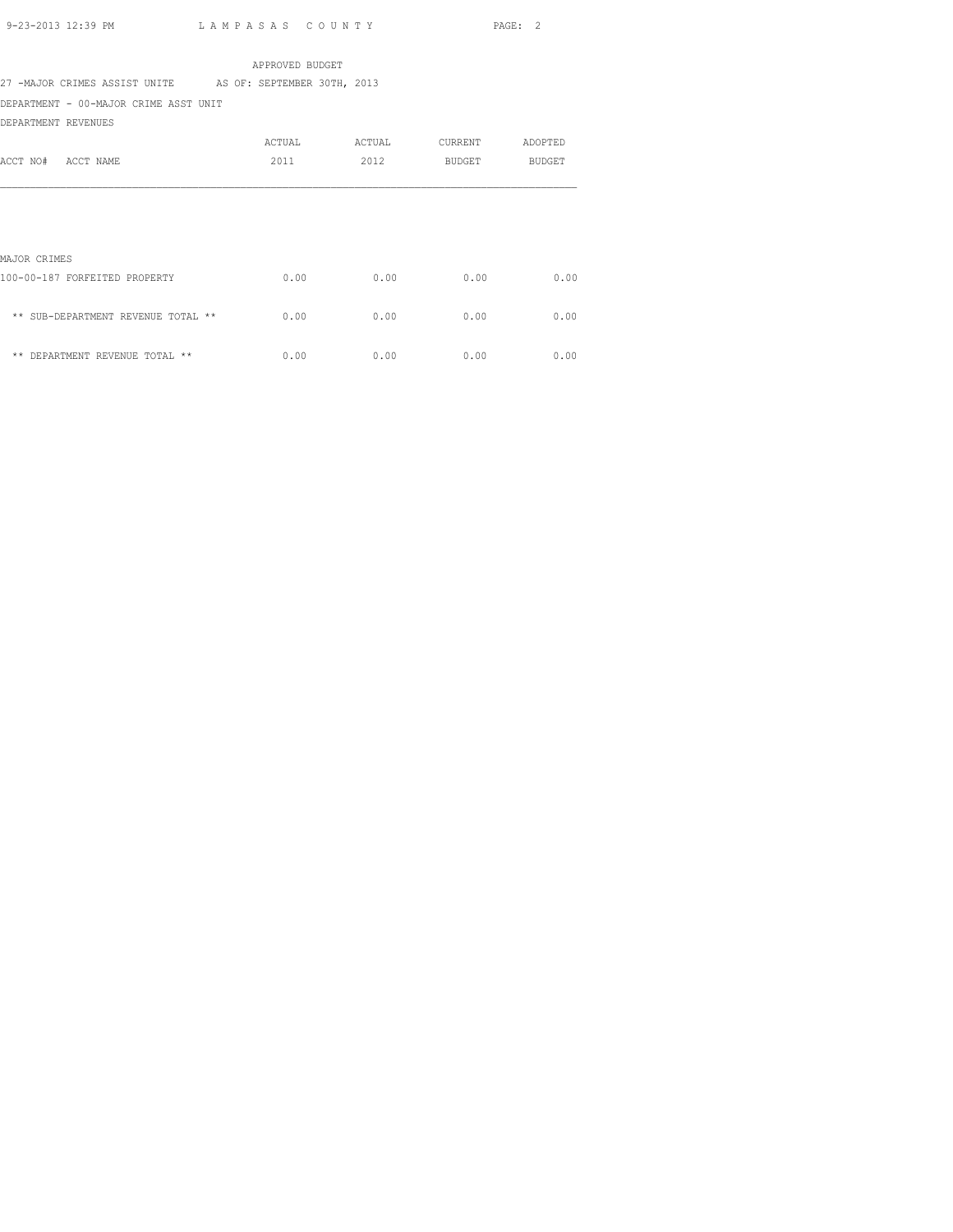#### APPROVED BUDGET

### 27 -MAJOR CRIMES ASSIST UNITE AS OF: SEPTEMBER 30TH, 2013

DEPARTMENT - 01-MAJOR CRIME ASST UNIT

DEPARTMENT REVENUES

| טם סאם אנטים באז באת זכם           |                |               |                |               |
|------------------------------------|----------------|---------------|----------------|---------------|
|                                    | <b>ACTUAL</b>  | ACTUAL        | CURRENT        | ADOPTED       |
| ACCT NAME<br>ACCT NO#              | 2011           | 2012          | <b>BUDGET</b>  | <b>BUDGET</b> |
|                                    |                |               |                |               |
|                                    |                |               |                |               |
|                                    |                |               |                |               |
| MAJOR CRIMES                       |                |               |                |               |
| 101-00-099 INTEREST REVENUE        | 88.15          | 100.68        | 0.00           | 0.00          |
| 101-00-116 GRANT REVENUE           | 0.02)          | 0.00          | 0.00           | 0.00          |
| 101-00-190 MISCELLANEOUS           | 0.00           | 0.00          | 0.00           | 0.00          |
| ** SUB-DEPARTMENT REVENUE TOTAL ** | 88.13          | 100.68        | 0.00           | 0.00          |
| ** DEPARTMENT REVENUE TOTAL **     | 88.13          | 100.68        | 0.00           | 0.00          |
|                                    |                |               |                |               |
| *** FUND TOTAL REVENUES ***        | 88.13          | 100.68        | 0.00           | 0.00          |
|                                    | ============== | ============= | -------------- |               |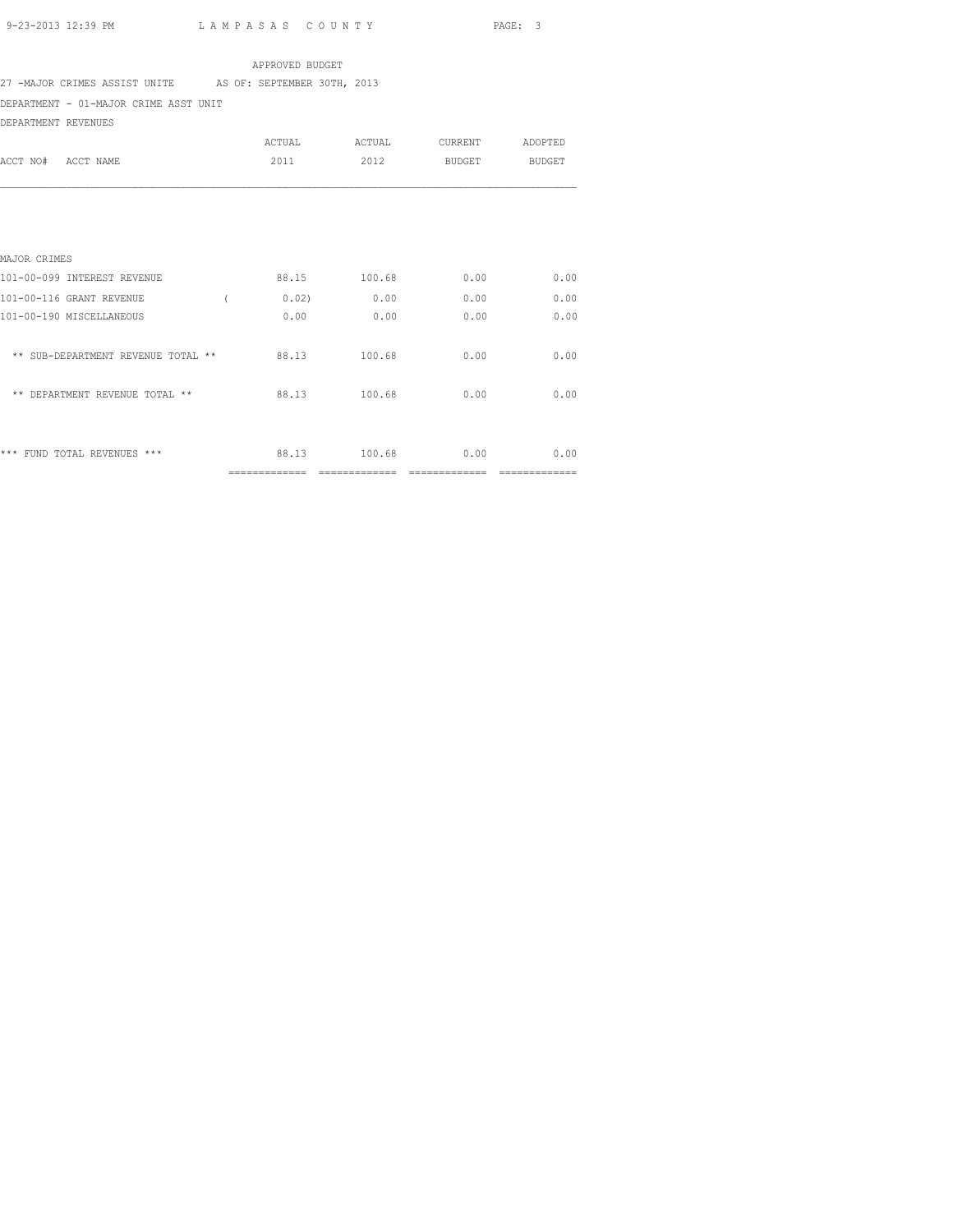|                                                           | APPROVED BUDGET |                               |               |      |
|-----------------------------------------------------------|-----------------|-------------------------------|---------------|------|
| 27 -MAJOR CRIMES ASSIST UNITE AS OF: SEPTEMBER 30TH, 2013 |                 |                               |               |      |
| DEPARTMENT - 01-MAJOR CRIME ASST UNIT                     |                 |                               |               |      |
| DEPARTMENT EXPENDITURES                                   |                 |                               |               |      |
|                                                           |                 | ACTUAL ACTUAL CURRENT ADOPTED |               |      |
| ACCT NO# ACCT NAME                                        | 2011            | 2012                          | BUDGET BUDGET |      |
|                                                           |                 |                               |               |      |
| MAJOR CRIMES                                              |                 |                               |               |      |
| ============                                              |                 |                               |               |      |
| WAGES                                                     |                 |                               |               |      |
| -----<br>401-00-120 SALARY/OVERTIME                       | 0.00            | $0.00$ 0.00                   |               | 0.00 |
| 401-00-132 SALARIES & WAGES INVESTIGAT 0.00               |                 | 0.00                          | 0.00          | 0.00 |
| ** CATEGORY TOTAL **                                      | 0.00            | 0.00                          | 0.00          | 0.00 |
| EMPLOYEE BENEFITS                                         |                 |                               |               |      |
| 401-00-203 FICA BENEFITS                                  | 0.00            | 0.00                          | 0.00          | 0.00 |
| 401-00-204 GROUP MEDICAL INSURANCE                        | 0.00            | 0.00                          | 0.00          | 0.00 |
| 401-00-205 RETIREMENT                                     | 0.00            | 0.00                          | 0.00          | 0.00 |
| 401-00-207 WORKMEN'S COMP                                 | 0.00            | 0.00                          | 0.00          | 0.00 |
| 401-00-208 UNEMPLOYMENT INSURANCE                         | 148.57          | 0.00                          | 0.00          | 0.00 |
| ** CATEGORY TOTAL **                                      | 148.57          | 0.00                          | 0.00          | 0.00 |
| GENERAL EXPENSES                                          |                 |                               |               |      |
| .                                                         |                 |                               |               |      |
| 401-00-301 COMMUNICATIONS                                 | 0.00            | 0.00                          | 0.00          | 0.00 |
| 401-00-302 UTILITIES                                      | 0.00            | 0.00                          | 0.00          | 0.00 |
| 401-00-304 OPERATING SUPPLIES                             | 150.00          | 0.00                          | 0.00          | 0.00 |
| 401-00-305 TRAVEL AND INSERVICE                           | 0.00            | 0.00                          | 0.00          | 0.00 |
| 401-00-307 INSURANCE AND BONDS                            | 0.00            | 0.00                          | 0.00          | 0.00 |
| 401-00-317 IMPOUND FEES                                   | 0.00            | 0.00                          | 0.00          | 0.00 |
| 401-00-320 SHARED FORFEITURES                             | 0.00            | 0.00                          | 0.00          | 0.00 |
| 401-00-325 CONFIDENTIAL FUNDS                             | 0.00            | 0.00                          | 0.00          | 0.00 |
| 401-00-333 CONTRACTED SERVICES                            | 0.00            |                               | $0.00$ $0.00$ | 0.00 |
| 401-00-342 GAS & OIL                                      | 50.12           |                               | $0.00$ $0.00$ | 0.00 |
| 401-00-343 REPAIRS & MAINTENANCE VEHIC 0.00               |                 | 0.00                          | 0.00          | 0.00 |
| 401-00-345 MEDICAL SERVICES                               | 0.00            | 0.00                          | 0.00          | 0.00 |
| 401-00-370 EQUIPMENT RENTAL COPIER                        | 0.00            | 0.00                          | 0.00          | 0.00 |
| 401-00-375 BANK CHARGES                                   | 0.00            | 0.00                          | 0.00          | 0.00 |
| ** CATEGORY TOTAL **                                      | 200.12          | 0.00                          | 0.00          | 0.00 |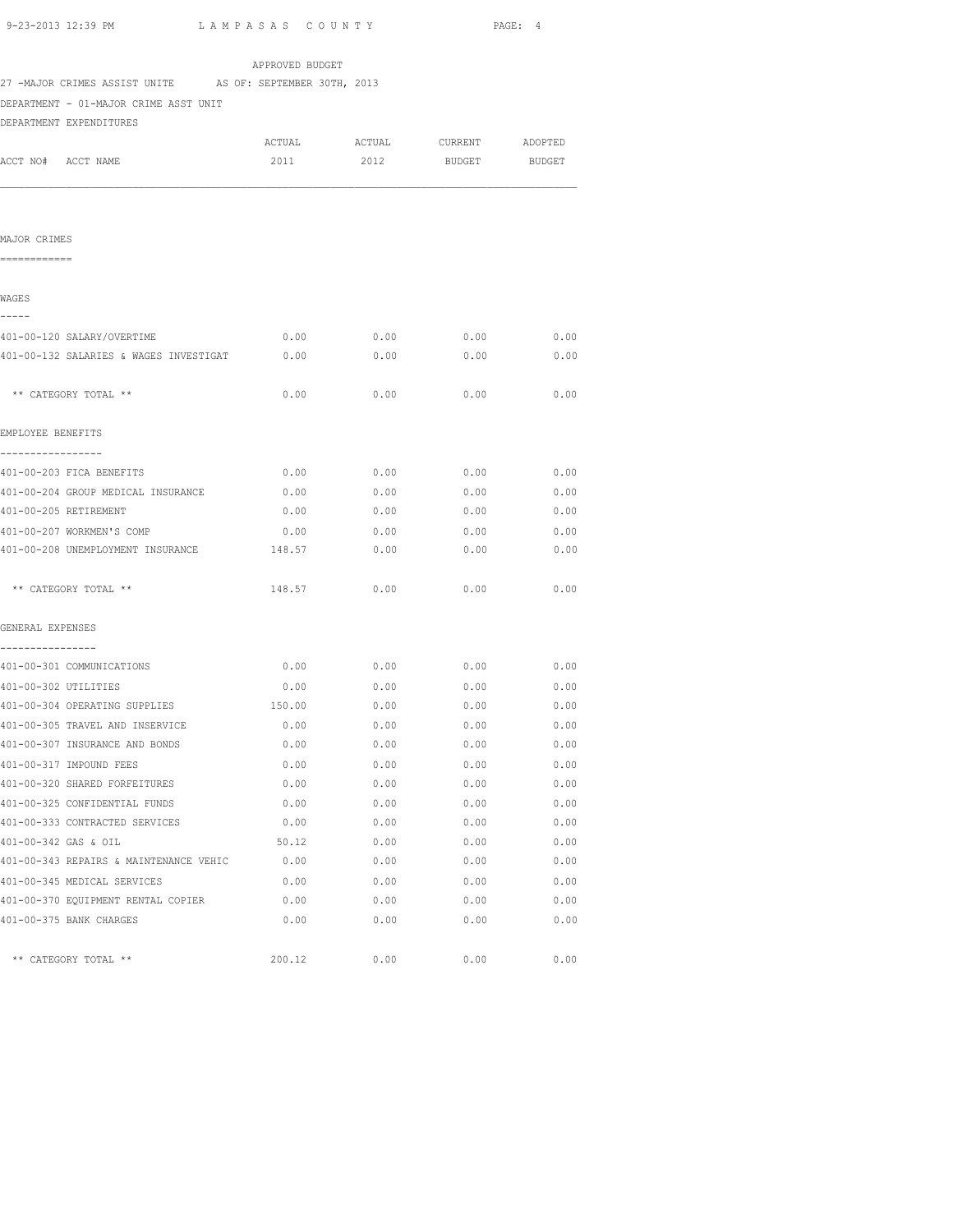APPROVED BUDGET

27 -MAJOR CRIMES ASSIST UNITE AS OF: SEPTEMBER 30TH, 2013

DEPARTMENT - 01-MAJOR CRIME ASST UNIT

DEPARTMENT EXPENDITURES

|                                    | <b>ACTUAL</b> | ACTUAL | <b>CURRENT</b> | ADOPTED       |
|------------------------------------|---------------|--------|----------------|---------------|
| ACCT NAME<br>ACCT NO#              | 2011          | 2012   | <b>BUDGET</b>  | <b>BUDGET</b> |
|                                    |               |        |                |               |
| CAPITAL OUTLAY                     |               |        |                |               |
| 401-00-401 OFFICE EQUIPMENT        | 1,730.34      | 0.00   | 0.00           | 0.00          |
| 401-00-402 OPERATING EQUIPMENT     | 0.00          | 0.00   | 0.00           | 0.00          |
| ** CATEGORY TOTAL **               | 1,730.34      | 0.00   | 0.00           | 0.00          |
| ** SUB-DEPARTMENT TOTAL **         | 2,079.03      | 0.00   | 0.00           | 0.00          |
|                                    |               |        |                |               |
| $***$<br>DEPARTMENT TOTAL<br>$***$ | 2,079.03      | 0.00   | 0.00           | 0.00          |
|                                    |               |        |                |               |
| *** FUND TOTAL EXPENDITURES ***    | 2,079.03      | 0.00   | 0.00           | 0.00          |

\*\*\* END OF REPORT \*\*\*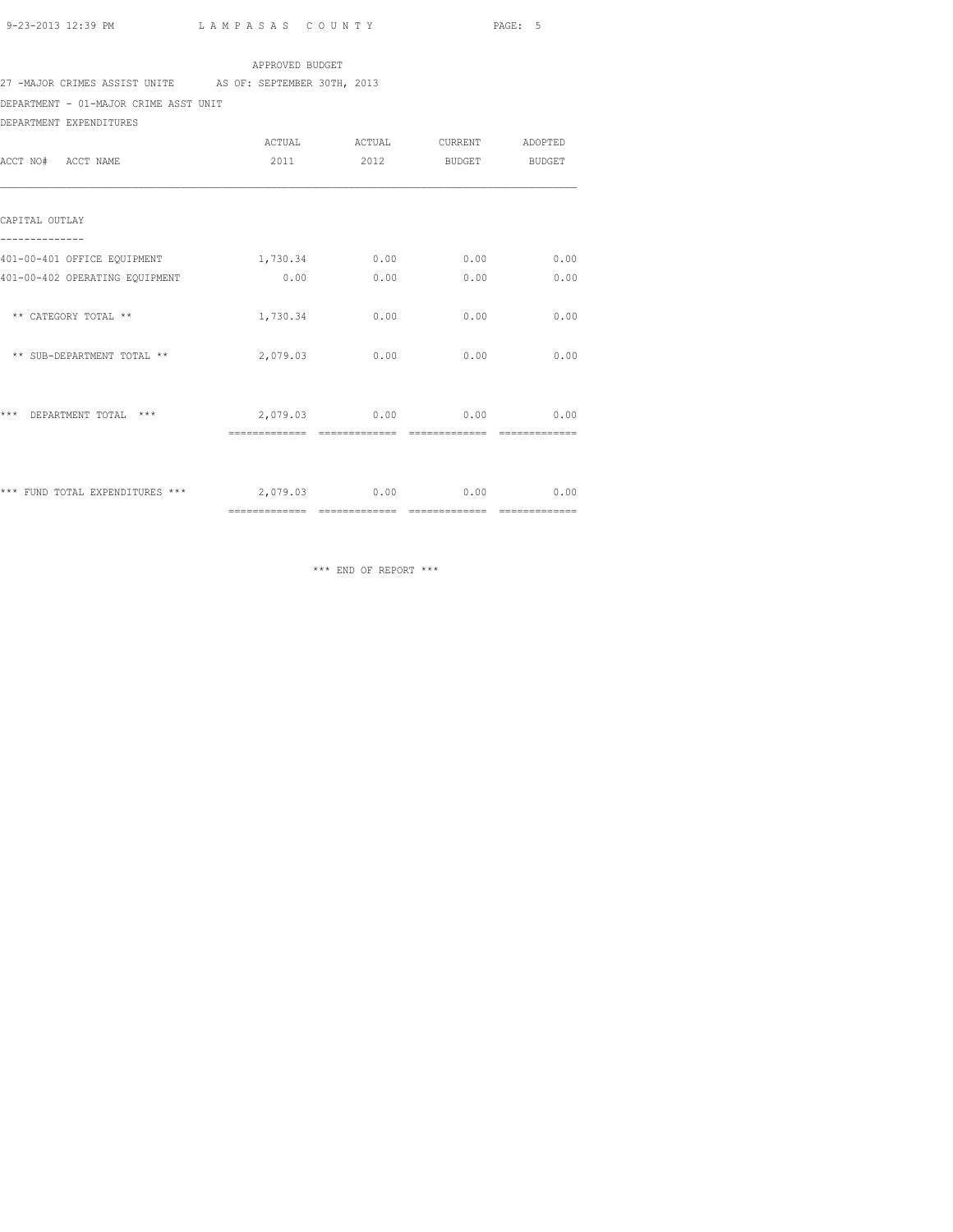APPROVED BUDGET 28 -CHILDREN'S TRUST FUND AS OF: SEPTEMBER 30TH, 2013 FINANCIAL SUMMARY

| ACCT NO# ACCT NAME                                                    |      |      | ACTUAL ACTUAL CURRENT ADOPTED<br>2011 2012 BUDGET BUDGET |      |
|-----------------------------------------------------------------------|------|------|----------------------------------------------------------|------|
|                                                                       |      |      |                                                          |      |
| REVENUE SUMMARY                                                       |      |      |                                                          |      |
| 00-DEPT REVENUE                                                       |      |      | $($ 452.25) 110.31 1,800.00 1,800.00                     |      |
| *** TOTAL REVENUE ***                                                 |      |      | $($ 452.25) 110.31 1,800.00 1,800.00                     |      |
| EXPENDITURE SUMMARY                                                   |      |      |                                                          |      |
| 01-DEPT EXPENDITURES                                                  | 0.00 | 0.00 | 0.00                                                     | 0.00 |
| *** TOTAL EXPENDITURES ***                                            |      |      | $0.00$ 0.00 0.00 0.00                                    |      |
| REVENUES OVER/(UNDER) EXPENDITURES ( 452.25) 110.31 1,800.00 1,800.00 |      |      |                                                          |      |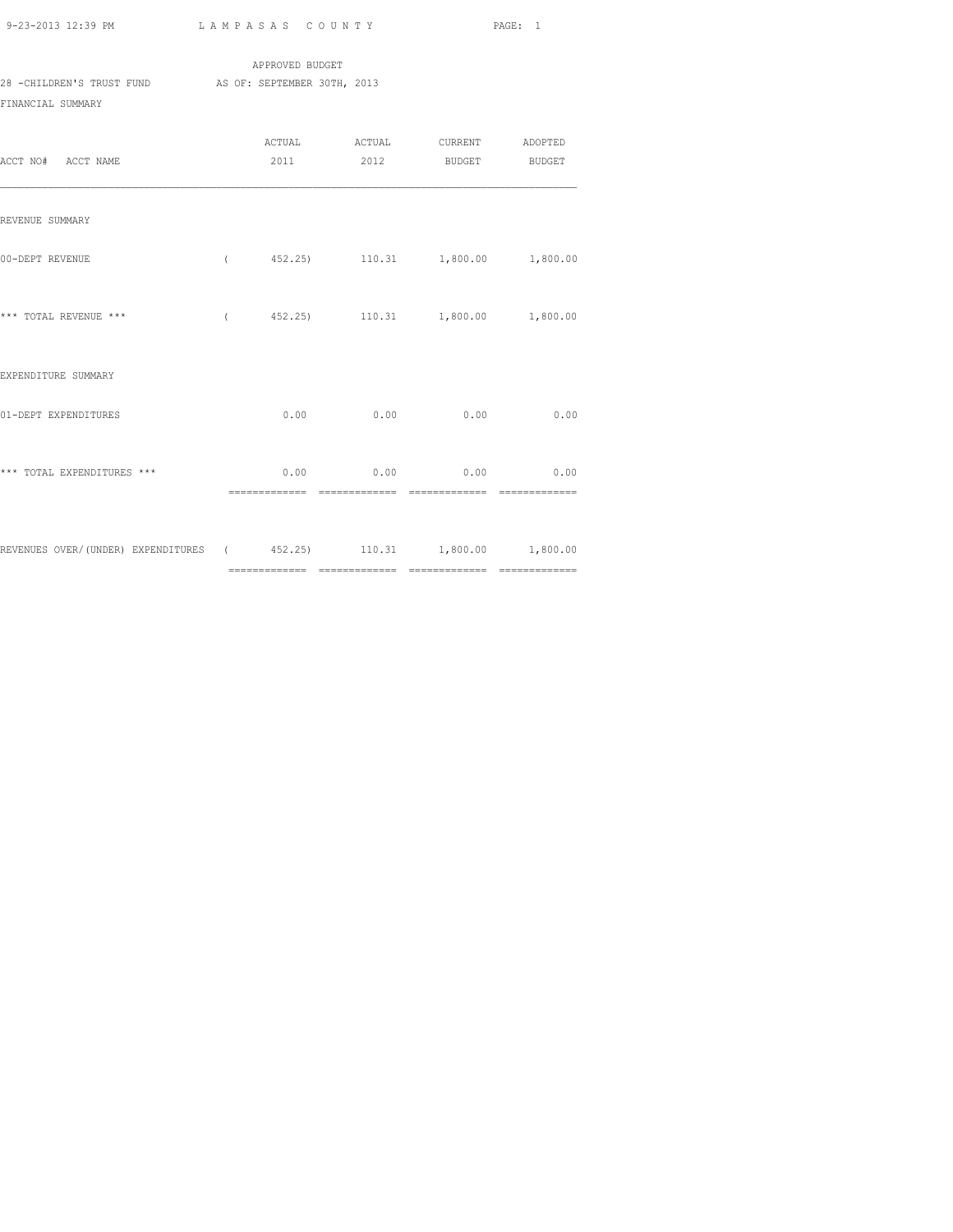|                                                                       | APPROVED BUDGET |                               |  |
|-----------------------------------------------------------------------|-----------------|-------------------------------|--|
| 28 -CHILDREN'S TRUST FUND AS OF: SEPTEMBER 30TH, 2013                 |                 |                               |  |
| DEPARTMENT - 00-DEPT REVENUE                                          |                 |                               |  |
| DEPARTMENT REVENUES                                                   |                 |                               |  |
|                                                                       |                 | ACTUAL ACTUAL CURRENT ADOPTED |  |
| ACCT NO# ACCT NAME                                                    |                 | 2011 2012 BUDGET BUDGET       |  |
|                                                                       |                 |                               |  |
|                                                                       |                 |                               |  |
|                                                                       |                 |                               |  |
|                                                                       |                 |                               |  |
|                                                                       |                 |                               |  |
| 100-00-099 INTEREST REVENUE                                           |                 | $2.75$ $2.81$ $0.00$ $0.00$   |  |
| 100-00-106 COUNTY CLERK (455.00) 107.50 1,800.00 1,800.00             |                 |                               |  |
|                                                                       |                 |                               |  |
| ** SUB-DEPARTMENT REVENUE TOTAL ** ( 452.25) 110.31 1,800.00 1,800.00 |                 |                               |  |
|                                                                       |                 |                               |  |
| ** DEPARTMENT REVENUE TOTAL ** (452.25) 110.31 1,800.00 1,800.00      |                 |                               |  |
|                                                                       |                 |                               |  |
|                                                                       |                 |                               |  |
| *** FUND TOTAL REVENUES *** (452.25) 110.31 1,800.00 1,800.00         |                 |                               |  |
|                                                                       |                 |                               |  |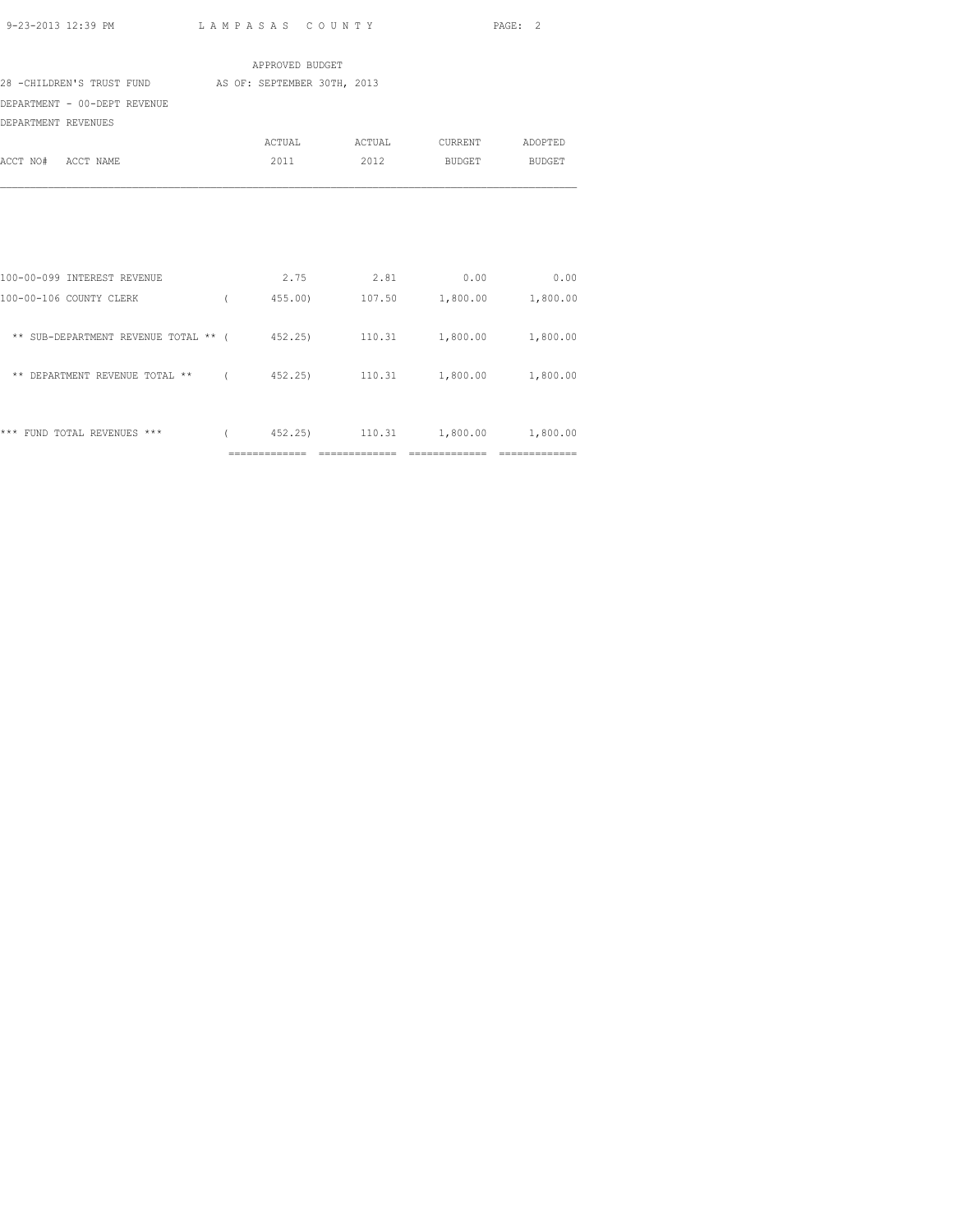| 9-23-2013 12:39 PM                                     | LAMPASAS COUNTY |                    |      | PAGE: 3 |
|--------------------------------------------------------|-----------------|--------------------|------|---------|
|                                                        | APPROVED BUDGET |                    |      |         |
| 28 - CHILDREN'S TRUST FUND AS OF: SEPTEMBER 30TH, 2013 |                 |                    |      |         |
| DEPARTMENT - 01-DEPT EXPENDITURES                      |                 |                    |      |         |
| DEPARTMENT EXPENDITURES                                |                 |                    |      |         |
|                                                        |                 |                    |      |         |
| ACCT NO# ACCT NAME                                     | 2011            | 2012 BUDGET BUDGET |      |         |
| GENERAL EXPENSES                                       |                 |                    |      |         |
| 401-00-355 STATE TREASURER                             | 0.00            | 0.00               | 0.00 | 0.00    |
| 401-00-375 BANK CHARGES                                | 0.00            | 0.00               | 0.00 | 0.00    |
| ** CATEGORY TOTAL **                                   | 0.00            | 0.00               | 0.00 | 0.00    |
| ** SUB-DEPARTMENT TOTAL **                             | 0.00            | 0.00               | 0.00 | 0.00    |
| *** DEPARTMENT TOTAL ***                               |                 | $0.00$ 0.00        | 0.00 | 0.00    |

 ============= ============= ============= ============= \*\*\* FUND TOTAL EXPENDITURES \*\*\* 0.00 0.00 0.00 0.00 0.00 0.00 ============= ============= ============= =============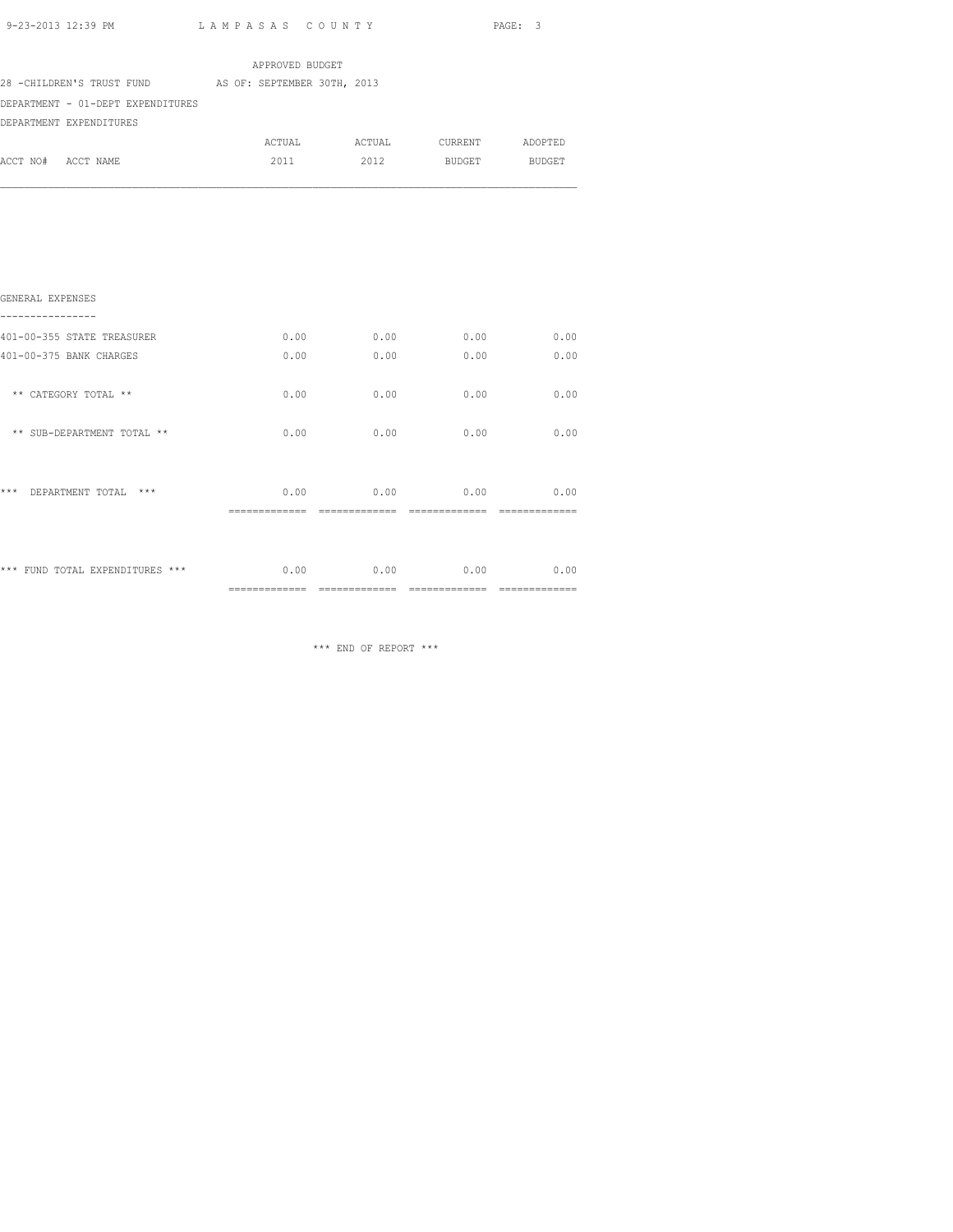| 9-23-2013 12:39 PM |  |
|--------------------|--|

| 9-23-2013 12:39 PM                                                      | LAMPASAS COUNTY             |                                                    | PAGE: 1 |
|-------------------------------------------------------------------------|-----------------------------|----------------------------------------------------|---------|
|                                                                         | APPROVED BUDGET             |                                                    |         |
| 29 -ELECTION FUND                                                       | AS OF: SEPTEMBER 30TH, 2013 |                                                    |         |
| FINANCIAL SUMMARY                                                       |                             |                                                    |         |
|                                                                         |                             | ACTUAL ACTUAL CURRENT ADOPTED                      |         |
| ACCT NO# ACCT NAME                                                      |                             | 2011 2012 BUDGET BUDGET                            |         |
| REVENUE SUMMARY                                                         |                             |                                                    |         |
| 00- DEPT REVENUE                                                        |                             | 151,506.48  140,343.19  171,900.00  139,681.00     |         |
| *** TOTAL REVENUE ***                                                   |                             | 151,506.48 140,343.19 171,900.00 139,681.00        |         |
| EXPENDITURE SUMMARY                                                     |                             |                                                    |         |
| 01- DEPT EXPENDITURE                                                    |                             | 136, 328.27  153, 161.96  159, 951.00  139, 681.00 |         |
| *** TOTAL EXPENDITURES ***                                              |                             | 136, 328.27  153, 161.96  159, 951.00  139, 681.00 |         |
|                                                                         |                             |                                                    |         |
| REVENUES OVER/(UNDER) EXPENDITURES 15,178.21 (12,818.77) 11,949.00 0.00 |                             |                                                    |         |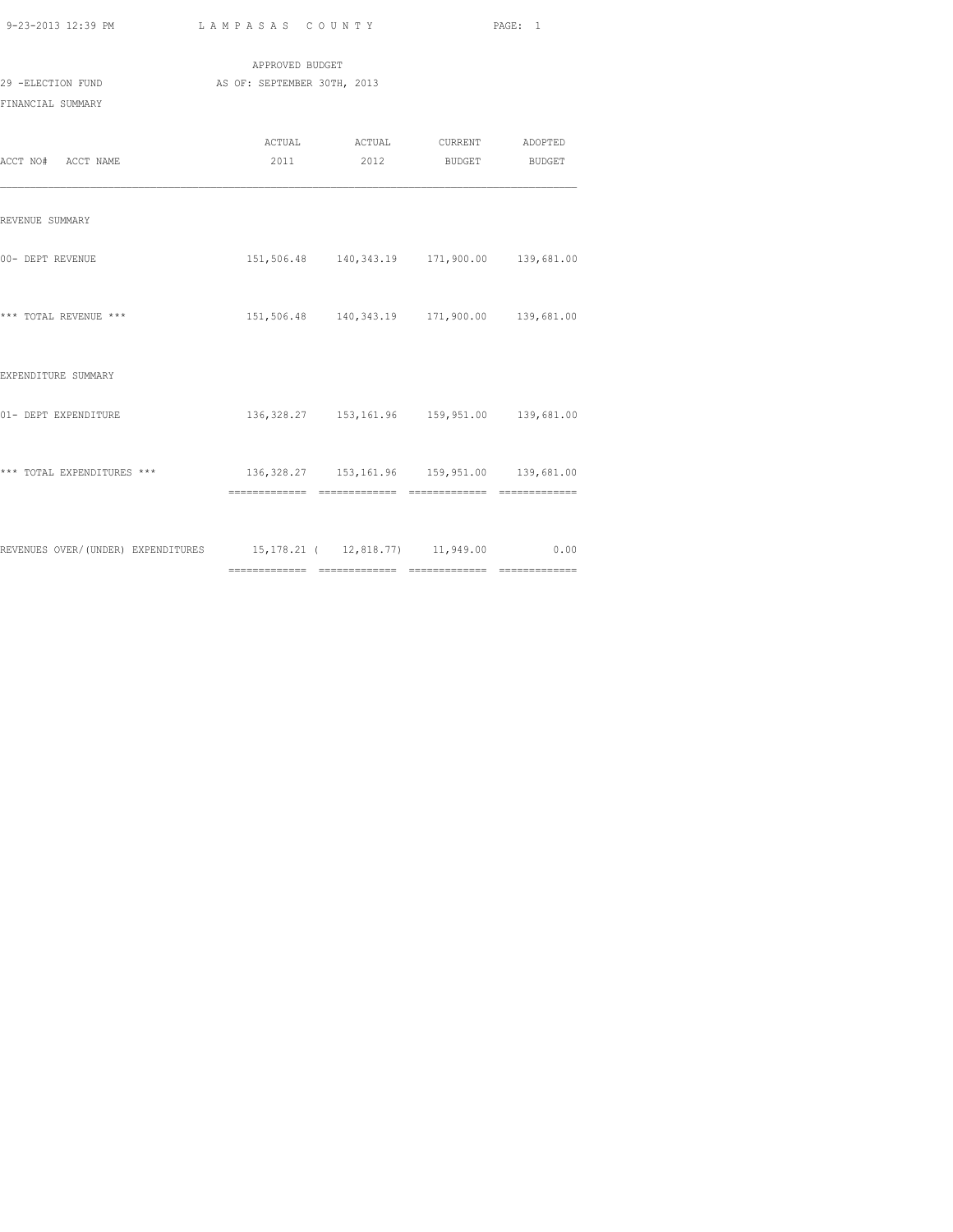|                               | APPROVED BUDGET             |        |         |               |
|-------------------------------|-----------------------------|--------|---------|---------------|
| 29 -ELECTION FUND             | AS OF: SEPTEMBER 30TH, 2013 |        |         |               |
| DEPARTMENT - 00- DEPT REVENUE |                             |        |         |               |
| DEPARTMENT REVENUES           |                             |        |         |               |
|                               | ACTUAL                      | ACTUAL | CURRENT | ADOPTED       |
| ACCT NO# ACCT NAME            | 2011                        | 2012   | BUDGET  | <b>BUDGET</b> |
|                               |                             |        |         |               |
|                               |                             |        |         |               |
|                               |                             |        |         |               |
| ELECTION FUND                 |                             |        |         |               |
|                               |                             |        |         |               |

|                                       | ============= | ============= | ============== | ============= |
|---------------------------------------|---------------|---------------|----------------|---------------|
| ***<br>FUND TOTAL REVENUES ***        | 151,506.48    | 140,343.19    | 171,900.00     | 139,681.00    |
| DEPARTMENT REVENUE TOTAL **<br>$***$  | 151,506.48    | 140,343.19    | 171,900.00     | 139,681.00    |
| ** SUB-DEPARTMENT REVENUE TOTAL **    | 151,506.48    | 140,343.19    | 171,900.00     | 139,681.00    |
| 200-00-010 OPERATING TRANSFERS-IN     | 116,800.00    | 123,069.50    | 158,000.00     | 125,781.00    |
| 100-00-190 MISCELLANEOUS RECEIPTS     | 222.01        | 14,245.82     | 100.00         | 100.00        |
| 100-00-152 ELECTION CONTRACTS         | 8,704.37      | 0.00          | 10,000.00      | 10,000.00     |
| 100-00-151 CHAPTER 19 STATE REIMBURSE | 3,388.43      | 866.75        | 3,000.00       | 3,000.00      |
| 100-00-116 GRANT REVENUE - HAVA       | 19,507.00     | 0.00          | 0.00           | 0.00          |
| 100-00-099 INTEREST REVENUE           | 4.42          | 11.12         | 0.00           | 0.00          |
| 100-00-080 ELECTION FUND TECHNOLOGY   | 2,800.00      | 2,115.00      | 800.00         | 800.00        |
| 100-00-011 VOTER REGISTRATION         | 80.25         | 35.00         | 0.00           | 0.00          |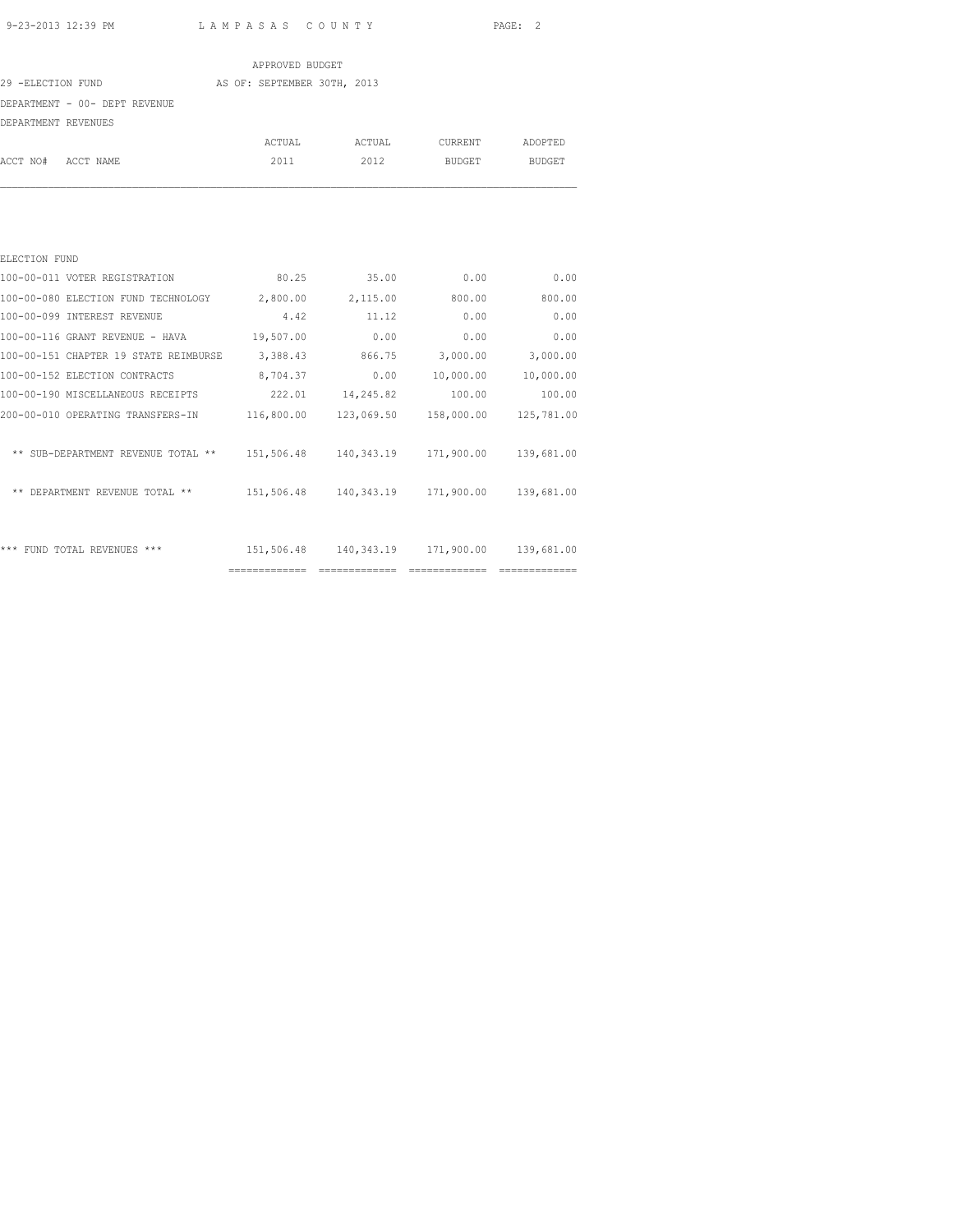| 9-23-2013 12:39 PM |  |
|--------------------|--|
|                    |  |

| 9-23-2013 12:39 PM LAMPASAS COUNTY                               |                 |                                         |                             | PAGE: 3   |
|------------------------------------------------------------------|-----------------|-----------------------------------------|-----------------------------|-----------|
|                                                                  | APPROVED BUDGET |                                         |                             |           |
| 29 -ELECTION FUND AS OF: SEPTEMBER 30TH, 2013                    |                 |                                         |                             |           |
| DEPARTMENT - 01- DEPT EXPENDITURE                                |                 |                                         |                             |           |
| DEPARTMENT EXPENDITURES                                          |                 |                                         |                             |           |
|                                                                  |                 | ACTUAL ACTUAL CURRENT ADOPTED           |                             |           |
| ACCT NO# ACCT NAME                                               | 2011            | 2012                                    | BUDGET                      | BUDGET    |
|                                                                  |                 |                                         |                             |           |
| ELECTION FUND                                                    |                 |                                         |                             |           |
| ==============                                                   |                 |                                         |                             |           |
| WAGES                                                            |                 |                                         |                             |           |
| 401-00-102 SALARIES & WAGES APPOINTED                            | 32,125.30       | 39,710.08                               | 36,032.00                   | 31,827.00 |
| 401-00-104 SALARIES & WAGES DEPUTY                               | 22,015.63       | 23,629.57                               | 24,065.00                   | 24,075.00 |
| 401-00-106 TEMPORARY EMLOYEE                                     | 0.00            | 131.75                                  | 0.00                        | 0.00      |
| 401-00-120 SALARY/OVERTIME                                       | 0.00            | 0.00                                    | 0.00                        | 0.00      |
| ** CATEGORY TOTAL **                                             |                 | 54,140.93 63,471.40 60,097.00 55,902.00 |                             |           |
| EMPLOYEE BENEFITS                                                |                 |                                         |                             |           |
| -------------<br>401-00-203 FICA BENEFITS                        |                 | 3,839.56 4,567.44 5,362.00 4,277.00     |                             |           |
| 401-00-204 GROUP MEDICAL INSURANCE 12,748.32 13,003.20 12,788.00 |                 |                                         |                             | 288.00    |
| 401-00-205 RETIREMENT                                            | 7,729.21        |                                         | 9,922.19 11,552.00 8,944.00 |           |
| 401-00-207 WORKMEN'S COMP                                        | 24.00           | 21.00                                   | 50.00                       | 176.00    |
| 401-00-208 UNEMPLOYMENT INSURANCE                                | 225.00          | 170.00                                  | 229.00                      | 19.00     |
| 401-00-212 PHONE ALLOWANCE                                       | 0.00            | 132.00                                  | 0.00                        | 480.00    |
| ** CATEGORY TOTAL **                                             |                 | 24,566.09 27,815.83 29,981.00 14,184.00 |                             |           |
| GENERAL EXPENSES                                                 |                 |                                         |                             |           |
| 401-00-300 INTERPRETER                                           | 0.00            | 0.00                                    | 800.00                      | 0.00      |
| 401-00-301 COMMUNICATIONS                                        | 200.96          | 0.00                                    | 500.00                      | 500.00    |
| 401-00-303 OFFICE SUPPLIES                                       | 580.74          | 887.96                                  | 860.00                      | 1,200.00  |
| 401-00-304 OPERATING SUPPLIES                                    | 364.08          | 869.93                                  | 600.00                      | 600.00    |
| 401-00-305 TRAVEL & INSERVICE TRAINING                           | 2,547.33        | 2,478.62                                | 3,000.00                    | 2,500.00  |
| 401-00-311 REPAIR/MAINTENANCE                                    | 0.00            | 0.00                                    | 400.00                      | 400.00    |
| 401-00-312 EQUIPMENT MAINTENANCE CONT                            | 0.00            | 9,868.00                                | 11,168.00                   | 12,000.00 |
| 401-00-315 DUES                                                  | 75.00           | 250.00                                  | 300.00                      | 300.00    |
| 401-00-333 CONTRACTED SERVICES                                   | 1,565.36        | 0.00                                    | 200.00                      | 200.00    |
| 401-00-337 ELECTIONS, JUDGES & SUPPLIE 50,817.32                 |                 | 45,393.97                               | 50,570.00                   | 50,570.00 |
| 401-00-354 VOTER REGISTRATION                                    | 902.88          | 2,084.25                                | 1,000.00                    | 1,000.00  |
| 401-00-361 POSTAGE                                               | 231.57          | 42.00                                   | 250.00                      | 100.00    |
| 401-00-370 EQUIPMENT RENTAL - COPIER                             | 0.00            | 0.00                                    | 0.00                        | 0.00      |
| 401-00-375 BANK CHARGES                                          | 18.00           | 0.00                                    | 25.00                       | 25.00     |
| 401-00-389 MISCELLANOUS EXPENSE                                  | 0.00            | 0.00                                    | 200.00                      | 200.00    |
| ** CATEGORY TOTAL **                                             | 57,303.24       | 61,874.73                               | 69,873.00                   | 69,595.00 |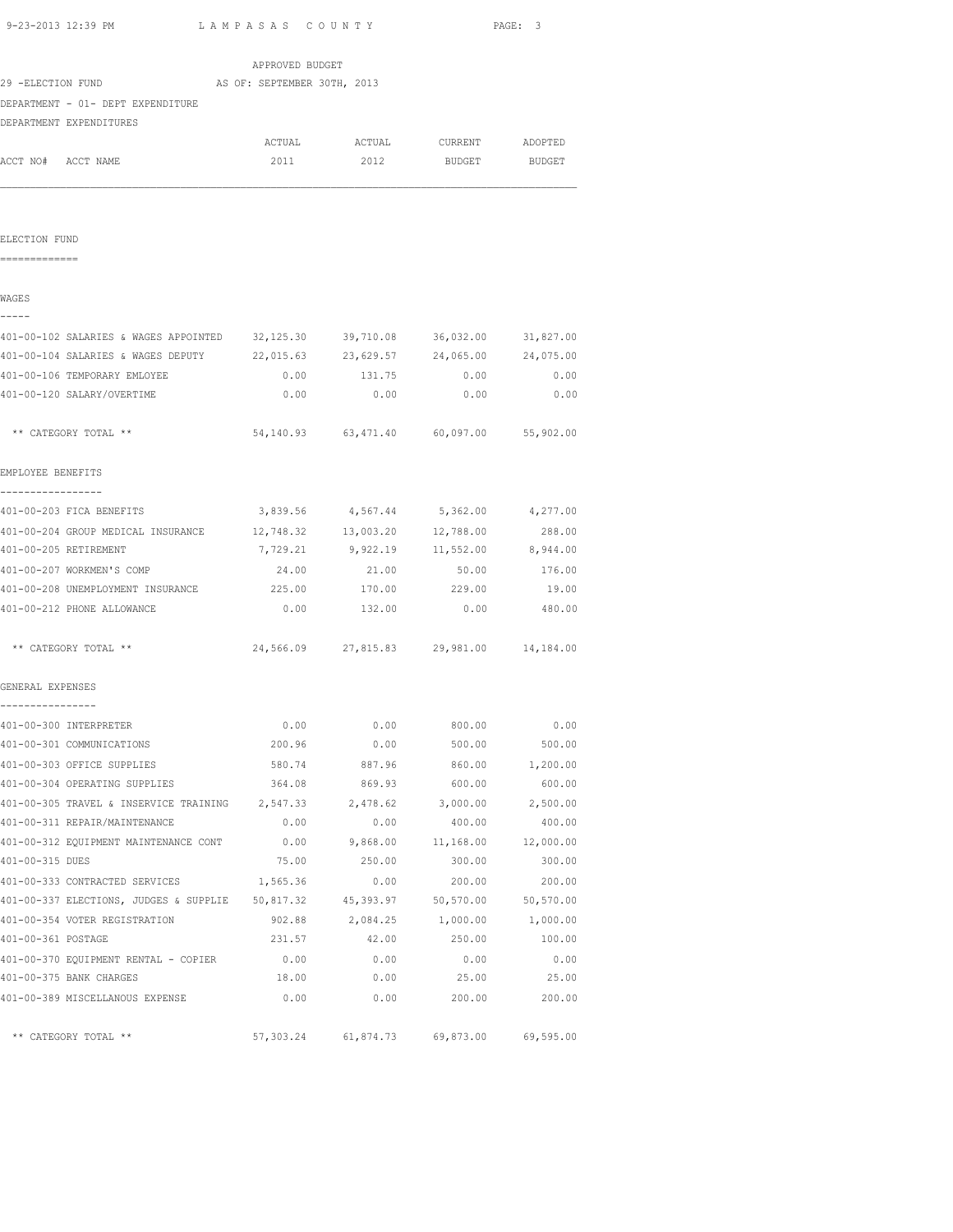|  |                                                                  | 0.00                                                                                                                                                                                                                                                                                                                                                                                                                               |
|--|------------------------------------------------------------------|------------------------------------------------------------------------------------------------------------------------------------------------------------------------------------------------------------------------------------------------------------------------------------------------------------------------------------------------------------------------------------------------------------------------------------|
|  |                                                                  |                                                                                                                                                                                                                                                                                                                                                                                                                                    |
|  |                                                                  |                                                                                                                                                                                                                                                                                                                                                                                                                                    |
|  |                                                                  |                                                                                                                                                                                                                                                                                                                                                                                                                                    |
|  |                                                                  |                                                                                                                                                                                                                                                                                                                                                                                                                                    |
|  |                                                                  |                                                                                                                                                                                                                                                                                                                                                                                                                                    |
|  | APPROVED BUDGET<br>29 -ELECTION FUND AS OF: SEPTEMBER 30TH, 2013 | ACTUAL ACTUAL CURRENT ADOPTED<br>2011 2012 BUDGET BUDGET<br>401-00-401 OFFICE MACHINES & EQUIPMENT 318.01 0.00 0.00 0.00 0.00<br>318.01 0.00 0.00<br>$0.00$ $0.00$ $0.00$ $0.00$ $0.00$<br>$0.00$ 0.00 0.00 0.00 0.00<br>136, 328.27  153, 161.96  159, 951.00  139, 681.00<br>*** DEPARTMENT TOTAL *** 136,328.27 153,161.96 159,951.00 139,681.00<br>*** FUND TOTAL EXPENDITURES *** 136,328.27 153,161.96 159,951.00 139,681.00 |

\*\*\* END OF REPORT \*\*\*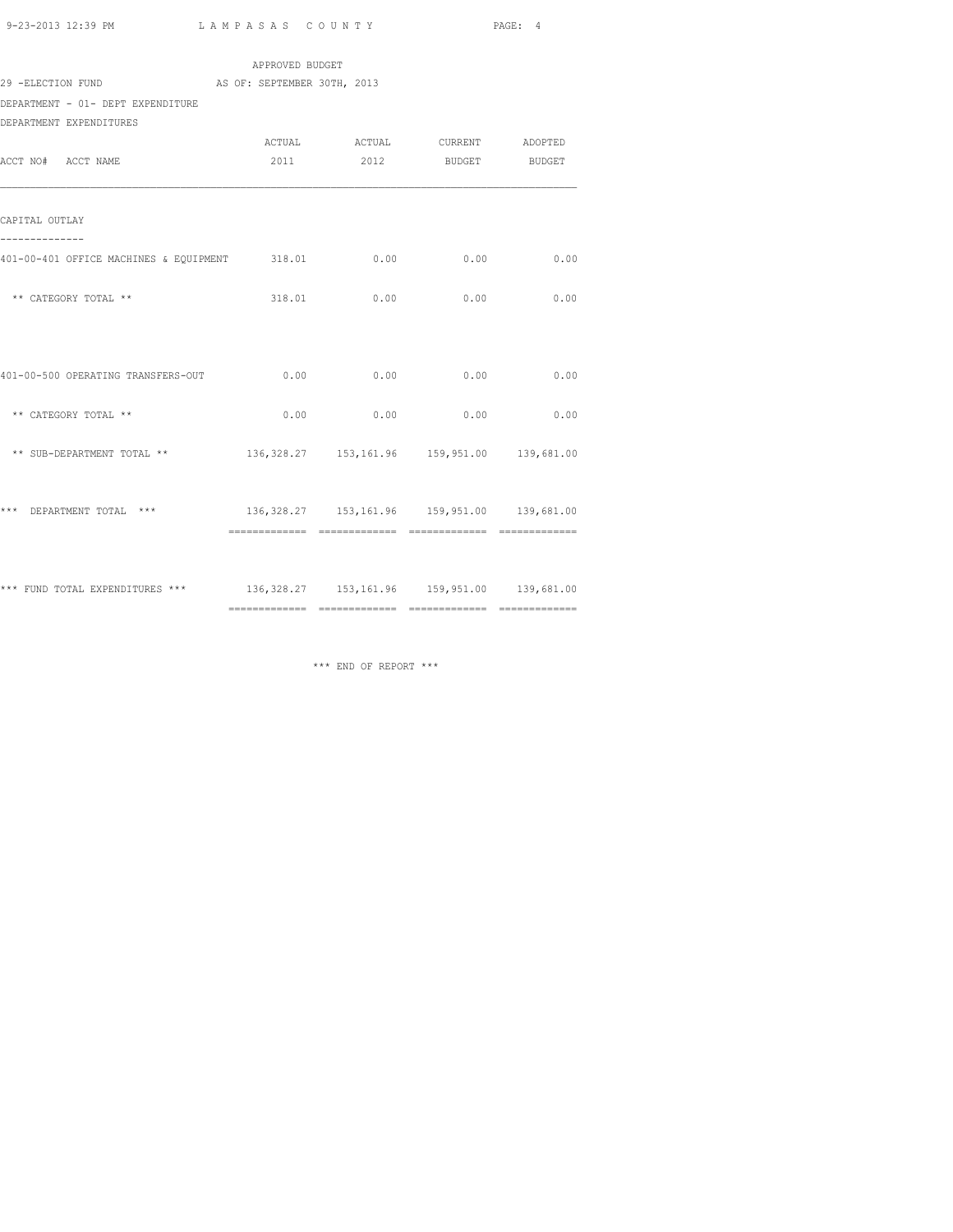| 9-23-2013 12:39 PM |  |
|--------------------|--|

L A M P A S A S C O U N T Y PAGE: 1

| 31 -JUVENILE PROBATION AS OF: SEPTEMBER 30TH, 2013<br>FINANCIAL SUMMARY | APPROVED BUDGET |                                                          |  |
|-------------------------------------------------------------------------|-----------------|----------------------------------------------------------|--|
| ACCT NO# ACCT NAME                                                      |                 | ACTUAL ACTUAL CURRENT ADOPTED<br>2011 2012 BUDGET BUDGET |  |
| REVENUE SUMMARY                                                         |                 |                                                          |  |
| 00-JPO REVENUE                                                          |                 | 637, 773.54 543, 283.36 462, 435.00 439, 465.00          |  |
| *** TOTAL REVENUE ***                                                   |                 | 637, 773.54 543, 283.36 462, 435.00 439, 465.00          |  |
| EXPENDITURE SUMMARY                                                     |                 |                                                          |  |
| 01-JPO EXPENDITURES                                                     |                 | 626,425.70 563,830.74 461,821.00 438,897.00              |  |
| *** TOTAL EXPENDITURES ***                                              |                 | 626,425.70 563,830.74 461,821.00 438,897.00              |  |
| REVENUES OVER/(UNDER) EXPENDITURES 11,347.84 (20,547.38) 614.00 568.00  |                 |                                                          |  |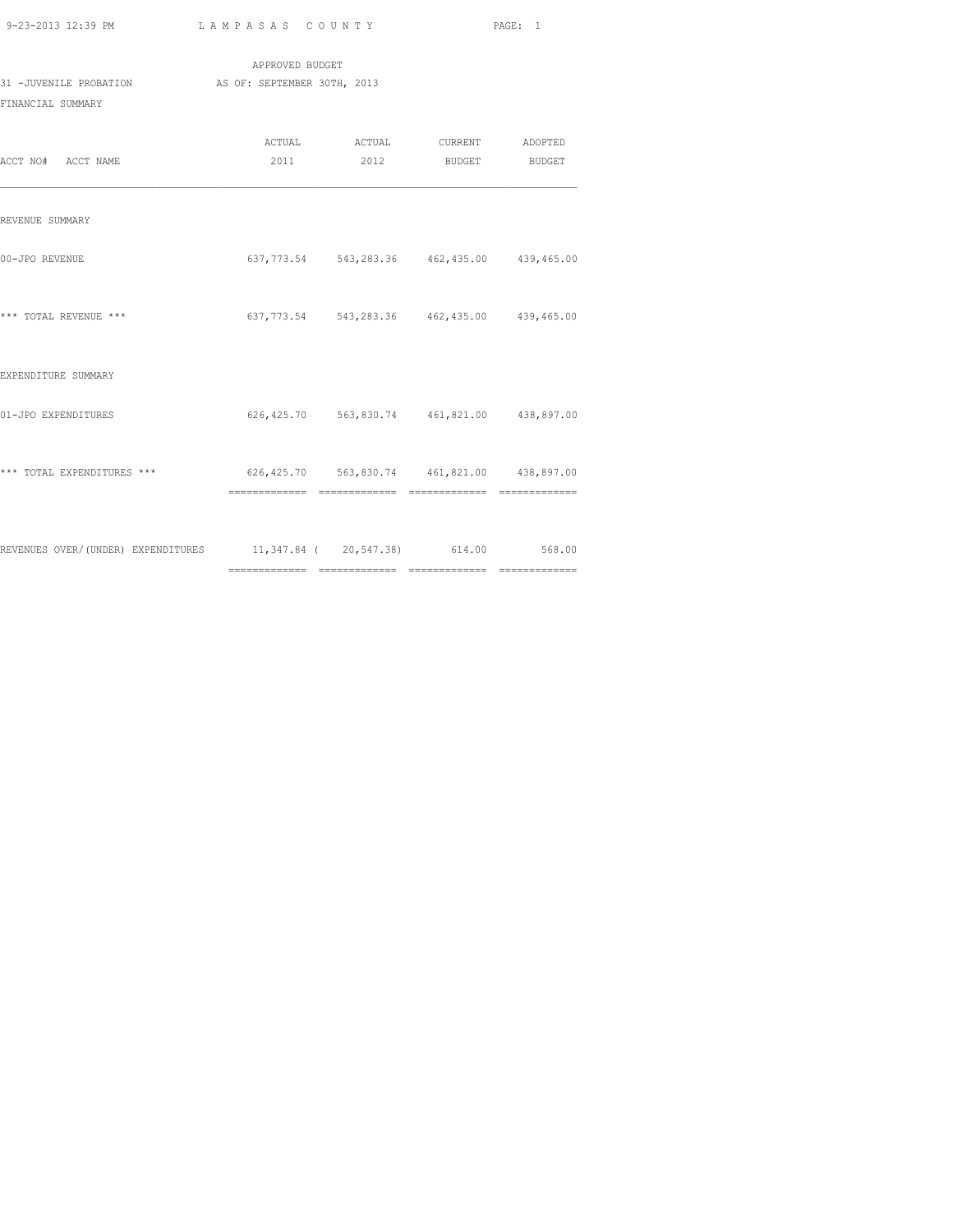|                             | APPROVED BUDGET             |        |         |               |
|-----------------------------|-----------------------------|--------|---------|---------------|
| 31 -JUVENILE PROBATION      | AS OF: SEPTEMBER 30TH, 2013 |        |         |               |
| DEPARTMENT - 00-JPO REVENUE |                             |        |         |               |
| DEPARTMENT REVENUES         |                             |        |         |               |
|                             | ACTUAL                      | ACTUAL | CURRENT | ADOPTED       |
| ACCT NO#<br>ACCT NAME       | 2011                        | 2012   | BUDGET  | <b>BUDGET</b> |
|                             |                             |        |         |               |
|                             |                             |        |         |               |

| 100-00-094 DISTRICT CLERK                    | 0.00        | 0.00       | 0.00                                | 0.00       |
|----------------------------------------------|-------------|------------|-------------------------------------|------------|
| 100-00-099 INTEREST REVENUE                  | 37.69       | 41.31      | 0.00                                | 0.00       |
| 100-00-109 SERVICE FEES                      | 0.00        | 0.00       | 0.00                                | 0.00       |
| 100-00-111 NON-RESIDENTIAL GRANT             | 90.00       | 0.00       | 0.00                                | 0.00       |
| 100-00-116 GRANT REVENUE - CJD<br>$\left($   | 26, 220.22) | 2,173.00   | 3,435.00                            | 3,435.00   |
| 100-00-118 JUVENILE PROBATION FEES           | 8,091.83    | 4,359.30   | 6,000.00                            | 6,000.00   |
| 100-00-123 STATE FUNDING - TJPC              | 171,355.00  | 214,917.00 | 171,000.00                          | 170,562.00 |
| 100-00-142 4 E REVENUE                       | 2,145.65    | 0.00       | 0.00                                | 0.00       |
| 100-00-190 MISCELLANOUS RECEIPTS             | 0.00        | 0.00       | 0.00                                | 0.00       |
| 100-00-200 PLACEMENT COST                    | 0.00        | 0.00       | 0.00                                | 0.00       |
| 100-00-201 CIS GRANT SALARY REIMBURSEM       | 0.00        | 0.00       | 0.00                                | 0.00       |
| 100-00-206 RESTITUTION FEES                  | 1,073.59    | 4,092.75   | 0.00                                | 0.00       |
| 200-00-010 OPERATING TRANSFERS-IN 481,200.00 |             | 317,700.00 | 282,000.00                          | 259,468.00 |
|                                              |             |            |                                     |            |
| ** SUB-DEPARTMENT REVENUE TOTAL **           | 637, 773.54 |            | 543, 283.36 462, 435.00 439, 465.00 |            |
|                                              |             |            |                                     |            |

| ***<br>FUND TOTAL REVENUES ***     | 637,773.54 | 543,283.36 | 462,435.00 | 439,465.00 |
|------------------------------------|------------|------------|------------|------------|
| DEPARTMENT REVENUE TOTAL **<br>**  | 637,773.54 | 543,283.36 | 462,435.00 | 439,465.00 |
| ** SUB-DEPARTMENT REVENUE TOTAL ** | 0.00       | 0.00       | 0.00       | 0.00       |
| 100-01-123 STATE FUNDING-SALARIES  | 0.00       | 0.00       | 0.00       | 0.00       |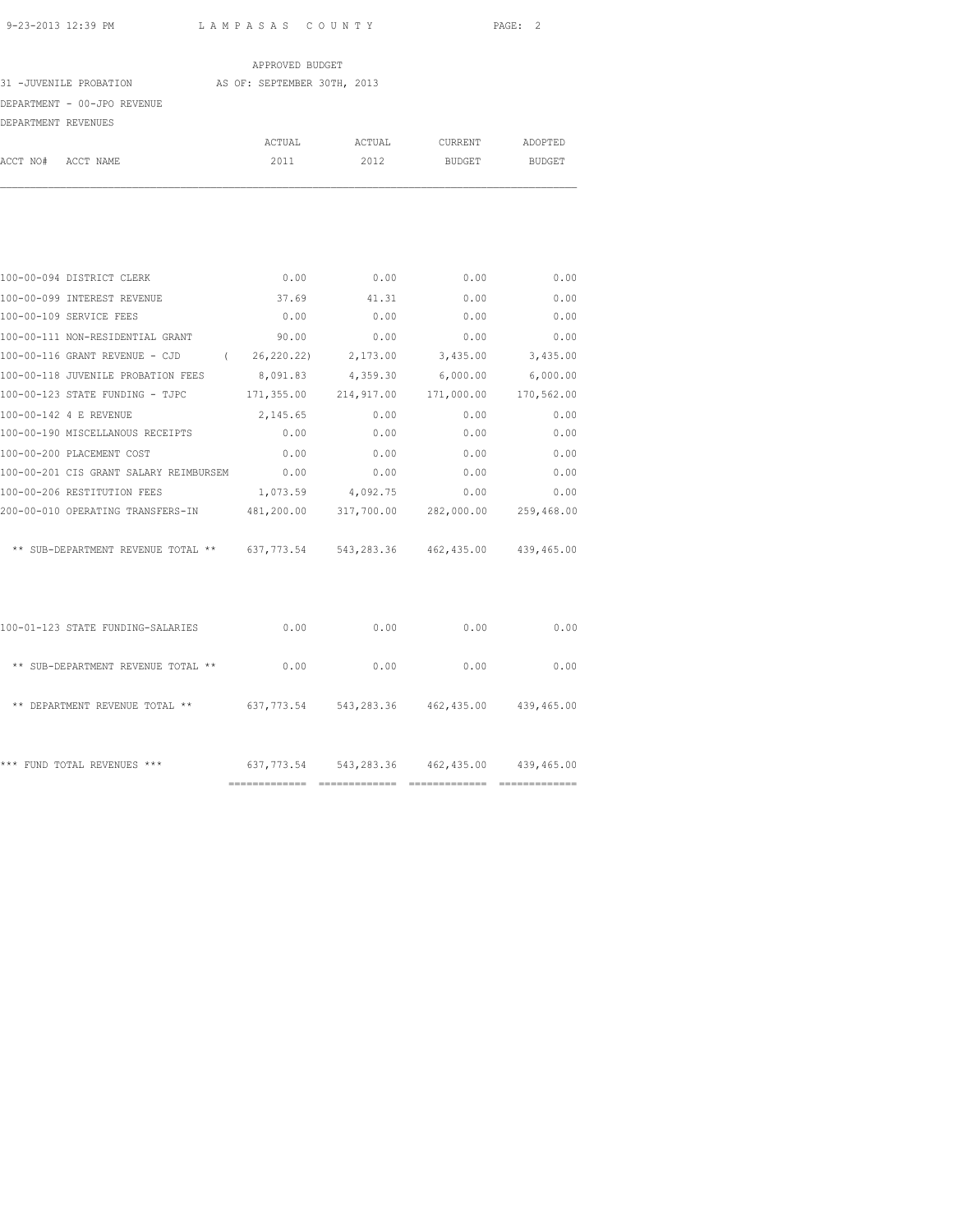|                                  | APPROVED BUDGET             |        |               |               |
|----------------------------------|-----------------------------|--------|---------------|---------------|
| 31 - JUVENILE PROBATION          | AS OF: SEPTEMBER 30TH, 2013 |        |               |               |
| DEPARTMENT - 01-JPO EXPENDITURES |                             |        |               |               |
| DEPARTMENT EXPENDITURES          |                             |        |               |               |
|                                  | ACTUAL                      | ACTUAL | CURRENT       | ADOPTED       |
| ACCT NO#<br>ACCT NAME            | 2011                        | 2012   | <b>BUDGET</b> | <b>BUDGET</b> |

## WAGES

| -<br>_ |  |
|--------|--|
|        |  |

|                                               | 401-00-102 SALARIES & WAGES APPOINTED 70,690.82                                |           | 21,814.84  | 26,230.00                                                 | 30,872.00           |
|-----------------------------------------------|--------------------------------------------------------------------------------|-----------|------------|-----------------------------------------------------------|---------------------|
|                                               | 401-00-103 SALARIES & WAGES DEP #3321                                          | 42,243.17 | 24,894.64  | 26,176.00                                                 | 28,988.00           |
|                                               | 401-00-104 SALARIES & WAGES DEP #1406                                          | 28,451.36 | 33, 473.49 | 33,638.00                                                 | 35,689.00           |
|                                               | 401-00-113 SALARIES & WAGES ASST #0878 39,379.92 42,332.91                     |           |            |                                                           | 43,047.00 45,670.00 |
|                                               | 401-00-199 LONGEVITY PAYMENT                                                   |           |            | 3,480.00 3,720.00 2,520.00                                | 3,360.00            |
| ** CATEGORY TOTAL **                          |                                                                                |           |            | 184, 245. 27   126, 235. 88   131, 611. 00   144, 579. 00 |                     |
| EMPLOYEE BENEFITS                             |                                                                                |           |            |                                                           |                     |
| -----------------                             |                                                                                |           |            |                                                           |                     |
| 401-00-203 FICA BENEFITS                      |                                                                                | 13,503.12 | 9,469.51   | 15,515.00                                                 | 16,415.00           |
|                                               | 401-00-204 GROUP MEDICAL INSURANCE                                             | 26,150.64 | 26,757.33  | 26,200.00                                                 | 22,657.00           |
| 401-00-205 RETIREMENT                         |                                                                                | 26,283.28 |            | 19,801.29 32,450.00 34,333.00                             |                     |
| 401-00-207 WORKMEN'S COMP                     |                                                                                | 142.00    | 108.00     | 250.00                                                    | 230.00              |
|                                               | 401-00-208 UNEMPLOYMENT INSURANCE                                              | 458.00    | 747.00     | 804.00                                                    | 98.00               |
| 401-00-212 PHONE ALLOWANCE                    |                                                                                | 0.00      | 403.00     | 0.00                                                      | 0.00                |
| ** CATEGORY TOTAL **                          |                                                                                |           |            | 66,537.04 57,286.13 75,219.00 73,733.00                   |                     |
| GENERAL EXPENSES                              |                                                                                |           |            |                                                           |                     |
| ----------------<br>401-00-301 COMMUNICATIONS |                                                                                | 987.08    | 733.91     | 700.00                                                    | 500.00              |
| 401-00-302 UTILITIES                          |                                                                                | 0.00      | 0.00       | 0.00                                                      | 0.00                |
|                                               | 401-00-304 OPERATING SUPPLIES                                                  | 1,599.60  | 1,042.17   | 900.00                                                    | 1,200.00            |
|                                               | 401-00-305 TRAVEL & INSERVICE TRAINING                                         | 2,858.42  | 12,377.48  | 5,000.00                                                  | 5,000.00            |
|                                               | 401-00-311 REPAIRS & MAINTENANCE                                               | 0.00      | 0.00       | 50.00                                                     | 50.00               |
|                                               | 401-00-312 EQUIPMENT MAINTENANCE                                               | 0.00      | 0.00       | 100.00                                                    | 100.00              |
| 401-00-315 DUES                               |                                                                                | 75.00     | 271.50     | 100.00                                                    | 100.00              |
| 401-00-319 AUDIT                              |                                                                                | 2,600.00  | 2,700.00   | 2,500.00                                                  | 3,500.00            |
| 401-00-328 CONTINGENCY                        |                                                                                | 0.00      | 0.00       | 326.00                                                    | 326.00              |
| 401-00-342 GAS & OIL                          |                                                                                | 3,386.68  | 1,390.17   | 3,000.00                                                  | 1,500.00            |
|                                               | 401-00-343 REPAIRS AND MAINTENANCE VEH                                         | 0.00      | 0.00       | 0.00                                                      | 0.00                |
|                                               | 401-00-345 MEDICAL (U A'S)                                                     | 5,664.04  | 5,337.75   | 4,000.00                                                  | 4,000.00            |
|                                               | 401-00-357 C/P STATE/GRANT N                                                   | 20,100.00 | 16,940.00  | 12,000.00                                                 | 10,000.00           |
| 401-00-361 POSTAGE                            |                                                                                | 56.00     | 56.00      | 68.00                                                     | 68.00               |
|                                               | 401-00-364 PUBLICATIONS, BOOKS, MANUALS                                        | 0.00      | 141.00     | 100.00                                                    | 100.00              |
|                                               | 401-00-370 EQUIPMENT RENTAL-COPIER $1,762.20$ $1,602.00$ $1,650.00$ $1,650.00$ |           |            |                                                           |                     |
| 401-00-375 BANK CHARGES                       |                                                                                | 54.00     | 0.00       | 0.00                                                      | 0.00                |
| 401-00-378 RENTAL SPACE                       |                                                                                | 0.00      | 0.00       | 0.00                                                      | 0.00                |
|                                               | 401-00-382 FUND A - DETENTION                                                  | 89.10     | 40,791.00  | 30,020.00                                                 | 30,000.00           |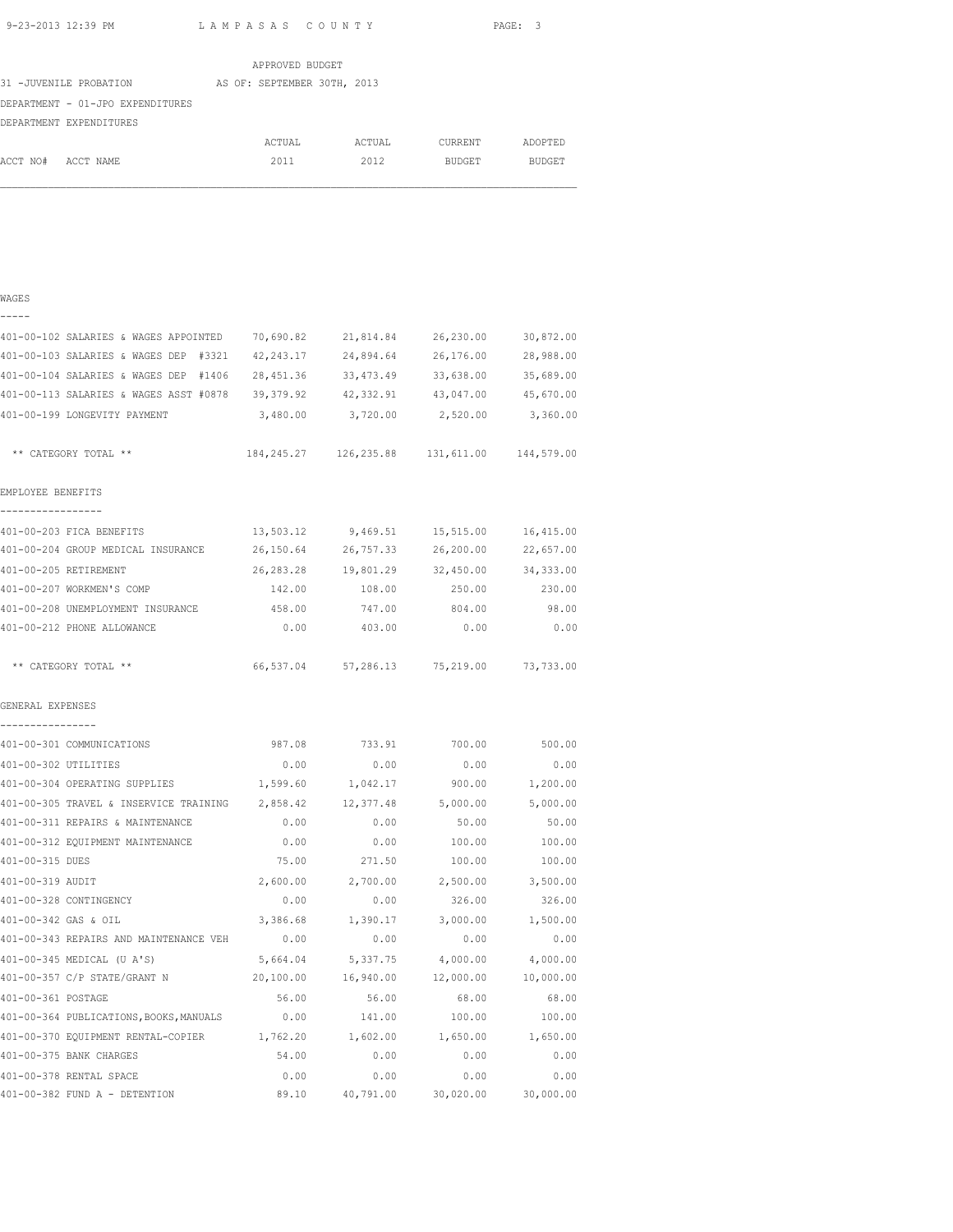#### APPROVED BUDGET

#### 31 -JUVENILE PROBATION AS OF: SEPTEMBER 30TH, 2013

# DEPARTMENT - 01-JPO EXPENDITURES

DEPARTMENT EXPENDITURES

|                                        | ACTUAL     | ACTUAL     | <b>CURRENT</b>                                  | ADOPTED       |
|----------------------------------------|------------|------------|-------------------------------------------------|---------------|
| ACCT NO#<br>ACCT NAME                  | 2011       | 2012       | <b>BUDGET</b>                                   | <b>BUDGET</b> |
| 401-00-384 FUND A - SECURE             | 33,541.72  | 23,899.60  | 28,000.00                                       | 25,682.00     |
| 401-00-389 MISCELLANOUS EXPENSE        | 0.00       | 5,847.00   | 0.00                                            | 0.00          |
| 401-00-390 PLACEMENT COST - COUNTY     | 261,330.65 | 105,689.75 | 34,429.00                                       | 34,429.00     |
| ** CATEGORY TOTAL **                   |            |            | 334, 104.49 218, 819.33 122, 943.00 118, 205.00 |               |
| CAPITAL OUTLAY                         |            |            |                                                 |               |
| 401-00-401 OFFICE MACHINES & EQUIPMENT | 0.00       | 0.00       | 0.00                                            | 0.00          |
| 401-00-402 OPERATING EQUIPMENT         | 0.00       | 0.00       | 25,000.00                                       | 0.00          |
| 401-00-407 OFFICE FURNITURE & FIXTURES | 0.00       | 0.00       | 0.00                                            | 0.00          |
| ** CATEGORY TOTAL **                   | 0.00       | 0.00       | 25,000.00                                       | 0.00          |
| ** SUB-DEPARTMENT TOTAL **             | 584,886.80 | 402,341.34 | 354,773.00                                      | 336,517.00    |

## WAGES

| -----                                                                           |                                                 |      |      |
|---------------------------------------------------------------------------------|-------------------------------------------------|------|------|
| 401-01-102 SALARIES & WAGES aPPOINTED                                           | $0.00$ 50,706.12 50,000.00 50,000.00            |      |      |
| 401-01-103 SALARIES & WAGES DEP                                                 | $0.00$ 20,060.32 20,000.00 20,000.00            |      |      |
| ** CATEGORY TOTAL **                                                            | $0.00$ 70,766.44 70,000.00 70,000.00            |      |      |
| EMPLOYEE BENEFITS                                                               |                                                 |      |      |
| 401-01-203 FICA                                                                 | $0.00$ 5,043.06 0.00                            |      | 0.00 |
| 401-01-205 RETIREMENT                                                           | $0.00$ 10,860.84 0.00                           |      | 0.00 |
| 401-01-207 WORKMENS COMP                                                        | $0.00$ $0.00$                                   | 0.00 | 0.00 |
| 401-01-208 UNEMPLOYEMENT INSURANCE                                              | $0.00$ $0.00$                                   | 0.00 | 0.00 |
| ** CATEGORY TOTAL **                                                            | $0.00$ 15,903.90 0.00                           |      | 0.00 |
| GENERAL EXPENSES                                                                |                                                 |      |      |
| 401-01-305 TRAVEL & INSERVICE TRAINING $0.00$ 0.00 0.00 0.00 0.00 0.00          |                                                 |      |      |
| 401-01-357 GRANT N-NON SECURE                                                   | $0.00$ $0.00$ $0.00$ $0.100.00$                 |      |      |
| 401-01-382 ELECTRONIC MONITORING/4E                                             | $0.00$ 0.00 0.00                                |      | 0.00 |
| 401-01-384 PLACEMENT COST - STATE C 22, 114.90 35, 834.24 21, 104.00 21, 104.00 |                                                 |      |      |
| ** CATEGORY TOTAL **                                                            | 22, 114.90 35, 834.24 21, 104.00 29, 204.00     |      |      |
| ** SUB-DEPARTMENT TOTAL **                                                      | 22, 114.90  122, 504.58  91, 104.00  99, 204.00 |      |      |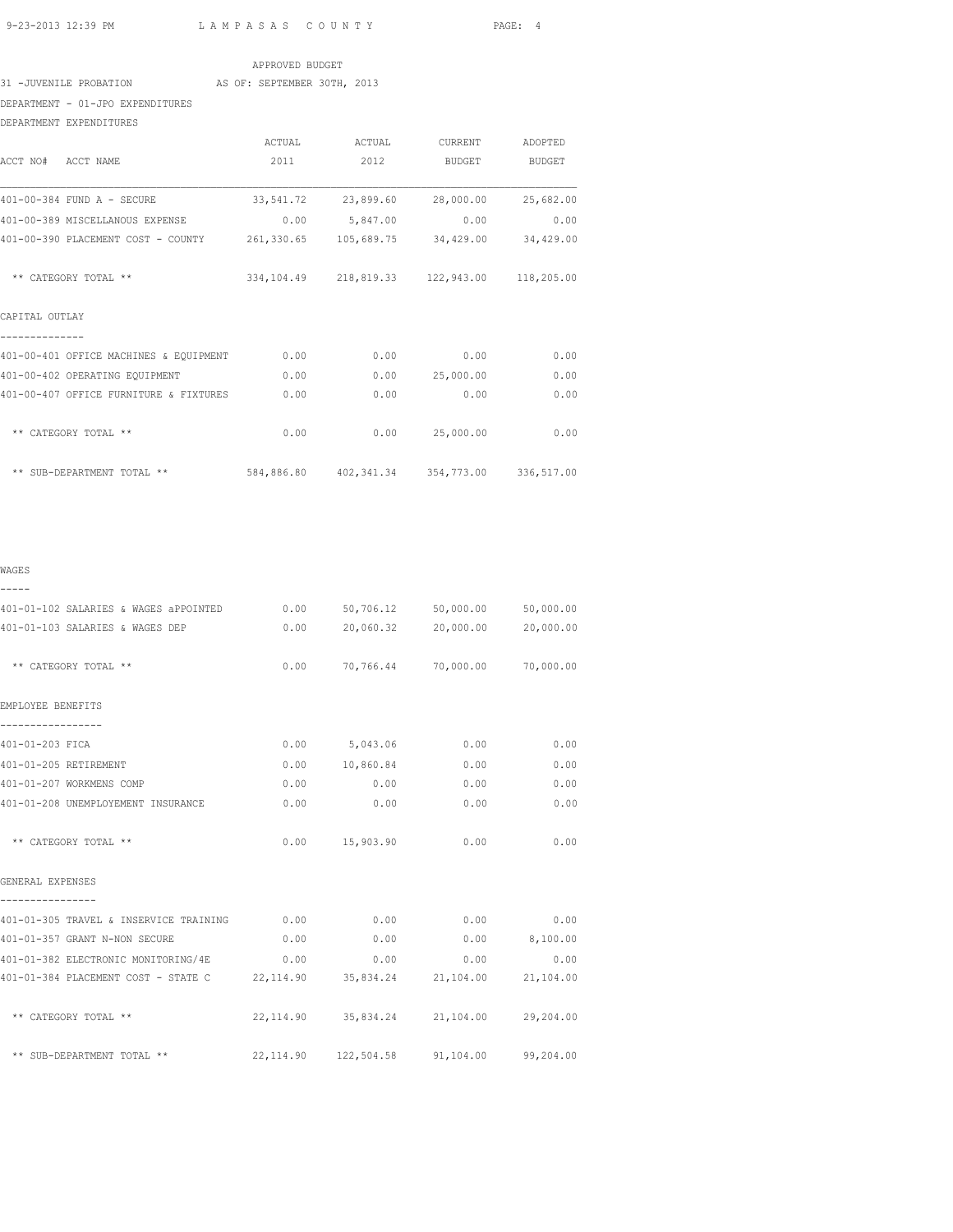|  | 9-23-2013 12:39 PM |  |
|--|--------------------|--|

| 9-23-2013 12:39 PM                                 | LAMPASAS COUNTY          |                                        | PAGE: 5 |
|----------------------------------------------------|--------------------------|----------------------------------------|---------|
|                                                    |                          |                                        |         |
|                                                    | APPROVED BUDGET          |                                        |         |
| 31 -JUVENILE PROBATION AS OF: SEPTEMBER 30TH, 2013 |                          |                                        |         |
| DEPARTMENT - 01-JPO EXPENDITURES                   |                          |                                        |         |
| DEPARTMENT EXPENDITURES                            |                          |                                        |         |
|                                                    |                          | ACTUAL ACTUAL CURRENT ADOPTED          |         |
| ACCT NO# ACCT NAME                                 | 2011 - 2011 - 2012 12:20 | 2012 BUDGET BUDGET                     |         |
|                                                    |                          |                                        |         |
|                                                    |                          |                                        |         |
|                                                    |                          |                                        |         |
|                                                    |                          |                                        |         |
|                                                    |                          |                                        |         |
| GENERAL EXPENSES                                   |                          |                                        |         |
| 401-02-357 GRANT N-SECURE                          |                          | $0.00$ 0.00 0.00 3,176.00              |         |
| 401-02-384 FUND A - NON-SECURE                     |                          | 19,424.00 38,984.82 15,944.00          | 0.00    |
|                                                    |                          |                                        |         |
| ** CATEGORY TOTAL **                               |                          | 19,424.00 38,984.82 15,944.00 3,176.00 |         |

|       |                                    | -----------<br>---------      | --------------               |                              | ____________<br>---------    |
|-------|------------------------------------|-------------------------------|------------------------------|------------------------------|------------------------------|
|       | *** FUND TOTAL EXPENDITURES<br>*** | 626, 425.70                   | 563,830.74                   | 461,821.00                   | 438,897.00                   |
| ***   | DEPARTMENT TOTAL<br>***            | 626, 425.70<br>-------------- | 563,830.74<br>-------------- | 461,821.00<br>-------------- | 438,897.00<br>============== |
| $***$ | SUB-DEPARTMENT TOTAL **            | 19,424.00                     | 38,984.82                    | 15,944.00                    | 3,176.00                     |
| $* *$ | CATEGORY TOTAL **                  | 19,424.00                     | 38,984.82                    | 15,944.00                    | 3,176.00                     |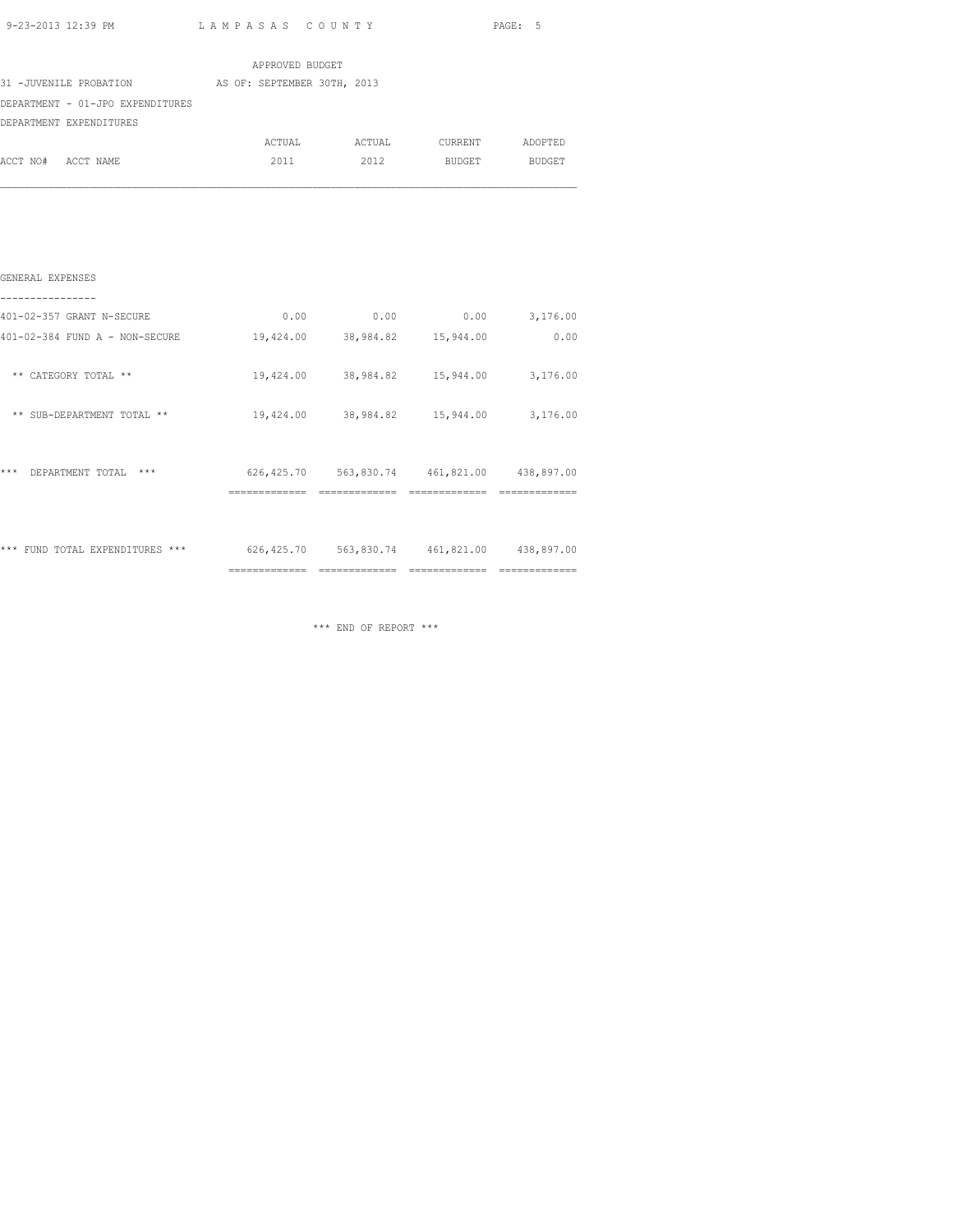|                     | APPROVED BUDGET             |  |  |  |
|---------------------|-----------------------------|--|--|--|
| 32 -CHAPTER 59 FUND | AS OF: SEPTEMBER 30TH, 2013 |  |  |  |
| FINANCIAL SUMMARY   |                             |  |  |  |

| ACCT NO# ACCT NAME                                                       |  | 2011 2012 BUDGET BUDGET                          |              |
|--------------------------------------------------------------------------|--|--------------------------------------------------|--------------|
| REVENUE SUMMARY                                                          |  |                                                  |              |
| 01-DEPT EXPENDITURES<br>00-DEPT REVENUE                                  |  | $0.00$ 0.00 0.00<br>43, 148, 77 20, 252, 56 0.00 | 0.00<br>0.00 |
| *** TOTAL REVENUE ***                                                    |  | 43, 148, 77 20, 252, 56 0.00                     | 0.00         |
| EXPENDITURE SUMMARY                                                      |  |                                                  |              |
| 01-DEPT EXPENDITURES                                                     |  | 30,364.85 30,841.35 0.00                         | 0.00         |
| *** TOTAL EXPENDITURES ***                                               |  | 30,364.85 30,841.35 0.00 0.00                    |              |
| REVENUES OVER/(UNDER) EXPENDITURES 12,783.92 ( 10,588.79) 0.00 0.00 0.00 |  |                                                  |              |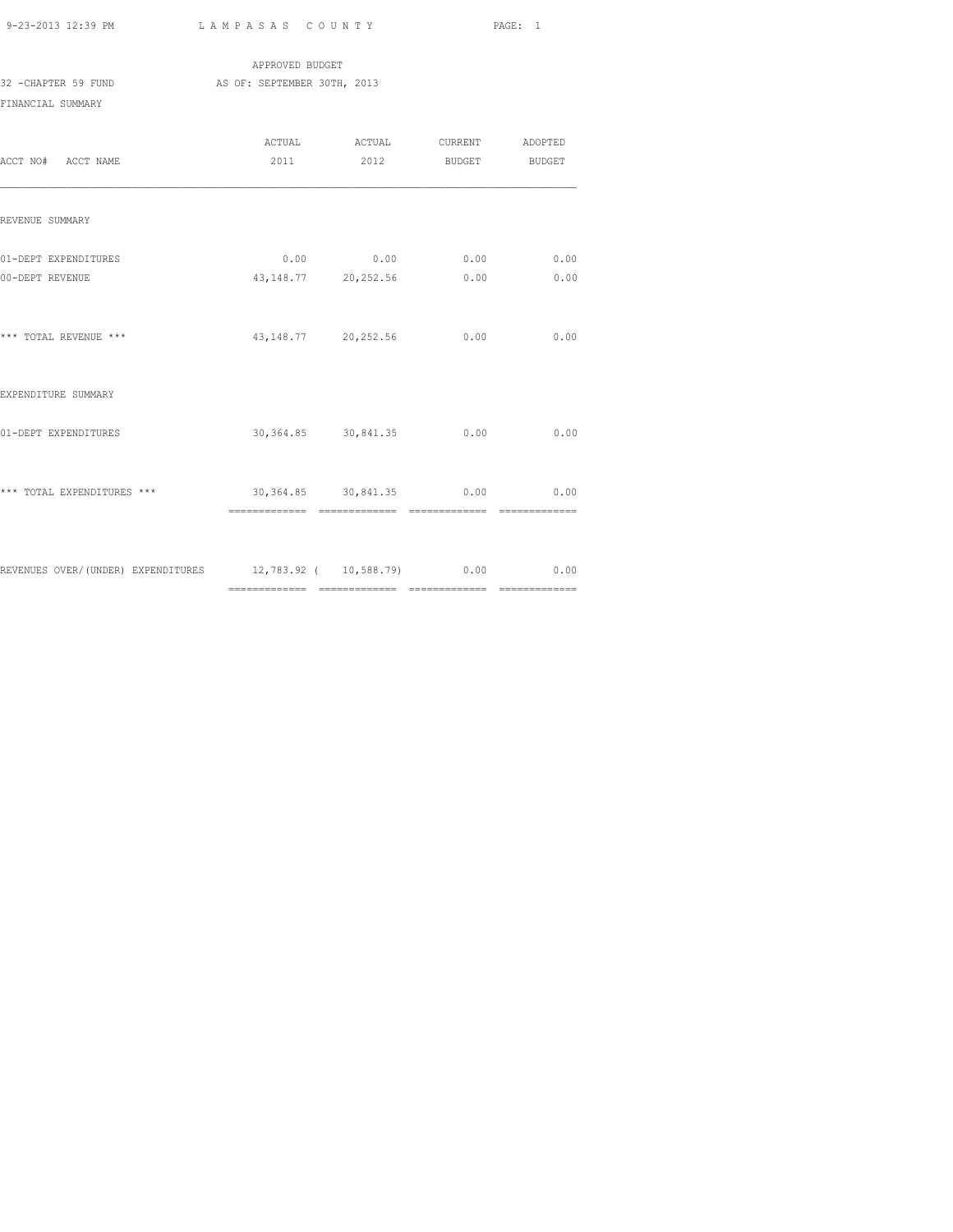|                                    | APPROVED BUDGET             |        |         |         |
|------------------------------------|-----------------------------|--------|---------|---------|
| 32 - CHAPTER 59 FUND               | AS OF: SEPTEMBER 30TH, 2013 |        |         |         |
| DEPARTMENT - 01-DEPT EXPENDITURES  |                             |        |         |         |
| DEPARTMENT REVENUES                |                             |        |         |         |
|                                    | ACTUAL                      | ACTUAL | CURRENT | ADOPTED |
| ACCT NO# ACCT NAME                 | 2011                        | 2012   | BUDGET  | BUDGET  |
|                                    |                             |        |         |         |
|                                    |                             |        |         |         |
| 201-00-010 OPERATING TRANSFERS-IN  | 0.00                        | 0.00   | 0.00    | 0.00    |
| ** SUB-DEPARTMENT REVENUE TOTAL ** | 0.00                        | 0.00   | 0.00    | 0.00    |
| ** DEPARTMENT REVENUE TOTAL **     | 0.00                        | 0.00   | 0.00    | 0.00    |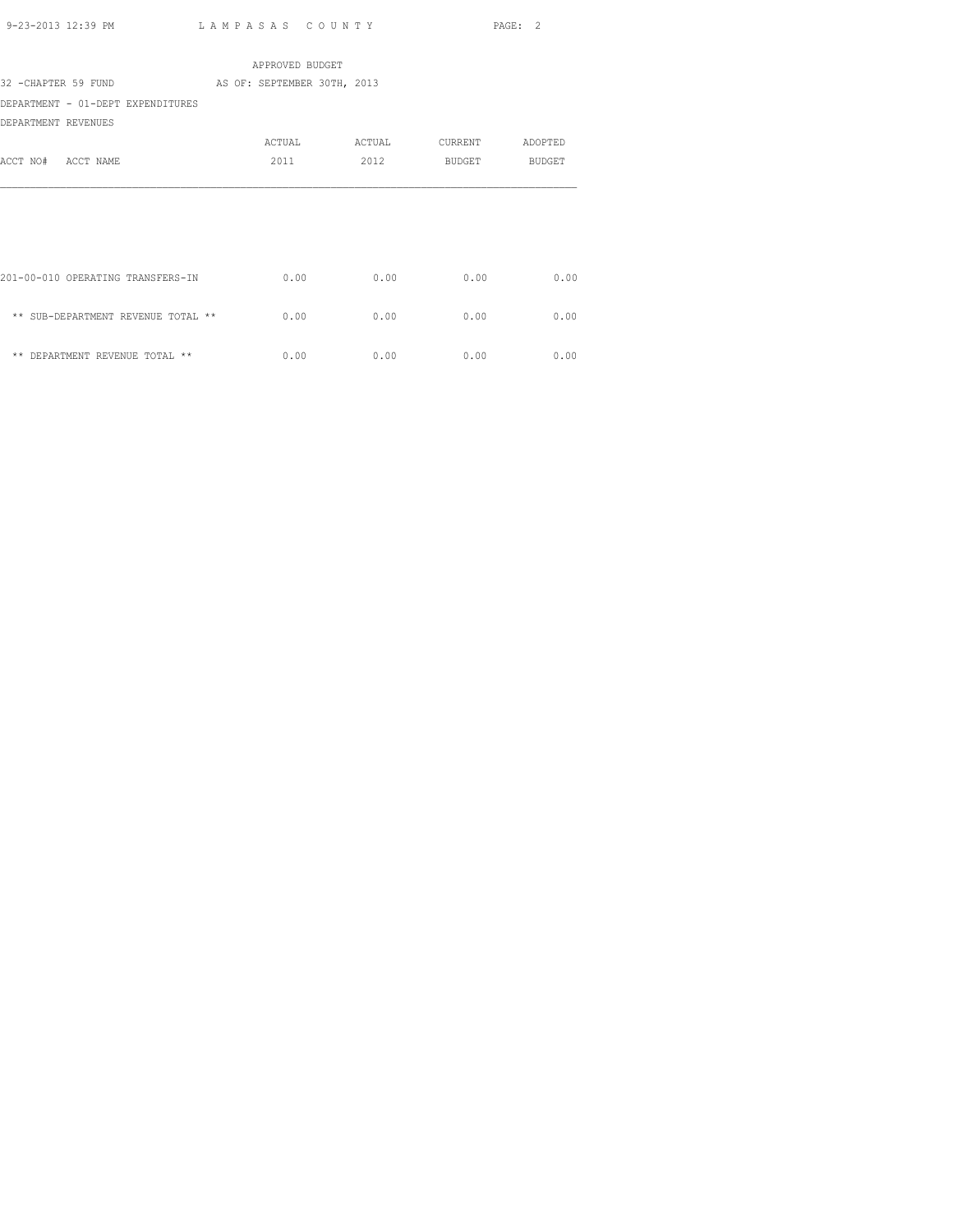|                                                             | APPROVED BUDGET |                         |                          |                |
|-------------------------------------------------------------|-----------------|-------------------------|--------------------------|----------------|
| AS OF: SEPTEMBER 30TH, 2013<br>32 - CHAPTER 59 FUND         |                 |                         |                          |                |
| DEPARTMENT - 00-DEPT REVENUE                                |                 |                         |                          |                |
| DEPARTMENT REVENUES                                         |                 |                         |                          |                |
|                                                             | ACTUAL          |                         | ACTUAL CURRENT ADOPTED   |                |
| ACCT NO# ACCT NAME                                          | 2011            | 2012                    | BUDGET                   | <b>BUDGET</b>  |
|                                                             |                 |                         |                          |                |
| 100-00-099 INTEREST REVENUE-CONF PROPE 0.00 20.00 0.00 0.00 |                 |                         |                          | 0.00           |
| 100-00-187 FORFEITED PROPERTY-CO ATTOR 0.00                 |                 |                         | $0.00$ 0.00              | 0.00           |
| 100-00-188 FORFEITED PROPERTY-CO SHERI 25,163.00            |                 | 0.00                    | 0.00                     | 0.00           |
| ** SUB-DEPARTMENT REVENUE TOTAL ** 25,163.00                |                 | 20.00                   | 0.00                     | 0.00           |
| 100-01-099 INTEREST REVENUE-CO SHERIFF 27.77                |                 | 14.56                   | 0.00                     | 0.00           |
| 100-01-188 FORFEITED PROPERTY-CO SHERI                      | 0.00            | 0.00                    | 0.00                     | 0.00           |
| ** SUB-DEPARTMENT REVENUE TOTAL **                          |                 | 27.77 14.56             | 0.00                     | 0.00           |
| 100-02-099 INTEREST REVENUE-CO ATTORNE 66.00 72.00 0.00     |                 |                         |                          | 0.00           |
| 100-02-187 FORFEITED PROPERTY-CO ATTOR 17,892.00 20,146.00  |                 |                         | 0.00                     | 0.00           |
| ** SUB-DEPARTMENT REVENUE TOTAL **                          | 17,958.00       | 20,218.00               | 0.00                     | 0.00           |
| ** DEPARTMENT REVENUE TOTAL **                              |                 | 43, 148. 77 20, 252. 56 | 0.00                     | 0.00           |
| *** FUND TOTAL REVENUES ***                                 |                 |                         | 43,148.77 20,252.56 0.00 | 0.00           |
|                                                             |                 |                         |                          | ============== |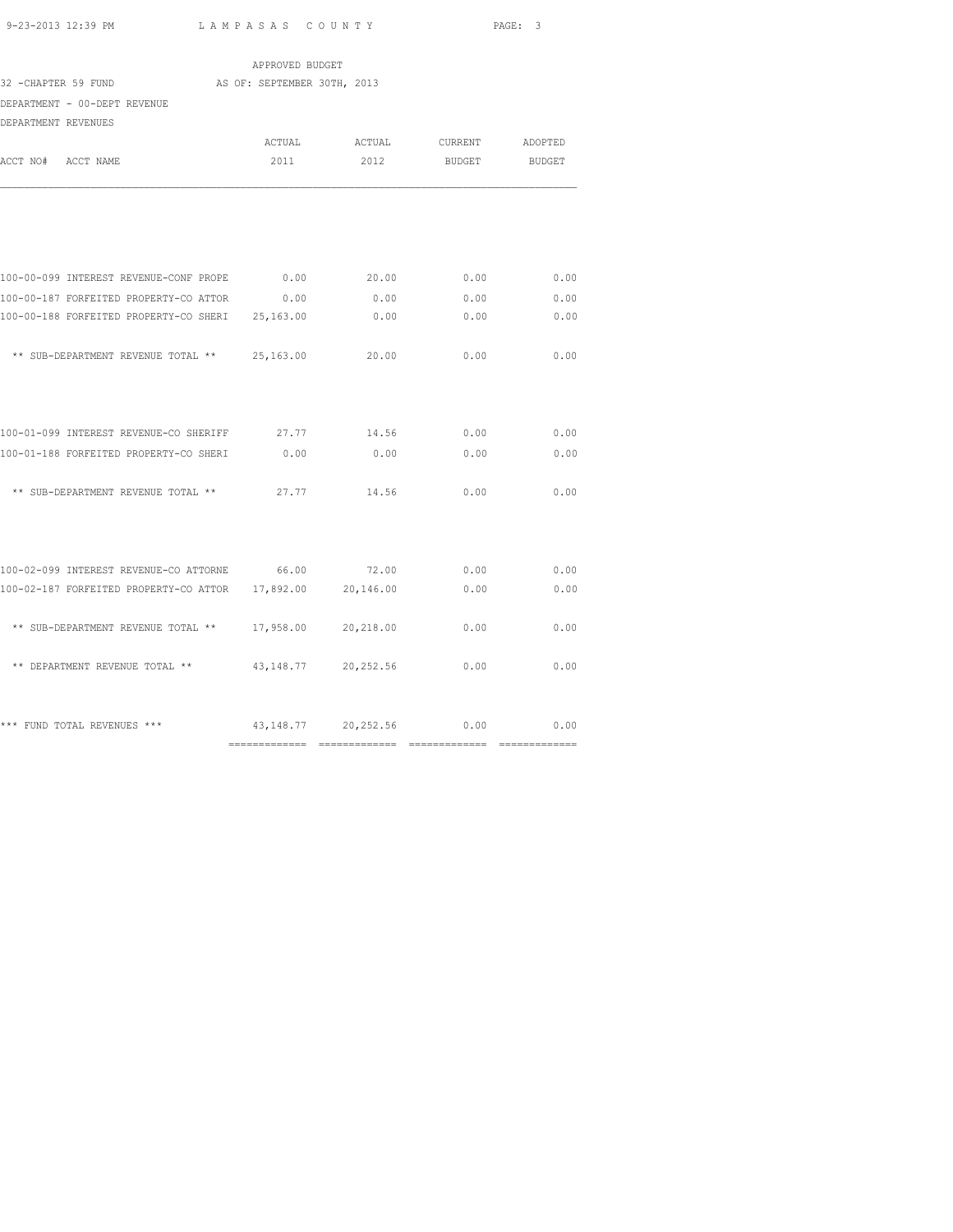| 9-23-2013 12:39 PM LAMPASAS COUNTY                                                                                                                               |                       |                                    |      | PAGE: 4      |
|------------------------------------------------------------------------------------------------------------------------------------------------------------------|-----------------------|------------------------------------|------|--------------|
|                                                                                                                                                                  |                       |                                    |      |              |
|                                                                                                                                                                  | APPROVED BUDGET       |                                    |      |              |
| 32 -CHAPTER 59 FUND AS OF: SEPTEMBER 30TH, 2013                                                                                                                  |                       |                                    |      |              |
| DEPARTMENT - 01-DEPT EXPENDITURES                                                                                                                                |                       |                                    |      |              |
| DEPARTMENT EXPENDITURES                                                                                                                                          |                       |                                    |      |              |
|                                                                                                                                                                  |                       | ACTUAL ACTUAL CURRENT ADOPTED      |      |              |
| ACCT NO# ACCT NAME                                                                                                                                               |                       | 2011 2012 BUDGET BUDGET            |      |              |
| GENERAL EXPENSES<br>----------------                                                                                                                             |                       |                                    |      |              |
|                                                                                                                                                                  |                       |                                    | 0.00 |              |
| 401-00-320 SHARED FORFEITURES 12,436.85 11,927.35<br>401-00-375 BANK CHARGES                                                                                     |                       | $0.00$ $0.00$ $0.00$ $0.00$ $0.00$ |      |              |
|                                                                                                                                                                  | 0.00                  | 0.00                               | 0.00 | 0.00<br>0.00 |
| ** CATEGORY TOTAL **                                                                                                                                             | 30, 364.85 30, 841.35 |                                    |      | $0.00$ 0.00  |
| 401-00-379 INVESTIGATION EXPENSE $17,928.00$ 18,914.00 0.00 0.00 0.00<br>401-00-380 PREVENTION OF DRUG ABUSE<br>** SUB-DEPARTMENT TOTAL ** $30,364.85$ 30,841.35 |                       |                                    |      | $0.00$ 0.00  |

| 401-01-375 BANK CHARGES    | 0.00 | 0.00 | 0.00 | 0.00 |
|----------------------------|------|------|------|------|
| ** CATEGORY TOTAL **       | 0.00 | 0.00 | 0.00 | 0.00 |
| ** SUB-DEPARTMENT TOTAL ** | 0.00 | 0.00 | 0.00 | 0.00 |

|                                  | ============== | ==============        |      | ============ |
|----------------------------------|----------------|-----------------------|------|--------------|
| *** FUND TOTAL EXPENDITURES ***  |                | 30, 364.85 30, 841.35 | 0.00 | 0.00         |
|                                  |                |                       |      |              |
| ***<br>DEPARTMENT TOTAL<br>$***$ |                | 30, 364.85 30, 841.35 | 0.00 | 0.00         |
| ** SUB-DEPARTMENT TOTAL **       | 0.00           | 0.00                  | 0.00 | 0.00         |
| ** CATEGORY TOTAL **             | 0.00           | 0.00                  | 0.00 | 0.00         |
| 401-02-375 BANK CHARGES          | 0.00           | 0.00                  | 0.00 | 0.00         |
| GENERAL EXPENSES                 |                |                       |      |              |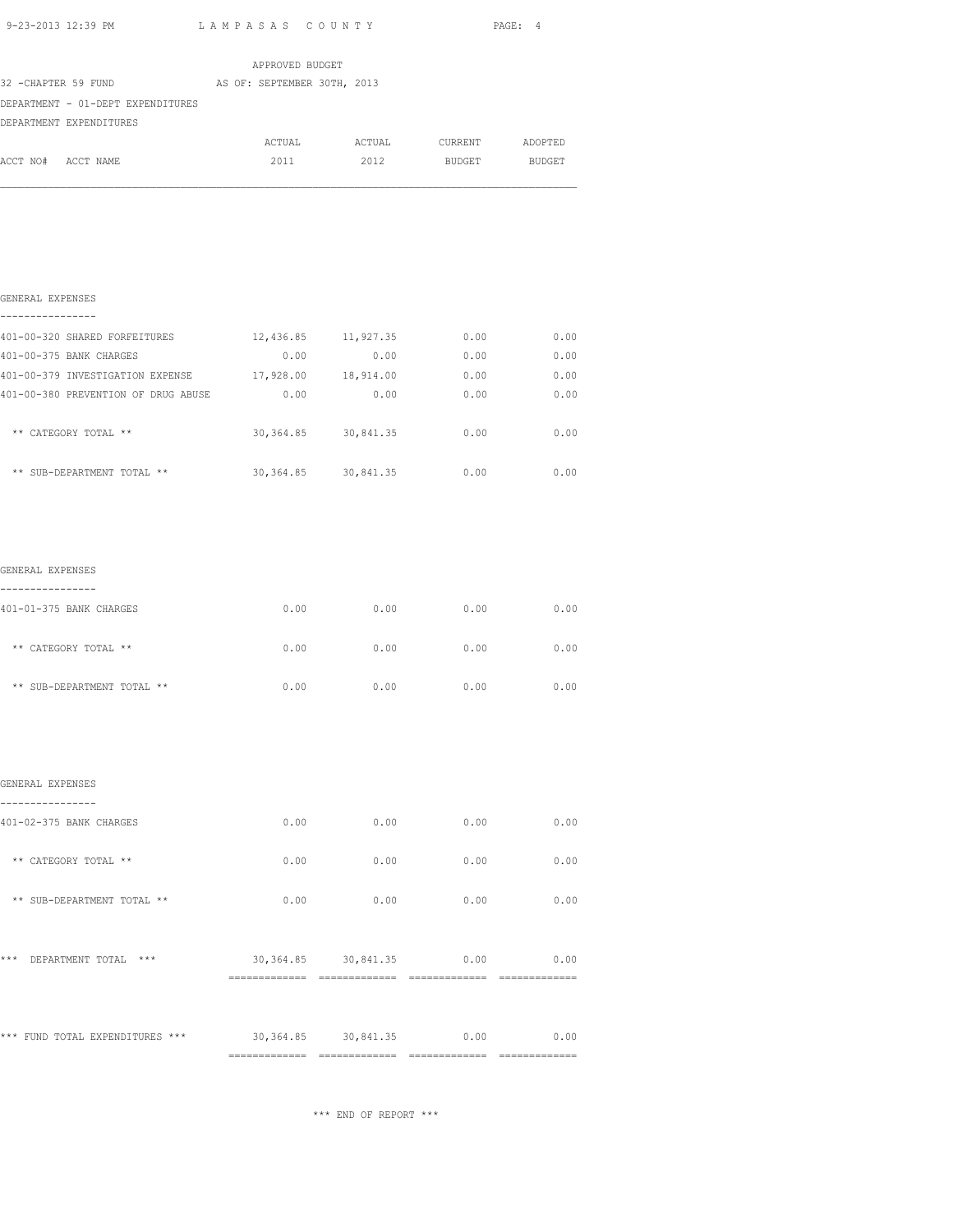APPROVED BUDGET 36 -CO CLK RECORDS MGT & PRES AS OF: SEPTEMBER 30TH, 2013

FINANCIAL SUMMARY

| ACCT NO# ACCT NAME                                                         |                | ACTUAL ACTUAL CURRENT ADOPTED<br>2011 2012 BUDGET BUDGET |                                 |      |
|----------------------------------------------------------------------------|----------------|----------------------------------------------------------|---------------------------------|------|
| REVENUE SUMMARY                                                            |                |                                                          |                                 |      |
| 00-DEPT REVENUE                                                            |                | 20,262.78 20,911.21 18,500.00 18,500.00                  |                                 |      |
| *** TOTAL REVENUE ***                                                      |                | 20, 262, 78    20, 911, 21    18, 500, 00    18, 500, 00 |                                 |      |
| EXPENDITURE SUMMARY                                                        |                |                                                          |                                 |      |
| 01-DEPT EXPENDITURES                                                       |                | $0.00$ 0.00                                              | 0.00                            | 0.00 |
| *** TOTAL EXPENDITURES ***                                                 | ============== | $0.00$ 0.00 0.00 0.00<br>==============                  | $=$ = = = = = = = = = = = = = = |      |
| REVENUES OVER/(UNDER) EXPENDITURES 20,262.78 20,911.21 18,500.00 18,500.00 |                |                                                          |                                 |      |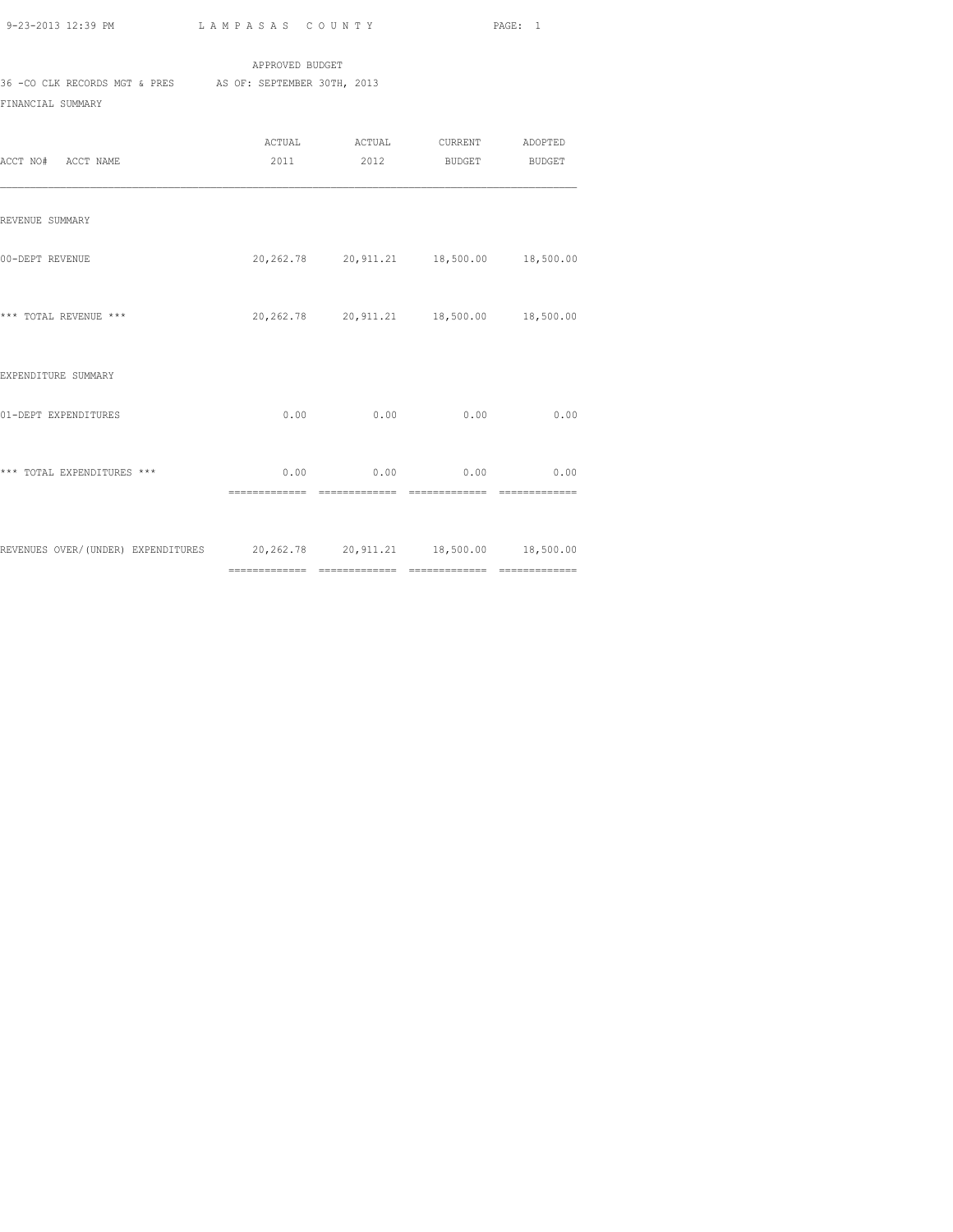|                                                           | APPROVED BUDGET |                                         |                               |        |
|-----------------------------------------------------------|-----------------|-----------------------------------------|-------------------------------|--------|
| 36 -CO CLK RECORDS MGT & PRES AS OF: SEPTEMBER 30TH, 2013 |                 |                                         |                               |        |
| DEPARTMENT - 00-DEPT REVENUE                              |                 |                                         |                               |        |
| DEPARTMENT REVENUES                                       |                 |                                         |                               |        |
|                                                           |                 | ACTUAL ACTUAL                           | CURRENT ADOPTED               |        |
| ACCT NO# ACCT NAME                                        | 2011            | 2012                                    | <b>BUDGET</b>                 | BUDGET |
|                                                           |                 |                                         |                               |        |
|                                                           |                 |                                         |                               |        |
| 100-00-099 INTEREST REVENUE                               | 810.28          | 783.71                                  | 500.00                        | 500.00 |
| 100-00-106 COUNTY CLERK                                   |                 | 19,452.50 20,127.50 18,000.00 18,000.00 |                               |        |
| ** SUB-DEPARTMENT REVENUE TOTAL ** 20,262.78              |                 |                                         | 20,911.21 18,500.00 18,500.00 |        |
| ** DEPARTMENT REVENUE TOTAL **                            |                 | 20,262.78 20,911.21 18,500.00 18,500.00 |                               |        |
|                                                           |                 |                                         |                               |        |
|                                                           |                 |                                         |                               |        |

|  |                             |           | __________ |           |           |
|--|-----------------------------|-----------|------------|-----------|-----------|
|  | *** FUND TOTAL REVENUES *** | 20,262.78 | 20,911.21  | 18,500.00 | 18,500.00 |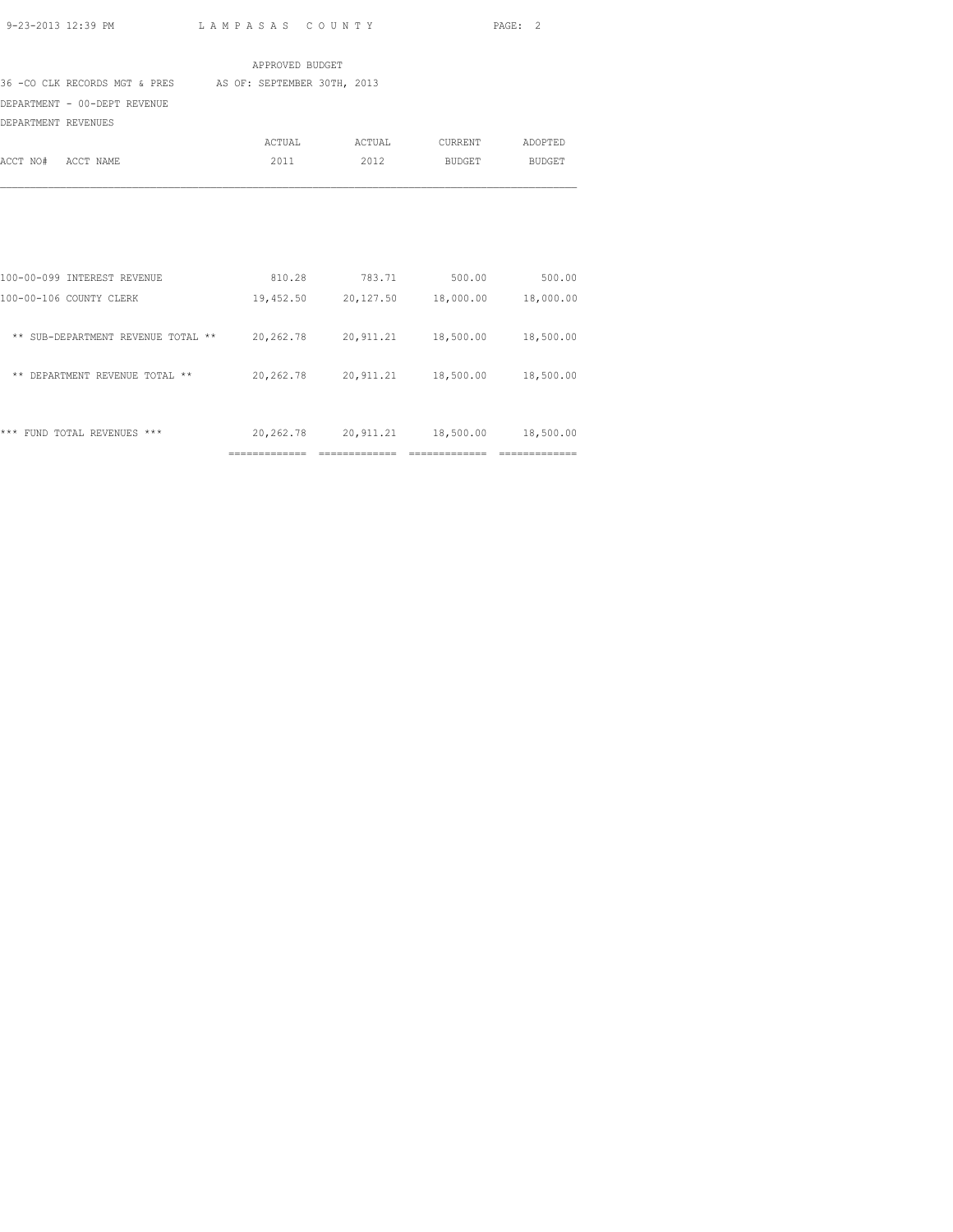| 9-23-2013 12:39 PM                                                                                                         | LAMPASAS COUNTY                           |                                       |      | PAGE: 3       |
|----------------------------------------------------------------------------------------------------------------------------|-------------------------------------------|---------------------------------------|------|---------------|
|                                                                                                                            | APPROVED BUDGET                           |                                       |      |               |
| 36 - CO CLK RECORDS MGT & PRES AS OF: SEPTEMBER 30TH, 2013<br>DEPARTMENT - 01-DEPT EXPENDITURES<br>DEPARTMENT EXPENDITURES |                                           |                                       |      |               |
| ACCT NO# ACCT NAME                                                                                                         | 2011                                      | ACTUAL ACTUAL CURRENT ADOPTED<br>2012 |      | BUDGET BUDGET |
|                                                                                                                            |                                           |                                       |      |               |
|                                                                                                                            |                                           |                                       |      |               |
| GENERAL EXPENSES                                                                                                           |                                           |                                       |      |               |
| ----------------<br>401-00-308 REPAIR - RESTORING BOOKS                                                                    | 0.00                                      | 0.00                                  | 0.00 | 0.00          |
| ** CATEGORY TOTAL **                                                                                                       | 0.00                                      | 0.00                                  | 0.00 | 0.00          |
|                                                                                                                            |                                           |                                       |      |               |
| 401-00-500 OPERATING TRANSFER-OUT                                                                                          | 0.00                                      | 0.00                                  | 0.00 | 0.00          |
| ** CATEGORY TOTAL **                                                                                                       | 0.00                                      | 0.00                                  | 0.00 | 0.00          |
| ** SUB-DEPARTMENT TOTAL **                                                                                                 | 0.00                                      | 0.00                                  | 0.00 | 0.00          |
| *** DEPARTMENT TOTAL ***                                                                                                   | 0.00                                      | 0.00                                  | 0.00 | 0.00          |
|                                                                                                                            |                                           |                                       |      |               |
| *** FUND TOTAL EXPENDITURES ***                                                                                            | $0.00$ $0.00$ $0.00$ $0.00$ $0.00$ $0.00$ |                                       |      |               |

============= ============= ============= =============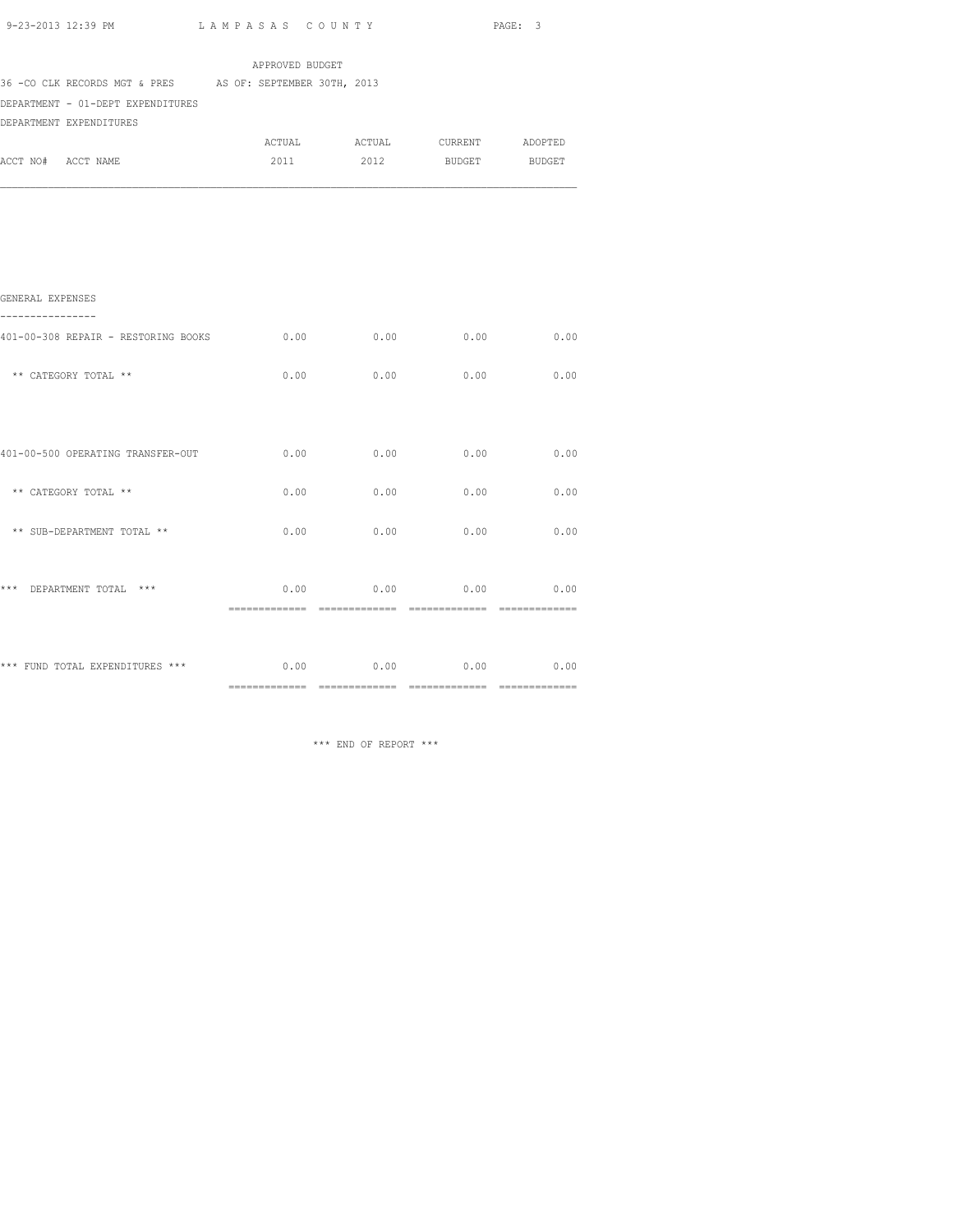|                              | APPROVED BUDGET             |
|------------------------------|-----------------------------|
| 38 -COURTHOUSE SECURITY FUND | AS OF: SEPTEMBER 30TH, 2013 |
| FINANCIAL SUMMARY            |                             |

| ACCT NO# ACCT NAME                                                            |  | 2011 2012 BUDGET                      | <b>BUDGET</b> |
|-------------------------------------------------------------------------------|--|---------------------------------------|---------------|
| REVENUE SUMMARY                                                               |  |                                       |               |
| 00-DEPT REVENUE                                                               |  | 14,759.01 13,186.17 7,900.00 7,900.00 |               |
| *** TOTAL REVENUE ***                                                         |  | 14,759.01 13,186.17 7,900.00 7,900.00 |               |
| EXPENDITURE SUMMARY                                                           |  |                                       |               |
| 01-DEPT EXPENDITURES                                                          |  | 25,792.00   0.00   50,000.00          | 0.00          |
| *** TOTAL EXPENDITURES ***                                                    |  |                                       |               |
| REVENUES OVER/(UNDER) EXPENDITURES (11,032.99) 13,186.17 (42,100.00) 7,900.00 |  |                                       |               |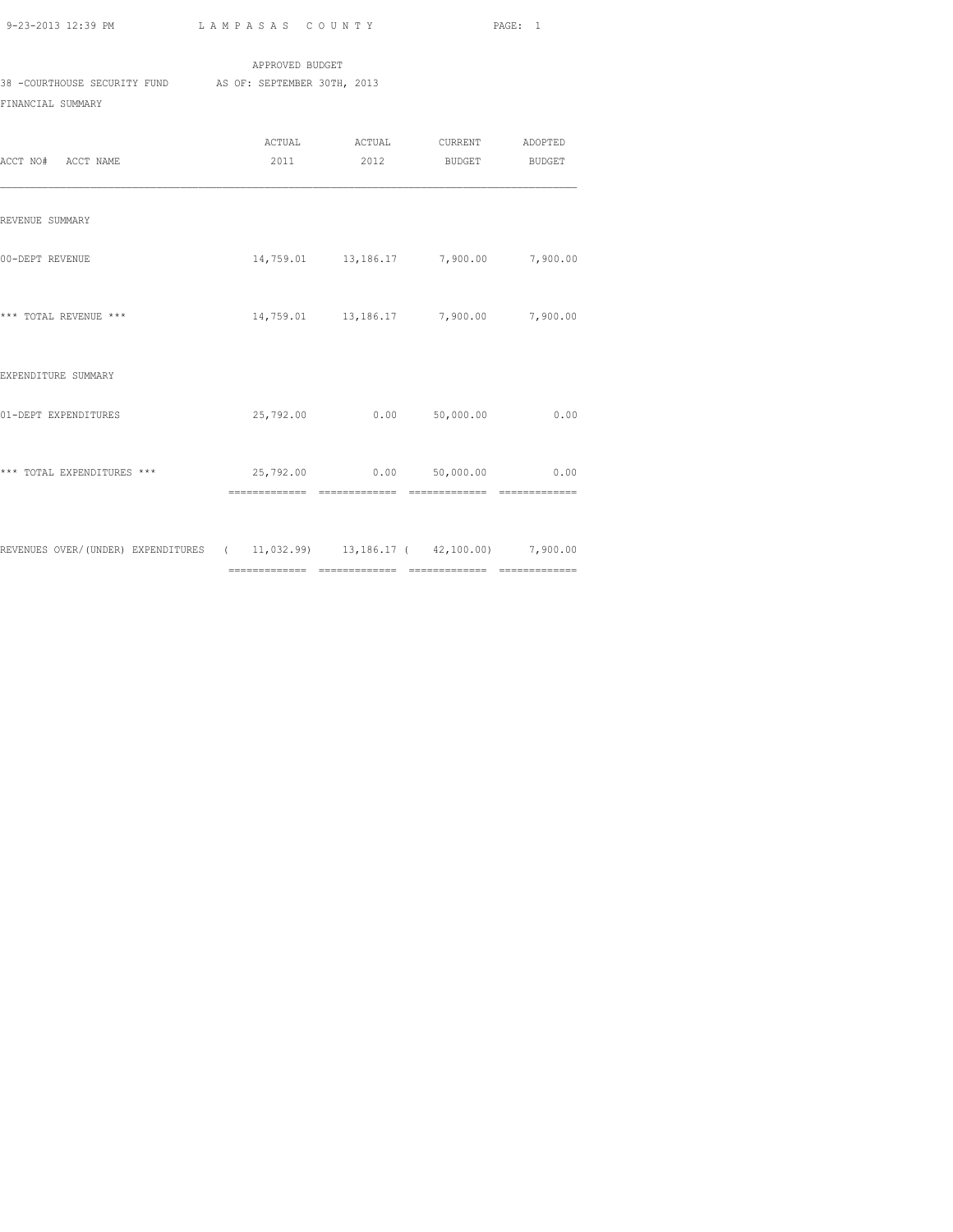38 -COURTHOUSE SECURITY FUND AS OF: SEPTEMBER 30TH, 2013

### DEPARTMENT - 00-DEPT REVENUE

|                    | ACTUAL | ACTUAL | CURRENT | ADOPTED |
|--------------------|--------|--------|---------|---------|
| ACCT NO# ACCT NAME | 2011   | 2012   | BUDGET  | BUDGET  |

| 100-00-001 BEGINNING FUND BALANCE   | 0.00          | 0.00           | 0.00               | 0.00     |
|-------------------------------------|---------------|----------------|--------------------|----------|
| 100-00-094 DISTRICT CLERK           | 2,227.74      | 2,006.00       | 1,500.00           | 1,500.00 |
| 100-00-095 JP #1                    | 2,675.34      | 2,439.31       | 4,000.00           | 4,000.00 |
| 100-00-096 JP #3                    | 1,466.61      | 1,059.40       | 0.00               | 0.00     |
| 100-00-097 JP #4                    | 2,200.00      | 1,771.54       | 1,500.00           | 1,500.00 |
| 100-00-099 INTEREST REVENUE         | 495.32        | 378.92         | 50.00              | 50.00    |
| 100-00-106 COUNTY CLERK             | 5,241.00      | 5,094.00       | 700.00             | 700.00   |
| 100-00-107 COUNTY CLERK-PROBATION   | 189.00        | 152.00         | 50.00              | 50.00    |
| 100-00-108 DISTRICT CLERK-PROBATION | 264.00        | 285.00         | 100.00             | 100.00   |
| 100-00-190 MISCELLANEOUS            | 0.00          | 0.00           | 0.00               | 0.00     |
| 200-00-010 OPERATING TRANSFERS IN   | 0.00          | 0.00           | 0.00               | 0.00     |
| ** SUB-DEPARTMENT REVENUE TOTAL **  | 14,759.01     |                | 13,186.17 7,900.00 | 7,900.00 |
| ** DEPARTMENT REVENUE TOTAL **      | 14,759.01     |                | 13,186.17 7,900.00 | 7,900.00 |
|                                     |               |                |                    |          |
| *** FUND TOTAL REVENUES ***         | 14,759.01     |                | 13,186.17 7,900.00 | 7,900.00 |
|                                     | ============= | -------------- | ==============     |          |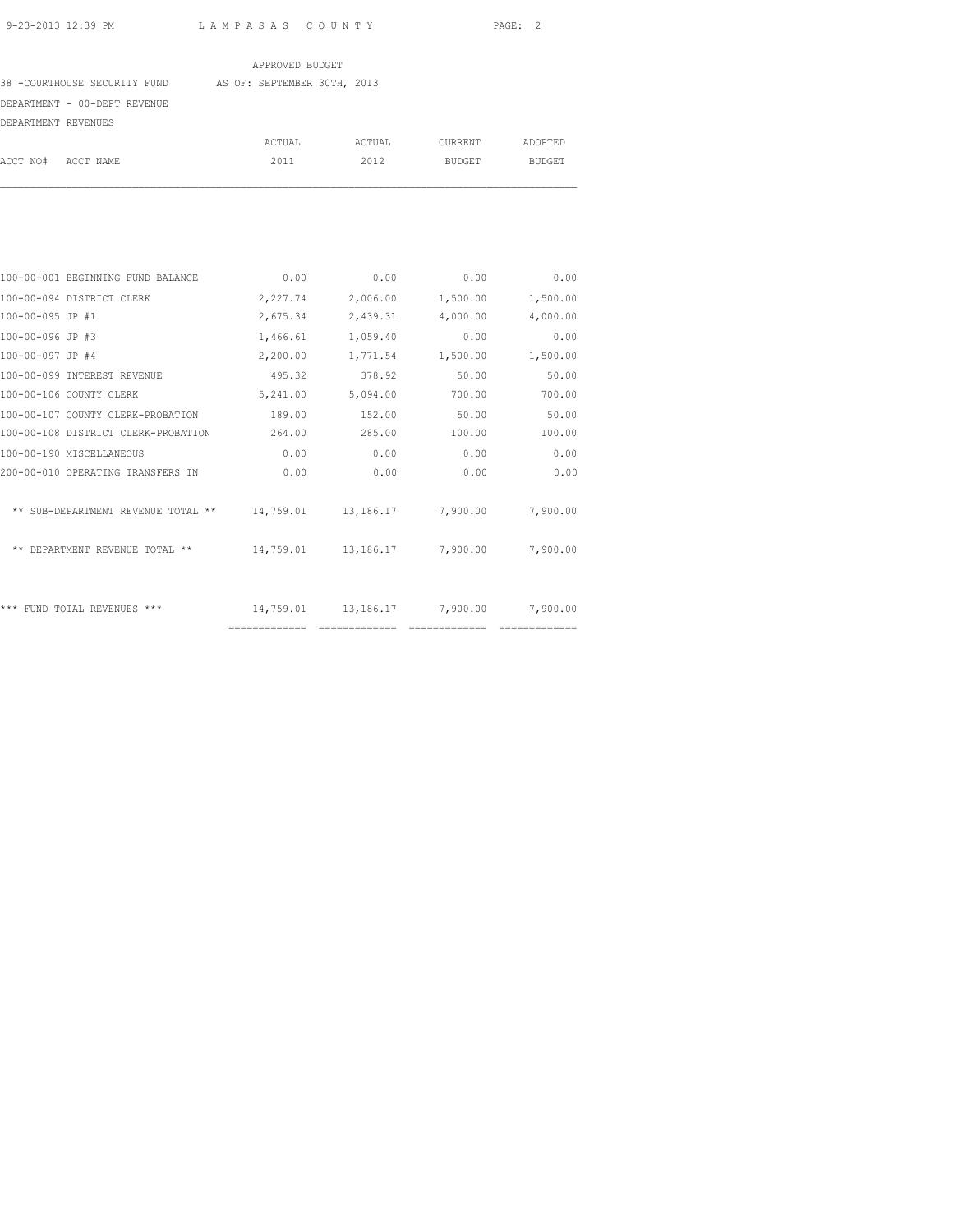| 9-23-2013 12:39 PM |  |  |
|--------------------|--|--|
|                    |  |  |

L A M P A S A S C O U N T Y PAGE: 3

|                                                                      | APPROVED BUDGET                 |                               |                  |               |
|----------------------------------------------------------------------|---------------------------------|-------------------------------|------------------|---------------|
| 38 - COURTHOUSE SECURITY FUND AS OF: SEPTEMBER 30TH, 2013            |                                 |                               |                  |               |
| DEPARTMENT - 01-DEPT EXPENDITURES                                    |                                 |                               |                  |               |
| DEPARTMENT EXPENDITURES                                              |                                 |                               |                  |               |
|                                                                      |                                 | ACTUAL ACTUAL CURRENT ADOPTED |                  |               |
| ACCT NO# ACCT NAME                                                   | 2011                            | 2012                          |                  | BUDGET BUDGET |
|                                                                      |                                 |                               |                  |               |
| CAPITAL OUTLAY                                                       |                                 |                               |                  |               |
|                                                                      |                                 |                               |                  |               |
| 401-00-402 OPERATING EQUIPMENT                                       | $25,792.00$ 0.00 0.00 0.00 0.00 |                               |                  |               |
| ** CATEGORY TOTAL **                                                 | 25,792.00                       | 0.00                          | 0.00             | 0.00          |
|                                                                      |                                 |                               |                  |               |
| 401-00-500 OPERATING TRANSFER-OUT                                    | 0.00                            |                               | $0.00$ 50,000.00 | 0.00          |
| ** CATEGORY TOTAL **                                                 | 0.00                            |                               | $0.00$ 50,000.00 | 0.00          |
| ** SUB-DEPARTMENT TOTAL **                                           | 25,792.00                       |                               | $0.00$ 50,000.00 | 0.00          |
| *** DEPARTMENT TOTAL ***                                             | 25,792.00                       |                               | $0.00$ 50,000.00 | 0.00          |
|                                                                      |                                 |                               |                  |               |
| *** FUND TOTAL EXPENDITURES *** $25,792.00$ 0.00 0.00 50,000.00 0.00 |                                 |                               |                  |               |

============= ============= ============= =============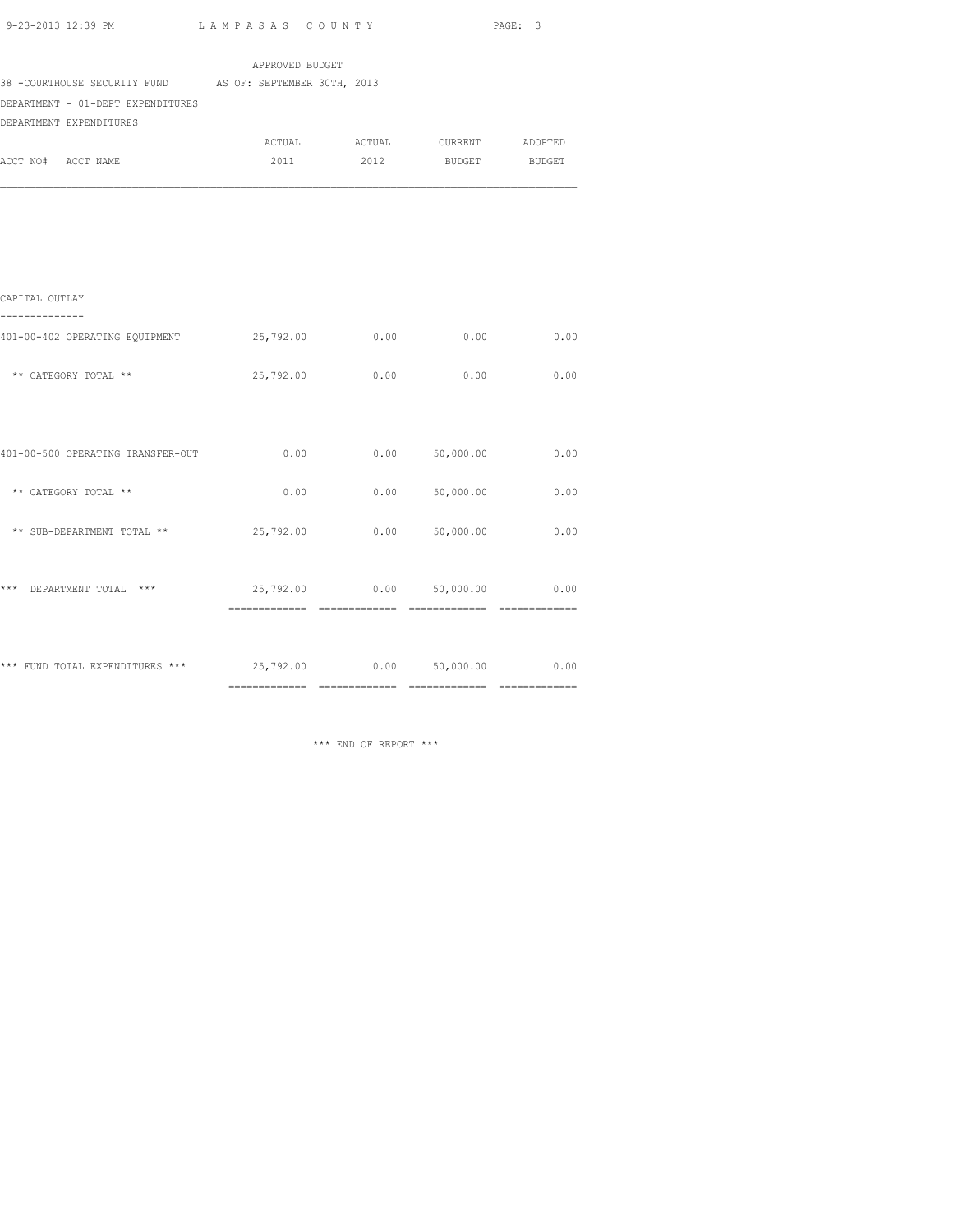39 -CO RECORDS MGMT & PRESERV AS OF: SEPTEMBER 30TH, 2013

APPROVED BUDGET

FINANCIAL SUMMARY

| ACCT NO# ACCT NAME                                                       |                              | ACTUAL ACTUAL CURRENT ADOPTED<br>2011 2012 BUDGET BUDGET           |  |
|--------------------------------------------------------------------------|------------------------------|--------------------------------------------------------------------|--|
| REVENUE SUMMARY                                                          |                              |                                                                    |  |
| 01-DEPT EXPENDITURES<br>00-DEPT REVENUE                                  |                              | $0.00$ 0.00 0.00 0.00<br>14, 235.22 12, 774.20 6, 400.00 6, 400.00 |  |
| *** TOTAL REVENUE ***                                                    |                              | 14,235.22 12,774.20 6,400.00 6,400.00                              |  |
| EXPENDITURE SUMMARY                                                      |                              |                                                                    |  |
| 01-DEPT EXPENDITURES                                                     |                              | $0.00$ 0.00 0.00 0.00 0.00                                         |  |
| *** TOTAL EXPENDITURES ***                                               | ============================ | $0.00$ 0.00 0.00 0.00<br>$=$ = = = = = = = = = = = = =             |  |
| REVENUES OVER/(UNDER) EXPENDITURES 14,235.22 12,774.20 6,400.00 6,400.00 |                              |                                                                    |  |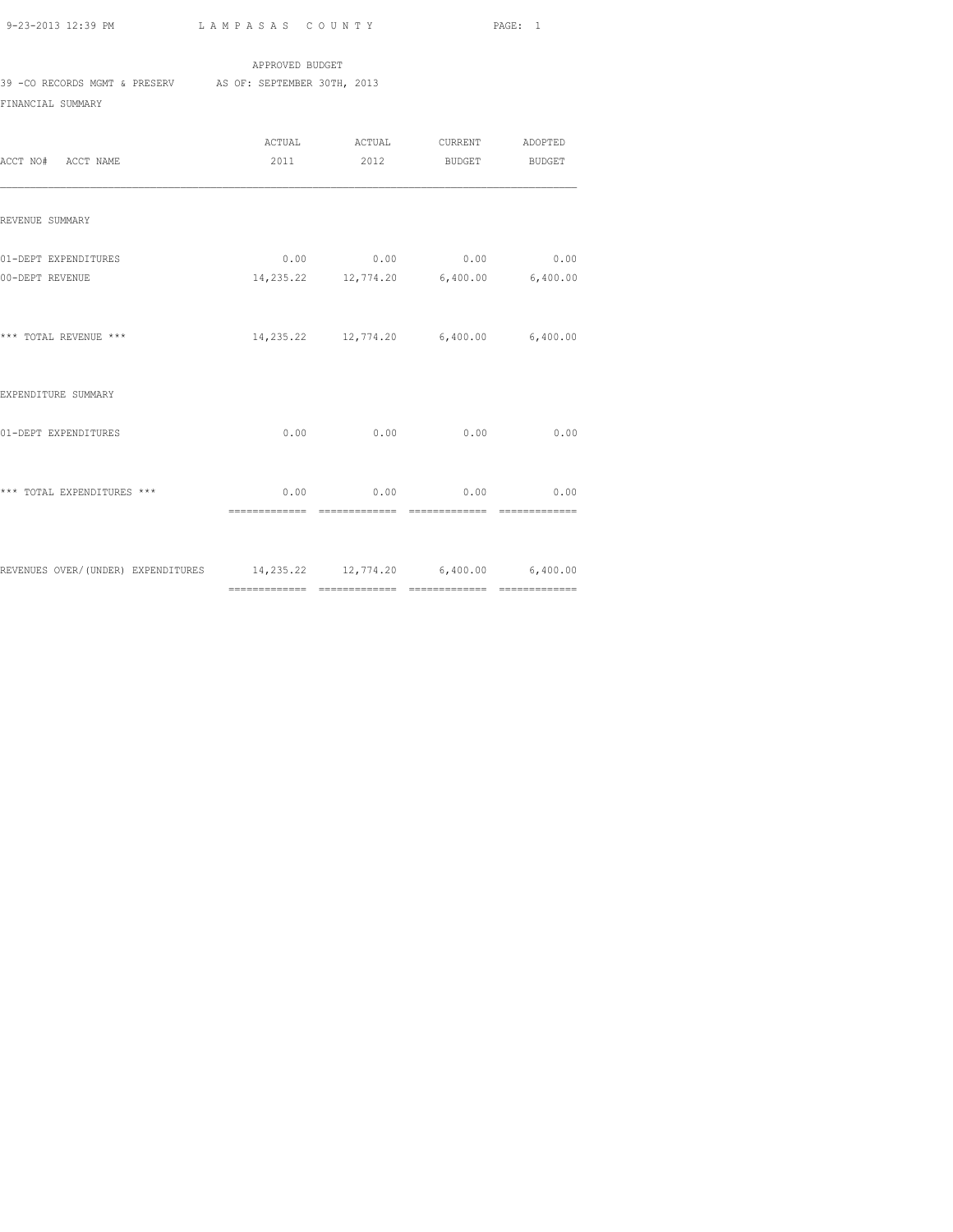39 -CO RECORDS MGMT & PRESERV AS OF: SEPTEMBER 30TH, 2013

DEPARTMENT - 01-DEPT EXPENDITURES

DEPARTMENT REVENUES

|          |                                    | ACTUAL | ACTUAL | CURRENT       | ADOPTED |
|----------|------------------------------------|--------|--------|---------------|---------|
| ACCT NO# | ACCT NAME                          | 2011   | 2012   | <b>BUDGET</b> | BUDGET  |
|          |                                    |        |        |               |         |
|          |                                    |        |        |               |         |
|          |                                    |        |        |               |         |
|          | 101-00-080 COUNTY CLERK TECHNOLOGY | 0.00   | 0.00   | 0.00          | 0.00    |
|          | 101-00-106 COUNTY CLERK-CIVIL FEE  | 0.00   | 0.00   | 0.00          | 0.00    |
|          | ** SUB-DEPARTMENT REVENUE TOTAL ** | 0.00   | 0.00   | 0.00          | 0.00    |
| **       | DEPARTMENT REVENUE TOTAL **        | 0.00   | 0.00   | 0.00          | 0.00    |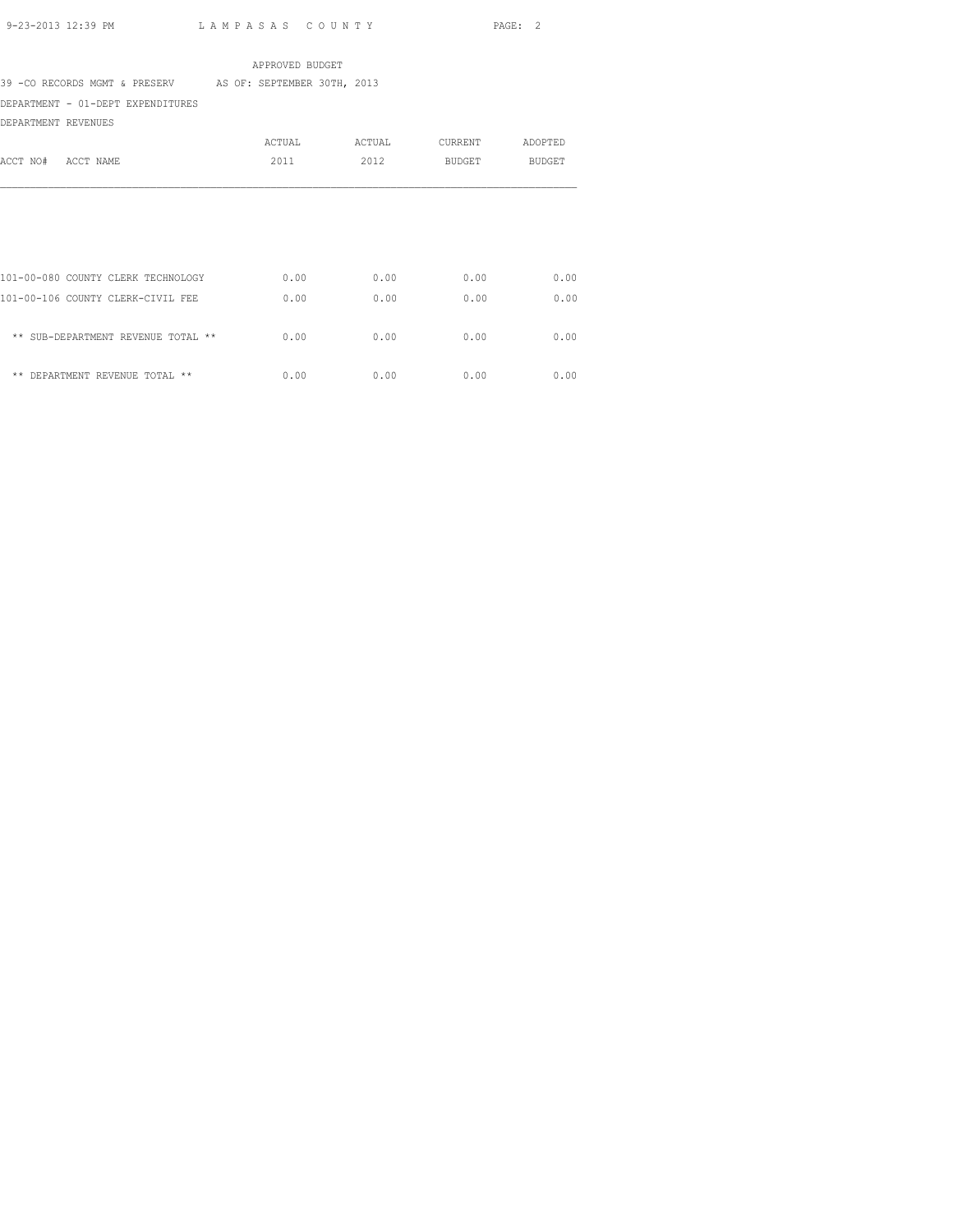39 -CO RECORDS MGMT & PRESERV AS OF: SEPTEMBER 30TH, 2013

DEPARTMENT - 00-DEPT REVENUE

| DEPARTMENT REVENUES |        |              |         |               |
|---------------------|--------|--------------|---------|---------------|
|                     | ACTUAL | ACTUAL       | CURRENT | ADOPTED       |
| ACCT NO# ACCT NAME  |        | 2011<br>2012 | BUDGET  | <b>BUDGET</b> |
|                     |        |              |         |               |

| 100-00-001 BEGINNING FUND BALANCE      | 0.00      | 0.00      | 0.00               | 0.00     |
|----------------------------------------|-----------|-----------|--------------------|----------|
| 100-00-033 PRESERVATION CLERK ACCOUNT  | 0.00      | 0.00      | 0.00               | 0.00     |
| 100-00-094 DISTRICT CLERK              | 3,627.65  | 3,446.46  | 1,000.00           | 1,000.00 |
| 100-00-099 INTEREST REVENUE            | 656.32    | 496.49    | 100.00             | 100.00   |
| 100-00-105 DISTRICT CLK AG CHILD SUPPO | 0.00      | 0.00      | 0.00               | 0.00     |
| 100-00-106 COUNTY CLERK                | 5,982.50  | 4,992.50  | 5,000.00           | 5,000.00 |
| 100-00-107 COUNTY CLERK-PROBATION      | 1,314.50  | 1,125.00  | 300.00             | 300.00   |
| 100-00-108 DISTRICK CLERK-PROBATION    | 1,184.25  | 1,216.75  | 0.00               | 0.00     |
| 100-00-190 MISCELLANEOUS               | 1,470.00  | 1,497.00  | 0.00               | 0.00     |
| ** SUB-DEPARTMENT REVENUE TOTAL **     | 14,235.22 | 12,774.20 | 6,400.00           | 6,400.00 |
| ** DEPARTMENT REVENUE TOTAL **         | 14,235.22 |           | 12,774.20 6,400.00 | 6,400.00 |
|                                        |           |           |                    |          |
| *** FUND TOTAL REVENUES ***            | 14,235.22 |           | 12,774.20 6,400.00 | 6,400.00 |
|                                        |           |           |                    |          |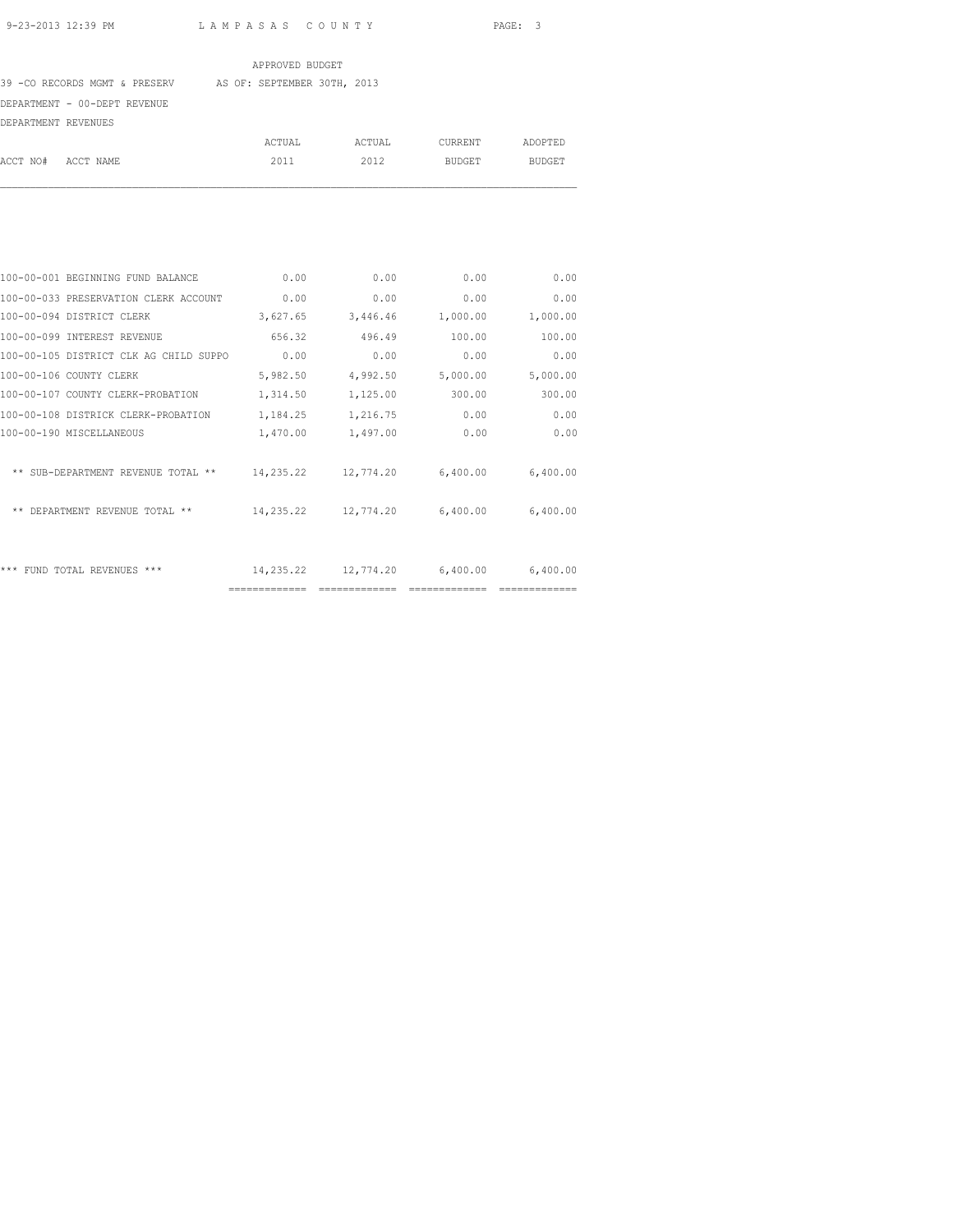|                                                           | APPROVED BUDGET |      |                               |               |
|-----------------------------------------------------------|-----------------|------|-------------------------------|---------------|
| 39 -CO RECORDS MGMT & PRESERV AS OF: SEPTEMBER 30TH, 2013 |                 |      |                               |               |
| DEPARTMENT - 01-DEPT EXPENDITURES                         |                 |      |                               |               |
| DEPARTMENT EXPENDITURES                                   |                 |      | ACTUAL ACTUAL CURRENT ADOPTED |               |
| ACCT NO# ACCT NAME                                        | 2011            | 2012 | <b>BUDGET</b>                 | <b>BUDGET</b> |
|                                                           |                 |      |                               |               |
|                                                           |                 |      |                               |               |
|                                                           |                 |      |                               |               |
|                                                           |                 |      |                               |               |
|                                                           |                 |      |                               |               |
|                                                           |                 |      |                               |               |
| GENERAL EXPENSES                                          |                 |      |                               |               |
| 401-00-353 CHILD SUPPORT EXPENSE                          | 0.00            | 0.00 | 0.00                          | 0.00          |
|                                                           |                 |      |                               |               |
| ** CATEGORY TOTAL **                                      | 0.00            | 0.00 | 0.00                          | 0.00          |
|                                                           |                 |      |                               |               |
|                                                           |                 |      |                               |               |
| 401-00-500 OPERATING TRANSFER-OUT                         | 0.00            | 0.00 | 0.00                          | 0.00          |
|                                                           |                 |      |                               |               |
| ** CATEGORY TOTAL **                                      | 0.00            | 0.00 | 0.00                          | 0.00          |
|                                                           |                 |      |                               |               |
| ** SUB-DEPARTMENT TOTAL **                                | 0.00            | 0.00 | 0.00                          | 0.00          |
|                                                           |                 |      |                               |               |
| *** DEPARTMENT TOTAL ***                                  | 0.00            | 0.00 | 0.00                          | 0.00          |
|                                                           |                 |      |                               |               |
|                                                           |                 |      |                               |               |
|                                                           |                 |      |                               |               |
| *** FUND TOTAL EXPENDITURES ***                           |                 |      | $0.00$ 0.00 0.00 0.00         |               |

============= ============= ============= =============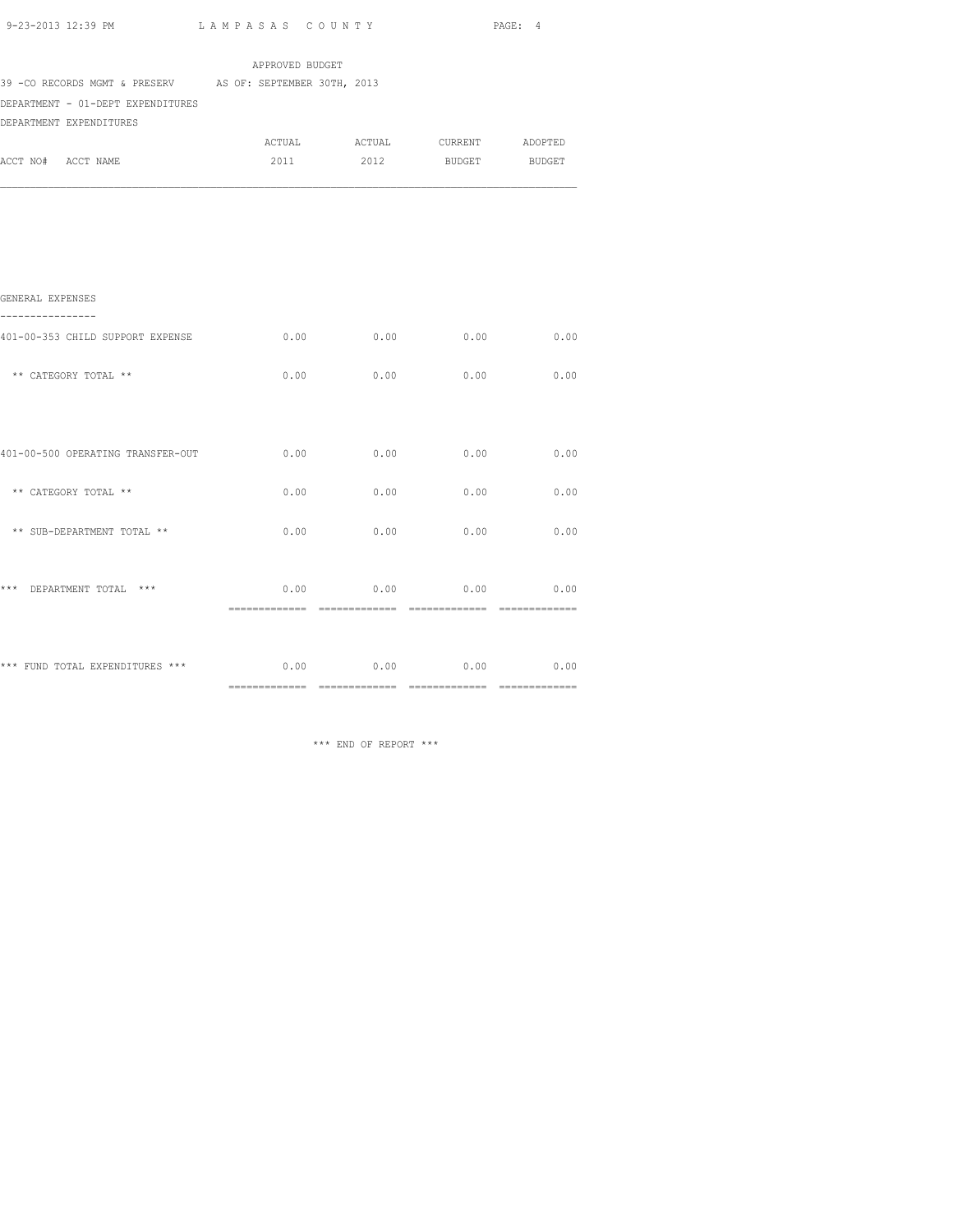|                   |  | APPROVED BUDGET             |        |         |         |
|-------------------|--|-----------------------------|--------|---------|---------|
| 41 -GRANT WORKS   |  | AS OF: SEPTEMBER 30TH, 2013 |        |         |         |
| FINANCIAL SUMMARY |  |                             |        |         |         |
|                   |  |                             |        |         |         |
|                   |  | ACTUAL                      | ACTUAL | CURRENT | ADOPTED |

|                                                          |                       |             |      | 2011 2012 BUDGET BUDGET |
|----------------------------------------------------------|-----------------------|-------------|------|-------------------------|
| REVENUE SUMMARY                                          |                       |             |      |                         |
| 00-DEPT REVENUE                                          | 0.00                  | 0.00        | 0.00 | 0.00                    |
| *** TOTAL REVENUE ***                                    |                       | $0.00$ 0.00 | 0.00 | 0.00                    |
| EXPENDITURE SUMMARY                                      |                       |             |      |                         |
| 01-DEPT EXPENDITURES                                     | 0.00                  | 0.00        | 0.00 | 0.00                    |
| *** TOTAL EXPENDITURES ***                               | 0.00<br>============= | 0.00        | 0.00 | 0.00                    |
| REVENUES OVER/(UNDER) EXPENDITURES 6 0.00 0.00 0.00 0.00 |                       |             |      | 0.00                    |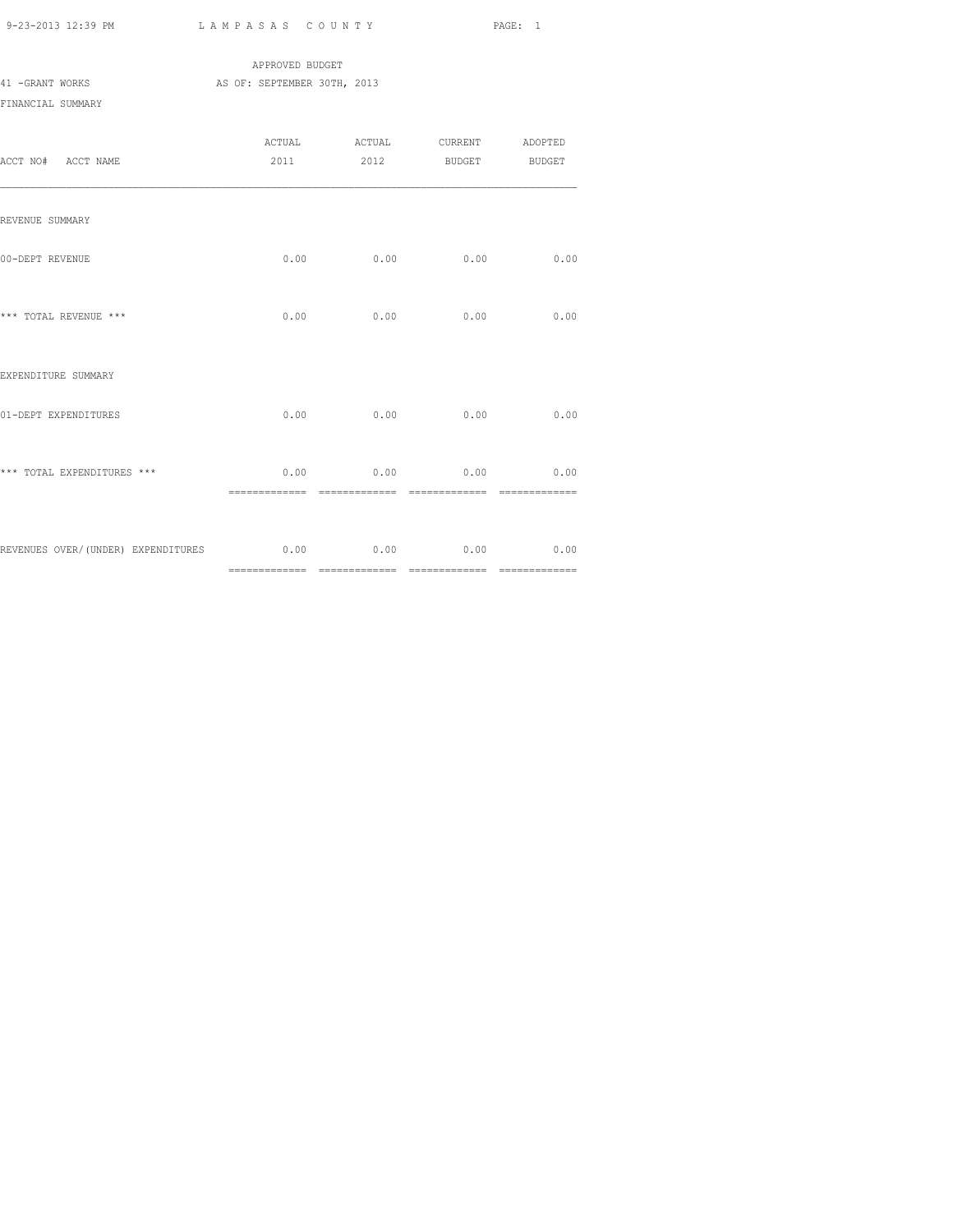| 9-23-2013 12:39 PM<br>. | LAMPASAS COUNTY<br>$\sim$ $\sim$ $\sim$ $\sim$ $\sim$ $\sim$ | PAGE: |
|-------------------------|--------------------------------------------------------------|-------|
|                         |                                                              |       |

 APPROVED BUDGET 41 -GRANT WORKS AS OF: SEPTEMBER 30TH, 2013 DEPARTMENT - 00-DEPT REVENUE DEPARTMENT REVENUES ACTUAL ACTUAL CURRENT ADOPTED ACCT NO# ACCT NAME 2011 2012 BUDGET BUDGET DEPARTMENT REVENUE 100-00-116 GRANT REVENUE 0.00 0.00 0.00 0.00  $^{\star\star}$  SUB-DEPARTMENT REVENUE TOTAL  $^{\star\star}$   $\hfill 0.00$   $\hfill 0.00$   $\hfill 0.00$  $\star\star$  DEPARTMENT REVENUE TOTAL  $\star\star$  0.00 0.00 0.00 0.00 0.00

\*\*\* FUND TOTAL REVENUES \*\*\* 0.00 0.00 0.00 0.00

============= ============= ============= =============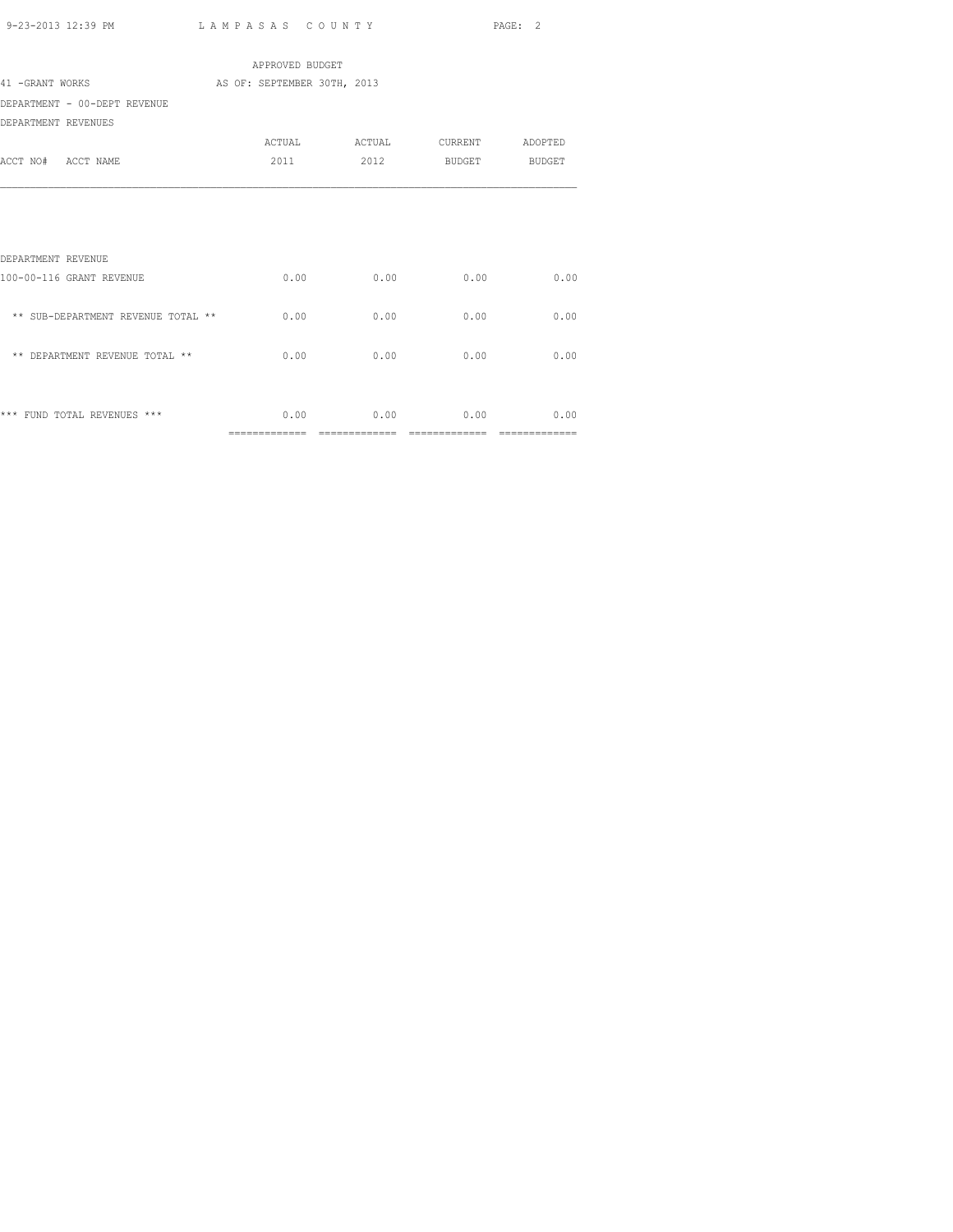| 9-23-2013 12:39 PM | LAMPASAS COUNTY | PAGE: |
|--------------------|-----------------|-------|
|                    |                 |       |

|                                   | APPROVED BUDGET                 |                               |                    |                |
|-----------------------------------|---------------------------------|-------------------------------|--------------------|----------------|
| 41 -GRANT WORKS                   | AS OF: SEPTEMBER 30TH, 2013     |                               |                    |                |
| DEPARTMENT - 01-DEPT EXPENDITURES |                                 |                               |                    |                |
| DEPARTMENT EXPENDITURES           |                                 |                               |                    |                |
|                                   |                                 | ACTUAL ACTUAL CURRENT ADOPTED |                    |                |
| ACCT NO# ACCT NAME                | 2011                            |                               | 2012 BUDGET BUDGET |                |
|                                   |                                 |                               |                    |                |
| DEPARTMENT REVENUE                |                                 |                               |                    |                |
| -------------------               |                                 |                               |                    |                |
| ** SUB-DEPARTMENT TOTAL **        |                                 | $0.00$ 0.00 0.00              |                    | 0.00           |
| ***<br>DEPARTMENT TOTAL ***       |                                 | $0.00$ 0.00 0.00 0.00 0.00    |                    |                |
|                                   | ==============                  |                               |                    |                |
| *** FUND TOTAL EXPENDITURES ***   |                                 | $0.00$ $0.00$ $0.00$          |                    | 0.00           |
|                                   | $=$ = = = = = = = = = = = = = = | $=$ ==============            | ==============     | -------------- |
|                                   |                                 |                               |                    |                |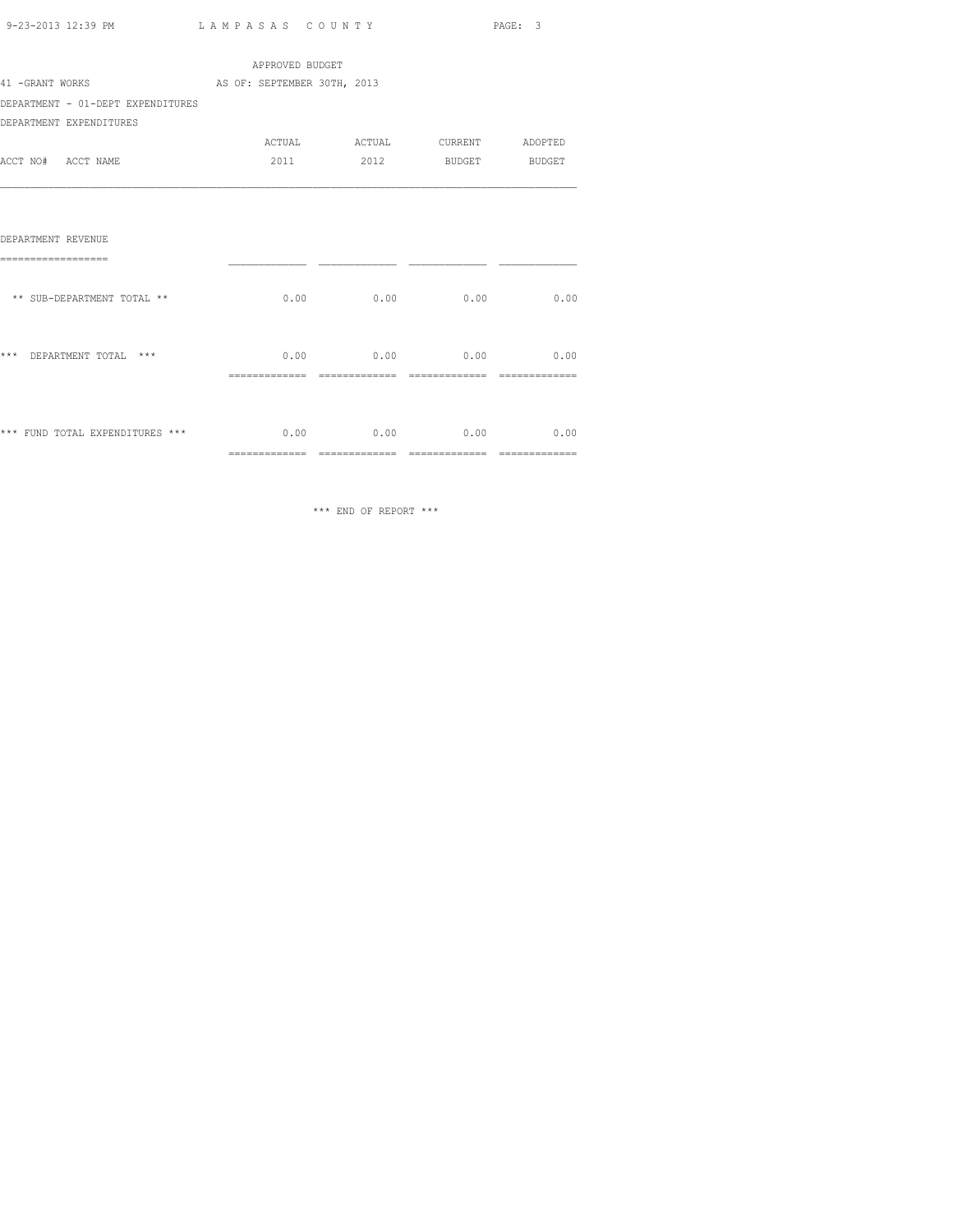APPROVED BUDGET

45 -LAMP CO EMS ENTERPRISE FD AS OF: SEPTEMBER 30TH, 2013

FINANCIAL SUMMARY

| ACCT NO# ACCT NAME                      | 2011                  | ACTUAL ACTUAL CURRENT ADOPTED<br>2012 | BUDGET BUDGET |                        |
|-----------------------------------------|-----------------------|---------------------------------------|---------------|------------------------|
| REVENUE SUMMARY                         |                       |                                       |               |                        |
| 00-DEPT REVENUE                         |                       | $0.00$ 0.00                           | 0.00          | 0.00                   |
| *** TOTAL REVENUE ***                   | 0.00                  | 0.00                                  | 0.00          | 0.00                   |
| EXPENDITURE SUMMARY                     |                       |                                       |               |                        |
| 01-DEPT EXPENDITURES                    | 0.00                  | 0.00                                  | 0.00          | 0.00                   |
| *** TOTAL EXPENDITURES ***              | 0.00<br>============= | 0.00<br>--------------                | 0.00          | 0.00<br>-------------- |
| REVENUES OVER/(UNDER) EXPENDITURES 0.00 |                       |                                       | $0.00$ 0.00   | 0.00                   |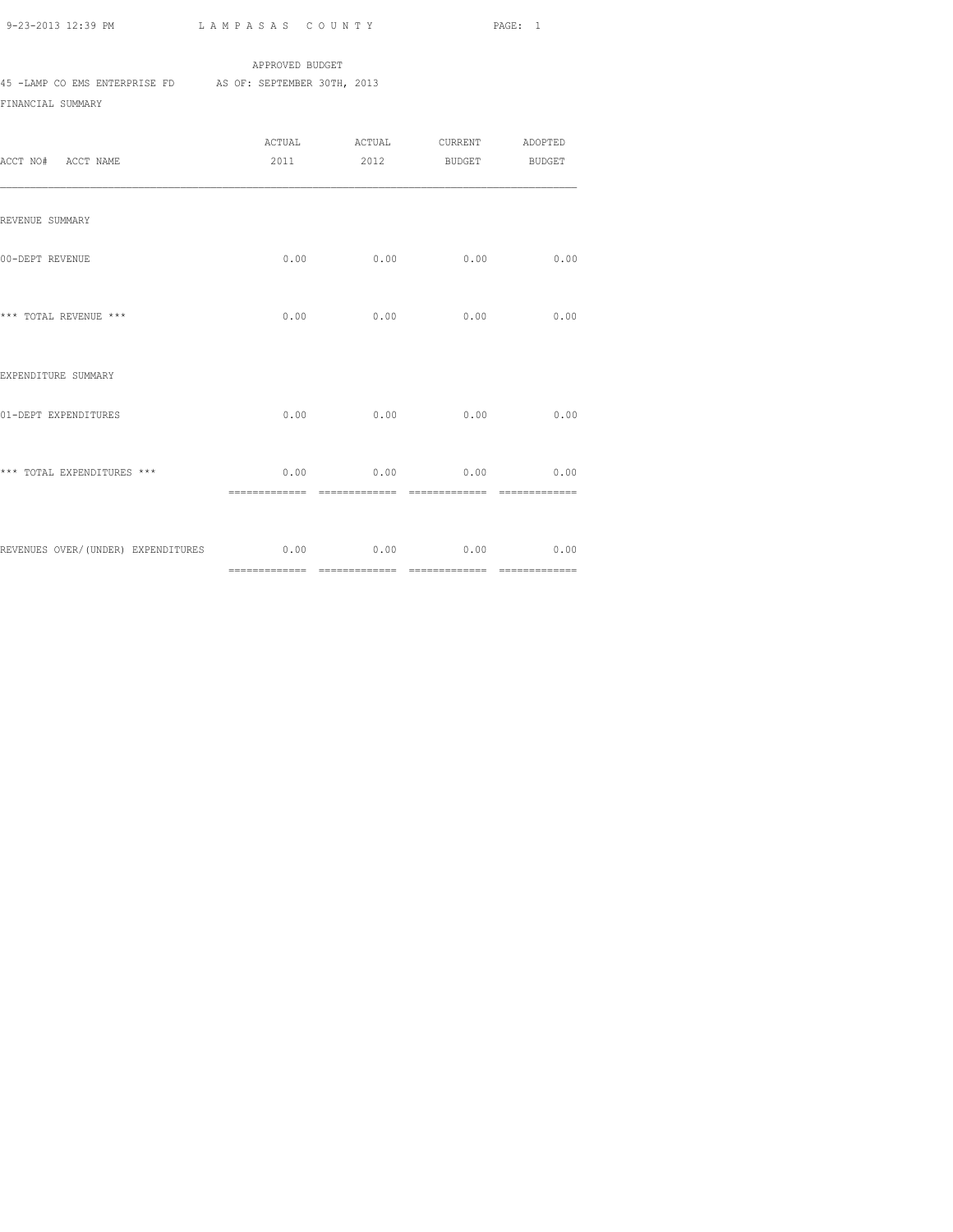45 -LAMP CO EMS ENTERPRISE FD AS OF: SEPTEMBER 30TH, 2013

DEPARTMENT - 00-DEPT REVENUE

| DEPARTMENT REVENUES |                                        |        |        |               |               |
|---------------------|----------------------------------------|--------|--------|---------------|---------------|
|                     |                                        | ACTUAL | ACTUAL | CURRENT       | ADOPTED       |
| ACCT NO#            | ACCT NAME                              | 2011   | 2012   | <b>BUDGET</b> | <b>BUDGET</b> |
|                     |                                        |        |        |               |               |
|                     | 100-00-099 INTEREST REVENUE            | 0.00   | 0.00   | 0.00          | 0.00          |
|                     |                                        |        |        |               |               |
|                     | 100-00-119 BUILDING LEASE              | 0.00   | 0.00   | 0.00          | 0.00          |
|                     | 100-00-190 MISCELLANEOUS RECEIPTS      | 0.00   | 0.00   | 0.00          | 0.00          |
|                     | 100-00-191 CITIZENS DONATION           | 0.00   | 0.00   | 0.00          | 0.00          |
|                     | 100-00-192 EMS COLLECTIONS INS., MED., | 0.00   | 0.00   | 0.00          | 0.00          |
|                     | 200-00-010 OPERATING TRANSFERS IN      | 0.00   | 0.00   | 0.00          | 0.00          |
|                     | ** SUB-DEPARTMENT REVENUE TOTAL **     | 0.00   | 0.00   | 0.00          | 0.00          |
|                     | ** DEPARTMENT REVENUE TOTAL **         | 0.00   | 0.00   | 0.00          | 0.00          |
|                     | *** FUND TOTAL REVENUES ***            | 0.00   | 0.00   | 0.00          | 0.00          |

============= ============= ============= =============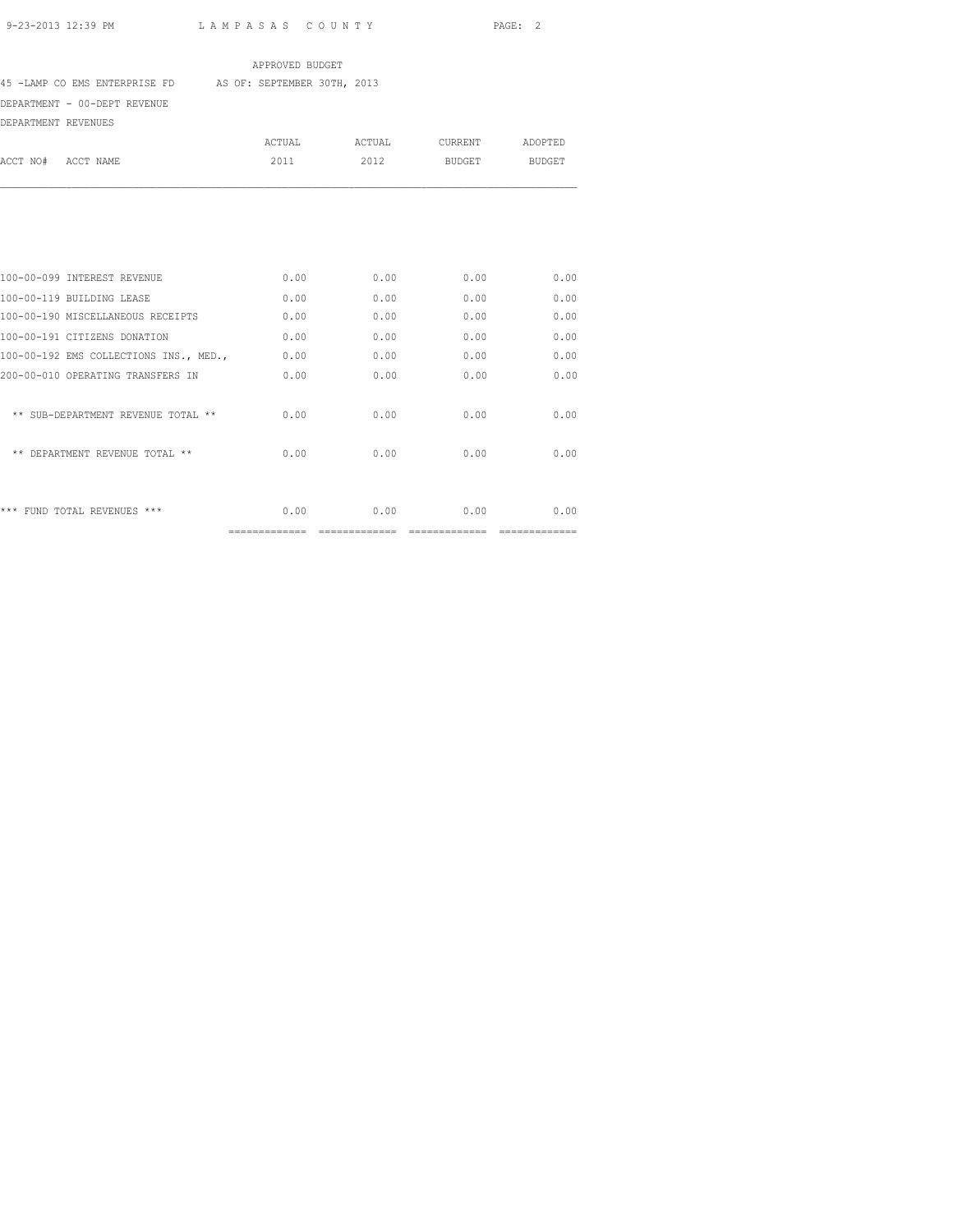| 9-23-2013 12:39 PM<br>LAMPASAS COUNTY                           |                 |                         |                             | PAGE: 3     |
|-----------------------------------------------------------------|-----------------|-------------------------|-----------------------------|-------------|
|                                                                 | APPROVED BUDGET |                         |                             |             |
| 45 -LAMP CO EMS ENTERPRISE FD AS OF: SEPTEMBER 30TH, 2013       |                 |                         |                             |             |
| DEPARTMENT - 01-DEPT EXPENDITURES                               |                 |                         |                             |             |
| DEPARTMENT EXPENDITURES                                         |                 |                         |                             |             |
|                                                                 |                 |                         |                             |             |
| ACCT NO# ACCT NAME                                              |                 | 2011 2012 BUDGET BUDGET |                             |             |
|                                                                 |                 |                         |                             |             |
| GENERAL EXPENSES                                                |                 |                         |                             |             |
| 401-00-302 UTILITIES                                            |                 | $0.00$ 0.00             |                             | $0.00$ 0.00 |
| 401-00-304 OPERATING SUPPLIES                                   | 0.00            | 0.00                    | 0.00                        | 0.00        |
| 401-00-306 CONSULTING FEES                                      | 0.00            | 0.00                    | 0.00                        | 0.00        |
|                                                                 |                 |                         |                             |             |
| 401-00-311 REPAIRS & MAINTENANCE - BLD 0.00 0.00 0.00 0.00 0.00 |                 |                         |                             |             |
| 401-00-361 POSTAGE                                              | 0.00            | 0.00                    | 0.00                        | 0.00        |
| ** CATEGORY TOTAL **                                            | 0.00            | 0.00                    | 0.00                        | 0.00        |
| CAPITAL OUTLAY                                                  |                 |                         |                             |             |
| ---------<br>401-00-402 OPERATING EQUIPMENT                     | 0.00            | 0.00                    | 0.00                        | 0.00        |
| ** CATEGORY TOTAL **                                            | 0.00            | 0.00                    | $0.00$ 0.00                 |             |
| 401-00-500 OPERATING TRANSFERS OUT 0.00 0.00 0.00 0.00          |                 |                         |                             | 0.00        |
| ** CATEGORY TOTAL **                                            | 0.00            | 0.00                    | 0.00                        | 0.00        |
| ** SUB-DEPARTMENT TOTAL **                                      | 0.00            | 0.00                    | 0.00                        | 0.00        |
| DEPARTMENT TOTAL ***<br>***                                     | 0.00            |                         | $0.00$ $0.00$ $0.00$ $0.00$ |             |

\*\*\* FUND TOTAL EXPENDITURES \*\*\* 0.00 0.00 0.00 0.00 0.00 0.00 ============= ============= ============= =============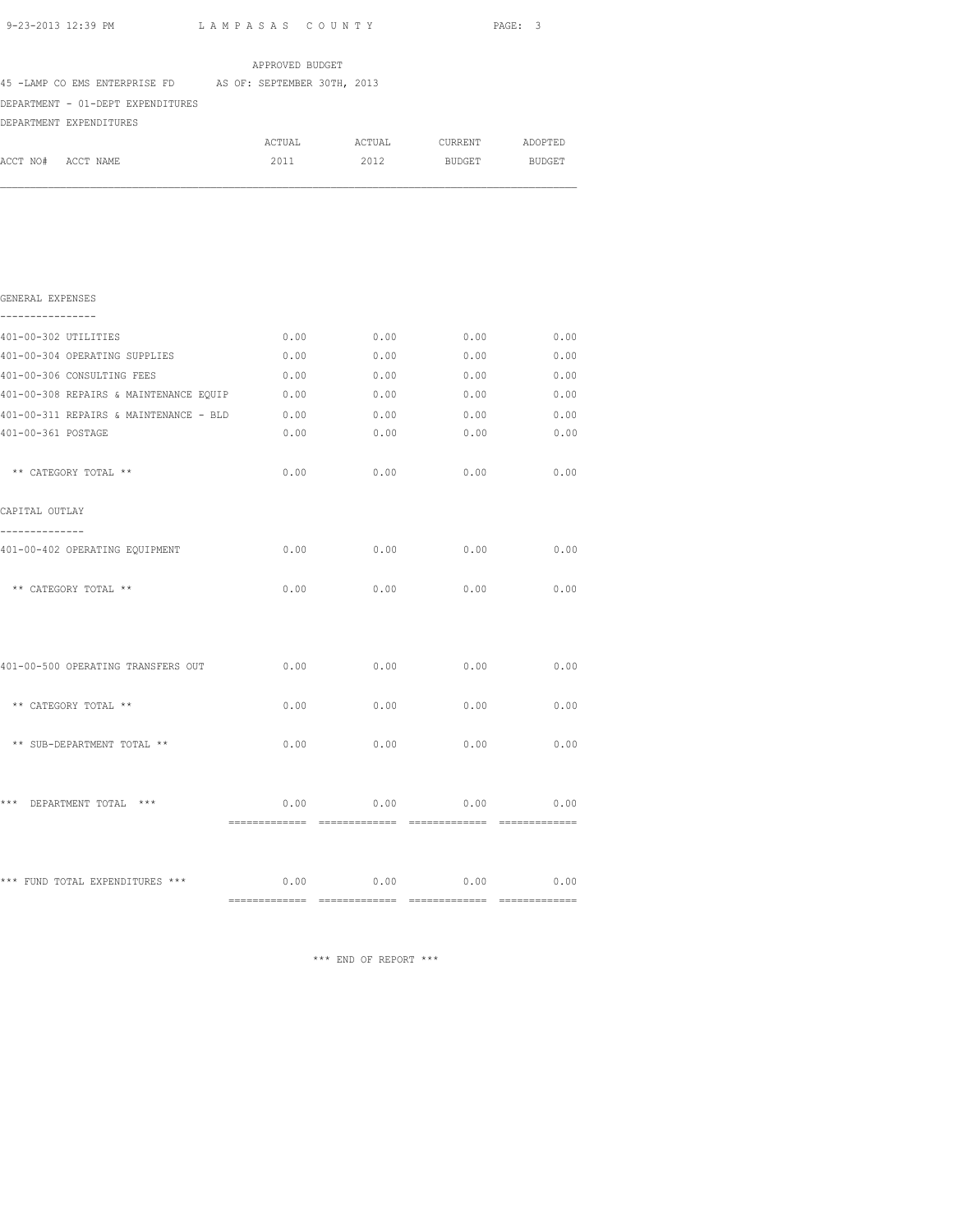APPROVED BUDGET 47 -COUNTY HEALTH CARE HRA AS OF: SEPTEMBER 30TH, 2013 FINANCIAL SUMMARY

| ACCT NO# ACCT NAME                                                   | 2011 2012 BUDGET      |      | BUDGET |
|----------------------------------------------------------------------|-----------------------|------|--------|
| REVENUE SUMMARY                                                      |                       |      |        |
| 47 COUNTY HEALTH CARE                                                | $0.00$ 13,003.13 0.00 |      | 0.00   |
| *** TOTAL REVENUE ***                                                | $0.00$ $13,003.13$    | 0.00 | 0.00   |
| EXPENDITURE SUMMARY                                                  |                       |      |        |
| 47 COUNTY HEALTH CARE                                                | $0.00$ 10,812.30 0.00 |      | 0.00   |
| *** TOTAL EXPENDITURES ***                                           | 0.00 10,812.30        | 0.00 | 0.00   |
| REVENUES OVER/(UNDER) EXPENDITURES 0.00 0.00 2,190.83 0.00 0.00 0.00 |                       |      |        |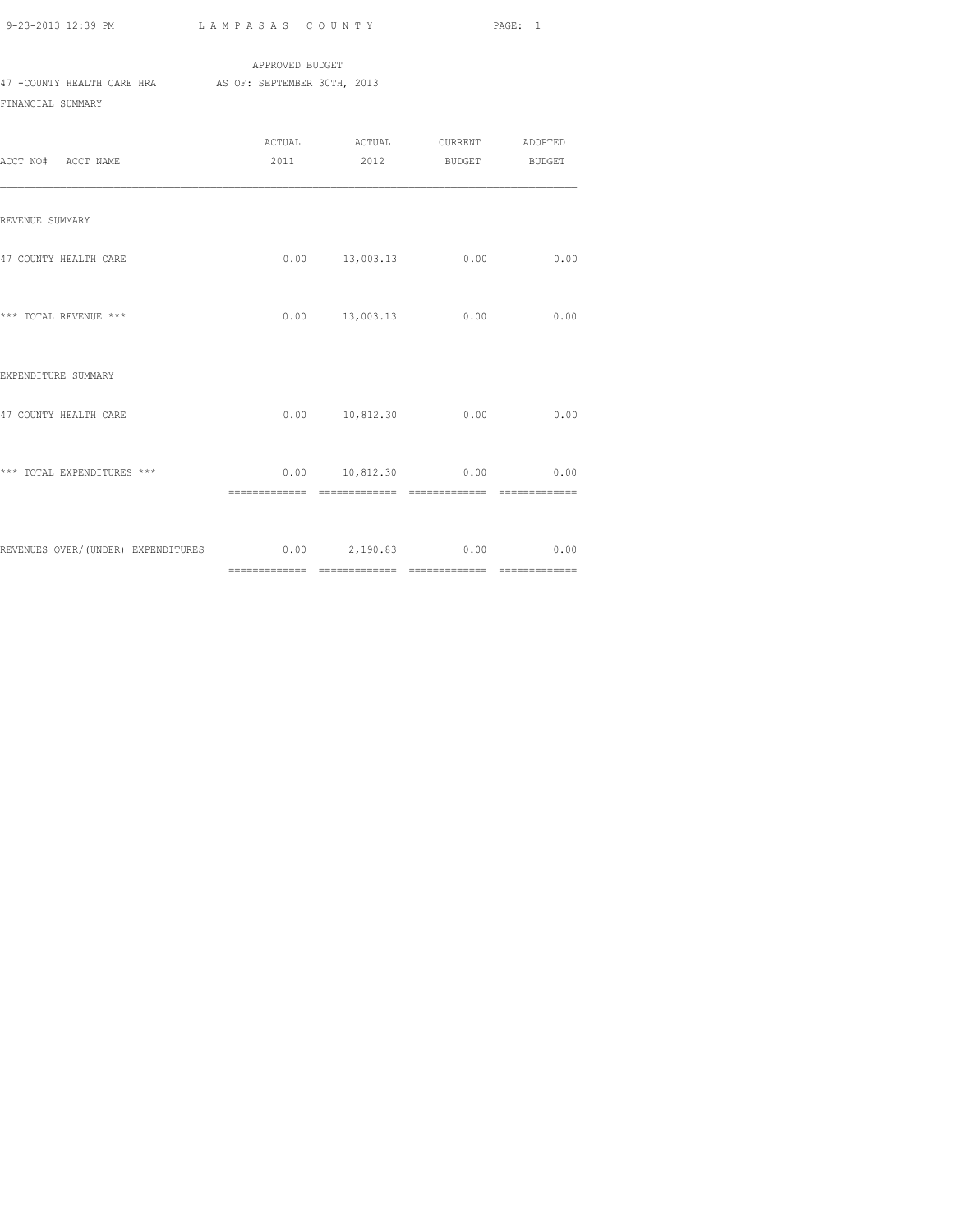## 47 -COUNTY HEALTH CARE HRA AS OF: SEPTEMBER 30TH, 2013

DEPARTMENT - 47 COUNTY HEALTH CARE

DEPARTMENT REVENUES

|                                    | <b>ACTUAL</b>  | ACTUAL    | CURRENT       | ADOPTED       |
|------------------------------------|----------------|-----------|---------------|---------------|
| ACCT NO#<br>ACCT NAME              | 2011           | 2012      | <b>BUDGET</b> | <b>BUDGET</b> |
|                                    |                |           |               |               |
| 101-00-099 INTEREST REVENUE        | 0.00           | 3.13      | 0.00          | 0.00          |
| 101-00-190 MISCELLANEOUS RECEIPTS  | 0.00           | 0.00      | 0.00          | 0.00          |
| 201-00-010 OPERATING TRANSFERS-IN  | 0.00           | 13,000.00 | 0.00          | 0.00          |
| ** SUB-DEPARTMENT REVENUE TOTAL ** | 0.00           | 13,003.13 | 0.00          | 0.00          |
| ** DEPARTMENT REVENUE TOTAL **     | 0.00           | 13,003.13 | 0.00          | 0.00          |
| *** FUND TOTAL REVENUES ***        | 0.00           | 13,003.13 | 0.00          | 0.00          |
|                                    | ============== |           |               |               |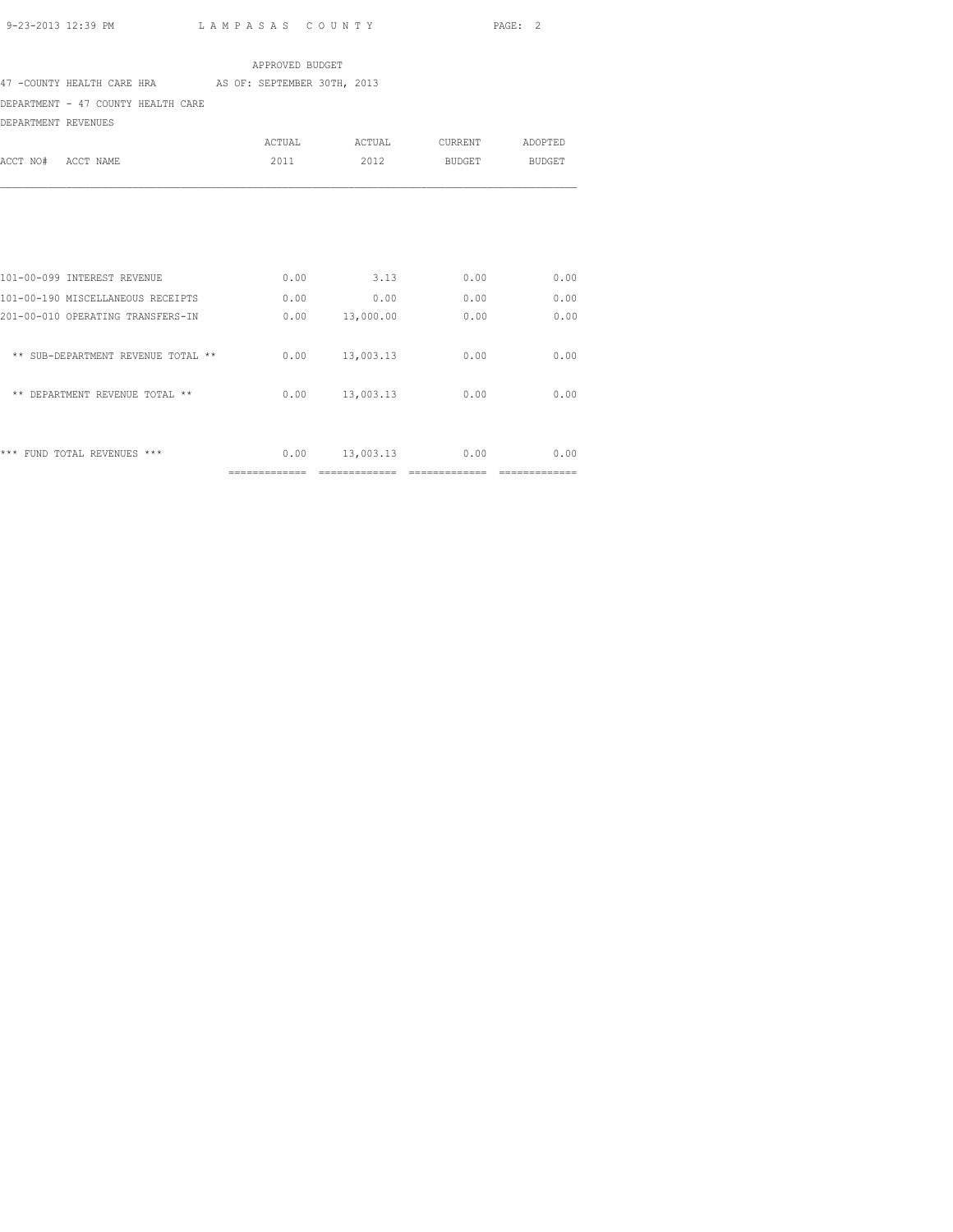|                    |                                                         | APPROVED BUDGET |        |                    |         |
|--------------------|---------------------------------------------------------|-----------------|--------|--------------------|---------|
|                    | 47 - COUNTY HEALTH CARE HRA AS OF: SEPTEMBER 30TH, 2013 |                 |        |                    |         |
|                    | DEPARTMENT - 47 COUNTY HEALTH CARE                      |                 |        |                    |         |
|                    | DEPARTMENT EXPENDITURES                                 |                 |        |                    |         |
|                    |                                                         | ACTUAL          | ACTUAL | CURRENT            | ADOPTED |
| ACCT NO# ACCT NAME |                                                         | 2011            |        | 2012 BUDGET BUDGET |         |
|                    |                                                         |                 |        |                    |         |
|                    |                                                         |                 |        |                    |         |
|                    |                                                         |                 |        |                    |         |
|                    |                                                         |                 |        |                    |         |
|                    |                                                         |                 |        |                    |         |
|                    |                                                         |                 |        |                    |         |
| GENERAL EXPENSES   |                                                         |                 |        |                    |         |

| 401-00-333 CONTRACTED SERVICES            | 0.00 | 3,734.50  | 0.00 | 0.00 |
|-------------------------------------------|------|-----------|------|------|
| 401-00-356 ADMINISTRATIVE COST            | 0.00 | 0.00      | 0.00 | 0.00 |
| 401-00-375 BANK CHARGES                   | 0.00 | 5.00      | 0.00 | 0.00 |
| 401-00-389 MISCELLANEOUS EXPENSE          | 0.00 | 7,072.80  | 0.00 | 0.00 |
| ** CATEGORY TOTAL **                      | 0.00 | 10,812.30 | 0.00 | 0.00 |
| ** SUB-DEPARTMENT TOTAL **                | 0.00 | 10,812.30 | 0.00 | 0.00 |
| ***<br>$***$<br>DEPARTMENT TOTAL          | 0.00 | 10,812.30 | 0.00 | 0.00 |
| FUND TOTAL EXPENDITURES<br>$***$<br>$***$ | 0.00 | 10,812.30 | 0.00 | 0.00 |

\*\*\* END OF REPORT \*\*\*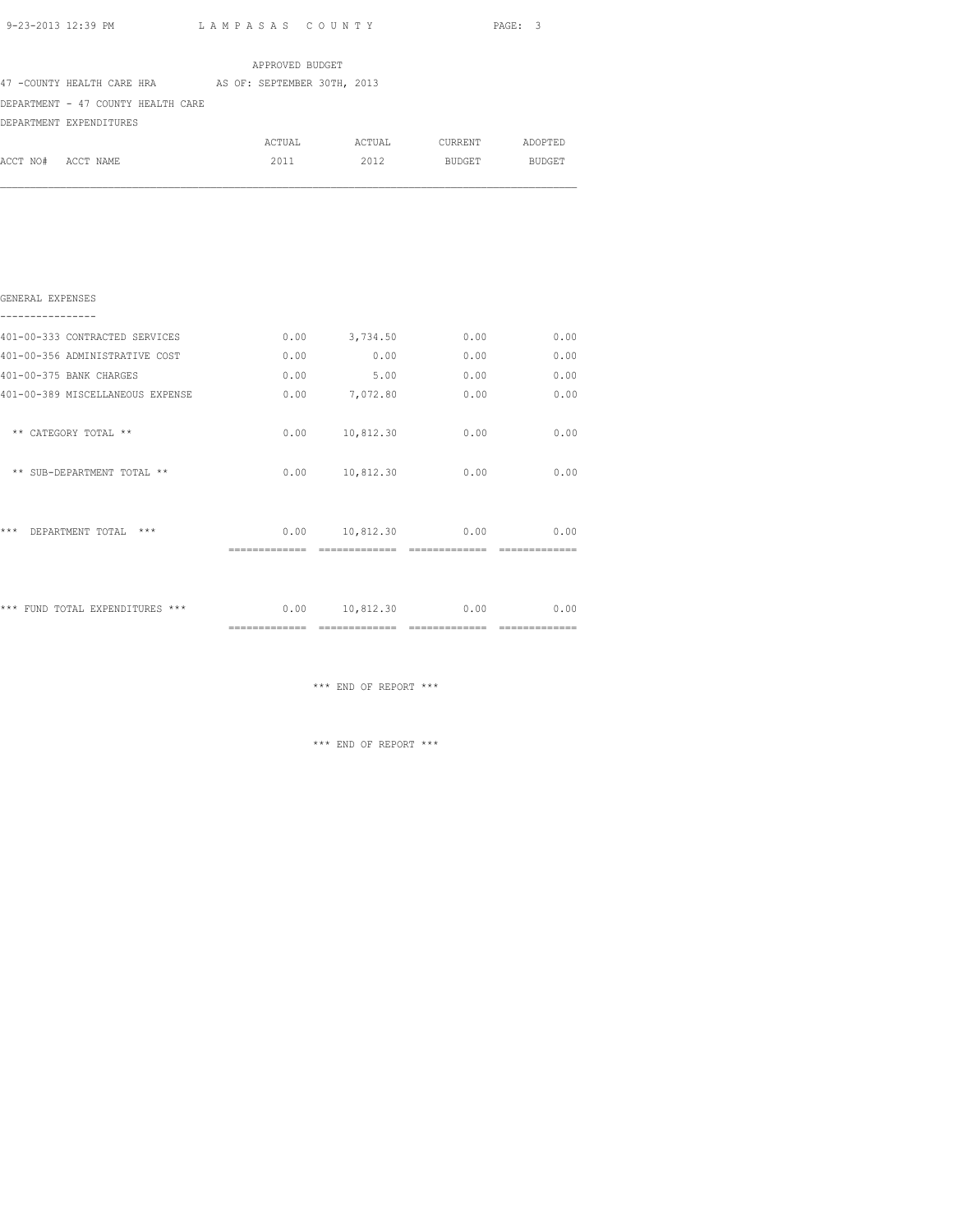| 9-23-2013 12:39 PM |  |  |  |
|--------------------|--|--|--|
|                    |  |  |  |

============= ============= ============= =============

|                             | APPROVED BUDGET                    |        |         |               |
|-----------------------------|------------------------------------|--------|---------|---------------|
| 55 -INTEREST & SINKING FUND | AS OF: SEPTEMBER 30TH, 2013        |        |         |               |
| FINANCIAL SUMMARY           |                                    |        |         |               |
|                             |                                    |        |         |               |
|                             | ACTUAL                             | ACTUAL | CURRENT | ADOPTED       |
| ACCT NO#<br>ACCT NAME       | 2011                               | 2012   | BUDGET  | <b>BUDGET</b> |
|                             |                                    |        |         |               |
| REVENUE SUMMARY             |                                    |        |         |               |
| 00-I&S REVENUE              | 1,041,481.39 606,451.33 808,058.00 |        |         | 830,540.00    |

| *** TOTAL REVENUE ***              | 1,041,481.39 606,451.33 |                            | 808,058.00        | 830,540.00 |
|------------------------------------|-------------------------|----------------------------|-------------------|------------|
| EXPENDITURE SUMMARY                |                         |                            |                   |            |
| 01-I&S EXPENDITURES                | 794,797.62              | 832,651.25                 | 834,432.00        | 833,236.00 |
| *** TOTAL EXPENDITURES ***         | 794,797.62              | 832,651.25                 | 834,432.00        | 833,236.00 |
| REVENUES OVER/(UNDER) EXPENDITURES |                         | 246,683.77 ( 226,199.92) ( | $26, 374, 00$ ) ( | 2,696.00   |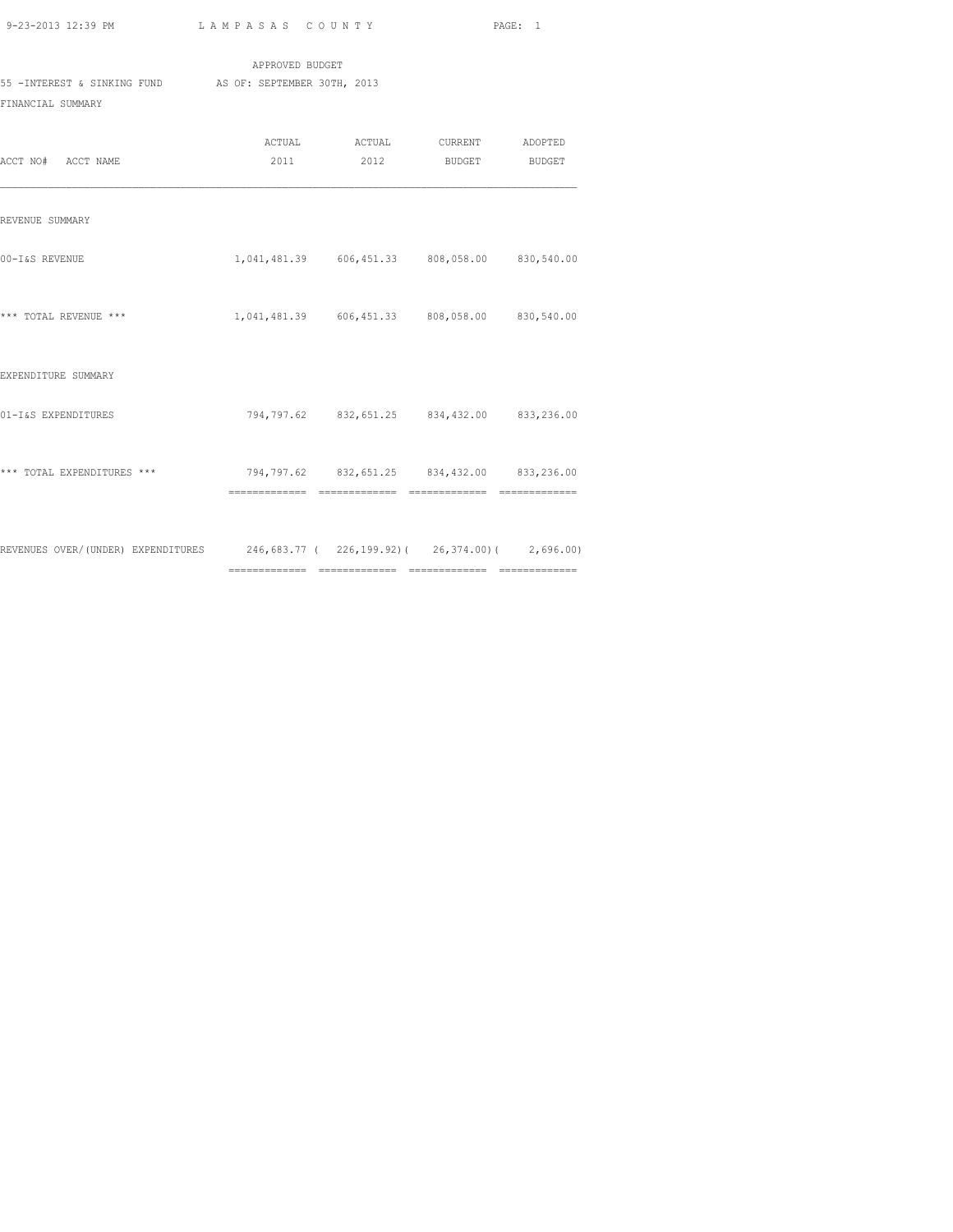55 -INTEREST & SINKING FUND AS OF: SEPTEMBER 30TH, 2013

DEPARTMENT - 00-I&S REVENUE

| DEPARTMENT REVENUES |        |        |         |         |
|---------------------|--------|--------|---------|---------|
|                     | ACTUAL | ACTUAL | CURRENT | ADOPTED |
| ACCT NO# ACCT NAME  | 2011   | 2012   | BUDGET  | BUDGET  |

| 0.00       | 0.00                  | 0.00           | 0.00           | 100-00-001 BEGINNING FUND BALANCE                                     |  |
|------------|-----------------------|----------------|----------------|-----------------------------------------------------------------------|--|
| 814,940.00 | 792,458.00            | 552,819.82     | 808, 113.41    | 100-00-010 CURRENT AD VALOREM TAXES                                   |  |
| 11,200.00  | 11,200.00             | 0.00           | 0.00           | 100-00-020 DELIQUENT AD VALOREM TAXES                                 |  |
| 4,000.00   | 4,000.00              | 0.00           | 0.00           | 100-00-030 PENALTIES & INT. AD VALOREM                                |  |
| 0.00       | 0.00                  | 0.00           | 0.00           | 100-00-035 LCAD REFUND                                                |  |
| 400.00     | 400.00                | 565.89         | 366.98         | 100-00-099 INTEREST REVENUE                                           |  |
| 0.00       | 0.00                  | 0.00           | 0.00           | 100-00-101 INC/DEC IN INVEST MARKET                                   |  |
| 0.00       | 0.00                  | 0.00           | 0.00           | 100-00-125 CERT OF OBLIGATION SERIES 2                                |  |
| 0.00       | 0.00                  | 3,065.62       | 1.00           | 100-00-190 MISCELLANEOUS RECEIPTS                                     |  |
| 0.00       | 0.00                  | 50,000.00      | 233,000.00     | 200-00-010 OPERATING TRANSFERS-IN                                     |  |
| 830,540.00 |                       |                |                | ** SUB-DEPARTMENT REVENUE TOTAL ** 1.041.481.39 606.451.33 808.058.00 |  |
| 830,540.00 | 606,451.33 808,058.00 |                | 1,041,481.39   | ** DEPARTMENT REVENUE TOTAL **                                        |  |
|            |                       |                |                |                                                                       |  |
| 830,540.00 | 808,058.00            | 606,451.33     | 1,041,481.39   | *** FUND TOTAL REVENUES ***                                           |  |
|            |                       | -------------- | ============== |                                                                       |  |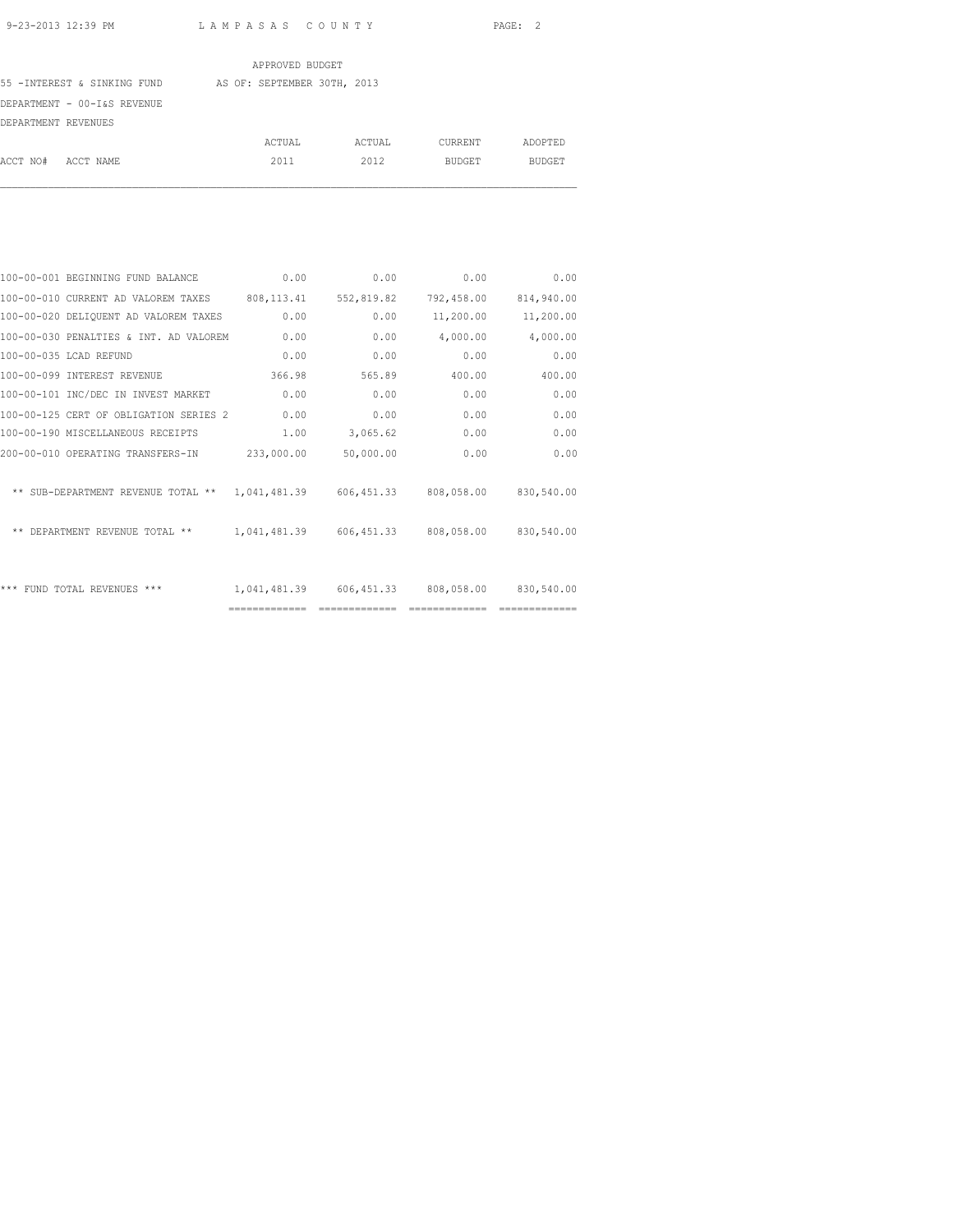|                                                          | APPROVED BUDGET |        |               |               |
|----------------------------------------------------------|-----------------|--------|---------------|---------------|
| 55 - INTEREST & SINKING FUND AS OF: SEPTEMBER 30TH, 2013 |                 |        |               |               |
| DEPARTMENT - 01-I&S EXPENDITURES                         |                 |        |               |               |
| DEPARTMENT EXPENDITURES                                  |                 |        |               |               |
|                                                          | ACTUAL          | ACTUAL | CURRENT       | ADOPTED       |
| ACCT NO#<br>ACCT NAME                                    | 2011            | 2012   | <b>BUDGET</b> | <b>BUDGET</b> |
|                                                          |                 |        |               |               |
|                                                          |                 |        |               |               |
|                                                          |                 |        |               |               |

| GENERAL EXPENSES<br>----------------                                        |                         |        |                                             |        |
|-----------------------------------------------------------------------------|-------------------------|--------|---------------------------------------------|--------|
| 401-00-306 OTHER SOURCES C/O (3,910,000.00) 0.00                            |                         |        | 0.00                                        | 0.00   |
| 401-00-318 LEGAL FEES-C/O ISSUANCE                                          | 66,378.00               | 0.00   | 0.00                                        | 0.00   |
| 401-00-331 PAYING AGENT FEES                                                | 400.00                  | 950.00 | 950.00                                      | 950.00 |
| 401-00-338 INTEREST PAYMENT                                                 | 213, 168.62 226, 701.25 |        | 136,816.00 182,286.00                       |        |
| 401-00-375 BANK CHARGES                                                     | 0.00                    | 0.00   | 0.00                                        | 0.00   |
| ** CATEGORY TOTAL ** (3,630,053.38) 227,651.25 137,766.00 183,236.00        |                         |        |                                             |        |
| 401-00-500 OPERATING TRANSFERS OUT                                          | 0.00                    | 0.00   | 0.00                                        | 0.00   |
| ** CATEGORY TOTAL **                                                        |                         |        | $0.00$ $0.00$ $0.00$ $0.00$                 | 0.00   |
| NOT USED 8<br>-----------                                                   |                         |        |                                             |        |
| 401-00-800 PMT REFUNDING ESCROW AGENT 3,834,851.00                          |                         | 0.00   | 0.00                                        | 0.00   |
| ** CATEGORY TOTAL ** 3,834,851.00 0.00                                      |                         |        | 0.00                                        | 0.00   |
| CAPITAL LEASE                                                               |                         |        |                                             |        |
| 401-00-900 PRINCIPAL PAYMENT                                                |                         |        | 590,000.00 605,000.00 696,666.00 650,000.00 |        |
| 401-00-901 SHERIFFS VEHICLES                                                | 0.00                    | 0.00   | 0.00                                        | 0.00   |
| 401-00-902 CAPITAL PURCHASES                                                | 0.00                    | 0.00   | 0.00                                        | 0.00   |
| 401-00-903 CAPITAL PURCHASES - PRIN 0.00                                    |                         |        | 0.00<br>0.00                                | 0.00   |
| 401-00-904 CAPITAL PURCHASES - INT $0.00$ 0.00 0.00 0.00 0.00 0.00          |                         |        |                                             |        |
| ** CATEGORY TOTAL **                                                        |                         |        | 590,000.00 605,000.00 696,666.00 650,000.00 |        |
| ** SUB-DEPARTMENT TOTAL **                                                  |                         |        | 794,797.62 832,651.25 834,432.00 833,236.00 |        |
| *** DEPARTMENT TOTAL ***                                                    |                         |        | 794,797.62 832,651.25 834,432.00 833,236.00 |        |
|                                                                             |                         |        |                                             |        |
| *** FUND TOTAL EXPENDITURES *** 794,797.62 832,651.25 834,432.00 833,236.00 |                         |        |                                             |        |
|                                                                             |                         |        |                                             |        |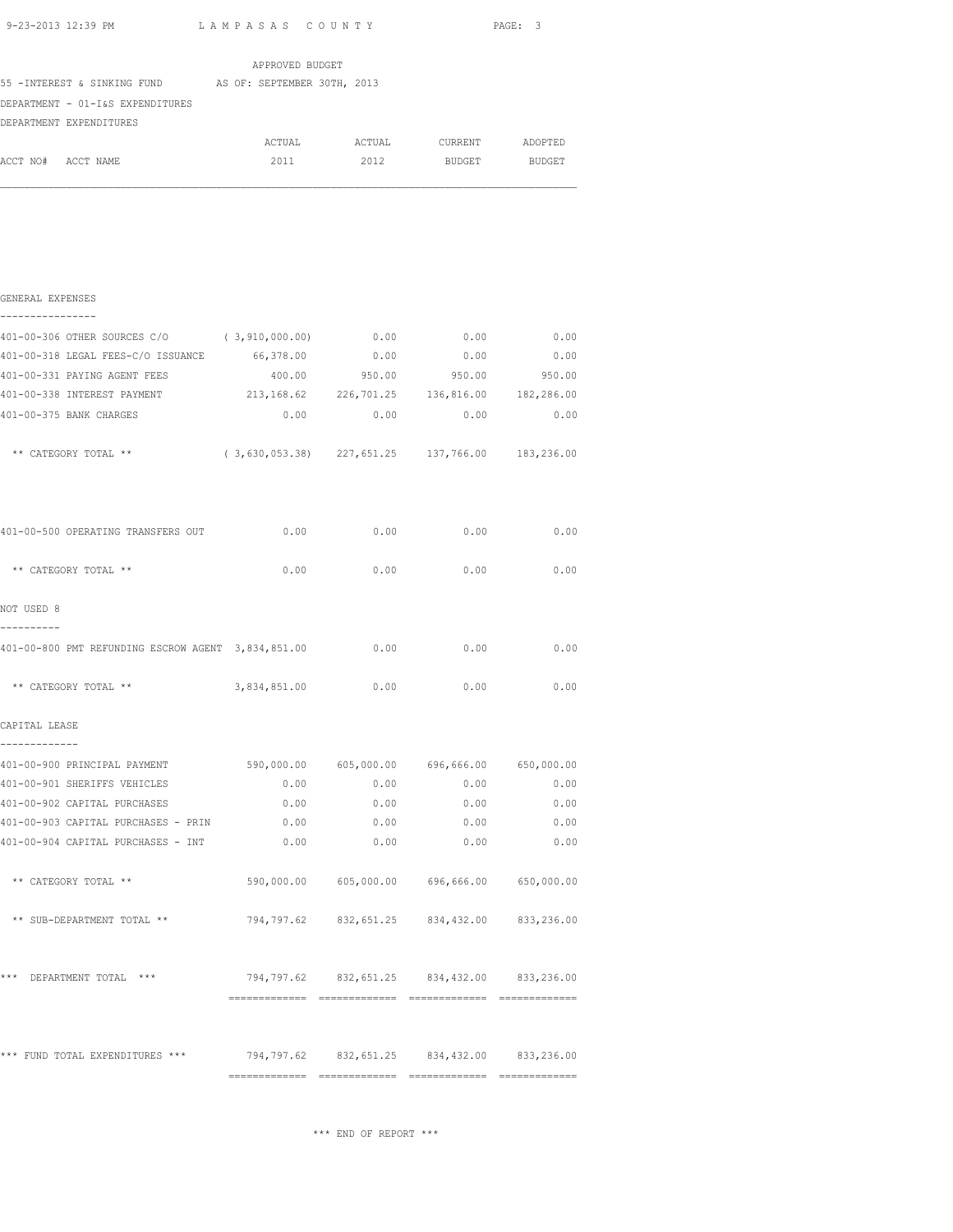|  |                                                                              | PAGE: 1                                                                                                                                                                                                                                                                                                                                                                                                                                                                                                                                                                                                               |
|--|------------------------------------------------------------------------------|-----------------------------------------------------------------------------------------------------------------------------------------------------------------------------------------------------------------------------------------------------------------------------------------------------------------------------------------------------------------------------------------------------------------------------------------------------------------------------------------------------------------------------------------------------------------------------------------------------------------------|
|  |                                                                              |                                                                                                                                                                                                                                                                                                                                                                                                                                                                                                                                                                                                                       |
|  |                                                                              |                                                                                                                                                                                                                                                                                                                                                                                                                                                                                                                                                                                                                       |
|  |                                                                              |                                                                                                                                                                                                                                                                                                                                                                                                                                                                                                                                                                                                                       |
|  |                                                                              |                                                                                                                                                                                                                                                                                                                                                                                                                                                                                                                                                                                                                       |
|  |                                                                              |                                                                                                                                                                                                                                                                                                                                                                                                                                                                                                                                                                                                                       |
|  |                                                                              |                                                                                                                                                                                                                                                                                                                                                                                                                                                                                                                                                                                                                       |
|  |                                                                              |                                                                                                                                                                                                                                                                                                                                                                                                                                                                                                                                                                                                                       |
|  |                                                                              |                                                                                                                                                                                                                                                                                                                                                                                                                                                                                                                                                                                                                       |
|  |                                                                              |                                                                                                                                                                                                                                                                                                                                                                                                                                                                                                                                                                                                                       |
|  |                                                                              |                                                                                                                                                                                                                                                                                                                                                                                                                                                                                                                                                                                                                       |
|  |                                                                              |                                                                                                                                                                                                                                                                                                                                                                                                                                                                                                                                                                                                                       |
|  |                                                                              |                                                                                                                                                                                                                                                                                                                                                                                                                                                                                                                                                                                                                       |
|  |                                                                              |                                                                                                                                                                                                                                                                                                                                                                                                                                                                                                                                                                                                                       |
|  |                                                                              |                                                                                                                                                                                                                                                                                                                                                                                                                                                                                                                                                                                                                       |
|  |                                                                              |                                                                                                                                                                                                                                                                                                                                                                                                                                                                                                                                                                                                                       |
|  | APPROVED BUDGET<br>60 -FIXED ASSETS \$5000/ABOVE AS OF: SEPTEMBER 30TH, 2013 | 9-23-2013 12:39 PM LAMPASAS COUNTY<br>ACTUAL ACTUAL CURRENT ADOPTED<br>2011 2012 BUDGET BUDGET<br>$0.00$ $0.00$ $0.00$ $0.00$ $0.00$<br>REVENUES OVER/(UNDER) EXPENDITURES $0.00$ 0.00 0.00 0.00 0.00<br>$***\text{ FUND TOTAL EXPENDITURES }***\textcolor{red}{*}{\color{blue}{*}}\textcolor{red}{*}>>\textcolor{red}{*}0.00\textcolor{red}{*}0.00\textcolor{red}{*}0.00\textcolor{red}{*}0.00\textcolor{red}{*}0.00\textcolor{red}{*}0.00\textcolor{red}{*}0.00\textcolor{red}{*}0.000\textcolor{red}{*}0.000\textcolor{red}{*}0.000\textcolor{red}{*}0.0000\textcolor{red}{*}0.0000000000000000000000000000000000$ |

\*\*\* END OF REPORT \*\*\*

============= ============= ============= =============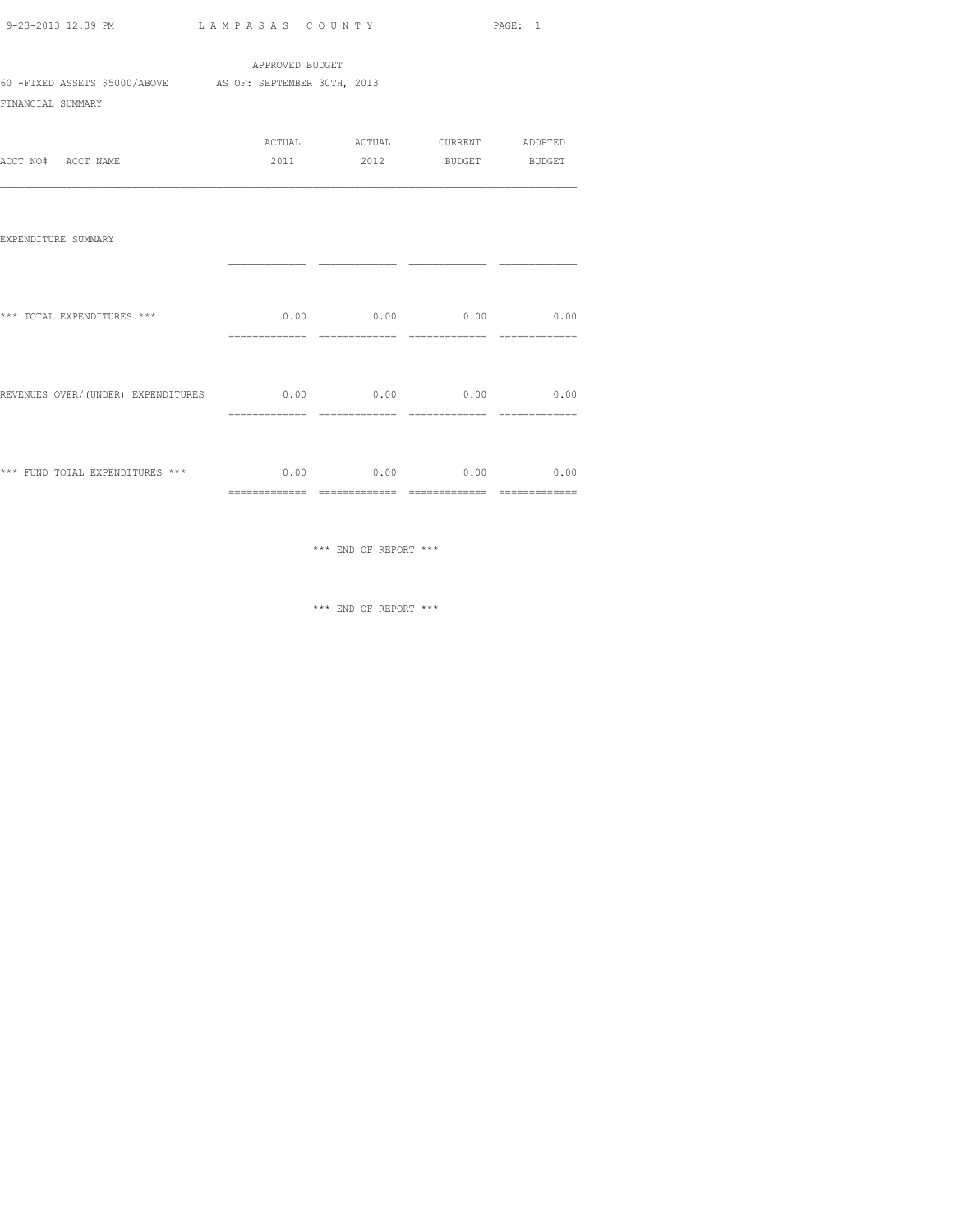APPROVED BUDGET 88 -LAMP CO STATE COURT COST AS OF: SEPTEMBER 30TH, 2013

FINANCIAL SUMMARY

| ACCT NO# ACCT NAME                                         |                | 2011 2012 BUDGET BUDGET       |                |                                 |
|------------------------------------------------------------|----------------|-------------------------------|----------------|---------------------------------|
| REVENUE SUMMARY                                            |                |                               |                |                                 |
| 00-DEPT REVENUE<br>01-DEPT EXPENDITURES                    | 0.00           | 231.85 234.25 0.00<br>0.00    | 0.00           | 0.00<br>0.00                    |
| *** TOTAL REVENUE ***                                      |                | 231.85 234.25                 | 0.00           | 0.00                            |
| EXPENDITURE SUMMARY                                        |                |                               |                |                                 |
| 01-DEPT EXPENDITURES                                       | 0.00           | 0.00                          | 0.00           | 0.00                            |
| *** TOTAL EXPENDITURES ***                                 | ============== | $0.00$ 0.00<br>============== | ============== | $0.00$ $0.00$<br>============== |
| REVENUES OVER/(UNDER) EXPENDITURES 231.85 234.25 0.00 0.00 |                |                               |                |                                 |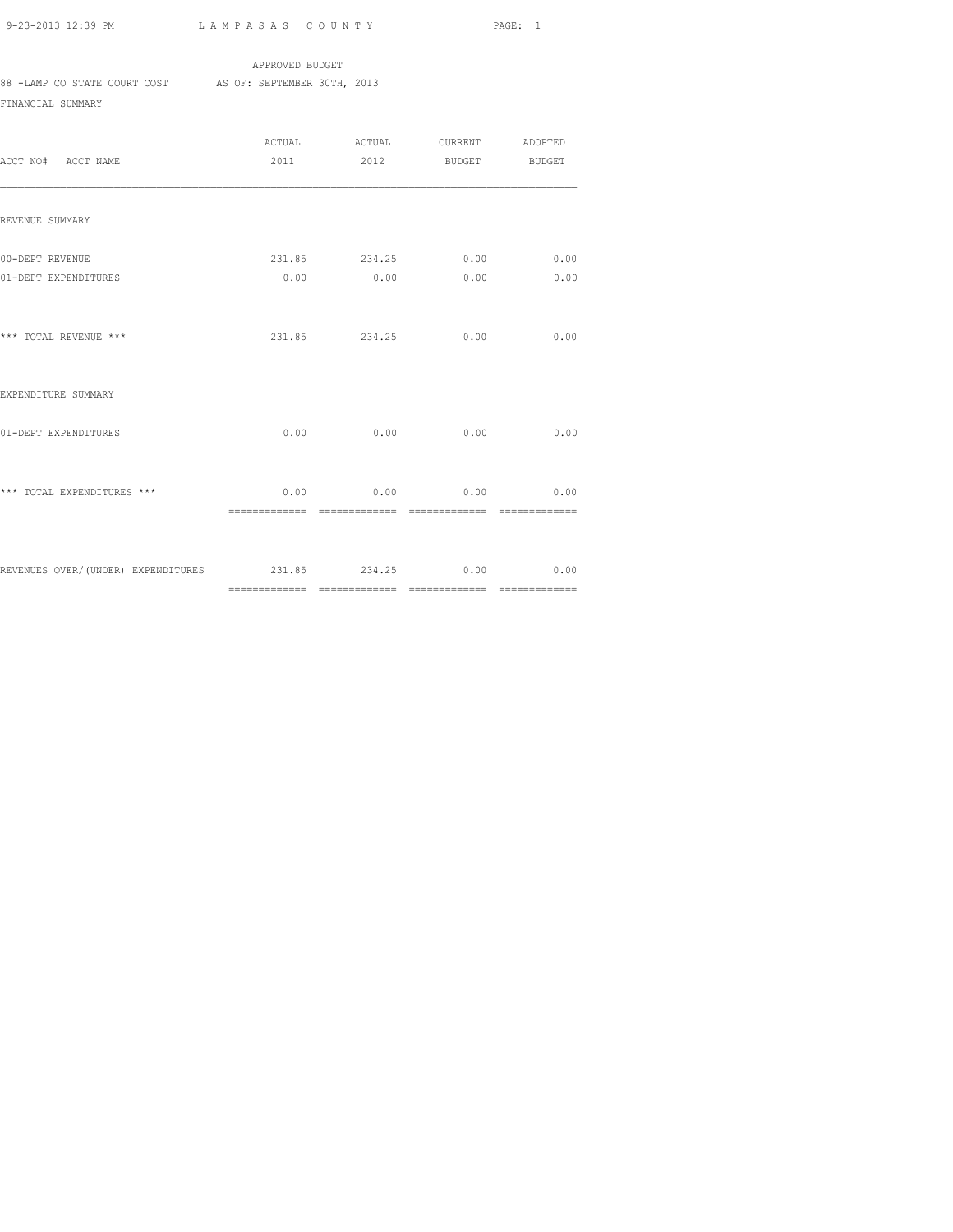|                                                          | APPROVED BUDGET |        |         |         |
|----------------------------------------------------------|-----------------|--------|---------|---------|
| 88 -LAMP CO STATE COURT COST AS OF: SEPTEMBER 30TH, 2013 |                 |        |         |         |
| DEPARTMENT - 00-DEPT REVENUE                             |                 |        |         |         |
| DEPARTMENT REVENUES                                      |                 |        |         |         |
|                                                          | ACTUAL          | ACTUAL | CURRENT | ADOPTED |
| ACCT NO# ACCT NAME                                       | 2011            | 2012   | BUDGET  | BUDGET  |
|                                                          |                 |        |         |         |
|                                                          |                 |        |         |         |
|                                                          |                 |        |         |         |
|                                                          |                 |        |         |         |
|                                                          |                 |        |         |         |
| 100-00-099 INTEREST REVENUE                              | 231.85          | 234.25 | 0.00    | 0.00    |
|                                                          |                 |        |         |         |
| ** SUB-DEPARTMENT REVENUE TOTAL **                       | 231.85          | 234.25 | 0.00    | 0.00    |
|                                                          |                 |        |         |         |
| ** DEPARTMENT REVENUE TOTAL **                           | 231.85          | 234.25 | 0.00    | 0.00    |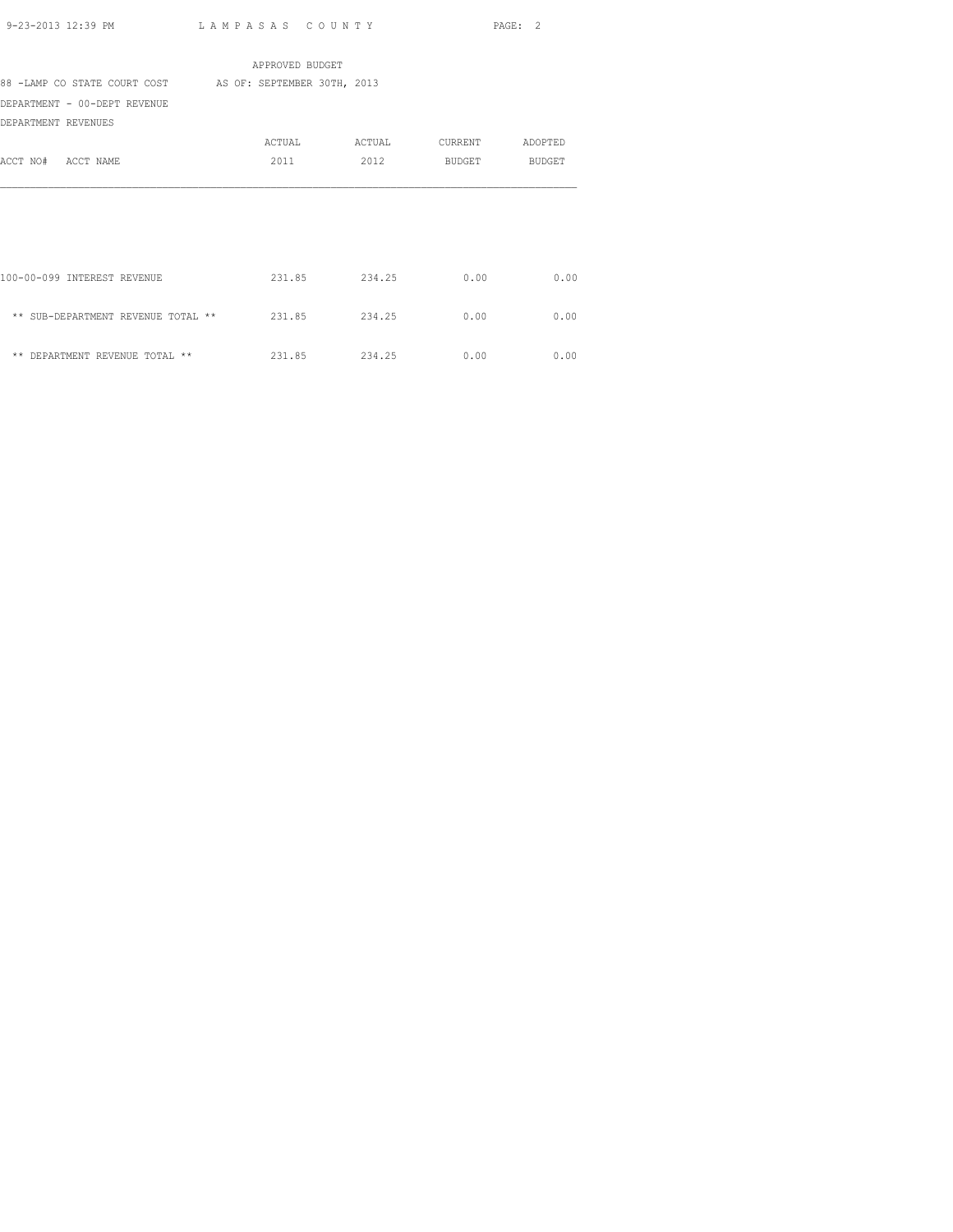|                                                          | APPROVED BUDGET |        |                 |        |
|----------------------------------------------------------|-----------------|--------|-----------------|--------|
| 88 -LAMP CO STATE COURT COST AS OF: SEPTEMBER 30TH, 2013 |                 |        |                 |        |
| DEPARTMENT - 01-DEPT EXPENDITURES                        |                 |        |                 |        |
| DEPARTMENT REVENUES                                      |                 |        |                 |        |
|                                                          | ACTUAL          | ACTUAL | CURRENT ADOPTED |        |
| ACCT NO# ACCT NAME                                       | 2011            | 2012   | BUDGET          | BUDGET |
|                                                          |                 |        |                 |        |
|                                                          |                 |        |                 |        |
|                                                          |                 |        |                 |        |
|                                                          |                 |        |                 |        |
|                                                          |                 |        |                 |        |
| 201-00-010 OPERATING TRANSFERS IN                        | 0.00            | 0.00   | 0.00            | 0.00   |
|                                                          |                 |        |                 |        |
| ** SUB-DEPARTMENT REVENUE TOTAL **                       | 0.00            | 0.00   | 0.00            | 0.00   |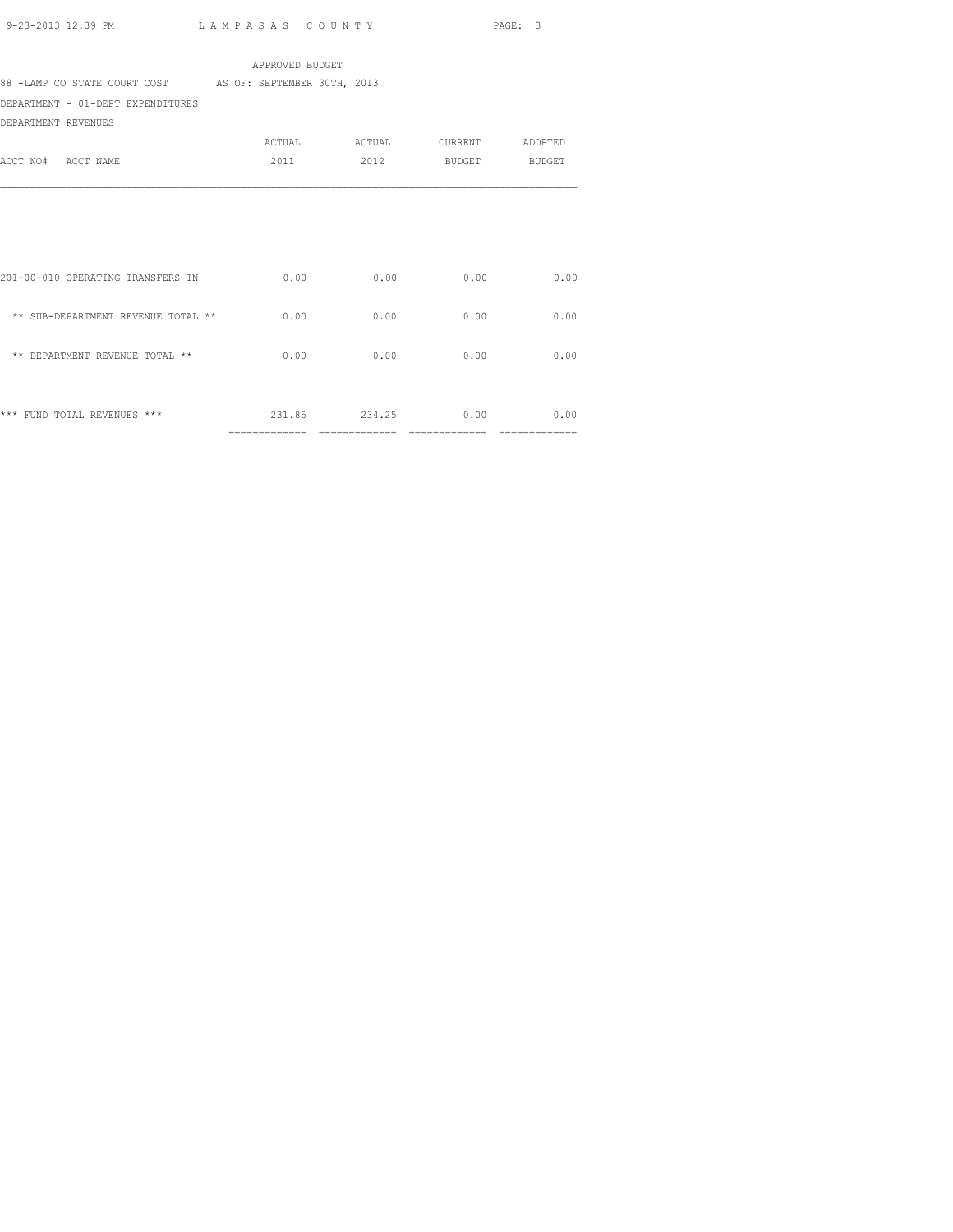|                                   | APPROVED BUDGET             |        |         |         |
|-----------------------------------|-----------------------------|--------|---------|---------|
| 88 -LAMP CO STATE COURT COST      | AS OF: SEPTEMBER 30TH, 2013 |        |         |         |
| DEPARTMENT - 01-DEPT EXPENDITURES |                             |        |         |         |
| DEPARTMENT EXPENDITURES           |                             |        |         |         |
|                                   | ACTUAL                      | ACTUAL | CURRENT | ADOPTED |
| ACCT NO# ACCT NAME                | 2011                        | 2012   | BUDGET  | BUDGET  |

| *** FUND TOTAL EXPENDITURES ***   | 0.00 | 0.00 | 0.00 | 0.00 |
|-----------------------------------|------|------|------|------|
| ***<br>$***$<br>DEPARTMENT TOTAL  | 0.00 | 0.00 | 0.00 | 0.00 |
| ** SUB-DEPARTMENT TOTAL **        | 0.00 | 0.00 | 0.00 | 0.00 |
| ** CATEGORY TOTAL **              | 0.00 | 0.00 | 0.00 | 0.00 |
| 401-00-500 OPERATING TRANSFER-OUT | 0.00 | 0.00 | 0.00 | 0.00 |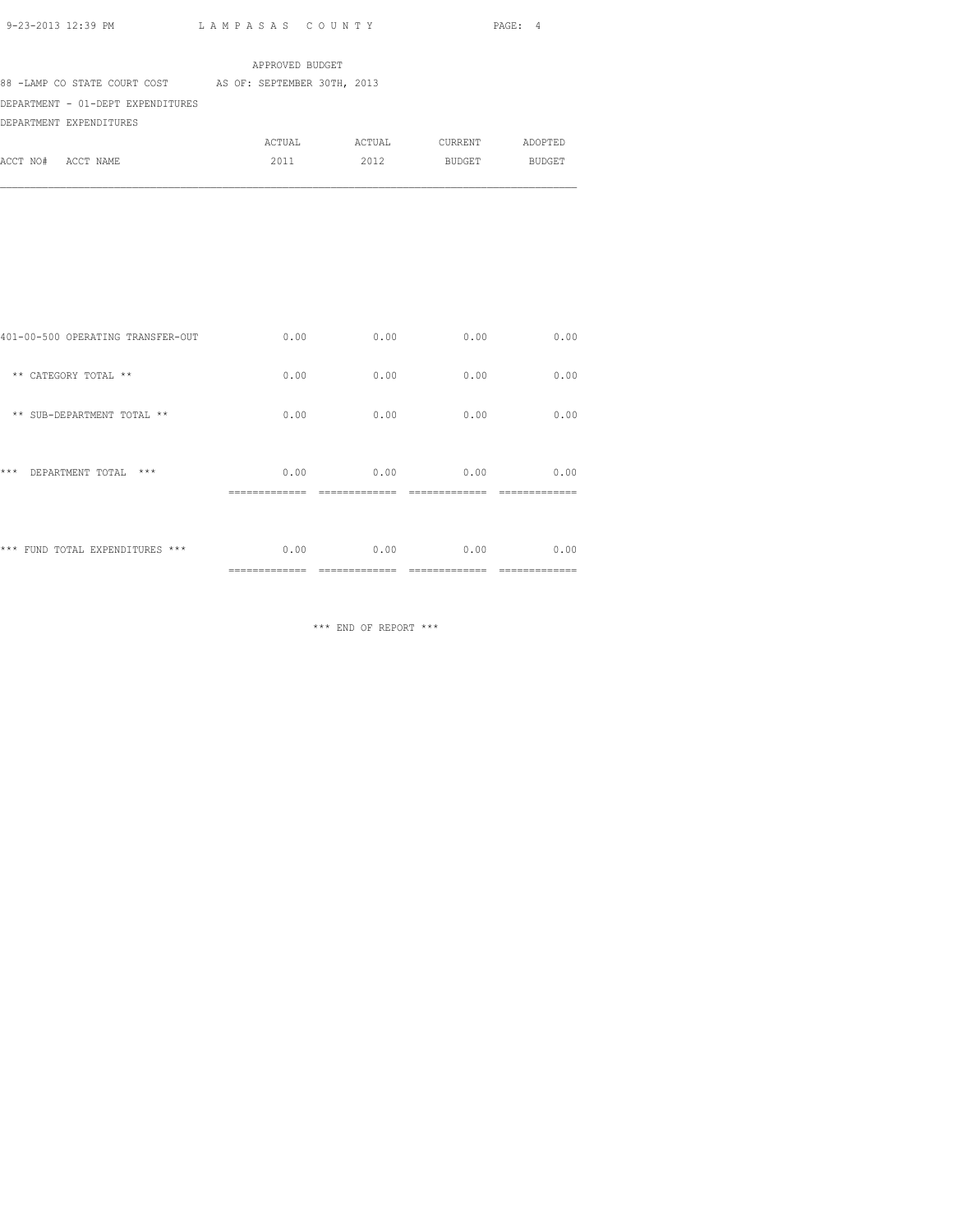|                   |  | APPROVED BUDGET             |  |  |
|-------------------|--|-----------------------------|--|--|
| 89 -NTF           |  | AS OF: SEPTEMBER 30TH, 2013 |  |  |
| FINANCIAL SUMMARY |  |                             |  |  |

| ACCT NO# ACCT NAME                                          |      | 2011 2012 BUDGET BUDGET                                  |                |              |
|-------------------------------------------------------------|------|----------------------------------------------------------|----------------|--------------|
| REVENUE SUMMARY                                             |      |                                                          |                |              |
| 00-NARCOTICS TASK FORCE<br>01-NARCOTICS TASK FORCE          | 0.00 | $0.00$ 0.00<br>0.00                                      | 0.00<br>0.00   | 0.00<br>0.00 |
| *** TOTAL REVENUE ***                                       |      | $0.00$ 0.00 0.00                                         |                | 0.00         |
| EXPENDITURE SUMMARY                                         |      |                                                          |                |              |
| 01-NARCOTICS TASK FORCE                                     | 0.00 | 0.00                                                     | 0.00           | 0.00         |
| *** TOTAL EXPENDITURES ***                                  |      | $0.00$ 0.00 0.00 0.00<br>=============================== | -------------- |              |
| REVENUES OVER/(UNDER) EXPENDITURES 6.00 0.00 0.00 0.00 0.00 |      |                                                          |                | 0.00         |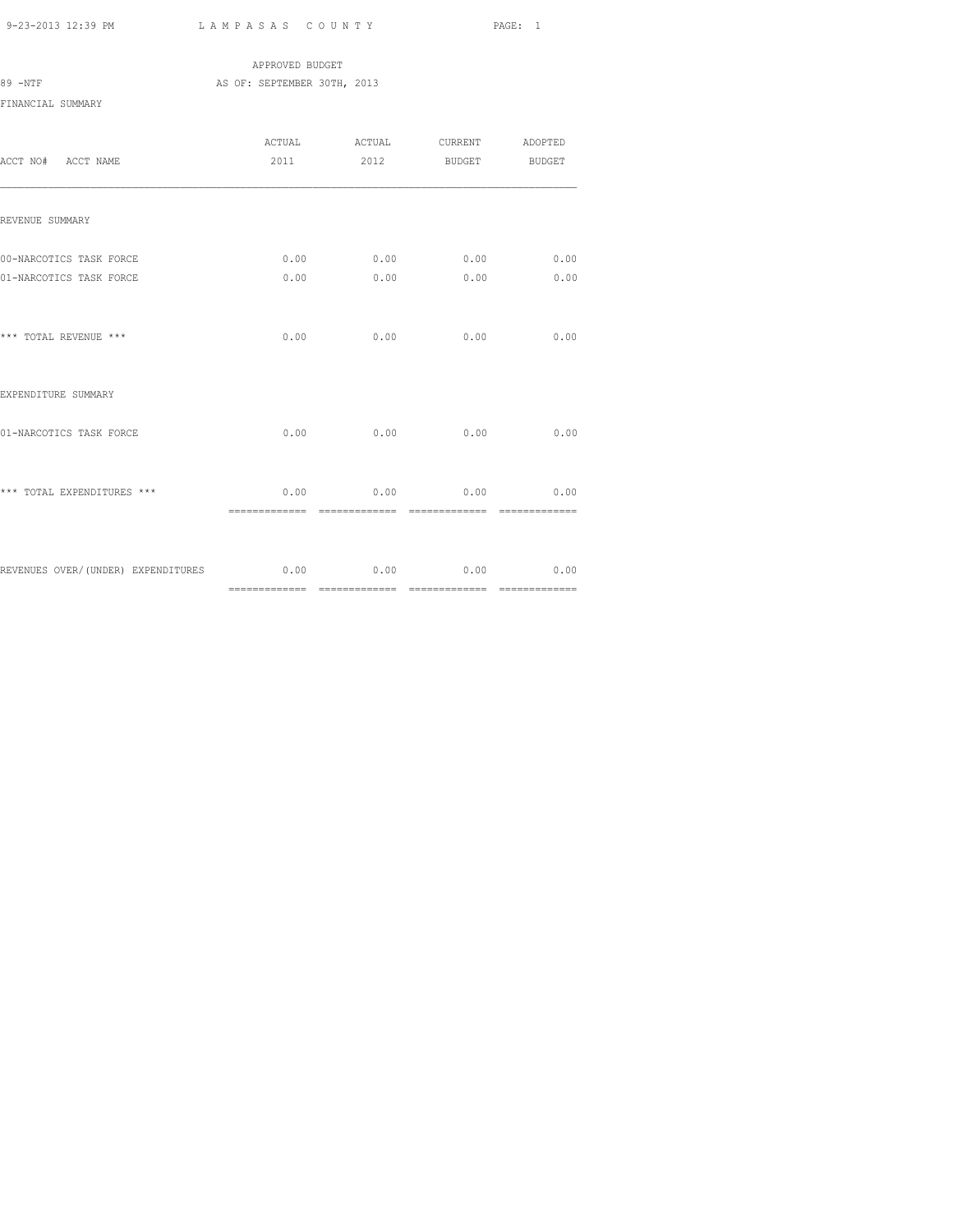# APPROVED BUDGET 89 -NTF AS OF: SEPTEMBER 30TH, 2013 DEPARTMENT - 00-NARCOTICS TASK FORCE DEPARTMENT REVENUES ACTUAL ACTUAL CURRENT ADOPTED

| 00-SUB DEPT                            |      |      |      |      |
|----------------------------------------|------|------|------|------|
| 100-00-099 INTEREST REVENUE            | 0.00 | 0.00 | 0.00 | 0.00 |
| 100-00-100 SALE OF SURPLUS EOUIP/PROPE | 0.00 | 0.00 | 0.00 | 0.00 |
| 100-00-106 UNALLOWABLE COST            | 0.00 | 0.00 | 0.00 | 0.00 |
| 100-00-116 GRANT REVENUE               | 0.00 | 0.00 | 0.00 | 0.00 |
| 100-00-129 SALARY MATCH-DPS            | 0.00 | 0.00 | 0.00 | 0.00 |
| 100-00-130 STEPHENVILLE POLICE DEPARTM | 0.00 | 0.00 | 0.00 | 0.00 |
| 100-00-131 COUNTY OF LAMPASAS SHARE    | 0.00 | 0.00 | 0.00 | 0.00 |
| 100-00-132 COUNTY OF MILLS SHARE       | 0.00 | 0.00 | 0.00 | 0.00 |
| 100-00-133 COUNTY OF COMANCHE SHARE    | 0.00 | 0.00 | 0.00 | 0.00 |
| 100-00-134 CITY OF DE LEON SHARE       | 0.00 | 0.00 | 0.00 | 0.00 |
| 100-00-135 COUNTY OF ERATH SHARE       | 0.00 | 0.00 | 0.00 | 0.00 |
| 100-00-136 COUNTY OF HAMILTON SHARE    | 0.00 | 0.00 | 0.00 | 0.00 |
| 100-00-137 CITY OF LAMPASAS            | 0.00 | 0.00 | 0.00 | 0.00 |

100-00-138 CITY OF COMANCHE 0.00 0.00 0.00 0.00 100-00-139 SALARY MATCH - LAMPASAS CO 0.00 0.00 0.00 0.00 100-00-140 NTF GENERAL PROGRAM INCOME 0.00 0.00 0.00 0.00 100-00-141 FEDERAL GPI 0.00 0.00 0.00 0.00 100-00-190 MISCELLANEOUS 0.00 0.00 0.00 0.00

 $**$  SUB-DEPARTMENT REVENUE TOTAL  $**$  0.00 0.00 0.00 0.00 0.00 0.00

 $**$  DEPARTMENT REVENUE TOTAL  $**$  0.00 0.00 0.00 0.00 0.00 0.00

ACCT NO# ACCT NAME 2011 2012 BUDGET BUDGET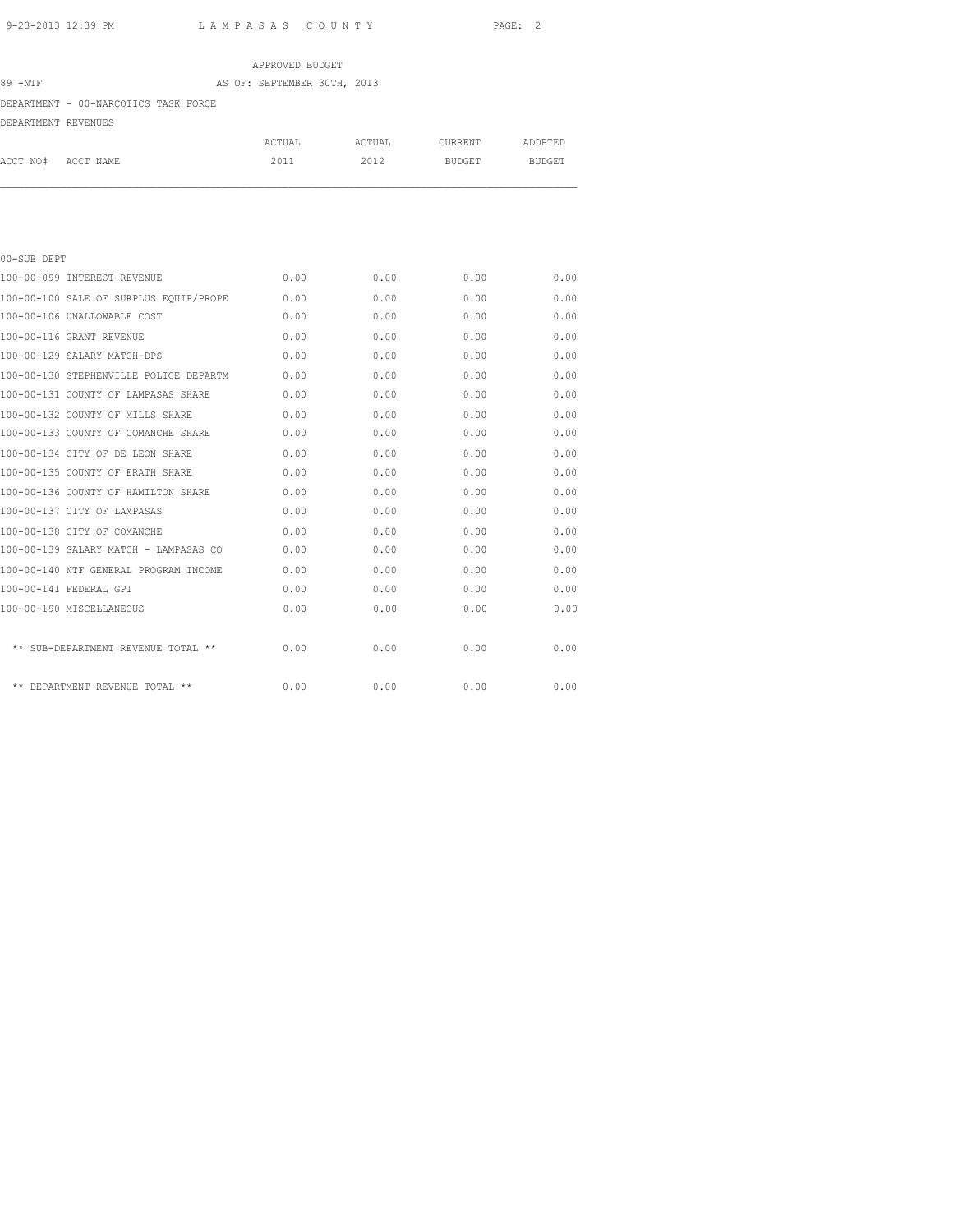|                                      | APPROVED BUDGET                 |                |                 |                |
|--------------------------------------|---------------------------------|----------------|-----------------|----------------|
| 89 -NTF                              | AS OF: SEPTEMBER 30TH, 2013     |                |                 |                |
| DEPARTMENT - 01-NARCOTICS TASK FORCE |                                 |                |                 |                |
| DEPARTMENT REVENUES                  |                                 |                |                 |                |
|                                      | ACTUAL                          | ACTUAL         | CURRENT ADOPTED |                |
| ACCT NO# ACCT NAME                   | 2011                            | 2012           | <b>BUDGET</b>   | BUDGET         |
|                                      |                                 |                |                 |                |
| 00-SUB DEPT                          |                                 |                |                 |                |
| 101-00-190 MISCELLANEOUS             | 0.00                            | 0.00           | 0.00            | 0.00           |
| 201-00-010 OPERATING TRANSFERS-IN    | 0.00                            | 0.00           | 0.00            | 0.00           |
| ** SUB-DEPARTMENT REVENUE TOTAL **   | 0.00                            | 0.00           | 0.00            | 0.00           |
| ** DEPARTMENT REVENUE TOTAL **       | 0.00                            | 0.00           | 0.00            | 0.00           |
| *** FUND TOTAL REVENUES ***          | 0.00                            | 0.00           | 0.00            | 0.00           |
|                                      | $=$ = = = = = = = = = = = = = = | ============== |                 | -------------- |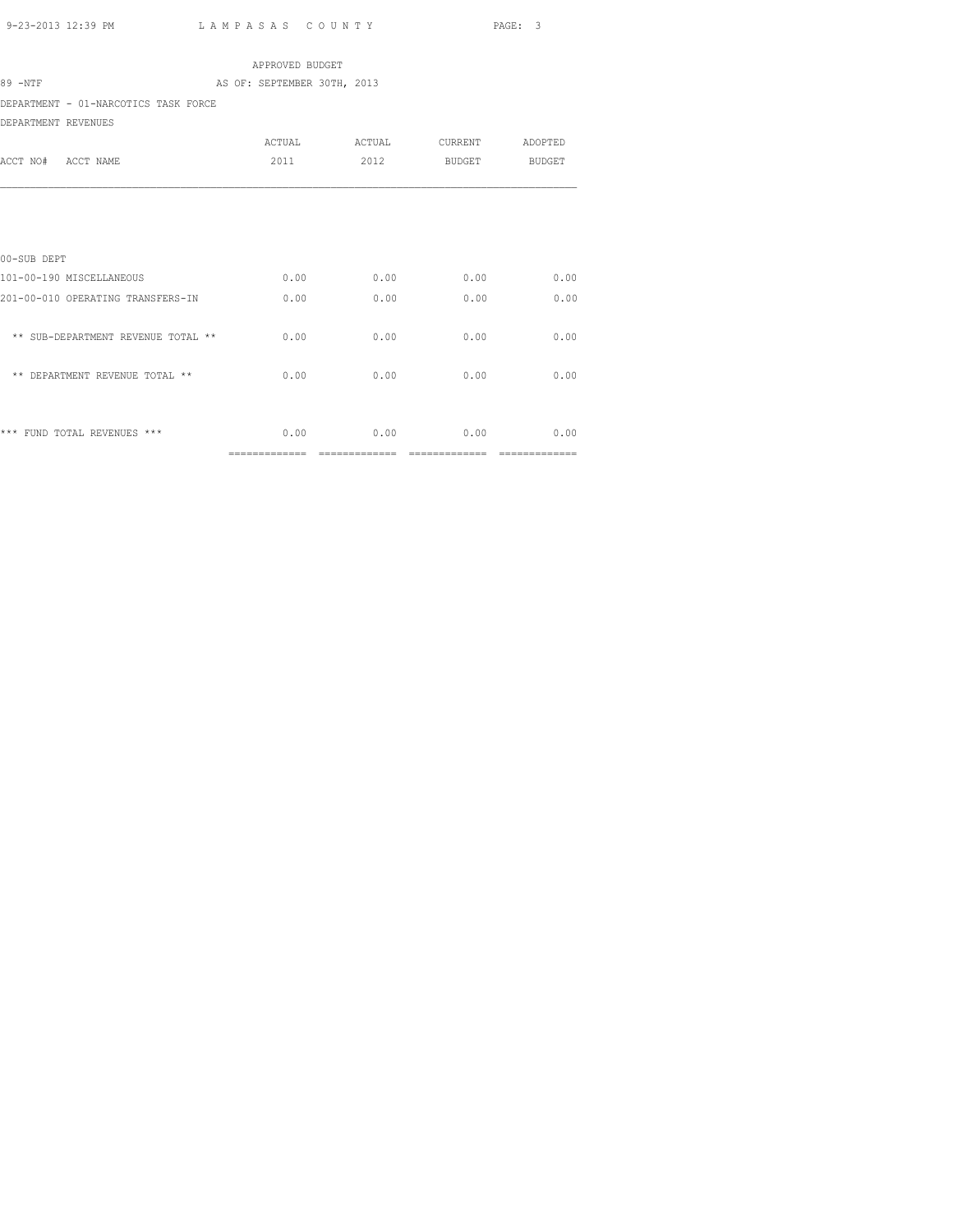| 9-23-2013 12:39 PM                          | LAMPASAS COUNTY             |      |                | PAGE: 4 |
|---------------------------------------------|-----------------------------|------|----------------|---------|
|                                             | APPROVED BUDGET             |      |                |         |
| 89 -NTF                                     | AS OF: SEPTEMBER 30TH, 2013 |      |                |         |
| DEPARTMENT - 01-NARCOTICS TASK FORCE        |                             |      |                |         |
| DEPARTMENT EXPENDITURES                     |                             |      |                |         |
|                                             | ACTUAL                      |      | ACTUAL CURRENT | ADOPTED |
| ACCT NO# ACCT NAME                          | 2011                        | 2012 | BUDGET BUDGET  |         |
|                                             |                             |      |                |         |
| 00-SUB DEPT                                 |                             |      |                |         |
| ===========                                 |                             |      |                |         |
| WAGES                                       |                             |      |                |         |
| 401-00-103 SALARIES & WAGES ASSIST COM      | 0.00                        | 0.00 | 0.00           | 0.00    |
| 401-00-113 SALARIES & WAGES ADMIN ASSI      | 0.00                        | 0.00 | 0.00           | 0.00    |
| 401-00-121 SALARIES & WAGES SGT INVEST      | 0.00                        | 0.00 | 0.00           | 0.00    |
| 401-00-122 SALARIES & WAGES SGT INVSTG      | 0.00                        | 0.00 | 0.00           | 0.00    |
| 401-00-123 SALARIES & WAGES SGT INVSTG      | 0.00                        | 0.00 | 0.00           | 0.00    |
| 401-00-124 SALARIES & WAGES SGT INVSTI      | 0.00                        | 0.00 | 0.00           | 0.00    |
| 401-00-125 SALARIES & WAGES SGT INVSTI      | 0.00                        | 0.00 | 0.00           | 0.00    |
| 401-00-126 SALARIES MATCH - LAMPASAS        | 0.00                        | 0.00 | 0.00           | 0.00    |
| 401-00-127 SALARIES MATCH -STEPHENVILL      | 0.00                        | 0.00 | 0.00           | 0.00    |
| 401-00-129 SALARIES MATCH-DPS               | 0.00                        | 0.00 | 0.00           | 0.00    |
| 401-00-132 SALARIES & WAGES INVESTIGAT      | 0.00                        | 0.00 | 0.00           | 0.00    |
| 401-00-134 SALARIES & WAGES INVESTIGAT      | 0.00                        | 0.00 | 0.00           | 0.00    |
| 401-00-199 LONGEVITY PAYMENT                | 0.00                        | 0.00 | 0.00           | 0.00    |
| ** CATEGORY TOTAL **                        | 0.00                        | 0.00 | 0.00           | 0.00    |
| EMPLOYEE BENEFITS                           |                             |      |                |         |
| 401-00-203 FICA BENEFITS                    | 0.00                        | 0.00 | 0.00           | 0.00    |
| 401-00-204 GROUP MEDICAL INSURANCE          | 0.00                        | 0.00 | 0.00           | 0.00    |
| 401-00-205 RETIREMENT                       | 0.00                        | 0.00 | 0.00           | 0.00    |
| 401-00-207 WORKMEN'S COMP                   | 0.00                        | 0.00 | 0.00           | 0.00    |
| 401-00-208 UNEMPLOYMENT INSURANCE           | 0.00                        | 0.00 | 0.00           | 0.00    |
| 401-00-209 LAW ENFORCEMENT LIABILITY        | 0.00                        | 0.00 | 0.00           | 0.00    |
| ** CATEGORY TOTAL **                        | 0.00                        | 0.00 | 0.00           | 0.00    |
| GENERAL EXPENSES                            |                             |      |                |         |
| ----------------                            |                             |      |                |         |
| 401-00-301 COMMUNICATIONS                   | 0.00                        | 0.00 | 0.00           | 0.00    |
| 401-00-302 UTILITIES                        | 0.00                        | 0.00 | 0.00           | 0.00    |
| 401-00-304 OPERATING SUPPLIES               | 0.00                        | 0.00 | 0.00           | 0.00    |
| 401-00-305 TRAVEL & INSERVICE TRAINING      | 0.00                        | 0.00 | 0.00           | 0.00    |
| 401-00-307 INSURANCE & BONDS                | 0.00                        | 0.00 | 0.00           | 0.00    |
| 401-00-317 IMPOUND FEES                     | 0.00                        | 0.00 | 0.00           | 0.00    |
| 401-00-325 CONFIDENTIAL FUNDS               | 0.00                        | 0.00 | 0.00           | 0.00    |
| 401-00-342 GAS & OIL                        | 0.00                        | 0.00 | 0.00           | 0.00    |
| 401-00-343 REPAIR & MAINTENANCE VEHICL 0.00 |                             | 0.00 | 0.00           | 0.00    |

401-00-345 MEDICAL SERVICES 0.00 0.00 0.00 0.00 401-00-359 TLETS & TNIS 0.00 0.00 0.00 0.00